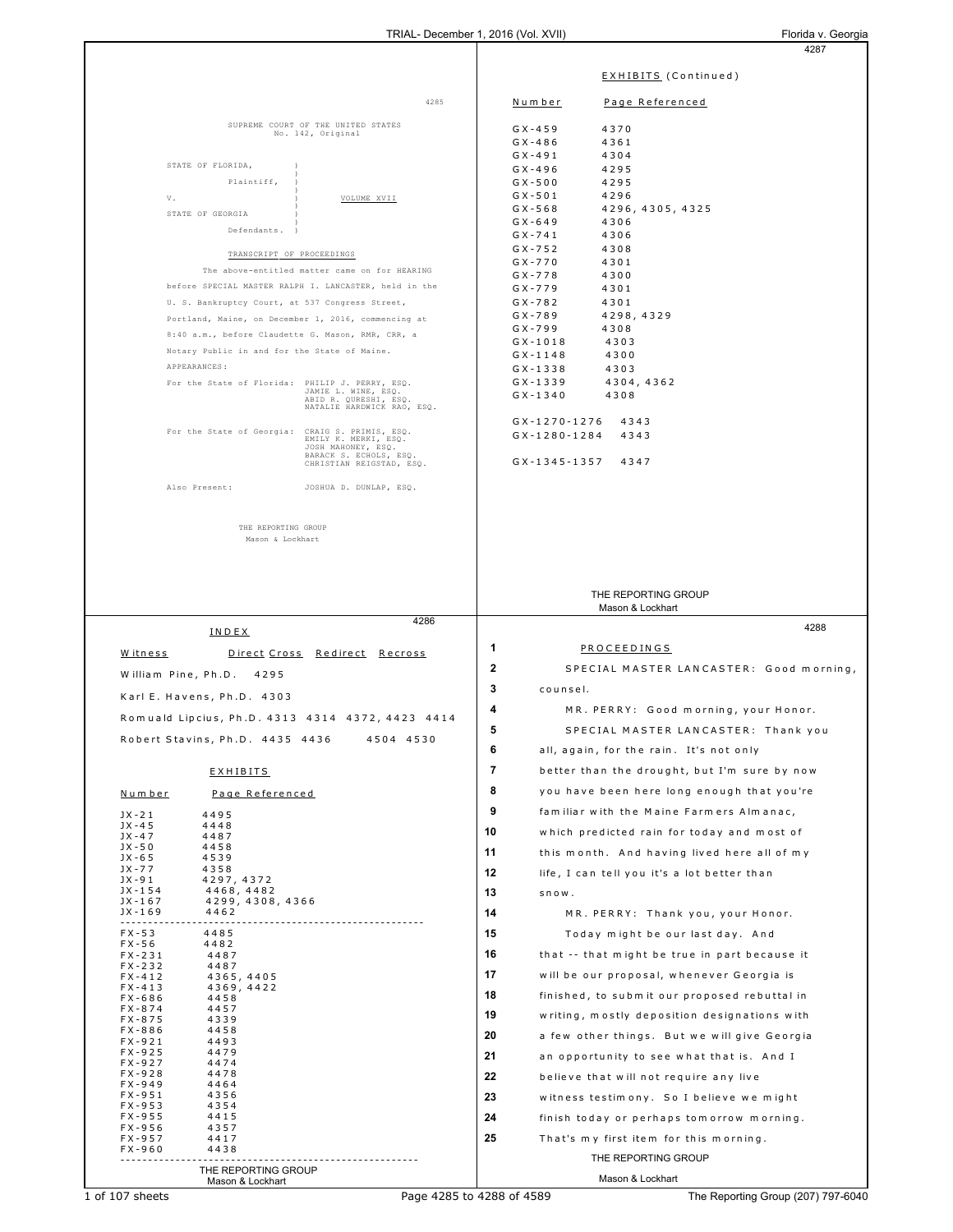|    | 4289                                                              |              | 4291                                                 |
|----|-------------------------------------------------------------------|--------------|------------------------------------------------------|
| 1  | And then, second, if I might, your                                | 1            | minute ago. So we'll have to take a look at          |
| 2  | Honor, I would like to introduce the backbone                     | $\mathbf{2}$ | it and see if we have an objection. But we           |
| 3  | of our Florida legal team today, June                             | 3            | did agree on Dr. Douglass.                           |
| 4  | Elliott.                                                          | 4            | Second, with regard to the two videos we             |
| 5  | MS. ELLIOTT: Your Honor.                                          | 5            | plan to play this morning, one is Dr. Bill           |
| 6  | MR. PERRY: And our -- we could not be                             | 6            | Pine of the University of Florida; and the           |
| 7  | here without June Elliott. She has been                           | 7            | other is Dr. Karl Havens. And my colleagues,         |
| 8  | essential, as has Mr. Walton, who is not                          | 8            | Emily Merki and Josh Mahoney, will walk the          |
| 9  | currently here, but whom you have seen every                      | 9            | Court through those.                                 |
| 10 | day. Aldo Camacho -- I think he just stepped                      | 10           | With regard to the statement Mr. Perry               |
| 11 | out; but I can't emphasize enough how                             | 11           | just made, all Georgia has ever done is              |
| 12 | important they have been to us, and we want                       | 12           | represent what is in the written                     |
| 13 | to thank them.                                                    | 13           | documentation from Dr. Pine and, as you will         |
| 14 | The third issue this morning, your                                | 14           | see in a few moments, in his sworn testimony.        |
| 15 | Honor, relates to one of the deposition                           | 15           | There is no sworn testimony denying that             |
| 16 | designations that Georgia is going to play                        | 16           | this ever happened, certainly not from               |
| 17 | this morning, and in particular to an                             | 17           | Mr. Kise or anybody else. And Mr. Kise has           |
| 18 | allegation they have made about a member of                       | 18           | not put forward sworn testimony that's ever          |
| 19 | the Florida legal team. They made it in                           | 19           | been tested. So I view that as merely a              |
| 20 | their opening statement and in their pretrial                     | 20           | lawyer statement. It is not evidence, and we         |
| 21 | brief. It relates to an individual who                            | 21           | object to it.                                        |
| 22 | hasn't been before you in this trial, a                           | 22           | Finally, we have some additional                     |
| 23 | person from Tallahassee. And that person                          | 23           | exhibits that I need to put on the record at         |
| 24 | wishes to identify his strong objection to                        | 24           | some point. And the first day of trial               |
| 25 | the allegation.                                                   | 25           | before we had all of our systems worked out          |
|    | THE REPORTING GROUP                                               |              | THE REPORTING GROUP                                  |
|    | Mason & Lockhart                                                  |              | Mason & Lockhart                                     |
|    |                                                                   |              |                                                      |
|    | 4290                                                              |              | 4292                                                 |
| 1  | The allegation is that he tried to                                | 1            | with our team, a few documents were                  |
| 2  | persuade one of the University of Florida                         | 2            | referenced in court without exhibit numbers          |
| 3  | professors not to publish. Of course, they                        | 3            | on cross-examination. And it's long delayed,         |
| 4  | did publish. And we will in our rebuttal                          | 4            | but we do need to put those on the record.           |
| 5  | case submit designations of deposition                            | 5            | We do not need your Honor to sit here                |
| 6  | testimony rebutting that particular                               | 6            | while I read that if you wish not to be. And         |
| 7  | allegation.                                                       | 7            | I certainly don't mean to take the Court's           |
| 8  | I'm not sure if those designations will                           | 8            | time, but maybe at the lunch break I could           |
| 9  | be played today. Some of them may not, but                        | 9            | stay with Mr. Dunlap and Claudette and put           |
| 10 | we're certainly happy to submit them as part                      | 10           | those on the record.                                 |
| 11 | of our rebuttal case.                                             | 11           | SPECIAL MASTER LANCASTER: Fine.                      |
| 12 | SPECIAL MASTER LANCASTER: Thank you.                              | 12           | MR. PRIMIS: And the last thing that we               |
| 13 | MR. PERRY: Thank you.                                             | 13           | are going to add to the record is we have            |
| 14 | MR. PRIMIS: Good morning, your Honor.                             | 14           | used some videos during the course of the            |
| 15 | SPECIAL MASTER LANCASTER: Good morning.                           | 15           | case -- Georgia has -- both for impeachment          |
| 16 | MR. PRIMIS: I have a few housekeeping                             | 16           | purposes and also during the testimony. And          |
| 17 | matters as well. First, in response to what                       | 17           | we are going to provide the written                  |
| 18 | Mr. Perry just said, I am aware we do have an                     | 18           | transcript with an exhibit number of that            |
| 19 | agreement to submit some deposition testimony                     | 19           | impeachment material and of the video                |
| 20 | from a Dr. Douglass, who is one of their                          | 20           | material because the court reporter does not         |
| 21 | experts, in lieu of having his expert                             | 21           | record that, and we want that to be                  |
| 22 | testimony -- in lieu of having him come in                        | 22           | memorialized for the record.                         |
| 23 | and testify live in rebuttal.                                     | 23           | Once again, that will take me about five             |
| 24 | I'm not aware of what the other assorted                          | 24           | minutes of air time; and the Special Master          |
| 25 | materials are. I just learned about that a<br>THE REPORTING GROUP | 25           | need not be present for that.<br>THE REPORTING GROUP |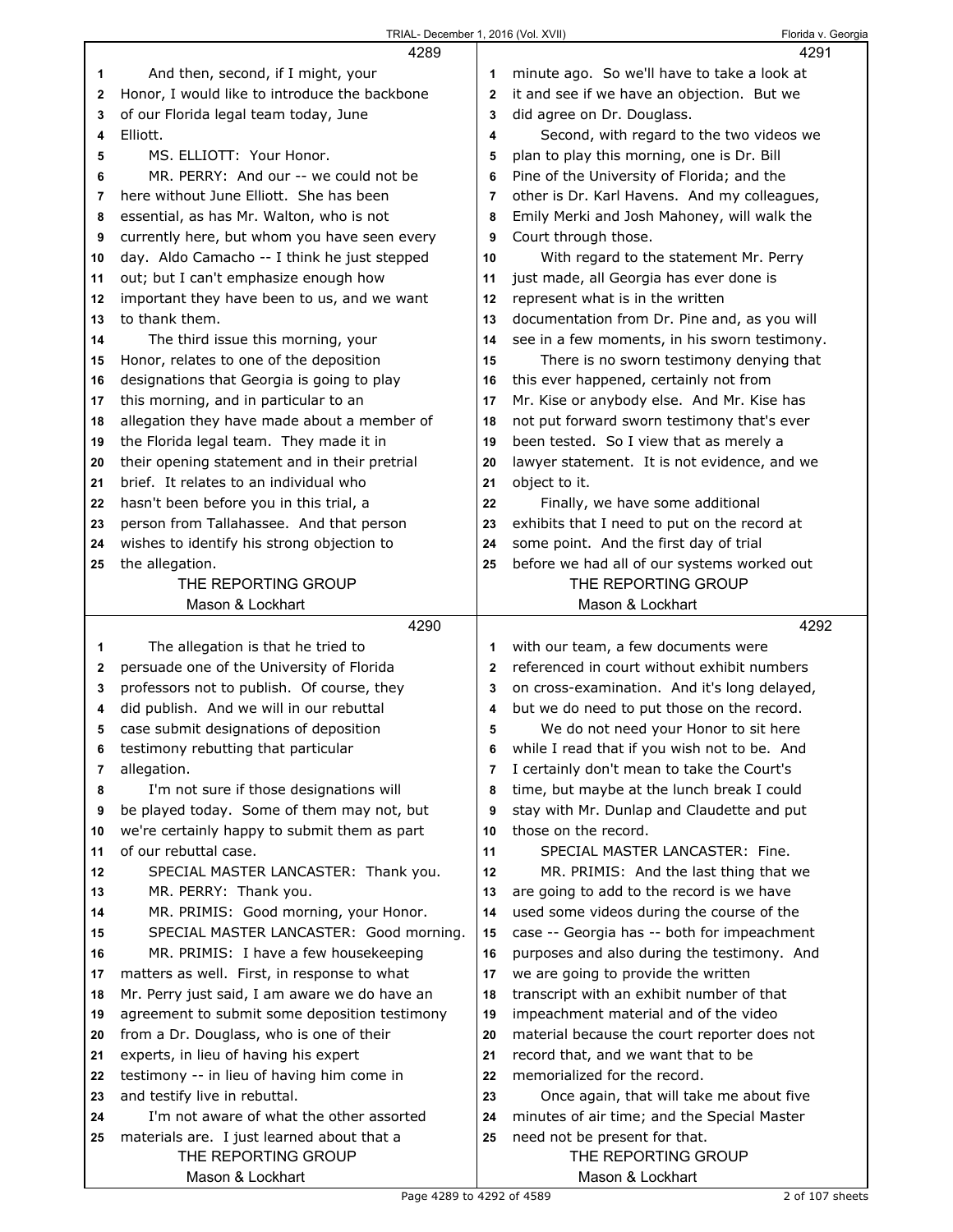|              | 4293                                                     |    | 4295                                                     |
|--------------|----------------------------------------------------------|----|----------------------------------------------------------|
| 1            | SPECIAL MASTER LANCASTER: Thank you.                     | 1  | MS. MERKI: Your Honor this first set of                  |
| $\mathbf{2}$ | MR. PRIMIS: So Mr. Perry is right;                       | 2  | clips relates to Dr. Pine's education and                |
| 3            | there is a chance that we could finish today.            | 3  | background as well as to his role on the                 |
| 4            | We have our two videos prepared and ready to             | 4  | University of Florida oyster recovery task               |
| 5            | go. We'll proceed with those now.                        | 5  | force. There are no documents being                      |
| 6            | We also have Dr. Lipcius, our oyster                     | 6  | discussed in this first clip.                            |
| 7            | expert, here. I think he's in the courtroom              | 7  | (Whereupon the video was played.)                        |
| 8            | now; or if not, he will be soon. And also,               | 8  | MS. MERKI: Your Honor, now if you would                  |
| 9            | Dr. Stavins was able to make himself                     | 9  | please turn to tab 1 of the binder. And                  |
| 10           | available today. So if we get that far, we               | 10 | under this tab is an e-mail from Dr. Pine to             |
| 11           | can get him over here and proceed with him as            | 11 | Karl Havens on November 14, 2012.                        |
| 12           | well.                                                    | 12 | (Whereupon the video was played.)                        |
| 13           | SPECIAL MASTER LANCASTER: Thank you.                     | 13 | MS. MERKI: Your Honor, please turn to                    |
| 14           | MR. PRIMIS: Thank you, your Honor.                       | 14 | tab 2 of the binder. And this is -- this                 |
| 15           | MR. PERRY: I might be inclined to                        | 15 | document is Georgia Exhibit 496. And it's                |
| 16           | respond to one of the things that Mr. Primis             | 16 | another e-mail between Dr. Pine and                      |
| 17           | said, but I think I would hold it for our                | 17 | Dr. Havens dated December 3, 2012.                       |
| 18           | rebuttal submission, your Honor.                         | 18 | (Whereupon the video was played.)                        |
| 19           | SPECIAL MASTER LANCASTER: Thank you.                     | 19 | MS. MERKI: Your Honor, we'll now be                      |
| 20           | MS. MERKI: Good morning, your Honor.                     | 20 | turning to tab 3 of the binder, which is                 |
| 21           | SPECIAL MASTER LANCASTER: Good morning.                  | 21 | Georgia Exhibit 500 under tab 3. And                     |
| 22           | MS. MERKI: My name in Emily Merki from                   | 22 | Dr. Pine will answer questions related to the            |
| 23           | Kirkland & Ellis on behalf of Georgia. And               | 23 | highlighted portions on the first page of the            |
| 24           | you may have seen me at counsel table during             | 24 | e-mail under tab 3.                                      |
| 25           | the trial.                                               | 25 | (Whereupon the video was played.)                        |
|              | THE REPORTING GROUP                                      |    | THE REPORTING GROUP                                      |
|              | Mason & Lockhart                                         |    | Mason & Lockhart                                         |
|              |                                                          |    |                                                          |
|              | 4294                                                     |    | 4296                                                     |
| 1            | Before we call our next live witness,                    | 1  | MS. MERKI: Your Honor, we'll now turn                    |
| $\mathbf{2}$ | Dr. Lipcius, Georgia would like to play some             | 2  | to tab 4 of the binder, Georgia Exhibit 501.             |
| 3            | excerpts, as my colleague said, from two                 | 3  | And this is a PowerPoint presentation by                 |
| 4            | University of Florida professors, Bill Pine              | 4  | Dr. Pine on behalf of the University of                  |
| 5            | and Karl Havens, who have done work for the              | 5  | Florida oyster recovery team environmental               |
| 6            | State of Florida on the oyster fishery                   | 6  | work group. And Dr. Pine will be answering               |
| 7            | collapse.                                                | 7  | questions related to slide 13, which is on               |
| 8            | And as you will see, my colleague,                       | 8  | page 13 of the document. And we have marked              |
| 9            | Mr. Mahoney, has just passed out binders                 | 9  | it with a blue flag in your binder.                      |
| 10           | which we created for the Court to make it                | 10 | (Whereupon the video was played.)                        |
| 11           | easier to follow along with the video. And               | 11 | MS. MERKI: Your Honor, please turn now                   |
| 12           | in the front of the binder we have provided              | 12 | to tab 5 of the binder, Georgia Exhibit 568,             |
| 13           | the written testimony in the order that it               | 13 | which is the Apalachicola Bay Oyster                     |
| 14           | will be played in the video and, after that,             | 14 | Situation Report produced by the oyster                  |
| 15           | the documents that are being discussed in                | 15 | recovery task force. And the first set of                |
| 16           | these video clips under numbered tabs.                   | 16 | questions Dr. Pine will be answering relates             |
| 17           | And several of these documents do not                    | 17 | to page 3 of the document, which is just                 |
| 18           | have page numbers. So to make it easier for              | 18 | behind the first page of this document.                  |
| 19           | the Court, we have highlighted the relevant              | 19 | (Whereupon the video was played.)                        |
| 20           | excerpts of the documents and also flagged               | 20 | MS. MERKI: Your Honor, we're going to                    |
| 21           | the pages that will be discussed.                        | 21 | stay in tab 5; but the next part of the                  |
| 22           | SPECIAL MASTER LANCASTER: Thank you.                     | 22 | discussion relates to page 10 of this                    |
| 23           | MS. MERKI: With the Court's permission,                  | 23 | document, which is marked with a blue flag.              |
| 24           | we'll begin the video.                                   | 24 | So we'll be turning to that page.                        |
| 25           | SPECIAL MASTER LANCASTER: Please.<br>THE REPORTING GROUP | 25 | (Whereupon the video was played.)<br>THE REPORTING GROUP |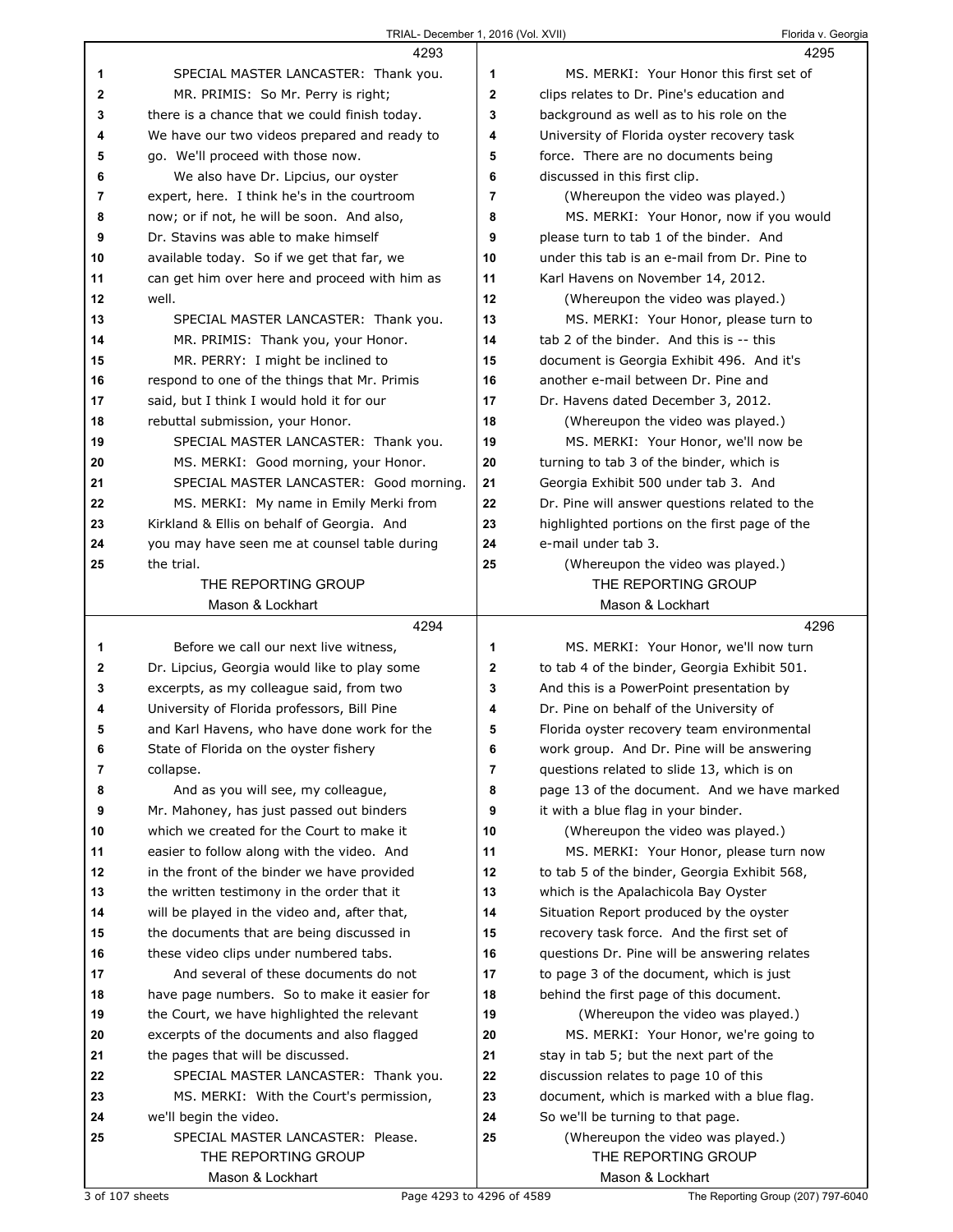|          | 4297                                                                           |                         | 4299                                                                                      |
|----------|--------------------------------------------------------------------------------|-------------------------|-------------------------------------------------------------------------------------------|
| 1        | MS. MERKI: Your Honor, we're still                                             | 1                       | page.                                                                                     |
| 2        | under tab 5. The next set of questions                                         | $\mathbf{2}$            | (Whereupon the video was played.)                                                         |
| 3        | relates to a section called Statistical                                        | 3                       | MS. MERKI: Your Honor, please turn to                                                     |
| 4        | Catch-At-Age Model on page 14 of this                                          | 4                       | tab 8 of the binder, which is Florida's                                                   |
| 5        | document. And on page 14 we'll be looking                                      | 5                       | complaint in this matter. And the next part                                               |
| 6        | specifically at the last sentence of the                                       | 6                       | of the discussion will relate to paragraph 54                                             |
| 7        | first full paragraph on that page, which is                                    | $\overline{7}$          | of the complaint, which is at the top of                                                  |
| 8        | highlighted in your binder.                                                    | 8                       | page 19. And we have marked this page with                                                |
| 9        | (Whereupon the video was played.)                                              | 9                       | another blue flag in your binder.                                                         |
| 10       | MS. MERKI: Your Honor, if you would                                            | 10                      | (Whereupon the video was played.)                                                         |
| 11       | just turn to the next page of the same                                         | 11                      | MS. MERKI: Your Honor, please turn to                                                     |
| 12       | document, page 15, Dr. Pine will now answer                                    | 12                      | tab 9 of the binder, which is marked as Joint                                             |
| 13       | questions about the left-hand column of the                                    | 13                      | Exhibit 167. Dr. Pine will first answer some                                              |
| 14       | page under the title Restoration Actions,                                      | 14                      | general questions about this paper. And                                                   |
| 15       | Caution, and Future Work.                                                      | 15                      | then, again, there are no page numbers; but                                               |
| 16       | (Whereupon the video was played.)                                              | 16                      | he will also answer questions related to the                                              |
| 17       | MS. MERKI: Your Honor, the last set of                                         | 17                      | fourth page of the document, which we have                                                |
| 18       | questions on this document relates to page 29                                  | 18                      | marked with a blue flag.                                                                  |
| 19       | of the document under a section titled                                         | 19                      | (Whereupon the video was played.)                                                         |
| 20       | Research.                                                                      | 20                      | MS. MERKI: And, your Honor, again,                                                        |
| 21       | (Whereupon the video was played.)                                              | 21                      | there are no page numbers for this document;                                              |
| 22       | MS. MERKI: Your Honor, we're now moving                                        | 22                      | but if you would please turn to the next blue                                             |
| 23       | on to tab 6 of the binder, which is marked as                                  | 23                      | flag in the binder, the discussion will                                                   |
| 24       | Joint Exhibit 91. And this document is the                                     | 24                      | relate to the highlighted portion of that                                                 |
| 25       | Florida Fish and Wildlife Conservation                                         | 25                      | page.                                                                                     |
|          | THE REPORTING GROUP                                                            |                         | THE REPORTING GROUP                                                                       |
|          | Mason & Lockhart                                                               |                         | Mason & Lockhart                                                                          |
|          |                                                                                |                         |                                                                                           |
|          | 4298                                                                           |                         | 4300                                                                                      |
| 1        | Commission Oyster Disaster Report dated May                                    | 1                       | (Whereupon the video was played.)                                                         |
| 2        | 2013 which was submitted to NOAA as part of                                    | $\mathbf{2}$            | MS. MERKI: Your Honor, we'll turn now                                                     |
| 3        | the disaster request, and if you would please                                  | 3                       | to tab 10 of the binder, which is Georgia                                                 |
| 4        | turn to the blue flag on page 5 of the                                         | 4                       | Exhibit 1148. And this is an unpublished                                                  |
| 5        | document.                                                                      | 5                       | manuscript titled A Complex Relationship                                                  |
| 6        | (Whereupon the video was played.)                                              | 6                       | Between Freshwater Discharge and Oyster                                                   |
| 7        | MS. MERKI: Your Honor, we're still                                             | $\overline{\mathbf{r}}$ | Fisheries CPUE in Apalachicola Bay, Florida,                                              |
| 8        | under tab 6, but we'll be turning the page to                                  | 8                       | authored by Dr. Pine and Nicholas Fisch. And                                              |
| 9        | page 6 of this document. And the next clip                                     | 9                       | this paper is currently under review for                                                  |
| 10       | relates to the highlighted portion of this                                     | 10                      | publication in the Marine and Coastal                                                     |
| 11       | page.                                                                          | 11                      | Fisheries Journal.                                                                        |
| 12       | (Whereupon the video was played.)                                              | 12                      | Dr. Pine will answer some general                                                         |
| 13       | MS. MERKI: Your Honor, the next                                                | 13                      | questions about the paper and then will                                                   |
| 14       | discussion relates to tab 7 of your binder,                                    | 14                      | answer questions related to the second page                                               |
| 15       | which is marked as Georgia Exhibit 789.                                        | 15                      | of the document. And we have highlighted the                                              |
| 16       | Dr. Pine will first answer some general                                        | 16                      | relevant portions.                                                                        |
| 17       | questions about this paper.                                                    | 17                      | (Whereupon the video was played.)                                                         |
| 18       | (Whereupon the video was played.)                                              | 18<br>19                | MS. MERKI: Your Honor, please turn now                                                    |
| 19<br>20 | MS. MERKI: Your Honor, this document                                           | 20                      | to tab 11 of the binder, Georgia Exhibit 778,<br>which is an e-mail sent from Dr. Pine to |
|          | does not have page numbers, but the next part                                  | 21                      |                                                                                           |
| 21       | of the discussion relates to the blue tab                                      | 22                      | three of his colleagues. Dr. Pine will                                                    |
| 22<br>23 | that we have put in your binder under a<br>section titled Discussions. And the | 23                      | answer a series of questions about several                                                |
| 24       | questions relate specifically to the second                                    | 24                      | statements in this e-mail, starting with the<br>first sentence of the e-mail.             |
| 25       | full paragraph on the second column of this                                    | 25                      | (Whereupon the video was played.)                                                         |
|          | THE REPORTING GROUP                                                            |                         | THE REPORTING GROUP                                                                       |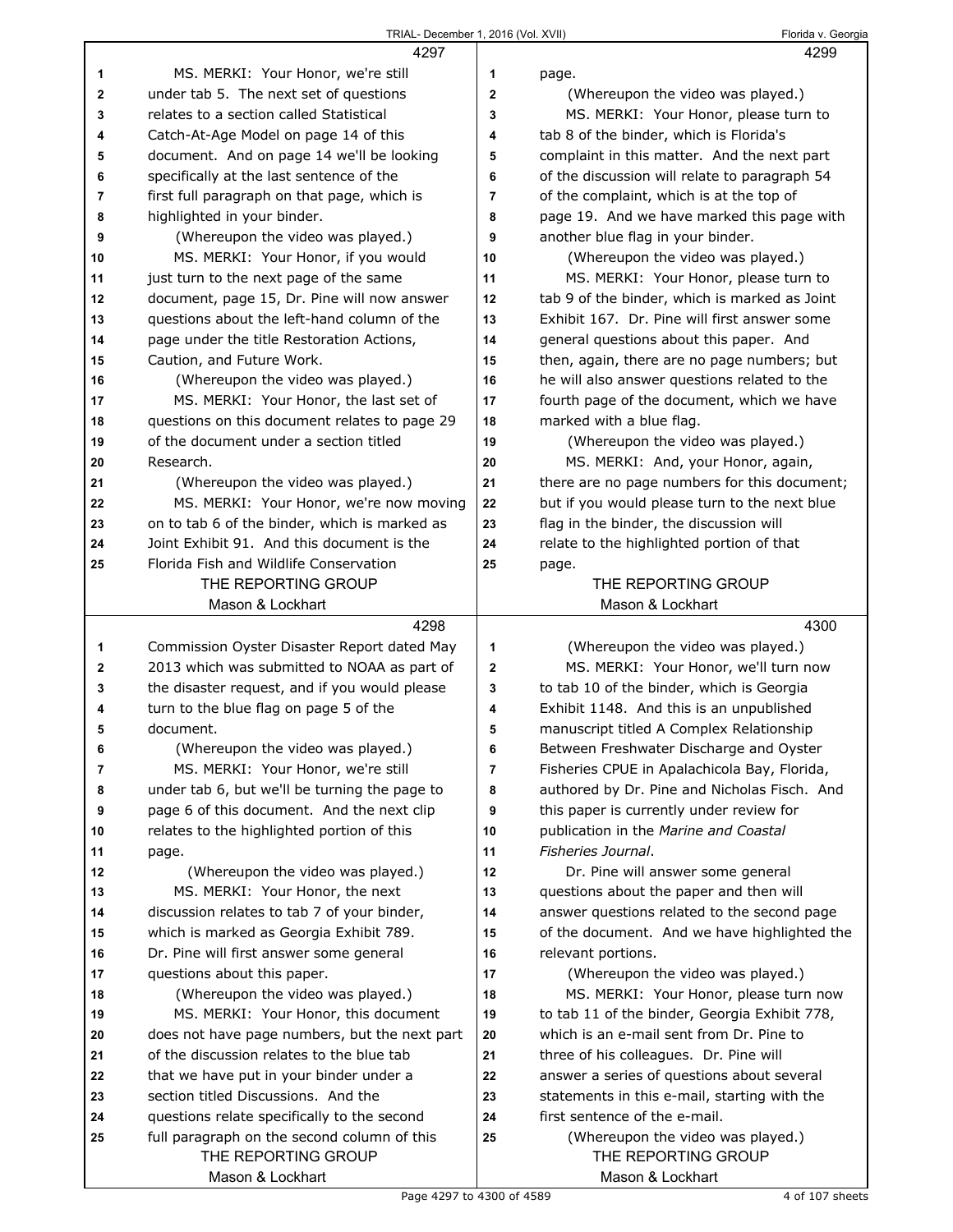|             | 4301                                          |             | 4303                                          |
|-------------|-----------------------------------------------|-------------|-----------------------------------------------|
| 1           | MS. MERKI: Your Honor, we'll turn now         | 1           | previous video designations, the parties      |
| $\mathbf 2$ | to tab 12 of your binder, which is marked as  | 2           | have conferred about which portions of        |
| 3           | Georgia Exhibit 779. And this is a chain of   | 3           | Dr. Havens's deposition will be played and in |
| 4           | e-mails between Dr. Pine and Jack Payne from  | 4           | which order.                                  |
| 5           | December 20 and 21, 2014, following the       | 5           | And we have also handed you a binder, as      |
| 6           | previous e-mail. And the questions on this    | 6           | we have done with our previous witnesses. I   |
| 7           | document will focus on the third e-mail from  | 7           | will direct the Court, as my colleague        |
| 8           | the top, which we have highlighted.           | 8           | Ms. Merki did, to certain sections of the     |
| 9           | (Whereupon the video was played.)             | 9           | documents as they come up in the video.       |
| 10          | MS. MERKI: Your Honor, please turn to         | 10          | So with the Court's permission, we will       |
| 11          | tab 14 of the binder, Georgia Exhibit 770,    | 11          | begin.                                        |
| 12          | which is an e-mail sent from Dr. Pine to Eric | 12          | SPECIAL MASTER LANCASTER: Please.             |
| 13          | Hellgren on November 25, 2014. And, again,    | 13          | MR. MAHONEY: Thank you, your Honor.           |
| 14          | we'll be focusing on the highlighted portion  | 14          | (Whereupon the video was played.)             |
| 15          | of this document.                             | 15          | MR. MAHONEY: And, I should have said          |
| 16          | I'm sorry, that was an error on my part.      | 16          | this at the beginning, your Honor, but this   |
| 17          | I skipped over tab 13, which will be the next | 17          | is tab 1 obviously; and the exhibit number is |
| 18          | tab that we'll be discussing. And it's        | 18          | GX-1018. And we're now just going to page 2   |
| 19          | Georgia Exhibit 782.                          | 19          | of the same exhibit.                          |
| 20          | (Whereupon the video was played.)             | 20          | SPECIAL MASTER LANCASTER: Thank you.          |
| 21          | MS. MERKI: Your Honor, now we'll be           | 21          | (Whereupon the video was played.)             |
| 22          | turning to tab 14 of the binder and, again,   | 22          | MR. MAHONEY: Your Honor, we'll now move       |
| 23          | focusing on the highlighted portion of this   | 23          | to tab 2 in the binder, which is GX-1338.     |
| 24          | document, which is Georgia Exhibit 770.       | 24          | It's a series of e-mails with Dr. Pine and    |
| 25          | (Whereupon the video was played.)             | 25          | Dr. Havens. The focus of the video pertains   |
|             | THE REPORTING GROUP                           |             | THE REPORTING GROUP                           |
|             | Mason & Lockhart                              |             | Mason & Lockhart                              |
|             |                                               |             |                                               |
|             | 4302                                          |             | 4304                                          |
| 1           | MS. MERKI: Your Honor, the final video        | 1           | to the paragraph in the middle of the first   |
| 2           | segment that we'll play for Dr. Pine contains | $\mathbf 2$ | page of the document.                         |
| 3           | clips that Florida has requested. And that    | 3           | (Whereupon the video was played.)             |
| 4           | will be the last video segment.               | 4           | MR. MAHONEY: Your Honor, we'll now go         |
| 5           | (Whereupon the video was played.)             | 5           | to tab 3 of the binder, which is GX-491.      |
| 6           | MS. MERKI: Thank you, your Honor. That        | 6           | It's another series of e-mails between        |
| 7           | concludes the video designations for          | 7           | Dr. Havens and colleagues.                    |
| 8           | Dr. Pine.                                     | 8           | For this clip, we'll start on page 4 of       |
| 9           | SPECIAL MASTER LANCASTER: Thank you.          | 9           | the e-mail set and work backwards, as we do.  |
| 10          | MR. PRIMIS: Your Honor, we're now going       | 10          | But the first set of clips is related to the  |
| 11          | to play some video designations from the      | 11          | highlighted text on page 4 of GX-491.         |
| 12          | deposition of Dr. Havens. And my colleague,   | 12          | (Whereupon the video was played.)             |
| 13          | Josh Mahoney, will walk the Court through     | 13          | MR. MAHONEY: Your Honor, we're staying        |
| 14          | those.                                        | 14          | with the same document; but we're moving back |
| 15          | MR. MAHONEY: Good morning, your Honor.        | 15          | to page 2 at the top, which is an e-mail      |
| 16          | SPECIAL MASTER LANCASTER: Good morning.       | 16          | exchange between Dr. Havens and Dr. Pine as   |
| 17          | MR. MAHONEY: My name is Josh Mahoney          | 17          | well as Dr. Pine's response to Dr. Havens as  |
| 18          | from Kirkland & Ellis. I represent the State  | 18          | the response in the sequence.                 |
| 19          | of Georgia.                                   | 19          | (Whereupon the video was played.)             |
| 20          | As my colleague Craig Primis just said,       | 20          | MR. MAHONEY: Your Honor, we'll now go         |
| 21          | Georgia will now play excerpts from the       | 21          | to tab 4 in the binder, which is GX-1339.     |
| 22          | videotaped deposition of another current      | 22          | It's another series of e-mails among          |
| 23          | University of Florida professor and           | 23          | Dr. Havens and his colleagues. And the        |
| 24          | scientist, Dr. Karl Havens.                   | 24          | discussion in the video will center on        |
| 25          | And as with the State of Georgia's            | 25          | Dr. Havens's e-mail in the middle of the      |
|             | THE REPORTING GROUP<br>Mason & Lockhart       |             | THE REPORTING GROUP<br>Mason & Lockhart       |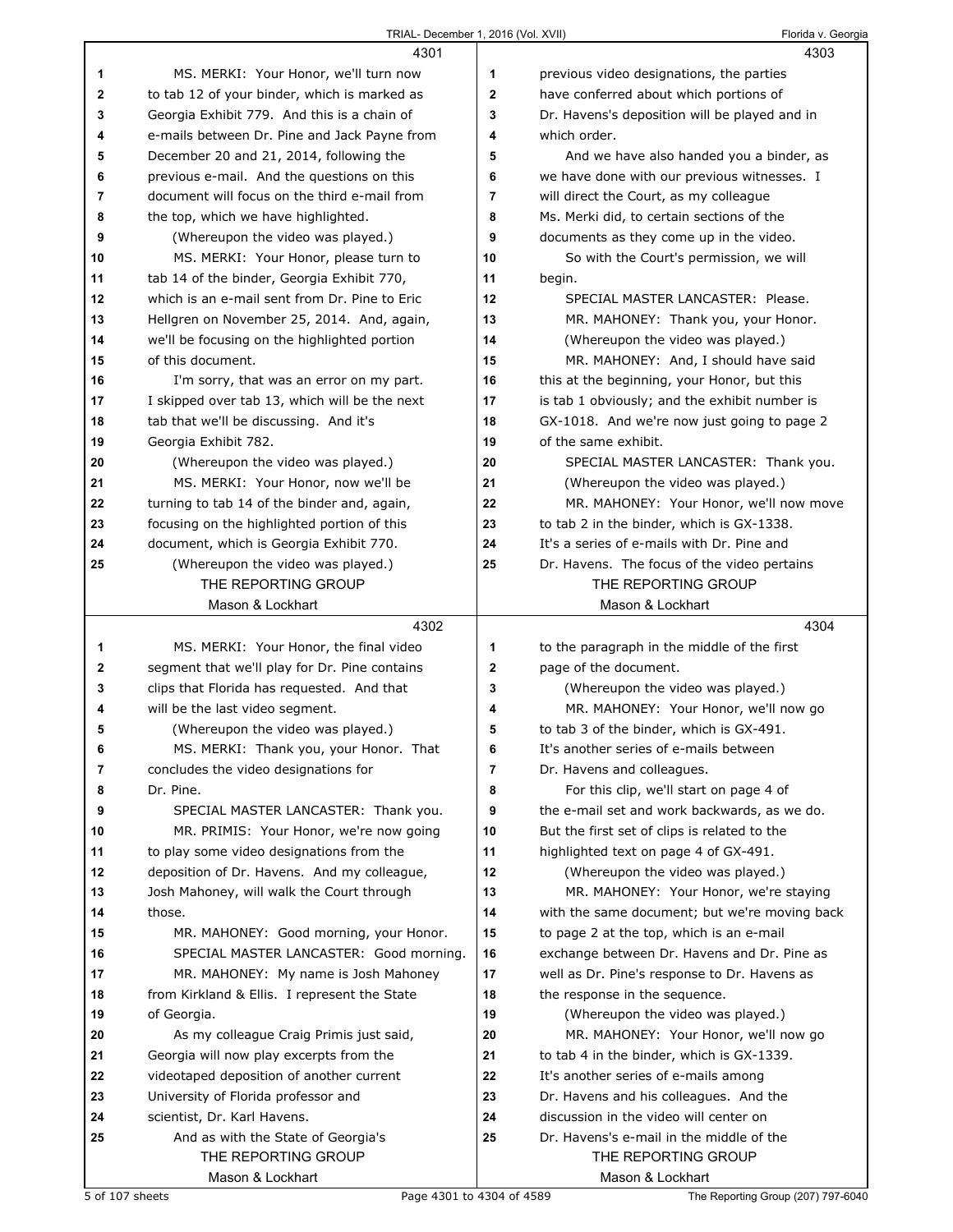|              | 4305                                                               |             | 4307                                                           |
|--------------|--------------------------------------------------------------------|-------------|----------------------------------------------------------------|
| 1            | page.                                                              | 1           | were just played. In particular, page 171,                     |
| 2            | (Whereupon the video was played.)                                  | $\mathbf 2$ | line 17 through 173 -- excuse me, 172, 16 was                  |
| 3            | MR. MAHONEY: Your Honor, we'll now --                              | 3           | actually designated by Georgia; and then the                   |
| 4            | we'll next move to tab 15 of the binder,                           | 4           | remainder of that clip in red was Florida's                    |
| 5            | which is a familiar document to the Court.                         | 5           | counter-designation. So I didn't want you to                   |
| 6            | It is GX-568, the 2013 University of Florida                       | 6           | have the impression that Florida had                           |
| 7            | Apalachicola Bay Oyster Situation Report.                          | 7           | designated that entire portion.                                |
| 8            | The first series of clips discusses the                            | 8           | $So -$                                                         |
| 9            | report in general.                                                 | 9           | MR. PERRY: Your Honor, might we suggest                        |
| 10           | (Whereupon the video was played.)                                  | 10          | that a break would be appropriate given that                   |
| 11           | MR. MAHONEY: Staying with the same                                 | 11          | it's about 10:30?                                              |
| 12           | document, your Honor, if you will turn to the                      | 12          | I don't mean to interrupt counsel for                          |
| 13           | first blue tab. It's on page 13. And the                           | 13          | Georgia, but I also want to be cognizant that                  |
| 14           | discussion here pertains to the penultimate                        | 14          | we have been sitting here for a couple of                      |
| 15           | sentence in that paragraph on the left column                      | 15          | hours.                                                         |
| 16           | of page 13.                                                        | 16          | SPECIAL MASTER LANCASTER: Sure. We'll                          |
| 17           | (Whereupon the video was played.)                                  | 17          | take a brief break.                                            |
| 18           | MR. MAHONEY: If you will turn one page                             | 18          | (Time Noted: 10:35 a.m.)                                       |
| 19           | further into the document now, on page 15 the                      | 19          | (Recess Called)                                                |
| 20           | discussion continues. And it focuses on the                        | 20          | (Time Noted: 10:47 a.m.)                                       |
| 21           | section that begins, restoration actions.                          | 21          | MR. MAHONEY: Thank you, your Honor.                            |
| 22           | (Whereupon the video was played.)                                  | 22          | We will continue now with the video                            |
| 23           | MR. MAHONEY: Your Honor, the last                                  | 23          | designations of Dr. Havens.                                    |
| 24           | series of clips related to this document is                        | 24          | The next set of clips pertains to tab 8                        |
| 25           | on page 29, which we have marked with the                          | 25          | in the binder. And the exhibit number is                       |
|              | THE REPORTING GROUP                                                |             | THE REPORTING GROUP                                            |
|              | Mason & Lockhart                                                   |             | Mason & Lockhart                                               |
|              |                                                                    |             |                                                                |
|              | 4306                                                               |             | 4308                                                           |
| 1            | blue tab. And it's under the second bullet                         | 1           | GX-752. And it is an e-mail exchange among                     |
| $\mathbf{2}$ | of the section called Research.                                    | $\mathbf 2$ | Dr. Havens and his colleagues. And you will                    |
| 3            | (Whereupon the video was played.)                                  | 3           | see the highlighted text in the document.                      |
| 4            | MR. MAHONEY: Your Honor, if you will                               | 4           | (Whereupon the video was played.)                              |
| 5            | please turn to page -- or to -- excuse me, if                      | 5           | MR. MAHONEY: Next, we'll look at tab 9                         |
| 6            | you will turn to tab 6 in the binder for the                       | 6           | of the binder. The exhibit number is GX-799.                   |
| 7            | next series of clips. It relates to GX-649,                        | 7           | This is an e-mail from Dr. Havens to a NOAA                    |
| 8            | and in particular, at the bottom of the                            | 8           | official in 2015.                                              |
| 9            | second page of the e-mail correspondence                           | 9           | (Whereupon the video was played.)                              |
| 10           | between Dr. Havens and a man named John                            | 10          | MR. MAHONEY: The next document that the                        |
| 11           | Cirino, along with several other individuals                       | 11          | video clips will be discussing is in tab 10                    |
| 12           | being copied.                                                      | 12          | of the binder. And it's Exhibit No. GX-1340.                   |
| 13           | (Whereupon the video was played.)                                  | 13          | This is an e-mail from Dr. Havens to several                   |
| 14           | MR. MAHONEY: Your Honor, the next                                  | 14          | individuals, fall 2014. And they will be --                    |
| 15           | series of clips is in tab 7 of your binder.                        | 15          | the video will be in reference to the fourth                   |
| 16           | And it's GX-741 is the document. The                               | 16          | paragraph of that e-mail.                                      |
| 17           | discussion in the video focuses on page 4,                         | 17          | (Whereupon the video was played.)                              |
| 18           | which we have marked with a blue tab. And we                       | 18          | MR. MAHONEY: Your Honor, the last                              |
| 19           | have also highlighted the text that is being                       | 19          | series of Georgia's clips are -- or discuss                    |
| 20           | discussed.                                                         | 20          | the document that's in tab 11 of the binder,                   |
| 21           | (Whereupon the video was played.)                                  | 21          | which we have already seen earlier this                        |
| 22           | MR. MAHONEY: Your Honor, before we move                            | 22          | morning. It's JX-167 written by Edward Camp                    |
| 23           | on, I just want to note for the record that                        | 23          | and colleagues. It's a journal article                         |
| 24           | there appears to be a mix-up in what was                           | 24          | called Collapse of a Historic Oyster Fishery:                  |
| 25           | designated by each party for the clips that<br>THE REPORTING GROUP | 25          | Diagnosing Causes and Identifying Paths<br>THE REPORTING GROUP |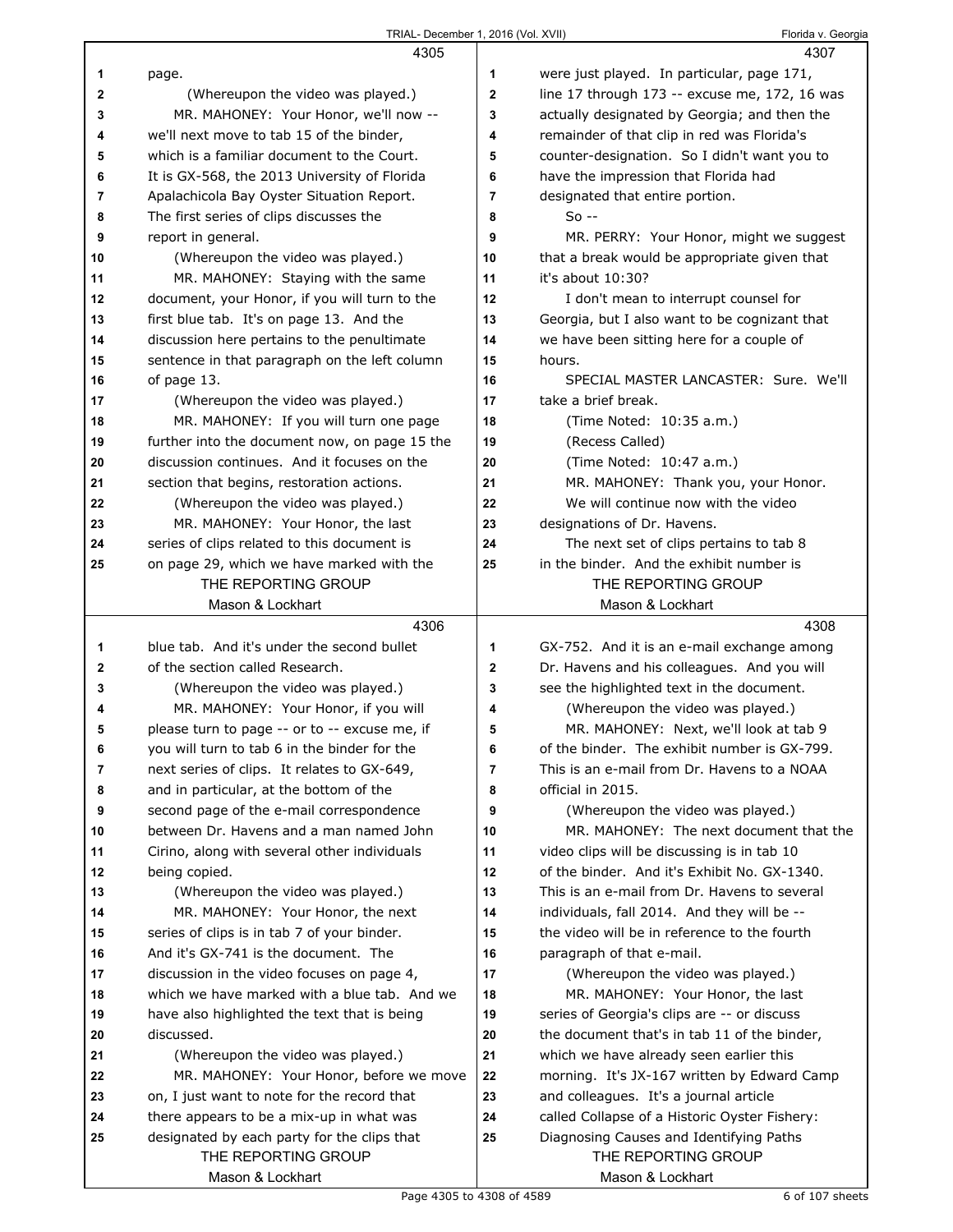|              | 4309                                          |    | 4311                                          |
|--------------|-----------------------------------------------|----|-----------------------------------------------|
| 1            | Toward Increased Resilience.                  | 1  | to refer the Court, if I could, to a set of   |
| $\mathbf{2}$ | Dr. Havens will be answering a set of         | 2  | textual comments by Mr. Pine -- Dr. Pine,     |
| 3            | questions about the abstract of the paper at  | 3  | excuse me, and Dr. Havens that were read by   |
| 4            | the top of the first page.                    | 4  | Mr. Prins from Florida's team. They are in    |
| 5            | (Whereupon the video was played.)             | 5  | tab 11, JX-167. The pages are unnumbered,     |
| 6            | MR. MAHONEY: Your Honor, that concludes       | 6  | but I believe it's the sixth page. It's the   |
| 7            | the set of designations that Georgia has      | 7  | first paragraph under Discussion.             |
| 8            | selected to play for the Court.               | 8  | Mr. Prinz read that, and I just wanted        |
| 9            | The final video that we will show now is      | 9  | to point out where it appears because it      |
| 10           | additional designations that Florida has      | 10 | didn't appear on the screen when the clip was |
| 11           | requested. And this will be the final set of  | 11 | played.                                       |
| 12           | clips.                                        | 12 | Thank you, your Honor.                        |
| 13           | (Whereupon the video was played.)             | 13 | SPECIAL MASTER LANCASTER: Mr. Primis,         |
| 14           | MR. MAHONEY: Thank you, your Honor.           | 14 | do you have any problem with the request for  |
| 15           | SPECIAL MASTER LANCASTER: Counsel,            | 15 | the redaction?                                |
| 16           | before you leave, I'm sure that this is of no | 16 | MR. PRIMIS: No, of course, not, your          |
| 17           | importance to anyone except me and that       | 17 | Honor. It was inadvertent. It just hadn't     |
| 18           | probably I'm the only one who noticed it. We  | 18 | come up between the parties previously. So    |
| 19           | have had dozens of experts with degrees up    | 19 | we'll do that and submit a redacted copy to   |
| 20           | the wazoo here testifying in writing, orally, | 20 | the Court.                                    |
| 21           | and video; and not one of them understood     | 21 | SPECIAL MASTER LANCASTER: Thank you.          |
| 22           | that when you're dealing with three or more   | 22 | MR. PRIMIS: Thank you.                        |
| 23           | matters, you should use the word among and    | 23 | My colleague, Mr. Echols, has returned        |
| 24           | not between.                                  | 24 | in light of the oysters being discussed.      |
| 25           | But I heard you today do it, and I            | 25 | And we'll now hand it over to him and         |
|              | THE REPORTING GROUP                           |    | THE REPORTING GROUP                           |
|              | Mason & Lockhart                              |    | Mason & Lockhart                              |
|              |                                               |    |                                               |
|              | 4310                                          |    | 4312                                          |
| 1            | wanted the record to reflect that. Thank      | 1  | Dr. Lipcius.                                  |
| 2            | you.                                          | 2  | MR. ECHOLS: Good morning, your Honor.         |
| 3            | MR. MAHONEY: Thank you, your Honor.           | 3  | SPECIAL MASTER LANCASTER: Good morning.       |
| 4            | MR. PERRY: Your Honor, I just have a          | 4  | MR. ECHOLS: Barack Echols from Kirkland       |
| 5            | ministerial issue, if I might. We have a      | 5  | & Ellis on behalf of the State of Georgia.    |
| 6            | confidentiality order in this case that       | 6  | And at this point, the State would call       |
| 7            | requests that both parties redact e-mail      | 7  | our oyster expert, Dr. Romuald Lipcius, who   |
| 8            | addresses. And I would like to request that   | 8  | is the fisheries management and marine        |
| 9            | Georgia do that with respect to some of the   | 9  | ecology professor at the Virginia Institute   |
| 10           | exhibits here.                                | 10 | of Marine Science for the College of William  |
| 11           | One is in the tab set we just looked at,      | 11 | & Mary and will be available to answer every  |
| 12           | GX-649. There are quite a number of personal  | 12 | and any question you have regarding oysters.  |
| 13           | e-mail addresses that, for various reasons, I | 13 | SPECIAL MASTER LANCASTER: Thank you.          |
| 14           | think should be redacted.                     | 14 | THE CLERK: Please raise your right            |
| 15           | There was at least one of those               | 15 | hand.                                         |
| 16           | occurrences regarding a document from 2014    | 16 | Do you solemnly swear that the testimony      |
| 17           | that involved lawyers who were involved for   | 17 | you shall give in the cause now in hearing    |
| 18           | Florida back in 2014 at that time. They had   | 18 | shall be the truth, the whole truth, and      |
| 19           | a couple e-mail addresses for those lawyers.  | 19 | nothing but the truth, so help you God?       |
| 20           | I would like to ask that those be redacted.   | 20 | THE WITNESS: I do.                            |
| 21           | And then, finally, with respect to the        | 21 | THE CLERK: Please be seated.                  |
| 22           | clips that were just played that were         | 22 | Pull yourself right up to the microphone      |
| 23           | attributed to Florida, I'm not sure I tracked | 23 | and please state your name and spell your     |
| 24           | all those; but there was a lack of text       | 24 | last name.                                    |
| 25           | showing on the screen. And so I would like    | 25 | THE WITNESS: Thank you. My full name          |
|              | THE REPORTING GROUP<br>Mason & Lockhart       |    | THE REPORTING GROUP<br>Mason & Lockhart       |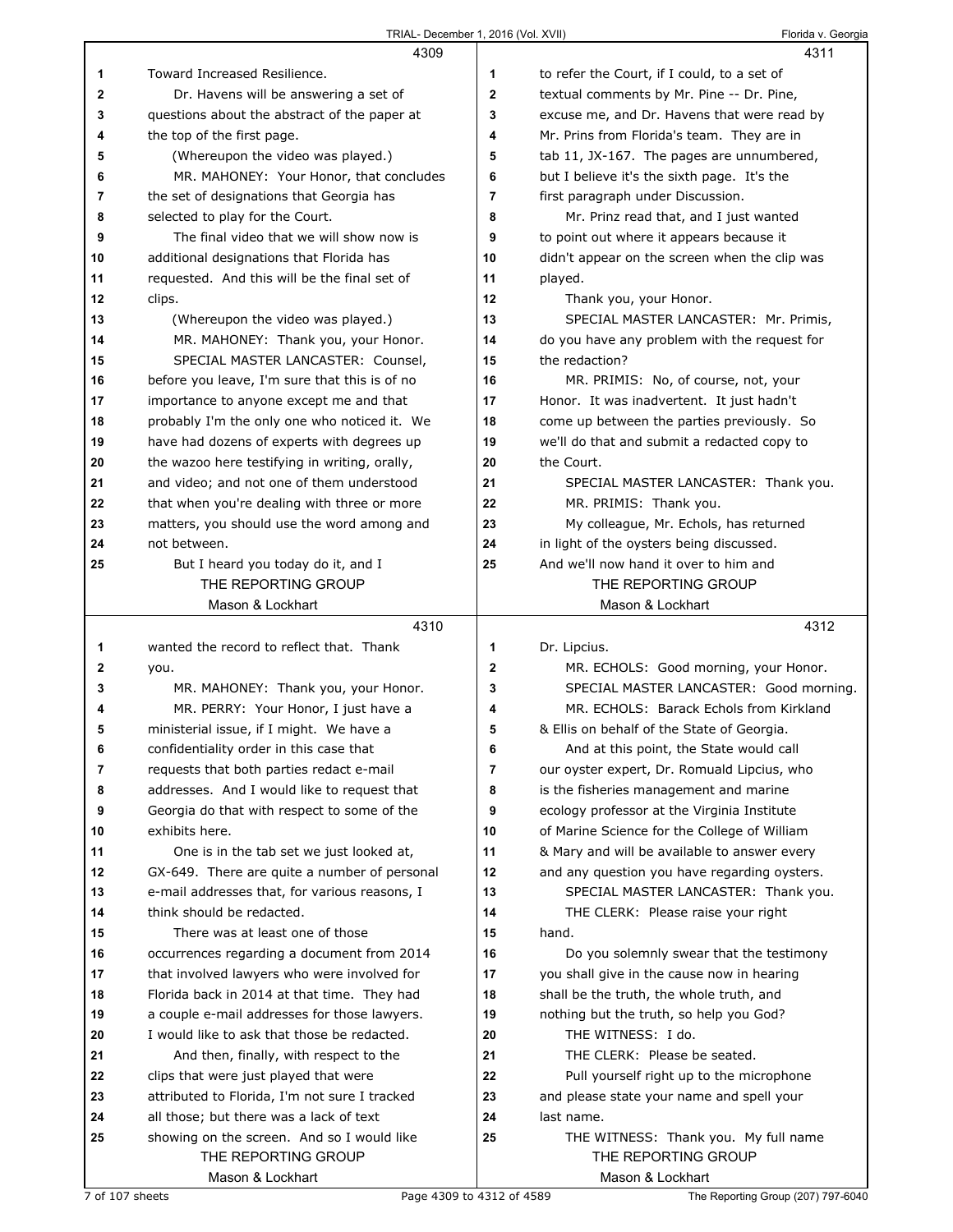|              | 4313                                                |                | 4315                                                     |
|--------------|-----------------------------------------------------|----------------|----------------------------------------------------------|
| 1            | is Romuald Nelson Lipcius, R O M U A L D,           | 1              | whether there was scientific evidence that low           |
| $\mathbf{2}$ | NELSON, LIPCIUS.                                    | $\mathbf 2$    | flows from the Apalachicola River otherwise              |
| 3            | MR. ECHOLS: Your Honor, may I approach?             | 3              | reduced biological productivity in the bay.              |
| 4            | SPECIAL MASTER LANCASTER: Please.                   | 4              | Is that right?                                           |
| 5            | DIRECT EXAMINATION                                  | 5              | A. Yes.                                                  |
| 6            | BY MR. ECHOLS:                                      | 6              | Q. In paragraph 8(c) on page 2 you conclude that         |
| 7            | Q. Professor Lipcius, I have handed you what is the | 7              | there is no scientific evidence that oyster              |
| 8            | direct testimony you have submitted in this case.   | 8              | mortality in Apalachicola Bay was abnormally high        |
| 9            | Would you please take a look at that and confirm    | 9              | prior to or during the oyster collapse. Is that          |
| 10           | if it is a true and accurate copy of your direct    | 10             | right?                                                   |
| 11           | testimony?                                          | 11             | A. That is correct. I was referring to natural           |
| 12           | A. Yes, it is.                                      | 12             | mortality, yes.                                          |
| 13           | Q. And do you, sir, adopt this as your sworn direct | 13             | <b>Q.</b> And then on paragraph 8(d), which starts on    |
|              |                                                     |                |                                                          |
| 14           | testimony for purposes of this case?                | 14             | page 2 and carries over to page 3, you conclude          |
| 15           | A. I do.                                            | 15             | that there is no evidence that an abnormal               |
| 16           | Q. Thank you.                                       | 16             | increase in the level of predation of oysters by         |
| 17           | MR. ECHOLS: I now tender the witness.               | 17             | rock snails that prefer conditions of high               |
| 18           | THE WITNESS: Am I being heard without               | 18             | salinities could have caused the collapse. Is            |
| 19           | equipment?                                          | 19             | that correct?                                            |
| 20           | MR. ECHOLS: Sure.                                   | 20             | A. Yes.                                                  |
| 21           | MR. QURESHI: Good morning, your Honor.              | 21             | <b>Q.</b> Paragraph 9(a), page 3, you conclude that the  |
| 22           | SPECIAL MASTER LANCASTER: Good morning.             | 22             | hypothesis that low Apalachicola River flow was          |
| 23           | MR. QURESHI: Before I begin, I would                | 23             | the cause of the oyster fishery collapse is              |
| 24           | like to introduce my colleague who is               | 24             | contrary to all available scientific evidence.           |
| 25           | assisting me with today's examination,              | 25             | Is that correct?                                         |
|              | THE REPORTING GROUP                                 |                | THE REPORTING GROUP                                      |
|              | Mason & Lockhart                                    |                | Mason & Lockhart                                         |
|              |                                                     |                |                                                          |
|              | 4314                                                |                | 4316                                                     |
| 1            | Ms. Natalie Rao of Latham & Watkins.                | 1              | A. Yes.                                                  |
| 2            | SPECIAL MASTER LANCASTER: Welcome.                  | 2              | <b>Q.</b> Okay. Sir, I want to review some of the things |
| 3            | MS. RAO: Thank you.                                 | 3              | that you did to inform the conclusions in your           |
| 4            | MR. QURESHI: With your permission, your             | 4              | expert report that you prepared in this                  |
| 5            | Honor, I would like to distribute the               | 5              | litigation. I also want to review some of the            |
| 6            | cross-examination binders.                          | 6              | things that you did not do to inform your expert         |
| 7            | SPECIAL MASTER LANCASTER: Certainly.                | $\overline{7}$ | report.                                                  |
| 8            | CROSS-EXAMINATION                                   | 8              | You did not conduct any field experiments.               |
| 9            | BY MR. QURESHI:                                     | 9              | Correct?                                                 |
| 10           | Q. Good morning, Dr. Lipcius.                       | 10             | A. Not in Apalachicola Bay, no. But I did in             |
| 11           | A. Good morning, Mr. Qureshi.                       | 11             | <b>Chesapeake Bay.</b>                                   |
| 12           | Q. Sir, I would like to begin by reviewing the      | 12             | Q. And I'm talking about Apalachicola Bay, the           |
| 13           | principal conclusions that you have reached in      | 13             | subject of this lawsuit, sir.                            |
| 14           | your direct testimony. I would like you to          | 14             | A. Yes.                                                  |
| 15           | confirm for me that I am reading those              | 15             | Q. You did not conduct any laboratory experiments?       |
| 16           | accurately.                                         | 16             | A. I did not.                                            |
| 17           | A. Yes.                                             | 17             | Q. You did not do any independent data collection?       |
| 18           | Q. You will find that direct testimony behind tab 1 | 18             | A. If you mean by going out in the field and             |
| 19           | of the binder I provided you. And it was also       | 19             | collecting data, no. But I was collecting in the         |
| 20           | provided to you by Georgia's counsel.               | 20             | sense of integrating a number of data sources            |
| 21           | Sir, in paragraph 3 on page 1 you state that        | 21             | that had not been examined previously.                   |
| 22           | you were retained by the State of Georgia to        | 22             | Q. Sir, you relied on data that had been collected       |
| 23           | analyze two issues, whether Georgia's water         | 23             | by others. Correct?                                      |
| 24           | consumption caused the collapse of the              | 24             | A. Correct.                                              |
| 25           | Apalachicola Bay oyster fishery in 2012 and, two,   | 25             | Q. You did not run a population model with data from     |
|              | THE REPORTING GROUP                                 |                | THE REPORTING GROUP                                      |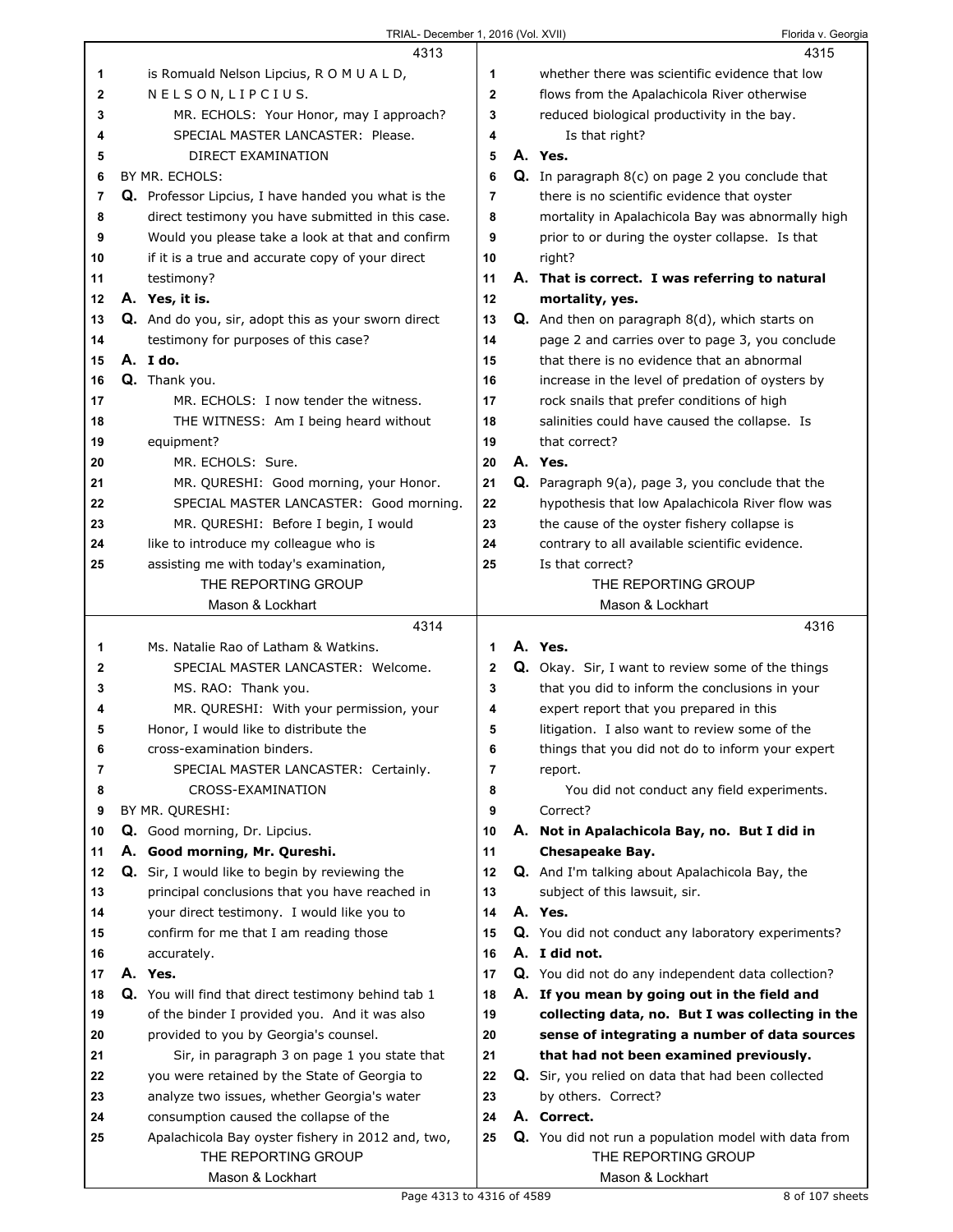|    | 4317                                                       |                | 4319                                                  |
|----|------------------------------------------------------------|----------------|-------------------------------------------------------|
| 1  | Apalachicola Bay?                                          | 1              | And, again, my question you should keep in            |
| 2  | A. I did not.                                              | $\mathbf{2}$   | mind is when you met Captain Shiver, you did not      |
| 3  | Q. And before you were hired by an expert -- I'm           | 3              | inform him that you were working as an expert on      |
| 4  | sorry. Before you were hired as an expert by the           | 4              | behalf of the State of Georgia in connection with     |
| 5  | State of Georgia in March 2015, you had not                | 5              | this litigation?                                      |
| 6  | visited Apalachicola Bay to conduct scientific             | 6              | A. Correct. As I said, I didn't recall doing that.    |
| 7  | research; is that correct?                                 | $\overline{7}$ | Q. Understood. And now you do recall?                 |
| 8  | A. No, I had not.                                          | 8              | A. No. I'm saying I don't recall doing that. I --     |
| 9  | <b>Q.</b> But before you submitted your expert report in   | 9              | that's what I said in my deposition. And I don't      |
|    |                                                            | 10             | recall whether I said that to him at the time. I      |
| 10 | this case, you did visit Apalachicola Bay in --            |                |                                                       |
| 11 | on one occasion; is that right?                            | 11             | didn't -- I wasn't really thinking about that.        |
| 12 | A. Yes.                                                    | 12             | Q. Do you recall that during your boat tour, you      |
| 13 | $Q.$ That was in $-$                                       | 13             | visited four different locations in the bay?          |
| 14 | A. Well --                                                 | 14             | A. Approximately. Yes.                                |
| 15 | Q. -- late April or early May 2016. Correct?               | 15             | Q. One location was a spot at the Cat Point oyster    |
| 16 | A. Yes. And I had also visited it while I was at           | 16             | bar. Correct?                                         |
| 17 | <b>Florida State University.</b>                           | 17             | A. Yes.                                               |
| 18 | Q. Right. But not to conduct scientific --                 | 18             | Q. And another location was at the East Hole oyster   |
| 19 | A. No.                                                     | 19             | bar?                                                  |
| 20 | Q. -- research, sir?                                       | 20             | A. Yes.                                               |
| 21 | A. No.                                                     | 21             | Q. And the other two locations you were unable to     |
| 22 | <b>Q.</b> That's what I asked.                             | 22             | identify in your deposition. Do you have any          |
| 23 | A. Correct.                                                | 23             | recollection of them now?                             |
| 24 | Q. The one visit you did make in late April or early       | 24             | A. I don't know what their actual names were, but     |
| 25 | May, 2016, was approximately half a day?                   | 25             | they were in the northern part of Apalachicola        |
|    | THE REPORTING GROUP                                        |                | THE REPORTING GROUP                                   |
|    | Mason & Lockhart                                           |                | Mason & Lockhart                                      |
|    |                                                            |                |                                                       |
|    |                                                            |                |                                                       |
|    | 4318                                                       |                | 4320                                                  |
| 1  | A. Yes, it was.                                            | 1              | Bay on the west side of the bridge. And so they       |
| 2  | Q. And during that trip, the lawyers for the State         | 2              | were, I would say, closer to north -- the             |
| 3  | of Georgia arranged a boat trip for you?                   | 3              | Norman's north site, Lighthouse site; but I           |
| 4  | A. Correct.                                                | 4              | don't -- I don't recall their exact names, no.        |
| 5  | Q. That boat trip lasted about two to three hours?         | 5              | Q. And you -- during this three-hour tour, you        |
| 6  | A. Approximately.                                          | 6              | stayed on the boat? You didn't dive into the          |
| 7  | Q. And during that three-hour tour, you spoke to the       | $\overline{7}$ | water. Correct?                                       |
| 8  | captain of the boat, a gentleman named Captain             | 8              | A. No. No, it was too cold.                           |
| 9  | Coy Shiver?                                                | 9              | Q. No, you did not dive into the water?               |
| 10 | A. I did.                                                  | 10             | A. I did not dive into the water.                     |
| 11 | Q. And when you met Captain Shiver, you did not            | 11             | Q. And you did not speak to any oystermen other than  |
| 12 | inform him that you were working as an expert on           | 12             | Captain Shiver during this trip; correct?             |
| 13 | behalf of the State of Georgia for this                    | 13             | A. Well, not in terms of the context of the oyster    |
| 14 | litigation?                                                | 14             | resource. I did stop at some seafood markets          |
| 15 | A. That I don't recall.                                    | 15             | where there were oystermen there.                     |
| 16 | <b>Q.</b> Perhaps I can show you your deposition; and that | 16             | <b>Q.</b> Yes. And we're going to talk about that. My |
| 17 | might refresh your recollection, sir.                      | 17             | question was when you were on the boat, you           |
| 18 | A. Okay.                                                   | 18             | didn't talk to any oyster fishermen?                  |
| 19 | MR. QURESHI: Your Honor, may I approach                    | 19             | A. No, I did not.                                     |
| 20 | Dr. Lipcius?                                               | 20             | Q. But you did go to two different seafood markets,   |
| 21 | SPECIAL MASTER LANCASTER: Please.                          | 21             | and you spoke to some people there?                   |
| 22 | BY MR. QURESHI:                                            | 22             | A. That's correct.                                    |
| 23 | <b>Q.</b> Sir, I'll request that you turn to page 99 of    | 23             | Q. And you asked -- you met two different people at   |
| 24 | your deposition. And in particular, look at line           | 24             | these two different seafood stores?                   |
| 25 | 24 and read through line 11 on page 100.                   | 25             | A. Right. The ones behind the counter, yes.           |
|    | THE REPORTING GROUP                                        |                | THE REPORTING GROUP                                   |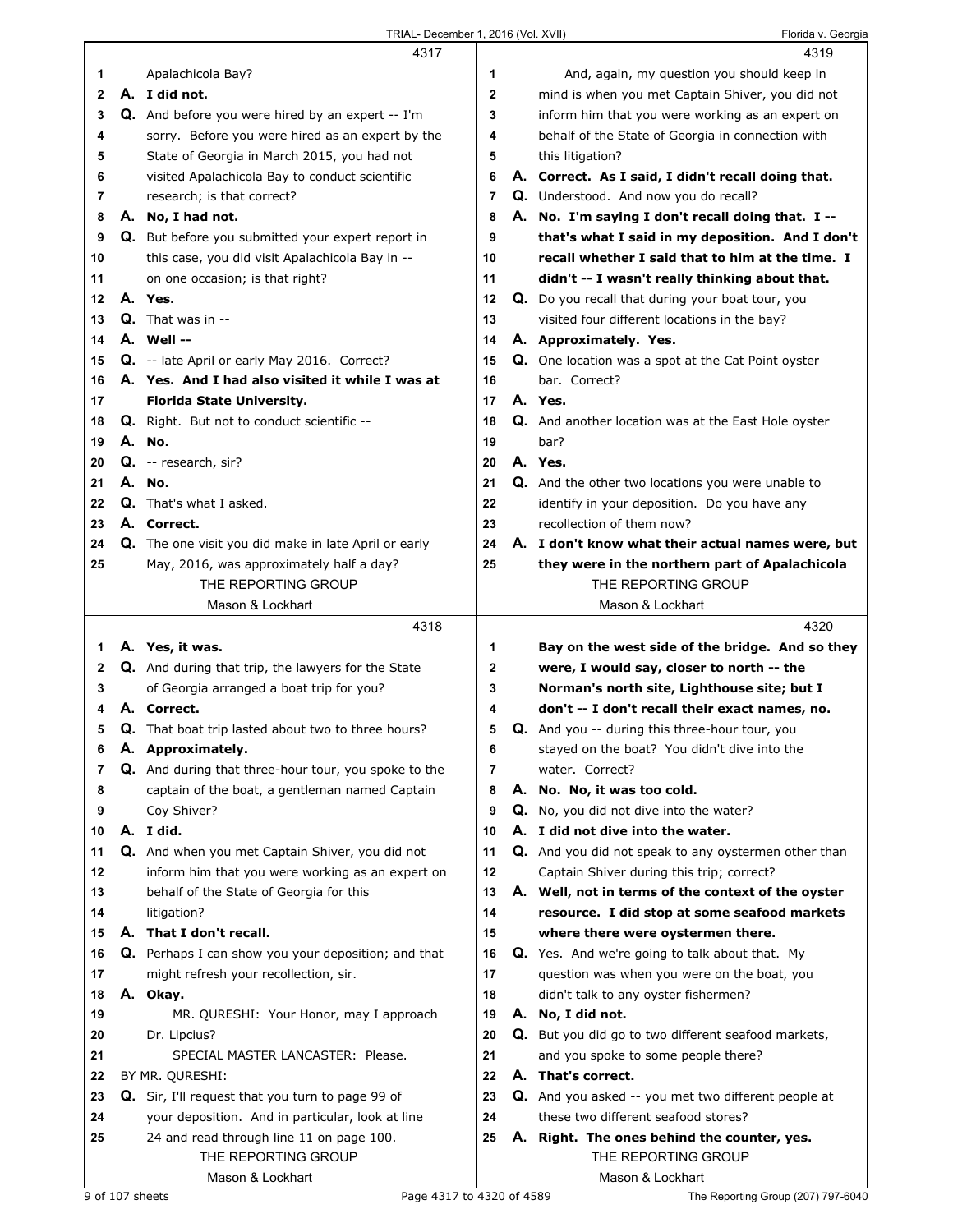|        | TRIAL- December 1, 2016 (Vol. XVII)                      |              | Florida v. Georgia                                       |
|--------|----------------------------------------------------------|--------------|----------------------------------------------------------|
|        | 4321                                                     |              | 4323                                                     |
| 1      | <b>Q.</b> And you asked them how are things going?       | 1            | Q. And, sir, did you explain in your direct              |
| 2      | A. Yes, I did.                                           | $\mathbf{2}$ | testimony at paragraph 163 on page 49 that               |
| 3      | Q. And one of the fellows that you met, he enjoyed       | 3            | contemporaneous observations by those in the             |
| 4      | meeting you so much that he gave you a bottle of         | 4            | field and from state officials are commonly              |
| 5      | crab dip. Right?                                         | 5            | considered by marine scientists. Is that right?          |
| 6      | A. He did, yes.                                          | 6            | A. Yes. They are considered. Certainly.                  |
| 7      | Q. And you also spoke to a woman who owned a hotel       | 7            | Q. And you note that reports that are made               |
| 8      | that you were staying at. Is that correct?               | 8            | contemporaneously reflect knowledge from people          |
| 9      | A. I did.                                                | 9            | who have the most interaction with the resource          |
| 10     | <b>Q.</b> And these discussions that you had with all of | 10           | and the fishery?                                         |
| 11     | these individuals were general conversations             | 11           | A. Correct.                                              |
| 12     | about the hardship caused by the collapse of the         | 12           | Q. But you do warn that these contemporaneous            |
| 13     | oyster fishery in Apalachicola Bay, sir?                 | 13           | discussions need to be read with caution?                |
| 14     | A. Yes.                                                  | 14           | A. Correct.                                              |
| 15     | Q. Okay. But the boat trip and these discussions,        | 15           | <b>Q.</b> And one of the sources of contemporaneous      |
| 16     | they did not inform the expert report that you           | 16           | information you reviewed are reports prepared by         |
| 17     | prepared in this matter?                                 | 17           | Mr. Mark Berrigan; isn't that right?                     |
| 18     | A. No. They did not.                                     | 18           | A. Yes.                                                  |
| 19     | Q. Okay. I want to talk now about the work that you      | 19           | Q. And you believe he's a reliable source of             |
| 20     | did that you performed that did inform your              | 20           | information on the status of the oyster resource         |
| 21     | conclusions. You testified that you reached your         | 21           | and what is going on in Apalachicola Bay?                |
| 22     | conclusions based on your experience and by              | 22           | A. Yes.                                                  |
| 23     | analyzing different types of information                 | 23           | <b>Q.</b> Sir, now I would like to talk about some       |
| 24     | available to you at paragraphs 5 and 7 of your           | 24           | principles of agreement or some basic principles         |
| 25     | direct testimony, sir, on pages 1 and 2, sir?            | 25           | about oyster ecology. You agree that the eastern         |
|        | THE REPORTING GROUP                                      |              | THE REPORTING GROUP                                      |
|        | Mason & Lockhart                                         |              | Mason & Lockhart                                         |
|        | 4322                                                     |              | 4324                                                     |
| 1      | A. Yes.                                                  | 1            | oyster has an optimal salinity range?                    |
| 2      | Q. You also reviewed data and information from the       | $\mathbf{2}$ | A. It does have an optimal salinity range, yes.          |
| 3      | State of Florida as well as federal agencies; is         | 3            | <b>Q.</b> And the optimal salinity range for the eastern |
| 4      | that correct?                                            | 4            | oyster in Apalachicola Bay, according to you, is         |
| 5      | It's on paragraph 5, page 1.<br>A. Yes.                  | 5<br>6       | about 12 or 14 to about 22 or 23 parts per<br>thousand?  |
| 6      | Q. You also reviewed the testimony of Florida state      | 7            | A. Approximately, yes.                                   |
| 7      | officials responsible for fishery management?            | 8            | Q. You also agree that the amount and timing of          |
| 8<br>9 | A. Yes. I did.                                           | 9            | freshwater flow are critical to the long-term            |
| 10     | Q. You also reviewed testimony from oyster               | 10           | survival of an oyster community?                         |
| 11     | biologists at the University of Florida who              | 11           | A. Yes, I would agree.                                   |
| 12     | researched the decline of the Apalachicola Bay           | 12           | Q. Sir, you also agree that high salinity conditions     |
| 13     | oyster population?                                       | 13           | can cause localized mortality events?                    |
| 14     | A. Yes, I did.                                           | 14           | A. Yes.                                                  |
| 15     | Q. You saw some of that this morning. Right?             | 15           | Q. One example of how high salinity can result in        |
| 16     | A. Yes.                                                  | 16           | localized mortality events is that it may lead to        |
| 17     | Q. And at the time of your deposition, you also          | 17           | an increase in predation?                                |
| 18     | reviewed certain deposition transcripts?                 | 18           | A. Yes.                                                  |
| 19     | A. Correct.                                              | 19           | Q. And one of the predators you may see an increase      |
| 20     | Q. Okay. Some you had read in their entirety, but        | 20           | in would be snails. Correct?                             |
| 21     | for others you had read only portions?                   | 21           | A. That's correct.                                       |
| 22     | A. Yes. Correct.                                         | 22           | Q. High salinity can also impact the physiology of       |
| 23     | Q. You also reviewed other documents and exhibits        | 23           | the organism itself. Right?                              |
| 24     | that were produced during discovery in this case?        | 24           | A. Yes.                                                  |
| 25     | A. Yes.                                                  | 25           | Q. High salinity can lead to localized                   |
|        | THE REPORTING GROUP                                      |              | THE REPORTING GROUP                                      |
|        | Mason & Lockhart                                         |              | Mason & Lockhart                                         |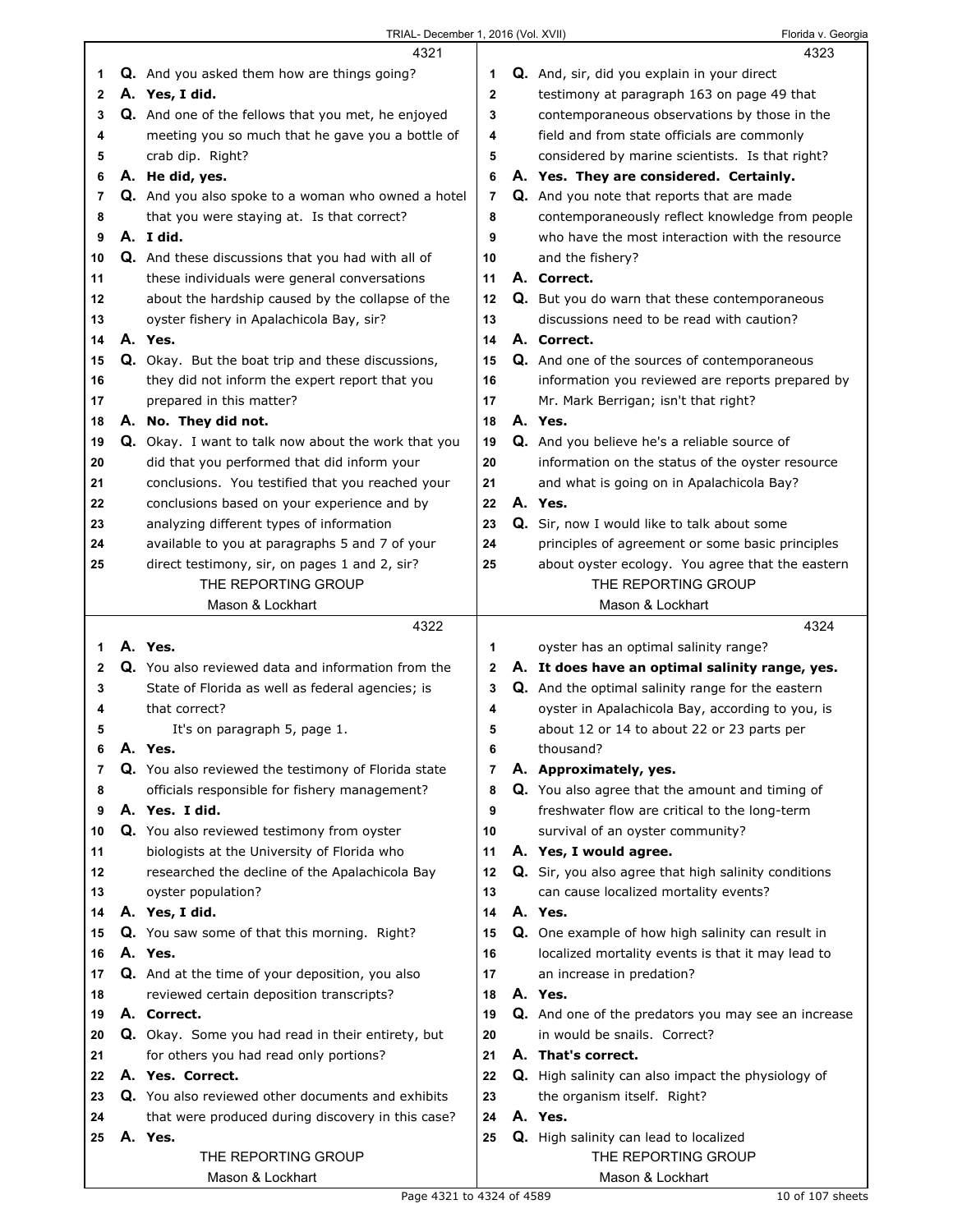|    | 4325                                                      |              |    | 4327                                                    |
|----|-----------------------------------------------------------|--------------|----|---------------------------------------------------------|
| 1  | disease-related mortality?                                | 1            |    | going into the bay, yes.                                |
| 2  | A. It can at extreme levels, yes.                         | $\mathbf{2}$ |    | Q. Did you review a letter by USGS from earlier this    |
| 3  | Q. And you would agree that while it generally            | 3            |    | year, sir?                                              |
| 4  | depends on the size or age of the oyster, oyster          | 4            |    | A. I'm not sure.                                        |
| 5  | disease is more prevalent at high salinity                | 5            |    | Q. Okay. We can come back to that.                      |
| 6  | conditions?                                               | 6            |    | A. Okay.                                                |
| 7  | A. Yes. Certainly for dermo.                              | 7            |    | Q. I now want to talk about one of the possible         |
| 8  | Q. Sir, I'm now going to talk about one of the            | 8            |    | adverse effects of high salinity conditions, and        |
| 9  | documents that we spent some time looking at              | 9            |    | that is oyster disease.                                 |
| 10 | particular excerpts from. And that is behind              | 10           |    | A. Okay.                                                |
| 11 | tab 2 of your binder.                                     | 11           |    | <b>Q.</b> In early 2015 you determined that disease was |
| 12 | You're familiar with this document, sir?                  | 12           |    | eliminated as a cause of the oyster collapse by         |
| 13 | A. Iam.                                                   | 13           |    | other investigators. Isn't that right?                  |
| 14 | Q. Okay. This is the Apalachicola Bay Oyster              | 14           |    | A. I did. Yes.                                          |
| 15 | Situation Report designated as GX-568. You're             | 15           |    | Q. And in making that determination, you relied in      |
| 16 | aware, sir, that in 2012 the scientists who               | 16           |    | part on the document behind tab 2, the                  |
| 17 | prepared the Apalachicola Bay Oyster Situation            | 17           |    | Apalachicola Bay Oyster Situation Report --             |
| 18 | Report determined that low river flows and low            | 18           |    | A. I did.                                               |
| 19 | rainfall caused high salinity in Apalachicola             | 19           |    | $Q. -GX-568?$                                           |
| 20 | Bay. Correct?                                             | 20           |    | A. Yes.                                                 |
| 21 | A. Yes.                                                   | 21           |    | Q. Okay. Can you please turn with me to page 14 of      |
| 22 | <b>Q.</b> Okay. And that particular finding is the second | 22           |    | this document, sir. In particular, I would like         |
| 23 | bullet on page 4. Do you see it, sir?                     | 23           |    | you to read the second full paragraph in the            |
| 24 | A. Yes, I do.                                             | 24           |    | right column that begins, the main findings.            |
| 25 | Q. And you analyzed river flow in 2012; didn't you?       | 25           |    | Please read that to yourself.                           |
|    | THE REPORTING GROUP                                       |              |    | THE REPORTING GROUP                                     |
|    | Mason & Lockhart                                          |              |    | Mason & Lockhart                                        |
|    |                                                           |              |    |                                                         |
|    | 4326                                                      |              |    | 4328                                                    |
| 1  | A. I did.                                                 | 1            |    | A. Certainly. The main findings from the stock          |
| 2  | <b>Q.</b> And you don't quarrel with the observation that | 2            |    | assessment model --                                     |
| 3  | the years 2011 and 2012 witnessed low flow from           | 3            |    | Q. Sorry, Dr. Lipcius. It's efficient if you read       |
| 4  | the Apalachicola River into Apalachicola Bay?             | 4            |    | it to yourself.                                         |
| 5  | A. Yes.                                                   | 5            |    | A. Oh, sorry.                                           |
| 6  | Q. Yes, you do not quarrel with that?                     | 6            |    | I have read it.                                         |
| 7  | A. Yes, I do not quarrel with it.                         | 7            |    | <b>Q.</b> And you had reviewed this finding when you    |
| 8  | Q. In fact, you plot river flow against oyster            | 8            |    | submitted your expert report in this case?              |
| 9  | landings on page 18 of your direct testimony?             | 9            |    | A. I did.                                               |
| 10 | A. Yes.                                                   | 10           |    | Q. And can you also turn to page 22, sir. And here,     |
| 11 | Q. And in preparing that plot, you relied on data         | 11           |    | I would like you to read the last bullet point          |
| 12 | from the Sumatra Gage; is that correct?                   | 12           |    | that begins, dermo infections may be higher.            |
| 13 | A. That's correct.                                        | 13           |    | A. I have.                                              |
| 14 | Q. The Sumatra Gage is a USGS gage, sir?                  | 14           |    | Q. Okay. Do you see the reference to the oyster         |
| 15 | A. Yes.                                                   | 15           |    | sentinel program?                                       |
| 16 | Q. And you know where that's located in the               | 16           |    | A. Yes.                                                 |
| 17 | Apalachicola River system?                                | 17           |    | <b>Q.</b> And you're familiar with the oyster sentinel  |
| 18 | A. Yes. It's -- it's down near the lower reaches of       | 18           |    | program. Right?                                         |
| 19 | the river shortly before it enters the bay.               | 19           |    | A. Well, I'm familiar with the mussel sentinel          |
| 20 | <b>Q.</b> Have you ever heard of any measurement issues   | 20           |    | program, which also includes oysters. But I'm           |
| 21 | associated with the Sumatra Gage?                         | 21           |    | not familiar in-depth with that program, no.            |
| 22 | A. I have heard at times that there's some minor          | 22           | Q. | Do you know that one of your colleagues at the          |
| 23 | measurement issues. I don't recall exactly what           | 23           |    | Virginia Institute of Marine Sciences is on the         |
| 24 | they are. But they generally reflect, as far as           | 24           |    | oyster sentinel program?                                |
| 25 | I have read, the conditions -- well, the flow             | 25           |    | A. That's correct, yes.                                 |
|    | THE REPORTING GROUP<br>Mason & Lockhart                   |              |    | THE REPORTING GROUP<br>Mason & Lockhart                 |

Г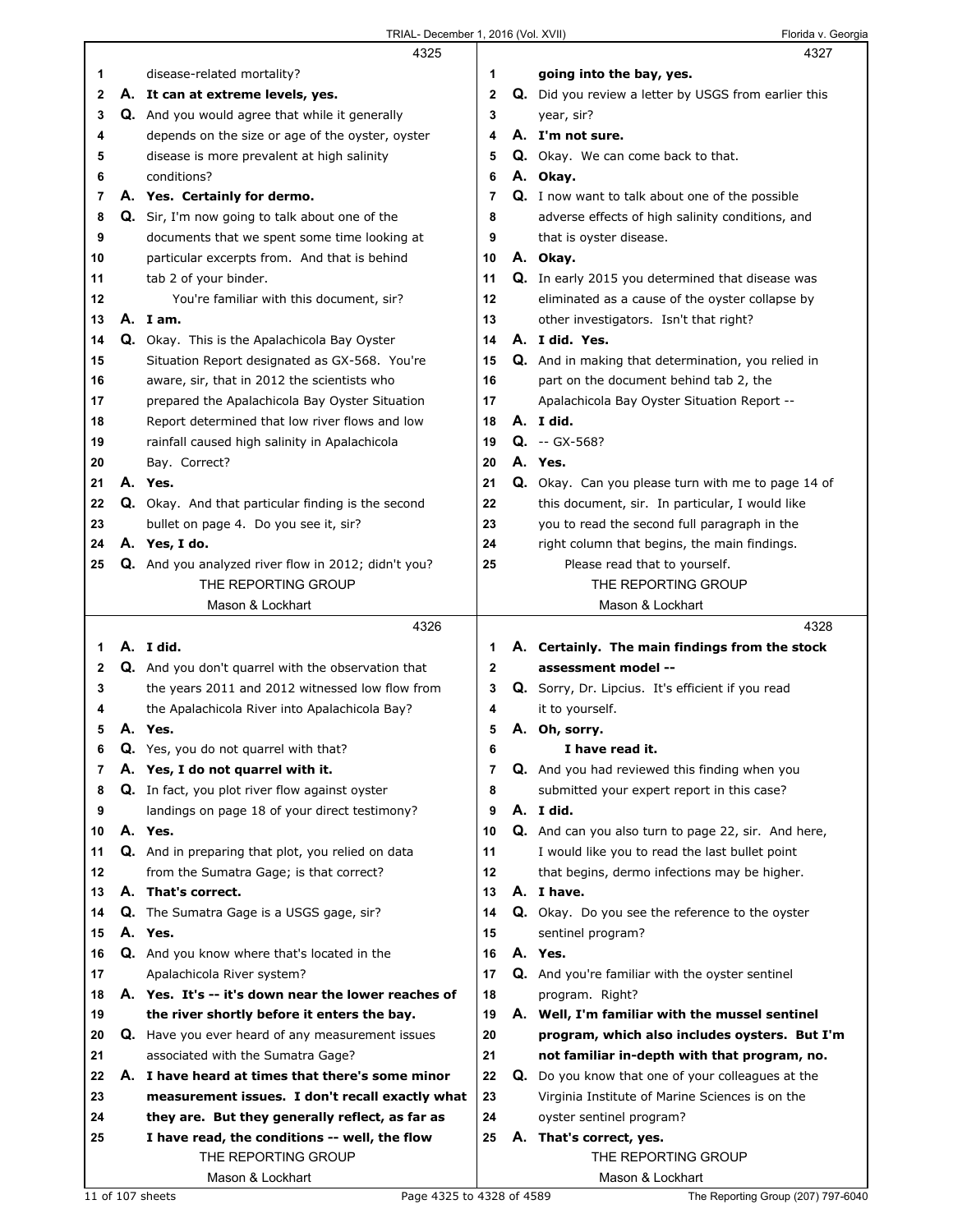|    |    | 4329                                                 |              |    | 4331                                                   |
|----|----|------------------------------------------------------|--------------|----|--------------------------------------------------------|
| 1  | Q. | Roger Mann. Right?                                   | 1            |    | A. Ido.                                                |
| 2  |    | A. Yes.                                              | $\mathbf{2}$ |    | Q. Okay. And you focus on rock snails. Did you         |
| 3  |    | Q. And you had reviewed this particular bullet point | 3            |    | consider conchs as well?                               |
| 4  |    | when you had prepared your direct testimony in       | 4            |    | A. I did not consider the conchs because those are     |
| 5  |    | this case, sir?                                      | 5            |    | not as prevalent as the rock snails. And, also,        |
| 6  | А. | I had; but I mainly relied on the levels of          | 6            |    | mainly because the State of Florida had                |
| 7  |    | weighted prevalence of dermo, of the disease,        | 7            |    | identified rock snails and stone crabs as the two      |
| 8  |    | that were presented in this document by              | 8            |    | predators that were most important to the              |
| 9  |    | Dr. Petes.                                           | 9            |    | collapse and predation.                                |
| 10 | Q. | We will certainly look at the report and memo by     | 10           |    | Q. Had you ever heard anyone associated with the       |
| 11 |    | Dr. Petes. But let's turn first to another           | 11           |    | State of Florida talking about conchs being a          |
| 12 |    | document you relied on when you said that other      | 12           |    | predator of oysters in 2012?                           |
| 13 |    | investigators had eliminated disease as a cause      | 13           |    | A. I had in some cases.                                |
| 14 |    | of the collapse. And that document is behind         | 14           | Q. | Did that factor at all into your analysis?             |
| 15 |    | tab 3.                                               | 15           | А. | No. Again, because they're not as prevalent.           |
| 16 |    | A. Yes.                                              | 16           | Q. | Okay. In your direct testimony, sir, you               |
| 17 | Q. | Designated as GX-789. Have you seen this             | 17           |    | testified that if there were marine predators          |
| 18 |    | document before, sir?                                | 18           |    | that were responsible for the crash of the             |
| 19 |    | A. Yes, I have.                                      | 19           |    | Apalachicola Bay oyster population, then you           |
| 20 |    | <b>Q.</b> This is a document authored by several     | 20           |    | would expect to see a significant density of dead      |
| 21 |    | individuals, including Dr. Pine. Correct?            | 21           |    | oyster shells. Isn't that right?                       |
| 22 |    | A. Correct.                                          | 22           |    | A. Correct.                                            |
| 23 |    | Q. You cite this document in your direct testimony?  | 23           |    | Q. And when you say you would expect to see, you're    |
| 24 | А. | Yes.                                                 | 24           |    | referring to the oyster surveys that were done by      |
| 25 |    | Q. Now, there's no page numbers on this, as we       | 25           |    | the Florida Department of Agriculture and              |
|    |    | THE REPORTING GROUP                                  |              |    | THE REPORTING GROUP                                    |
|    |    | Mason & Lockhart                                     |              |    | Mason & Lockhart                                       |
|    |    |                                                      |              |    |                                                        |
|    |    | 4330                                                 |              |    | 4332                                                   |
| 1  |    | discovered earlier this morning. But if you turn     | 1            |    | Consumer Services. You would expect to see the         |
| 2  |    | to the sixth page with me.                           | $\mathbf{2}$ |    | dead shells in those surveys. Correct?                 |
| 3  |    | A. I'm there.                                        | 3            |    | A. Both those and in Dr. Kimbro's surveys, yes.        |
| 4  | Q. | If you could read the paragraph that begins with,    | 4            | Q. | Okay. Let's talk about the Florida data first.         |
| 5  |    | overall the key results. And what I'm                | 5            |    | You understand that the purpose of collecting          |
| 6  |    | particularly interested in is the last sentence      | 6            |    | the -- or the purpose of undertaking the surveys       |
| 7  |    | here that says, there are multiple factors that      | 7            |    | was to provide a predictive index of the oyster        |
| 8  |    | could lead to low recruitment.                       | 8            |    | population?                                            |
| 9  |    | And then I'm interested in factor No. 3. So          | 9            |    | A. A relative index, yes.                              |
| 10 |    | if you might read that to yourself.                  | 10           |    | <b>Q.</b> Okay. And so you know that Florida would not |
| 11 | А. | Yes.                                                 | 11           |    | sample areas where there were no live oysters?         |
| 12 |    | Q. And you were aware of this factor, sir, when you  | 12           |    | Are you aware of that?                                 |
| 13 |    | submitted your expert report in this case?           | 13           |    | A. No, I don't think that's -- that's true.            |
| 14 |    | A. Yes.                                              | 14           |    | Where -- they sampled the oyster bars where they       |
| 15 |    | Q. And you were aware of it when you submitted your  | 15           |    | expected to see oysters. And there might or            |
| 16 |    | direct testimony?                                    | 16           |    | might not be oysters where they sampled depending      |
| 17 |    | A. I was.                                            | 17           |    | on harvest rates, mortality, and so on.                |
| 18 |    | <b>Q.</b> I also want to talk about one of the other | 18           |    | Q. Sir, were you in court for Mr. Mark Berrigan's      |
| 19 |    | possible adverse effects of high salinity            | 19           |    | testimony?                                             |
| 20 |    | conditions, and those are oyster predators. You      | 20           |    | A. No, I was not.                                      |
| 21 |    | conclude in your direct testimony, sir, that         | 21           |    | <b>Q.</b> Have you read his trial transcript?          |
| 22 |    | there is no evidence that there was an abnormal      | 22           |    | A. I have.                                             |
| 23 |    | increase in the level of predation of oysters by     | 23           |    | Q. And do you recall him saying that we did not --     |
| 24 |    | rock snails that could have caused this -- the       | 24           |    | that the Florida Department of Agriculture and         |
| 25 |    | collapse. Correct?                                   | 25           |    | Consumer Services did not survey bars where they       |
|    |    | THE REPORTING GROUP                                  |              |    | THE REPORTING GROUP                                    |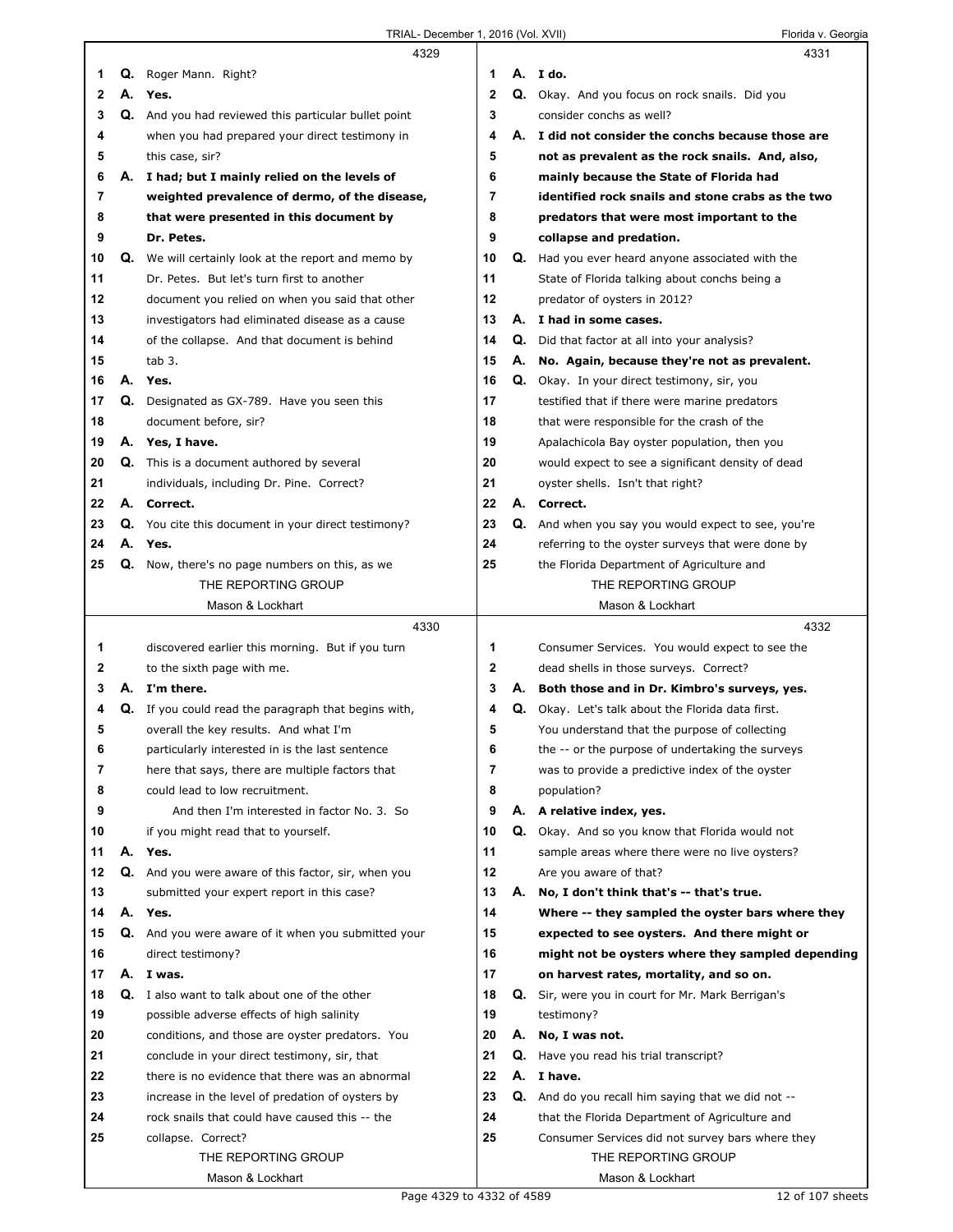|    |    | 4333                                                      |              | 4335                                                    |  |
|----|----|-----------------------------------------------------------|--------------|---------------------------------------------------------|--|
| 1  |    | did not expect to find live oysters?                      | 1            | Mr. Berrigan's deposition transcript. And you           |  |
| 2  | А. | I don't recall that; but that's not your -- the           | $\mathbf{2}$ | reviewed this before you submitted your expert          |  |
| 3  |    | typical protocol here. They would sample all the          | 3            | report; didn't you?                                     |  |
| 4  |    | oyster bars from what I read about the                    | 4            | A. I reviewed it. I scanned parts where I don't         |  |
| 5  |    | description of the survey. You go to each of the          | 5            | recall as much, and then there were certain other       |  |
| 6  |    | different oyster bars, and you sample them to             | 6            | parts where I read them in-depth. Yes.                  |  |
| 7  |    | assess whether or not they can support fishing            | 7            | Q. Okay. Because when you wanted to inform this         |  |
| 8  |    | pressure.                                                 | 8            | Court that there was no evidence of predation by        |  |
| 9  |    | <b>Q.</b> All right. And I'm talking about specifically   | 9            | rock snails, you wanted to make sure that you           |  |
| 10 |    | what the Florida Department of Agriculture and            | 10           | considered the different areas of evidence.             |  |
| 11 |    | Consumer Services did according to Mr. Mark               | 11           | Right?                                                  |  |
| 12 |    | Berrigan. Are you aware of what they did?                 | 12           | A. So the different hard data, yes.                     |  |
| 13 | А. | Well, what I'm saying is, is that when I read the         | 13           | <b>Q.</b> All right. And you, as you explained in your  |  |
| 14 |    | FDACS reports which were done by Mark --                  | 14           | prefiled direct, consider contemporaneous               |  |
| 15 |    | Mr. Berrigan, their goal and the goal in most             | 15           | observation by state officials to be the types of       |  |
| 16 |    | oyster fisheries when you have surveys, you               | 16           | data that marine experts consider?                      |  |
| 17 |    | survey all the different oyster bars to assess            | 17           | A. Correct.                                             |  |
| 18 |    | density at the bars. You -- how can you know if           | 18           | Q. Correct?                                             |  |
| 19 |    | there are no oysters there without surveying              | 19           | A. Correct.                                             |  |
| 20 |    | them?                                                     | 20           | <b>Q.</b> Let's turn to page 160. Starting at line 1,   |  |
| 21 |    | So you have to survey them to assess how many             | 21           | that's where the question starts. The answer            |  |
| 22 |    | oysters are on the bars.                                  | 22           | begins on line 4 of 160. It actually runs all           |  |
| 23 | Q. | But you don't recall reading Mr. Berrigan's trial         | 23           | the way to page 165.                                    |  |
| 24 |    | testimony --                                              | 24           | A. I'm on that page. And you want me to read --         |  |
| 25 |    | A. That --                                                | 25           | <b>Q.</b> You're welcome to read it. The part I want to |  |
|    |    | THE REPORTING GROUP                                       |              | THE REPORTING GROUP                                     |  |
|    |    | Mason & Lockhart                                          |              | Mason & Lockhart                                        |  |
|    |    |                                                           |              |                                                         |  |
|    |    | 4334                                                      |              | 4336                                                    |  |
| 1  |    | <b>Q.</b> -- that's inconsistent with what you just said? | 1            | highlight for you, sir, is at the bottom of page        |  |
| 2  |    | A. I'm sorry. I did not recall that particular            | $\mathbf 2$  | 161 at line 13. And while we typically don't            |  |
| 3  |    | sentence. And that makes no sense in terms of an          | 3            | read documents out loud, with the Court's               |  |
| 4  |    | oyster survey.                                            | 4            | permission, I would like to read this short             |  |
| 5  |    | Q. And when you concluded that there was no evidence      | 5            | excerpt.                                                |  |
| 6  |    | of conch predators in Apalachicola Bay, you were          | 6            | Mr. Berrigan testified under oath, sir,                 |  |
| 7  |    | familiar with Mr. Berrigan's deposition                   | 7            | quote, after I looked -- after I saw these              |  |
| 8  |    | testimony, sir?                                           | 8            | reports, I went back out there with a crew. And         |  |
| 9  | А. | I was familiar with very specific parts. And I            | 9            | we started in the Miles. And we came all the way        |  |
| 10 |    | should say that some refer to the rock snail --           | 10           | through for a few days. And the mortality in            |  |
| 11 |    | it's referred to as oyster drill. It's also               | 11           | these outer bars was substantial, if not 100            |  |
| 12 |    | referred to as conch. So you have to be pretty            | 12           | percent. I have never seen natural mortality            |  |
| 13 |    | clear on what you mean by conch.                          | 13           | like that. These conchs were more abundant than         |  |
| 14 | Q. | Okay. And when you said in your direct testimony          | 14           | you can imagine. It's almost like a science             |  |
| 15 |    | to this Court that there was no evidence that             | 15           | fiction movie how many conchs there were out            |  |
| 16 |    | predation by rock snails had occurred, did you            | 16           | there. Conch eggs. And these animals are going          |  |
| 17 |    | inquire as to what Mr. Berrigan meant in his              | 17           | through their entire life cycle in that                 |  |
| 18 |    | deposition when he used the term conch?                   | 18           | environment, which is not good for oysters,             |  |
| 19 | А. | No, because I was looking at hard data on this.           | 19           | because they will eat them. Every one. Every            |  |
| 20 |    | And at the time I just did not recall that                | 20           | size.                                                   |  |
| 21 |    | particular part.                                          | 21           | Mr. Berrigan then goes on for several other             |  |
| 22 | Q. | Okay. Perhaps we can refresh your recollection,           | 22           | pages. And if you would like to, sir, you're            |  |
| 23 |    | sir.                                                      | 23           | welcome just to read that. But my question for          |  |
| 24 |    | A. Okay.                                                  | 24           | you is you were aware of this testimony when you        |  |
| 25 |    | Q. Can you turn to tab 4. Here, you will find             | 25           | submitted your prefiled direct to this Court?           |  |
|    |    | THE REPORTING GROUP                                       |              | THE REPORTING GROUP                                     |  |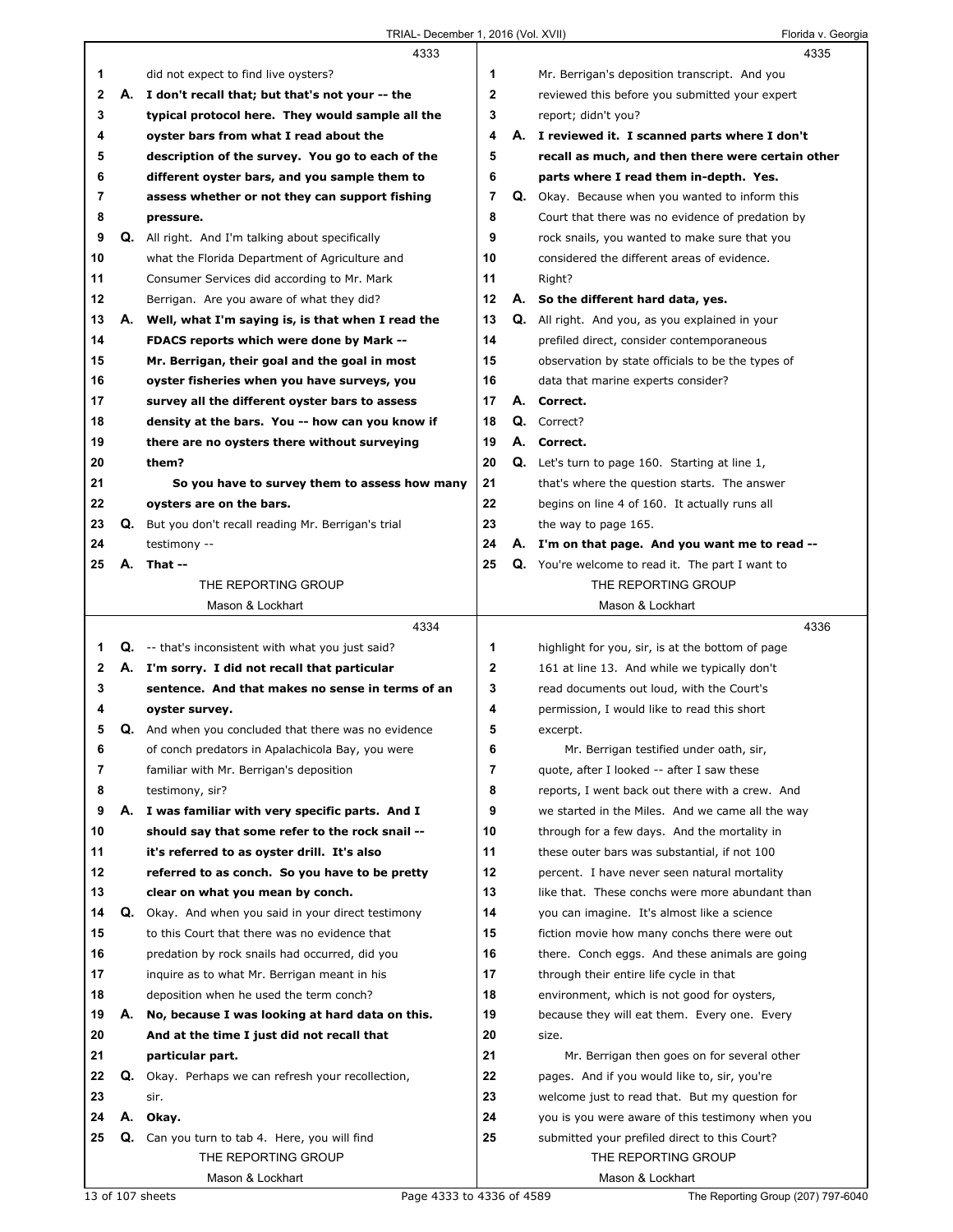|    |    | 4337                                                      |              | 4339                                                        |
|----|----|-----------------------------------------------------------|--------------|-------------------------------------------------------------|
| 1  |    | A. I had -- I had not scanned this in-depth until we      | 1            | predation caused the collapse, you didn't read              |
| 2  |    | had my deposition. And that's where we discussed          | $\mathbf{2}$ | the transcript; and you didn't watch the video.             |
| 3  |    | this.                                                     | 3            | Correct?                                                    |
| 4  |    | Q. So the answer to my question is, yes, when you         | 4            | A. Not the two that you're speaking about, but I did        |
| 5  |    | submitted your direct testimony to this Court,            | 5            | read this. Yes.                                             |
| 6  |    | you were aware of this excerpt?                           | 6            | <b>Q.</b> Okay. Well, let's look at portions of the         |
| 7  |    | A. I would say that, no, when I submitted my              | 7            | transcript from Mr. Berrigan's presentation to              |
| 8  |    | original expert report, I hadn't looked at this           | 8            | the Apalachicola Bay community behind tab 5.                |
| 9  |    | in-depth.                                                 | 9            | A. Right.                                                   |
| 10 |    | Q. Actually, Dr. Lipcius, I want to pause you             | 10           | May I add some context to the statement made                |
| 11 |    | because I think we're talking past each other.            | 11           | by Mr. Berrigan here?                                       |
| 12 |    | A. Okay.                                                  | 12           | Q. Dr. Lipcius, when you submitted your direct              |
| 13 |    | <b>Q.</b> The expert report that you submitted earlier in | 13           | testimony, that was your opportunity to provide             |
| 14 |    | the summer in May, that's separate from your              | 14           | context. After I finish, counsel for Georgia                |
| 15 |    | direct testimony --                                       | 15           | will question you --                                        |
| 16 |    | A. Correct.                                               | 16           | A. Okay.                                                    |
| 17 |    | <b>Q.</b> -- that Georgia counsel handed you.             | 17           | Q. -- on redirect; and you will, again, have an             |
| 18 |    | A. Correct.                                               | 18           | opportunity to provide context.                             |
| 19 |    | <b>Q.</b> That direct testimony was submitted on          | 19           | A. Thank you.                                               |
| 20 |    | October 26.                                               | 20           | Q. But right now, I need you to answer my questions.        |
| 21 |    | A. Yes.                                                   | 21           | Behind tab 5, sir, there's a transcript of                  |
| 22 |    | Q. So my question, again, is when you submitted your      | 22           | Mr. Berrigan's presentation to Apalachicola Bay.            |
| 23 |    | direct testimony to this Court, you knew about            | 23           | That's designated as FX-875.                                |
| 24 |    | the excerpt that I just read?                             | 24           | A. Yes.                                                     |
| 25 | А. | Yes, of course.                                           | 25           | <b>Q.</b> Sir, I'll ask you to refer to page 2 and read the |
|    |    | THE REPORTING GROUP                                       |              | THE REPORTING GROUP                                         |
|    |    | Mason & Lockhart                                          |              | Mason & Lockhart                                            |
|    |    |                                                           |              |                                                             |
|    |    | 4338                                                      |              | 4340                                                        |
| 1  |    | Q. And you also knew that Mr. Berrigan had spoken         | 1            | last paragraph that begins, the bay thrives on              |
| 2  |    | publicly about the oyster collapse when it                | $\mathbf{2}$ | fresh water.                                                |
| 3  |    | occurred?                                                 | 3            | A. I'm sorry. You said --                                   |
| 4  |    | A. I was aware that he had spoken publicly, yes.          | 4            | <b>Q.</b> I'm sorry. I gave you the wrong page.             |
| 5  |    | Q. In fact, he had made a presentation to the             | 5            | If you go to page 2 and read the last                       |
| 6  |    | community of Apalachicola Bay as well as the              | 6            | paragraph starting with, going into the western             |
| 7  |    | Board of County Commissioners in September 2012.          | 7            | portion of the Apalachicola Bay, and read the               |
| 8  |    | Right?                                                    | 8            | entirety of that paragraph on this page.                    |
| 9  |    | A. Yes.                                                   | 9            | A. I have read it.                                          |
| 10 |    | <b>Q.</b> Okay. And that presentation was videotaped, and | 10           | Q. And, sir, can I request that you look to page 3          |
| 11 |    | a copy of that video was provided to Georgia in           | 11           | and read the paragraph at the bottom that begins,           |
| 12 |    | this litigation. Right?                                   | 12           | this bay thrives on fresh water.                            |
| 13 |    | A. I assume so.                                           | 13           | A. I have read it.                                          |
| 14 |    | Q. You don't cite to that video in your expert            | 14           | <b>Q.</b> Okay. Did you see the portion that states --      |
| 15 |    | report; do you?                                           | 15           | where Mr. Berrigan states, predation is                     |
| 16 |    | A. I don't believe so.                                    | 16           | unbelievable. Do you see that?                              |
| 17 |    | Q. And you don't cite to it in your direct                | 17           | A. I did.                                                   |
| 18 |    | testimony; do you?                                        | 18           | Q. Sir, do you know who Mr. Tommy Ward is?                  |
| 19 | А. | No, I don't.                                              | 19           | A. I do.                                                    |
| 20 | Q. | Have you watched the video in its entirety, sir?          | 20           | Q. Who is he?                                               |
| 21 | А. | No, I have not.                                           | 21           | A. He is an oysterman and a seafood processor.              |
| 22 |    | <b>Q.</b> Have you read the transcript?                   | 22           | Q. Okay. You never mention him in your direct               |
| 23 |    | A. No, I have not.                                        | 23           | testimony. Correct?                                         |
| 24 |    | Q. Okay. So before you submitted to this Court your       | 24           | A. I don't believe so.                                      |
| 25 |    | statements that there is no evidence that                 | 25           | Q. Okay. And you never mention him in your expert           |
|    |    | THE REPORTING GROUP                                       |              | THE REPORTING GROUP                                         |

TRIAL- December 1, 2016 (Vol. XVII) Florida v. Georgia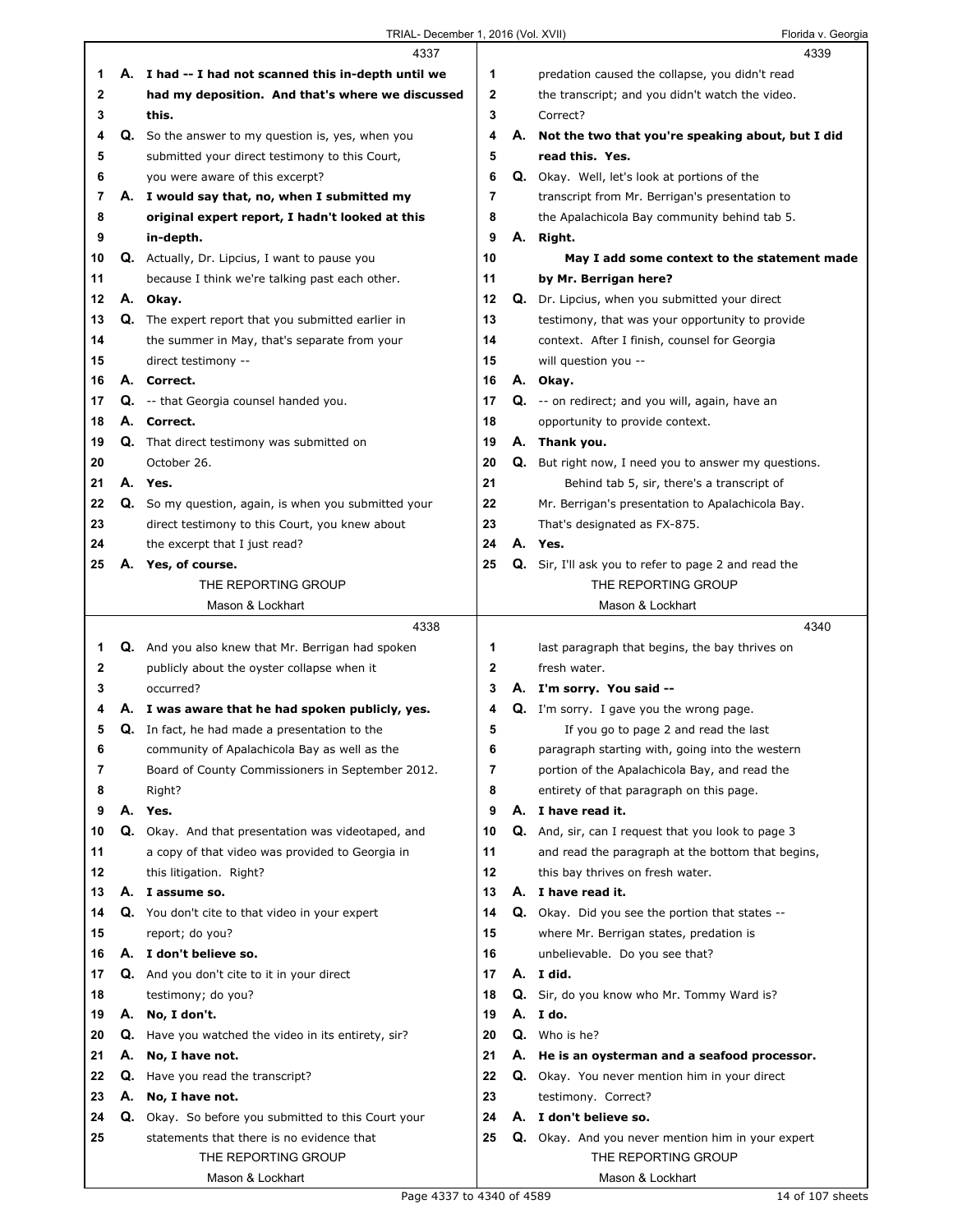| Florida v. Georgia |  |  |
|--------------------|--|--|
|                    |  |  |

|    |    | 4341                                                       |              | 4343                                          |
|----|----|------------------------------------------------------------|--------------|-----------------------------------------------|
| 1  |    | report; do you?                                            | 1            | Complaint in the litigation captioned State   |
| 2  | А. | No, I did not.                                             | $\mathbf 2$  | of Alabama and State of Florida versus United |
| 3  | Q. | Okay. In fact, in your expert report when you              | 3            | States Army Corps of Engineers. The case      |
| 4  |    | list the depositions that you read either fully            | 4            | number is 90-1331 in the Northern District of |
| 5  |    | or partially, you don't mention Mr. Ward's                 | 5            | Alabama. This complaint is ECF Docket No.     |
| 6  |    | deposition; did you?                                       | 6            | 339 and was used with Mr. Hoehn. It has been  |
| 7  |    | A. I don't believe so.                                     | 7            | marked as GX-1270 and was tab No. 4 in the    |
| 8  | Q. | Okay. You know that he has private oyster leases           | 8            | Hoehn cross documents binder that was handed  |
| 9  |    | in Apalachicola Bay?                                       | 9            | out in court.                                 |
| 10 |    | A. Yes, I do.                                              | 10           | The next document we have marked as           |
| 11 |    | Q. Okay. Did you know that he testified that before        | 11           | GX-1271. It's titled Declaration of Theodore  |
| 12 |    | the oyster collapse, he witnessed a ratio of 1             | 12           | S. Hoehn Supporting State of Florida's Motion |
| 13 |    | conch to 100 oysters on his leased oyster bars?            | 13           | For Preliminary Injunction in the same case I |
| 14 |    | Did you know that?                                         | 14           | just identified. The docket number on the     |
| 15 |    | A. I'm not -- I don't recall that.                         | 15           | ECF for the Hoehn declaration is 384-1. And   |
| 16 |    | Of course, when you say conch, you mean rock               | 16           | it was tab 5 in the Hoehn cross-examination   |
| 17 |    | snail?                                                     | 17           | binder used in court.                         |
| 18 |    | <b>Q.</b> During the crash do you understand that Mr. Ward | 18           | The next document is GX-1280. It was a        |
| 19 |    | testified that the ratio flipped to 100 conchs             | 19           | deposition transcript of Mr. Hoehn from the   |
| 20 |    | for 1 oyster? Do you recall that?                          | 20           | same State of Alabama and State of Florida    |
| 21 |    | A. Yes, I do believe I recall that.                        | 21           | versus United States Army Corps of Engineers  |
| 22 |    | Q. Okay.                                                   | 22           | case. The docket number for Mr. Hoehn's       |
| 23 |    | MR. QURESHI: Your Honor, I have a                          | 23           | deposition transcript was 414-1. The          |
| 24 |    | breaking point now. I think I have perhaps                 | 24           | transcript is dated February 14, 2006, and    |
| 25 |    | 20 minutes more. I'm happy to do whatever                  | 25           | was filed on the docket in the Alabama        |
|    |    | THE REPORTING GROUP                                        |              | THE REPORTING GROUP                           |
|    |    | Mason & Lockhart                                           |              | Mason & Lockhart                              |
|    |    |                                                            |              |                                               |
|    |    | 4342                                                       |              | 4344                                          |
| 1  |    | you like, if we should break for lunch or if               | 1            | litigation on March 10, 2006. The document    |
| 2  |    | we should continue.                                        | $\mathbf{2}$ | was not in the binder, but was handed to      |
| 3  |    | SPECIAL MASTER LANCASTER: Can you give                     | 3            | Mr. Hoehn on the stand.                       |
| 4  |    | me an estimate of redirect?                                | 4            | The next document is GX-1272. It was          |
| 5  |    | MR. ECHOLS: Your Honor, I would                            | 5            | the document behind tab 7 in the Hoehn        |
| 6  |    | anticipate 40 minutes.                                     | 6            | cross-examination binder. It's a July 18,     |
| 7  |    | SPECIAL MASTER LANCASTER: We'll take a                     | 7            | 2006, e-mail from Ted Hoehn to Gary Warren    |
| 8  |    | break.                                                     | 8            | with a subject line: Swift Slough letter.     |
| 9  |    | MR. QURESHI: Thank you, your Honor.                        | 9            | That e-mail and its attachments have a        |
| 10 |    | (Discussion off the record.)                               | 10           | Bates range of FL-ACF-03671820 through        |
| 11 |    | MR. PRIMIS: Thank you, madam court                         | 11           | FL-ACF-03671829. It was behind tab 2 of the   |
| 12 |    | reporter.                                                  | 12           | Dr. Allan cross-examination binder.           |
| 13 |    | For the record, I'm just going to                          | 13           | GX-1273 was behind tab 8 in the Hoehn         |
| 14 |    | identify certain exhibits that have been used              | 14           | cross-examination binder. It is captioned     |
| 15 |    | in the trial or exhibits that would reflect                | 15           | Declaration of Theodore S. Hoehn from the     |
| 16 |    | the video portions that were played that were              | 16           | Tri-State water rights litigation case in the |
| 17 |    | not transcribed.                                           | 17           | Middle District of Florida. The declaration   |
| 18 |    | With regard to certain documents that                      | 18           | was signed on November 1, 2007, by Mr. Hoehn  |
| 19 |    | were used early in the trial before our                    | 19           | and has Bates stamps FL-ACF-03638114 through  |
| 20 |    | exhibit marking convention was established,                | 20           | FL-ACF-03638141. And, again, that's GX-1273.  |
| 21 |    | I'm going to identify the following, I think               | 21           | The next document is GX-1274. It was          |
| 22 |    | primarily from the testimony of Mr. Hoehn and              | 22           | behind tab 9 in the Hoehn cross-examination   |
| 23 |    | perhaps Dr. Allan.                                         | 23           | binder. It is titled State of Florida and     |
| 24 |    | There's a document titled State of                         | 24           | City of Apalachicola's Joint Motion and       |
| 25 |    | Florida's Third Amended and Supplemented                   | 25           | Memorandum in Support of Joint Motion for     |
|    |    | THE REPORTING GROUP                                        |              | THE REPORTING GROUP                           |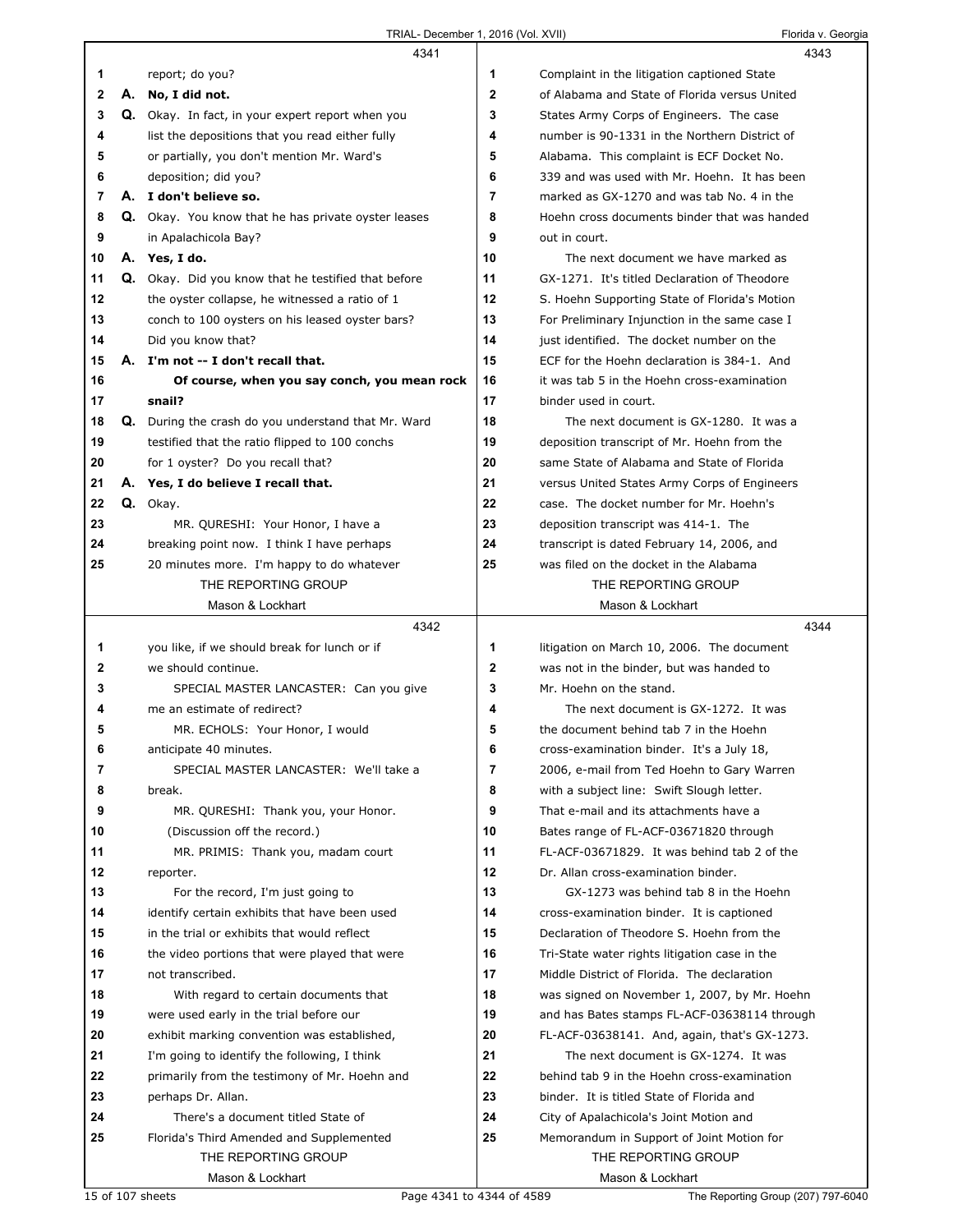|                | 4345                                                         |                | 4347                                                           |
|----------------|--------------------------------------------------------------|----------------|----------------------------------------------------------------|
| 1              | Summary Judgment on Phase 2 Claims filed in                  | 1              | GX-1284. It was behind tab 11 in the                           |
| 2              | the Tri-State water rights litigation case in                | $\mathbf{2}$   | cross-examination binder used with Dr. Allan.                  |
| 3              | the Middle District of Florida. It has ECF                   | 3              | It is the November 11, 2008, letter from Mike                  |
| 4              | Docket No. 309 in the Tri-States water                       | 4              | Sole, to the U.S. Fish and Wildlife Service                    |
| 5              | litigation. It was also behind tab 7 in                      | 5              | and the Army Corps. It bears Bates No.                         |
| 6              | Dr. Allan's cross document binder.                           | 6              | FL-ACF-02427204 through 206.                                   |
| $\overline{7}$ | The next document is GX-1275. It is                          | $\overline{7}$ | The next set of documents I want to                            |
| 8              | behind tab 10 in the Hoehn cross-examination                 | 8              | identify for the record are deposition                         |
| 9              | binder. It is titled Factual Appendix in                     | 9              | excerpts that reflect impeachment material                     |
| 10             | Support of the State of Florida and City of                  | 10             | that was used in court but was played by                       |
| 11             | Apalachicola's Joint Motion For Summary                      | 11             | video and, therefore, was not transcribed on                   |
| 12             | Judgment on Phase 2 Claims. This document                    | 12             | the record. We also have created exhibits                      |
| 13             | was also filed in the Tri-State water rights                 | 13             | for deposition testimony that were submitted                   |
| 14             | litigation case before the Middle District of                | 14             | by video and will provide an exhibit number                    |
| 15             | Florida and bears ECF Docket No. 310.                        | 15             | for those as well.                                             |
| 16             | So the next document is GX-1276. It was                      | 16             | We have highlighted in yellow the actual                       |
| 17             | behind tab 11 in the Hoehn cross-examination                 | 17             | specific questions and answers that were used                  |
| 18             | binder. It is the Declaration of Douglas E.                  | 18             | as impeachment and will provide that to the                    |
| 19             | Barr in the Tri-State water rights litigation                | 19             | Court as part of the exhibit set.                              |
| 20             | case in the Middle District of Florida and                   | 20             | The first is Exhibit GX-1345. It's the                         |
| 21             | has ECF Docket No. 311-4 and was filed on                    | 21             | impeachment material for Dr. Allan and                         |
| 22             | December 9, 2009, in that case.                              | 22             | contains excerpts from the June 2 and June 3,                  |
| 23             | The next document is GX-1281. It is the                      | 23             | 2016, deposition transcript of Dr. Allan that                  |
| 24             | Supplemental Declaration of Theodore S. Hoehn                | 24             | were used as impeachment during his                            |
| 25             | Supporting Florida's Motion For Preliminary                  | 25             | examination.                                                   |
|                | THE REPORTING GROUP                                          |                | THE REPORTING GROUP                                            |
|                | Mason & Lockhart                                             |                | Mason & Lockhart                                               |
|                |                                                              |                |                                                                |
|                | 4346                                                         |                | 4348                                                           |
| 1              | Injunction on Endangered Species Act Claims                  | 1              | GX-1346 contains excerpts from the                             |
| 2              | filed in the case captioned State of Alabama                 | $\overline{2}$ | February 24, 2016, deposition transcript of                    |
| 3              | and State of Florida versus United States                    | 3              | Rob Beaton, B E A T O N, that were used as                     |
| 4              | Army Corps of Engineers in the Northern                      | 4              | impeachment during his examination.                            |
| 5              | District of Alabama. The document was filed                  | 5              | Exhibit GX-1347 is the impeachment from                        |
| 6              | in that court on April 10, 2006, and has ECF                 | 6              | Dr. Glibert. This contains excerpts from the                   |
| 7              | Docket No. 437 in that case.                                 | 7              | June 1 and June 2, 2016, deposition                            |
| 8              | The next document is GX-1282. This                           | 8              | transcript of Patricia Glibert that were used                  |
| 9              | document is titled Joint Agreement Extending                 | 9              | as impeachment during her examination.                         |
| 10             | Time to Agree Upon an Equitable Apportionment                | 10             | GX-1348 is the Greenblatt impeachment                          |
| 11             | of the Surface Waters of the                                 | 11             | and contains the excerpts from the May 19,                     |
| 12             | Apalachicola-Chattahoochee-Flint River Basin.                | 12             | 2016, deposition transcript of Marcia                          |
| 13             | It was provided to Mr. Struhs during his                     | 13             | Greenblatt that were used as impeachment                       |
| 14             | cross-examination.                                           | 14             | during her examination in court.                               |
| 15             | The next document is GX-1283. It was                         | 15             | Exhibit GX-1349 contains the excerpts of                       |
| 16             | behind tab 4 in the cross-examination binder                 | 16             | the December 1, 2015, deposition transcript                    |
| 17             | used with Dr. Allan. It is titled Complaint                  | 17             | of Karl Havens that were played in court on                    |
| 18             | For Declaratory and Injunctive Relief in the                 | 18             | December 1.                                                    |
| 19             | State of Florida versus United States Fish                   | 19             | GX-1350 is the Hoehn impeachment and                           |
| 20             | and Wildlife Service, case No. 06-CV-410 in                  | 20             | contains the excerpts from the February 18,                    |
| 21             | the Northern District of Florida. The                        | 21             | 2016, deposition transcript of Theodore Hoehn                  |
| 22             | document was filed in that court on                          | 22             | that were used as impeachment during his                       |
| 23             | September 6, 2006.                                           | 23             | examination in court.                                          |
| 24             | The last document from the first two                         | 24             | GX-1351 is the Hornberger impeachment.                         |
| 25             | days of trial that we want to mark is<br>THE REPORTING GROUP | 25             | This exhibit contains excerpts from the<br>THE REPORTING GROUP |

ı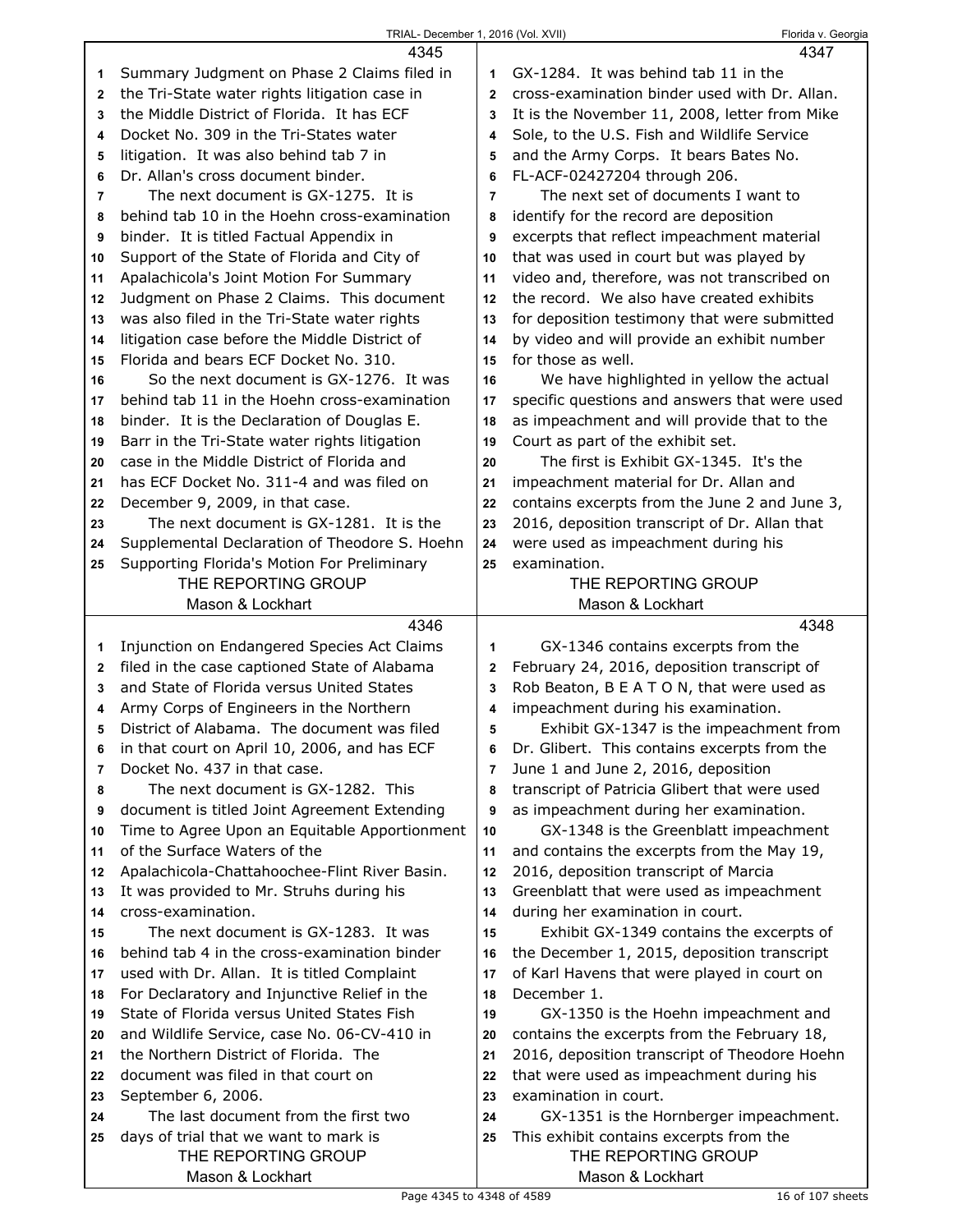|    | 4349                                          |                | 4351                                                  |
|----|-----------------------------------------------|----------------|-------------------------------------------------------|
| 1  | May 11, August 4, and August 5, 2016,         | 1              | MR. PRIMIS: Yes. Our understanding is                 |
| 2  | deposition transcripts of George Hornbergerer | 2              | objections are reserved to the exhibit list,          |
| 3  | that were used as video impeachment during    | 3              | and the Court will deal with those in due             |
| 4  | his examination in court.                     | 4              | course.                                               |
| 5  | GX-1352 contains the excerpts from the        | 5              | MR. FAWAL: Absolutely. Just so we have                |
| 6  | May 24 and 25, 2016, deposition transcript of | 6              | the opportunity to object to new exhibits.            |
| 7  | Kenneth Jenkins that was played as video      | 7              | MR. PRIMIS: Thank you.                                |
| 8  | during the examination of Patricia Glibert.   | 8              | MR. FAWAL: Thanks.                                    |
| 9  | GX-1353 is the Kondolf impeachment and        | 9              | (Time Noted: 12:12 p.m.)                              |
| 10 | contains the excerpts from the June 21, 2016, | 10             | (Recess Called)                                       |
| 11 | deposition transcript of G. Mathias Kondolf   | 11             | (Time Noted: 12:50 p.m.)                              |
| 12 | that were used as video impeachment during    | 12             | MR. QURESHI: Good afternoon, your                     |
| 13 | his deposition.                               | 13             | Honor.                                                |
| 14 | GX-1354 is the Leitman deposition             | 14             | BY MR. QURESHI:                                       |
| 15 | designations and contains the excerpts of the | 15             | Q. Good afternoon, Dr. Lipcius.                       |
| 16 | February 3, 2016, deposition transcript of    | 16             | A. Good afternoon, Mr. Qureshi.                       |
| 17 | Steve Leitman that were played by video in    | 17             | <b>Q.</b> Sir, I would now like to talk about the     |
| 18 | court.                                        | 18             | relationship between flow and oyster mortality as     |
| 19 | GX-1355 is the Pine video deposition and      | 19             | you evaluated it in your direct testimony.            |
| 20 | contains the excerpts of the November 10,     | 20             | Paragraph 60 and 61 of your direct testimony          |
| 21 | 2015, deposition transcript of William Pine   | 21             | on page 19, sir, you conclude that there was no       |
| 22 | that were played in court on December 1.      | 22             | relationship between river flow and natural           |
| 23 | GX-1356 is the Sunding impeachment and        | 23             | mortality; is that correct?                           |
| 24 | contains the excerpts from the June 9 and 10, | 24             | A. I'm sorry. You said on page -- oh, paragraph.      |
| 25 | 2016, deposition of -- transcript of David    | 25             | Q. Yes, sir. Paragraph 60 and 61.                     |
|    | THE REPORTING GROUP                           |                | THE REPORTING GROUP                                   |
|    | Mason & Lockhart                              |                | Mason & Lockhart                                      |
|    |                                               |                |                                                       |
|    | 4350                                          |                | 4352                                                  |
| 1  | Sunding that were used as video impeachment   | 1.             | A. Yes, sir.                                          |
| 2  | during his examination in Court.              | 2              | <b>Q.</b> On page 19.                                 |
| 3  | GX-1357 contains the excerpts of the          | 3              | A. I'm sorry. I thought you said page.                |
| 4  | video played in court from the September 6,   | 4              | Yes.                                                  |
| 5  | 2012, Franklin County Commissioner's meeting  | 5              | Q. And your conclusion was based on your analysis of  |
| 6  | where Mark Berrigan spoke. And those were     | 6              | the same data as Dr. Pine used in the Curious         |
| 7  | the excerpts played by Georgia.               | $\overline{7}$ | Case paper we looked at parts of earlier this         |
| 8  | These exhibits have been provided             | 8              | morning?                                              |
| 9  | electronically to Florida, and we will        | 9              | A. Yes.                                               |
| 10 | include them in the supplemental exhibit      | 10             | <b>Q.</b> That paper is actually behind tab 3 of your |
| 11 | binders that we intend to provide the Court   | 11             | binder, sir.                                          |
| 12 | when both sides finalize and clean up their   | 12             | A. If you don't mind, I need to just make sure it's   |
| 13 | respective exhibit lists.                     | 13             | clear what I did is I analyzed the same data, not     |
| 14 | Thank you.                                    | 14             | his dataset. So I downloaded the landings data        |
| 15 | MR. FAWAL: I'll just note one thing for       | 15             | from the FWC website, and I downloaded the            |
| 16 | the record that I think the parties have      | 16             | Sumatra Gage data from the USGS website.              |
| 17 | agreed to handle observations at a later time | 17             | Q. I understand that, sir. And, again, your           |
| 18 | for any new exhibits.                         | 18             | opportunity to provide context was in your direct     |
| 19 | MR. PRIMIS: Yes.                              | 19             | testimony; and you'll have another opportunity to     |
| 20 | MR. FAWAL: But we just want the               | 20             | do that. I'm focused on getting answers to my         |
| 21 | opportunity to object to some of the use of   | 21             | questions.                                            |
| 22 | impeachment testimony that was used with a    | 22             | A. That wasn't context. I was just trying to make     |
| 23 | different deponent to the extent that         | 23             | sure that I was saying the truth.                     |
| 24 | constitutes hearsay.                          | 24             | Q. It's important for you to have said the truth now  |
| 25 | That's all.                                   | 25             | and in your direct testimony.                         |
|    | THE REPORTING GROUP<br>Mason & Lockhart       |                | THE REPORTING GROUP<br>Mason & Lockhart               |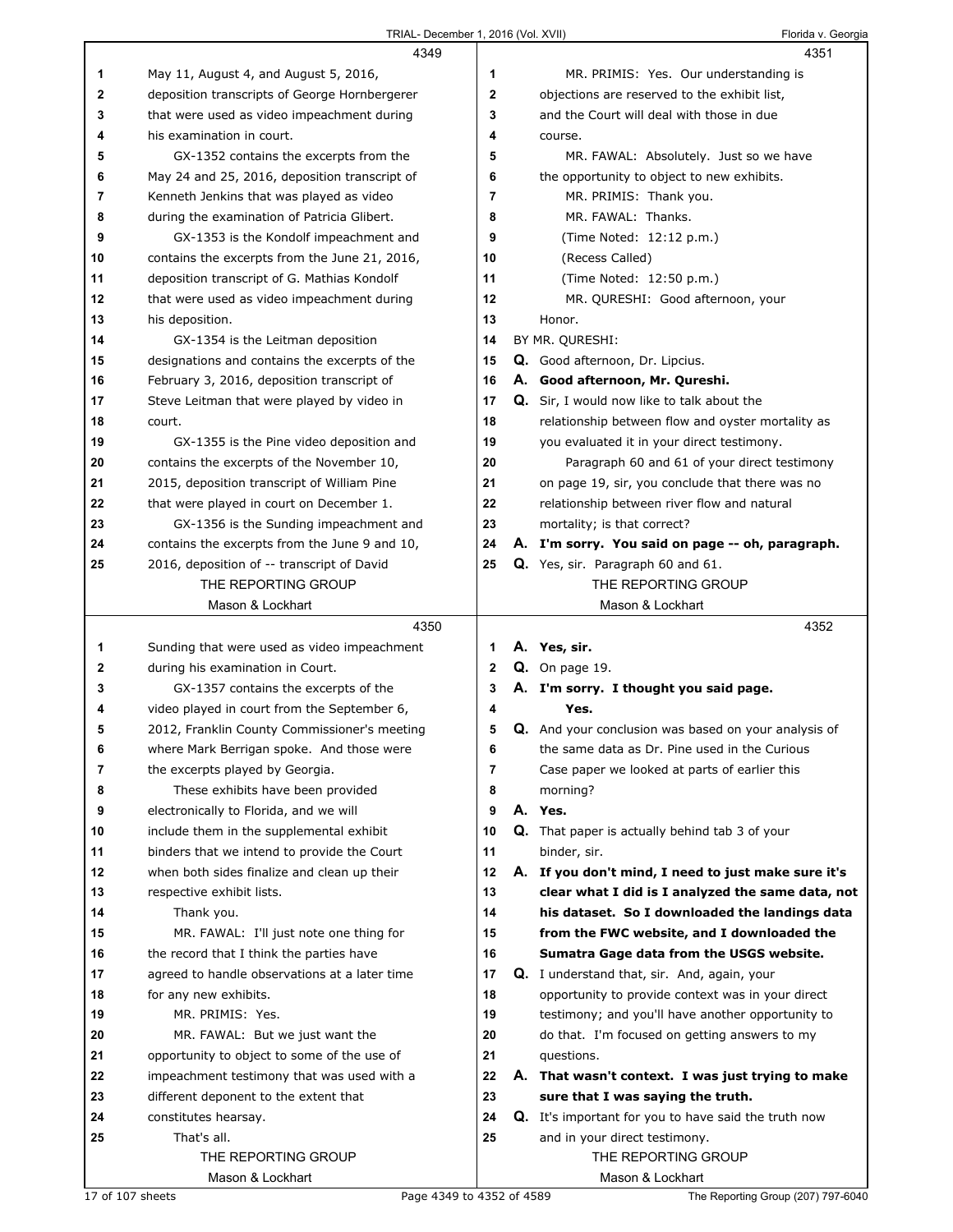|    | 4353                                                       |                |    | 4355                                                      |
|----|------------------------------------------------------------|----------------|----|-----------------------------------------------------------|
| 1  | MR. ECHOLS: Your Honor, I object.                          | 1              |    | A. Yes, it does.                                          |
| 2  | Dr. Lipcius was simply trying to explain the               | $\mathbf{2}$   |    | <b>Q.</b> And it relies on landings data from a period of |
| 3  | data, and I object to the additional                       | 3              |    | time when there was voluntary reporting of                |
| 4  | commentary by counsel.                                     | 4              |    | landings data. Right?                                     |
| 5  | MR. QURESHI: Your Honor, I'm ready to                      | 5              |    | A. That's correct.                                        |
| 6  | move on.                                                   | 6              |    | Q. And the period of time that you examined involved      |
| 7  | BY MR. QURESHI:                                            | 7              |    | mandatory reporting of landings data. Right?              |
| 8  | Q. Dr. Lipcius, your evaluation of the Curious Case        | 8              |    | A. Correct.                                               |
| 9  | publication behind tab 3, did you understand at            | 9              |    | Q. And the landings data we're talking about are in       |
| 10 | the time you submitted your direct testimony that          | 10             |    | your field generally referred to as                       |
| 11 | the authors of that document had not studied or            | 11             |    | fishery-dependent data. Right?                            |
| 12 | reached any conclusions about the effect of water          | 12             |    | A. Yes.                                                   |
| 13 | withdrawals on the Apalachicola Bay or the oyster          | 13             |    | Q. And fishery-dependent data is not collected by         |
| 14 | population? Did you know that?                             | 14             |    | scientists. Right?                                        |
| 15 | A. I did.                                                  | 15             |    | A. Not usually. In most cases, not.                       |
| 16 | Q. And in particular, you were familiar with the           | 16             |    | Q. And in another portion of your direct testimony,       |
| 17 | language on the second page in the paragraph that          | 17             |    | you rely on another fishery-dependent metric.             |
| 18 | begins, note that we did not study? You had                | 18             |    | That metric is CPUE, catch per unit effort.               |
| 19 | reviewed that, sir?                                        | 19             |    | Correct?                                                  |
| 20 | A. Yes.                                                    | 20             |    | A. Correct.                                               |
| 21 | Q. Okay. But you looked at the data that you               | 21             |    | Q. And you explained that catch per unit effort is a      |
| 22 | described, the data from Dr. Pine, as well as the          | 22             |    | measure of fishing efficiency calculated as               |
| 23 | FWC data that you downloaded; and you did make             | 23             |    | oyster landings harvested per one fishing trip?           |
| 24 | certain conclusions. Correct?                              | 24             |    | A. Correct.                                               |
| 25 | A. I did make certain conclusions, yes.                    | 25             |    | Q. And you agree that there are potential biases          |
|    | THE REPORTING GROUP                                        |                |    | THE REPORTING GROUP                                       |
|    | Mason & Lockhart                                           |                |    | Mason & Lockhart                                          |
|    |                                                            |                |    |                                                           |
|    | 4354                                                       |                |    | 4356                                                      |
| 1  | Q. And those conclusions were that there is no             | 1              |    | with fishery-dependent data. Right?                       |
| 2  | correlation between oyster landings and river              | $\mathbf{2}$   |    | A. Yes.                                                   |
| 3  | flow; is that right?                                       | 3              |    | <b>Q.</b> And fishery-dependent data can be influenced by |
| 4  | A. Correct.                                                | 4              |    | other factors such as size and bag limits, season         |
| 5  | <b>Q.</b> And that conclusion is on paragraph 56 that's on | 5              |    | closures, or socioeconomic factors. Right?                |
| 6  | page 17 of your direct testimony, sir?                     | 6              | Α. | Yes.                                                      |
| 7  | A. Yes.                                                    | $\overline{7}$ |    | Q. Okay. Can you please turn to tab 19 in your            |
| 8  | Q. Your testimony -- your direct testimony does not        | 8              |    | binder, sir. And there you will find a document           |
| 9  | advise the Court that there was a scholar who did          | 9              |    | designated as FX-951. This is an article                  |
| 10 | find a correlation between landings and river              | 10             |    | entitled Current and Future Trends in Fisheries           |
| 11 | flow; that's right?                                        | 11             |    | Stock Assessment and Management. It's by R.               |
| 12 | A. Correct. For a different time period.                   | 12             |    | Hilborn.                                                  |
| 13 | <b>Q.</b> Right. And that different time period was the    | 13             |    | You're familiar with Ray Hilborn. Correct?                |
| 14 | time period before the time period you looked at.          | 14             |    | A. Very much so.                                          |
| 15 | Right?                                                     | 15             |    | Q. In fact, you cite some of his work in your expert      |
| 16 | A. Yes.                                                    | 16             |    | report?                                                   |
| 17 | Q. And that study is behind tab 14 of your binder,         | 17             |    | A. Yes.                                                   |
| 18 | sir. It's FX-953. And the study was the                    | 18             |    | Q. Can you please turn to page 979.                       |
| 19 | analysis undertaken by Dr. Dara Wilber entitled            | 19             |    | A. I'm there.                                             |
| 20 | Associations Between Freshwater Inflows and                | 20             |    | <b>Q.</b> And I want you to read to yourself the          |
| 21 | Oyster Productivity in Apalachicola Bay, Florida.          | 21             |    | paragraph on fishery-dependent versus                     |
| 22 | You're familiar with this article. Right?                  | 22             |    | fishery-independent data that starts on the               |
| 23 | A. Iam.                                                    | 23             |    | bottom of 979 and continues onto page 980.                |
| 24 | <b>Q.</b> Okay. The article at FX-953 relies on landings   | 24             |    | A. Okay.                                                  |
| 25 | data, sir?                                                 | 25             |    | Q. When you submitted your direct testimony, were         |
|    | THE REPORTING GROUP<br>Mason & Lockhart                    |                |    | THE REPORTING GROUP<br>Mason & Lockhart                   |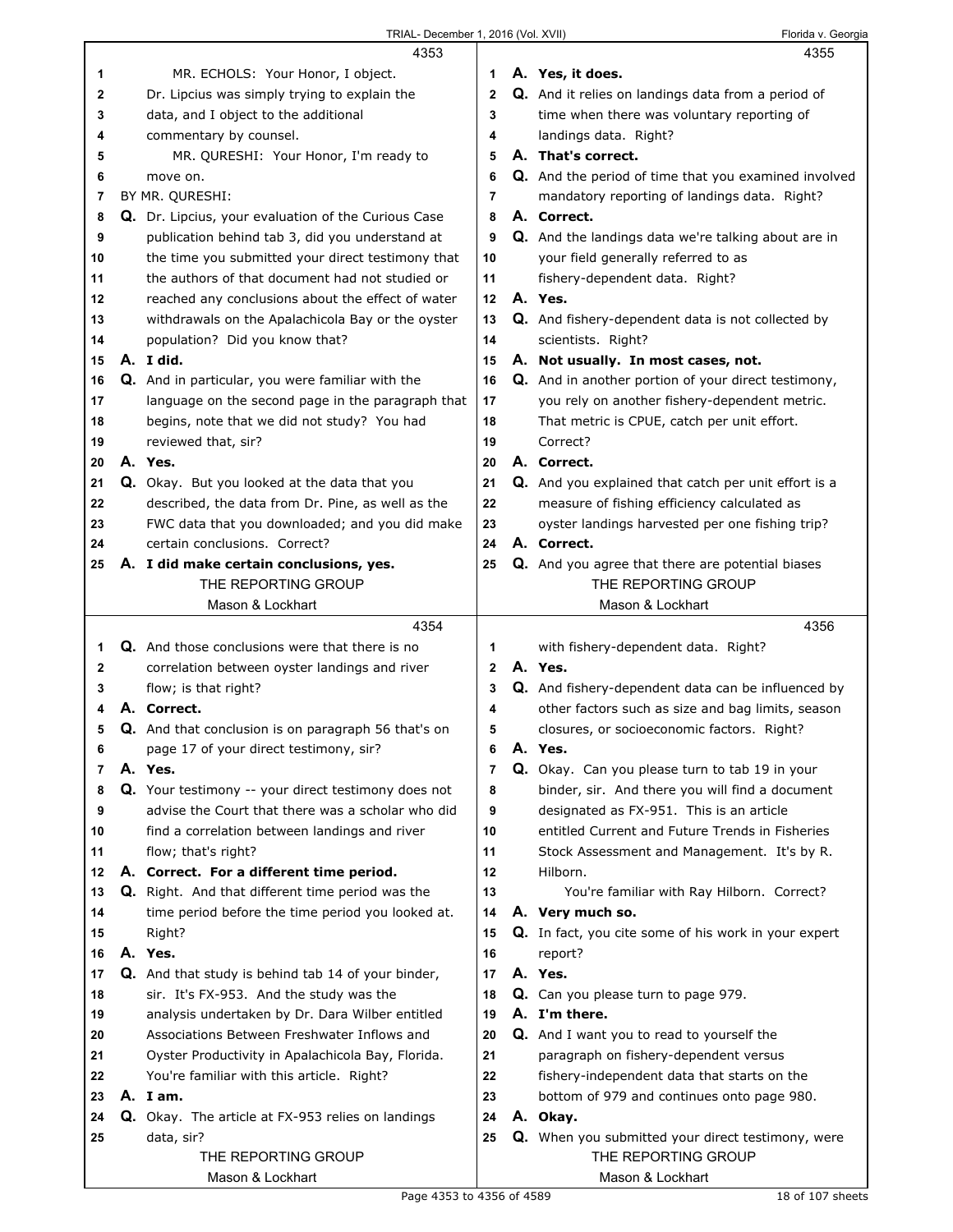| TRIAL- December 1, 2016 (Vol. XVII) |  |  |
|-------------------------------------|--|--|

|    | 4357                                                        |              | 4359                                                      |
|----|-------------------------------------------------------------|--------------|-----------------------------------------------------------|
| 1  | you aware of this provision that provided that              | 1            | I will represent to you that is what you wrote.           |
| 2  | many stock assessment biologists were suspicious            | $\mathbf{2}$ | In fact, you cite JX-50 and JX-77 in your                 |
| 3  | of fishery-dependent data and preferred to rely             | 3            | testimony when you discussed harvesting pressure;         |
| 4  | on fishery-independent data? Were you aware of              | 4            | is that correct?                                          |
| 5  | that?                                                       | 5            | A. Yes, I did.                                            |
| 6  | A. Yes. Of the opinion as far as fishery-dependent          | 6            | Q. Let's take a look at JX-50, the document behind        |
| 7  | data as a measure of stock abundance, yes.                  | 7            | tab 6. Can you please turn to page 4, sir.                |
| 8  | Q. And you also knew about the almost unanimous             | 8            | A. Okay.                                                  |
| 9  | agreement that fishery-independent data is                  | 9            | <b>Q.</b> I would like you to read the first paragraph to |
| 10 | superior to fishery-dependent data? Were you                | 10           | yourself under Fishery Trends in Apalachicola             |
| 11 | aware that this study found that as well?                   | 11           | Bay.                                                      |
| 12 | A. Yes.                                                     | 12           | A. Okay.                                                  |
|    | Q. Can you now please turn to tab 20, FX-956. This          |              | Q. All right. Now, if you could kindly turn to            |
| 13 |                                                             | 13           |                                                           |
| 14 | is an article entitled Interpreting Catch Per               | 14           | tab 7. This tab is JX-77. And it contains the             |
| 15 | Unit Effort Data to Assess the Status of                    | 15           | 2012 oyster assessment report. But that appears           |
| 16 | Individual Stocks and Communities.                          | 16           | not on the -- not until the fourth page.                  |
| 17 | Have you seen this article before, sir?                     | 17           | So if you could turn to page 3 of the 2012                |
| 18 | A. I have.                                                  | 18           | oyster resource assessment report and read to             |
| 19 | Q. Okay. Do you know the author?                            | 19           | yourself the bottom of page 3 that begins, the            |
| 20 | A. I don't know him personally, but I know of him.          | 20           | Dry Bar and St. Vincent Bar, and continues onto           |
| 21 | Q. All right. Do you know any of the individuals            | 21           | the top of page 4.                                        |
| 22 | listed at the top as authors?                               | 22           | A. Yes.                                                   |
| 23 | A. I know of John Sibert, but that's it. I don't            | 23           | Q. Okay. When you had submitted your direct               |
| 24 | know them personally.                                       | 24           | testimony, you were aware of these statements in          |
| 25 | Q. Sir, can you please read the abstract that's on          | 25           | the August 2012 oyster assessment report?                 |
|    | THE REPORTING GROUP                                         |              | THE REPORTING GROUP                                       |
|    | Mason & Lockhart                                            |              | Mason & Lockhart                                          |
|    |                                                             |              |                                                           |
|    | 4358                                                        |              | 4360                                                      |
| 1  | the first page of FX-956.                                   | 1            | A. Yes, I was.                                            |
| 2  | A. Okay.                                                    | $\mathbf 2$  | Q. Now, on the next page, page 5, in a section            |
| 3  | Q. Sir, when you submitted your direct testimony,           | 3            | entitled Prolonged Drought and Elevated Salinity,         |
| 4  | were you aware that certain scholars had                    | 4            | may I request that you read those -- that -- that         |
| 5  | characterized CPUE, catch per unit effort, data,            | 5            | you read that section to yourself.                        |
| 6  | as, quote, notoriously problematic? Did you know            | 6            | A. Okay.                                                  |
| 7  | that?                                                       | 7            | Q. Sir, when you wrote in your direct testimony that      |
| 8  | A. Yes. I would say most scholars felt that way,            | 8            | all scientific evidence proves that low river             |
| 9  | including myself, to estimate abundance.                    | 9            | flow did not cause the oyster collapse, you were          |
| 10 | <b>Q.</b> I would like to now talk about documents that you | 10           | aware of these sections?                                  |
| 11 | relied on in forming your conclusions that are              | 11           | A. I was.                                                 |
| 12 | behind tab 6 and 7 of your binder. These are the            | 12           | Q. Now, can you turn to the next section entitled         |
| 13 | 2011 and 2012 oyster assessment reports. You're             | 13           | Natural Mortality and Predation and review that           |
| 14 | familiar with these documents, sir?                         | 14           | to yourself -- read that to yourself.                     |
| 15 | A. Yes, I am.                                               | 15           | A. Okay.                                                  |
| 16 | Q. In fact, in your direct testimony, you explained         | 16           | Q. Sir, in your direct testimony when you write that      |
| 17 | that the types of reports embodied in tab 6 and             | 17           | there was no evidence of increased mortality due          |
| 18 | 7, JX-50 and JX-77, reflect contemporaneous                 | 18           | to predation, you were aware of this section of           |
| 19 | knowledge and they, quote, capture critical                 | 19           | the August 2012 oyster assessment report?                 |
| 20 | information that is not otherwise reflected in              | 20           | MR. ECHOLS: Objection, your Honor.                        |
| 21 | abundance surveys. Do you recall writing that?              | 21           | That mischaracterizes what his direct                     |
| 22 | A. I don't recall exactly, but I trust you in that          | 22           | testimony states. It states leading to the                |
| 23 | regard.                                                     | 23           | collapse.                                                 |
| 24 | Q. Okay. I can certainly refer you to paragraph 167         | 24           | BY MR. QURESHI:                                           |
| 25 | of your direct testimony on pages 49 and 50. But            | 25           | Q. Can you answer my question?                            |
|    | THE REPORTING GROUP                                         |              | THE REPORTING GROUP                                       |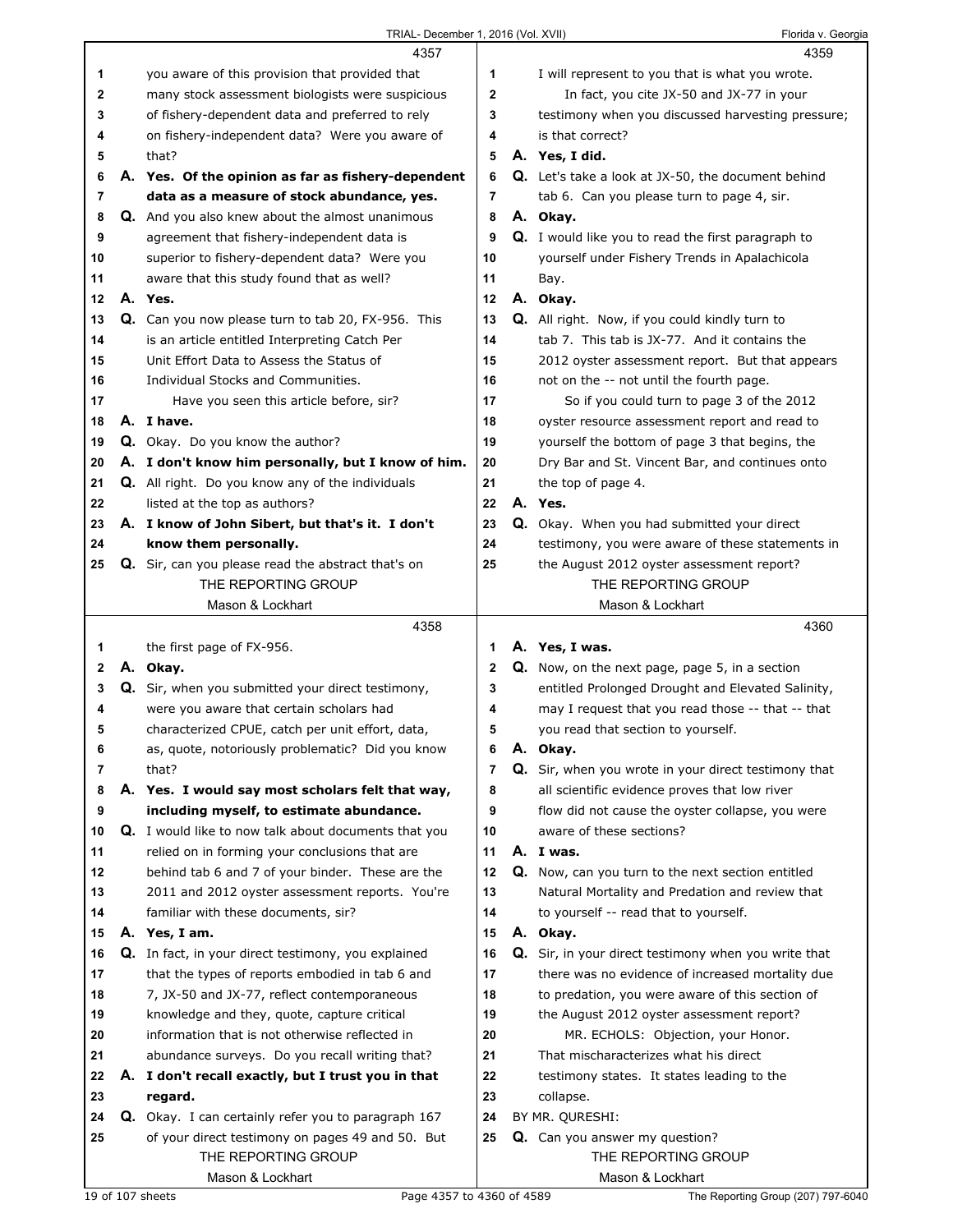|    | 4361                                                      |                | 4363                                                     |
|----|-----------------------------------------------------------|----------------|----------------------------------------------------------|
| 1  | A. Sir, I would like to, if we can, refer to my           | 1              | section I want you to focus on is where                  |
| 2  | statement because I believe I said abnormal               | $\mathbf 2$    | Dr. Havens says, here is what I think the answer         |
| 3  | mortality.                                                | 3              | is. And, Bill, you can correct if this is wrong.         |
| 4  | Q. Why don't you look at the table of contents.           | 4              | A. Yes.                                                  |
| 5  | A. I'm sorry?                                             | 5              | Q. Sir, you cite to Dr. Havens's deposition              |
| 6  | Q. Look at the table of contents --                       | 6              | testimony; but you don't cite to this particular         |
| 7  | A. Yes.                                                   | $\overline{7}$ | e-mail. Were you aware of it?                            |
| 8  | <b>Q.</b> -- of your direct testimony.                    | 8              | A. I'm not sure.                                         |
| 9  | A. Oh, sure.                                              | 9              | Q. Sir, you're based in the Virginia area and do a       |
| 10 | <b>Q.</b> Roman numeral IID that begins on page 19, no    | 10             | lot of work in Chesapeake Bay; is that right?            |
| 11 | evidence of increased mortality due to predation.         | 11             | A. Ido.                                                  |
| 12 | Did I read that correctly, sir?                           | 12             | <b>Q.</b> Okay. I want to switch topics a little bit and |
| 13 | A. Okay. Yes.                                             | 13             | talk a little bit about that work in connection          |
| 14 | Q. I did read it correctly?                               | 14             | with your opinion that all scientific evidence           |
| 15 | A. You did read it correctly. Yes.                        | 15             | proves that low river flow from the Apalachicola         |
| 16 | Q. Okay. Let's now go to tab 8. Tab 8 is an e-mail        | 16             | River did not cause the oyster collapse in the           |
| 17 | that you cite portions of in your direct                  | 17             | bay. In connection with that opinion, you write          |
| 18 | testimony. It's designated as GX-486. And it's            | 18             | in paragraph 30 on page 8 of your direct                 |
| 19 | an e-mail exchange with Dr. David Kimbro and              | 19             | testimony that there's no instance in the                |
| 20 | Dr. Bill Pine.                                            | 20             | scientific literature of drought-induced high            |
| 21 | You're familiar with these individuals;                   | 21             | salinity in an estuary having caused a                   |
| 22 | right, sir?                                               | 22             | population-wide collapse of an entire eastern            |
| 23 | A. Yes.                                                   | 23             | oyster fishery.                                          |
| 24 | <b>Q.</b> I would like to turn you to the e-mail on the   | 24             | A. I'm sorry. Could you refer me to a paragraph?         |
| 25 | second page from Dr. Kimbro to Dr. Pine that's            | 25             | Q. Sure. Paragraph 30.                                   |
|    | THE REPORTING GROUP                                       |                | THE REPORTING GROUP                                      |
|    | Mason & Lockhart                                          |                | Mason & Lockhart                                         |
|    |                                                           |                |                                                          |
|    |                                                           |                |                                                          |
|    | 4362                                                      |                | 4364                                                     |
| 1  | dated Thursday, October 25, 2012, at 10:02 p.m.           | 1              | A. 30.                                                   |
| 2  | It's a relatively short e-mail, so I would ask            | 2              | <b>Q.</b> Page 8.                                        |
| 3  | you to read it to yourself, sir.                          | 3              | A. Okay.                                                 |
| 4  | A. Okay.                                                  | 4              | Q. Okay. And in connection with your work on the         |
| 5  | Q. Sir, when you write in your direct testimony that      | 5              | Chesapeake Bay, have you come across the article         |
| 6  | there was no evidence of increased mortality due          | 6              | that's behind tab 9 and marked FX-949?                   |
| 7  | to predation, you were familiar with Dr. Kimbro's         | 7              | The title of this article is Unusual                     |
| 8  | observations about the subtidal and intertidal            | 8              | Intensification of Chesapeake Bay Oyster Disease         |
| 9  | reefs being infested with a carnivorous snail?            | 9              | During Recent Drought Conditions.                        |
| 10 | A. Yes, I was aware he made that statement.               | 10             | A. Yes.                                                  |
| 11 | Q. Okay. Sir, now, I'm going to ask you to look at        | 11             | Q. Can you take a moment to read the abstract to         |
| 12 | an e-mail on your screen in front of you.                 | 12             | yourself.                                                |
| 13 | Everyone else will have this in a binder,                 | 13             | A. Yes.                                                  |
| 14 | because it was passed out this morning. It was            | 14             | Q. Okay. Sir, you were familiar with this article        |
| 15 | the Havens binder. And tab 4 in the Havens                | 15             | when you submitted your direct testimony, sir?           |
| 16 | binder -- we'll put it up on the screen -- it's           | 16             | A. I was familiar with the work and probably came        |
| 17 | GX-1339.                                                  | 17             | across the article as well, I believe.                   |
| 18 | MR. QURESHI: And the version that will                    | 18             | Q. We talked about Dr. Petes earlier today. And I        |
| 19 | be in everyone's binder will have particular              | 19             | said we would come back to her, and now is the           |
| 20 | language from Dr. Havens highlighted in                   | 20             | right time. Do you know Dr. Petes?                       |
| 21 | yellow, but not all of it.                                | 21             | A. Not personally, no.                                   |
| 22 | BY MR. QURESHI:                                           | 22             | <b>Q.</b> Okay. You're aware that she works at the -- or |
| 23 | <b>Q.</b> And I would like to ask you to read to yourself | 23             | she did work at the NOAA climate program office?         |
| 24 | the language that's not highlighted in yellow.            | 24             | A. Yes.                                                  |
| 25 | So if you could scroll up a little bit, and the           | 25             | Q. Okay. Do you know what she's doing currently?         |
|    | THE REPORTING GROUP<br>Mason & Lockhart                   |                | THE REPORTING GROUP<br>Mason & Lockhart                  |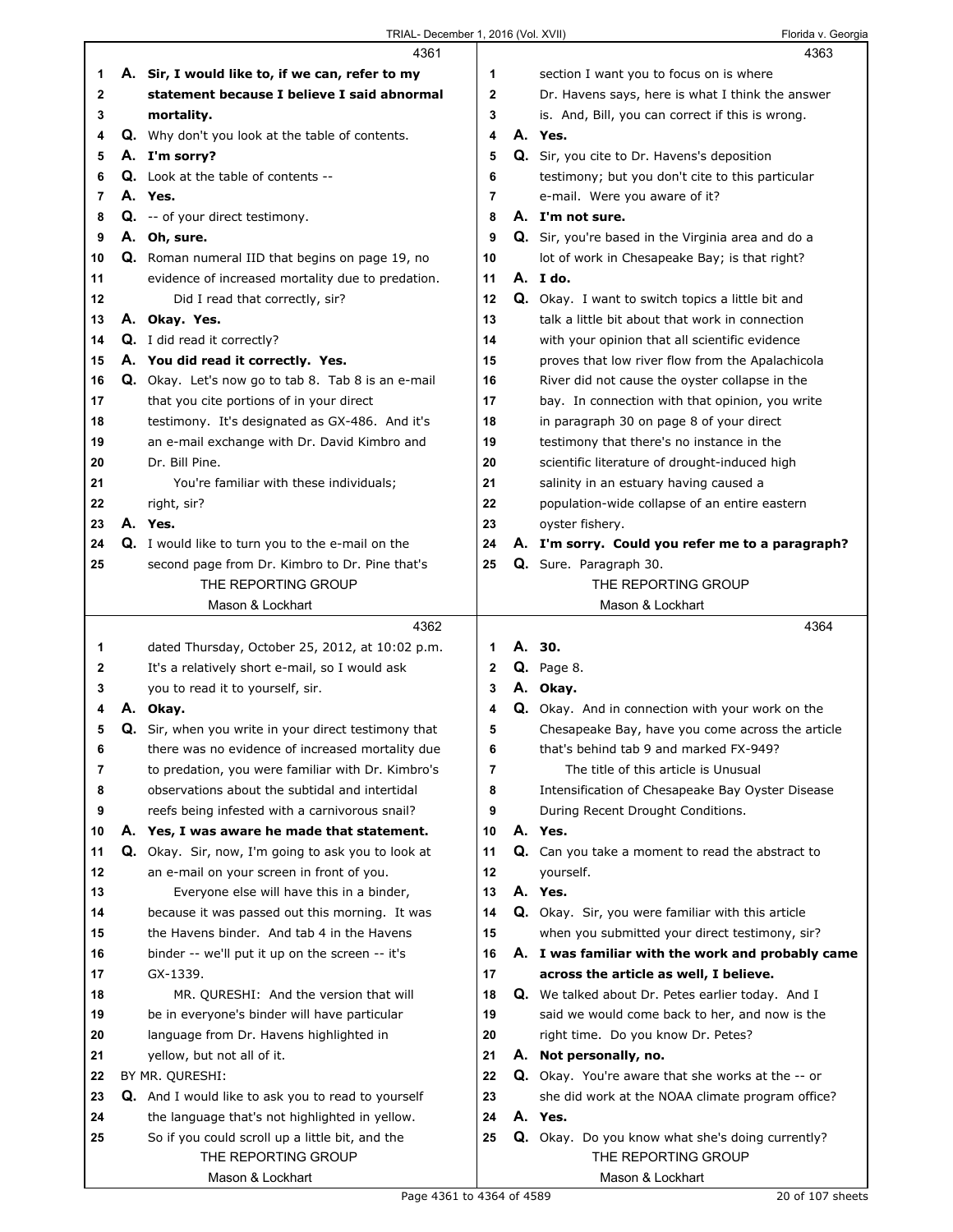|              | 4365                                                      |              | 4367                                                        |
|--------------|-----------------------------------------------------------|--------------|-------------------------------------------------------------|
| 1            | A. I do not.                                              | 1            | <b>Q.</b> And you had reviewed the entirety of this article |
| $\mathbf{2}$ | <b>Q.</b> All right. So you don't know that she currently | $\mathbf{2}$ | before submitting your direct testimony?                    |
| 3            | works at the White House in part of the Climate           | 3            | A. Yes, I had.                                              |
| 4            | and Ecosystems Science and Technology Policy              | 4            | Q. Okay. One of the parts of the article that was           |
| 5            | Center?                                                   | 5            | not displayed on the screen this morning was on             |
|              | A. No.                                                    |              |                                                             |
| 6            |                                                           | 6            | page 6 underneath the discussion section. It's              |
| 7            | Q. You don't cite her work in your direct testimony;      | 7            | the first paragraph under the section that is               |
| 8            | do you?                                                   | 8            | titled Changes in Stressors to the Apalachicola             |
| 9            | A. I don't believe so.                                    | 9            | Bay System.                                                 |
| 10           | Q. Let's look at tab 8, a document that is                | 10           | Can you take a moment to read that to                       |
| 11           | designated as GX-4 -- I'm sorry, tab 10. I                | 11           | yourself. If you're familiar with it, I can just            |
| 12           | apologize, Dr. Lipcius. It's tab 10, FX-412.              | 12           | ask the question.                                           |
| 13           | A. Okay.                                                  | 13           | A. I'm familiar with it, yes.                               |
| 14           | Q. This is an e-mail from NOAA personnel that             | 14           | Q. So when you wrote in your direct testimony that          |
| 15           | contained both a memo from Dr. Petes as well as           | 15           | all scientific evidence proves that low river               |
| 16           | an article that she wrote.                                | 16           | flow did not cause the oyster collapse, you were            |
| 17           | Let's start with the memo. And I'll ask you               | 17           | aware of this article?                                      |
| 18           | to turn to page 8 of the memo FX-412, and read            | 18           | A. Very much.                                               |
| 19           | the second to last paragraph to yourself, the one         | 19           | <b>Q.</b> Okay. Now, this article actually references       |
| 20           | that begins however.                                      | 20           | other studies as well on page 6, further down               |
| 21           | A. Okay.                                                  | 21           | from the paragraph I asked you to look at; isn't            |
| 22           | Q. So when you wrote in your direct testimony that        | 22           | that right?                                                 |
| 23           | all scientific evidence proves that low river             | 23           | A. It does reference other publications, yes.               |
| 24           | flow did not cause the oyster collapse, you were          | 24           | Q. And one of those publications is a publication by        |
| 25           | aware of Dr. Petes's memo?                                | 25           | Dr. Petes in 2012?                                          |
|              | THE REPORTING GROUP                                       |              | THE REPORTING GROUP                                         |
|              | Mason & Lockhart                                          |              | Mason & Lockhart                                            |
|              |                                                           |              |                                                             |
|              |                                                           |              |                                                             |
|              | 4366                                                      |              | 4368                                                        |
| 1            | A. Yes.                                                   | 1            | A. Yes.                                                     |
| 2            | Q. And if you advance several pages on FX-412, you        | 2            | Q. And it references a study by Menzel in 1966,             |
| 3            | will see Dr. Petes's article entitled Impacts of          | 3            | which the article explains documented increased             |
| 4            | Upstream Drought and Water Withdrawals on the             | 4            | abundance of oyster predators on higher salinity            |
| 5            | Health and Survival of Downstream Estuarine               | 5            | bars in Apalachicola Bay during drought                     |
| 6            | Oyster Populations. You have seen this before;            | 6            | conditions, 1955 through 1957. Right?                       |
| 7            | haven't you?                                              | 7            | A. Correct.                                                 |
| 8            | A. Yes, I have.                                           | 8            | Q. And there's a reference to a 1997 Livingston             |
| 9            | Q. And so, again, when you wrote in your direct           | 9            | study discussing noted widespread changes in                |
| 10           | testimony that all scientific evidence proves             | 10           | trophic structure in Apalachicola Bay resulting             |
| 11           | that low river flow did not cause the oyster              | 11           | from low river flow.                                        |
| 12           | collapse, you were aware of Dr. Petes's article?          | 12           | Now, trophic structure means feeding and                    |
| 13           | A. Yes.                                                   | 13           | nutrition, sir?                                             |
| 14           | Q. Let's look at another article that we looked           | 14           | A. No. It means the food web basically. The                 |
| 15           | at -- we saw a videotape about earlier today.             | 15           | different levels in the food web, that's the                |
| 16           | That's behind tab 13. Are you there?                      | 16           | trophic structure.                                          |
| 17           | A. Yes.                                                   | 17           | Q. Okay. And there's also references to the                 |
| 18           | Q. Okay. This is an article designated as JX-167          | 18           | Livingston studies in 2002 and 2015 that discuss            |
| 19           | and entitled Collapse of a historic oyster                | 19           | reductions of freshwater flow. Correct?                     |
| 20           | fishery: Diagnosing causes and identifying paths          | 20           | A. Yes.                                                     |
| 21           | toward increased resilience.                              | 21           | Q. And, again, when you wrote your direct testimony         |
| 22           | Now, you cited this document in your expert               | 22           | and stated that all scientific evidence proves              |
| 23           | report, but it's not cited in your direct                 | 23           | that low river flow did not cause the collapse,             |
| 24           | testimony?                                                | 24           | you were aware of all of these?                             |
| 25           | A. Correct.                                               | 25           | A. Very much.                                               |
|              | THE REPORTING GROUP                                       |              | THE REPORTING GROUP                                         |

Г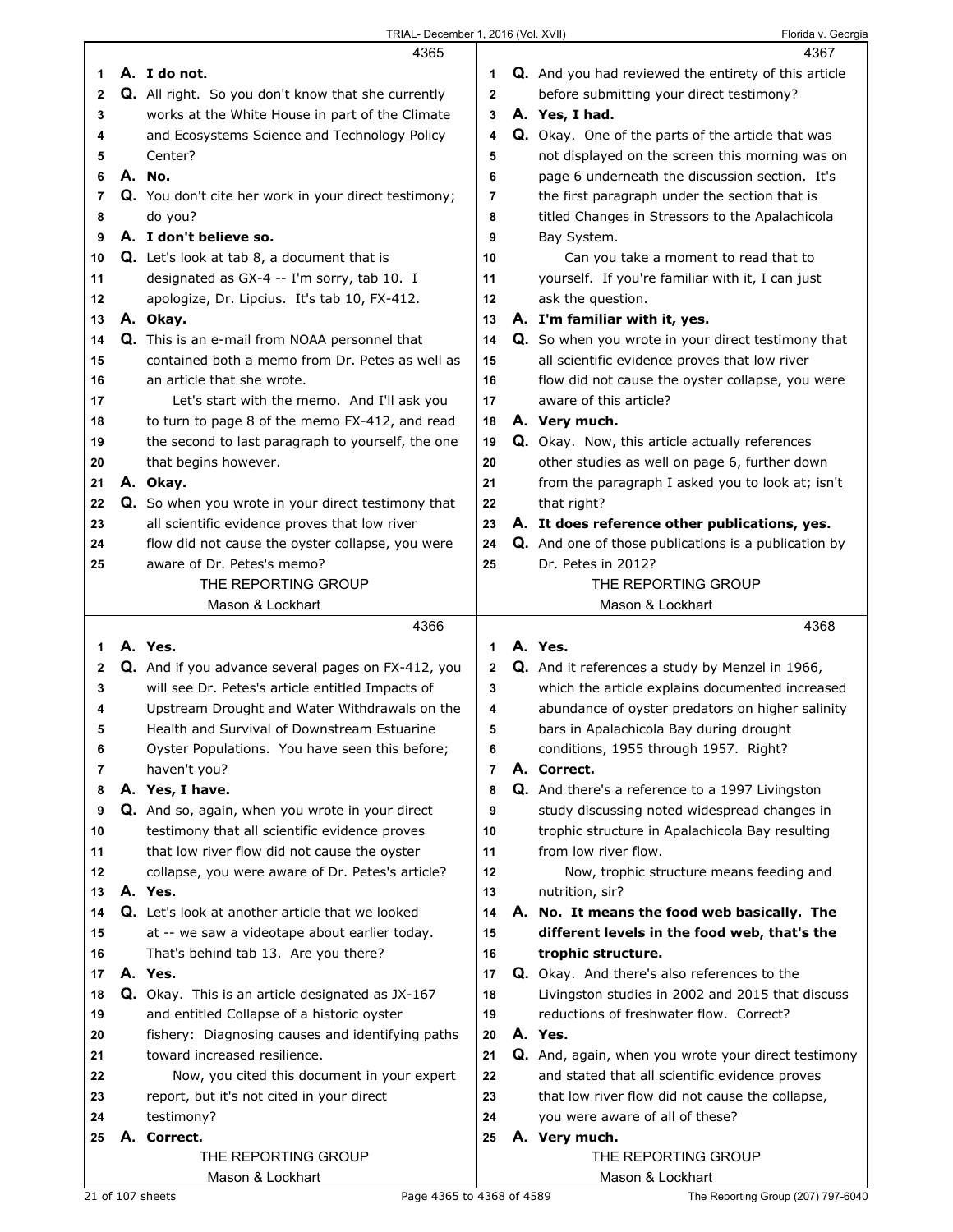|    |    | TRIAL- December 1, 2016 (Vol. XVII)                    |              | Florida v. Georgia                                         |
|----|----|--------------------------------------------------------|--------------|------------------------------------------------------------|
|    |    | 4369                                                   |              | 4371                                                       |
| 1. |    | Q. Sir, are you familiar with the Magnuson-Stevens     | 1            | observations that excess harvesting in                     |
| 2  |    | Fishery Conservation and Management Act?               | $\mathbf{2}$ | Apalachicola Bay caused that fishery to collapse.          |
| 3  |    | A. Yes.                                                | 3            | Right?                                                     |
| 4  |    | Q. Are you also familiar with the                      | 4            | A. Yes.                                                    |
| 5  |    | InterJurisdictional Fisheries Act?                     | 5            | Q. Okay. And if you turn to the second page of the         |
| 6  |    | A. Yes.                                                | 6            | e-mail, you will see a reference to Chaires                |
| 7  |    | <b>Q.</b> And so you know that -- the requirements     | 7            | Creek. Right?                                              |
| 8  |    |                                                        | 8            | A. Yes.                                                    |
|    |    | necessary to receive federal disaster funds for a      |              |                                                            |
| 9  |    | commercial fishery, you're familiar with those         | 9            | Q. And in this e-mail, which is from Harvey Kent at        |
| 10 |    | requirements?                                          | 10           | Florida Fish and Wildlife Conservation                     |
| 11 |    | A. Yes.                                                | 11           | Commission, to a gentleman named Captain Rob               |
| 12 |    | Q. And you're aware that the State of Florida did in   | 12           | Beaton, there is a complaint about night                   |
| 13 |    | fact receive federal disaster funds for the            | 13           | oystering arrests. Right?                                  |
| 14 |    | disaster in 2012?                                      | 14           | A. Yes.                                                    |
| 15 |    | A. Yes, I am.                                          | 15           | Q. And, sir, when you cited this in your direct            |
| 16 |    | <b>Q.</b> Okay. Please turn with me to -- I think it's | 16           | testimony, you knew that Chaires Creek was not in          |
| 17 |    | tab -- tab 12, sir, the document designated as         | 17           | Apalachicola Bay. Right?                                   |
| 18 |    | FX-413.                                                | 18           | A. Yes.                                                    |
| 19 |    | A. Okay.                                               | 19           | Q. It was in Ochlockonee Bay, not Apalachicola?            |
| 20 |    | Q. And you will see that there's an e-mail in the      | 20           | A. Right.                                                  |
| 21 |    | first couple of pages; but then on -- I think          | 21           | MR. QURESHI: I have nothing further,                       |
| 22 |    | it's the fourth page you get to a NOAA memo.           | 22           | your Honor.                                                |
| 23 |    | Have you seen this memo before, sir?                   | 23           | SPECIAL MASTER LANCASTER: Thank you.                       |
| 24 |    | A. Yes.                                                | 24           | Redirect?                                                  |
| 25 |    | Q. Okay. I'll ask you to read to yourself, sir, the    | 25           | MR. ECHOLS: May I proceed, your Honor?                     |
|    |    | THE REPORTING GROUP                                    |              | THE REPORTING GROUP                                        |
|    |    | Mason & Lockhart                                       |              | Mason & Lockhart                                           |
|    |    | 4370                                                   |              | 4372                                                       |
| 1. |    | paragraph on -- the second paragraph on page 3         | 1            | REDIRECT EXAMINATION                                       |
| 2  |    | that begins with, the DACS report acknowledges.        | $\mathbf{2}$ | BY MR. ECHOLS:                                             |
| 3  |    | A. Yes.                                                | 3            | <b>Q.</b> Professor Lipcius, I would just like to dispense |
| 4  |    | Q. Okay. And when you wrote in your direct             | 4            | with a couple of things right off the bat related          |
| 5  |    | testimony that all scientific evidence proves low      | 5            | to counsel for Florida's questioning. Now, there           |
| 6  |    | river flow did not cause the collapse, you were        | 6            | was as lot of discussion of the conch. Do you              |
| 7  |    | aware of this particular statement in this study?      | 7            | recall questions relating to conchs?                       |
| 8  |    | A. Yes.                                                | 8            | A. Yes.                                                    |
| 9  |    | Q. Sir, the last thing I want to cover with you        | 9            | Q. And that -- what is another name for conch, as          |
| 10 |    | relates to opinions you make about                     | 10           | far as the type of species that is referenced?             |
| 11 |    | overharvesting. You, in your direct testimony,         | 11           | A. Another name for conch is commonly used to refer        |
| 12 |    | point to specific contemporaneous documents that       | 12           | to rock snail.                                             |
| 13 |    | you believe reveal observations that harvest           | 13           | Q. And is that also used to refer to oyster drill?         |
|    |    |                                                        | 14           | A. Yes.                                                    |
| 14 |    | caused the Apalachicola Bay fisheries to collapse      |              |                                                            |
| 15 |    | in 2012; is that right?                                | 15           | <b>Q.</b> And when you -- actually, if we could look at    |
| 16 | А. | Okay. Yes.                                             | 16           | tab 7 of your binder that counsel provided you,            |
| 17 |    | Q. Can you please turn to tab 15. There is a           | 17           | JX-77.                                                     |
| 18 |    | document that's designated as GX-459. And              | 18           | A. Okay.                                                   |
| 19 |    | it's an e-mail. Do you recognize this e-mail,          | 19           | Q. And if I could direct you, please, sir, back to         |
| 20 |    | sir?                                                   | 20           | the August 2012 DACS report on page 6. This is a           |
| 21 |    | A. If I could just take a quick look at it.            | 21           | page that counsel asked you some questions about.          |
| 22 | Q. | Certainly.                                             | 22           | A. Okay.                                                   |
| 23 |    | A. Yes.                                                | 23           | <b>Q.</b> The second paragraph, if you would take a look,  |
| 24 |    | Q. Okay. And you cite this e-mail in your direct       | 24           | do you see at the end of that paragraph                    |
| 25 |    | testimony as one of the contemporaneous                | 25           | references there to stone crabs and Florida rock           |
|    |    | THE REPORTING GROUP                                    |              | THE REPORTING GROUP                                        |
|    |    | Mason & Lockhart                                       |              | Mason & Lockhart                                           |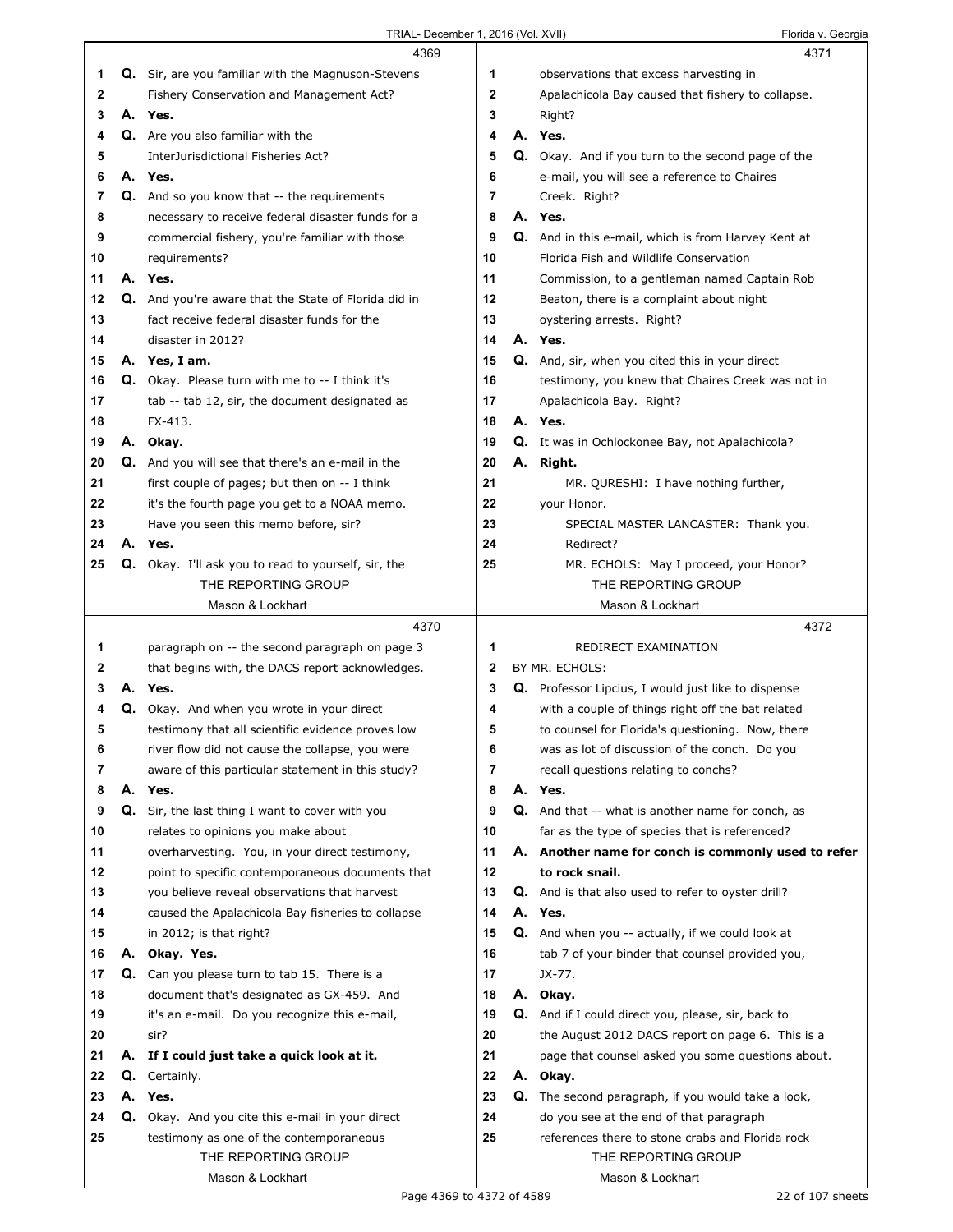|              |    | 4373                                                      |              | 4375                                                        |
|--------------|----|-----------------------------------------------------------|--------------|-------------------------------------------------------------|
| 1            |    | snails, open paren, oyster drills?                        | 1            | outer portions of the bay at the Miles and                  |
| $\mathbf{2}$ |    | A. Yes.                                                   | $\mathbf{2}$ | proceeding inward. Do you recall that?                      |
| 3            |    | Q. Are those also, as you testified a moment ago,         | 3            | A. Yes, I do.                                               |
| 4            |    | commonly known as conchs?                                 | 4            | Q. And you had wanted to explain what your                  |
| 5            |    | A. Yes.                                                   | 5            | understanding of that testimony was to which you            |
| 6            |    | Q. And if you go down further to the bottom               | 6            | had already explained once to counsel for Florida           |
| 7            |    | paragraph there, there is a sentence that begins,         | 7            | in your deposition, but didn't have the                     |
| 8            |    | observations and sampling confirm the presence            | 8            | opportunity to. Would you please explain to the             |
| 9            |    | and abundance of the Florida rock snail.                  | 9            | Court what Mr. Berrigan was referring to there to           |
| 10           |    | And it has the Latin name for the species.                | 10           | your understanding.                                         |
| 11           |    | Do you see that?                                          | 11           | A. If you could just rephrase that question, please.        |
| 12           |    | A. Yes.                                                   | 12           | Q. Sure. Do you recall the testimony that you were          |
| 13           |    | Q. And that also is commonly known as a conch?            | 13           | referred to by Mr. Berrigan about the conchs                |
| 14           |    | A. That's correct.                                        | 14           | coming in from out at the Miles and proceeding              |
| 15           |    | Q. When Mr. Berrigan was testifying about the             | 15           | inward --                                                   |
| 16           |    | prevalence of conchs, did you understand him to           | 16           | A. Right.                                                   |
| 17           |    | be referring to oyster drills, these rock snails?         | 17           | Q. -- in great abundances?                                  |
| 18           |    | A. Yes.                                                   | 18           | And you had intended to explain, you know,                  |
| 19           |    | Q. When Mr. Ward was testifying as to the prevalence      | 19           | what that meant based on your understanding of              |
| 20           |    | of conchs, did you similarly understand him to be         | 20           | the environmental circumstances and the predators           |
| 21           |    | referring to the presence of oyster drills or             | 21           | at that point.                                              |
| 22           |    | rock snails?                                              | 22           | A. Right. So there are actually two parts to that.          |
| 23           |    | A. Yes. Because he also showed pictures of the            | 23           | One is the fact that the Miles are very close to            |
| 24           |    | oyster drill.                                             | 24           | the entrance to Apalachicola Bay from the west,             |
| 25           |    | <b>Q.</b> And -- exactly. And Florida's expert -- oyster  | 25           | from the Gulf of Mexico. So that's where you                |
|              |    | THE REPORTING GROUP                                       |              | THE REPORTING GROUP                                         |
|              |    | Mason & Lockhart                                          |              | Mason & Lockhart                                            |
|              |    |                                                           |              |                                                             |
|              |    | 4374                                                      |              | 4376                                                        |
| 1            |    | expert in this case, Dr. Kimbro, when he pointed          | 1            | have the highest salinities. That's where you               |
| 2            |    | to what he claimed was the primary predator in            | 2            | would expect localized increases in the abundance           |
| 3            |    | Apalachicola Bay of oysters, what species was             | 3            | of rock snails and relatively high mortality at             |
| 4            |    | that?                                                     | 4            | times.                                                      |
| 5            |    | A. That was the rock snail.                               | 5            | The other reference pertains to the fact that               |
| 6            | Q. | And similarly Dr. White, the other oyster expert          | 6            | Mr. Berrigan was talking about the depletion of             |
| 7            |    | for the State of Florida who did a model, the IPM         | 7            | oyster reefs, of the oyster bars. And the way               |
| 8            |    | model, what was the species that Dr. White used           | 8            | that I understood his testimony or deposition               |
| 9            |    | as the indicator of predation in his model?               | 9            | statements is that the fishery had depleted the             |
| 10           |    | A. It was the rock snail as well.                         | 10           | oyster bars to the degree where there were very             |
| 11           |    | Q. So would it be accurate to suggest in any respect      | 11           | few oysters, very little structure out there.               |
| 12           |    | that there's some other conch species out there           | 12           | It's almost like having a football field that's             |
| 13           |    | that you entirely ignored from your analysis --           | 13           | just flat. And then you have very few oysters;              |
| 14           |    | A. No.                                                    | 14           | and then -- then you would have the rock snails             |
| 15           |    | Q. -- as far as being the predator that was               | 15           | that are killing what few oysters remain after              |
| 16           |    | referenced in Apalachicola Bay?                           | 16           | the intensive harvest.                                      |
| 17           |    | A. No.                                                    | 17           | <b>Q.</b> And is that consistent, sir, with your conclusion |
| 18           |    | <b>Q.</b> In fact, it would be fairly quite misleading to | 18           | that overharvesting, unsustainable harvesting was           |
| 19           |    | leave the Court with that impression, would it            | 19           | the cause of the collapse?                                  |
| 20           |    | not, based on everything you know about the               | 20           | A. Yes, it is.                                              |
| 21           |    | record?                                                   | 21           | <b>Q.</b> All right. I would like to just flip now back to  |
| 22           |    | A. That's correct.                                        | 22           | the beginning here. Could you please tell the               |
| 23           | Q. | At one point in your cross-examination there was          | 23           | Court where you currently work.                             |
| 24           |    | a reference to some testimony by Mr. Berrigan             | 24           | A. I'm at the Virginia Institute of Marine Science          |
| 25           |    | where he describes the conchs coming in from the          | 25           | of the College of William & Mary.                           |
|              |    | THE REPORTING GROUP                                       |              | THE REPORTING GROUP                                         |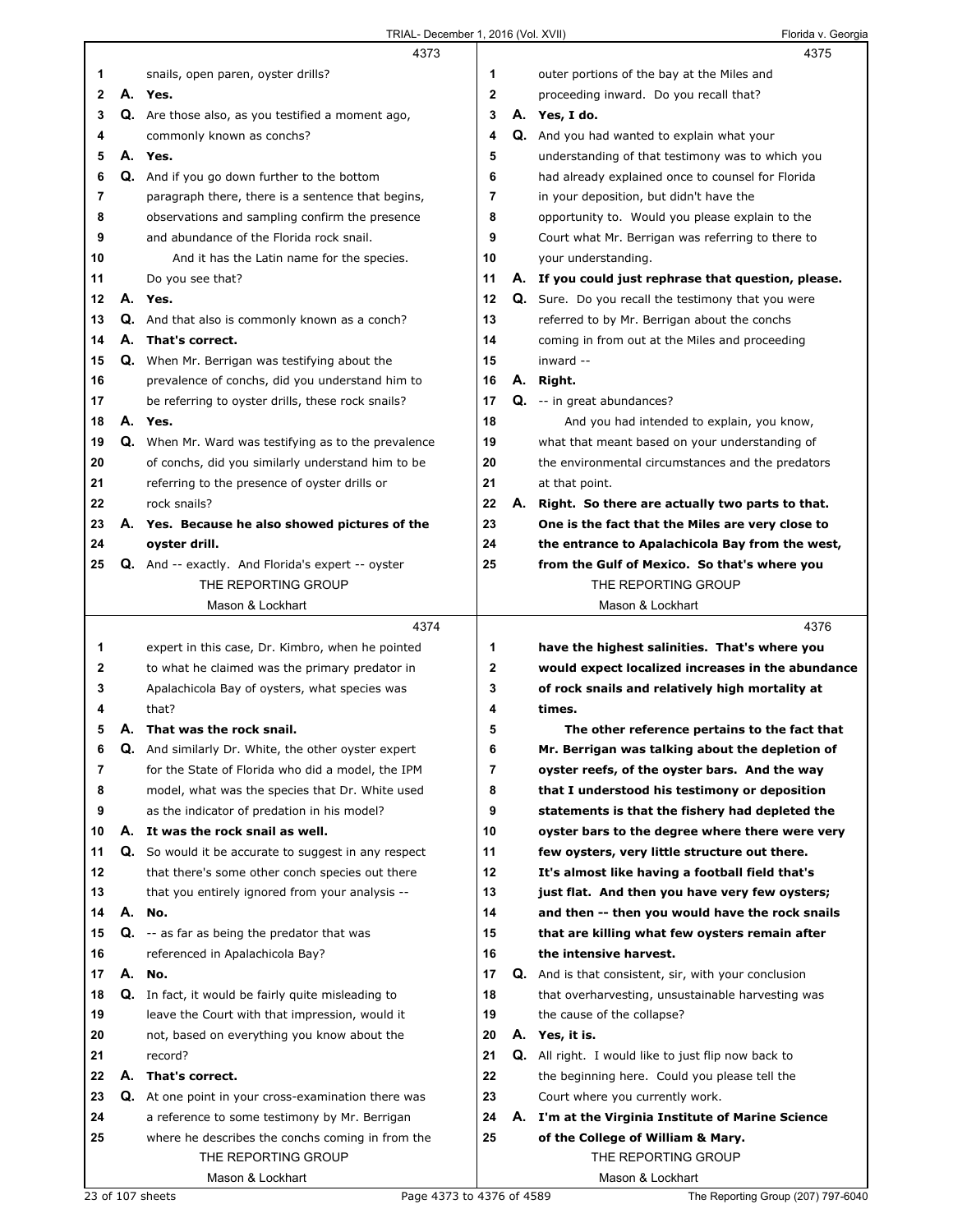|              |    | 4377                                                      |                |    | 4379                                                     |  |
|--------------|----|-----------------------------------------------------------|----------------|----|----------------------------------------------------------|--|
| 1            |    | <b>Q.</b> And what position do you hold there?            | 1              |    | Order to restore 20 tributaries -- restore the           |  |
| $\mathbf{2}$ |    | A. I'm a professor of marine science.                     | $\mathbf{2}$   |    | eastern oyster in 20 tributaries in the bay by           |  |
| 3            |    | <b>Q.</b> And does that include marine ecology?           | 3              |    | 2020.                                                    |  |
| 4            |    | A. Yes.                                                   | 4              |    | We have made some great strides in that                  |  |
| 5            |    | Q. Could you explain to the Court, please, what           | 5              |    | regard. My role has been to conduct scientific           |  |
| 6            |    | marine ecology is.                                        | 6              |    | studies to support the restoration effort as well        |  |
| 7            | А. | So marine ecology deals with -- in marine                 | $\overline{7}$ |    | as to advise federal, state, and nongovernmental         |  |
| 8            |    | systems, the relationships between the                    | 8              |    | agencies such as the Nature Conservancy on               |  |
| 9            |    | environment and species. That's in the broadest           | 9              |    | restoration efforts.                                     |  |
| 10           |    | sense.                                                    | 10             | Q. | And how has that restoration effort been                 |  |
| 11           |    | And in the broadest sense, the environment                | 11             |    | proceeding?                                              |  |
| 12           |    | means all elements of the environment, whether it         | 12             | А. | We are now at a point where we feel that we're           |  |
| 13           |    | includes anthropogenic, human cause factors, or           | 13             |    | on the cusp of restoring the Chesapeake Bay's            |  |
| 14           |    | natural factors.                                          | 14             |    | oyster population. In one of the tributaries --          |  |
| 15           |    | Q. And what types of species would be included in         | 15             |    | it's called the Great Wicomico River -- we               |  |
| 16           |    | the category of marine ecology that you                   | 16             |    | initiated -- we, I mean federal agencies, state,         |  |
| 17           |    | specialize?                                               | 17             |    | and the like, initiated a restoration effort that        |  |
| 18           | А. | The species would include things like crabs,              | 18             |    | led to the most successful oyster -- native              |  |
| 19           |    | lobsters, marine fish, oysters, clams, queen              | 19             |    | oyster restoration anywhere in the world. We             |  |
| 20           |    | conch, and the like.                                      | 20             |    | were able to restore 200 million -- a population         |  |
| 21           |    | <b>Q.</b> And, sir, are you also a professor in fisheries | 21             |    | of about 200 million oysters by a major                  |  |
| 22           |    | management?                                               | 22             |    | restoration effort, meaning reshell, shelling            |  |
| 23           |    | A. I'm formerly a professor in marine science; but        | 23             |    | the prime oyster bars in good locations. And             |  |
| 24           |    | one of my specializations is fishery management.          | 24             |    | that -- and I have been monitoring that effort           |  |
| 25           |    | Q. And would you please explain to the Court what         | 25             |    | since 2006. And it remains as a successful               |  |
|              |    | THE REPORTING GROUP                                       |                |    | THE REPORTING GROUP                                      |  |
|              |    | Mason & Lockhart                                          |                |    | Mason & Lockhart                                         |  |
|              |    |                                                           |                |    |                                                          |  |
|              |    | 4378                                                      |                |    | 4380                                                     |  |
| 1            |    | fishery management is.                                    | 1              |    | restoration effort except for in a couple places         |  |
| 2            | А. | So fishery management is simply the management of         | $\mathbf{2}$   |    | where the oyster reefs have been poached. But,           |  |
| 3            |    | exploited or harvested species, how to manage             | 3              |    | otherwise, it remains as really the gold standard        |  |
| 4            |    | them. Generally you want to manage them so that           | 4              |    | in my view of oyster restoration.                        |  |
| 5            |    | they're sustainably harvested over the long term.         | 5              |    | <b>Q.</b> And overall, sir, how long have you personally |  |
| 6            | Q. | And would that also include management of an              | 6              |    | been studying and working with respect to issues         |  |
| 7            |    | oyster fishery?                                           | 7              |    | related to the eastern oyster?                           |  |
| 8            | А. | Of course.                                                | 8              | А. | I actually initiated that when I was at Florida          |  |
| 9            |    | Q. Now you, sir, have done work related to the            | 9              |    | State University pursuing my Ph.D. and off and           |  |
| 10           |    | Chesapeake Bay; is that correct?                          | 10             |    | on, but since 2004 that's been a major focus of          |  |
| 11           | А. | Extensively, yes.                                         | 11             |    | my research.                                             |  |
| 12           | Q. | And is it the case that the Chesapeake Bay oyster         | 12             | Q. | And you received your Ph.D. in what year?                |  |
| 13           |    | fishery experienced a collapse?                           | 13             | А. | 1984.                                                    |  |
| 14           |    | A. Yes. It has.                                           | 14             |    | Q. I'm sorry. So this is over three decades now?         |  |
| 15           | Q. | Would you please describe for the Court what your         | 15             | А. | Yes.                                                     |  |
| 16           |    | involvement has been with respect to the                  | 16             |    | Q. Let's turn to the conclusion that you were asked      |  |
| 17           |    | restoration of the Chesapeake Bay oyster fishery.         | 17             |    | about. And as a -- you have in your written              |  |
| 18           | А. | Well, as the Court may not know, the Chesapeake           | 18             |    | direct testimony that low flows did not cause the        |  |
| 19           |    | Bay oyster fishery basically collapsed in the             | 19             |    | 2012 Apalachicola Bay oyster collapse. Now, sir,         |  |
| 20           |    | early to mid-1900's. It is now at about 1                 | 20             |    | did low flows cause the collapse?                        |  |
| 21           |    | percent of its historical abundance. And there            | 21             | А. | No. Most definitely not.                                 |  |
| 22           |    | are major efforts underway to restore the eastern         | 22             | Q. | I would like to walk briefly through a couple of         |  |
| 23           |    | oyster population, the native oyster in the               | 23             |    | the analyses that you did to explain to the Court        |  |
| 24           |    | Chesapeake Bay.                                           | 24             |    | how you reached that determination. And if I             |  |
| 25           |    | In fact, President Obama signed an Executive              | 25             |    | could refer in your written direct, please -- and        |  |
|              |    | THE REPORTING GROUP<br>Mason & Lockhart                   |                |    | THE REPORTING GROUP<br>Mason & Lockhart                  |  |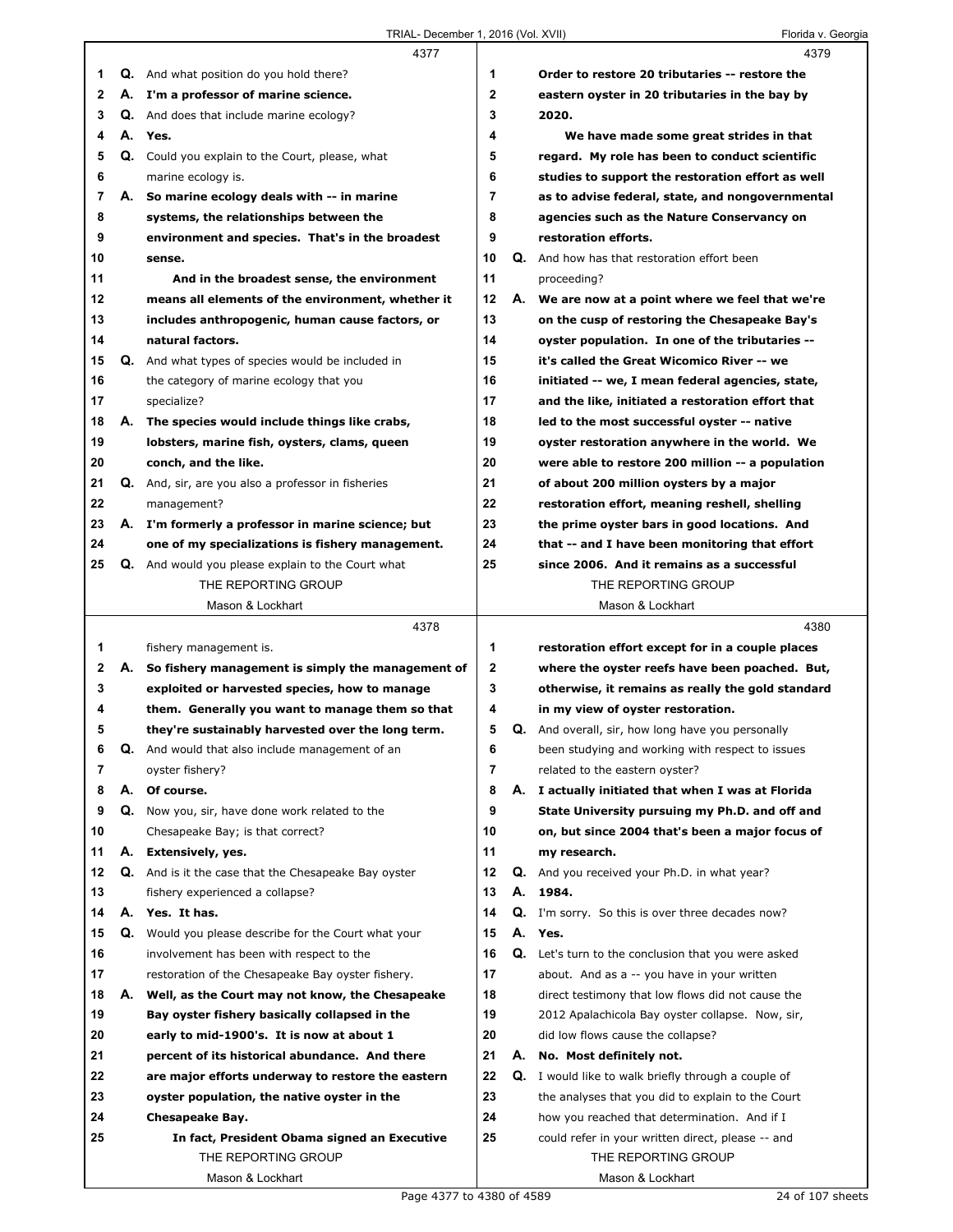|          | 4381                                                                                              |                |    | 4383                                                                                              |
|----------|---------------------------------------------------------------------------------------------------|----------------|----|---------------------------------------------------------------------------------------------------|
| 1        | the Court -- to page 12 of the written direct                                                     | 1              |    | not arbitrarily selected. I selected the bars                                                     |
| 2        | testimony. And there is a demonstrative number 3                                                  | $\overline{2}$ |    | that had the data available to perform an                                                         |
| 3        | there.                                                                                            | 3              |    | analysis on the heavily-fished and on the                                                         |
| 4        | And, now, you were here when Dr. White, the                                                       | 4              |    | lightly-fished bars. And that's why the time                                                      |
| 5        | expert for the State of Florida, testified; were                                                  | 5              |    | periods were selected and why those bars were                                                     |
| 6        | you not?                                                                                          | 6              |    | selected.                                                                                         |
| 7        | A. Yes, I was.                                                                                    | $\overline{7}$ |    | As you can see, for each of the graphs that                                                       |
| 8        | Q. And so you probably recall that I put this up on                                               | 8              |    | you see there, either in red or blue, the bar on                                                  |
| 9        | the screen and asked him some questions about it.                                                 | 9              |    | the left is what was the oyster abundance on the                                                  |
| 10       | Does this reflect one of the analyses you did to                                                  | 10             |    | bar prior to the collapse. And the bar on the                                                     |
| 11       | reach the conclusion that low flows did not cause                                                 | 11             |    | right is what was there after the collapse.                                                       |
| 12       | the collapse of the oyster fishery?                                                               | 12             |    | <b>Q.</b> I just want to make sure that we keep the Court                                         |
| 13       | A. Yes, it was.                                                                                   | 13             |    | with us here. So is it correct then what you                                                      |
| 14       | Q. Would you please explain to the Court what is the                                              | 14             |    | were referring to here is we have East Hole, for                                                  |
| 15       | analysis that you conducted underlying this                                                       | 15             |    | instance, which is in red. And that's one of the                                                  |
| 16       | demonstrative and how it supports your                                                            | 16             |    | more commercially-harvested bars; is that right?                                                  |
| 17       | conclusion.                                                                                       | 17             |    | A. That's correct.                                                                                |
| 18       | A. Certainly. So the approach I took was a basic                                                  | 18             |    | Q. And so then this bar on the left-hand side that                                                |
| 19       | scientific method, which is that you pose                                                         | 19             |    | says pre, this is a measure of the abundance                                                      |
| 20       | alternative hypotheses. It's not unlike the                                                       | 20             |    | before the collapse took place?                                                                   |
| 21       | causal analysis that was referred to earlier by                                                   | 21             |    | A. Correct.                                                                                       |
| 22       | Dr. Menzie. Effectively what you do is you set                                                    | 22             | Q. | And then the smaller bar shows that there were                                                    |
| 23       | up multiple working hypotheses, positions about                                                   | 23             |    | fewer oysters after the collapse; is that right?                                                  |
| 24       | the cause. And then from each of those,                                                           | 24             |    | A. That's correct.                                                                                |
| 25       | predictions stem. And you assess whether or not                                                   | 25             |    | <b>Q.</b> Then, similarly, we have got another oyster bar                                         |
|          | THE REPORTING GROUP                                                                               |                |    | THE REPORTING GROUP                                                                               |
|          | Mason & Lockhart                                                                                  |                |    | Mason & Lockhart                                                                                  |
|          |                                                                                                   |                |    |                                                                                                   |
|          |                                                                                                   |                |    |                                                                                                   |
|          | 4382                                                                                              |                |    | 4384                                                                                              |
| 1        | the available evidence, the data, supports them.                                                  | 1              |    | here, Hotel, in blue, which is relatively close                                                   |
| 2        | And it allows you then to go one by one to the                                                    | $\mathbf 2$    |    | to East Hole. And this is one of the, you said,                                                   |
| 3        | different hypotheses, whether it's low flow,                                                      | 3              |    | lightly harvested or reshelled bars?                                                              |
| 4        | predation, overharvest, and so on.                                                                | 4              |    | A. Yes.                                                                                           |
| 5        | And so one of the key predictions from the                                                        | 5              |    | Q. And then if you just explain to the Court then                                                 |
| 6        | hypothesis that low flow and high salinity caused                                                 | 6              |    | why is there -- what the contrast is here with                                                    |
| 7        | high predation or triggered high predation and/or                                                 | 7              |    | the pre and the post, how that relates to your                                                    |
| 8        | disease is that you would have a bay-wide                                                         | 8              |    | conclusion.                                                                                       |
| 9        | decline. And so what I did is I looked at the                                                     | 9              | А. | Okay. So as I said, what I expected to see, had                                                   |
| 10       | fishery-independent data provided by FDACS to the                                                 | 10             |    | there been a bay-wide collapse due to low river                                                   |
| 11       | State of Florida's main survey agency. And I                                                      | 11<br>12       |    | flow and high salinity and predation, all those<br>bars should have looked like the red bars; but |
| 12       | looked at the bars that were heavily fished. And<br>those are indicated in red in this particular | 13             |    | they didn't. The five that were lightly fished                                                    |
| 13       |                                                                                                   | 14             |    |                                                                                                   |
| 14       | graph. And I looked at the bars that were                                                         | 15             |    | or reshelled didn't show that. In fact, some of<br>them actually increased in abundance.          |
| 15       | lightly fished or were -- had been reshelled.                                                     | 16             |    |                                                                                                   |
| 16<br>17 | And I looked at two periods. I looked at the<br>time period from 2008 through 2012 as prior to    | 17             |    | So this is the legal-size oysters. I saw                                                          |
| 18       | the collapse, and the time period from October                                                    | 18             |    | exactly the same pattern for sub-legal-size<br>oysters.                                           |
| 19       | 2012 to August 2014 as the period after the                                                       | 19             |    | And one of the interesting points about                                                           |
| 20       | collapse.                                                                                         | 20             |    | this, a point that was raised by Dr. White and                                                    |
| 21       | And what I would have expected to see across                                                      | 21             |    | Dr. Kimbro, they felt that there may be a                                                         |
| 22       | these nine bars is I would have expected to see                                                   | 22             |    | confounding factor; that is, that maybe there                                                     |
| 23       | the same pattern; that is, a major decline in                                                     | 23             |    | were different environmental conditions at the                                                    |
| 24       | abundance of oysters on all the oyster bars.                                                      | 24             |    | red bars than the blue bars, and in particular,                                                   |
| 25       | As an aside, I need to add that these were                                                        | 25             |    | salinity. And that's not the case. I did the                                                      |
|          | THE REPORTING GROUP                                                                               |                |    | THE REPORTING GROUP                                                                               |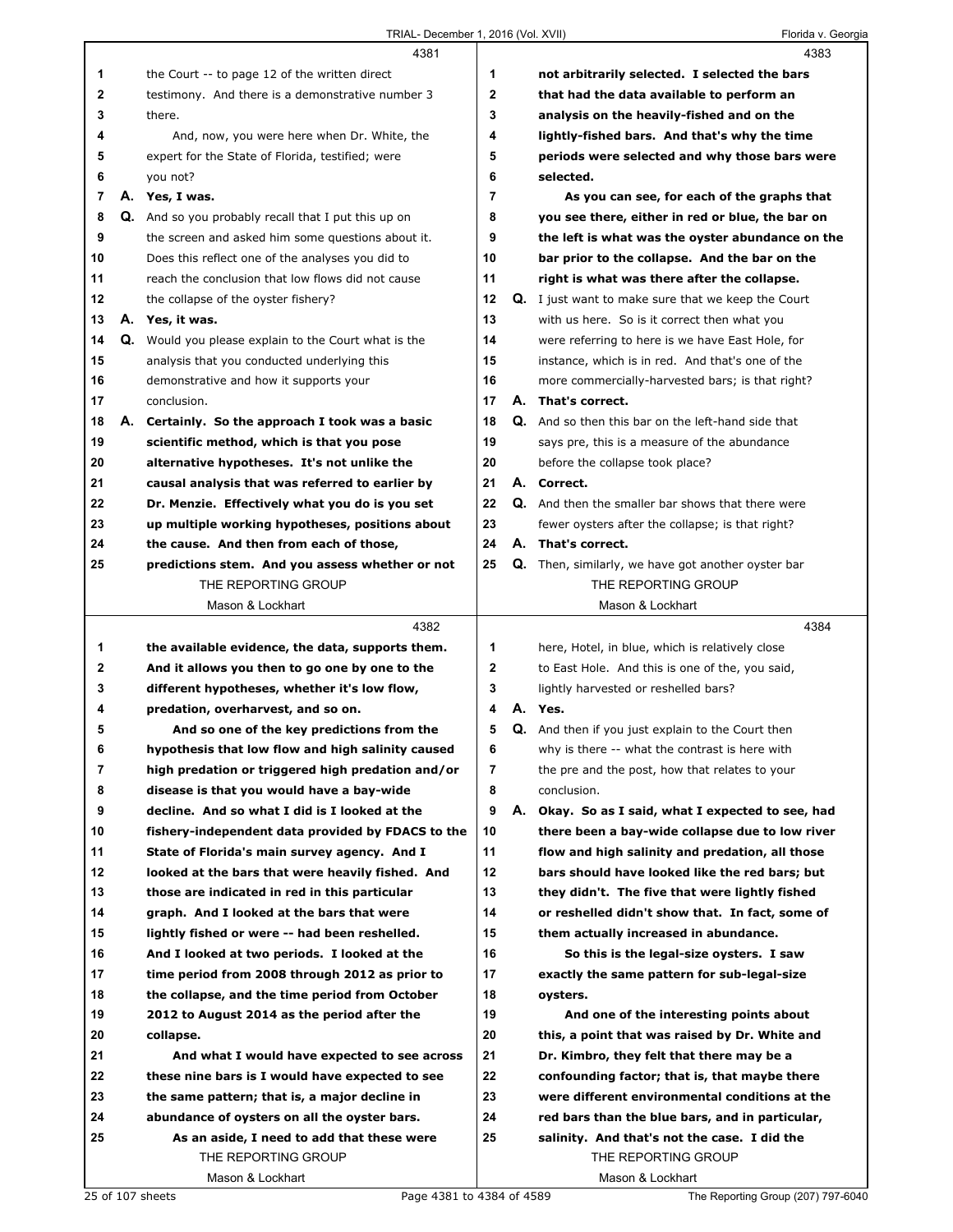|             |    | 4385                                                         |                |    | 4387                                               |
|-------------|----|--------------------------------------------------------------|----------------|----|----------------------------------------------------|
| 1           |    | statistical analyses of it, and there is no                  | 1              |    | landings until about two years later.              |
| $\mathbf 2$ |    | relationship between salinity and the change in              | $\mathbf{2}$   |    | So what I did is I conducted a number of           |
| 3           |    | abundance.                                                   | 3              |    | different analyses, different time lags,           |
| 4           |    | And, in fact, Hotel Bar has probably the                     | 4              |    | different time periods of flow. And they all --    |
| 5           |    | highest salinity of any of the bars there. And               | 5              |    | all came up with the same result, whether it's     |
| 6           |    | Hotel Bar is the one on the lower right; it's one            | 6              |    | average annual flow or any of the other            |
| 7           |    | of the blue ones. And as you can see, that                   | $\overline{7}$ |    | variables, that there is absolutely no             |
| 8           |    | actually showed an increase in abundance.                    | 8              |    | statistical relationship between river flow and    |
| 9           |    | So, to me, this was fully inconsistent with                  | 9              |    | landings.                                          |
| 10          |    | the position that low river flow, high salinity,             | 10             |    | And I did this because Dr. Pine had conducted      |
| 11          |    | and predation or disease caused bay-wide decline,            | 11             |    | a similar analysis; and I wanted to validate for   |
| 12          |    | bay-wide collapse of the oyster population. This             | 12             |    | myself with the data that there was no             |
| 13          |    | data alone allows me to reject that absolutely.              | 13             |    | relationship -- no relationship between landings   |
| 14          |    | Q. And, Professor, is this data that you used for            | 14             |    | and river flow.                                    |
| 15          |    | that analysis fishery-dependent or                           | 15             | Q. | Now, Professor Lipcius, this covers the entire     |
| 16          |    | fishery-independent data?                                    | 16             |    | period from 1986 through 2014. But even if you     |
| 17          | А. | This is fishery-independent data. So this is                 | 17             |    | were to look only at, say, 2002 to 2014, would it  |
| 18          |    | data collected by Mr. Berrigan and the staff at              | 18             |    | still be your conclusion that there is not a       |
| 19          |    | <b>FDACS.</b>                                                | 19             |    | correlation relationship between the river flow    |
| 20          |    | Q. I would like to turn to another analysis that you         | 20             |    | and landings?                                      |
| 21          |    | did that relied on fishery-dependent data. If I              | 21             | А. | There would be, because the data were so           |
| 22          |    | could refer you and the Court, please, in your               | 22             |    | uncorrelated that it pertains to the full time     |
| 23          |    | written direct to page 18. And there is a                    | 23             |    | period or subsets of it.                           |
| 24          |    | demonstrative No. 6 there.                                   | 24             |    | Q. Changing topics then, sir, so now you conducted |
| 25          |    | Are you there, sir?                                          | 25             |    | your analysis and concluded that low river flows   |
|             |    | THE REPORTING GROUP                                          |                |    | THE REPORTING GROUP                                |
|             |    | Mason & Lockhart                                             |                |    | Mason & Lockhart                                   |
|             |    | 4386                                                         |                |    | 4388                                               |
| 1           |    | A. Yes.                                                      | 1              |    | did not cause the collapse. Were you able to       |
| 2           |    | Q. Okay. And, now, this demonstrative refers to              | $\mathbf{2}$   |    | reach a conclusion to a reasonable degree of       |
| 3           |    | annual oyster landings and mean daily river flow.            | 3              |    | scientific certainty with respect to what did      |
| 4           |    | Oyster landings there, is that fishery-dependent             | 4              |    | cause the collapse of the fishery?                 |
| 5           |    | or independent data?                                         | 5              |    | A. Yes. I certainly did. And it's what has caused  |
| 6           | Α. | That is fishery-dependent data. That is the data             | 6              |    | collapse in oyster fisheries across the country,   |
| 7           |    | actually collected and downloaded by me from that            | 7              |    | throughout the Atlantic coast, and worldwide as    |
| 8           |    | <b>FWC website.</b>                                          | 8              |    | to native oysters; and that is that it was         |
| 9           |    | <b>Q.</b> Could you explain to the Court, please, what is    | 9              |    | unsustainable harvest, which includes both         |
| 10          |    | the analysis that you did here that led then to              | 10             |    | harvest of the live animals as well as a lack of   |
| 11          |    | your conclusion that there -- that low flows did             | 11             |    | or degradation of the habitat, the resource, the   |
| 12          |    | not cause the oyster collapse?                               | 12             |    | substrate, or shell that oysters require.          |
| 13          | А. | Well, one of the other potential predictions from            | 13             |    | And that's because, if I could just go --          |
| 14          |    | the position that low flow and high salinity                 | 14             |    | oysters are unique in that in order to manage      |
| 15          |    | caused the collapse would be that there would be             | 15             |    | them correctly, that you have to consider both     |
| 16          |    | some relationship -- some statistical                        | 16             |    | the live animal as well as the habitat, the shell  |
| 17          |    |                                                              |                |    |                                                    |
|             |    | relationship between flow, as indicated in the               | 17             |    | resource on which it lives.                        |
| 18          |    | blue line. And that's fishery-independent data               | 18             |    | Q. And is one set of the data that you looked at   |
| 19          |    | from the USGS Sumatra Gage -- that there would be            | 19             |    | to reach the conclusion there was unsustainable    |
| 20          |    | some relationship between flow and landings. And             | 20             |    | harvest, the landings data we referred to          |
| 21          |    | it could be at a time period, a lag of one, two,             | 21             |    | before?                                            |
| 22          |    |                                                              | 22             |    | A. Yes. It was.                                    |
| 23          |    | three years.<br>What that simply means is that the flow in a | 23             |    | MR. ECHOLS: And I would like to -- we              |
| 24          |    | given year, if it were to affect the spat, their             | 24             |    | have got some demonstratives I would like to       |
| 25          |    | survival, then you wouldn't see that in the                  | 25             |    | hand out, if the Court would permit.               |
|             |    | THE REPORTING GROUP                                          |                |    | THE REPORTING GROUP                                |
|             |    | Mason & Lockhart                                             |                |    | Mason & Lockhart                                   |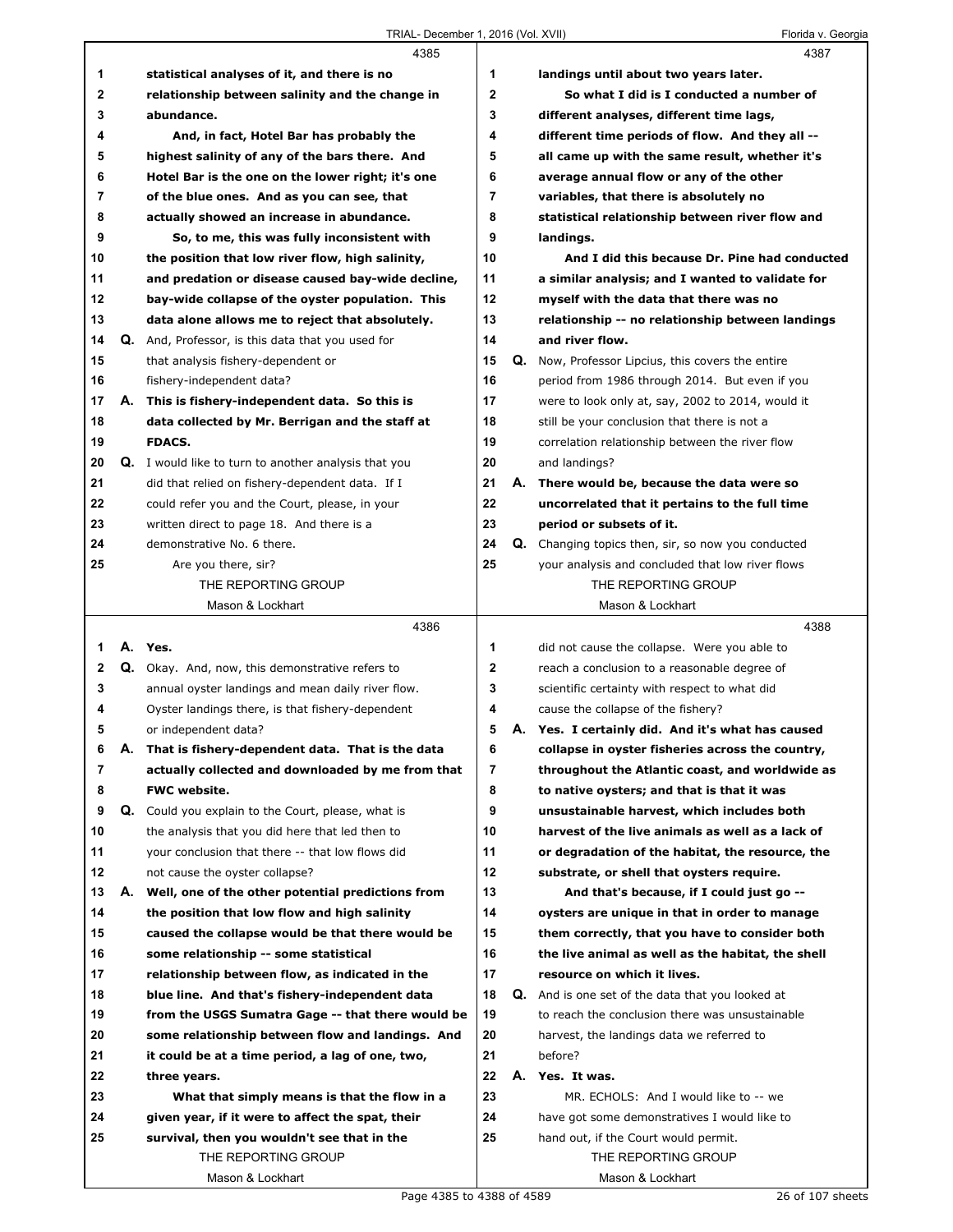|             |    | 4389                                                       |                |    | 4391                                              |
|-------------|----|------------------------------------------------------------|----------------|----|---------------------------------------------------|
| 1           |    | BY MR. ECHOLS:                                             | 1              |    | harvest. And that's because you need to put back  |
| $\mathbf 2$ |    | <b>Q.</b> Now, Professor Lipcius, what I have put up here  | $\mathbf 2$    |    | some of the habitat that you have extracted by    |
| 3           |    | and provided to you as demonstrative No. 1, this           | 3              |    | taking out all the live animals.                  |
| 4           |    | is a chart that the Court has seen a number of             | 4              |    | And to sort of set a reference for the blue       |
| 5           |    | times before that we used with the Florida                 | 5              |    | bars, the amount of reshelling that was done      |
| 6           |    | witnesses, which sets out the official FWC oyster          | 6              |    | after the collapse of the oyster fishery after    |
| 7           |    | landings over the period of time from 1988 to              | $\overline{7}$ |    | Hurricane Elena was between 200 and, I believe,   |
| 8           |    | 2015. What, if any, information can you draw or            | 8              |    | over almost 400 acres; whereas here, immediately  |
| 9           |    | did you draw from this landings data that relates          | 9              |    | prior to and during the collapse, it was a fairly |
| 10          |    | to your conclusion that it was unsustainable               | 10             |    | small, 35 acres you see for 2012, 16 acres for    |
| 11          |    | harvest?                                                   | 11             |    | 2013.                                             |
| 12          |    | A. Well, one of the elements of my analysis was to         | 12             |    | So it was in my view from the contemporary        |
| 13          |    | examine fishing pressure on the resource. And              | 13             |    | record, a negligible amount of reshelling when    |
|             |    |                                                            |                |    |                                                   |
| 14          |    | one of the measures of fishing pressure is, of             | 14             |    | you're extracting so much of the live animals     |
| 15          |    | course, landings. There are other measures such            | 15             |    | and, therefore, the habitat, the shell.           |
| 16          |    | as effort, such as the number of trips taken, and          | 16             | Q. | Now, if we could turn to the next demonstrative,  |
| 17          |    | so on.                                                     | 17             |    | Professor Lipcius, you asked if we could provide  |
| 18          |    | And what I noted is that the landings in                   | 18             |    | the Court something other than a bar or line      |
| 19          |    | 2012, 2011 were the highest on record since the            | 19             |    | graph. And, therefore, I have selected these two  |
| 20          |    | contemporary reporting -- mandatory reporting              | 20             |    | photographs here of a live and shell. Would you   |
| 21          |    | period. And this indicated to me that there was            | 21             |    | please explain why did you want the Court to see  |
| 22          |    | massive extraction of the live organisms as well           | 22             |    | this?                                             |
| 23          |    | as the shell from those organisms in that time             | 23             |    | A. Yes. So -- you know, when you see bar graphs,  |
| 24          |    | frame.                                                     | 24             |    | line graphs, or so on, for technical folks, like  |
| 25          |    | <b>Q.</b> And you had mentioned that the other side of     | 25             |    | myself, those are adequate. But I think for your  |
|             |    | THE REPORTING GROUP                                        |                |    | THE REPORTING GROUP                               |
|             |    | Mason & Lockhart                                           |                |    | Mason & Lockhart                                  |
|             |    |                                                            |                |    |                                                   |
|             |    | 4390                                                       |                |    | 4392                                              |
| 1           |    | unsustainable harvest is not only the removal of           | 1              |    | Honor and for the audience to really grasp what's |
| 2           |    | the oysters, but also the need to reshell; is              | 2              |    | going on, you want to actually see it.            |
| 3           |    | that correct?                                              | 3              |    | So on the left side is a live large mature        |
| 4           | А. | That's correct.                                            | 4              |    | oyster, well over legal-size. You can't see it,   |
| 5           |    | <b>Q.</b> If we could look at the next demonstrative, what | 5              |    | however, because it's covered by spat. So that's  |
| ь           |    | we have done there is we have just combined two            | 6              |    | the natural state of things. You have live        |
| 7           |    | demonstratives that the Court has seen                     | 7              |    | organisms, live oysters. They serve as habitat,   |
| 8           |    | previously. So on the landings side, we turned             | 8              |    | as the home, for the spat.                        |
| 9           |    | this into a line. And then we have the shelling            | 9              |    | And in fact, on that one single live oyster       |
| 10          |    | information from before, which is an exhibit               | 10             |    |                                                   |
|             |    |                                                            |                |    | there are probably around 10 spat or so.          |
| 11          |    | that's been used multiple times.                           | 11<br>12       | А. | <b>Q.</b> And the spat are baby oysters?          |
| 12          |    | Would you please explain to the Court what is              |                |    | The spat are baby oysters.                        |
| 13          |    | the significance, if any, of the relationship              | 13             |    | On the right side, you have a shell. So no        |
| 14          |    | between the shell planting and the landings                | 14             |    | longer a live oyster, just one-half of the oyster |
| 15          |    | during this period?                                        | 15             |    | shell. And, similarly, you see on that -- and     |
| 16          |    | A. Okay. So, first of all, just to orient you, the         | 16             |    | you can see it's on someone's hand. It gives you  |
| 17          |    | landings is on the right Y axis, vertical axis;            | 17             |    | a sense of size. You can also see there are       |
| 18          |    | and that's the red line. The landings is just              | 18             |    | about 10 or more spat there.                      |
| 19          |    | what was just previously shown, 2.81 million,              | 19             |    | So when you remove those live oysters on the      |
| 20          |    | 3.04 million. So that's the harvest rate.                  | 20             |    | left, you have to put back the substrate, the     |
| 21          |    | And the blue bars indicate the level of                    | 21             |    | reshelling, and sufficiently to provide a home,   |
| 22          |    | reshelling. That's an activity that's been                 | 22             |    | to provide habitat for the baby oysters.          |
| 23          |    | conducted for more than a century. It's                    | 23             |    | Otherwise they swim in the currents and are lost  |
| 24          |    | recognized by all oyster fisheries and management          | 24             |    | in the system or die. They only have a week's     |
| 25          |    | agencies and such as a requisite for sustainable           | 25             |    | window when they can actually find habitat and    |
|             |    | THE REPORTING GROUP                                        |                |    | THE REPORTING GROUP                               |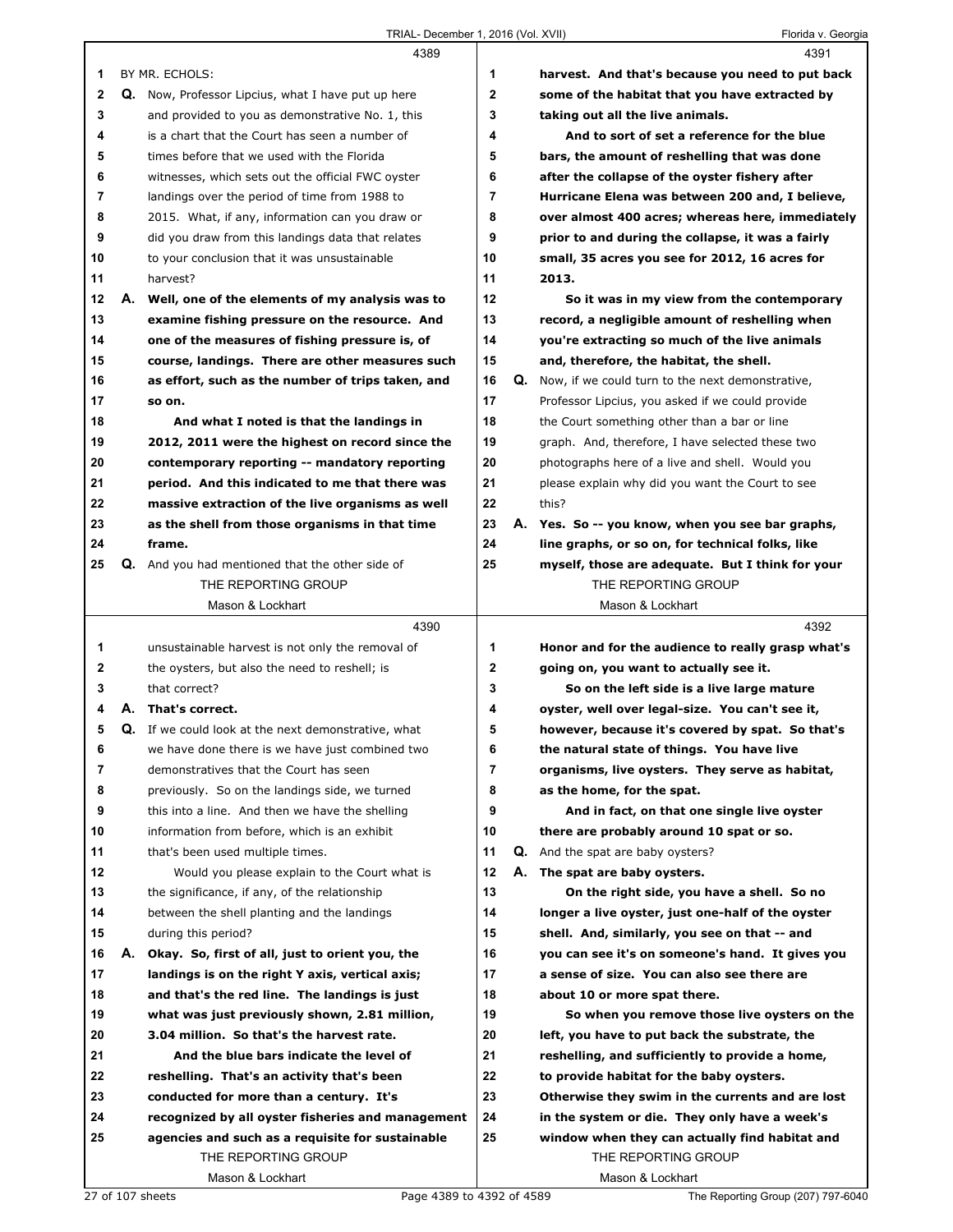|    |    | 4393                                                        |                | 4395                                                        |
|----|----|-------------------------------------------------------------|----------------|-------------------------------------------------------------|
| 1  |    | settle. If they don't settle on that habitat, if            | 1              | population abundance on the bars was not                    |
| 2  |    | they don't do that in that time period, they're             | $\mathbf 2$    | increasing. So what this meant is that the CPUE             |
| 3  |    | gone. They're dead.                                         | 3              | drop was happening because there was equal                  |
| 4  |    | <b>Q.</b> I would like to turn back to your written direct, | 4              | abundance of oysters; but the effort, the                   |
| 5  |    | if we could, please.                                        | 5              | pressure on the oyster resource had increased               |
| 6  |    | MR. ECHOLS: And I direct the Court up                       | 6              | significantly.                                              |
| 7  |    | to page 36, the demonstrative No. 12.                       | $\overline{7}$ | And, again, as I mentioned, this alone is a                 |
| 8  |    | BY MR. ECHOLS:                                              | 8              | caution; it's a symptom that there may be a                 |
| 9  |    | Q. Okay. Are you there, sir?                                | 9              | collapse underway. This has happened with many              |
| 10 |    | A. Yes.                                                     | 10             | fisheries that have collapsed. You see this                 |
| 11 | Q. | Now, this, sir, this demonstrative No. 12, is               | 11             | decline in CPUE.                                            |
| 12 |    | this another part of the analysis you conducted             | 12             | And I need to also address the fact that this               |
| 13 |    | to determine that there was unsustainable harvest           | 13             | is how I used it. I used it as a measure of                 |
| 14 |    | leading to the collapse of the oyster fishery?              | 14             | fishing performance, fishing effort, not of                 |
| 15 |    | A. Yes, it is.                                              | 15             | population abundance.                                       |
| 16 |    | Q. And just a moment or so ago, Mr. Qureshi                 | 16             | <b>Q.</b> And in laymen's terms, so a trip is -- correct me |
| 17 |    |                                                             | 17             |                                                             |
|    |    | mentioned CPUE, which is referenced here.                   | 18             | if this is wrong -- is the oysterman going out on           |
| 18 |    | A. Correct.                                                 |                | their boat to harvest that particular day?                  |
| 19 |    | Q. Would you please explain to the Court what this          | 19             | A. One day's fishing trip, yes.                             |
| 20 |    | analysis consisted of?                                      | 20             | <b>Q.</b> And if the CPUE is going down, there are more     |
| 21 |    | A. Okay. So as I mentioned before, we use in                | 21             | trips, but fewer oysters per trip being                     |
| 22 |    | fishery management these two types of data. We              | 22             | harvested?                                                  |
| 23 |    | use the fishery-dependent; that is, landings data           | 23             | A. That's correct.                                          |
| 24 |    | and the like. Fishery-independent data, surveys.            | 24             | Q. And, now, there is another analysis you did on           |
| 25 |    | This is fishery-dependent data. And on the                  | 25             | the topic -- a subject called exploitation rate?            |
|    |    | THE REPORTING GROUP                                         |                | THE REPORTING GROUP                                         |
|    |    | Mason & Lockhart                                            |                | Mason & Lockhart                                            |
|    |    |                                                             |                |                                                             |
|    |    | 4394                                                        |                | 4396                                                        |
| 1  |    | left side, and which is the bars, those -- that's           | 1              | A. Yes.                                                     |
| 2  |    | the number of fishing trips. That's a measure of            | $\mathbf 2$    | <b>Q.</b> If we could turn in your written direct to        |
| 3  |    | the effort exerted by the fishery. The other                | 3              | page 37, the next page, would you explain to the            |
| 4  |    | measure, of course, is the landings. The CPUE is            | 4              | Court, please, what is exploitation rate.                   |
| 5  |    | simply the landings divided by the number of                | 5              | A. Okay. So in fishery management, in stock                 |
| 6  |    | fishing trips. And we use this as a measure of              | 6              | assessment, we have what are called reference               |
| 7  |    | fishing effort and fishing -- actually fishing              | 7              | points, meaning these are the measures that we              |
| 8  |    | performance or efficiency.                                  | 8              | use to assess the status of the fishery. And                |
| 9  |    | And what it shows you is that starting at                   | 9              | there are two key ones. One is abundance or                 |
| 10 |    | around 2009, there was decline in CPUE. If you              | 10             | biomass; how much oysters are out there as you              |
| 11 |    | look at that purplish rectangle and you look at             | 11             | can detect from population surveys. The second              |
| 12 |    | the CPUE, you look; and it had dropped below the            | 12             | one is what fraction of the population is being             |
| 13 |    | levels last seen since 1992. And it continued to            | 13             | taken out by the fishery. And this is what this             |
| 14 |    | drop.                                                       | 14             | is.                                                         |
| 15 |    | This is a warning sign. This is a clear                     | 15             | Annual exploitation rate simply says that                   |
| 16 |    | warning sign for fishery management that you need           | 16             | it's on a scale from zero to one. And, for                  |
| 17 |    | to examine this much more carefully. What's                 | 17             | instance, if you look at the horizontal dotted              |
| 18 |    | going on with CPUE? Why is it that you're                   | 18             | line, that's almost at .4. And what that is                 |
| 19 |    | getting such a lower catch? Is it because the               | 19             | saying is if the exploitation rate is .4, that              |
| 20 |    | population is lower, and you had the same number            | 20             | means that every year the fishery is taking out             |
| 21 |    | of fishers; or is it because you have the same              | 21             | 40 percent of all the oysters out there.                    |
| 22 |    | population abundance, but fishing effort has                | 22             | So, again, it's a measure of the effort and                 |
| 23 |    | increased dramatically?                                     | 23             | the landings that are being brought back and the            |
| 24 |    | And so what we -- what I got from this is two               | 24             | mortality due to the fishery.                               |
| 25 |    | things. No. 1, the fishing -- sorry. The                    | 25             | So I analyzed this to see had the                           |
|    |    | THE REPORTING GROUP                                         |                | THE REPORTING GROUP                                         |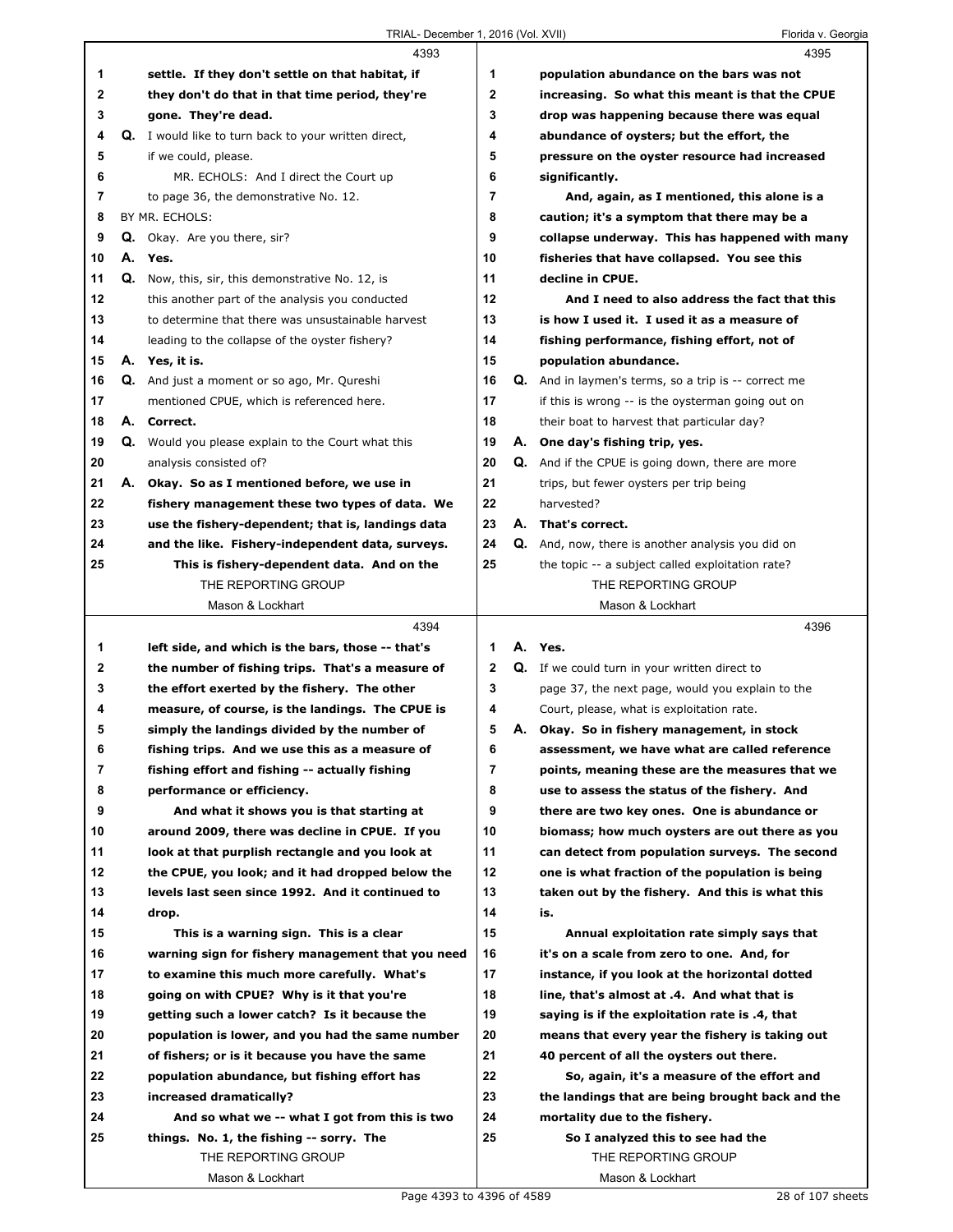|              | TRIAL- December 1, 2016 (Vol. XVII)                         |              |    | Florida v. Georgia                                   |
|--------------|-------------------------------------------------------------|--------------|----|------------------------------------------------------|
|              | 4397                                                        |              |    | 4399                                                 |
| 1            | exploitation rate remained constant or so. And              | 1            |    | the fishery collapsed. Most of the oysters were      |
| $\mathbf{2}$ | what I did was I looked at Dr. Pine's -- I used             | $\mathbf{2}$ |    | killed either because of too much fresh water,       |
| 3            | Dr. Pine's data from this; and I calculated the             | 3            |    | low salinity -- they're called freshets in the       |
| 4            | annual exploit -- he had monthly exploitation               | 4            |    | oyster literature -- or siltation, basically just    |
| 5            | rates. I calculated the annual exploitation                 | 5            |    | covering the oysters. And so the fishery             |
| 6            | rates from those. And that's what you see                   | 6            |    | collapsed. And the response of the State of          |
| 7            | graphed here.                                               | 7            |    | Florida was quite effective. They reshelled, as      |
| 8            | Now, the exploitation rates, again, were at                 | 8            |    | I said, at record levels. They imposed               |
| 9            | the highest level; so the fraction that's being             | 9            |    | management actions, restrictions.                    |
| 10           | extracted is at the highest levels. And it's at             | 10           |    | And so with those two items, that allowed the        |
| 11           | a time, especially in 2012-2013, when the                   | 11           |    | oyster population to basically recover from the      |
| 12           | population is down. So what that means is that              | 12           |    | resource and have the sufficient habitat for the     |
| 13           | they're taking out a higher fraction of the                 | 13           |    | spat to settle on.                                   |
| 14           | oysters just when the population is in decline.             | 14           |    | Q. Do you have an opinion, sir, whether the oyster   |
| 15           | And that is definitely one of the elements of               | 15           |    | fishery would have recovered more by today, by       |
| 16           | extraction that -- of the population that can               | 16           |    | 2016, had the levels of reshelling been done at      |
| 17           | lead to collapse.                                           | 17           |    | the same amount as Hurricane Elena, if in 2013       |
| 18           | Q. What, if any, relationship does the need for             | 18           |    | and 2014 Florida had reshelled to that extent?       |
|              |                                                             |              |    |                                                      |
| 19           | reshelling have to do with exploitation rate?               | 19<br>20     |    | A. Most definitely. I'm convinced that given what    |
| 20           | A. Well, as I mentioned, what -- to maintain a              | 21           |    | we have seen in other oyster fisheries, that's       |
| 21<br>22     | sustainable fishery, if you're taking out more              | 22           |    | exactly what happened in the Great Wicomico River    |
|              | oysters, more of those live animals that provide            |              |    | that I mentioned. We didn't put out live             |
| 23           | substrate for the spat, you have to put back                | 23           |    | oysters. All we did was reshell on that system.      |
| 24           | more. So you have to reshell at higher levels.              | 24           |    | And there were sources of larvae; that is, the       |
| 25           | And the problem is -- and that's actually what              | 25           |    | spat that settled on there in record numbers.        |
|              | THE REPORTING GROUP                                         |              |    | THE REPORTING GROUP                                  |
|              | Mason & Lockhart                                            |              |    | Mason & Lockhart                                     |
|              | 4398                                                        |              |    | 4400                                                 |
| 1            | the State of Florida did, as I believe you will             | 1            |    | And they just needed the substrate.                  |
| $\mathbf{2}$ | see in a bit, after Hurricane Elena. They                   | $\mathbf{2}$ |    | Same thing here. There are sources of                |
| 3            | reshelled at record levels, and the population              | 3            |    | larvae, sources of the spat, the baby oysters,       |
| 4            | recovered.                                                  | 4            |    | just like we see after Hurricane Elena. So had       |
| 5            | Here, in contrast, they were extracting at                  | 5            |    | there been sufficient substrate and effective        |
| 6            | record levels, but reshelling at some of the                | 6            |    | management actions, there clearly would have         |
| 7            | lowest levels in the record.                                | 7            |    | been, I think, an almost immediate recovery in       |
| 8            | <b>Q.</b> Let's actually turn to that so that the Court can | 8            |    | 2014 and '15 because oysters are fecund. That        |
| 9            | look at the specific numbers.                               | 9            |    | is, they put out a lot, a lot of larvae. And one     |
| 10           | MR. ECHOLS: If we go to the                                 | 10           |    | oyster can release a couple million larvae, a        |
| 11           | demonstratives, your Honor. And this would                  | 11           |    | single oyster.                                       |
| 12           | be demonstrative $-$ is it 5 $-$ 4,                         | 12           |    | And they are out there. They're looking for          |
| 13           | demonstrative 4.                                            | 13           |    | the habitat. When you don't have it, that's it.      |
| 14           | BY MR. ECHOLS:                                              | 14           |    | You're going to collapse.                            |
| 15           | <b>Q.</b> And here, we have graphed your -- based on the    | 15           |    | <b>Q.</b> You mentioned a couple of other management |
| 16           | joint exhibits of the states, the amount of                 | 16           |    | actions that the State of Florida took after         |
| 17           | reshelling that was done by the State of Florida            | 17           |    | Hurricane Elena.                                     |
| 18           | during this period.                                         | 18           |    | MR. ECHOLS: If we could have the next                |
| 19           | And would you explain to the Court what you                 | 19           |    | demonstrative, please.                               |
| 20           | were just referring to there with the                       | 20           |    | BY MR. ECHOLS:                                       |
| 21           | post-Hurricane Elena reshelling activity?                   | 21           |    | Q. You already touched on the habitat restoration.   |
| 22           | A. Sure. What I was referring to is that this is a          | 22           |    | But would you mind just briefly describing for       |
| 23           | really good example of an effective response to             | 23           |    | the Court what these other management actions        |
| 24           | a -- in this case a natural disturbance. And                | 24           |    | were.                                                |
| 25           | after the passage of Hurricane Elena, basically             | 25           | А. | Right. So they actually covered three of the key     |
|              | THE REPORTING GROUP                                         |              |    | THE REPORTING GROUP                                  |
|              | Mason & Lockhart                                            |              |    | Mason & Lockhart                                     |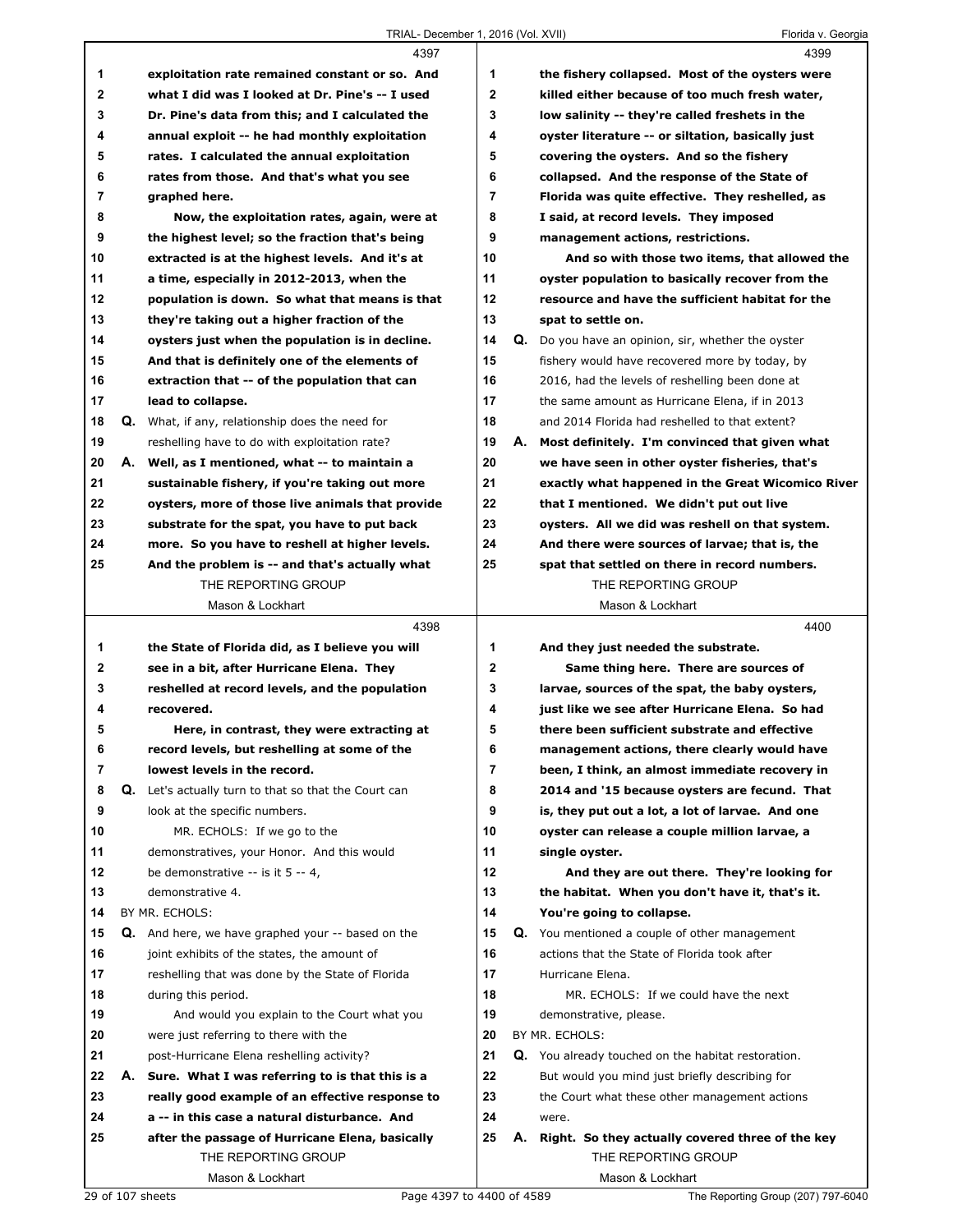|    | 4401                                                                   |                | 4403                                                              |
|----|------------------------------------------------------------------------|----------------|-------------------------------------------------------------------|
| 1  | parts. If you look at Hurricane Elena, the first                       | 1              | were during the collapse?                                         |
| 2  | part, it prohibited all harvesting in the bay for                      | $\mathbf{2}$   | A. Well, it's -- in my view, it's quite unfortunate.              |
| 3  | eight months. They were allowing it to sort of                         | 3              | MR. ECHOLS: If we can put up the next                             |
| 4  | refresh itself.                                                        | 4              | demonstrative here, that may assist.                              |
| 5  | They added the habitat; that's in the second                           | 5              | A. So this is a -- a view -- a map of the bay. And                |
| 6  | part. They reshelled, as I said, at record                             | 6              | Tommy Ward's leases are in that westernmost part                  |
| 7  | levels, 345 and 220 acres.                                             | $\overline{7}$ | of the bay. You have them circled in red. And                     |
| 8  | Thirdly, they also wanted to make sure that                            | 8              | they're only about, I believe, four leases; and                   |
| 9  | people weren't harvesting illegally. So they                           | 9              | they're all in that area. In other oyster                         |
| 10 | established check stations to monitor and ensure                       | 10             | fisheries, you have leases throughout the system.                 |
| 11 | compliance. And this is essential, because                             | 11             | But, in any case, as I mentioned earlier,                         |
| 12 | worldwide, one of the biggest problems to manage                       | 12             | the -- that part of Apalachicola Bay is -- has                    |
| 13 | oysters is, in fact, illegal activity. And, of                         | 13             | some of the highest salinities. And so what I                     |
| 14 | course, they prohibited all sub-legal oyster                           | 14             | would expect is that -- as I mentioned, you                       |
| 15 | harvest.                                                               | 15             | expect localized mortality in certain places.                     |
| 16 | And contrast that to what happened after                               | 16             | And if I were to predict where you're going to                    |
| 17 | the -- during and after the 2012-'13 collapse,                         | 17             | have the highest levels of mortality, it would be                 |
| 18 | the bay was never fully closed. Restore --                             | 18             | exactly in those areas in the high salinity                       |
| 19 | restoration was only 16 acres in 2013. And then                        | 19             | areas. And that was really an unfortunate issue.                  |
| 20 | it did increase to 100, 135. However, they need                        | 20             | And then that was compounded by the fact that                     |
| 21 | more. They're -- that needs to be more                                 | 21             | Mr. Ward did not just harvest from there. In                      |
| 22 | reshelling to provide the habitat. There were no                       | 22             | fact, I believe from his numbers, he would get                    |
| 23 | check stations in place.                                               | 23             | approximately 10 percent of his product. The                      |
| 24 | And though this isn't quantitative,                                    | 24             | rest of it he would buy from -- from the                          |
| 25 | fishery-independent data, there were many reports                      | 25             | oystermen throughout the bay. And that's what                     |
|    | THE REPORTING GROUP                                                    |                | THE REPORTING GROUP                                               |
|    |                                                                        |                |                                                                   |
|    | Mason & Lockhart                                                       |                | Mason & Lockhart                                                  |
|    | 4402                                                                   |                | 4404                                                              |
| 1. | of unsustainable harvest and overharvesting of                         | 1              | actually works in many oyster fisheries is they                   |
| 2  | illegal and sub-legal oysters, including oysters                       | $\mathbf 2$    | have a diverse portfolio. They have leases in                     |
| 3  | as small as 1 inch. The legal size is                                  | 3              | low salinity, moderate salinity, and high                         |
| 4  | approximately 3 inches. And you're seeing these                        | 4              | salinity areas.                                                   |
| 5  | tiny oysters out there.                                                | 5              | This is, for instance, the way the State of                       |
| 6  | THE WITNESS: Most of which are males,                                  | 6              | Louisiana's oystermen worked. I have talked to                    |
| 7  | by the way, your Honor.                                                | 7              | them directly about that. They have that because                  |
| 8  | BY MR. ECHOLS:                                                         | 8              | there are some years when you have too much fresh                 |
| 9  | <b>Q.</b> I'll let the Court ask you that at the end there,            | 9              | water coming into the bay. And the oysters that                   |
| 10 | Professor.                                                             | 10             | are close to the river mouth will die, but the                    |
| 11 | SPECIAL MASTER LANCASTER: Thank you.                                   | 11             | ones that are at moderate salinity or high                        |
| 12 | BY MR. ECHOLS:                                                         | 12             | salinity will do very well. And that's what they                  |
| 13 | Q. Changing topics, you were here a couple of weeks                    | 13             | harvest.                                                          |
| 14 | ago, sir, were you not, when Mr. Tommy Ward                            | 14             | And in years of very high salinity, you're                        |
| 15 | testified?                                                             | 15             | going to have localized mortality in the high                     |
| 16 | A. Yes, I was.                                                         | 16             | salinity areas. So there, they get their product                  |
| 17 | <b>Q.</b> And you understand that Mr. Ward had -- has a                | 17             | from moderate and low salinity areas.                             |
| 18 | couple of private leases that are not publicly                         | 18             | And that's what Mr. Ward had, sort of that                        |
| 19 | harvested?                                                             | 19             | portfolio that he had prior to the collapse.                      |
| 20 | A. Correct.                                                            | 20             |                                                                   |
| 21 | Q.                                                                     | 21             | After the collapse, then he no longer had a                       |
| 22 | Could you -- and could you explain to the Court,                       | 22             | source from the rest of the bay; plus his leases                  |
| 23 | you know, why is it, given that these were                             | 23             | are in those high salinity areas that are prone                   |
|    | private leases that he controlled the level of                         |                | to higher mortality.                                              |
| 24 | harvesting, why were Tommy Ward's leases harmed,                       | 24             | So in my view it was just an unfortunate                          |
| 25 | you know, if -- to the extent he says that they<br>THE REPORTING GROUP | 25             | situation. Were he to have leases in lower<br>THE REPORTING GROUP |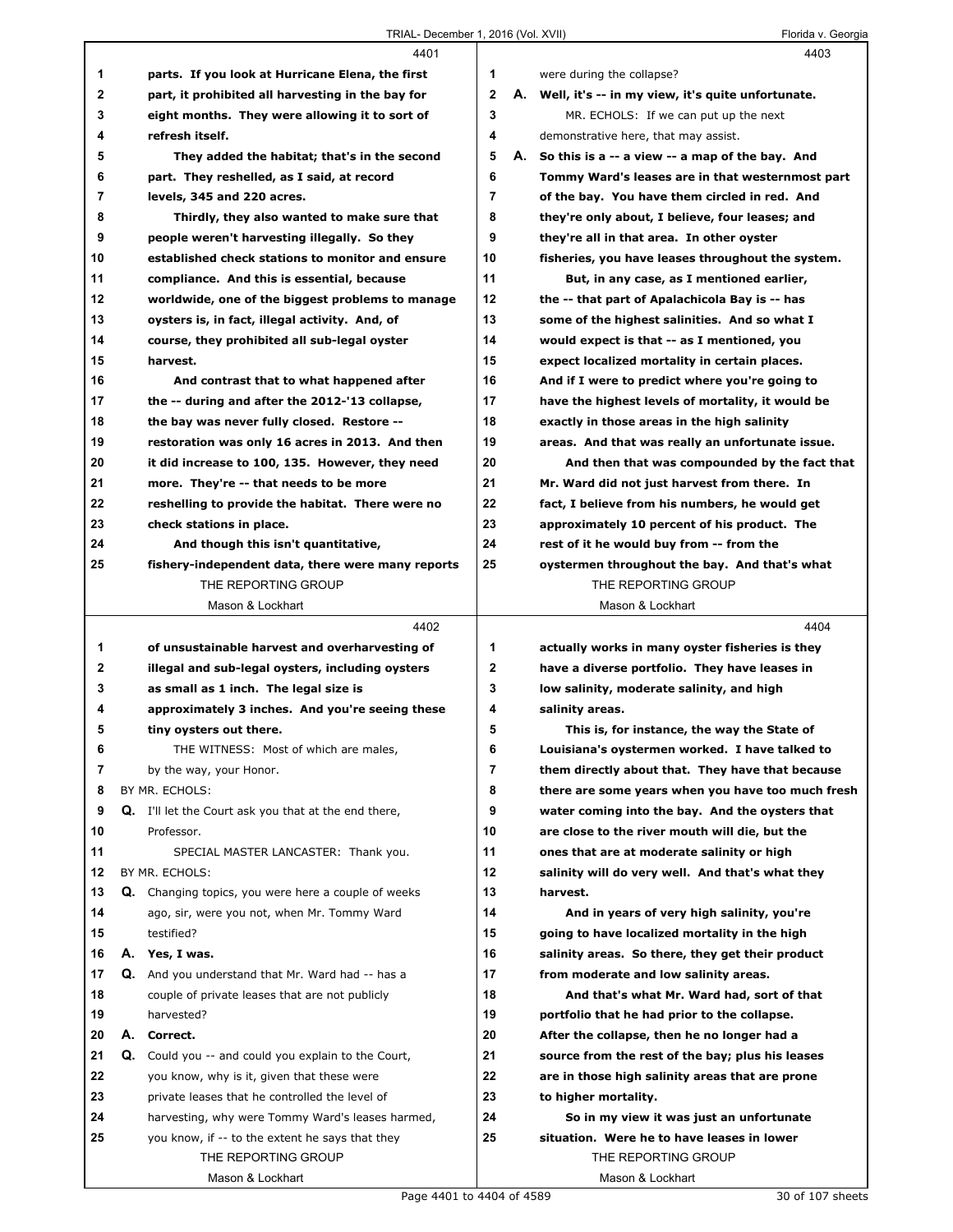|    |    | 4405                                                 |              | 4407                                                      |
|----|----|------------------------------------------------------|--------------|-----------------------------------------------------------|
| 1  |    | salinity areas, he would have done -- sorry --       | 1            | talking past each other, at least with counsel            |
| 2  |    | yes, in lower salinity areas, he would have done     | $\mathbf{2}$ | for Florida.                                              |
| 3  |    | fine.                                                | 3            | A. Right. So I -- I do not disagree with the fact         |
| 4  |    | MR. ECHOLS: We can take that down.                   | 4            | that higher -- in higher salinities, you're going         |
| 5  |    | BY MR. ECHOLS:                                       | 5            | to have an increase in the abundance of marine            |
| 6  |    | Q. If I could refer you, changing topics here, sir,  | 6            | predators such as the rock snail. And they are            |
| 7  |    | to the tab 10 of the binder that counsel for         | 7            | going to have higher -- exert a higher effect in          |
| 8  |    | Florida gave you. This was the Laura Petes memo,     | 8            | terms of mortality on oysters. But that's very            |
| 9  |    | FX-412.                                              | 9            | different than collapse. That is simply one of            |
| 10 |    | And, sir, you're familiar with this document?        | 10           | the factors that changes naturally in the system,         |
| 11 |    | A. Yes, I am.                                        | 11           | in an estuarine ecosystem.                                |
| 12 |    | Q. And if I could ask you to turn to page 7 of the   | 12           | The estuary is a dynamic system where you                 |
| 13 |    | memo in the section that says, Conclusions and       | 13           | have different factors affecting it at different          |
| 14 |    | looking to the future.                               | 14           | times. And you naturally see changes. You                 |
| 15 |    | A. Yes.                                              | 15           | naturally see increases or declines in the                |
| 16 |    | Q. And if you look at the very bottom of that page,  | 16           | populations in the system. But that's very                |
| 17 |    | please, now, a number of Florida witnesses have      | 17           | different than -- or is fundamentally different           |
| 18 |    | testified that the Petes memo, this particular       | 18           | from a collapse where you see the population              |
| 19 |    | document, supports the conclusion that               | 19           | decline to such low levels that it's no longer            |
| 20 |    | overharvesting was not a cause of the collapse.      | 20           | economically viable.                                      |
| 21 |    | Is that how you read this, sir?                      | 21           | Q. And, sir, based on all of your experience, your        |
| 22 |    | A. No. Not at all. I read this as saying that        | 22           | over 30 years of studying oysters and fisheries,          |
| 23 |    | overharvesting was -- her -- according to            | 23           | have you ever identified an instance where                |
| 24 |    | Dr. Petes, that she believes that overharvesting     | 24           | predation has caused a fishery-wide collapse of           |
| 25 |    | had a major effect or significant effect on the      | 25           | an oyster fishery?                                        |
|    |    | THE REPORTING GROUP                                  |              | THE REPORTING GROUP                                       |
|    |    | Mason & Lockhart                                     |              | Mason & Lockhart                                          |
|    |    | 4406                                                 |              | 4408                                                      |
| 1. |    | population in the bay.                               | 1            | A. No. Never. It hasn't been the -- the only              |
| 2  |    | Q. Now, one thing I think that is probably important | $\mathbf{2}$ | causes that I have identified from the literature         |
| 3  |    | for the Court to understand, when you have           | 3            | are two main ones. One is unsustainable harvest.          |
| 4  |    | testified earlier and in your written direct         | 4            | That has happened all along the Atlantic coast;           |
| 5  |    | testimony that predation did not cause the           | 5            | and, unfortunately, now may have happened in the          |
| 6  |    | collapse, what are you using as the definition of    | 6            | Gulf.                                                     |
| 7  |    | collapse there?                                      | 7            | And the second one is from massive                        |
| 8  | А. | Right. So the definition of collapse is when you     | 8            | disturbances -- environmental natural                     |
| 9  |    | have a substantial reduction in the population.      | 9            | disturbances. And the two that have been                  |
| 10 |    | It's not going to be a 20 percent reduction, a 10    | 10           | typically documented are hurricanes and what are          |
| 11 |    | percent; it's going to be generally an 80 to 95      | 11           | called freshets. So hurricanes -- you know what           |
| 12 |    | percent reduction in the population. And,            | 12           | a hurricane is, a massive storm increases silt,           |
| 13 |    | therefore, it can no longer support an               | 13           | sediment, covers the oysters, suffocates them.            |
| 14 |    | economically viable fishery.                         | 14           | Or you can have a massive river flow, for                 |
| 15 |    | And as I mentioned, Chesapeake Bay,                  | 15           | whatever reason, storm or otherwise; and that             |
| 16 |    | throughout most of the bay the population is down    | 16           | causes what we call freshets, very low salinities         |
| 17 |    | to 1 percent. That's why it's still considered       | 17           | that come in and literally decimate -- can                |
| 18 |    | collapsed. So --                                     | 18           | decimate a bay-wide population.                           |
| 19 |    | $Q.$ Are you -- are you offering, sir, the opinion   | 19           | Q. But as far as drought, increased salinity,             |
| 20 |    | that increased predation did not cause any           | 20           | predation, has there ever been an instance where          |
| 21 |    | additional oyster mortality?                         | 21           | that has caused a fishery-wide collapse?                  |
| 22 | А. | No, I'm not. Not at all. That -- that would be       | 22           | A. No. Never a bay-wide, fishery-wide collapse            |
| 23 |    | biologically unsound, yes.                           | 23           | other than in local areas such as in Mr. Ward's           |
| 24 |    | <b>Q.</b> If you could just explain very briefly the | 24           | lease, yes.                                               |
| 25 |    | difference for the Court. It seemed like we were     | 25           | <b>Q.</b> All right. The second to last brief topic here. |
|    |    | THE REPORTING GROUP                                  |              | THE REPORTING GROUP                                       |
|    |    |                                                      |              |                                                           |
|    |    | Mason & Lockhart                                     |              | Mason & Lockhart                                          |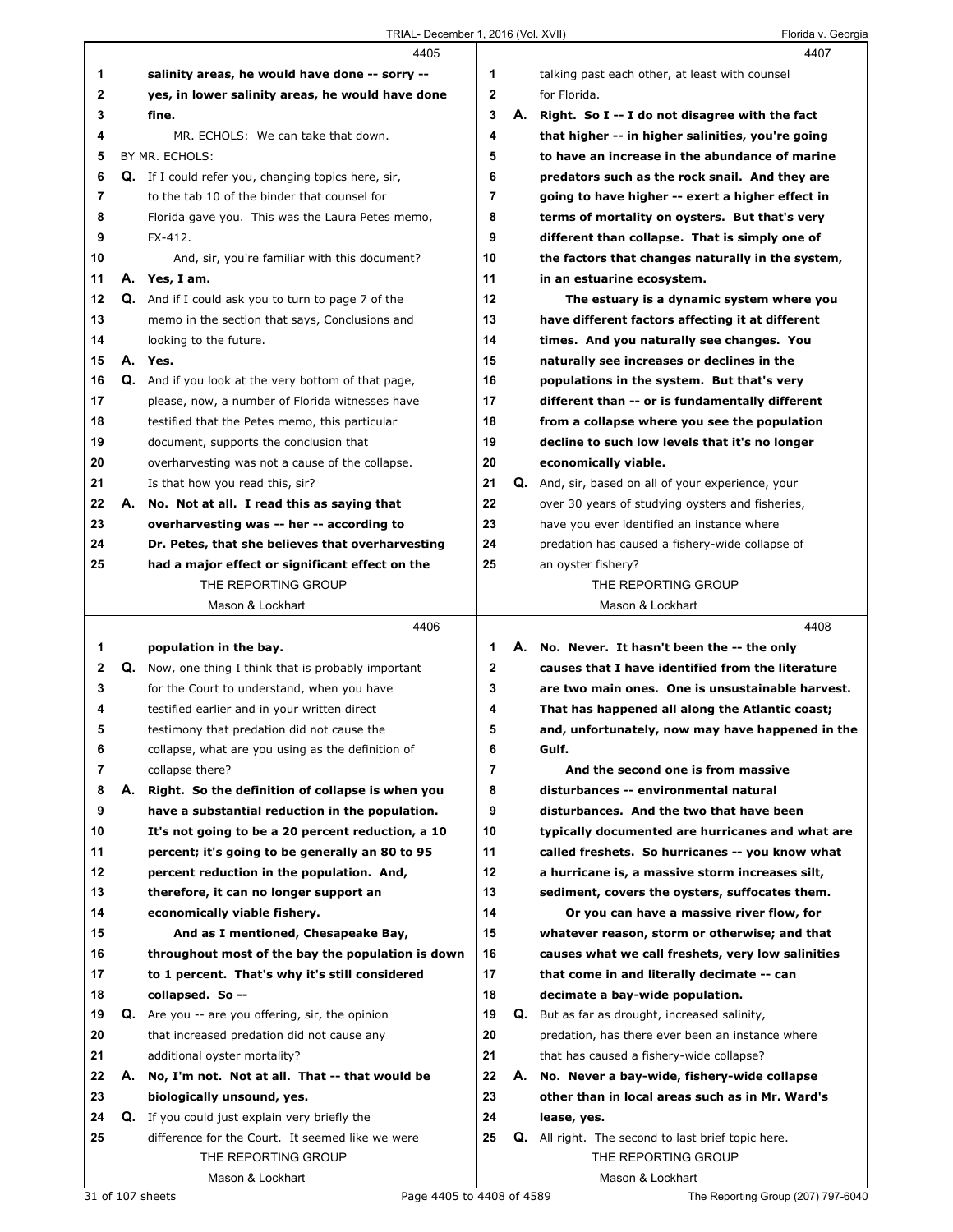|              | 4409                                                                                   |                |    | 4411                                                                                                 |
|--------------|----------------------------------------------------------------------------------------|----------------|----|------------------------------------------------------------------------------------------------------|
| 1            | Now, sir, as part of your work, do you -- you                                          | 1              |    | experiences in the environment just due to all                                                       |
| $\mathbf{2}$ | also evaluated the expert opinions offered by                                          | $\mathbf{2}$   |    | different sources of mortality.                                                                      |
| 3            | Drs. Kimbro and White; is that correct?                                                | 3              |    | Q. And what percent would you expect to have found                                                   |
| 4            | A. That's correct.                                                                     | 4              |    | if the lower flows had caused a collapse?                                                            |
| 5            | Q. And in your direct testimony -- and we don't need                                   | 5              |    | What percent of variation would you expect to                                                        |
| 6            | to go into detail -- you identify a number of                                          | 6              |    | find?                                                                                                |
| 7            | flaws that you found in those analyses. Just at                                        | $\overline{7}$ |    | A. I would have expected to see no less than 50, 60,                                                 |
| 8            | the highest level, do you recall that Dr. Kimbro                                       | 8              |    | 80 percent or so. It definitely would have been                                                      |
| 9            | said that the methodology included his                                                 | 9              |    | an order of magnitude -- well, I would have                                                          |
| 10           | observations, experts, and then the mathematical                                       | 10             |    | expected to have good evidence that I would have                                                     |
| 11           | modeling that Dr. White did?                                                           | 11             |    | seen something around 80 percent, a little                                                           |
| 12           | A. Yes.                                                                                | 12             |    | higher, a little lower. And, instead, I saw 1                                                        |
| 13           | Q. And let's look, if we could, please, at -- in                                       | 13             |    | percent. So --                                                                                       |
| 14           | Dr. White's written direct. And if I could refer                                       | 14             |    | Q. Finally, Professor Lipcius, now, we had                                                           |
| 15           | you and the Court, please, to page 50 and                                              | 15             |    | Mr. Berrigan here on behalf of the State of                                                          |
| 16           | paragraph 153. The paragraph 153 starts on page                                        | 16             |    | Florida and Mr. Sutton a couple of weeks ago.                                                        |
| 17           | 49, and then the figure is on page 50 there.                                           | 17             |    | And I know you saw part of that testimony.                                                           |
| 18           | Now, sir, you understand Dr. White used an                                             | 18             |    | Correct?                                                                                             |
| 19           | IPM model?                                                                             | 19             |    | A. Yes, I did.                                                                                       |
| 20           | A. Yes.                                                                                | 20             |    | <b>Q.</b> And those -- both Mr. Berrigan and Mr. Sutton                                              |
| 21           | <b>Q.</b> And are you familiar with IPM models?                                        | 21             |    | testified that they believed that it was an                                                          |
| 22           | A. I'm quite familiar with it. I'm a co-author on                                      | 22             |    | inevitable consequence that all the oysters were                                                     |
| 23           | an IPM model for the Pacific oyster, yes.                                              | 23             |    | going to die from predation or disease and that,                                                     |
| 24           | Q. Could you explain to the Court, please, what is                                     | 24             |    | therefore, it made sense for the fishery to allow                                                    |
| 25           | the conclusion that is reflected here in                                               | 25             |    | the oystermen to continue harvesting.                                                                |
|              | THE REPORTING GROUP                                                                    |                |    | THE REPORTING GROUP                                                                                  |
|              | Mason & Lockhart                                                                       |                |    | Mason & Lockhart                                                                                     |
|              |                                                                                        |                |    |                                                                                                      |
|              |                                                                                        |                |    |                                                                                                      |
|              | 4410                                                                                   |                |    | 4412                                                                                                 |
| 1            | Dr. White's analysis based on his IPM model?                                           | 1              |    | Now, is it your opinion that it was an                                                               |
| $\mathbf{2}$ | A. You will have to excuse me. I'm laughing                                            | 2              |    | inevitable consequence that the oysters were                                                         |
| 3            | because when I first saw this, I had already                                           | 3              |    | going to die from predation or disease in 2012?                                                      |
| 4            | read Dr. Kimbro's conclusions and then                                                 | 4              | А. | No. That -- that was an absurd statement.                                                            |
| 5            | Dr. White's. And then I saw the graph, and I                                           | 5              |    | Basically the oyster has evolved with these                                                          |
| 6            | had to do a double-take. And I say that because                                        | 6              |    | organisms, with the drought conditions, and so                                                       |
| 7            | the maximum difference in the population that you                                      | 7              |    | on. And, yes, you might see a slight dip; but it                                                     |
| 8            | see here under the remedy scenario -- so instead                                       | 8              |    | has never caused a collapse. And that -- that is                                                     |
| 9            | of the normal conditions, the drought conditions                                       | 9              |    | just a ridiculous statement to make.                                                                 |
| 10           | that we have, one of the remedy scenarios                                              | 10             |    | <b>Q.</b> And having reviewed the DACS reports with the                                              |
| 11           | requested by the State of Florida, the maximum                                         | 11<br>12       |    | independent fishery data, are you aware or did                                                       |
| 12<br>13     | difference in the population would be                                                  | 13             |    | you find any instance in any contemporaneous<br>document of the State of Florida where it was        |
| 14           | approximately 1.1 percent, around 1 percent,                                           | 14             |    |                                                                                                      |
|              | meaning that there would be a 1 percent, not                                           | 15             |    | indicated that they believed all the oysters were<br>going to die anyway; and so the fishery allowed |
| 15<br>16     | 90 percent, not 80 percent decline in the<br>population, basically a 1 percent decline | 16             |    | them to be harvested?                                                                                |
| 17           | difference between the two.                                                            | 17             |    | A. No. Never did.                                                                                    |
| 18           | And that, to me, actually supports the                                                 | 18             |    | And if I might add one other thing that -- I                                                         |
| 19           | position that river flow did not -- low river                                          | 19             |    | think something that wasn't cleared up, the                                                          |
| 20           | flow did not cause the collapse. It's just the                                         | 20             |    | disease element of -- during the drought                                                             |
| 21           | opposite. And, literally, I had to look at this                                        | 21             |    | conditions. And this is one of the reasons why I                                                     |
| 22           | two or three times to make sure that I was                                             | 22             |    | didn't focus as much on Dr. Petes's work, as her                                                     |
| 23           | reading it because it was so surprising.                                               | 23             |    | work came up with a similar result as the                                                            |
| 24           | So a 1 percent -- 1.1 percent difference is                                            | 24             |    | University of Florida report, is that the disease                                                    |
| 25           | negligible. It's what the oyster routinely                                             | 25             |    | levels were -- for dermo were at about 1 to 1.5.                                                     |
|              | THE REPORTING GROUP                                                                    |                |    | THE REPORTING GROUP                                                                                  |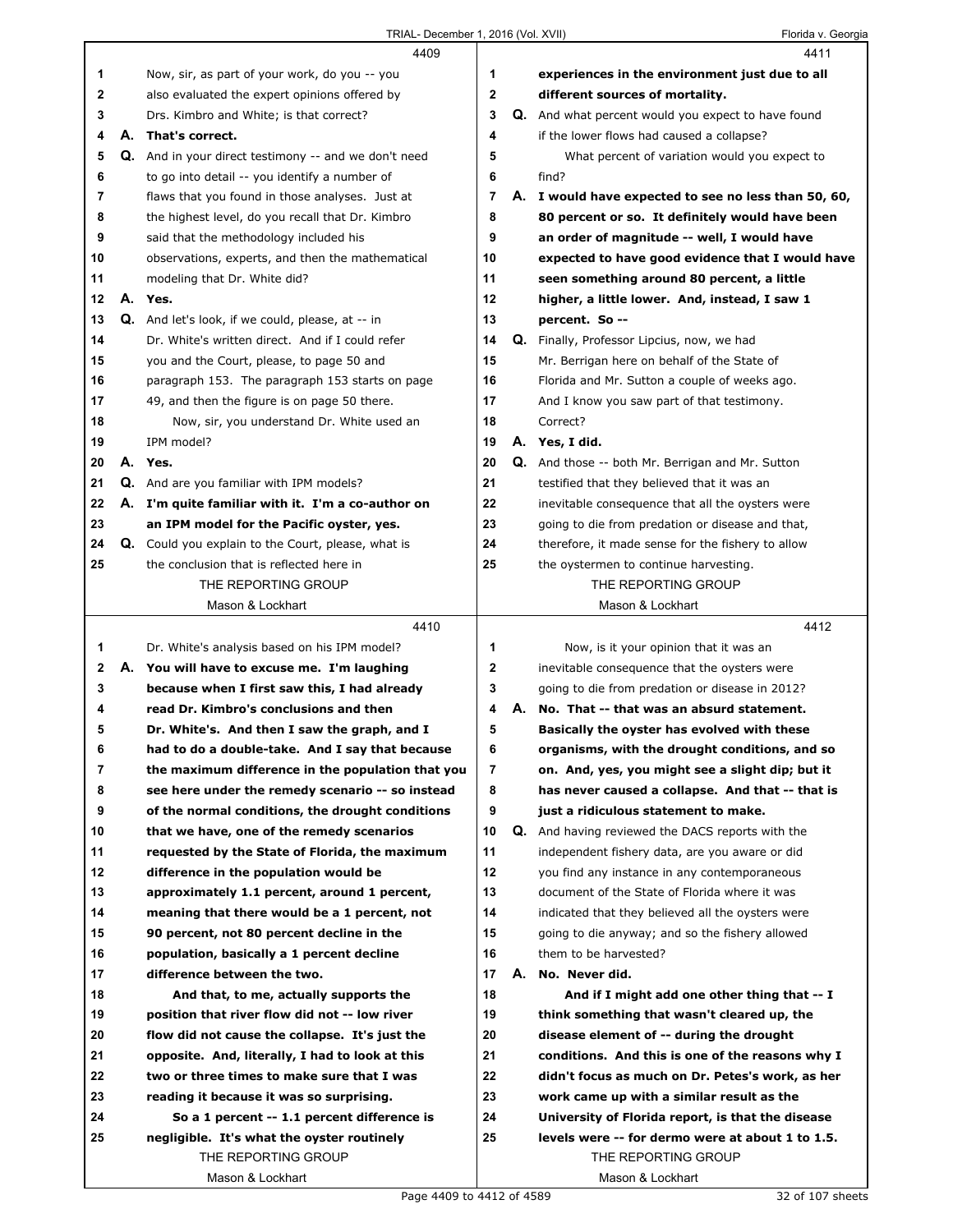|    |    | 4413                                                 |    |    | 4415                                                       |
|----|----|------------------------------------------------------|----|----|------------------------------------------------------------|
| 1  |    | That is on a scale that has been specifically set    | 1  |    | Q. Okay. You were talking about the restoration            |
| 2  |    | up for dermo disease; and it ranges from zero to     | 2  |    | project you were involved in, and you mentioned            |
| 3  |    | 5. And the level at which you begin to see           | 3  |    | that one of the things that is considered is               |
| 4  |    | oyster mortality is around 3. And what they saw      | 4  |    | whether they're good spots for restoration. And            |
| 5  |    | at that time was somewhere around 1 to 1.5.          | 5  |    | by good spots, you meant identifying locations             |
| 6  |    | Oysters live with that. They have evolved to         | 6  |    | that are suitable for restoration. Is that                 |
| 7  |    | live with that amount of prevalence of dermo. So     | 7  |    | correct?                                                   |
| 8  |    | that's why I basically felt that the disease         | 8  |    | A. Correct.                                                |
| 9  |    | element was not an issue whatsoever.                 | 9  |    | <b>Q.</b> And one of the ways you do that is by using      |
| 10 |    | Q. And, actually, you reminded me, sir, of a couple  | 10 |    | something called a habitat suitability index,              |
| 11 |    | other things or one other thing I should clear       | 11 |    | sir?                                                       |
| 12 |    | up. Now, when you went and visited Apalachicola      | 12 |    | A. Yes.                                                    |
| 13 |    | Bay and went on the boat with Captain Coy Shiver,    | 13 |    | Q. Okay. You have written an article on the habitat        |
| 14 |    | did you lie to him or mislead him about what your    | 14 |    | suitability index. Right?                                  |
| 15 |    | purpose was for the visit?                           | 15 |    | A. Yes, I have.                                            |
| 16 |    | A. No. No.                                           | 16 |    | Q. And if you turn with me to tab 24 of your binder,       |
| 17 |    | Q. Was there any lawyer from the State of Georgia on | 17 |    | sir, I would ask you if that's the article you             |
| 18 |    | the boat with you and Captain Shiver?                | 18 |    | have written.                                              |
| 19 |    | A. Yes. You were.                                    | 19 |    | A. Yes, it is.                                             |
| 20 |    | $Q.$ I was?                                          | 20 |    | Q. Okay. And if you turn to page 2 of tab 24, which        |
| 21 |    | A. Yes.                                              | 21 |    | is FX-955, there's a table, actually, on that.             |
| 22 |    | Q. And, finally, having reviewed all the             | 22 |    | A. Yes.                                                    |
| 23 |    | materials, heard the testimony of Dr. White          | 23 |    | <b>Q.</b> It's actually on page 3.                         |
| 24 |    | and Dr. Kimbro, and the NOAA memos, have you seen    | 24 |    | A. Oh, page 3. Yes.                                        |
| 25 |    | anything that would lead you to revise your          | 25 |    | <b>Q.</b> Yes. There's a table listing the various factors |
|    |    | THE REPORTING GROUP                                  |    |    | THE REPORTING GROUP                                        |
|    |    | Mason & Lockhart                                     |    |    | Mason & Lockhart                                           |
|    |    |                                                      |    |    |                                                            |
|    |    |                                                      |    |    |                                                            |
|    |    | 4414                                                 |    |    | 4416                                                       |
| 1  |    | conclusion that unsustainable harvest caused the     | 1  |    | that are considered in the habitat suitability             |
| 2  |    | fishery collapse?                                    | 2  |    | index; is that correct?                                    |
| 3  |    | A. No. Not at all.                                   | 3  |    | A. Correct.                                                |
| 4  |    | MR. ECHOLS: Thank you, your Honor.                   | 4  |    | <b>Q.</b> And there's X's in difference boxes under 11     |
| 5  |    | SPECIAL MASTER LANCASTER: Recross?                   | 5  |    | columns. And those 11 columns represent                    |
| 6  |    | RECROSS-EXAMINATION                                  | 6  |    | different models that are used to evaluate                 |
| 7  |    | BY MR. QURESHI:                                      | 7  |    | habitat -- or for different habitat suitability            |
| 8  |    | Q. Dr. Lipcius, true or false. Apalachicola Bay,     | 8  |    | models?                                                    |
| 9  |    | 2012, no evidence of increased predation -- I'm      | 9  | А. | They represent whether or not each of the 11               |
| 10 |    | sorry, no evidence of increased mortality due to     | 10 |    | published models had used any of the different             |
| 11 |    | predation. Do you agree with that statement or       | 11 |    | variables along -- in the first column, yes.               |
| 12 |    | did you disagree with it?                            | 12 |    | <b>Q.</b> And what's the first variable that's considered? |
| 13 |    | A. I'm just thinking about it for a second.          | 13 |    | A. Average salinity.                                       |
| 14 |    | No, that's false.                                    | 14 |    | <b>Q.</b> Okay. And do all 11 use that --                  |
| 15 | Q. | Sir, you talked about Chesapeake Bay. In the         | 15 |    | A. Yes.                                                    |
| 16 |    | last 50 years, have any of the states that           | 16 |    | Q. -- variable?                                            |
| 17 |    | administer portions of Chesapeake Bay allowed        | 17 |    | Including the model that you described in                  |
| 18 |    | mechanical dredges to harvest oysters in the         | 18 |    | this article; is that correct?                             |
| 19 |    | Chesapeake Bay?                                      | 19 |    | A. Yes. Definitely.                                        |
| 20 |    | A. Yes, they have.                                   | 20 |    | Q. Okay. Sir, you talked about the resource                |
| 21 |    | Q. And in the last 50 years, has the State of        | 21 |    | management of the oyster reefs by the State of             |
| 22 |    | Florida allowed mechanical dredges of --             | 22 |    | Florida. And would you agree that the oyster               |
| 23 |    | mechanical dredges to harvest oysters on public      | 23 |    | managing entity, Fish and Wildlife Conservation            |
| 24 |    | reefs?                                               | 24 |    | Commission, does a highly effective job of                 |
| 25 | А. | No.                                                  | 25 |    | managing the resource?                                     |
|    |    | THE REPORTING GROUP<br>Mason & Lockhart              |    |    | THE REPORTING GROUP<br>Mason & Lockhart                    |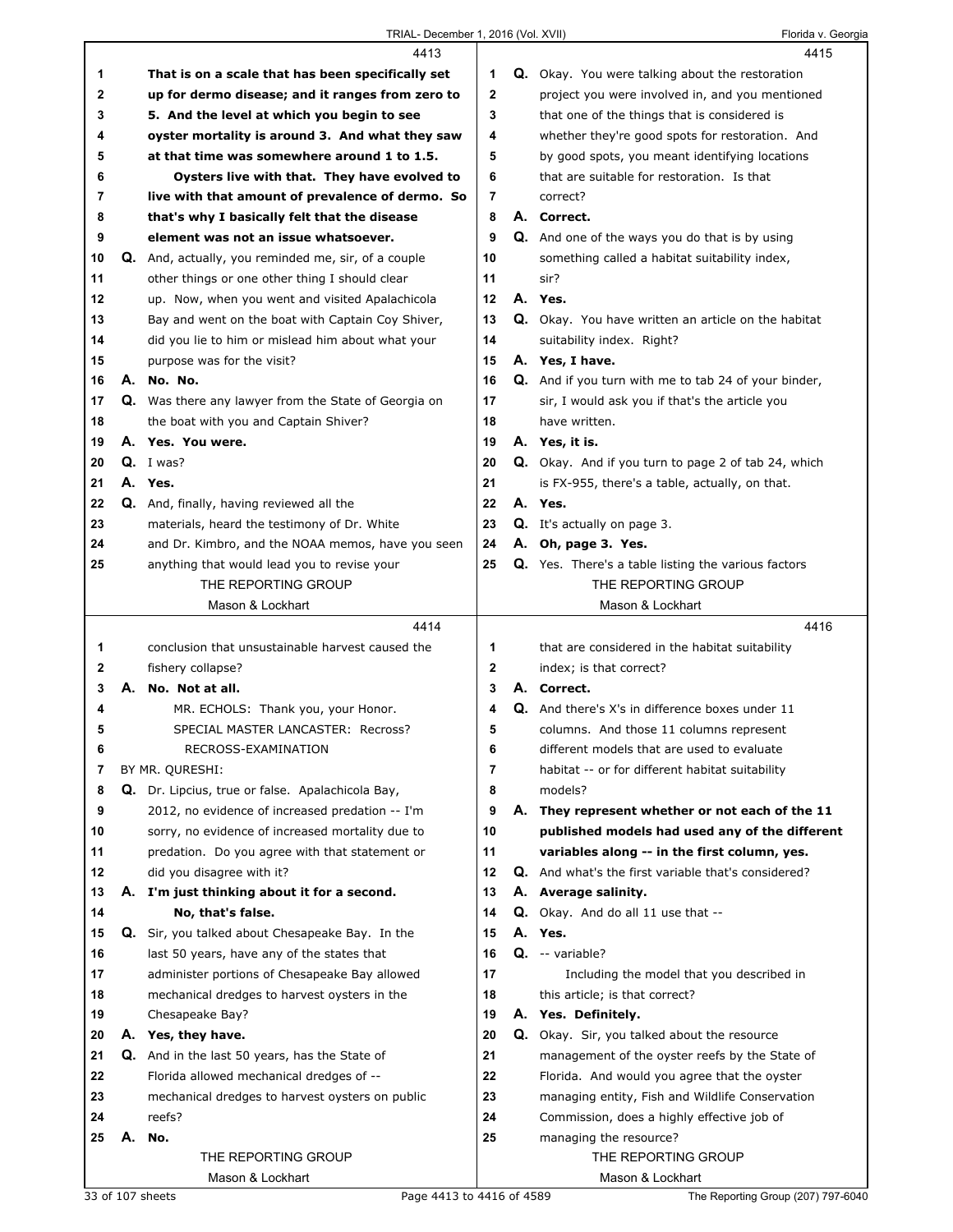|              |    | 4417                                                                          |             |    | 4419                                                                                        |
|--------------|----|-------------------------------------------------------------------------------|-------------|----|---------------------------------------------------------------------------------------------|
| 1            |    | A. It would depend on the time period.                                        | 1           |    | A. Okay. I'm -- I'm not seeing -- oh, recovery of                                           |
| $\mathbf{2}$ |    | Q. 2012.                                                                      | $\mathbf 2$ |    | stocks of concern?                                                                          |
| 3            |    | A. At that time, no, I don't.                                                 | 3           |    | <b>Q.</b> That's correct. It says Florida-low concern, as                                   |
| 4            |    | Q. Okay. Can you turn with me to tab 23, sir.                                 | 4           |    | the title of the table we're looking at?                                                    |
| 5            |    | There you will see a document designated as                                   | 5           |    | A. Oh, yes. Thank you.                                                                      |
| 6            |    | FX-957. And it's a report by Seafood Watch for                                | 6           |    | Q. Okay. And where it says Florida, tong, if you                                            |
| 7            |    | the Gulf coast region. Do you see that?                                       | 7           |    | read across the row, under management strategy                                              |
| 8            |    | A. Yes, I do.                                                                 | 8           |    | and implementation, Florida is given highly                                                 |
| 9            |    | <b>Q.</b> And have you seen this before?                                      | 9           |    | effective status. Do you see that?                                                          |
| 10           |    | A. I'm sorry?                                                                 | 10          |    | A. I do.                                                                                    |
| 11           |    | Q. Have you seen this before?                                                 | 11          |    | Q. And what other Gulf state is given that status?                                          |
| 12           |    | A. No. I'm aware of the program Seafood Watch, but                            | 12          |    | A. It doesn't look like any other.                                                          |
| 13           |    | I haven't seen this particular document.                                      | 13          |    | Q. And under enforcement, what is Florida's status?                                         |
| 14           |    | <b>Q.</b> Okay. And you see that it's dated October 23,                       | 14          |    | A. Highly effective.                                                                        |
| 15           |    | 2012?                                                                         | 15          |    | Q. Okay. You talked a little bit, sir, about your                                           |
| 16           |    | A. Yes.                                                                       | 16          |    | analysis of oyster abundance; and we looked at                                              |
| 17           |    | Q. Can you see on the first page there's a                                    | 17          |    | the graph displaying the public -- or the major                                             |
| 18           |    | disclaimer that says, Seafood Watch strives to                                | 18          |    | reefs, as you described them, and the minor                                                 |
| 19           |    | ensure that all of our seafood reports and the                                | 19          |    | reefs. Do you recall that?                                                                  |
| 20           |    | recommendations contained therein are accurate                                | 20          |    | A. Yes.                                                                                     |
| 21           |    |                                                                               | 21          |    |                                                                                             |
| 22           |    | and reflect the most up-to-date evidence<br>available at time of publication. | 22          |    | Q. And you conclude that the oyster abundance did<br>not decline throughout the entirety of |
|              |    |                                                                               |             |    |                                                                                             |
| 23           |    | Do you see that?<br>A. Yes.                                                   | 23          |    | Apalachicola Bay either during or after the                                                 |
| 24           |    |                                                                               | 24          |    | collapse. Right?                                                                            |
| 25           |    | Q. Okay. Sir, now, if you turn with me to the first<br>THE REPORTING GROUP    | 25          |    | A. Right.<br>THE REPORTING GROUP                                                            |
|              |    | Mason & Lockhart                                                              |             |    | Mason & Lockhart                                                                            |
|              |    |                                                                               |             |    |                                                                                             |
|              |    |                                                                               |             |    |                                                                                             |
|              |    | 4418                                                                          |             |    | 4420                                                                                        |
| 1            |    | page, you will see the various Gulf states                                    | 1           |    | Q. And to make that determination, you analyzed the                                         |
| 2            |    | ranked. Do you see there is a ranking associated                              | $\mathbf 2$ |    | abundance of legal and sub-legal oysters at nine                                            |
| 3            |    | with the State of Florida, sir?                                               | 3           |    | different oyster bars throughout the bay from                                               |
| 4            |    | A. It's on page 2?                                                            | 4           |    | 2008 through 2014?                                                                          |
| 5            |    | Q. Yes. There's a chart with green and yellow on                              | 5           |    | A. Correct.                                                                                 |
| 6            |    | it.                                                                           | 6           | Q. | And based on that analysis, you concluded that                                              |
| 7            |    | A. Yes. I see it.                                                             | 7           |    | substantial declines had occurred only on the                                               |
| 8            |    | Q. And which state is assigned the highest                                    | 8           |    | major fished bars, and that the other bars                                                  |
| 9            |    | recommendation score by Seafood Watch?                                        | 9           |    | remained healthy or actually increased in oyster                                            |
| 10           |    | A. Looks like Florida, tong.                                                  | 10          |    | abundance. Right?                                                                           |
| 11           |    | Q. Florida. And tong there, you understand refers                             | 11          |    | A. Right.                                                                                   |
| 12           |    | to the method of harvest allowed in the state?                                | 12          |    | Q. Okay. And you talked about Dr. White's criticism                                         |
| 13           |    | A. Yes.                                                                       | 13          |    | of that analysis where he alleges you confounded                                            |
| 14           |    | Q. Okay. Now, turn with me to page 24, sir, of                                | 14          |    | the distance from the mouth of the river and,                                               |
| 15           |    | FX-957.                                                                       | 15          |    | therefore, confused the amount of salinity that                                             |
| 16           |    | A. Okay.                                                                      | 16          |    | would impact each respective oyster reef.                                                   |
| 17           | Q. | Do you see there's a table there entitled                                     | 17          |    | A. Yes.                                                                                     |
| 18           |    | Management of Fishing Impacts on Retained                                     | 18          |    | Q. Do you recall that?                                                                      |
| 19           |    | Species. Florida, dash, low concern. All other                                | 19          |    | A. Yes, I do.                                                                               |
| 20           |    | states, dash, moderate concern.                                               | 20          |    | Q. And you disagree with that; don't you?                                                   |
| 21           |    | Do you see that?                                                              | 21          |    | A. Yes.                                                                                     |
| 22           |    | A. I'm sorry. You're looking where?                                           | 22          |    | Q. And, in fact, you performed an analysis to                                               |
| 23           |    | <b>Q.</b> At the table on page 24.                                            | 23          |    | evaluate salinity at these different oyster bars;                                           |
| 24           | А. | Where it says factor 3.1?                                                     | 24          |    | is that correct?                                                                            |
| 25           | Q. | That's correct.                                                               | 25          |    | A. I did.                                                                                   |
|              |    | THE REPORTING GROUP<br>Mason & Lockhart                                       |             |    | THE REPORTING GROUP<br>Mason & Lockhart                                                     |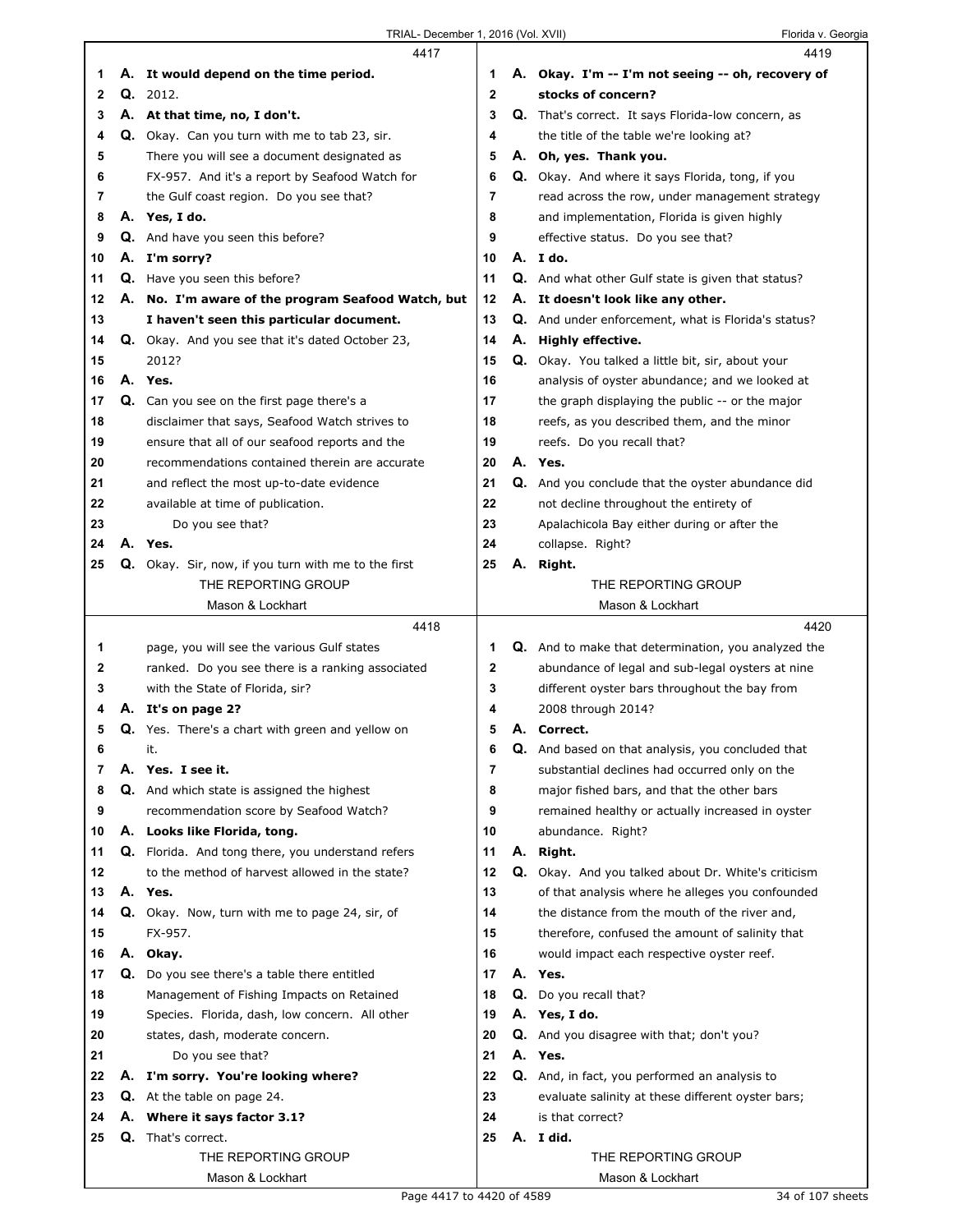|              | 4421                                                                                   |                         | 4423                                                                                      |
|--------------|----------------------------------------------------------------------------------------|-------------------------|-------------------------------------------------------------------------------------------|
| 1            | Q. And you present that analysis in your prefiled                                      | 1                       | resource disaster in Apalachicola Bay in 2012.                                            |
| $\mathbf{2}$ | direct testimony on page 15 in a table. Right?                                         | $\overline{\mathbf{2}}$ | A. That's correct.                                                                        |
| 3            | A. Yes.                                                                                | 3                       | <b>Q.</b> So is it your testimony that you agree with this?                               |
| 4            | Q. And the salinity that you display there you                                         | 4                       | A. No. I agreed with the conclusion to approve the                                        |
| 5            | obtained from -- is it Dr. McAnally?                                                   | 5                       | disaster relief declaration. That's what I                                                |
| 6            | A. Correct.                                                                            | 6                       | agreed with.                                                                              |
| 7            | Q. And you actually averaged the salinities over                                       | 7                       | <b>Q.</b> But you disagree that these three factors                                       |
| 8            | different months, and you provide one figure for                                       | 8                       | identified by NOAA were the cause of the oyster                                           |
| 9            | each season; is that right?                                                            | 9                       | fishery collapse?                                                                         |
| 10           | A. That's correct.                                                                     | 10                      | A. Yes.                                                                                   |
| 11           | Q. And then you take all the major bars, and you                                       | 11                      | <b>Q.</b> Okay. Do they have scientists at NOAA, sir?                                     |
| 12           | group them together. And you take all the minor                                        | 12                      | A. Yes, there are.                                                                        |
| 13           | bars, and you group them all together. Isn't                                           | 13                      | Q. Okay. Thank you.                                                                       |
| 14           | that right?                                                                            | 14                      | MR. QURESHI: I have nothing further.                                                      |
| 15           | A. Yes. You separate them out that way, yes. Yes.                                      | 15                      | MR. ECHOLS: Very briefly, judge, if I                                                     |
| 16           | Q. You have the major and minor. All major bars are                                    | 16                      | could.                                                                                    |
| 17           | considered --                                                                          | 17                      | REDIRECT EXAMINATION                                                                      |
| 18           | A. Yes.                                                                                | 18                      | BY MR. ECHOLS:                                                                            |
| 19           | Q. -- collectively?                                                                    | 19                      | <b>Q.</b> I would like to -- staying on exactly the same                                  |
| 20           | A. Yes.                                                                                | 20                      | document and the page there, could you explain,                                           |
| 21           | <b>Q.</b> And all minor bars are considered collectively --                            | 21                      | please, to the Court why you disagree with the                                            |
| 22           | A. Yes.                                                                                | 22                      | conclusion here of the NOAA disaster declaration?                                         |
| 23           | $Q. - is that right?$                                                                  | 23                      | A. Well, I specifically disagreed with the -- those                                       |
| 24           | Okay. And then if you noticed, in the summer                                           | 24                      | three points because NOAA did not conduct any                                             |
| 25           | months for 2010 and 2011 and 2012, the summer                                          | 25                      | further analyses of any of the data. And they                                             |
|              | THE REPORTING GROUP                                                                    |                         | THE REPORTING GROUP                                                                       |
|              | Mason & Lockhart                                                                       |                         | Mason & Lockhart                                                                          |
|              |                                                                                        |                         |                                                                                           |
|              | 4422                                                                                   |                         | 4424                                                                                      |
| 1            |                                                                                        | 1                       |                                                                                           |
| 2            | salinities for each of those years is lower than                                       |                         | certainly -- I conducted much more -- many more                                           |
| 3            | the salinities for the winter and spring period<br>and the fall period; is that right? | 2<br>3                  | extensive analyses of the data that basically<br>disproved that.                          |
| 4            | A. Yes.                                                                                | 4                       |                                                                                           |
| 5            | Q. Okay. And you were aware, sir, that in                                              | 5                       | NOAA relied upon the existing documents, the<br>statements made by Florida scientists and |
| 6            | Apalachicola Bay the summers tend to have lower                                        | 6                       | managers and such. So they didn't do -- in order                                          |
| 7            | flows and higher salinities than the other                                             | 7                       | to reach this declaration, they didn't conduct                                            |
| 8            | seasons?                                                                               | 8                       | any new analyses.                                                                         |
| 9            | A. They tend to, yes.                                                                  | 9                       | And then the other part of this is -- why I                                               |
| 10           | Q. Okay. Dr. Lipcius, you talked about the NOAA                                        | 10                      | said that it's not unreasonable that NOAA reached                                         |
| 11           | determination of the oyster fishery collapse in                                        | 11                      | this decision to approve the request is that the                                          |
| 12           | 2012.                                                                                  | 12                      | disaster relief is meant to help those in most                                            |
| 13           | A. Yes.                                                                                | 13                      | need, which are the fishing community, the                                                |
| 14           | Q. And you're familiar with NOAA's findings and                                        | 14                      | oystermen, the industry that they support, and                                            |
| 15           | conclusions. Right?                                                                    | 15                      | the like. And so that's a socioeconomic issue.                                            |
| 16           | A. Yes, I am.                                                                          | 16                      | And if you're not absolutely certain of the                                               |
| 17           | Q. And you disagree with them?                                                         | 17                      | cause, which is what NOAA was, then you tend to                                           |
| 18           | A. No. I -- it's not -- it was not an unreasonable                                     | 18                      | be liberal in trying to help out these fishing                                            |
| 19           | conclusion to reach. I don't.                                                          | 19                      | communities.                                                                              |
| 20           | <b>Q.</b> Okay. So if you look with me to tab 12,                                      | 20                      | These are hard-working people, most -- the                                                |
| 21           | page 4 -- page 4 of the memo, the NOAA memo,                                           | 21                      | majority, as I know from Chesapeake Bay, are                                              |
| 22           | sir, FX-413.                                                                           | 22                      | honest, hard-working individuals; and they                                                |
| 23           | A. Yes.                                                                                | 23                      | deserve some relief when a collapse like this                                             |
| 24           | <b>Q.</b> There is a recommendation and a listing of three                             | 24                      | occurs. So --                                                                             |
| 25           | factors that NOAA determined caused the fishery                                        | 25                      | Q. Do you, sir, have personal experience of having                                        |
|              | THE REPORTING GROUP                                                                    |                         | THE REPORTING GROUP                                                                       |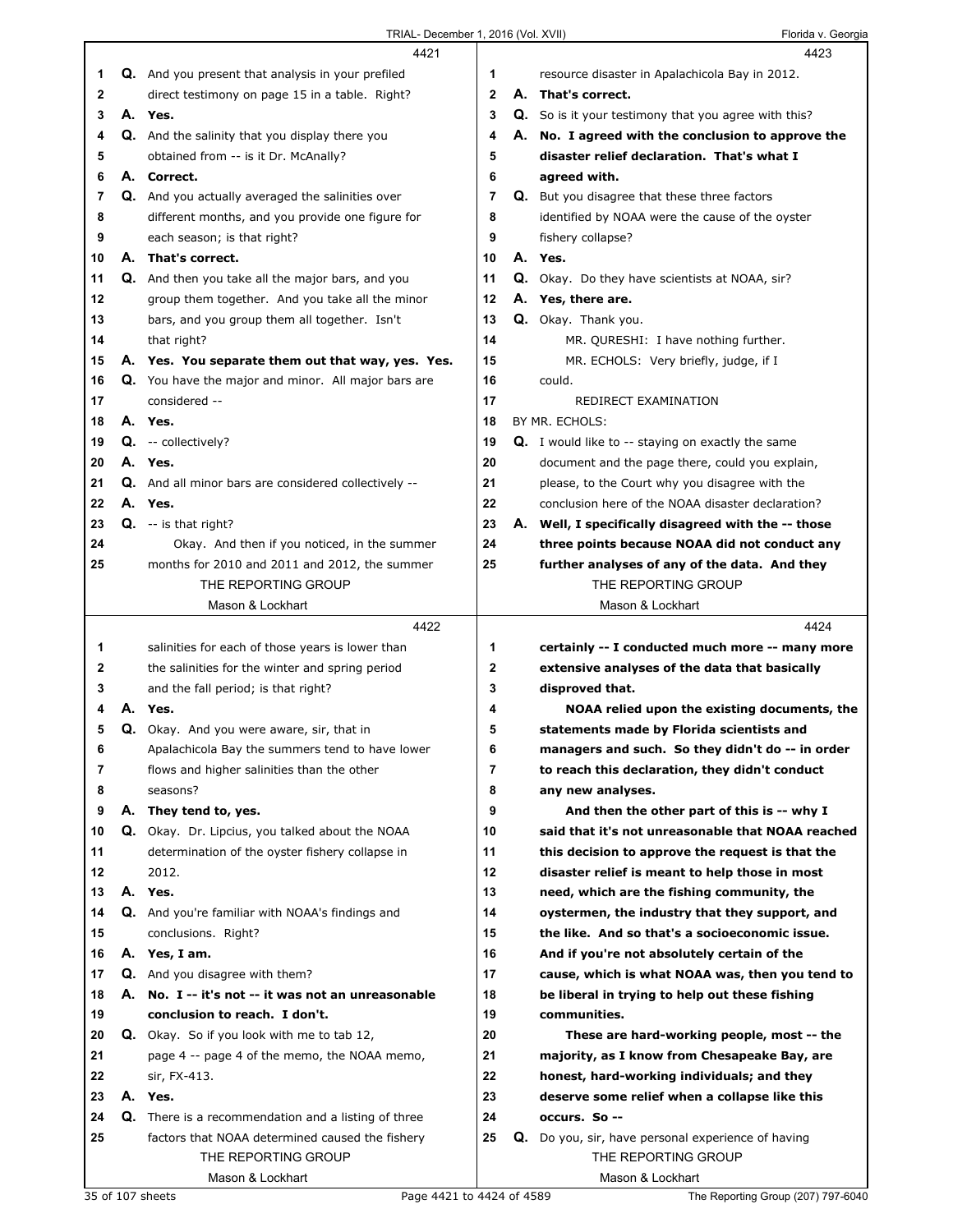|    | 4425                                                       |                | 4427                                          |
|----|------------------------------------------------------------|----------------|-----------------------------------------------|
| 1  | worked with NOAA scientists in connection with             | 1              | SPECIAL MASTER LANCASTER: What would          |
| 2  | other disaster declarations?                               | $\mathbf{2}$   | happen if the meander bends were disengaged   |
| 3  | A. I do. I worked directly with them. We had a             | 3              | or closed off?                                |
| 4  | blue crab fishery disaster declaration in 2008.            | 4              | THE WITNESS: You mean as far as getting       |
| 5  | I was part of that. I was funded to work to                | 5              | water from the meander bends?                 |
| 6  | provide jobs for the -- in Chesapeake Bay the              | 6              | If they were permanently closed off, and      |
| 7  | fishers are called watermen. I worked with them            | $\overline{7}$ | given that the amount of rainfall that falls  |
| 8  | to conduct surveys to help in the recovery and so          | 8              | on the surface and then comes in outside of   |
| 9  | on.                                                        | 9              | the meander bends, the Gulf of -- the         |
| 10 | So yes, I was directly involved with that.                 | 10             | Apalachicola Bay probably would over time     |
| 11 | Q. Lastly, sir, if I could ask you to please just          | 11             | become a marine system.                       |
| 12 | open your written direct testimony to the very,            | 12             | SPECIAL MASTER LANCASTER: Become what?        |
| 13 | very first page that has the little Roman                  | 13             | THE WITNESS: A marine system, meaning         |
| 14 | numeral i at the bottom -- Roman i.                        | 14             | the salinity would be much higher. And as     |
| 15 | A. Yes.                                                    | 15             | Dr. Livingston has suggested, that if that    |
| 16 | Q. And would you mind, please, reading into the            | 16             | were to happen, then you would have a more,   |
| 17 | record what the top of this page says in the               | 17             | what we call diverse community. It would      |
| 18 | three bolded words up there?                               | 18             | become a marine community, which has more     |
| 19 | A. Table of contents?                                      | 19             | species of fish and other organisms.          |
| 20 | Q. Yes, table of contents. And then below the table        | 20             | Certain species would be eliminated;          |
| 21 | of contents, are these items listed here                   | 21             | other species would come into the system, be  |
| 22 | typically things that we might call as headers of          | 22             | more prevalent.                               |
| 23 | various sections?                                          | 23             | SPECIAL MASTER LANCASTER: As I have           |
| 24 | A. Yes.                                                    | 24             | gone along, my vocabulary has increased. My   |
| 25 | <b>Q.</b> Now, did you have any intention for the Court to | 25             | pronunciation of words has gotten worse.      |
|    | THE REPORTING GROUP                                        |                | THE REPORTING GROUP                           |
|    | Mason & Lockhart                                           |                | Mason & Lockhart                              |
|    |                                                            |                |                                               |
|    | 4426                                                       |                | 4428                                          |
| 1  | reach -- for the Court to understand your                  | 1              | So if I ask you what a LOESS curve is --      |
| 2  | conclusions -- your scientific conclusions and             | $\mathbf{2}$   | $LOESS -$                                     |
| 3  | analysis to be limited to the headers in the               | 3              | THE WITNESS: Right.                           |
| 4  | table of contents?                                         | 4              | SPECIAL MASTER LANCASTER: -- what is a        |
| 5  | A. No. Not -- not at all.                                  | 5              | LOESS curve?                                  |
| 6  | Q. Thank you.                                              | 6              | THE WITNESS: All that is is it's an           |
| 7  | SPECIAL MASTER LANCASTER: Further                          | 7              | average that for a particular point in        |
| 8  | recross?                                                   | 8              | time -- let's look at it in time. If you      |
| 9  | MR. QURESHI: No, your Honor.                               | 9              | have a data point for 1989 and then you have  |
| 10 | SPECIAL MASTER LANCASTER: Doctor, do                       | 10             | another one for 1988, 1987, and if you want   |
| 11 | you know what I mean by a meander bend?                    | 11             | to come up with an average for 1988, then     |
| 12 | THE WITNESS: Yes, I do, your Honor.                        | 12             | instead of simply taking the value to look at |
| 13 | SPECIAL MASTER LANCASTER: Are you                          | 13             | the long-term trend, you take the averages of |
| 14 | familiar with meander bends on these rivers?               | 14             | multiple data points. So for 1988, you would  |
| 15 | THE WITNESS: Yes. I know that they are                     | 15             | take 1988 and then '89, '87, and do that.     |
| 16 | there, yes.                                                | 16             | And you can do that with different numbers of |
| 17 | SPECIAL MASTER LANCASTER: Do you know                      | 17             | data points. So instead of '87, '88, '89,     |
| 18 | where they are?                                            | 18             | you might take '86, '87, '88, '89, '90. And   |
| 19 | THE WITNESS: Not exactly.                                  | 19             | that's a statistically sound way in what we   |
| 20 | SPECIAL MASTER LANCASTER: Approximately?                   | 20             | call time-series analysis of looking at a     |
| 21 | THE WITNESS: All along the river.                          | 21             | long-term trend in the data.                  |
| 22 | That's what I -- along the Apalachicola                    | 22             | SPECIAL MASTER LANCASTER: Is use of a         |
| 23 | River?                                                     | 23             | LOESS curve a form of statistical analysis?   |
| 24 | SPECIAL MASTER LANCASTER: Yes.                             | 24             | THE WITNESS: Yes. It's an objective           |
| 25 | THE WITNESS: Yes.                                          | 25             | way that is routinely used in time-series     |
|    | THE REPORTING GROUP                                        |                | THE REPORTING GROUP                           |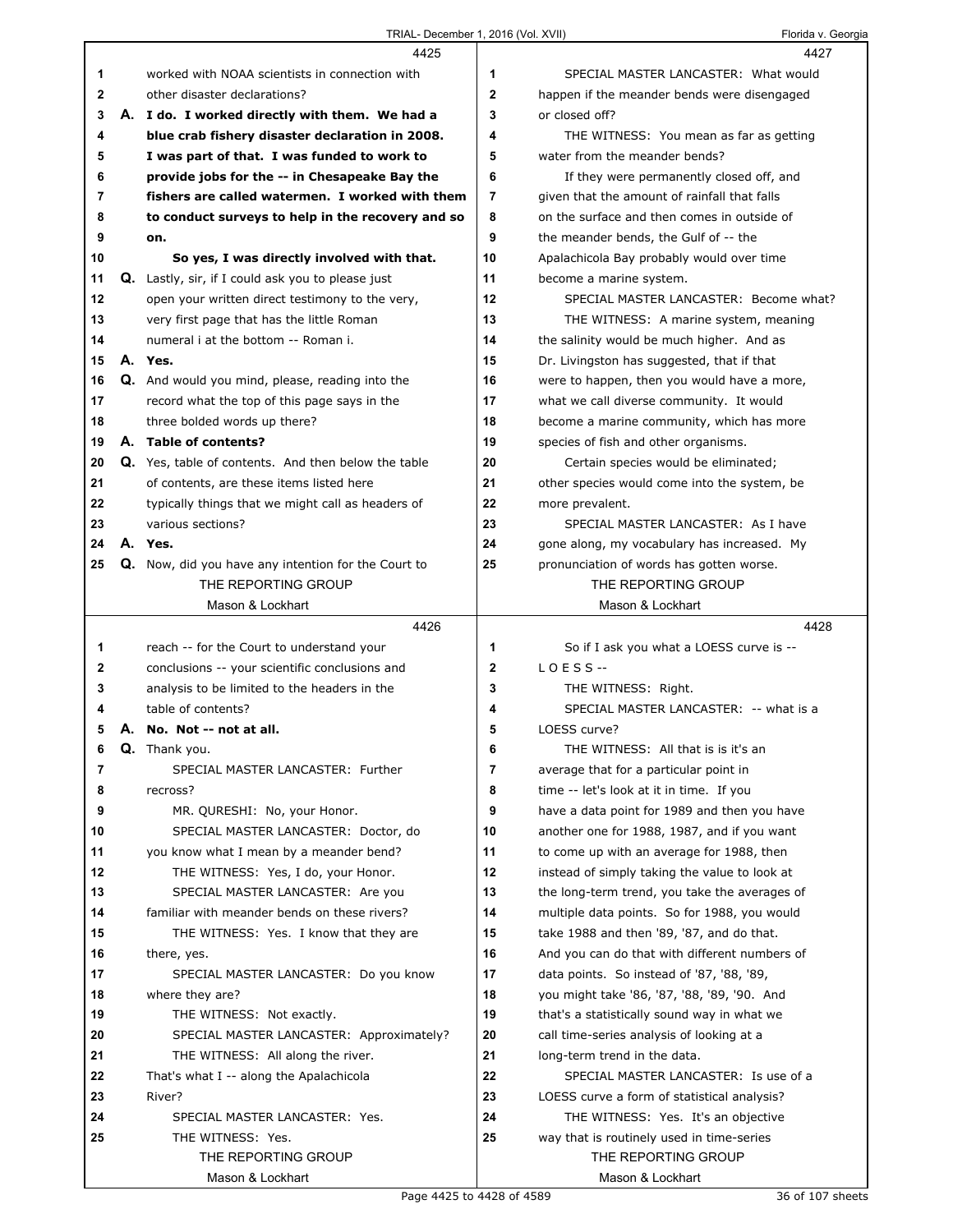|              | 4429                                          |                | 4431                                          |
|--------------|-----------------------------------------------|----------------|-----------------------------------------------|
| 1            | analysis, yes.                                | 1              | on microwaves, but not on ovens; so I can't   |
| $\mathbf{2}$ | And the reason we like it so much is          | $\mathbf{2}$   | comment on that.                              |
| 3            | that we -- the only thing we do is to chose   | 3              | My assumption was that they were putting      |
| 4            | the extent of the time series and how those   | 4              | the same information into the same model.     |
| 5            | points are averaged; but then we let the      | 5              | And if that assumption were correct, then why |
| 6            | analysis tell us what the pattern is. We      | 6              | would they all come out favoring a client who |
| 7            | don't force an analysis. We don't force a     | $\overline{7}$ | hired them?                                   |
| 8            | pattern into the data. The data tells us      | 8              | THE WITNESS: I think if that were             |
| 9            | what the pattern is.                          | 9              | correct, I would expect to see -- if you're   |
| 10           | SPECIAL MASTER LANCASTER: You probably        | 10             | correct that we're using the same model, the  |
| 11           | can't answer this question, but I'm going to  | 11             | same information, then we would see the same  |
| 12           | ask it anyway. And I don't know whether you   | 12             | results. And --                               |
| 13           | were here when I asked another witness.       | 13             | SPECIAL MASTER LANCASTER: You would           |
| 14           | But there are models and there are            | 14             | expect the same results?                      |
| 15           | models. And if you take a certain model and   | 15             | THE WITNESS: You would expect that.           |
| 16           | put certain information into it, whether you  | 16             | And you also expect the conclusion to be      |
| 17           | create the model or you use someone else's    | 17             | substantiated. I think that's another         |
| 18           | model, you're going to get a certain result?  | 18             | difference that you can also just say, oh,    |
| 19           | THE WITNESS: Yes.                             | 19             | hey, this is this way. But you would have to  |
| 20           | SPECIAL MASTER LANCASTER: Now, the            | 20             | substantiate why you're concluding something. |
| 21           | question which I'm having trouble with is why | 21             | SPECIAL MASTER LANCASTER: I'm sure you        |
| 22           | is it that almost uniformly in this case      | 22             | have been warned that I'm going to ask this   |
| 23           | every time a Georgia witness or a Florida     | 23             | question, but I have read in the materials    |
| 24           | witness used a particular model and put the   | 24             | that male oysters become female oysters.      |
| 25           | same information in, they got a result that   | 25             | THE WITNESS: Yes.                             |
|              | THE REPORTING GROUP                           |                | THE REPORTING GROUP                           |
|              | Mason & Lockhart                              |                | Mason & Lockhart                              |
|              |                                               |                |                                               |
|              | 4430                                          |                | 4432                                          |
| 1            | favored their state?                          | 1              | SPECIAL MASTER LANCASTER: How is that         |
| 2            | THE WITNESS: Well, typically they             | $\mathbf 2$    | possible?                                     |
| 3            | didn't put the same information in. So from   | 3              | THE WITNESS: It's actually -- well,           |
| 4            | some of the examples that I can recall --     | 4              | they're born with both types of physiology,   |
| 5            | it's just like when you're cooking. You have  | 5              | both organs. And what they do is they first   |
| 6            | a stove. You put certain ingredients in; you  | 6              | become a male when they're small. And then    |
| 7            | get something out. You put different          | 7              | they switch over to female.                   |
| 8            | ingredients in; you're going to get something | 8              | And there's actually a fairly simple          |
| 9            | very different out.                           | 9              | reason why they do that. A small oyster can   |
| 10           | So in my experience of looking at some        | 10             | have a lot of sperm, but a small oyster can't |
| 11           | of the differences in results, it's not the   | 11             | have a lot of eggs. And so through            |
| 12           | model per se. It's what you put into the      | 12             | evolution, they have become adapted to the    |
| 13           | model that gives you the different results.   | 13             | point where there are enough sperm in the     |
| 14           | And I mentioned that in -- when you were      | 14             | small males; and for there to be sufficient   |
| 15           | talking about the LOESS curve. I think in     | 15             | eggs for those sperm to fertilize, you want   |
| 16           | part of the reshelling program, to me it was  | 16             | to have the big oysters. And that's           |
| 17           | inappropriate to put in 2014 reshelling. It   | 17             | generally why they shift.                     |
| 18           | drove the curve up. But without that, it      | 18             | And, in fact, even more interesting is        |
| 19           | remained low, below the average. That's it.   | 19             | that there are certain species where the only |
| 20           | So it's really what you put into the model.   | 20             | job of a male is to be a sperm. That's it.    |
| 21           | And in the extreme, we say garbage in,        | 21             | They go; they fertilize the egg, and the      |
| 22           | garbage out. But it's really what's being     | 22             | sperm dies. And then the female, the egg,     |
| 23           | put into the model that determines what comes | 23             | develops into the organism.                   |
| 24           | out of it.                                    | 24             | SPECIAL MASTER LANCASTER: Am I correct        |
| 25           | SPECIAL MASTER LANCASTER: I'm an expert       | 25             | that sometimes the females become males?      |
|              | THE REPORTING GROUP<br>Mason & Lockhart       |                | THE REPORTING GROUP<br>Mason & Lockhart       |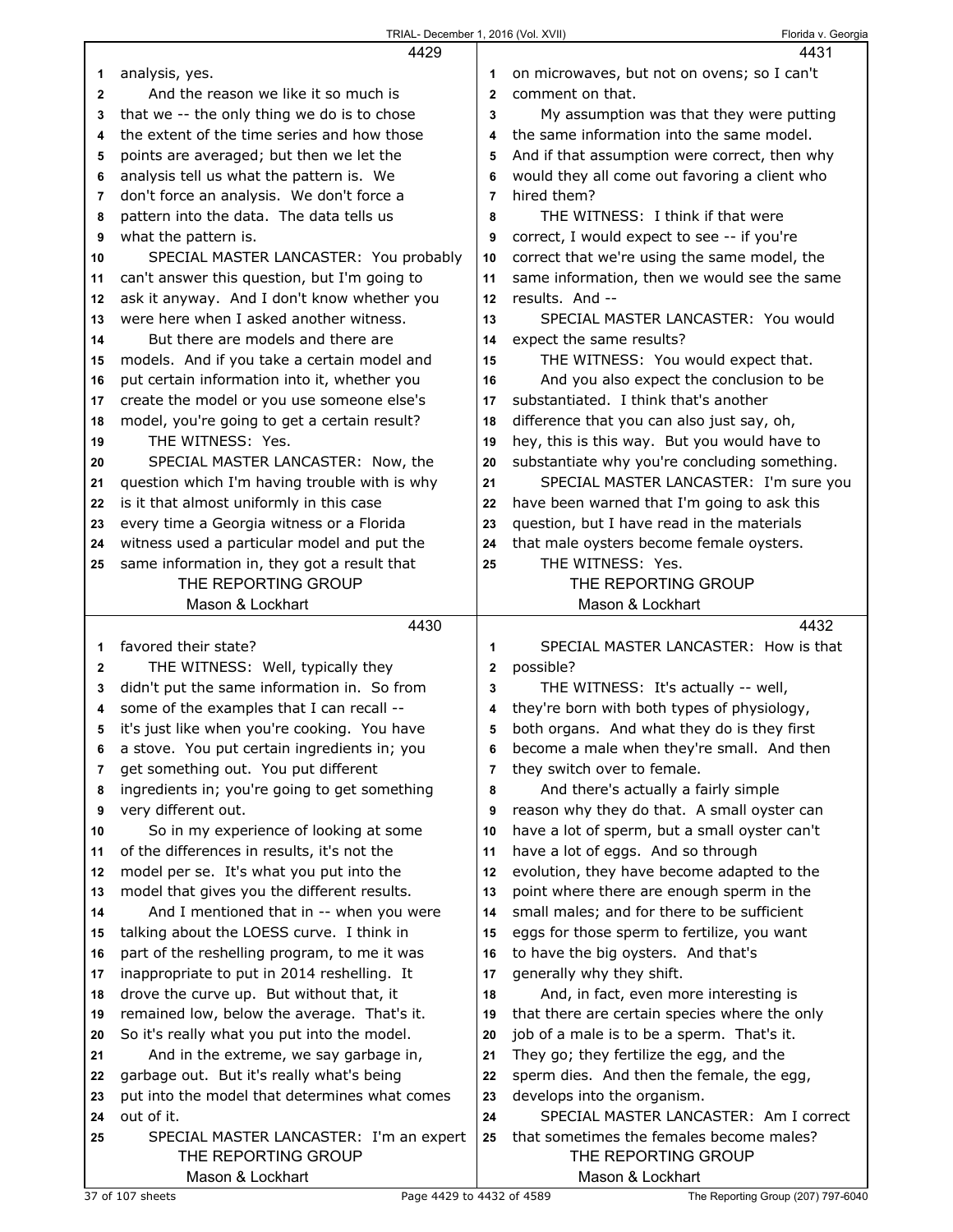|    | 4433                                         |                | 4435                                                 |
|----|----------------------------------------------|----------------|------------------------------------------------------|
| 1  | THE WITNESS: That's been suggested,          | 1              | opportunity to thank your Honor, to thank            |
| 2  | yes. Some of the females will revert back to | $\mathbf{2}$   | Mr. Andrews, and Mr. Dunlap -- I'm sorry,            |
| 3  | males. And that part we don't understand as  | 3              | Mr. Richards, Mr. Dunlap, and our court              |
| 4  | much. It -- there's also not as much         | 4              | reporter for your hospitality and for making         |
| 5  | evidence for that.                           | 5              | this court available to us. I also want to           |
| 6  | SPECIAL MASTER LANCASTER: Thank you.         | 6              | thank Judge Cary and the Bankruptcy Court.           |
| 7  | MR. ECHOLS: No questions, your Honor.        | $\overline{7}$ | We sincerely appreciate it.                          |
| 8  | MR. QURESHI: Nothing further, your           | 8              | DIRECT EXAMINATION                                   |
| 9  | Honor.                                       | 9              | BY MR. PRIMIS:                                       |
| 10 | SPECIAL MASTER LANCASTER: Thank you.         | 10             | Q. Mr. Stavins -- Dr. Stavins, do you have your      |
| 11 | THE WITNESS: Thank you, your Honor.          | 11             | written testimony in front of you?                   |
| 12 | MR. PRIMIS: Your Honor, Georgia is           | 12             | A. Yes, I do.                                        |
| 13 | prepared to call Dr. Stavins. He's here in   | 13             | Q. And, sir, would you please take a look at that    |
| 14 | the courtroom. And we are also prepared to   | 14             | and tell us if you would adopt that as your sworn    |
| 15 | make a concerted effort to finish today.     | 15             | testimony in this case?                              |
| 16 | That said, we usually do take a short        | 16             | A. Yes, I will.                                      |
| 17 | break at this time; and it might be an       | 17             | MR. PRIMIS: Okay. We'll tender the                   |
| 18 | appropriate time.                            | 18             | witness; and I'll hand out the testimony.            |
| 19 | SPECIAL MASTER LANCASTER: Short is the       | 19             | MR. PERRY: Good afternoon, your Honor.               |
| 20 | important word.                              | 20             | SPECIAL MASTER LANCASTER: Good                       |
| 21 | MR. PRIMIS: Five minutes.                    | 21             | afternoon, Mr. Perry.                                |
| 22 | SPECIAL MASTER LANCASTER: Sure.              | 22             | MR. PERRY: I would like to extend the                |
| 23 | MR. PRIMIS: And obviously I can't            | 23             | same thank you that Mr. Primis just did.             |
| 24 | control Mr. Perry's cross-examination, but   | 24             | And we will be prepared at an opportune              |
| 25 | would it be possible to stay a little later  | 25             | time to respond to the comment on restaurants        |
|    | THE REPORTING GROUP                          |                | THE REPORTING GROUP                                  |
|    | Mason & Lockhart                             |                | Mason & Lockhart                                     |
|    |                                              |                |                                                      |
|    | 4434                                         |                | 4436                                                 |
| 1  | than 4:30?                                   | 1              | and hotels. We really enjoyed our time here,         |
| 2  | SPECIAL MASTER LANCASTER: Absolutely.        | $\mathbf{2}$   | and we have had some terrific experiences.           |
| 3  | MR. PRIMIS: Okay. Then we can do this.       | 3              | CROSS-EXAMINATION                                    |
| 4  | MR. PERRY: Okay.                             | 4              | BY MR. PERRY:                                        |
| 5  | (Time Noted: 2:43 p.m.)                      | 5              | Q. Dr. Stavins, it's nice to see you again.          |
| 6  | (Recess Called)                              | 6              | A. Nice to see you.                                  |
| 7  | (Time Noted: 2:50 p.m.)                      | 7              | Q. Thank you so much.                                |
| 8  | MR. PRIMIS: The State of Georgia will        | 8              | I have prepositioned the binders. I                  |
| 9  | call its final witness, Dr. Robert Stavins.  | 9              | hope to go through as few of the documents as        |
| 10 | THE CLERK: Please raise your right           | 10             | I can with those binders. I have another             |
| 11 | hand.                                        | 11             | binder; but, hopefully, we won't need to get         |
| 12 | Do you solemnly swear that the testimony     | 12             | through all of it, sir.                              |
| 13 | you shall give in the cause now in hearing   | 13             | MR. PERRY: Your Honor, actually I would              |
| 14 | shall be the truth, the whole truth, and     | 14             | like to introduce Laura Glickman, if I might.        |
| 15 | nothing but the truth, so help you God?      | 15             | And she's terrific. I would like to have her         |
| 16 | THE WITNESS: I do.                           | 16             | recognized on the record, if I could.                |
| 17 | THE CLERK: Please be seated.                 | 17             | SPECIAL MASTER LANCASTER: Certainly.                 |
| 18 | Pull yourself right up to the microphone     | 18             | MS. GLICKMAN: Good afternoon, your                   |
| 19 | and please state your name and spell your    | 19             | Honor.                                               |
| 20 | last name.                                   | 20             | BY MR. PERRY:                                        |
| 21 | THE WITNESS: My name in Robert Stavins,      | 21             | Q. Dr. Stavins, are you familiar with the University |
| 22 | and my last name is spelled STAVINS.         | 22             | of Georgia's Agricultural Extension Service?         |
| 23 | MR. PRIMIS: Your Honor, before I begin       | 23             | A. I am aware of the existence of it, certainly.     |
| 24 | with Dr. Stavins, since he's the last        | 24             | Q. Can you describe what it does?                    |
| 25 | witness, I just wanted to take the           | 25             | A. So in general an Agricultural Extension Service   |
|    | THE REPORTING GROUP<br>Mason & Lockhart      |                | THE REPORTING GROUP<br>Mason & Lockhart              |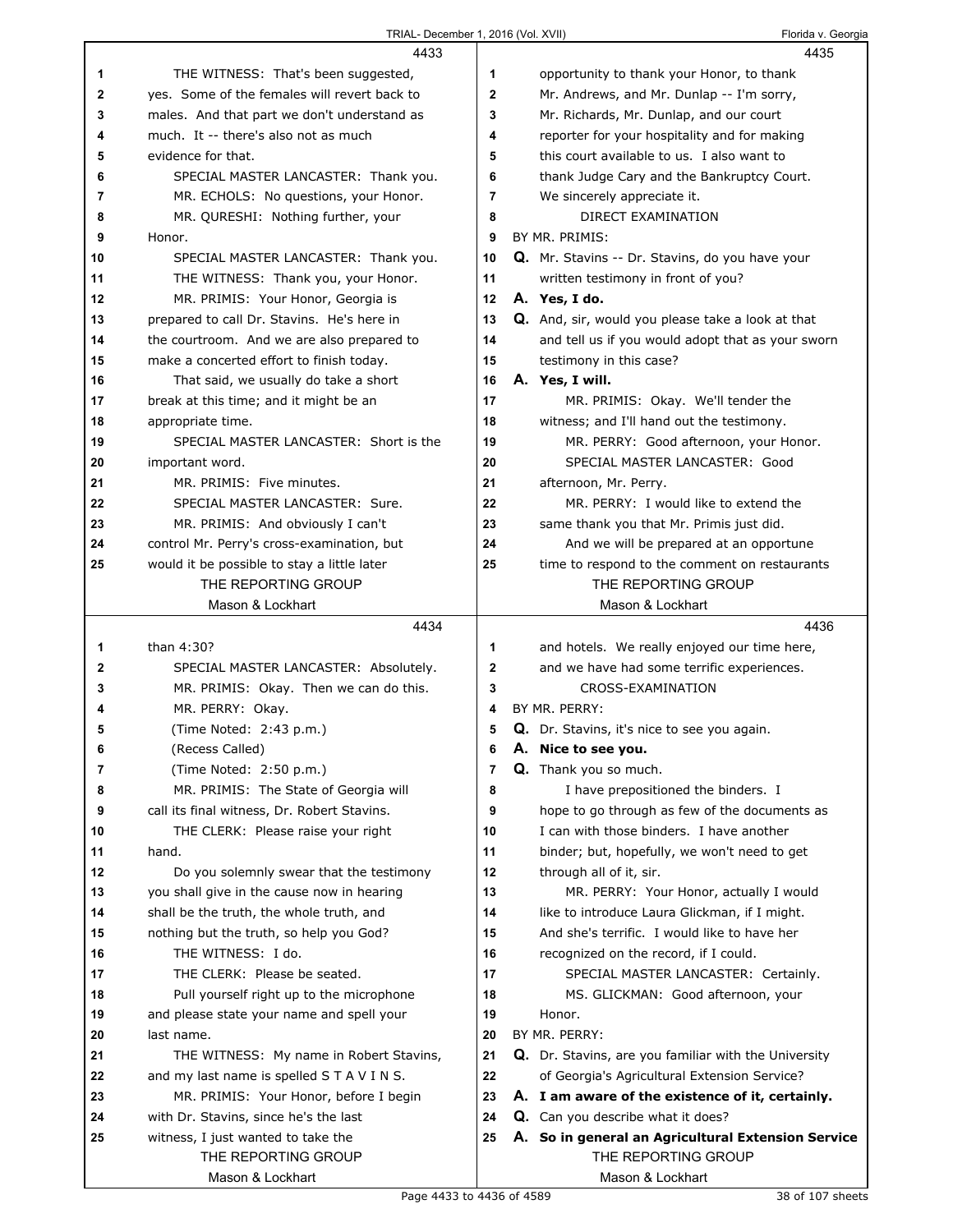|    |    | 4437                                                 |                | 4439                                                 |
|----|----|------------------------------------------------------|----------------|------------------------------------------------------|
| 1  |    | is typically -- is affiliated with the Land Grant    | 1              | A. Yes, I see that.                                  |
| 2  |    | colleges in their respective states and carries      | $\mathbf{2}$   | Q. Could you turn with me, please, now to page 44 of |
| 3  |    | out activities of giving advice and sometimes        | 3              | this same presentation, again, FX-960.               |
| 4  |    | doing analysis as well of farming within the         | 4              | A. Yes. I see that.                                  |
| 5  |    | respective states.                                   | 5              | Q. And now, on that page, could you read to yourself |
| 6  |    | Q. And do you know a Dr. John Beasley affiliated     | 6              | the contents of page 44 of FX-960.                   |
| 7  |    | with the University of Georgia's Extension           | $\overline{7}$ | A. Yes, I read it.                                   |
| 8  |    | Service?                                             | 8              | Q. Would you know what other crops are meant to be   |
| 9  |    | A. So as I sit here now, to be honest, that name     | 9              | rotated in the sod-based rotation being studied      |
| 10 |    | does not ring a bell.                                | 10             | here?                                                |
| 11 |    | Q. He's a professor of crop and soil science at UGA. | 11             | A. I couldn't say beyond what's stated here.         |
| 12 |    | You don't know him?                                  | 12             | Q. Cotton and peanuts, would that make sense to you  |
| 13 |    | A. I don't believe so.                               | 13             | given your experience with agriculture?              |
| 14 |    | Q. Do you know a Dr. Scott Tubbs, also a professor   | 14             | A. Well, given my experience and my review of the    |
| 15 |    |                                                      | 15             | materials in this case, I would anticipate that      |
|    |    | of crop and soil sciences at UGA?                    |                |                                                      |
| 16 |    | A. Again, as I sit here now, I don't remember the    | 16             | if it's within the Lower River Flint Basin, it       |
| 17 |    | name.                                                | 17             | might well be cotton and peanuts.                    |
| 18 |    | Q. Are you familiar with a study involving those two | 18             | Q. You have never seen any study that anticipates    |
| 19 |    | individuals with Harvard University and              | 19             | that a sod-based rotation could save 70 to 80        |
| 20 |    | University of Florida on rotations and how they      | 20             | percent of irrigation water used on cotton and       |
| 21 |    | can save water?                                      | 21             | peanuts?                                             |
| 22 |    | A. No. I haven't heard about that.                   | 22             | A. Including grazing and variable rate irrigation    |
| 23 |    | Q. Can you describe for the Court what a sod-based   | 23             | and the others that are listed here?                 |
| 24 |    | rotation is, please?                                 | 24             | Q. Sure. You're aware, aren't you, that there are a  |
| 25 |    | A. Well, I would be speculating if I did that.       | 25             | number of farmers in the Flint River Basin that      |
|    |    | THE REPORTING GROUP                                  |                | THE REPORTING GROUP                                  |
|    |    | Mason & Lockhart                                     |                |                                                      |
|    |    |                                                      |                | Mason & Lockhart                                     |
|    |    | 4438                                                 |                | 4440                                                 |
| 1  |    | Q. Okay. Could you open your binder to tab 1,        | 1              | have farm ponds and also cattle. Right?              |
| 2  |    | please.                                              | 2              | A. So I'm certainly -- I'm aware of farm ponds. I    |
| 3  |    | A. Yes.                                              | 3              | haven't been looking at anything with livestock.     |
| 4  |    | Q. And, sir, for the first part of my exam today I   | 4              | Q. You're not familiar with the practices of raising |
| 5  |    | would like to understand what you did to prepare     | 5              | livestock in connection with farming various         |
| 6  |    | your analyses in your prefiled direct and,           | 6              | crops in the Flint River Basin?                      |
| 7  |    | indeed, in your expert opinion. So let's start       | 7              | A. No. I can't say that I am.                        |
| 8  |    | with this document, if we might, please. Have        | 8              | Q. So you don't know how many farmers do or don't    |
| 9  |    | you ever seen this document before?                  | 9              | have livestock operations?                           |
| 10 | А. | No. I don't believe I have.                          | 10             | A. That's correct.                                   |
| 11 |    | Q. And you don't know what, if any, role Georgia     | 11             | Q. Okay. So, sir, if you could look now at page 45   |
| 12 |    | Extension Services had in the preparation of this    | 12             | $of -$                                               |
| 13 |    | document?                                            | 13             | A. Yes.                                              |
| 14 |    | A. No. The -- just to be clear, the document I'm     | 14             | Q. -- this particular document. And there, do you    |
| 15 |    | looking at says University of Florida.               | 15             | see the word Bainbridge on the title of the          |
| 16 |    | Q. Sir, are sure you don't know of a joint study by  | 16             | slide?                                               |
| 17 |    | University of Georgia in Auburn and University of    | 17             | A. Yes, I do.                                        |
| 18 |    | Florida as to ways to save water in the Flint        | 18             | Q. You know Bainbridge is in the Flint River Basin;  |
| 19 |    | River Basin?                                         | 19             | don't you?                                           |
| 20 |    | A. I don't recall having reviewed such a study.      | 20             | A. Yes.                                              |
| 21 |    | Q. Sir, I invite your attention in this document,    | 21             | Q. And you know there's a gage that measures the     |
| 22 |    | tab 1, which is FX-960, to page 5, please.           | 22             | flow of the Flint River at Bainbridge. Right?        |
| 23 |    | A. Yes, sir.                                         | 23             | A. Yes.                                              |
| 24 |    | Q. And do you see there it says, sod-based tri-state | 24             | Q. All right. And it doesn't include all of the      |
| 25 |    | project, Georgia, Florida, and Alabama?              | 25             | flows in the Flint River Basin; does it?             |
|    |    | THE REPORTING GROUP<br>Mason & Lockhart              |                | THE REPORTING GROUP<br>Mason & Lockhart              |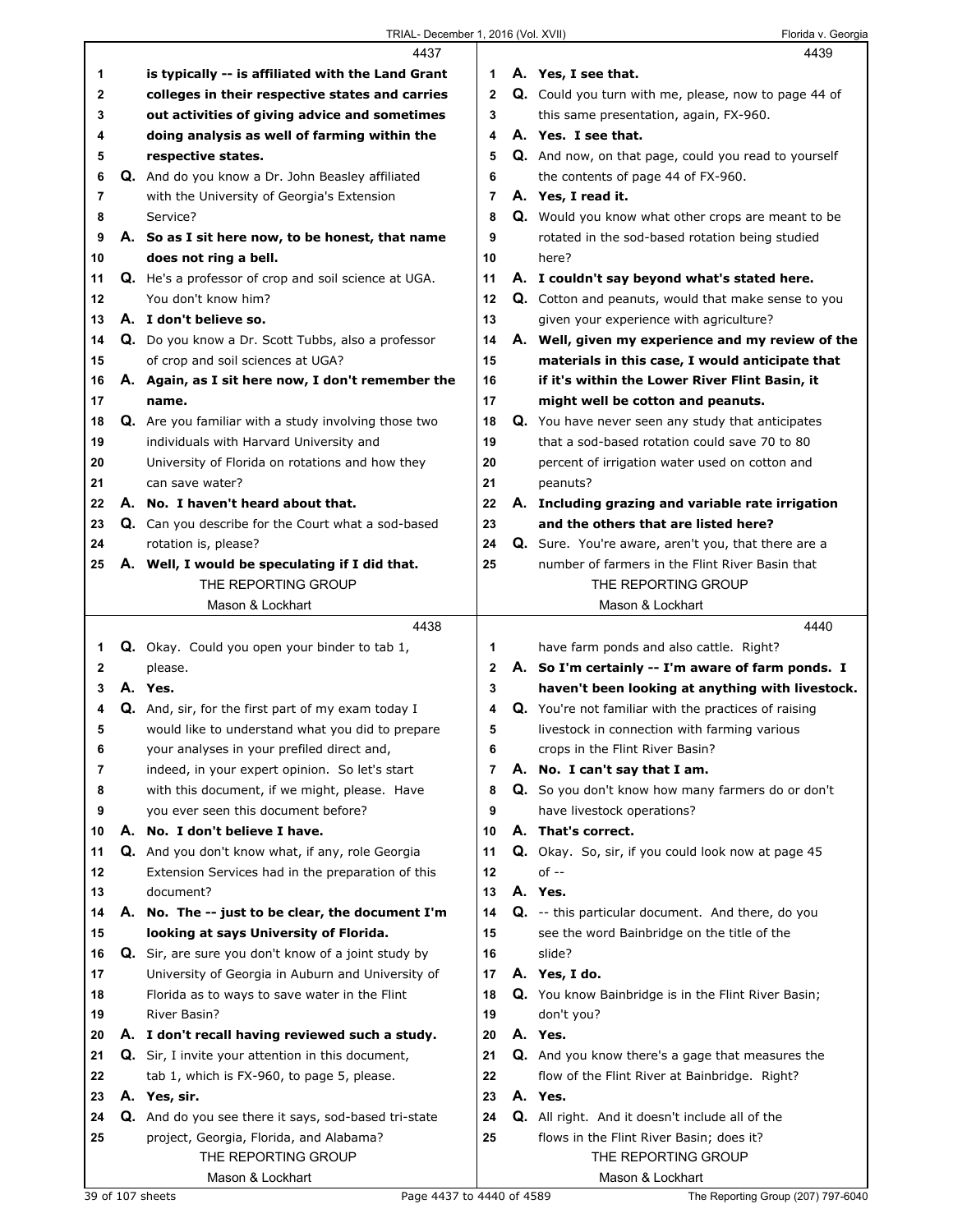|          |    | 4441                                                        |          |    | 4443                                                        |
|----------|----|-------------------------------------------------------------|----------|----|-------------------------------------------------------------|
| 1        |    | A. No. No.                                                  | 1        |    | A. The first line of which segment?                         |
| 2        |    | <b>Q.</b> Bainbridge is on the Flint River, but there are   | 2        |    | There are five.                                             |
| 3        |    | other creeks and tributaries that empty into Lake           | 3        |    | <b>Q.</b> Yes, fair question. It's the top left set of      |
| 4        |    | Seminole from the Flint River Basin. Right?                 | 4        |    | lines under conventional three-year cotton,                 |
| 5        |    | A. That empty in directly.                                  | 5        |    | cotton, peanut rotation. Do you see that, sir?              |
| 6        | Q. | They empty in --                                            | 6        |    | A. Yes.                                                     |
| 7        | А. | Directly, yes.                                              | 7        |    | Q. And do you see the profit at 20,000 in the total         |
| 8        |    | Q. Now, have you seen this chart on page 45 before?         | 8        |    | profit line item there?                                     |
| 9        |    | A. You know, I don't recall as I look at it. But to         | 9        |    | A. 20,793 you're referring to?                              |
| 10       |    | be honest, I have seen so many graphics of flow             | 10       |    | Q. Yes.                                                     |
| 11       |    | rates that it's possible, but I don't recall it.            | 11       |    | Now, if you will follow with me down to the                 |
| 12       |    | <b>Q.</b> And do you remember during your deposition we     | 12       |    | bottom of the page, do you see after a series of            |
| 13       |    | talked about the amount of water that might be              | 13       |    | different years, year four, full sod-based                  |
| 14       |    | saved at Bainbridge by reducing agricultural                | 14       |    | rotation?                                                   |
| 15       |    | irrigation?                                                 | 15       |    | A. Yes. I see that.                                         |
| 16       |    | A. I certainly remember discussing the amount of            | 16       |    | <b>Q.</b> And do you see the profit at the bottom of the    |
| 17       |    | water passing at Bainbridge.                                | 17       |    | page, 125,270?                                              |
| 18       |    | <b>Q.</b> And you recognize that a thousand cfs is a        | 18       |    | A. Yes. The last two years the profit jumps up.             |
| 19       |    | significant amount of water flowing down the                | 19       |    | Livestock are added.                                        |
| 20       |    | Flint at Bainbridge; isn't it?                              | 20       |    | In fact, the last three years there is the                  |
| 21       |    | A. A thousand cfs in the context of this case is            | 21       |    | addition of livestock bringing the bulk of the              |
| 22       |    | significant.                                                | 22       |    | profit, it appears.                                         |
| 23       |    | Q. Yes. And do you see here on this chart the               | 23       |    | Q. Well, do you see that cotton and peanut profits          |
| 24       |    | difference between flows at various levels, and             | 24       |    | on year four are both higher than cotton and                |
| 25       |    | do you see also that it exceeds 1,000 cfs in July           | 25       |    | peanut profits in the first year in the top line?           |
|          |    | THE REPORTING GROUP                                         |          |    | THE REPORTING GROUP                                         |
|          |    | Mason & Lockhart                                            |          |    | Mason & Lockhart                                            |
|          |    |                                                             |          |    |                                                             |
|          |    |                                                             |          |    |                                                             |
|          |    | 4442                                                        |          |    | 4444                                                        |
| 1        |    | and August?                                                 | 1        |    | A. In year four --                                          |
| 2        |    | A. I'm trying to -- I don't actually know what the          | 2        |    | Q. To the conventional on the top line.                     |
| 3        |    | meaning is of the different numbers. There are a            | 3        |    | A. Yes. Yes. Less in year three and less in year            |
| 4        |    | lot of lines that are also color-coded.                     | 4        |    | two; but, yes, you're right, more in year four.             |
| 5        |    | <b>Q.</b> All right, sir. There's a table on this chart;    | 5        |    | Q. You didn't analyze this in your report or in your        |
| 6        |    | but in the interest of time and that you're the             | 6        |    | prefiled direct testimony; did you?                         |
| 7        |    | last witness in our five-week trial --                      | 7        | А. | No. I was essentially basing my work upon                   |
| 8        |    | A. Yes.                                                     | 8        |    | Dr. Sundig's work. And he didn't look at such               |
| 9        | Q. | -- I'm going to move to a different page.                   | 9        |    | rotations, so I didn't.                                     |
| 10       |    | A. Yes.                                                     | 10       |    | Q. All right, sir. So you didn't look at what               |
| 11       |    | Q. Could you please turn to page 47.                        | 11       |    | amounts of water might be saved from changing               |
| 12       | А. | Yes. I'm there.                                             | 12       |    | rotations or using lower water crops; did you?              |
| 13       |    | Q. And do you see there a chart of different                | 13       |    | A. No. I focused on exactly the set of measures             |
| 14       |    | rotational crops along with acres, costs,                   | 14       |    | that Dr. Sundig proposes in various combinations,           |
| 15       |    | revenue, and profit from different rotations?               | 15       |    | and this was not one of them.                               |
| 16       |    | A. So three-year rotation of these three crops and          | 16       |    | <b>Q.</b> So if -- if we were to look through your prefiled |
| 17       |    | then so on and so forth down the page?                      | 17       |    | direct, we wouldn't find a section that                     |
| 18<br>19 |    | <b>Q.</b> It appears that there's at least a three-year and | 18<br>19 |    | identifies what, if any, economic impact there              |
|          |    | perhaps a four-year rotation.                               |          |    | were from forcing farmers to change the types of            |
| 20       |    | A. Yes.                                                     | 20       |    | crops they use. Right?                                      |
| 21       | Q. | Do you see that?                                            | 21       |    | A. From forcing farmers to change the type of crops?        |
| 22       |    | A. The bottom one is a four year.                           | 22       |    | Q. Change their rotation or types of crops, you             |
| 23       |    | Q. And could you follow with me, please, looking at         | 23       |    | didn't do that; did you?                                    |
| 24       |    | profit with the cotton/peanut rotation on the               | 24       |    | A. No.                                                      |
| 25       |    | first line there. Do you see that, sir?                     | 25       |    | Q. Okay. Sir, can you turn with me, please, to              |
|          |    | THE REPORTING GROUP<br>Mason & Lockhart                     |          |    | THE REPORTING GROUP<br>Mason & Lockhart                     |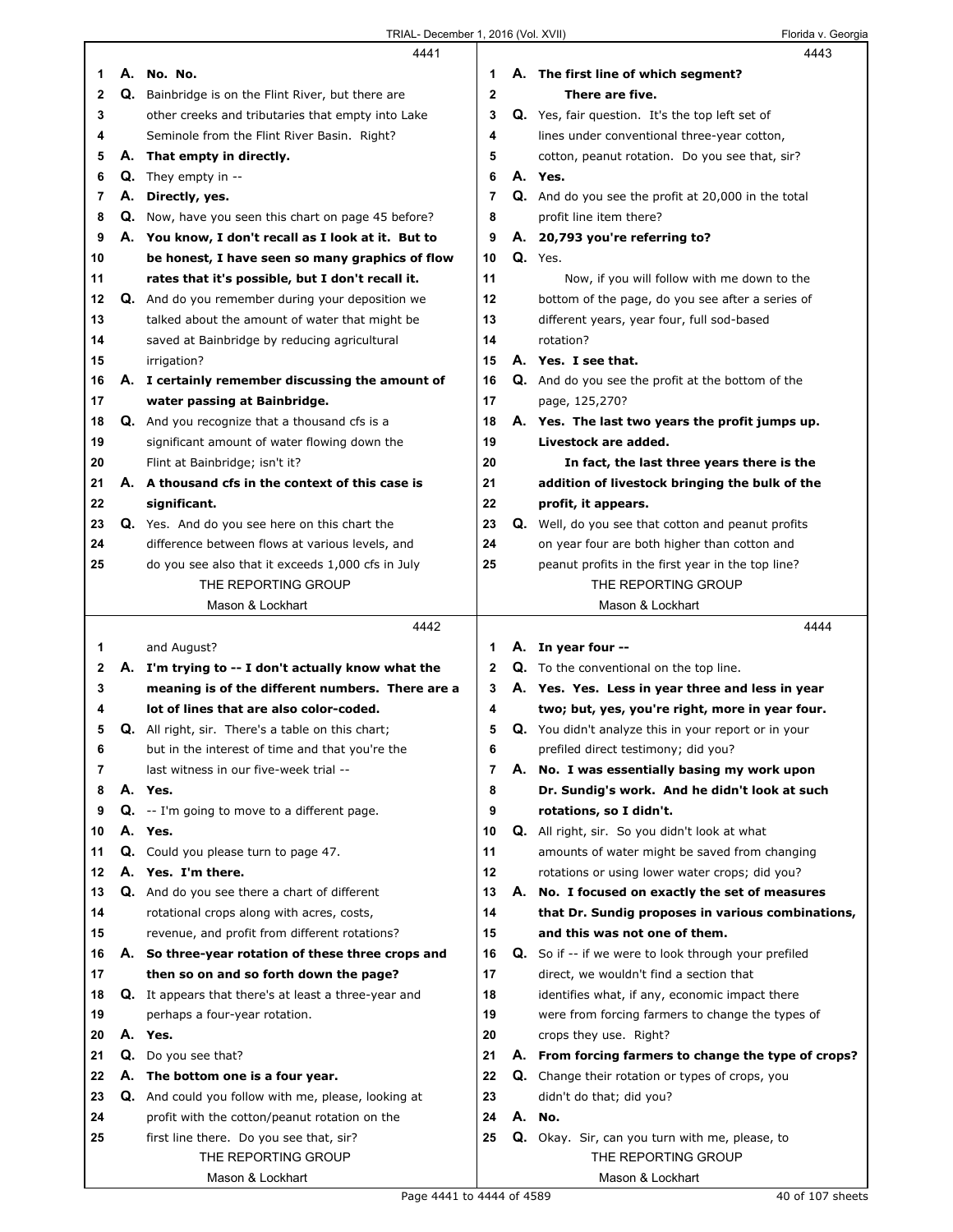|    |    | 4445                                                                                              |              | 4447                                                        |
|----|----|---------------------------------------------------------------------------------------------------|--------------|-------------------------------------------------------------|
| 1. |    | tab 3 of your binder. And there you will find a                                                   | 1            | crop choice.                                                |
| 2  |    | press release from yesterday.                                                                     | $\mathbf{2}$ | <b>Q.</b> There is no restriction at all in the amount of   |
| 3  |    | A. Yes.                                                                                           | 3            | irrigation water they can apply to a particular             |
| 4  | Q. | By Governor Deal of Georgia?                                                                      | 4            | acre of crop land; is there?                                |
| 5  | А. | Uh-huh.                                                                                           | 5            | A. No. What I was referring to is permitting.               |
| 6  |    | <b>Q.</b> Have you seen this before?                                                              | 6            | <b>Q.</b> All right. So they have to have permits; right?   |
| 7  |    | A. I don't believe so, no.                                                                        | 7            | A. Correct.                                                 |
| 8  |    | <b>Q.</b> Could you read the second and third paragraphs of                                       | 8            | <b>Q.</b> And there are thousands of permits that have been |
| 9  |    | this story, please.                                                                               | 9            | granted in the Flint River Basin. Right?                    |
| 10 |    | I called it a press release. I was mistaken.                                                      | 10           | A. That's fair to say.                                      |
| 11 |    | It's actually a story about a press conference.                                                   | 11           | <b>Q.</b> Right. And the grandfathered permits in           |
| 12 |    | A. Do you mind if I read from the beginning just so                                               | 12           | particular have very few, if any, limitations on            |
| 13 |    | I understand the context?                                                                         | 13           | any aspect of irrigation; do they?                          |
| 14 |    | Q. Yes, please. Sir, anytime you want to do that,                                                 | 14           | A. Right. And the most recent permits are defined           |
| 15 |    | you're welcome to.                                                                                | 15           | in accordance with different areas of                       |
|    |    |                                                                                                   | 16           | connectivity and impact on the river.                       |
| 16 |    | A. Thank you.                                                                                     |              |                                                             |
| 17 |    | Okay. I'm not going to read the entire thing                                                      | 17           | <b>Q.</b> And there are about 30 of those?                  |
| 18 |    | unless you want me to.                                                                            | 18           | A. There are a very small number; it may well be 30.        |
| 19 |    | <b>Q.</b> No. Actually, I'm going to focus with you, if I                                         | 19           | I don't recall the exact number that are in the             |
| 20 |    | can, on the second and third paragraphs of this                                                   | 20           | most critical area of the three types of areas,             |
| 21 |    | document. And in particular in the second                                                         | 21           | the ones with greatest connectivity. And then --            |
| 22 |    | paragraph where it says, Deal set limits on water                                                 | 22           | <b>Q.</b> Well, there are certainly many --                 |
| 23 |    | use could be a disaster that could force farmers                                                  | 23           | A. -- there are --                                          |
| 24 |    | to change the types of crops by restricting                                                       | 24           | Q. I'm sorry to interrupt you.                              |
| 25 |    | irrigation. Do you see that, sir?                                                                 | 25           | A. I was going to say there are more permits in the         |
|    |    | THE REPORTING GROUP                                                                               |              | THE REPORTING GROUP                                         |
|    |    | Mason & Lockhart                                                                                  |              | Mason & Lockhart                                            |
|    |    |                                                                                                   |              |                                                             |
|    |    | 4446                                                                                              |              | 4448                                                        |
| 1  |    | A. Yes.                                                                                           | 1            | areas that do not have significant impact on the            |
| 2  |    | Q. All right. You didn't do any analysis of that                                                  | $\mathbf 2$  | river.                                                      |
| 3  |    | possibility; did you?                                                                             | 3            | <b>Q.</b> Even in the sensitive -- particularly sensitive   |
| 4  |    | A. No. I -- but I looked at this analogous to what                                                | 4            | areas, there are far, far, far more grandfathered           |
| 5  |    | Dr. Sundig did. I looked at reductions in yields                                                  | 5            | permits than new permits with limitations.                  |
| 6  |    | of existing crops.                                                                                | 6            | Right?                                                      |
| 7  |    | <b>Q.</b> Now, sir, do you see the next line where the --                                         | 7            | A. That's right.                                            |
| 8  |    | the next paragraph where in the second sentence                                                   | 8            | <b>Q.</b> Okay. Now, I want to focus for a moment on an     |
| 9  |    | there's a reference to, quote, an artificial                                                      | 9            | artificial process, the phrase that I called out            |
| 10 |    | process that would be imposed on farmers?                                                         | 10           | a minute ago from the second paragraph we were              |
| 11 |    | A. I see that, sir.                                                                               | 11           | reading, third paragraph of this document.                  |
| 12 |    |                                                                                                   | 12           | You're aware, aren't you, that there is, indeed,            |
| 13 |    | Q. And then the line before that, there's an<br>indication that farmers should be allowed to make | 13           | an artificial limit on the amount of water that             |
| 14 |    |                                                                                                   | 14           | can be used in Florida's part of the ACF basis by           |
|    |    | the calls about what they do on their own, basing                                                 |              |                                                             |
| 15 |    | that on market prices and the commodities they                                                    | 15           | farmers. Right?                                             |
| 16 |    | produce. Do you see that, sir?                                                                    | 16           | A. So I'm aware -- I have become aware of the               |
| 17 |    | A. I do, except it doesn't say should. It just says                                               | 17           | permitting system there.                                    |
| 18 |    | farmers are allowed.                                                                              | 18           | Q. Oh, you have become aware. Is that since your            |
| 19 |    | <b>Q.</b> Oh, fair enough. Farmers are allowed. They are                                          | 19           | prefiled direct testimony?                                  |
| 20 |    | allowed under Georgia law to make all those                                                       | 20           | A. No. It's actually since you and I spoke at my            |
| 21 |    | choices right now without any restrictions.                                                       | 21           | deposition.                                                 |
| 22 |    | Right?                                                                                            | 22           | Q. Okay. So you are aware of that.                          |
| 23 | А. | Well, there are certainly restrictions they face                                                  | 23           | Let's turn, if we could, to JX-45, which is                 |
| 24 |    | in terms of, as you know, irrigation water and                                                    | 24           | at tab 2, please.                                           |
| 25 |    | other things, but I don't believe in terms of                                                     | 25           | A. Yes.                                                     |
|    |    | THE REPORTING GROUP                                                                               |              | THE REPORTING GROUP                                         |
|    |    | Mason & Lockhart<br>Page 4445 to 4448 of 4589<br>41 of 107 sheets                                 |              | Mason & Lockhart<br>The Reporting Group (207) 797-6040      |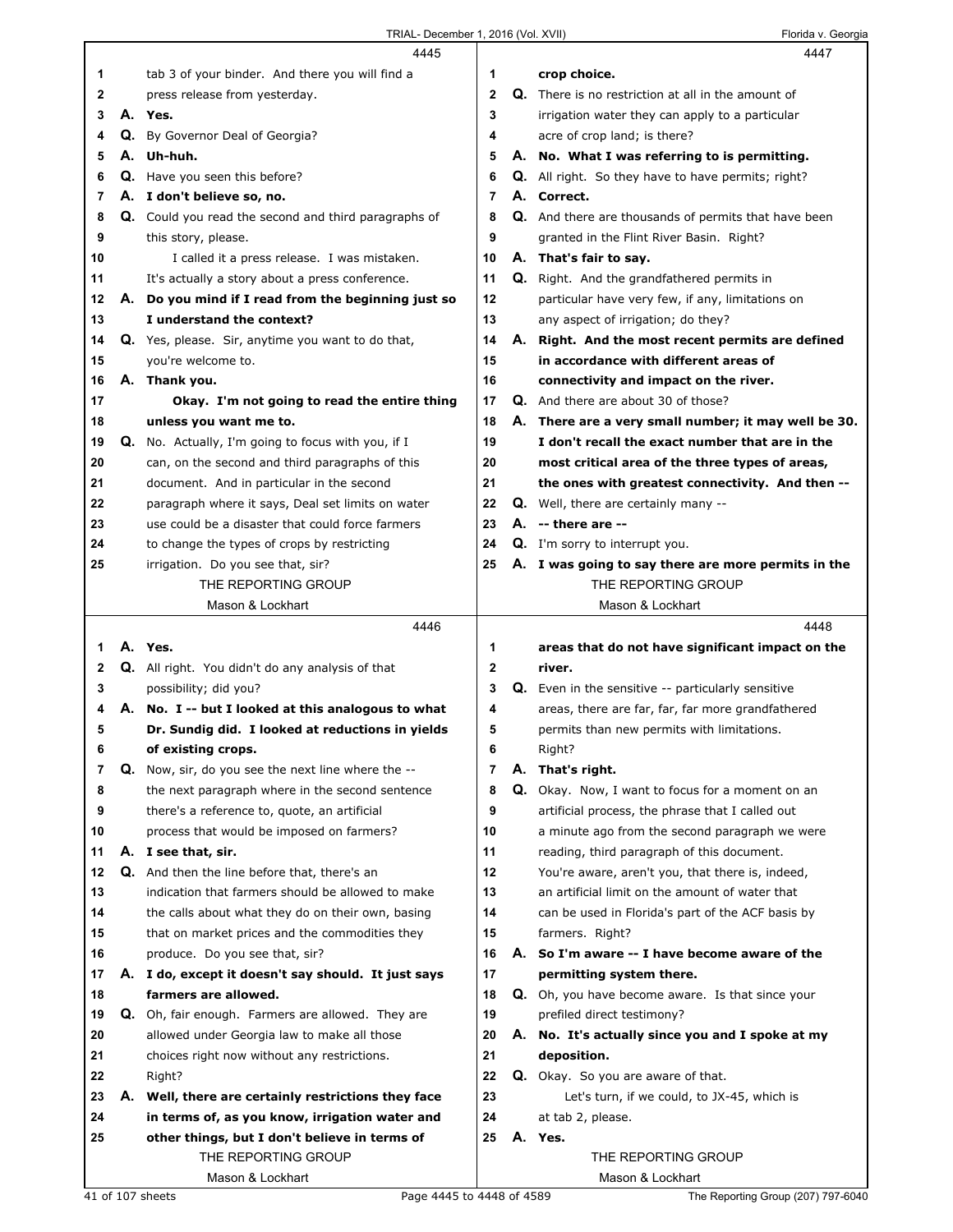|    |    | 4449                                                    |    |    | 4451                                                      |
|----|----|---------------------------------------------------------|----|----|-----------------------------------------------------------|
| 1  |    | <b>Q.</b> Now, sir, you have seen this document before; | 1. |    | A. Well, it rings a bell; but I would have to see it      |
| 2  |    | haven't you?                                            | 2  |    | in front of me, and maybe I would be able to be           |
| 3  |    | A. Well, let me look at the cover to make sure what     | 3  |    | definitive.                                               |
| 4  |    | that is.                                                | 4  |    | Q. Well, maybe we'll do that if we have time, sir.        |
| 5  |    | Yes.                                                    | 5  |    | A. Okay.                                                  |
| 6  |    | Q. It's titled Georgia's Water Conservation             | 6  |    | <b>Q.</b> So let's just focus back on page 45 --          |
| 7  |    | Implementation Plan from 2010?                          | 7  |    | A. Yes, sir.                                              |
| 8  |    | A. Yes.                                                 | 8  |    | $Q.$ -- if we might. Do you see there it says under       |
| 9  |    | Q. About seven years ago?                               | 9  |    | goal No. 4, farmers should minimize water loss            |
| 10 |    | A. Uh-huh.                                              | 10 |    | from farm ponds?                                          |
| 11 |    | Q. Okay. Could you turn with me, please, to page 11     | 11 |    | A. Yes.                                                   |
| 12 |    | and 12 of this document.                                | 12 |    | Q. And if you could, I just ask you to scan down the      |
| 13 |    | A. Yes.                                                 | 13 |    | next paragraph and look for the word evaporation          |
| 14 | Q. | Now, you see the section titled Acknowledgment on       | 14 |    | and seepage.                                              |
| 15 |    | page 11. I just want to very briefly identify           | 15 |    | A. Just one second, please.                               |
| 16 |    | for you some of the participants in composing           | 16 |    | Yes.                                                      |
| 17 |    | this document, because they testified here in           | 17 |    | <b>Q.</b> Do you see the word evaporation?                |
| 18 |    | this case. On page 11, do you see Mark Master --        | 18 |    | A. Yes, I do.                                             |
| 19 |    | I'm sorry, page 12, do you see Mark Masters             | 19 |    | <b>Q.</b> Losses from farm ponds, and then later it says, |
| 20 |    | listed?                                                 | 20 |    | evaporation and seepage?                                  |
| 21 |    | A. Yes, I do.                                           | 21 |    | A. Right.                                                 |
| 22 |    | Q. And you know Mr. or Dr. Masters; don't you?          | 22 |    | Q. Right. Now, benchmark 4B is what I'm                   |
| 23 |    | A. I can't say that I know Mr. Masters, but I have      | 23 |    | particularly interested in here. Goal 4,                  |
| 24 |    | read material.                                          | 24 |    | benchmark 4B. By January 15, farmers should               |
| 25 |    | <b>Q.</b> And he has some expertise in agricultural     | 25 |    | implement one or more practices to reduce water           |
|    |    | THE REPORTING GROUP                                     |    |    | THE REPORTING GROUP                                       |
|    |    | Mason & Lockhart                                        |    |    | Mason & Lockhart                                          |
|    |    |                                                         |    |    |                                                           |
|    |    | 4450                                                    |    |    | 4452                                                      |
| 1  |    | matters; doesn't he?                                    | 1  |    | loss from 50 percent of all farm ponds used in            |
| 2  | А. | That's my understanding.                                | 2  |    | irrigation.                                               |
| 3  | Q. | Of course. He testified about that in this              | 3  |    | Were you familiar with that benchmark, sir?               |
| 4  |    | trial.                                                  | 4  | А. | I don't think I was familiar with the benchmark.          |
| 5  |    | And I would invite your attention to page 41            | 5  |    | These are goals and benchmarks, not requirements,         |
| 6  |    | of this same document, please, sir.                     | 6  |    | as I understand it.                                       |
| 7  | А. | Yes.                                                    | 7  |    | Q. So, sir, did you do any analysis on what, if any,      |
| 8  |    | Q. So, sir, are you familiar with these goals and       | 8  |    | impact some type of requirement similar to that           |
| 9  |    | benchmarks that the State of Georgia issued in          | 9  |    | benchmark would involve?                                  |
| 10 |    | 2010 for agricultural irrigation?                       | 10 |    | A. Well, I did, not to this specific benchmark, but       |
| 11 | А. | I can't say that I'm familiar with them, no.            | 11 |    | the fact that Dr. Sundig in one of his more               |
| 12 | Q. | All right. Well, let's just look at a couple. I         | 12 |    | recent analyses -- in fact, it may have been his          |
| 13 |    | won't drag you through the entire 12-page section       | 13 |    | direct testimony -- commented on additional               |
| 14 |    | of benchmarks, goals, and requirements; but             | 14 |    | savings that would be achieved from farm ponds.           |
| 15 |    | let's -- let's look first at page 45. Could we?         | 15 |    | And so I did take a look at that.                         |
| 16 | А. | 45?                                                     | 16 |    | Q. But you didn't look at a 50 percent cut in             |
| 17 | Q. | Yes, please.                                            | 17 |    | evaporation from farm ponds; did you?                     |
| 18 |    | Now, sir, were you here for the testimony               | 18 |    | A. I did not look at this specific benchmark, no.         |
| 19 |    | over the last several days about losses from            | 19 |    | Q. Okay. Now, if I can invite your attention now to       |
| 20 |    | evaporation from farm ponds?                            | 20 |    | page 44. And, again, we're moving quickly.                |
| 21 | А. | No. I just arrived today.                               | 21 |    | There are many, many benchmarks and so forth in           |
| 22 | Q. | And -- well, thank you for coming up.                   | 22 |    | this document. But here, particularly I'm                 |
| 23 |    | Are you aware of the UIF report by Georgia              | 23 |    | interested in goal 3, farmers should consider             |
| 24 |    | Water Resources Institute and its discussion of         | 24 |    | crop varieties, cropping systems, and irrigation          |
| 25 |    | farm pond issues?                                       | 25 |    | systems. Do you see that, sir?                            |
|    |    | THE REPORTING GROUP<br>Mason & Lockhart                 |    |    | THE REPORTING GROUP<br>Mason & Lockhart                   |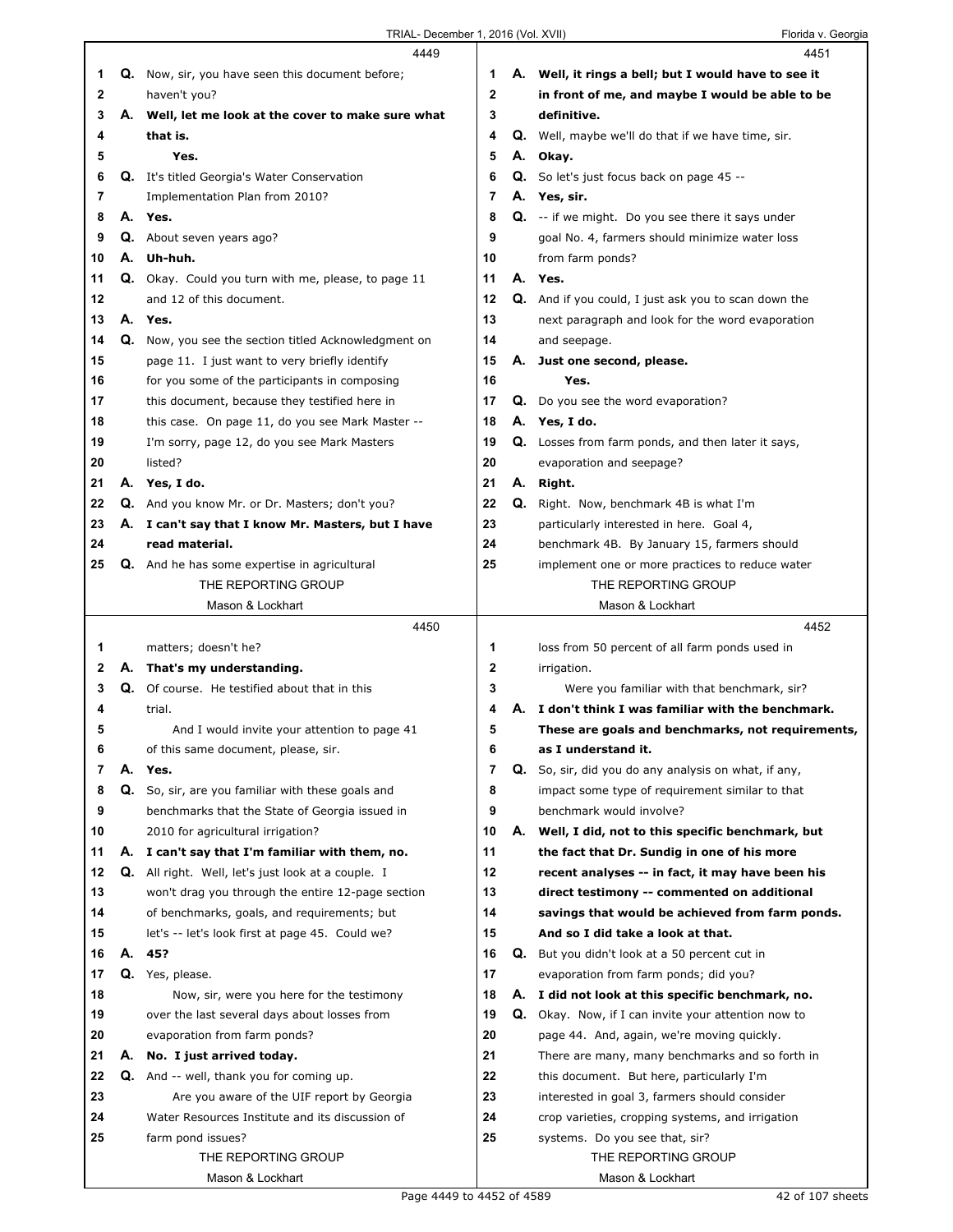|                |    | 4453                                                       |                | 4455                                                      |
|----------------|----|------------------------------------------------------------|----------------|-----------------------------------------------------------|
| 1              |    | A. Yes, I do.                                              | 1              | A. I'm aware of variable-rate irrigation and other        |
| 2              |    | Q. And then if you scan that first paragraph there,        | $\mathbf{2}$   | practices that we have discussed in the past,             |
| 3              |    | do you see an indication that farmers can                  | 3              | including those that Dr. Sunding and I both               |
| 4              |    | significantly reduce the amount of water needed            | 4              | assessed.                                                 |
| 5              |    | by planting water-efficient crop varieties?                | 5              | <b>Q.</b> Thank you, sir. I'm sorry for mentioning that   |
| 6              |    | A. I'm sorry. Would you tell me again where that           | 6              | before.                                                   |
| 7              |    | text is?                                                   | 7              |                                                           |
|                |    |                                                            |                | So on variable-rate irrigation, you're aware,             |
| 8              |    | <b>Q.</b> Sure. I'm very happy to. The first paragraph of  | 8              | aren't you, that Dr. Irmak, who is not going to           |
| 9              |    | text -- not the title, but the first paragraph of          | 9              | testify in this trial who was an agricultural             |
| 10             |    | text under goal 3.                                         | 10             | expert for Georgia, opined that it's possible             |
| 11             |    | A. Oh.                                                     | 11             | that variable-rate irrigation could lead to               |
| 12             |    | <b>Q.</b> It says, while goal 2; and then it moves on from | 12             | savings of more than 15 percent in water use.             |
| 13             |    | there.                                                     | 13             | Right?                                                    |
| 14             |    | A. Yes, I see it now.                                      | 14             | A. So I don't -- I'm not aware of that specific. Is       |
| 15             |    | Q. And did you see the language I read just a moment       | 15             | that from the text here?                                  |
| 16             |    | ago?                                                       | 16             | Q. It's from his report.                                  |
| 17             |    | A. Yes. By planting water-efficient crop varieties.        | 17             | A. Oh.                                                    |
| 18             |    | Q. Now, sir, you didn't do any analysis on the             | 18             | Q. And, sir, it's -- in particular, it's from             |
| 19             |    | economic impact of planting water-efficient crop           | 19             | page 77 of his report.                                    |
| 20             |    | varieties; did you?                                        | 20             | Now, you're aware that he also evaluated                  |
| 21             |    | A. No. Again, I -- I followed on what Dr. Sundig           | 21             | intelligent irrigation scheduling. Can you                |
| 22             |    | had done. And since, you know, farmers are                 | 22             | describe for the Court what that is.                      |
| 23             |    | trying to make a living, indeed, to probably               | 23             | A. Scheduling irrigation so that the water is going       |
| 24             |    | maximize their profits. And the water costs                | 24             | on when the needs of the crop are greatest so it          |
| 25             |    | something, so I'm assuming that given the                  | 25             | will go into production of plant material.                |
|                |    | THE REPORTING GROUP                                        |                | THE REPORTING GROUP                                       |
|                |    |                                                            |                |                                                           |
|                |    | Mason & Lockhart                                           |                | Mason & Lockhart                                          |
|                |    |                                                            |                |                                                           |
|                |    | 4454                                                       |                | 4456                                                      |
| 1              |    | benefits and costs they face, that they would              | 1              | <b>Q.</b> And you're aware that Dr. Irmak described pilot |
| $\mathbf{2}$   |    | tend to be planting relatively efficient                   | 2              | programs and projects that looked at the                  |
| 3              |    | varieties.                                                 | 3              | potential and, indeed, demonstrated the potential         |
| 4              |    | Q. And we're talking about Dr. Sunding. Right?             | 4              | of saving an additional 30 or 20 percent of water         |
| 5              |    | A. Oh, did I say --                                        | 5              | used through irrigation -- through intelligent            |
| 6              | Q. | You said Sundig, but --                                    | 6              | irrigation scheduling?                                    |
| $\overline{7}$ | А. | Oh, I apologize.                                           | $\overline{7}$ | A. Again, without seeing the document, I apologize,       |
| 8              |    | Q. No, I know. We have been through this before.           | 8              | I don't want to validate the specific numbers.            |
| 9              |    | So I am sorry to correct you, but I won't do it            | 9              | Q. All right. Well, we covered some of these issues       |
| 10             |    | again. So thank you.                                       | 10             | with Dr. Masters; so I won't go through them in           |
| 11             |    | Now, there are water-efficient varieties of                | 11             | detail.                                                   |
| 12             |    | corn, for instance; right?                                 | 12             | A. Okay.                                                  |
| 13             |    | They have been bred to use less water?                     | 13             | Q. Sir, are you aware of Georgia's Environmental          |
| 14             | А. | So there's -- there's been breeding of varieties           | 14             | Protection Division at any point in time                  |
| 15             |    | of all of these crops, some to be more resistant           | 15             | considering implementing a 15-inch cap on the             |
| 16             |    | to insects, some to be more resistant from                 | 16             | amount of irrigation water that can be used in            |
| 17             |    | competitive vegetation, and some to perhaps                | 17             | the Flint River Basin per acre?                           |
| 18             |    | require less water.                                        | 18             | A. My only recollection of the discussion of a cap        |
| 19             |    | <b>Q.</b> Now, you're aware, in addition to using          | 19             | was with you in deposition, I believe.                    |
| 20             |    | water-efficient crops or choosing different                | 20             | <b>Q.</b> And you recall, don't you, that at -- in 1999   |
| 21             |    | rotations or different water -- more                       | 21             | that Georgia's Environmental Protection Division          |
|                |    |                                                            |                |                                                           |
| 22             |    | water-efficient crops, that there are a whole              | 22             | believed that imposing a 15-inch cap of                   |
| 23             |    | range of practices that can be adopted to use              | 23             | irrigation per acre was, quote, the best way to           |
| 24             |    | less irrigation water, like variable-rate                  | 24             | manage water, unquote?                                    |
| 25             |    | irrigation. Right?                                         | 25             | A. Again, I don't have recollection of that specific      |
|                |    | THE REPORTING GROUP<br>Mason & Lockhart                    |                | THE REPORTING GROUP<br>Mason & Lockhart                   |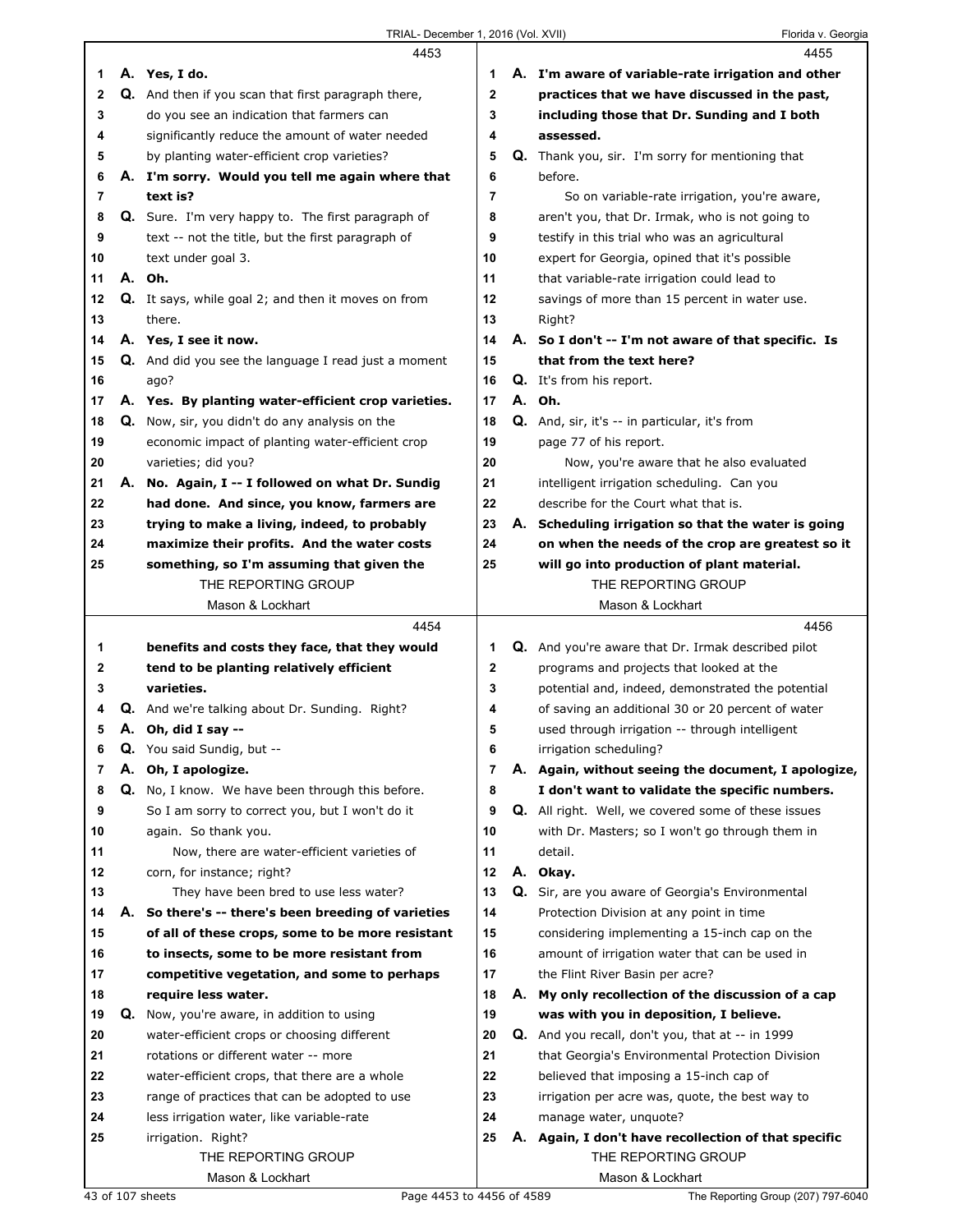|    | 4457                                                       |             |    | 4459                                                     |
|----|------------------------------------------------------------|-------------|----|----------------------------------------------------------|
| 1  | language from a document.                                  | 1           |    | these are.                                               |
| 2  | Q. All right, sir. Can you turn with me, please, to        | $\mathbf 2$ |    | Are you with me?                                         |
| 3  | Exhibit 6 -- I'm sorry, tab 6, Exhibit FX-874.             | 3           |    | A. Yes.                                                  |
| 4  | And in the interest of time, I'll refer you                | 4           |    | <b>Q.</b> All right. Do you see the word NESPAL --       |
| 5  | directly to the next to last page at the bottom.           | 5           |    | A. Yes.                                                  |
| 6  | A. Yes, sir.                                               | 6           |    | Q. -- under Dr. Jim Hook?                                |
| 7  | Q. And this is a little bit tricky to read because         | 7           |    | I think I just read what that acronym meant.             |
| 8  | the text for item 6 at the bottom of that page             | 8           |    | And do you recognize NESPAL now?                         |
|    |                                                            | 9           |    |                                                          |
| 9  | carries over to the next page. And so I think              |             |    | A. Yes.                                                  |
| 10 | the word for each of these different vertical              | 10          |    | Q. Okay. And do you see the water planning regions       |
| 11 | columns is cell. And if you read -- for example,           | 11          |    | here?                                                    |
| 12 | it says pass a bill allowing the EPD to -- you             | 12          |    | A. Yes. I do.                                            |
| 13 | have to turn to the next page to read the rest of          | 13          |    | <b>Q.</b> And the Lower Flint-Ochlockonee on the map?    |
| 14 | this sentence.                                             | 14          |    | A. Yes, I do.                                            |
| 15 | A. Yes.                                                    | 15          |    | Q. Okay. If you just turn a couple pages into this       |
| 16 | <b>Q.</b> And if I could ask you, please, sir, to focus on | 16          |    | tab, you will find FX-886.                               |
| 17 | that sentence, both on the next to last page and           | 17          |    | A. Yes.                                                  |
| 18 | the last page of FX-874, and just read it to the           | 18          |    | <b>Q.</b> And this, sir, is a list of monthly irrigation |
| 19 | end, please.                                               | 19          |    | amounts for individual crops. And it's a range           |
| 20 | A. Pass a bill allowing?                                   | 20          |    | created by NESPAL from the University of Georgia         |
| 21 | Q. Yes. And if you could just to yourself read that        | 21          |    | for very wet years and very dry years. Do you            |
| 22 | text down to the end.                                      | 22          |    | see that, sir?                                           |
| 23 | A. Yes.                                                    | 23          |    | A. Yes. I do.                                            |
| 24 | <b>Q.</b> All right. Do you see the reference there to 15  | 24          |    | Q. And do you see that there are counties listed in      |
| 25 | inches per acre per year?                                  | 25          |    | each of the various sets of data on FX-886?              |
|    | THE REPORTING GROUP                                        |             |    | THE REPORTING GROUP                                      |
|    | Mason & Lockhart                                           |             |    | Mason & Lockhart                                         |
|    |                                                            |             |    |                                                          |
|    |                                                            |             |    |                                                          |
|    | 4458                                                       |             |    | 4460                                                     |
| 1. | A. Yes.                                                    | 1           |    | A. Yes.                                                  |
| 2  | <b>Q.</b> All right. Now, if we could turn to the prior    | 2           |    | <b>Q.</b> And do you see there under P 90, which is      |
| 3  | page and do the same thing with the next column            | 3           |    | very dry years, a total number per county per            |
| 4  | to the right, best way to manage water.                    | 4           |    | crop?                                                    |
| 5  | A. Uh-huh.                                                 | 5           |    | A. Yes, I do.                                            |
| 6  | Q. You see you have to turn the page to get that.          | 6           | Q. | So, for example, for Mitchell County for the             |
| 7  | Does this refresh your recollection of our                 | 7           |    | crop corn, the very dry year number is 14.7.             |
| 8  | discussion during your deposition, sir?                    | 8           |    | That's inches of irrigation water per year.              |
| 9  | A. Yes. We discussed precisely this.                       | 9           |    | Right?                                                   |
| 10 | Q. Okay. And you didn't analyze what the economic          | 10          |    | A. This is average or total across --                    |
| 11 | impacts would be of a cap on irrigation water              | 11          |    | Q. For a very dry year.                                  |
| 12 | applied at 15 inches per year per acre; did you?           | 12          | А. | But what are -- I don't know what the rows are in        |
| 13 | A. No. So my economic analysis, like Dr. Sunding's,        | 13          |    | this that lead to that total.                            |
| 14 | focuses on the economic cost of particular                 | 14          | Q. | Okay. Well, there are indications of how severe          |
| 15 | changes in cfs impacts of different measures.              | 15          |    | a drought year would be. So P 10 would be not            |
| 16 | Q. All right, sir. Are you familiar with the               | 16          |    | a severe drought, and P 90 would be severe               |
| 17 | National Environmentally Sound Production                  | 17          |    | drought.                                                 |
| 18 | Agriculture Laboratory at the University of                | 18          |    | A. I understand that that's the columns. I don't         |
| 19 | Georgia?                                                   | 19          |    | understand what the rows are, approximately 10,          |
| 20 | A. I'm aware of it.                                        | 20          |    | that lead to LW total 14.70.                             |
|    |                                                            |             |    |                                                          |
| 21 | Q. All right. Could you turn, please, to tab 7,            | 21          |    | <b>Q.</b> Okay. Those are months.                        |
| 22 | which is FX-686. And it's also FX-886. I'm                 | 22          |    | A. Those are the months of the year?                     |
| 23 | sorry.                                                     | 23          | Q. | That's right. The months of the irrigation               |
| 24 | There's two documents here. And it will be                 | 24          |    | season.                                                  |
| 25 | just a momentary time until we describe what               | 25          | А. | Right.                                                   |
|    | THE REPORTING GROUP<br>Mason & Lockhart                    |             |    | THE REPORTING GROUP<br>Mason & Lockhart                  |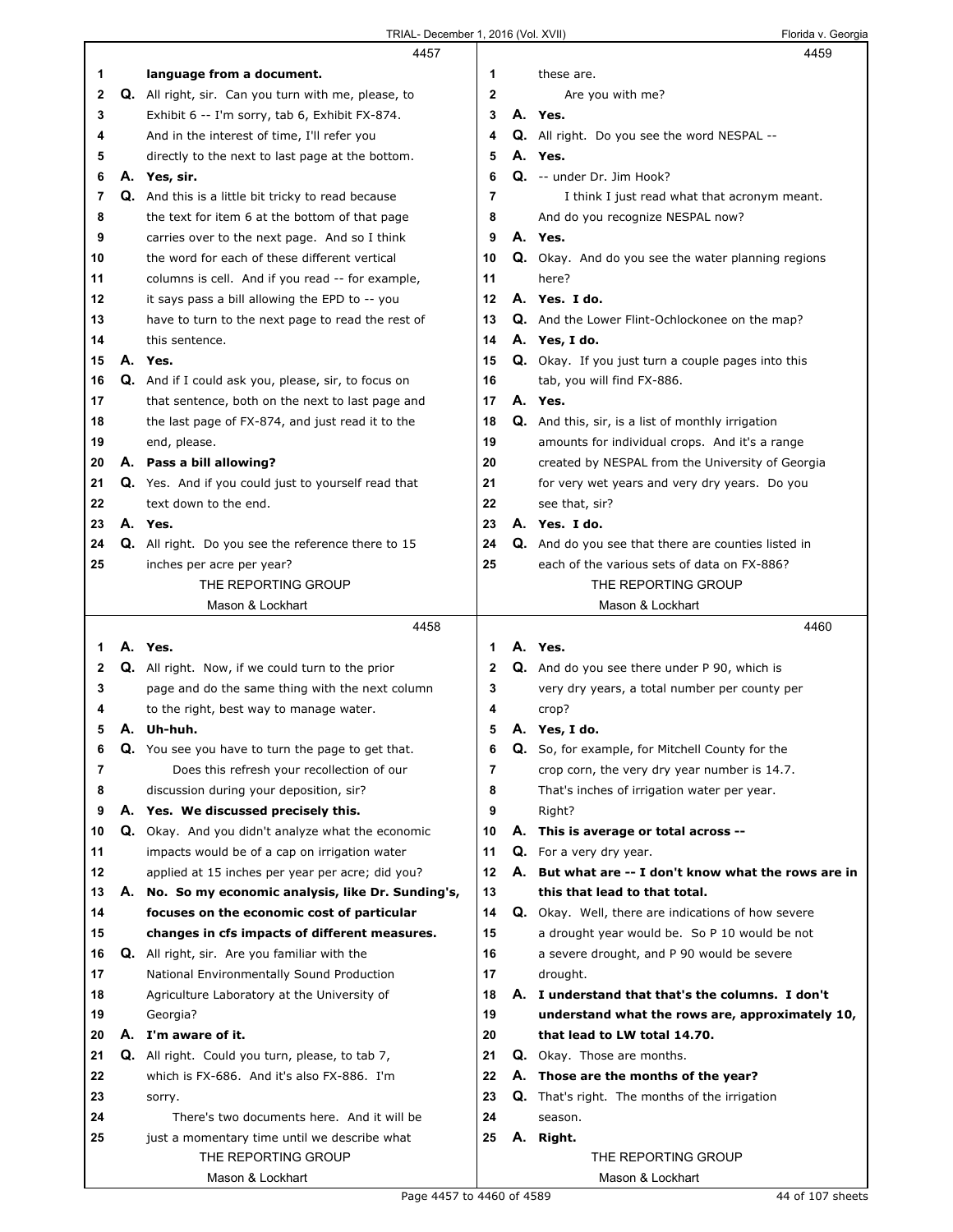|    |    | 4461                                                 |              | 4463                                                |
|----|----|------------------------------------------------------|--------------|-----------------------------------------------------|
| 1  |    | <b>Q.</b> And in some cases the year.                | 1            | A. Yes, sir.                                        |
| 2  |    | But corn has a longer season, of course, than        | $\mathbf{2}$ | Q. So when you used this data, you used sprinkler   |
| 3  |    | some other crops.                                    | 3            | 100 percent and compared it to nonirrigated;        |
| 4  | А. | Uh-huh.                                              | 4            | didn't you?                                         |
| 5  |    | Q. So there's irrigation earlier in the year.        | 5            | A. Yes. That's correct.                             |
| 6  |    | But do you see that there is corn, and then          | 6            | Q. All right. And you didn't analyze the economic   |
|    |    |                                                      | 7            |                                                     |
| 7  |    | there's Mitchell County peanuts and Miller County    |              | impact of requiring irrigation at a level equal     |
| 8  |    | corn, and so forth throughout this exhibit?          | 8            | to sprinkler 66 percent for peanuts; did you?       |
| 9  |    | A. Yes, I see it.                                    | 9            | A. No. Because I was attempting to identify a means |
| 10 |    | Q. And then there are totals for irrigation amounts. | 10           | that I thought were feasible of carrying out        |
| 11 |    | Do you see those?                                    | 11           | Dr. Sunding's deficit irrigation method. And        |
| 12 |    | A. Yes.                                              | 12           | that led me to the thinking that it would need to   |
| 13 |    | <b>Q.</b> For the $-$ for a very dry P 90 year?      | 13           | be withdrawing acres from your irrigation.          |
| 14 |    | A. Yes.                                              | 14           | Q. Now, let's talk about deficit irrigation since   |
| 15 |    | Q. Now, you haven't done any analysis of the         | 15           | you mentioned it for just a moment. We have used    |
| 16 |    | economic impact of imposing caps at these levels     | 16           | a couple words in the course of this case for       |
| 17 |    | on these crops in these counties; have you?          | 17           | limiting the amount of irrigation applied. One      |
| 18 |    | A. No. Again, I followed Dr. Sunding's approach.     | 18           | has been deficit irrigation, and another has been   |
| 19 |    | Q. Okay. So you did, however, spend some time        | 19           | limited irrigation. Do you understand both those    |
| 20 |    | analyzing what I think you called the net -- the     | 20           | terms?                                              |
|    |    |                                                      |              |                                                     |
| 21 |    | Shellman Farm study. Is that right?                  | 21           | A. Well, deficit irrigation, at this point in time, |
| 22 |    | A. Well, I used data from the Shellman experimental  | 22           | I associate with Dr. Sunding's proposal.            |
| 23 |    | farm.                                                | 23           | Q. And by deficit irrigation, he meant two things;  |
| 24 |    | Q. And the Shellman experimental farm is the         | 24           | didn't he?                                          |
| 25 |    | National Peanut Research Laboratory; is that         | 25           | He meant eliminating excessive water use, but       |
|    |    | THE REPORTING GROUP                                  |              | THE REPORTING GROUP                                 |
|    |    | Mason & Lockhart                                     |              | Mason & Lockhart                                    |
|    |    |                                                      |              |                                                     |
|    |    | 4462                                                 |              | 4464                                                |
| 1  |    | right?                                               | 1            | he also meant reducing the amount of water that     |
| 2  |    | A. That's correct, of USDA.                          | 2            | is applied to a crop where irrigation occurs.       |
| 3  |    | Q. And -- and this has been the subject of           | 3            | Right?                                              |
| 4  |    | Dr. Masters's testimony earlier in this trial.       | 4            | A. Well, my definition -- I mean, when I hear       |
| 5  |    |                                                      | 5            |                                                     |
|    |    | Do you know that?                                    |              | deficit irrigation, what I think he meant was       |
| 6  | Α. | I -- I read his report; and I believe I saw parts    | o            | reducing irrigation amounts on different plots of   |
| 7  |    | of his examination in court.                         | 7            | land in a way that is perfectly cost effective      |
| 8  |    | Q. All right, sir. Could you turn with me to tab 8,  | 8            | taking into account all of the different            |
| 9  |    | please, which is JX-169.                             | 9            | variables that affect that.                         |
| 10 |    | And I'll be very brief about this. I have            | 10           | Q. Okay. But you would agree with me, won't you,    |
| 11 |    | really one point to make.                            | 11           | that it might be most effective and most            |
| 12 |    | This is a modified exhibit that was used with        | 12           | economical to reduce irrigation by one-third        |
| 13 |    | Mark Masters in his testimony. But do you see        | 13           | rather than cutting irrigation entirely. Right?     |
| 14 |    | here where it says Shellman Farm Cotton Yield at     | 14           | A. Yes. As a hypothetical, if it were feasible to   |
| 15 |    | the top of this first page?                          | 15           | do that.                                            |
| 16 |    | A. The first one for me is peanut yield, but I can   | 16           | Q. All right. Well --                               |
| 17 |    | find cotton yield.                                   | 17           | A. I'm --                                           |
| 18 |    | <b>Q.</b> Okay. Well, I have peanut yield, too.      | 18           | Q. -- let's look and see how feasible it actually   |
| 19 |    | A. So should I stay with the Shellman Farm peanut    | 19           | was. So can you turn with me to tab 9, please,      |
| 20 |    | yield?                                               | 20           | which is FX-929.                                    |
| 21 |    | Q. We can go with peanut yield.                      | 21           | A. Yes.                                             |
|    |    |                                                      |              |                                                     |
| 22 |    | A. Okay.                                             | 22           | Q. And here we have just taken the data -- I think  |
| 23 |    | Q. And do you see sprinkler 100 percent, 66 percent, | 23           | you may remember this from your deposition. We      |
| 24 |    | 33 percent, and then nonirrigated in the column      | 24           | just have taken the data for cotton at 66 percent   |
| 25 |    | headings?                                            | 25           | and cotton for 33 percent sprinkler, and we have    |
|    |    | THE REPORTING GROUP<br>Mason & Lockhart              |              | THE REPORTING GROUP<br>Mason & Lockhart             |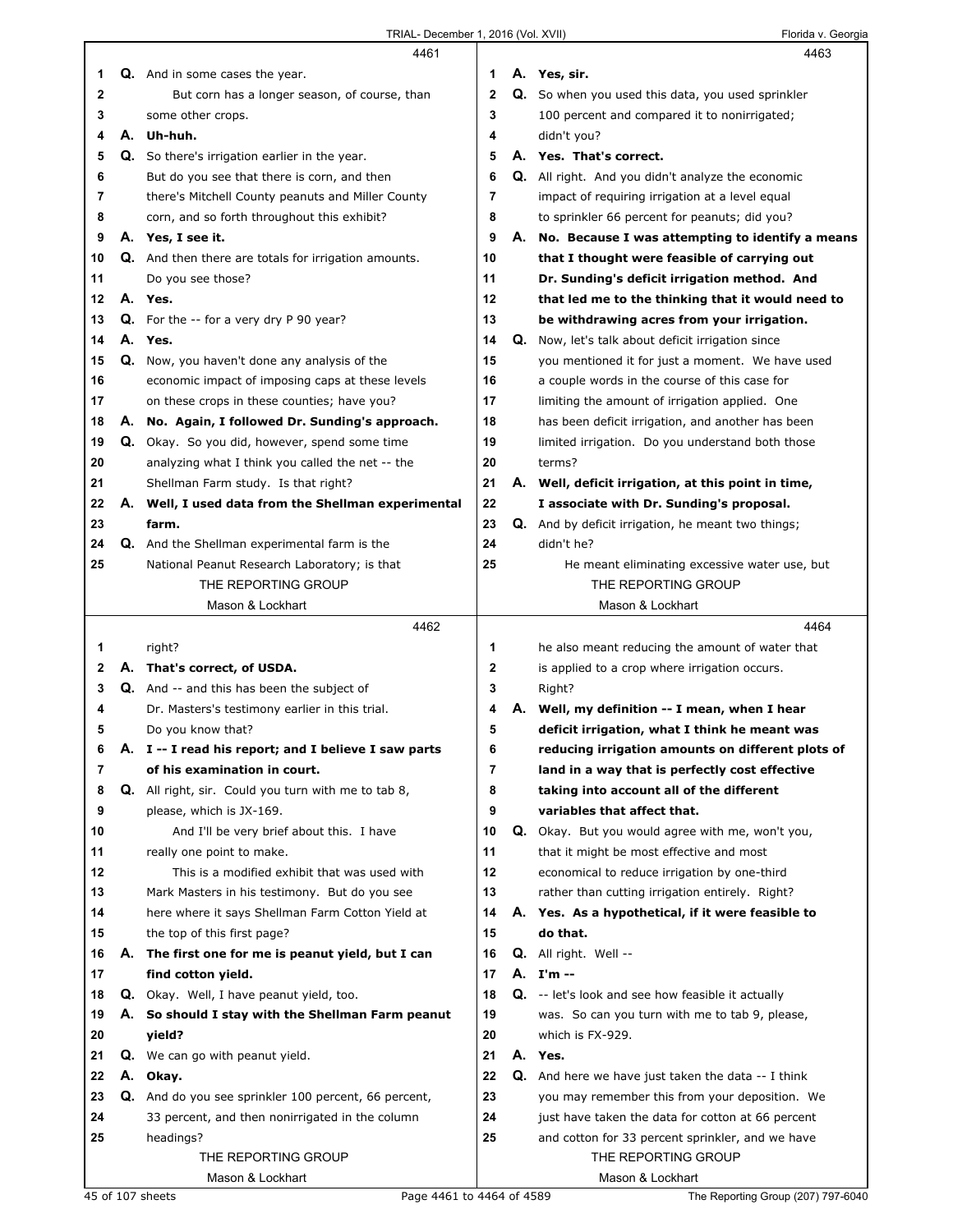|              |    | 4465                                                     |                |    | 4467                                                        |
|--------------|----|----------------------------------------------------------|----------------|----|-------------------------------------------------------------|
| 1            |    | done the same thing for peanuts 66 percent and           | 1              |    | met a number of needs?                                      |
| $\mathbf{2}$ |    | peanuts 33 percent. We have a row for dry years          | $\mathbf{2}$   |    | He wasn't trying to eliminate in his deficit                |
| 3            |    | and a row for all years.                                 | 3              |    | irrigation approach all irrigation; was he?                 |
| 4            |    | And this is all drawn from the same data you             | 4              |    | A. So I think what you said is right. I would               |
| 5            |    | used from the Shellman study. Right?                     | 5              |    | change the words a little bit, and that is what             |
| 6            |    | A. That's correct.                                       | 6              |    | he was attempting to do was to identify a                   |
| 7            |    | Q. Okay. And you would agree -- and I think you did      | 7              |    | perfectly perfect cost-effective allocation of              |
| 8            |    | in your deposition -- that these are fair                | 8              |    | irrigation reductions to get the most you could             |
| 9            |    | representations of what the results were at these        | 9              |    | get with the least possible cost.                           |
| 10           |    | levels of irrigation. Right?                             | 10             |    | And I just didn't consider the instrument --                |
| 11           |    | A. Again, I'm willing to -- we don't want to take        | 11             |    | the policy instrument that would be feasible to             |
| 12           |    | time to go back to the original data. I'm                | 12             |    | accomplish that, which is why I --                          |
| 13           |    | willing to stipulate that this represents the            | 13             |    | <b>Q.</b> I think you did and would agree with me that it's |
| 14           |    | original data.                                           | 14             |    | possible to run an auction; you just thought that           |
| 15           |    | <b>Q.</b> So you see 87 percent for cotton at 66 percent | 15             |    | the way he was doing it was a little too complex.           |
| 16           |    | sprinkler; and, likewise, for peanuts at 66              | 16             |    | Is that right?                                              |
| 17           |    | percent sprinkler, 95 percent yield in dry years?        | 17             |    | A. My opinion is that an auction, because of the            |
| 18           |    | A. Yes, I see that.                                      | 18             |    | issue of connectivity, would not accomplish that            |
| 19           |    | Q. Okay. And there's, you know, plenty of data           | 19             |    | cost-effective allocation.                                  |
| 20           |    | to be reviewed there; but the point I want to            | 20             |    | Remember, the cost effectiveness is in terms                |
| 21           |    | make, if I can ask you to turn back to tab 8,            | 21             |    | of cfs, not in terms of water not applied.                  |
| 22           |    | please --                                                | 22             |    | Q. You remember our deposition; don't you?                  |
| 23           |    | A. Yes.                                                  | 23             |    | And I asked you if it was possible to conduct               |
| 24           |    | Q. -- is that when you did your analysis, you didn't     | 24             |    | an auction in the Flint River Basin. Right?                 |
| 25           |    | look at sprinkler 66 percent; you didn't look            | 25             |    | A. And I probably said it is possible.                      |
|              |    | THE REPORTING GROUP                                      |                |    | THE REPORTING GROUP                                         |
|              |    | Mason & Lockhart                                         |                |    | Mason & Lockhart                                            |
|              |    |                                                          |                |    |                                                             |
|              |    | 4466                                                     |                |    | 4468                                                        |
| 1            |    | at sprinkler 33 percent. You just compared               | 1              |    | Q. Okay.                                                    |
| 2            |    | sprinkler 100 percent to no irrigation at                | 2              |    | A. No, I'm saying but it wouldn't achieve his               |
| 3            |    | all?                                                     | 3              |    | cost-effective allocation because it wouldn't               |
| 4            | А. | The reason that I did that is that I wanted              | 4              |    | take account of connectivity because the farmers            |
| 5            |    | to focus on what were the costs of achieving             | 5              |    | aren't going to be economically sensitive to                |
| 6            |    | Dr. Sunding's proposed remedy. He was assessing          | 6              |    | that.                                                       |
| 7            |    | the cost. And it seemed to me that the method            | $\overline{7}$ | Q. | But you -- just to be clear, I think we're                  |
| 8            |    | he used, which was perfectly cost-effective              | 8              |    | probably on the same page, sir; but I just                  |
| 9            |    | allocation across four or five variables,                | 9              |    | want to be incredibly clear. You didn't look                |
| 10           |    | something like 2,000 different combinations of           | 10             |    | to see what would happen if those farmers were              |
| 11           |    | them, I couldn't see that being achieved. And,           | 11             |    | required to irrigate less than they currently               |
| 12           |    | therefore, I sought to identify a means in which         | 12             |    | do. Right?                                                  |
| 13           |    | one could strive to achieve those reductions in          | 13             | А. | So as I sit here now, I don't recall that I                 |
| 14           |    | applications of irrigation water. And that               | 14             |    | looked at that alternative, what the economics              |
| 15           |    | included -- rather than the 10 percent increments        | 15             |    | would be.                                                   |
| 16           |    | that he used, it was essentially equivalent to an        | 16             |    | <b>Q.</b> All right, sir. There are several other measures  |
| 17           |    | irrigation buy-back, which --                            | 17             |    | that we have talked about in this trial that                |
| 18           |    | <b>Q.</b> Okay. So you just assumed that people wouldn't | 18             |    | Georgia could undertake. And to organize our                |
| 19           |    | irrigate at all?                                         | 19             |    | discussion of those measures, I would like you to           |
| 20           |    | A. I assumed that those would be the requirements        | 20             |    | turn to tab 10 where you will find JX-154.                  |
| 21           |    | that this -- that an entity such as the State or         | 21             |    | A. Yes.                                                     |
| 22           |    | whoever could or would put in place.                     | 22             |    | Q. And, sir, I don't recall if you have seen this           |
| 23           | Q. | But you understand, don't you, that Dr. Sunding          | 23             |    | document before; but just for a minute, if you              |
| 24           |    | was attempting to limit irrigation to a perfectly        | 24             |    | could to yourself -- and I won't burden you with            |
| 25           |    | rational economic and environmental level that           | 25             |    | much more reading, but just the last paragraph              |
|              |    | THE REPORTING GROUP                                      |                |    | THE REPORTING GROUP                                         |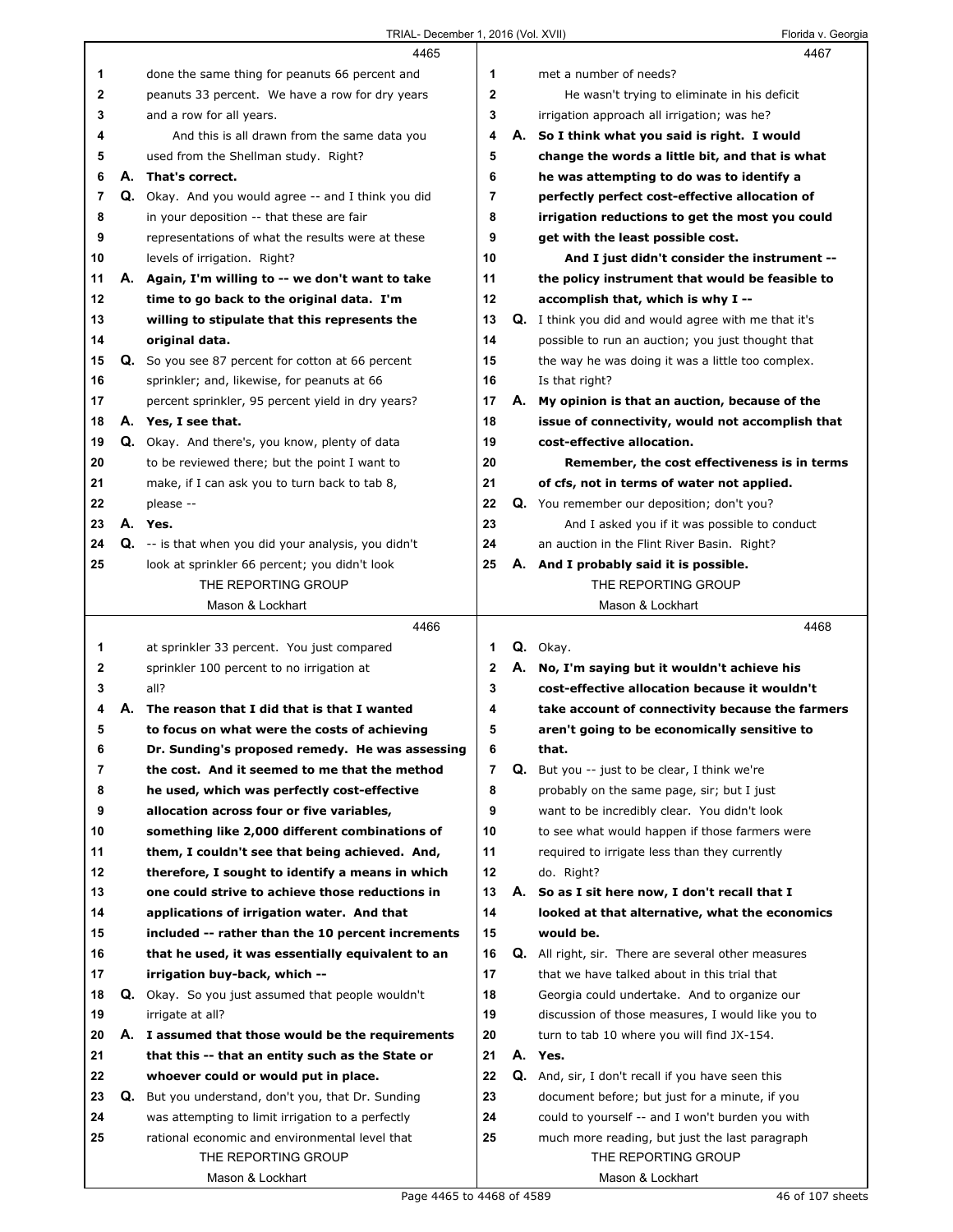|    |    | 4469                                                    |                         | 4471                                                        |
|----|----|---------------------------------------------------------|-------------------------|-------------------------------------------------------------|
| 1  |    | on the -- on page 1 and the first paragraph of          | 1                       | comment on that.                                            |
| 2  |    | page 2, and then the bullets in the middle of           | $\overline{\mathbf{2}}$ | <b>Q.</b> Okay. We'll get back to that because I think      |
| 3  |    | page 2.                                                 | 3                       | it's an important question when you figure how              |
| 4  |    | A. So it starts, Director Turner?                       | 4                       | much would it really cost the State.                        |
| 5  |    | Q. It starts, Director Turner. Exactly right.           | 5                       | And we're talking about the State paying                    |
| 6  |    | A. You want me to read that paragraph?                  | 6                       | here; we're not talking about farmers incurring             |
| 7  |    | $Q.$ Yes.                                               | 7                       | costs. Right?                                               |
| 8  |    | A. Yes.                                                 | 8                       | The State would pay them not to apply                       |
| 9  |    | <b>Q.</b> Two paragraphs, plus I'm going to invite your | 9                       | irrigation water; isn't that right?                         |
| 10 |    | attention to the middle of the second page where        | 10                      | A. That's right. I would say as an economist, the           |
| 11 |    | there are a number of bullets there. Do you see         | 11                      | way I look at this -- and I think any economist             |
| 12 |    | those, sir?                                             | 12                      | would -- mainstream economics is that a cost is             |
| 13 |    | A. Yes. Should I read those now?                        | 13                      | still a cost. If I'm doing a benefit-cost                   |
| 14 |    | Q. Yes. We'll walk through them, so you don't have      | 14                      | analysis, I'm looking at the costs in aggregate,            |
| 15 |    | to read them all at once.                               | 15                      | whether they're paid by farmers, they're paid by            |
| 16 |    | But I'll start with the fourth of the five,             | 16                      | the state government, or they're paid by the                |
| 17 |    | if I could, sir, acquiring easements for                | 17                      | federal government.                                         |
| 18 |    | permanent removal from irrigation. You did              | 18                      | Q. Well, that's fair; but you also have part of your        |
| 19 |    | analyze that; didn't you?                               | 19                      | analysis that looks at distributional impacts;              |
| 20 |    | A. Yes. Well, in the sense of -- in two ways.           | 20                      | don't you?                                                  |
| 21 |    | One was in terms of the deficit irrigation              | 21                      | A. That's correct.                                          |
| 22 |    | modifications, I certainly did. And then also,          | 22                      | <b>Q.</b> And so if the State -- the entire State is paying |
| 23 |    | when I looked at Dr. Sunding's hedonic analysis.        | 23                      | farmers for a right to prevent them from                    |
| 24 |    | I'm assuming that easements are the same as             | 24                      | irrigating, that's not necessarily the same as if           |
| 25 |    | buy-backs.                                              | 25                      | farmers are just prohibited from irrigating in              |
|    |    | THE REPORTING GROUP                                     |                         | THE REPORTING GROUP                                         |
|    |    | Mason & Lockhart                                        |                         | Mason & Lockhart                                            |
|    |    |                                                         |                         |                                                             |
|    |    |                                                         |                         |                                                             |
|    |    | 4470                                                    |                         | 4472                                                        |
| 1  |    | Q. Hedonic analysis is kind of an arcane word. That     | 1                       | the Lower Flint. Right?                                     |
| 2  |    | just means the amount of money that you would pay       | $\mathbf{2}$            | A. So if the State were paying them, it would not be        |
| 3  |    | in order to grant or to obtain an easement. Is          | 3                       | the same. But the state revenues to pay them                |
| 4  |    | that basically how it would apply in this               | 4                       | have to come from somewhere. It's either tax                |
| 5  |    | context?                                                | 5                       | dollars, cutting education programs, cutting                |
| 6  |    | A. It was his attempt to estimate what would be the     | 6                       | other programs for farmers. I don't know.                   |
| 7  |    | cost to the State to --                                 | $\overline{7}$          | Q. Okay. But then you would look at how much money          |
| 8  |    | Q. So we're talking about the State acquiring rights    | 8                       | the State would pay and compare that to a                   |
| 9  |    | to remove people from their permitted amount of         | 9                       | different denominator than you would if you were            |
| 10 |    | irrigation. Is that right?                              | 10                      | looking at impacts on farmers in the Lower Flint.           |
| 11 | А. | That's correct.                                         | 11                      | Is that right?                                              |
| 12 |    | Q. Okay. So somebody who is permitted and had a         | 12                      | A. I'm sorry. I didn't understand about the                 |
| 13 |    | grandfathered permit that wasn't restricted in          | 13                      | denominator.                                                |
| 14 |    | any way might be bought out of the right to             | 14                      | <b>Q.</b> This will just be a short departure from our      |
| 15 |    | irrigate. They could still use the land for             | 15                      | document, but you have in your analysis a                   |
| 16 |    | farming; they just wouldn't irrigate. Is that           | 16                      | concept, gross regional product; don't you?                 |
| 17 |    | fair?                                                   | 17                      | A. That's correct, sir.                                     |
| 18 |    | A. Yes. Under the proposal here, they would be able     | 18                      | <b>Q.</b> Like the gross national product, but it's         |
| 19 |    | to have dry-land agriculture.                           | 19                      | regional?                                                   |
| 20 |    | Q. Okay. Have you looked to see at all if the State     | 20                      | A. Precisely.                                               |
| 21 |    | of Georgia has the right to suspend irrigation on       | 21                      | Q. And for the ACF Basin in the State of Georgia,           |
| 22 |    | a grandfathered permit?                                 | 22                      | it's about \$282 billion; isn't it?                         |
| 23 |    | A. You mean legally has the right?                      | 23                      | A. Yes. That's my recollection, something like              |
| 24 |    | <b>Q.</b> Legally has the right.                        | 24                      | that.                                                       |
| 25 |    | A. So I'm an economist; I'm not a lawyer. I won't       | 25                      | Q. And for all of the production of row crops in the        |
|    |    | THE REPORTING GROUP<br>Mason & Lockhart                 |                         | THE REPORTING GROUP<br>Mason & Lockhart                     |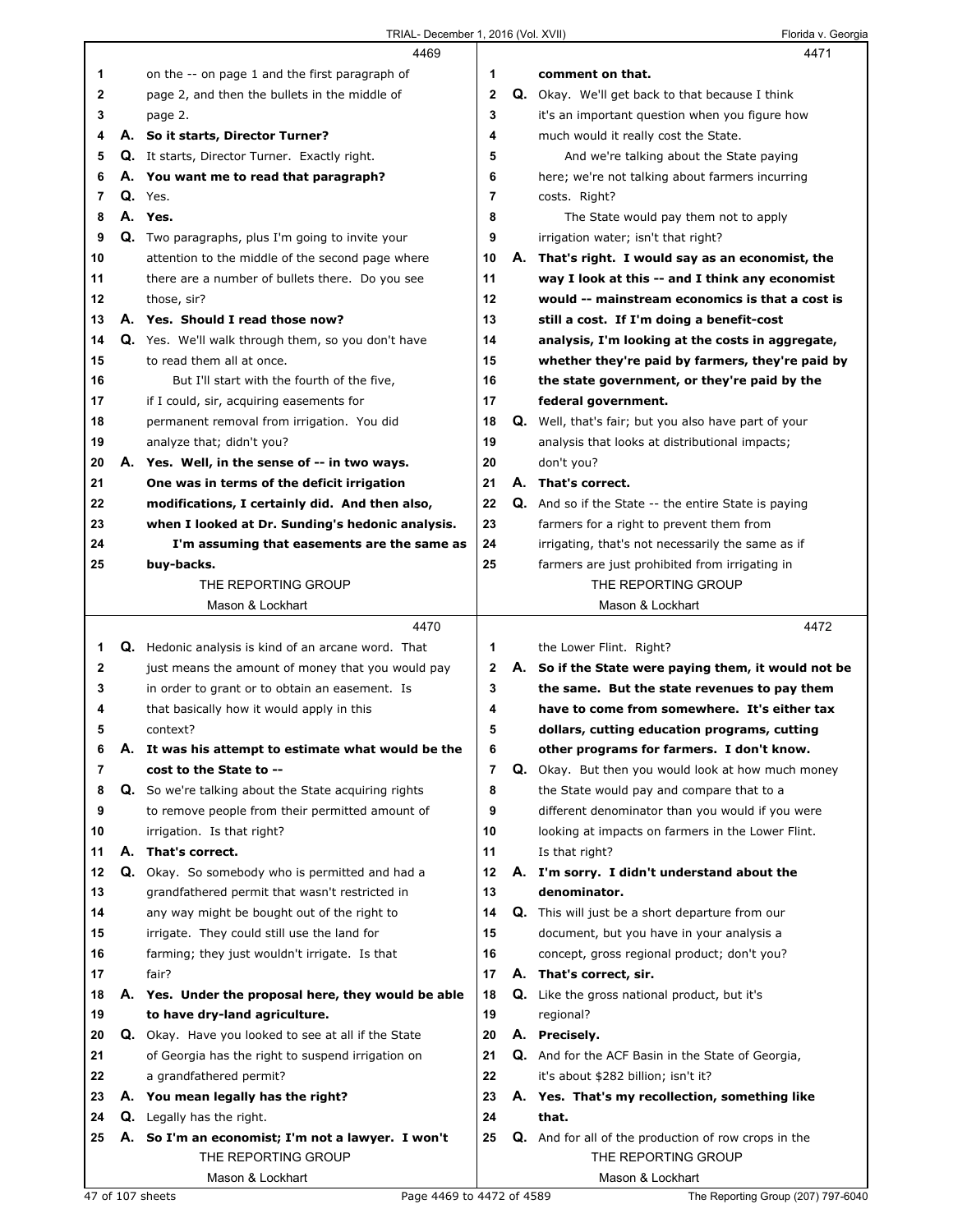|    |    | 4473                                                     |    |    | 4475                                                      |
|----|----|----------------------------------------------------------|----|----|-----------------------------------------------------------|
| 1  |    | ACF Basin in Georgia, it's about \$1.3 billion per       | 1  |    | you?                                                      |
| 2  |    | year roughly; is that right?                             | 2  | А. | I'm not sure if I have seen the USDA data, but I          |
| 3  |    | A. That's about -- that's correct.                       | 3  |    | would say that's what I was estimating and what           |
| 4  |    | Q. Okav.                                                 | 4  |    | Dr. Sunding was trying to estimate when we were           |
| 5  |    | A. Approximately.                                        | 5  |    | looking at the foregone profits if you didn't             |
| 6  |    | Q. And if you were looking at an ACF Basin-wide          | 6  |    | have irrigated acreage.                                   |
| 7  |    | comparison, not thinking about how much you're           | 7  |    | Q. Okay. Let's just look at these two purchase            |
| 8  |    | actually impacting farming activity, but just            | 8  |    | prices I talked about for a minute. And let's go          |
| 9  |    | looking at those two totals, you're talking about        | 9  |    | to tab 11, FX-927; could we, please.                      |
| 10 |    | 1.3 billion versus 282 billion. So less than             | 10 |    | A. Yes.                                                   |
| 11 |    | half a percent. Right?                                   | 11 |    | <b>Q.</b> And here we have a USDA National Agricultural   |
| 12 | А. | No, that's correct. That comparison is a half            | 12 |    | Statistic Service publication. I have -- we have          |
| 13 |    | a percent. But, you know, what strikes me, if            | 13 |    | got several in the binder here. We'll skip many           |
| 14 |    | we are talking about distributional matters,             | 14 |    | of them.                                                  |
| 15 |    | the way you characterized it, then I think about         | 15 |    | A. Okay.                                                  |
| 16 |    | the fact that the agricultural row crops in              | 16 |    | <b>Q.</b> But this one is a summary publication where the |
| 17 |    | terms of the direct value within the area of             | 17 |    | first graph or table -- I should say table looks          |
| 18 |    | the Lower Flint, we're going to be looking at            | 18 |    | at farmland average values per acre. Do you see           |
| 19 |    | something like 5 percent of the overall output           | 19 |    | that, sir?                                                |
| 20 |    | of the area. So --                                       | 20 |    | A. I see that, yes.                                       |
| 21 |    | <b>Q.</b> Okay. Sir, if you were restricting farmers and | 21 |    | Q. And this is, of course, for the Southeast; so          |
| 22 |    | just cutting them off with no compensation at            | 22 |    | they have Georgia and Florida and Alabama and             |
| 23 |    | all, that's what you're talking about when you           | 23 |    | South Carolina. Do you see those, sir?                    |
| 24 |    | say 5 percent of the local area impact. Right?           | 24 |    | A. Yes, I do.                                             |
| 25 | А. | No. I meant that the cost, again, whether or not         | 25 |    | Q. So I'm looking at the first table. And I would         |
|    |    | THE REPORTING GROUP                                      |    |    | THE REPORTING GROUP                                       |
|    |    | Mason & Lockhart                                         |    |    | Mason & Lockhart                                          |
|    |    |                                                          |    |    |                                                           |
|    |    | 4474                                                     |    |    | 4476                                                      |
| 1. |    | it's the cost to the farmers or it's the cost to         | 1  |    | invite you to follow me along across from Georgia         |
| 2  |    | the government that's distributed to others.             | 2  |    | as you get to irrigated crop land average value           |
| 3  |    | You were talking about denominators. And I               | 3  |    | for 2016. Do you see that, sir?                           |
| 4  |    | was saying if, instead, I used the denominator of        | 4  | А. | Yes.                                                      |
| 5  |    | looking at the Lower Flint Basin, then I'm               | 5  |    | $Q.$ \$4,000 per ache; isn't that right?                  |
| 6  |    | talking about 5 percent.                                 | 6  |    | A. I'm sorry. I'm not seeing the 4,000. I'm seeing        |
| 7  |    | <b>Q.</b> I'm just talking about easements for a moment  | 7  |    | 3410.                                                     |
| 8  |    | paid for by the State. So let's focus on that,           | 8  |    | All crop land, you said, or irrigated?                    |
| 9  |    | if I could.                                              | 9  |    | Q. Irrigated.                                             |
| 10 |    | You know that USDA throughout the United                 | 10 |    | A. Irrigated 2016, yes.                                   |
| 11 |    | States looks at the value of irrigated farmland          | 11 |    | Q. Okay. And you make a fair point. All crop land         |
| 12 |    | and compares it every year with the value of             | 12 |    | is 3410. Irrigated is 4,000. And nonirrigated             |
| 13 |    | unirrigated farmland; don't you?                         | 13 |    | is 3200.                                                  |
| 14 |    | A. Compares the values.                                  | 14 |    | A. I see that.                                            |
| 15 | Q. | Compares the values, right.                              | 15 |    | Q. And let me just pause here. That's an \$800            |
| 16 |    | So that would mean that you gather a lot of              | 16 |    | difference; isn't it?                                     |
| 17 |    | data -- the USDA does -- and then they would look        | 17 |    | A. Yes.                                                   |
| 18 |    | at what an appropriate purchase price for                | 18 |    | Now, keep in mind, again, I would have to                 |
| 19 |    | irrigated farmland with irrigation equipment             | 19 |    | review this part of the census of agriculture to          |
| 20 |    | versus unirrigated farmland with no irrigation           | 20 |    | know because census -- USDA census of agriculture         |
| 21 |    | equipment. Right?                                        | 21 |    | treats farms as -- I believe they're defined as           |
| 22 | А. | To look at what the appropriate purchase price           | 22 |    | having annual revenues greater than a thousand            |
| 23 |    | would be, what would come out of an auction if           | 23 |    | dollars. So we have very, very small,                     |
| 24 |    | you carried one out?                                     | 24 |    | essentially nonprofessional operations, hobby             |
| 25 | Q. | Right. And you have seen that USDA data; haven't         | 25 |    | farms, farms where people are supplementing their         |
|    |    | THE REPORTING GROUP                                      |    |    | THE REPORTING GROUP                                       |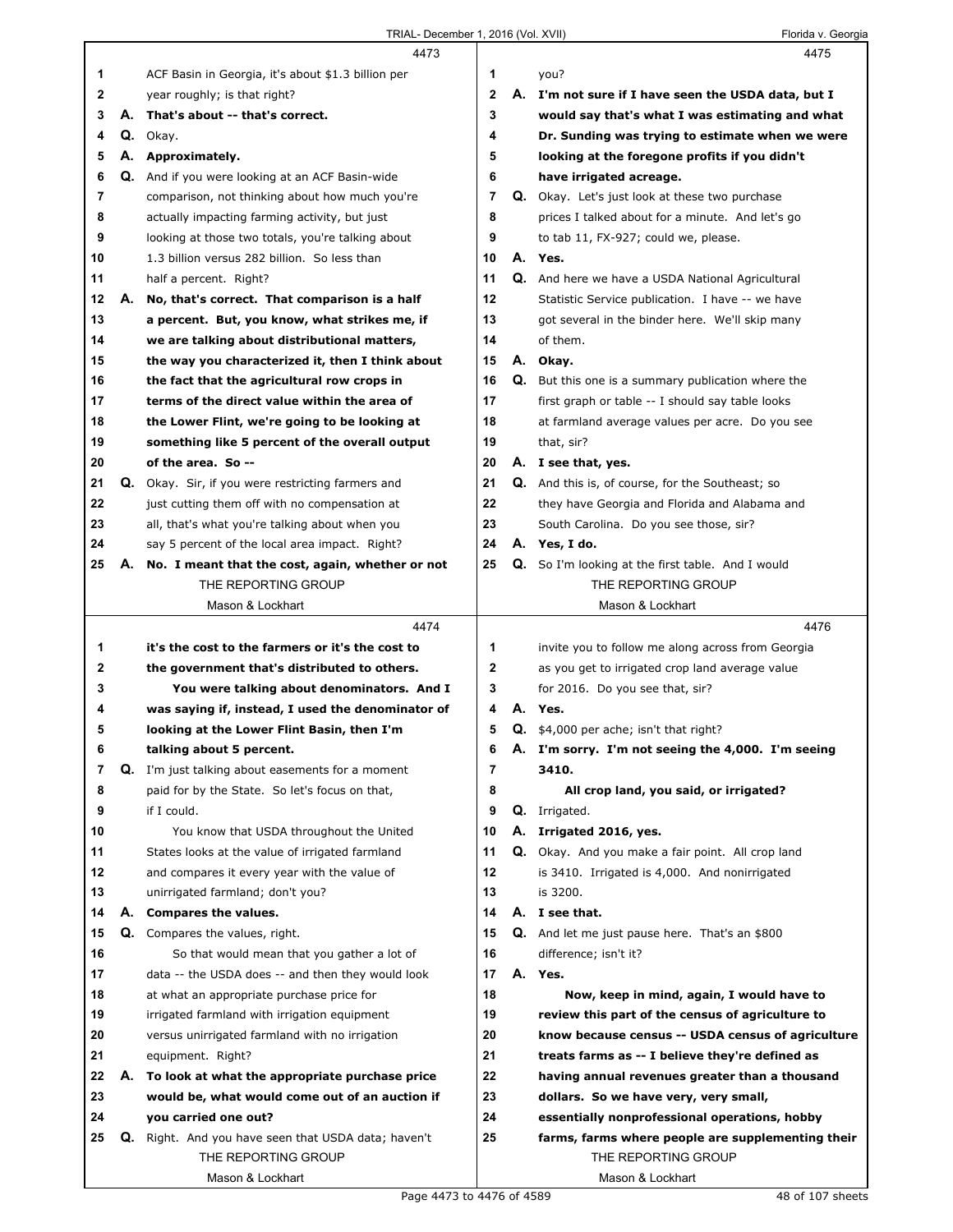|    |    | 4477                                                        |                |    | 4479                                               |
|----|----|-------------------------------------------------------------|----------------|----|----------------------------------------------------|
| 1  |    | income in other ways. But --                                | 1              |    | Q. Yes.                                            |
| 2  |    | <b>Q.</b> Well, luckily, sir, Dr. Sunding looked at a whole | $\mathbf 2$    |    | A. Well, again, I think these include many, many,  |
| 3  |    | range of farms --                                           | 3              |    | many extremely small farms that were probably not  |
| 4  |    | A. Yes.                                                     | 4              |    | even participating in the auctions. I don't        |
| 5  | Q. | -- you know, at actual prices. He gathered data             | 5              |    | know.                                              |
| 6  |    | from all the sources you would need to, and his             | 6              | Q. | Sir, there's actually a couple studies we can      |
| 7  |    | number for the cost of an easement matches very             | 7              |    | look at in Georgia where -- where this was         |
| 8  |    | closely what you got here in the delta between              | 8              |    | evaluated, just like Dr. Sunding did. So if you    |
| 9  |    | irrigated and nonirrigated farms on the USDA                | 9              |    | could turn, please, to tab 14, FX-928.             |
| 10 |    | statistics.                                                 | 10             | А. | Yes.                                               |
| 11 |    | So this shows a difference of \$800 where                   | 11             | Q. | And I think you probably have seen these studies   |
| 12 |    | Dr. Sunding has \$864. Is that right?                       | 12             |    | before. Here is the first one. It's called         |
| 13 | А. | Something else you might wish to look at would be           | 13             |    | Estimating the Value of Irrigation Water in        |
| 14 |    | when actual auctions were carried out, since they           | 14             |    | Georgia. And, you know, this one does two          |
| 15 |    | weren't carried out. And if you do the                      | 15             |    | things. One, it polls real estate agents to        |
| 16 |    | arithmetic with those, then you're going to find            | 16             |    | understand the difference in the value of an       |
| 17 |    | not a difference of \$800; but you will find that           | 17             |    | irrigated versus an unirrigated acre. And this     |
| 18 |    | the buy-back for those two years, 20 --                     | 18             |    | is a little bit old, but it's just about \$800,    |
| 19 | Q. | 2001?                                                       | 19             |    | 800 to a thousand; isn't it?                       |
| 20 | А. | 2001, 2002.                                                 | 20             |    | I'm just trying to save a little time. Have        |
| 21 | Q. | That's a one-year buy-back. Right?                          | 21             |    | you seen this before?                              |
| 22 |    |                                                             | 22             |    | A. I don't know if I have seen this one.           |
|    |    | Each of those is a one-year buy-back?                       |                |    |                                                    |
| 23 |    | A. Yes, but I'm going to convert. I'm going to do           | 23<br>24       |    | I flipped ahead; and I have seen the next          |
| 24 |    | the mathematics.                                            |                |    | one, if you would like to --                       |
| 25 |    | Q. Okay.                                                    | 25             |    | Q. Okay. And then \$913 per acre is their value of |
|    |    | THE REPORTING GROUP                                         |                |    | THE REPORTING GROUP                                |
|    |    | Mason & Lockhart                                            |                |    | Mason & Lockhart                                   |
|    |    |                                                             |                |    |                                                    |
|    |    | 4478                                                        |                |    | 4480                                               |
| 1  |    | A. I'm going to convert it to an ongoing buy-back.          | 1              |    | irrigation water?                                  |
| 2  |    | Instead of 854, we're going to get about 2,000 to           | 2              |    | A. Are you referring to Petrie and Taylor?         |
| 3  |    | \$2,500.                                                    | 3              |    | Q. I'm referring right now to Spurgeon,            |
| 4  |    | <b>Q.</b> You know, don't you, that USDA also looks at the  | 4              |    | SPURGEON, and Mullin, MULLIN.                      |
| 5  |    | one-year rental value, right, when it reconciles            | 5              |    | So I'll turn the page with you; and we'll go       |
|    |    | all these things?                                           | 6              |    | to tab 15, FX-925, Real Estate Analysis and --     |
| 7  | А. | Uh-huh.                                                     | $\overline{7}$ |    | analysis. And you would agree with me in this      |
| 8  | Q. | And it looks at both the one-year data type of              | 8              |    | article, which you have seen before -- the         |
| 9  |    | thing you just referred to and to the purchase              | 9              |    | article is titled Estimating the Value of Water    |
| 10 |    | price per acre. You know it does that; right?               | 10             |    | Use Permits -- the information they got from real  |
| 11 |    | A. Yes. All that I'm saying, counselor, is that if          | 11             |    | estate agents is that the difference between an    |
| 12 |    | you look at the actual empirical experience of              | 12             |    | irrigated acre and a nonirrigated acre is about    |
| 13 |    | when in the -- in that part of Georgia auctions             | 13             |    | five to $$700.$ Right?                             |
| 14 |    | were carried out, what the prices were at the               | 14             | А. | So I did review this because Dr. Sunding referred  |
| 15 |    | auctions, and then you do the -- essentially the            | 15             |    | to it, and I referred to it as well. This has      |
| 16 |    | reverse of the discounting in order to get a                | 16             |    | in common something quite important with           |
| 17 |    | present value to find out what the ease -- what             | 17             |    | Dr. Sunding's hedonic analysis is that given the   |
| 18 |    | that implies the permanent easement would have              | 18             |    | method he uses, he's not estimating the value of   |
| 19 |    | been, then you find a -- my recollection is about           | 19             |    | irrigation. He and Petrie and Taylor are           |
| 20 |    | \$2,500 instead of 854.                                     | 20             |    | valuing -- are looking at the value of the option  |
| 21 |    | Q. You wouldn't take the position ever, would you,          | 21             |    | to irrigate. And they're quite different.          |
| 22 |    | that the cost of obtaining this legal right, an             | 22             |    | Q. Well, you know -- I'm sorry, sir. I don't mean  |
| 23 |    | easement, is greater than the actual cost of the            | 23             |    | to interrupt you; but you know, don't you, that    |
| 24 |    | acre itself. Right?                                         | 24             |    | USDA, when it calculates the value of an acre of   |
| 25 | А. | Well -- you mean, you're looking at these?                  | 25             |    | irrigated land, it includes the irrigation         |
|    |    | THE REPORTING GROUP                                         |                |    | THE REPORTING GROUP                                |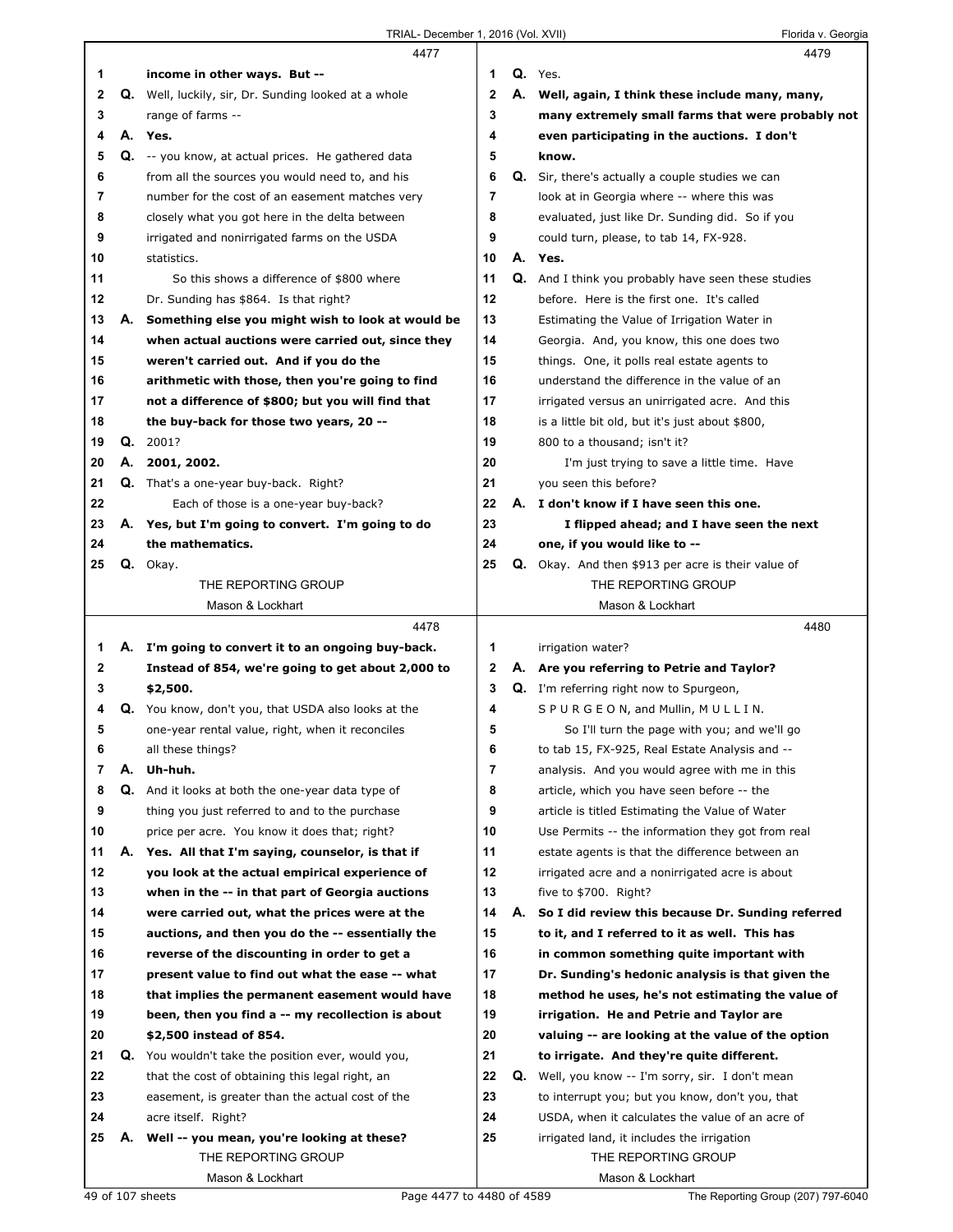|    |    | 4481                                                                    |              | 4483                                                                               |
|----|----|-------------------------------------------------------------------------|--------------|------------------------------------------------------------------------------------|
| 1  |    | equipment plus the -- whatever right you have to                        | 1            | to deeper aquifers. Do you see that, sir?                                          |
| 2  |    | irrigate. Right?                                                        | $\mathbf{2}$ | A. Yes, I do.                                                                      |
| 3  |    | A. So I'm not referring -- I understand what you're                     | 3            | <b>Q.</b> All right. Could you turn with me to tab 20,                             |
| 4  |    | referring to; and I'm referring to the fact that                        | 4            | please.                                                                            |
| 5  |    | the option value is going to be substantially                           | 5            | A. Yes.                                                                            |
| 6  |    | less than what the value of the irrigation is                           | 6            | <b>Q.</b> All right. Have you seen at tab 20 FX-56 before?                         |
| 7  |    | itself.                                                                 | 7            | A. I don't recognize it, but it's possible at some                                 |
| 8  |    | Q. Well, let's look at what you have and what all                       | 8            | point.                                                                             |
| 9  |    | these other sources show. So if you could turn                          | 9            | Q. Well, Dr. Cowie and I believe Director Turner                                   |
| 10 |    | to tab 17 with me, please.                                              | 10           | both testified about this. And I'm certain                                         |
| 11 |    | A. Yes.                                                                 | 11           | Dr. Cowie did. She prepared this for Director                                      |
| 12 |    | Q. And this is our demonstrative comparing how you                      | 12           | Turner.                                                                            |
| 13 |    |                                                                         | 13           |                                                                                    |
|    |    | calculated the cost of acquiring an acre with how                       |              | And if I could ask you to turn with me,                                            |
| 14 |    | USDA data evaluates it and how Dr. Sunding. And                         | 14           | please, to page 10 of this document.                                               |
| 15 |    | you will see here that your numbers are 9 to 10                         | 15           | A. Yes.                                                                            |
| 16 |    | times as high; aren't they?                                             | 16           | Q. And do you see where it says option 2B?                                         |
| 17 |    | A. So when you refer to Stavins's first estimate,                       | 17           | A. Yes.                                                                            |
| 18 |    | you're -- you calculated this number, which I                           | 18           | Q. Actions to support flows for endangered species                                 |
| 19 |    | don't -- I don't recognize. You calculated this                         | 19           | and basin contributions to state line flows?                                       |
| 20 |    | from my February report or from --                                      | 20           | A. Yes.                                                                            |
| 21 |    | Q. From your prefiled direct, demonstrative 17.                         | 21           | Q. You know, don't you, that Dr. Cowie and Director                                |
| 22 | А. | <b>Prefiled direct.</b>                                                 | 22           | Turner were both affiliated with Georgia's                                         |
| 23 |    | So what I would tell you is that the approach                           | 23           | Environmental Protection Division. Right?                                          |
| 24 |    | that's used here, as you probably know, is to                           | 24           | A. Yes.                                                                            |
| 25 |    | look at the lost agricultural productivity. If                          | 25           | Q. Okay. So do you remember now seeing this                                        |
|    |    | THE REPORTING GROUP                                                     |              | THE REPORTING GROUP                                                                |
|    |    | Mason & Lockhart                                                        |              | Mason & Lockhart                                                                   |
|    |    |                                                                         |              |                                                                                    |
|    |    | 4482                                                                    |              | 4484                                                                               |
| 1  |    | you use Dr. Sunding's analysis, you will get a                          | 1            | document before?                                                                   |
| 2  |    | number which is smaller than this, but quite                            | 2            | A. I apologize. I don't. But, you know, I have                                     |
| 3  |    | close to it.                                                            | 3            | looked at hundreds, if not more, documents.                                        |
| 4  |    | I'm talking about his February report, the                              | 4            | Q. And there are quite a number of documents in this                               |
| 5  |    | one I'm most familiar with.                                             | 5            | case.                                                                              |
| 6  | Q. | His February report in appendix B says \$864;                           | 6            | If you could turn to page 12, you will find a                                      |
| 7  |    | doesn't it?                                                             | 7            | Georgia EPD estimate of the cost of moving                                         |
| 8  | А. | No. He didn't -- what I'm talking about is if                           | 8            | farmers from the Upper Floridan Aquifer in the                                     |
| 9  |    | you use the method that I used here, which is                           | 9            | Lower Flint Basin to lower aquifers. Do you see                                    |
| 10 |    | looking at lost agricultural productivity, and                          | 10           | that?                                                                              |
| 11 |    | vou look at where he does that as well, which                           | 11           | A. Which of the -- there are three parts to the                                    |
| 12 |    | is his deficit irrigation calculation, and then                         | 12           | table.                                                                             |
| 13 |    | you do the division, you will get the result                            | 13           | Q. There's three options. The one I was referring                                  |
| 14 |    | that is not that far from mine. I carried that                          | 14           | to is the last option on page 12.                                                  |
| 15 |    | out.                                                                    | 15           | A. Groundwater and surface water withdrawals?                                      |
| 16 |    | Q. Sir, your numbers here to acquire an easement on                     | 16           | Q. Yes.                                                                            |
| 17 |    | land are more than twice the cost of the actual                         | 17           | A. In 4-mile corridor?                                                             |
| 18 |    | land; isn't that right?                                                 | 18           | Q. Yes. You're aware, aren't you, that                                             |
| 19 |    | A. So I would have to look further to be able to                        | 19           | Dr. Sunding's estimates for transfer of                                            |
| 20 |    | make that -- you know that judgment.                                    | 20           | farmers in the Lower Flint to lower aquifers                                       |
| 21 |    | Q. Okay. Let's go back to tab 10, which is Joint                        | 21           | are consistent with these numbers on this Georgia                                  |
| 22 |    | Exhibit 154, again. And we're going to pick back                        | 22           | EPD document; aren't you?                                                          |
| 23 |    | up with the bullet points, if we could.                                 | 23           |                                                                                    |
| 24 |    | And I would like to go now to the first of                              | 24           | A. Well, I can't -- I can't validate that.<br>The reason why I didn't explore this |
|    |    |                                                                         | 25           |                                                                                    |
| 25 |    | those bullets, which is transferring water users<br>THE REPORTING GROUP |              | particular measure of the many measures that were<br>THE REPORTING GROUP           |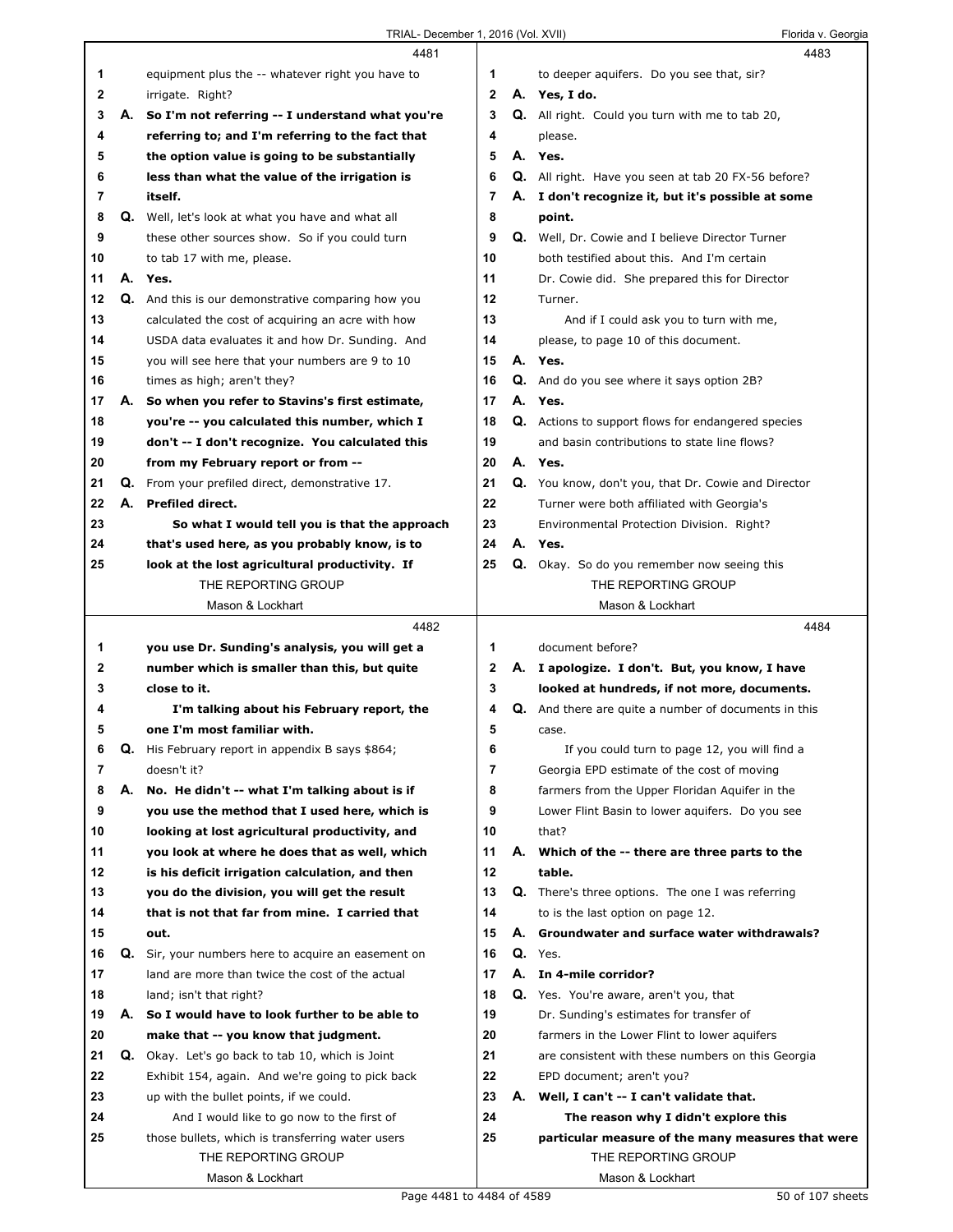|    |    | 4485                                                 |                | 4487                                                  |
|----|----|------------------------------------------------------|----------------|-------------------------------------------------------|
| 1  |    | proposed was that my understanding is that           | 1              | So if I could, sir, let me focus just a bit           |
| 2  |    | Georgia is still engaged in examining the            | 2              | on the Flint River Drought Protection Act.            |
| 3  |    | feasibility of this because of the rate of           | 3              | During your deposition you weren't particularly       |
| 4  |    | replenishment, of recharge of those particular       | 4              | familiar with that; were you?                         |
| 5  |    | aquifers, and whether or not it would be a           | 5              | A. But you piqued my interest, so I have become more  |
| 6  |    | sustainable practice.                                | 6              | familiar, counselor.                                  |
| 7  |    | Q. Well, this document is from 2012. But you know    | $\overline{7}$ | Q. Okay. Good. Okay. So you're aware that             |
| 8  |    | they have been studying this same issue for many     | 8              | multiple documents in this case explain how you       |
| 9  |    | years before 2012. Right?                            | 9              | can predict drought effectively; aren't you?          |
| 10 |    | A. It's an important issue.                          | 10             | A. I have seen discussions of that.                   |
| 11 |    | Q. Okay. Now, could you go with me back to tab 10,   | 11             | <b>Q.</b> Okay. So is it your position that it's      |
| 12 |    | Exhibit JX-154; and we'll quickly cover the other    | 12             | impossible to predict drought?                        |
| 13 |    | items here and move along.                           | 13             | A. It's my understanding from the experts in the      |
| 14 |    | The next item is augmenting streamflow from          | 14             | case who are, you know, hydrologists, so other --     |
| 15 |    | groundwater. Do you see that, sir?                   | 15             | either other witnesses, whether they're experts       |
| 16 | А. | I do see that.                                       | 16             | or fact witnesses, that it is difficult to            |
| 17 |    | Q. Now, you didn't look at that; did you?            | 17             | predict droughts in advance. Not --                   |
| 18 |    | A. So this is a proposal to use groundwater aquifers | 18             | Q. Okay. Well, sir, let me just see if you have       |
| 19 |    | as essentially storage batteries and then to pump    | 19             | seen a couple of these documents before.              |
| 20 |    | it back up.                                          | 20             | And you weren't here for the testimony of             |
| 21 | Q. | At tab -- as an underground reservoir more or        | 21             | Director Reheis; were you?                            |
| 22 |    | less.                                                | 22             | A. No, I was not.                                     |
| 23 |    | At tab 23, do you find FX-53, which is an            | 23             | <b>Q.</b> Okay. So at tab 26, can you quickly look at |
| 24 |    | analysis -- I'm sorry if I did that -- an            | 24             | FX-231 from October 2011 from the state's             |
| 25 |    | analysis from 2010 of exactly that type of           | 25             | geologist and tell me if you have seen that           |
|    |    | THE REPORTING GROUP                                  |                | THE REPORTING GROUP                                   |
|    |    | Mason & Lockhart                                     |                | Mason & Lockhart                                      |
|    |    |                                                      |                |                                                       |
|    |    | 4486                                                 |                | 4488                                                  |
| 1  |    | activity. Do you see that, sir?                      | 1              | before.                                               |
| 2  |    | A. Yes, I do see it now.                             | 2              | A. I don't recall seeing this, unless perhaps you     |
| 3  |    | <b>Q.</b> Have you ever seen this document before?   | 3              | showed it to me at deposition.                        |
| 4  | А. | I don't believe so.                                  | 4              | Q. Okay. At tab 27 can you quickly look at FX-232     |
| 5  |    | Q. Okay. And you have never analyzed this issue      | 5              | and tell me if you have seen it before?               |
| 6  |    | before; have you?                                    | 6              | A. So I have seen materials that were developed for   |
| 7  | А. | No, I did not analyze that alternative.              | 7              | the ACF Stakeholders Group. I don't recall if         |
| 8  |    | Q. So you don't have a cost listed or, indeed, a     | 8              | this is one that I had an opportunity to see.         |
| 9  |    | benefit to share with the Court on that; do you?     | 9              | Q. All right, sir. Let's, if we could, turn to        |
| 10 |    | A. I do not.                                         | 10             | tab 31 which is Joint Exhibit 47.                     |
| 11 | Q. | Okay. So can you look at the next item on that       | 11             | A. Yes.                                               |
| 12 |    | list was aquifer storage and recovery.               | 12             | Q. And can you describe what that is, please.         |
| 13 |    | A. I'm sorry. Can you direct me back to which tab    | 13             | A. That is the U.S. Environmental Protection          |
| 14 |    | it is?                                               | 14             | <b>Agency's Guidelines For Preparing Economic</b>     |
| 15 |    | Q. I'm sorry. I'm going fast.                        | 15             | Analysis, December 2010, updated May 2014.            |
| 16 |    | And it's tab 10, JX-154. It might be even            | 16             | Q. Now, sir, you did in your prefiled direct and in   |
| 17 |    | easier if you took it out of your binder so you      | 17             | your report perform an analysis of costs and          |
| 18 |    | can keep it handy.                                   | 18             | benefits or benefits and costs, as you say; isn't     |
| 19 |    | But aquifer storage and recovery, that's not         | 19             | that right?                                           |
| 20 |    | something you analyzed either; is it?                | 20             | A. That's correct, sir.                               |
| 21 | А. | That's actually what I thought we were referring     | 21             | Q. All right. Can you turn in this Guidelines For     |
| 22 |    | to before. So, no, I did not examine that.           | 22             | Preparing Economic Analysis, JX-47, to page 5-9,      |
| 23 | Q. | Okay. Now, we have already talked about the last     | 23             | please.                                               |
| 24 |    | bullet, which was the only remaining one,            | 24             | A. Yes, sir.                                          |
| 25 |    | temporary removal of land for irrigation.            | 25             | Q. And there, do you see section 5.4.1 titled Full    |
|    |    | THE REPORTING GROUP<br>Mason & Lockhart              |                | THE REPORTING GROUP<br>Mason & Lockhart               |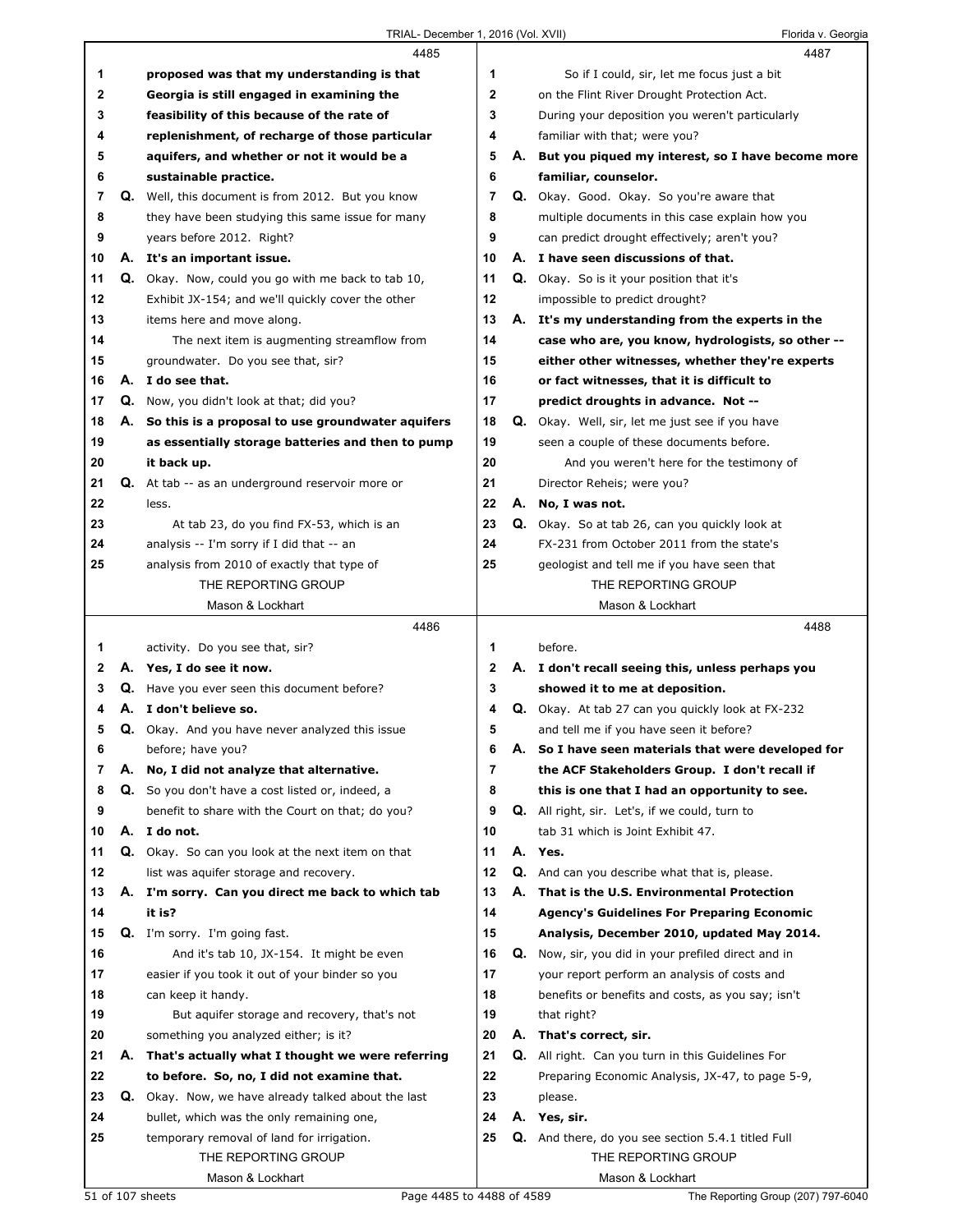|              |    | 4489                                                                                                  |                         |    | 4491                                                                                        |
|--------------|----|-------------------------------------------------------------------------------------------------------|-------------------------|----|---------------------------------------------------------------------------------------------|
| 1            |    | Compliance?                                                                                           | 1                       |    | were doing your analysis today, you would have to                                           |
| $\mathbf{2}$ |    | A. Yes, sir.                                                                                          | $\overline{\mathbf{2}}$ |    | understand whether or not these were truly in                                               |
| 3            |    | Q. So the next series of questions are going to                                                       | 3                       |    | compliance. Right?                                                                          |
| 4            |    | relate to your analysis of valuating benefits and                                                     | 4                       |    | A. Well, you know, as an economist, the first thing                                         |
| 5            |    | costs or costs and benefits from reducing                                                             | 5                       |    | I would say is that I'll recognize that there is                                            |
| 6            |    | irrigation in the Flint River Basin and elsewhere                                                     | 6                       |    | disagreement between Florida and Georgia                                                    |
| 7            |    | in the ACF.                                                                                           | $\overline{7}$          |    | regarding how much acreage is permitted or not.                                             |
| 8            |    | So here, I invite you to read the first                                                               | 8                       |    | From an economic perspective, the right                                                     |
| 9            |    | paragraph under 5.4.1, full compliance, please.                                                       | 9                       |    | economic analysis is going to take account of the                                           |
| 10           |    | A. Silently?                                                                                          | 10                      |    | cost of reducing the irrigation water whether                                               |
| 11           |    | Q. Silently, please.                                                                                  | 11                      |    | that acreage is permitted or not because either                                             |
| 12           |    | A. Yes.                                                                                               | 12                      |    | way, it's a cost. So it would not actually                                                  |
| 13           |    | Q. Now, do you see where it says, analysts should                                                     | 13                      |    | change my economic analysis of the benefits and                                             |
| 14           |    | develop baseline and policy scenarios that assume                                                     | 14                      |    | costs of the proposed remedies.                                                             |
| 15           |    | full compliance with existing and newly-enacted                                                       | 15                      | Q. | Don't you think that the State of Georgia ought                                             |
| 16           |    | regulations?                                                                                          | 16                      |    | to enforce its laws?                                                                        |
| 17           |    | A. Yes.                                                                                               | 17                      |    | A. You know, as a matter of -- I have no expertise                                          |
| 18           |    | Q. When you were doing your cost-benefit analysis,                                                    | 18                      |    | to say who should do what.                                                                  |
| 19           |    | you were essentially performing the same type of                                                      | 19                      |    | <b>Q.</b> Okay. But you have expertise in evaluating costs                                  |
| 20           |    | regulatory analysis that EPA does when it                                                             | 20                      |    | and benefits. And at least as a general matter,                                             |
| 21           |    | evaluates new regulations. Right?                                                                     | 21                      |    | you would want to understand what compliance with                                           |
| 22           | А. | In basic terms. And I would note, if I might,                                                         | 22                      |    | Georgia law actually means. Right?                                                          |
| 23           |    | that the sentence begins, as a general rule.                                                          | 23                      |    | A. Yes. I'm simply saying as a matter of economics,                                         |
| 24           |    | And the very next section, 5.4.2, is titled                                                           | 24                      |    | for a good benefit-cost analysis, I would not                                               |
| 25           |    | Under-Compliance and specifies at length the                                                          | 25                      |    | be giving due credit to the proposals from                                                  |
|              |    | THE REPORTING GROUP                                                                                   |                         |    | THE REPORTING GROUP                                                                         |
|              |    | Mason & Lockhart                                                                                      |                         |    | Mason & Lockhart                                                                            |
|              |    |                                                                                                       |                         |    |                                                                                             |
|              |    | 4490                                                                                                  |                         |    | 4492                                                                                        |
| 1            |    | conditions under which one would use an                                                               | 1                       |    | Dr. Sunding if I were to ignore this. So I                                                  |
| 2            |    |                                                                                                       | $\mathbf{2}$            |    |                                                                                             |
| 3            | Q. | under-compliance baseline.                                                                            | 3                       |    | take -- I would, nevertheless, take into account                                            |
| 4            |    | Let's just focus on the general rule for now, if<br>we could. Could you turn with me to page --       | 4                       |    | what are the real costs, whether it's permitted<br>or not.                                  |
| 5            |    |                                                                                                       | 5                       |    |                                                                                             |
| 6            |    | please, tab 32, which is the direct testimony of<br>Director Judson Turner.                           | 6                       |    | If you were to press me to say -- in the<br>interest of time here, to press me to say -- to |
| 7            |    | A. Yes, sir.                                                                                          | 7                       |    |                                                                                             |
| 8            |    |                                                                                                       | 8                       |    | hypothesize about eliminating the costs, then my                                            |
| 9            |    | Q. And have you seen this before?<br>A. I don't believe that I have, no.                              | 9                       |    | response would be then what we would need to do                                             |
| 10           | Q. | Now, sir, I would invite your attention to                                                            | 10                      | Q. | is to eliminate the cfs impacts as well.                                                    |
| 11           |    |                                                                                                       | 11                      |    | Well, if you enforce the law and it reduces the                                             |
| 12           |    | pages 37 and 38.<br>A. Yes.                                                                           | 12                      |    | cfs impact, that's a benefit to the State of<br>Florida; isn't it?                          |
| 13           |    |                                                                                                       | 13                      | А. | No. They would both come out, because you're                                                |
| 14           |    | Q. If, sir, you're not familiar with this topic, I<br>would invite you to read paragraphs 125 and 127 | 14                      |    | putting into it the baseline.                                                               |
| 15           |    | on page 37, please.                                                                                   | 15                      |    | A fundamental principle, counselor, of                                                      |
| 16           |    | A. Not -- just 125 and 127?                                                                           | 16                      |    | benefit-cost analysis is we use the same baseline                                           |
| 17           |    | Q. You can read it all, if you like; but I'm trying                                                   | 17                      |    | on the benefit side and the cost side.                                                      |
| 18           |    | to save you a little time.                                                                            | 18                      |    | Otherwise, all sorts of mischief can be done.                                               |
| 19           |    | A. Yes.                                                                                               | 19                      | Q. | Well, let's just focus on one sentence, if we                                               |
| 20           |    | <b>Q.</b> All right, sir. Were you aware of this special                                              | 20                      |    | could, sir. It says in paragraph 27, the initial                                            |
| 21           |    | task force to investigate roughly 90,000                                                              | 21                      |    | stages of the task force's activities will focus                                            |
| 22           |    | illegally-irrigated acres?                                                                            | 22                      |    | on those acres that have the greatest impact on                                             |
| 23           |    | A. I had heard about the task force. It was                                                           | 23                      |    | streamflow.                                                                                 |
| 24           |    | recently established; correct.                                                                        | 24                      |    | Do you see that, sir?                                                                       |
| 25           |    | Q. And you agree with me, wouldn't you, that if you                                                   | 25                      |    | A. I'm sorry. I was pouring myself some water.                                              |
|              |    | THE REPORTING GROUP                                                                                   |                         |    | THE REPORTING GROUP                                                                         |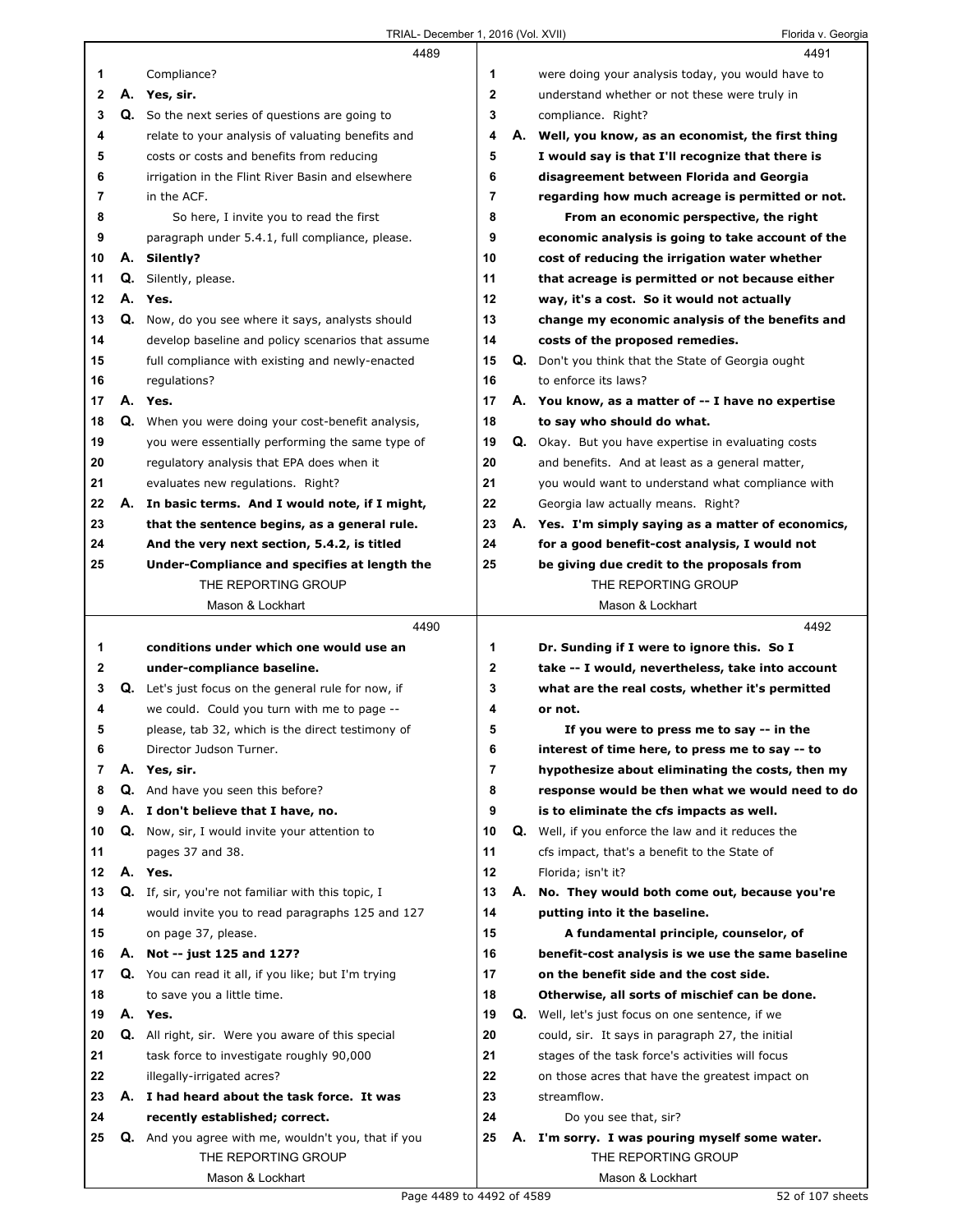|    |    | 4493                                                        |              | 4495                                                       |
|----|----|-------------------------------------------------------------|--------------|------------------------------------------------------------|
| 1  |    | Q. Oh, yes. Please do.                                      | 1            | agricultural engineering are the two that stand            |
| 2  |    | I'm in the third --                                         | $\mathbf{2}$ | out at the moment to me.                                   |
| 3  |    | A. Yes.                                                     | 3            | Q. Do you know if any of these individuals have any        |
| 4  |    | Q. -- sentence.                                             | 4            | experience at all with compliance or enforcement           |
| 5  |    | A. I see the sentence. Thank you.                           | 5            | of Georgia law?                                            |
| 6  |    | Q. And you don't know exactly what the task force is        | 6            | A. I don't have any way of speculating about that.         |
| 7  |    | doing at this point; do you?                                | 7            | Q. Do you see the name Gerald Long, president of           |
| 8  |    | A. I don't know about their activities right now,           | 8            | Georgia Farm Bureau in there?                              |
| 9  |    | no.                                                         | 9            | A. Yes. I do.                                              |
| 10 |    | Q. You don't even know how the task force is                | 10           | Q. Do you know that the Georgia Farm Bureau has            |
| 11 |    | composed; do you?                                           | 11           | filed an amicus brief in this case taking a                |
| 12 |    | A. I don't believe I do. I don't remember.                  | 12           | position on whether or not Florida should get              |
| 13 |    | <b>Q.</b> Do you think the task force is likely composed of | 13           | more water?                                                |
| 14 |    | enforcement personnel that have experience                  | 14           | A. No. I don't know anything about any of the              |
| 15 |    | enforcing Georgia law?                                      | 15           | amicus briefs.                                             |
| 16 |    | A. I won't speculate. I don't know who would be on          | 16           | <b>Q.</b> There is a nice dream sequence portrayed in it.  |
| 17 |    | the task force. It might be speculators --                  | 17           | Have you seen that amicus brief?                           |
| 18 |    | pardon me. It might be stakeholders.                        | 18           | A. No.                                                     |
| 19 |    | Q. I hope not.                                              | 19           | Q. You haven't seen that?                                  |
| 20 |    | A. I didn't mean speculator. As you would say,              | 20           | A. No.                                                     |
| 21 |    | strike that.                                                | 21           | Q. Okay. You have looked at regulations and have           |
| 22 |    | Q. I have on occasion said that.                            | 22           | assessed baselines with compliance and                     |
| 23 |    | A. Yes.                                                     | 23           | noncompliance in law in the past; haven't you?             |
| 24 |    | So it might be stakeholders. I don't know                   | 24           | A. I mean, in different -- I want to answer                |
| 25 |    | who is on the task force, sir.                              | 25           | accurately. In different analyses that I have              |
|    |    | THE REPORTING GROUP                                         |              | THE REPORTING GROUP                                        |
|    |    | Mason & Lockhart                                            |              | Mason & Lockhart                                           |
|    |    |                                                             |              |                                                            |
|    |    | 4494                                                        |              | 4496                                                       |
| 1  |    | Q. Well, let's see who is on the task force; and            | 1            | done, I have sometimes assumed compliance and              |
| 2  |    | then we can evaluate whether it's likely they               | $\mathbf{2}$ | sometimes assumed noncompliance, particularly              |
| 3  |    | will actually enforce the law.                              | 3            | because some regulatory proposals or policy                |
| 4  |    | A. Yes.                                                     | 4            | proposals are specifically intended to target a            |
| 5  |    | Q. So let's turn to tab 35, FX-921.                         | 5            | situation in which there's previously been                 |
| 6  | Α. | Yes, sir.                                                   | 6            | noncompliance. So you don't want to assume full            |
| 7  |    | <b>Q.</b> And I would invite you to just read through this  | 7            | compliance for that.                                       |
| 8  |    | document, if you could. It begins with, whereas,            | 8            | <b>Q.</b> All right. Let's talk a little bit further about |
| 9  |    | the agricultural permitting task force was                  | 9            | compliance, but let's move to tab 36 to do that.           |
| 10 |    | established.                                                | 10           | And it's Joint Exhibit 21. Do you see that, sir?           |
| 11 |    | A. Uh-huh.                                                  | 11           | A. Yes, sir.                                               |
| 12 |    | Q. Do you see that?                                         | 12           | Q. And I'm not going to spend a huge amount of time        |
| 13 |    | A. Yes.                                                     | 13           | on this document because we have spent a lot of            |
| 14 |    | Q. And just go ahead and read it. It's called a             | 14           | time in this case on this document. So I'm only            |
| 15 |    | compliance task force.                                      | 15           | going to look at a couple very specific things.            |
| 16 |    | A. Yes.                                                     | 16           | And I invite your attention to page 38, if I               |
| 17 |    | Q. All right, sir. Do you notice that there are             | 17           | might, first.                                              |
| 18 |    | quite a number of farming interests on this list            | 18           | A. Yes, sir.                                               |
| 19 |    | of members of the task force -- on the compliance           | 19           | <b>Q.</b> Now, do you see there where it says -- there's a |
| 20 |    | task force?                                                 | 20           | reference to the Groundwater Use Act about midway          |
| 21 |    | A. Yes. It seems to be a mix of farmers or farm             | 21           | down the page?                                             |
| 22 |    | representatives, government agencies, and                   | 22           | A. Yes.                                                    |
| 23 |    | academics, several professors.                              | 23           | Q. And then it says, the Regional Water Development        |
| 24 |    | Q. Several professors of agriculture?                       | 24           | and Conservation Plan. Do you see that?                    |
| 25 |    | A. Of water resource management and policy and of           | 25           | A. In bold.                                                |
|    |    | THE REPORTING GROUP<br>Mason & Lockhart                     |              | THE REPORTING GROUP<br>Mason & Lockhart                    |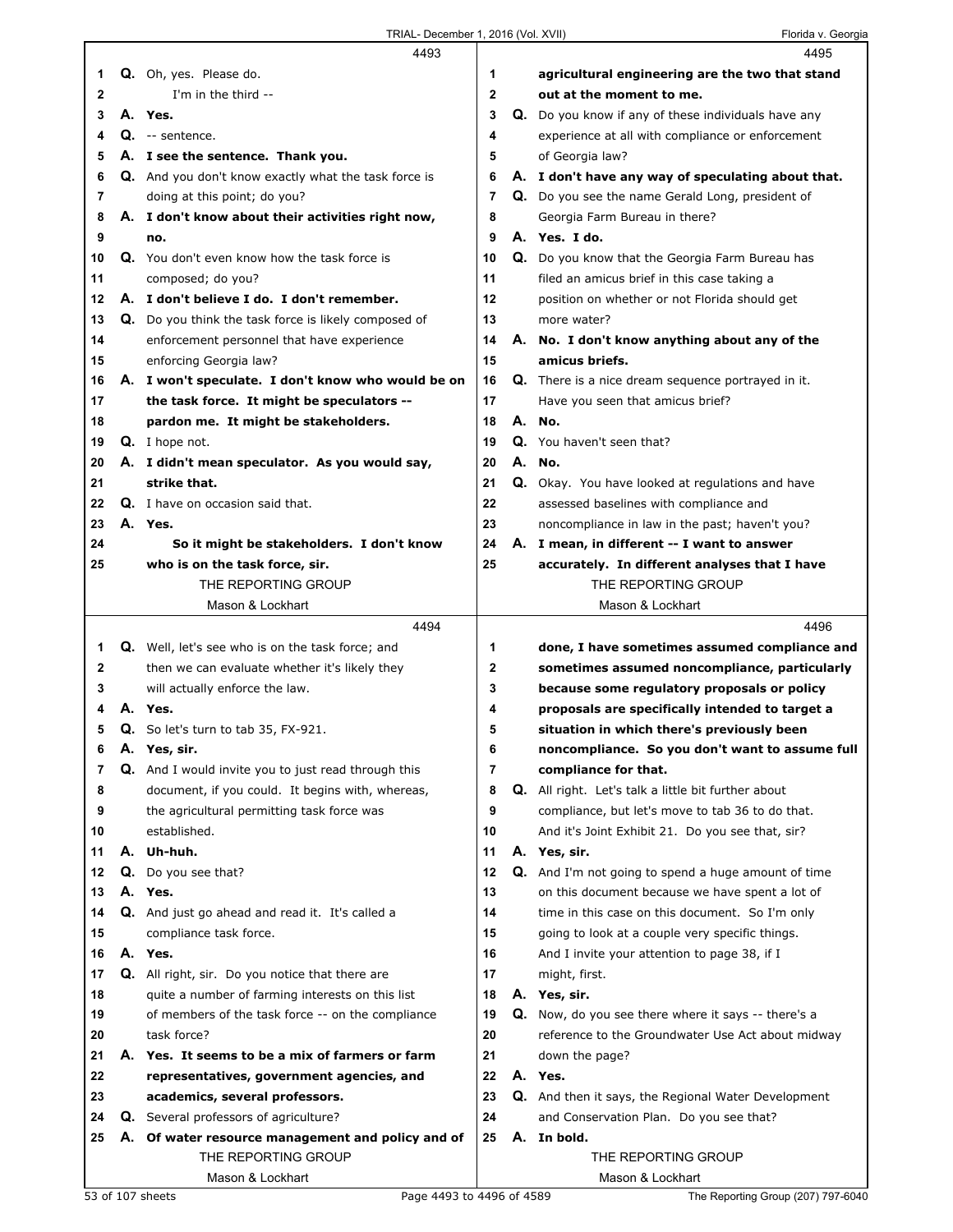|    |    | 4497                                                     |             |    | 4499                                                      |
|----|----|----------------------------------------------------------|-------------|----|-----------------------------------------------------------|
| 1  |    | <b>Q.</b> Yes. And then it says, such plan shall include | 1           |    | payments, crop insurance for yield loss and crop          |
| 2  |    | water development conservation and sustainable           | $\mathbf 2$ |    | insurance for crop loss. Right?                           |
| 3  |    | use. Do you see that, sir?                               | 3           |    | A. So this is very similar to something we were           |
| 4  |    | A. Yes, I do.                                            | 4           |    | discussing a few moments ago. If it is                    |
| 5  | Q. | And then after that in the next sentence, upon           | 5           |    | subsidized, the money is coming from somewhere.           |
| 6  |    | adoption of a regional plan, all permits issued          | 6           |    | It is still a cost. In this case, it might be a           |
|    |    |                                                          | 7           |    |                                                           |
| 7  |    | by the Division shall be consistent with that            |             |    | cost to the federal government. And if it --              |
| 8  |    | plan. Do you see that, sir?                              | 8           |    | <b>Q.</b> It might be a cost to me and you; right?        |
| 9  |    | A. Yes, I do.                                            | 9           | А. | Exactly. It comes out of tax revenues.                    |
| 10 | Q. | Do you remember during your deposition we focused        | 10          | Q. | Right.                                                    |
| 11 |    | on the sustainable use criteria in the Upper             | 11          |    | A. So it's still a cost.                                  |
| 12 |    | Flint and the Lower Flint Basin. Right?                  | 12          |    | Q. Have you taken the time to go back and look and        |
| 13 | А. | The two tables we looked at?                             | 13          |    | see how much the federal government subsidizes            |
| 14 |    | <b>Q.</b> The two tables. Right.                         | 14          |    | farming in the State of Georgia?                          |
| 15 |    | A. I do recall that.                                     | 15          |    | A. Do you mean empirically to look historically at        |
| 16 | Q. | But when you did your economic analysis, you             | 16          |    | what the actual payments have been?                       |
| 17 |    | didn't assume compliance with those sustainable          | 17          |    | <b>Q.</b> Well, how about the payments for last year?     |
| 18 |    | use criteria; did you?                                   | 18          |    | A. For the last year, no; I haven't done that.            |
| 19 |    | You assumed noncompliance?                               | 19          |    | Q. Would it surprise you to learn that more than a        |
| 20 | А. | So my understanding is that those were a modeling        | 20          |    | quarter billion dollars has been provided to              |
| 21 |    | exercise and are not specifically requirements.          | 21          |    | farmers of crops in Georgia by the federal                |
| 22 |    | So for those and other reasons, I didn't look at         | 22          |    | government --                                             |
| 23 |    | them.                                                    | 23          |    | A. Well --                                                |
| 24 | Q. | All right. Well, we looked at the Groundwater            | 24          |    | $Q. -$ last year?                                         |
| 25 |    | Use Act. Let's shift now to page 12 in your              | 25          |    | A. -- it would neither surprise me or not surprise        |
|    |    | THE REPORTING GROUP                                      |             |    | THE REPORTING GROUP                                       |
|    |    | Mason & Lockhart                                         |             |    | Mason & Lockhart                                          |
|    |    |                                                          |             |    |                                                           |
|    |    |                                                          |             |    |                                                           |
|    |    | 4498                                                     |             |    | 4500                                                      |
| 1  |    | prefiled direct, if we might.                            | 1           |    | me because I don't have a basis for comparing it.         |
| 2  |    | A. Yes.                                                  | $\mathbf 2$ |    | <b>Q.</b> Isn't it relevant when you're talking about the |
| 3  |    | Q. And there I would like to look at what is called      | 3           |    | loss that might be incurred by farmers from               |
| 4  |    | Stavins demo 5. Do you see that, sir?                    | 4           |    | reducing irrigation to think about the impacts of         |
| 5  |    | A. Yes, I do.                                            | 5           |    | all these federal payments?                               |
| 6  | Q. | And this seems peculiar to me, at least. Maybe           | 6           | Α. | Let me distinguish. This is an important point.           |
| 7  |    | to others. But do you see under peanuts there,           | 7           |    | If we're looking at -- comparing the benefits             |
| 8  |    | the return per acre is almost always negative?           | 8           |    | to the costs, which is the overall thrust of my           |
| 9  |    | A. Yes, I do.                                            | 9           |    | work, then that subsidy ought to be included              |
| 10 |    | Q. And that's because this graph here, Stavins           | 10          |    | because it -- it's coming from somewhere. And             |
| 11 |    | demo 5, doesn't take into account federal                | 11          |    | it's a wash. It's going to be a cost to you, and          |
| 12 |    | subsidies or price support for peanuts; does it?         | 12          |    | then maybe it's a benefit to the farmers.                 |
| 13 | А. | That's correct. I state that in my footnote.             | 13          |    | If we were looking at it in distributional                |
| 14 |    | Q. Well, it's more than just peanuts; isn't it?          | 14          |    | terms, then it could matter; but I would still            |
| 15 |    | You didn't take into account price or other              | 15          |    | have to trace through where that money from the           |
| 16 |    | financial aid from the federal government to             | 16          |    | federal government is -- you know, is coming              |
| 17 |    | farmers for any crop; do you?                            | 17          |    | from.                                                     |
| 18 | А. | That's correct.                                          | 18          |    | Q. Well, sure. And I would invite you to do that.         |
| 19 |    | Q. All right. And, in fact, you don't take into          | 19          |    | The last day of trial it would be kind of hard            |
| 20 |    | account crop insurance of any kind; do you?              | 20          |    | now.                                                      |
| 21 | А. | Right. Neither the -- I don't believe I take             | 21          |    | A. Yes.                                                   |
| 22 |    |                                                          | 22          | Q. |                                                           |
|    |    | into account the cost, and certainly not the             |             |    | But can you turn with me to page 56 of your               |
| 23 |    | payments.                                                | 23          |    | prefiled direct testimony, and in particular              |
| 24 |    | <b>Q.</b> All right, sir. You realize that farmers can   | 24          |    | Stavins demo 19.                                          |
| 25 |    | get, with a federal subsidy to their premium             | 25          |    | A. Yes, sir.                                              |
|    |    | THE REPORTING GROUP<br>Mason & Lockhart                  |             |    | THE REPORTING GROUP<br>Mason & Lockhart                   |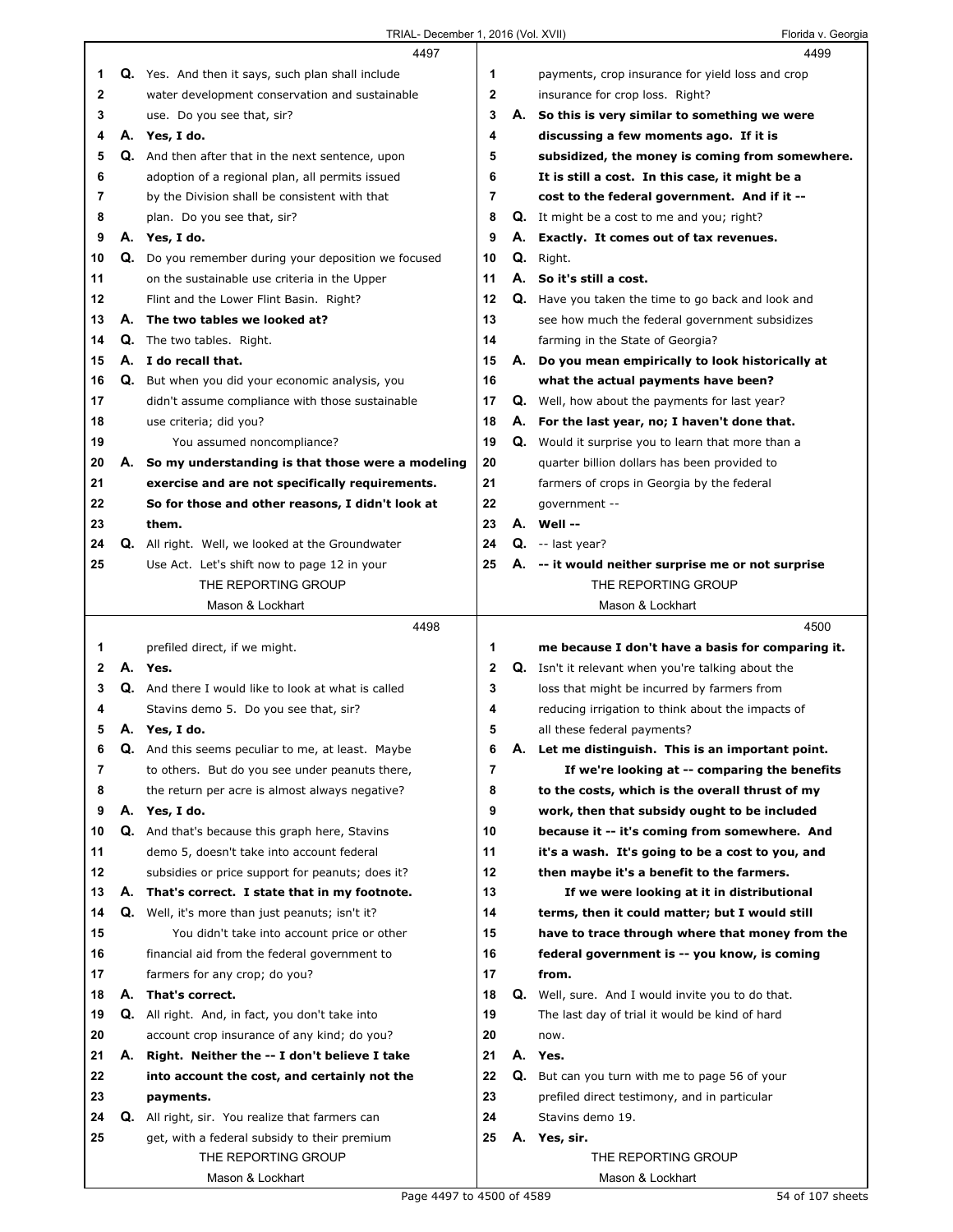|              |    | 4501                                                 |                |    | 4503                                                     |
|--------------|----|------------------------------------------------------|----------------|----|----------------------------------------------------------|
| 1            |    | Q. And there you will find a chart titled Comparison | 1              |    | specific numbers?                                        |
| 2            |    | of Conservation Scenarios Costs and Streamflows.     | $\mathbf{2}$   |    | A. Actually, I can explain it. These numbers come        |
| 3            |    | Do you see that, sir?                                | 3              |    | out of the simulations that I was doing having           |
| 4            |    | A. That's -- yes.                                    | 4              |    | made what I thought were appropriate adjustments         |
| 5            |    | Q. Now, where did you get your information about     | 5              |    | to Dr. Sunding's analysis.                               |
| 6            |    | streamflow?                                          | 6              |    | <b>Q.</b> Okay. And those simulations didn't include all |
| 7            | А. | So the -- it depends on which ones you're looking    | $\overline{7}$ |    | of the information that, and we talked about             |
| 8            |    | at. The streamflow for Sunding's are from            | 8              |    | earlier, that you didn't analyze. Right?                 |
| 9            |    | Sunding's testimony from his February, his May,      | 9              |    | A. In terms of other measures, this particular one       |
| 10           |    | and his prefiled direct, I believe. The ones         | 10             |    | is only looking at full deficit irrigation.              |
| 11           |    | from my own are from the analysis that I have        | 11             |    | Correct.                                                 |
| 12           |    | carried out.                                         | 12             |    | Q. Okay. Thank you, sir.                                 |
| 13           |    | So, for example, the one that you may well           | 13             |    | There is one issue -- one very short issue               |
| 14           |    | remember, just to trigger, you know, the memory,     | 14             |    | that I just want to approach; and it has to do           |
| 15           |    | if you look at the second of mine where it           | 15             |    | with outdoor water use --                                |
| 16           |    | says, full deficit irrigation, row crops only,       | 16             |    | A. Correct.                                              |
| 17           |    | the 678 was -- that was the point at which in my     | 17             |    | Q. -- in metro Atlanta. And I believe you estimated      |
| 18           |    | analysis -- do you recall the table -- actually      | 18             |    | that there would be a huge cost associated with          |
| 19           |    | ran out of available land.                           | 19             |    | cutting outdoor water use by, say, greater than          |
| 20           |    | <b>Q.</b> I remember your tables. So --              | 20             |    | 50 percent or 75 percent in a severe drought; is         |
| 21           |    | A. That's where that comes from, sir.                | 21             |    | that right?                                              |
| 22           | Q. | But you're not the hydrologist that did this         | 22             |    | A. So it turns -- that cost turns up tremendously        |
| 23           |    | analysis? You're not a groundwater hydrologist?      | 23             |    | between 50 percent and 75 percent; and you see           |
| 24           |    | A. No. I drew -- I drew on the experts in hydrology  | 24             |    | the result in this table.                                |
| 25           |    | for the input to that, yes.                          | 25             |    | Q. Here is my question. You know, putting the            |
|              |    | THE REPORTING GROUP                                  |                |    | THE REPORTING GROUP                                      |
|              |    | Mason & Lockhart                                     |                |    | Mason & Lockhart                                         |
|              |    | 4502                                                 |                |    | 4504                                                     |
| 1            |    | Q. So which expert did you get your cfs modeling     | 1              |    | difficult parts of your calculations aside for a         |
| $\mathbf{2}$ |    | information from?                                    | $\mathbf{2}$   |    | moment, how much do you really think a homeowner         |
| 3            | А. | So the cfs, the impacts were -- were drawing on      | 3              |    | would pay per month to irrigate a lawn during a          |
| 4            |    | Sunding's work and then modifying the acreage        | 4              |    | drought?                                                 |
| 5            |    | that would apply. That was, I believe, from          | 5              | А. | So, you know, I'm not going to speculate on that.        |
| 6            |    | Dr. Panday.                                          | 6              |    | This is not only about, you know, irrigating             |
| 7            |    | Q. And did you use Dr. Panday's and Dr. Bedient's    | $\overline{7}$ |    | lawns. This is all outdoor water use.                    |
| 8            |    | numbers about surface and groundwater?               | 8              |    | Q. Right. But the vast majority of what Sunding --       |
| 9            |    | A. For connectivity?                                 | 9              |    | Dr. Sunding focused on was irrigating lawns.             |
| 10           |    | Q. Yes.                                              | 10             | А. | Yes.                                                     |
| 11           |    | A. For the connectivity I believe I was using maybe  | 11             |    | Q. So do you think that -- and I'm thinking about        |
| 12           |    | the same as Sunding's. The difference ways in        | 12             |    | your number. Do you think that there are many of         |
| 13           |    | terms of the seasonal impact factor, I believe.      | 13             |    | your neighbors that would pay two or \$3,000 a           |
| 14           |    | Q. Well, let me ask you this. There is an analysis   | 14             |    | month to keep their lawn green during the summer?        |
| 15           |    | that I'm sure you had to employ about how much       | 15             |    | A. I don't want to speculate.                            |
| 16           |    | water would flow down the Apalachicola.              | 16             |    | Q. Okay. Thank you, sir.                                 |
| 17           |    | And these are your numbers. Right?                   | 17             |    | REDIRECT EXAMINATION                                     |
| 18           |    | A. Yes.                                              | 18             |    | BY MR. PRIMIS:                                           |
| 19           |    | $Q. 616, 678 -$                                      | 19             |    | Q. Good afternoon, Dr. Stavins.                          |
| 20           |    | THE REPORTER: Okay. Wait a minute.                   | 20             | А. | Good afternoon.                                          |
| 21           |    | BY MR. PERRY:                                        | 21             |    | Q. I would like to take one large step back, and can     |
| 22           |    | $Q. -682$ , and 855.                                 | 22             |    | you just introduce yourself to the Special Master        |
| 23           |    | I'm looking at the clock. I'm almost done.           | 23             |    | and explain your educational background and what         |
| 24           |    | Sir, did you rely on Dr. Bedient's analysis          | 24             |    | you do for a living.                                     |
| 25           |    | in his running of ResSim to get these very           | 25             |    | A. Sure. So I'm Robert Stavins. I'm the Albert           |
|              |    | THE REPORTING GROUP                                  |                |    | THE REPORTING GROUP                                      |
|              |    | Mason & Lockhart                                     |                |    | Mason & Lockhart                                         |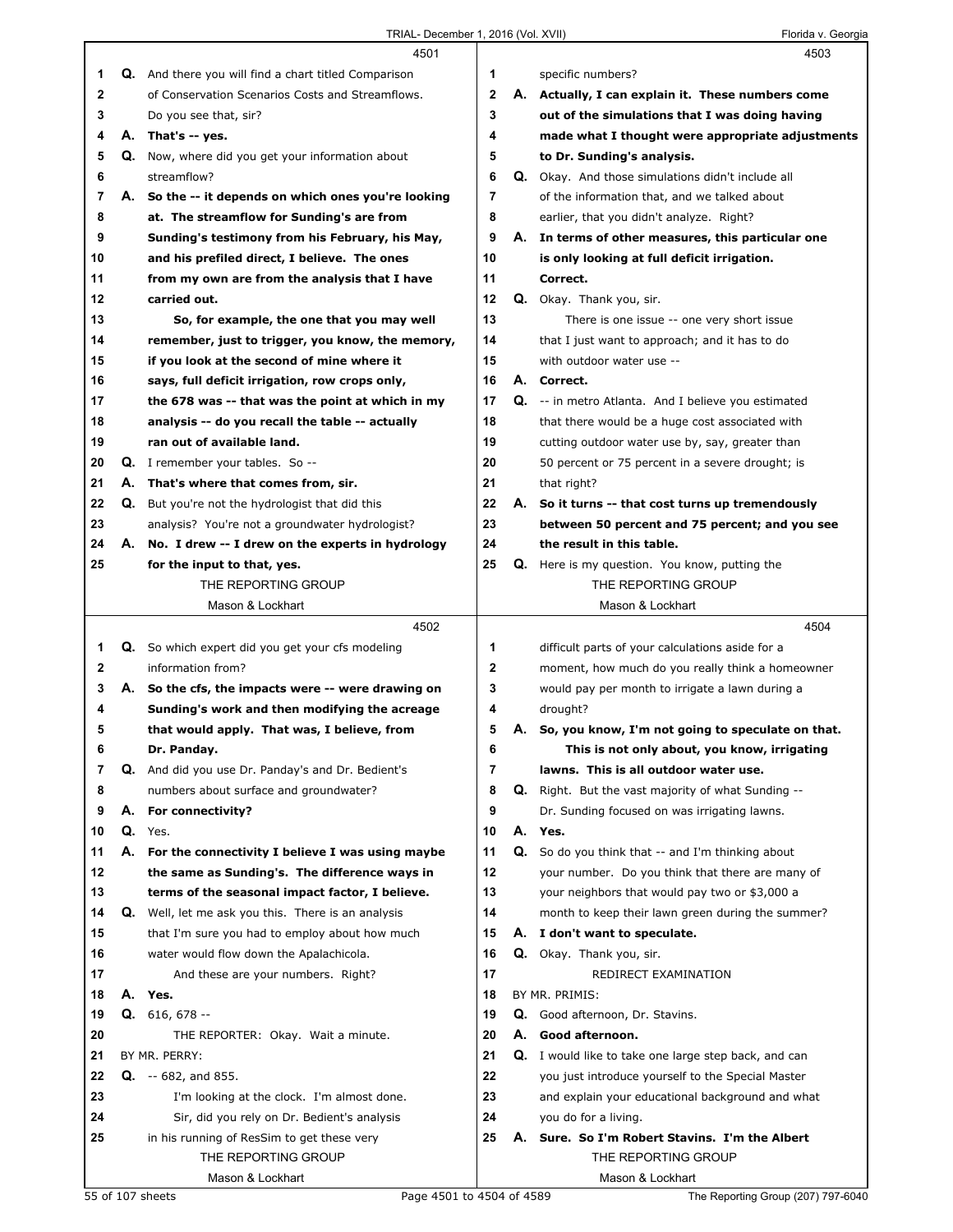|             |    | 4505                                                        |              |    | 4507                                                                                          |
|-------------|----|-------------------------------------------------------------|--------------|----|-----------------------------------------------------------------------------------------------|
| 1           |    | <b>Pratt Professor of Business and Government at the</b>    | 1            |    | <b>Q.</b> Now, in connection with your work in this case,                                     |
| 2           |    | John F. Kennedy School of Government at Harvard             | $\mathbf{2}$ |    | did you study the economic activity in the ACF                                                |
| 3           |    | University. I direct the Harvard environmental              | 3            |    | Georgia portion of the basin?                                                                 |
| 4           |    | economics program. All of my research is on                 | 4            |    | A. Yes, I did.                                                                                |
| 5           |    | environmental and natural resource economics,               | 5            |    | Q. And we can --                                                                              |
| 6           |    | agricultural economics, and water resource                  | 6            |    | MR. PRIMIS: We have prepared some                                                             |
| 7           |    | economics being a subset of that.                           | 7            |    | demonstratives, your Honor, that -- if you                                                    |
| 8           |    | <b>Q.</b> And, Dr. Stavins, in connection with your work in | 8            |    | want to flip through these, it will move it                                                   |
| 9           |    | natural resource economics, have you worked with            | 9            |    | along.                                                                                        |
| 10          |    | government entities?                                        | 10           |    | BY MR. PRIMIS:                                                                                |
| 11          |    | A. I have worked with government entities in a              | 11           |    | Q. Can you turn to demonstrative tab 1 in your book,                                          |
| 12          |    | variety of capacities. One of them was that I               | 12           |    | Mr. Stavins.                                                                                  |
| 13          |    | was appointed by Carol Browner, the administrator           | 13           |    | Did Mr. Reigstad --                                                                           |
| 14          |    | of the Environmental Protection Agency in the               | 14           |    | A. I did not get a book.                                                                      |
| 15          |    | Clinton administration and reappointed by                   | 15           |    | Thank you.                                                                                    |
| 16          |    | Christine Todd Whitman, the administrator of EPA            | 16           |    | MR. PRIMIS: I was supposed to hand out                                                        |
| 17          |    | in the George W. Bush administration to be                  | 17           |    | the books out. I'm sorry.                                                                     |
| 18          |    | chairman of the Environmental Economics Advisory            | 18           |    | The record should be clear that was not                                                       |
| 19          |    | <b>Committee at the Environmental Protection Agency.</b>    | 19           |    | Mr. Reigstad's fault.                                                                         |
| 20          |    | <b>Q.</b> How long did you hold that position for?          | 20           |    | BY MR. PRIMIS:                                                                                |
| 21          |    | A. I believe -- I was on the committee for probably         | 21           |    | Q. So now turning to the substance, on demonstrative                                          |
| 22          |    | 15 years and held the position for perhaps seven            | 22           |    | tab 1 could you tell us, sir, what you depict                                                 |
| 23          |    | or eight until I hit a statutory limit.                     | 23           |    | there.                                                                                        |
| 24          |    | Q. Dr. Stavins, can you describe what you do as a           | 24           | А. | So I'm looking at industries in the upper                                                     |
| 25          |    | natural resource economist. What is the field?              | 25           |    | Chattahoochee region, so the region of                                                        |
|             |    | THE REPORTING GROUP                                         |              |    | THE REPORTING GROUP                                                                           |
|             |    | Mason & Lockhart                                            |              |    | Mason & Lockhart                                                                              |
|             |    |                                                             |              |    |                                                                                               |
|             |    | 4506                                                        |              |    | 4508                                                                                          |
| 1           |    | A. So the field of -- I'll say broader,                     | 1            |    |                                                                                               |
| $\mathbf 2$ |    | environmental and natural resource economics is             | $\mathbf 2$  |    | metropolitan Atlanta essentially, that are<br>particularly dependent upon access to water. So |
| 3           |    | to carry out economic analysis of environmental             | 3            |    | I looked at the top 10 manufacturing industries,                                              |
| 4           |    | and natural resource phenomenon, in particular              | 4            |    | where I'm characterizing the top 10 as the most                                               |
| 5           |    | proposed public policies and regulations with               | 5            |    | water intensive; but I'm simply defining as                                                   |
| 6           |    | particular attention whether or not those                   | 6            |    | spending the most on water. And you can see that                                              |
| 7           |    | proposed policies or regulations or remedies will           | 7            |    | for them, their total output per year is                                                      |
| 8           |    | be efficient, meaning a comparison of the                   | 8            |    | approximately 29 or \$30 billion, total employees                                             |
| 9           |    | benefits and the costs.                                     | 9            |    | over 35,000.                                                                                  |
| 10          |    | <b>Q.</b> And Mr. Perry asked you some very specific,       | 10           |    | There are also what we call green industries.                                                 |
| 11          |    | narrowly-focused questions. What was your task              | 11           |    | These are industries that may not be water                                                    |
| 12          |    | in this case?                                               | 12           |    | intensive themselves; they're not using water,                                                |
| 13          |    | Getting kind of out of the weeds, what was                  | 13           |    | but their business is associated with people who                                              |
| 14          |    | the task?                                                   | 14           |    | use water. Prime example, of course, would be                                                 |
| 15          | А. | So my broad task was to examine economic issues             | 15           |    | landscaping services. And if we look at that, we                                              |
| 16          |    | that bear upon the fundamentals of the case,                | 16           |    | find an additional \$964 million of output per                                                |
| 17          |    | i.e., the equitable apportionment of water                  | 17           |    | year, 14,000 employees.                                                                       |
| 18          |    | between the two states and to give particular               | 18           |    | So the total of these two categories in the                                                   |
| 19          |    | attention to Dr. Sunding's analysis and                     | 19           |    | upper Chattahoochee is about \$31 billion of                                                  |
| 20          |    | Dr. Daniel Phaneuf's analysis.                              | 20           |    | annual output and close to 50,000 employees.                                                  |
| 21          |    | Q. You mentioned Dr. Phaneuf. We haven't really             | 21           | Q. | Did you study the extent of agricultural economic                                             |
| 22          |    | heard that name, I think, other than maybe in my            | 22           |    | activity in the -- just to be clear, this is                                                  |
| 23          |    | opening. Who is that?                                       | 23           |    | M & I water use --                                                                            |
| 24          |    | A. So he had submitted an expert report in February,        | 24           |    | A. That's correct.                                                                            |
| 25          |    | but I believe he has not been called to testify.            | 25           |    | <b>Q.</b> -- in the metro Atlanta area?                                                       |
|             |    | THE REPORTING GROUP                                         |              |    | THE REPORTING GROUP                                                                           |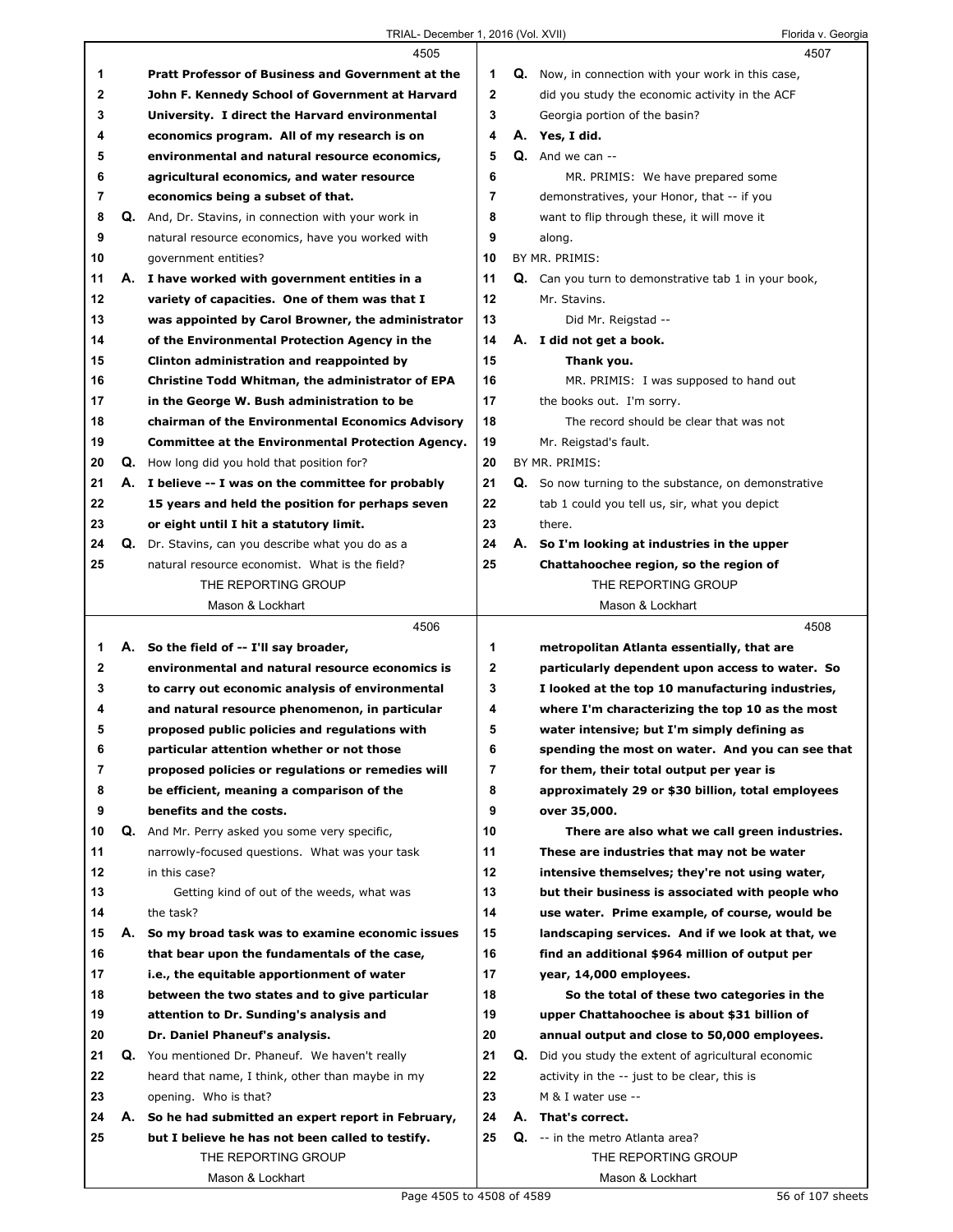|                   |    | 4509                                                                                            |                     |    | 4511                                                                                          |
|-------------------|----|-------------------------------------------------------------------------------------------------|---------------------|----|-----------------------------------------------------------------------------------------------|
| 1                 |    | A. Yes. This is exclusively M & I water use in the                                              | 1                   |    | greatest experience is, it's core to activities                                               |
| 2                 |    | Atlanta metropolitan area.                                                                      | $\mathbf{2}$        |    | in the following sense. So all regulations that                                               |
| 3                 |    | Q. So let's turn to tab 2 and look at economic                                                  | 3                   |    | are above a threshold cost of \$100 million per                                               |
| 4                 |    | output and activity in the agricultural sector                                                  | 4                   |    | year are required to carry out what is called a                                               |
| 5                 |    | that uses water. Can you tell the Court what you                                                | 5                   |    | regulatory impact analysis and submit it to the                                               |
| 6                 |    | found when you looked there?                                                                    | 6                   |    | U.S. Office of Management and Budget, Office of                                               |
| 7                 | А. | So when we looked at the commercial value of                                                    | $\overline{7}$      |    | <b>Information and Regulatory Affairs for approval.</b>                                       |
| 8                 |    | agriculture within the ACF region of Georgia,                                                   | 8                   |    | To guide that effort OMB has developed Circular                                               |
| 9                 |    | if we first look at row and forage crops, we                                                    | 9                   |    | A-4 which provides the framework to be used.                                                  |
| 10                |    | see \$1.3 billion in commercial value per year.                                                 | 10                  |    | The other highlight I would mention would be                                                  |
| 11                |    | And then if we extend that to look at all                                                       | 11                  |    | at the U.S. Environmental Protection Agency.                                                  |
| 12                |    | agricultural commodities -- so I repeat the                                                     | 12                  |    | There, we also already saw -- and counselor                                                   |
| 13                |    | 1.3 billion in the second set, so we can add                                                    | 13                  |    | referred to them -- the economic analysis                                                     |
| 14                |    | them up -- see that grand total comes to close                                                  | 14                  |    | guidelines. Those are in my opinion the best                                                  |
| 15                |    | to \$5 billion annually of commercial value.                                                    | 15                  |    | guidelines that exist now in the federal                                                      |
| 16                | Q. | Dr. Stavins, the term benefit-cost analysis came                                                | 16                  |    | government in any of the departments and agencies                                             |
| 17                |    | up several times on your cross-examination. Do                                                  | 17                  |    | of how to do a regulatory impact or benefit-cost                                              |
| 18                |    | you recall that?                                                                                | 18                  |    | analysis.                                                                                     |
| 19                |    | A. Yes, I do.                                                                                   | 19                  |    | <b>Q.</b> Dr. Stavins, one thing we discussed with                                            |
| 20                |    | MR. PRIMIS: And Mr. Perry, like me,                                                             | 20                  |    | Dr. Sunding is whether it's appropriate to value                                              |
| 21                |    | knows that when you talk to Dr. Stavins, you                                                    | 21                  |    | alleged ecological benefits. How do you approach                                              |
| 22                |    | call it a benefit-cost analysis, not a                                                          | 22                  |    | that situation?                                                                               |
| 23                |    | cost-benefit analysis.                                                                          | 23                  |    | A. Well, so it is not always easy; but it is fully                                            |
| 24                |    | BY MR. PRIMIS:                                                                                  | 24                  |    | appropriate. Indeed, there is a very large                                                    |
| 25                |    | <b>Q.</b> Is that correct?                                                                      | 25                  |    | literature in academia, and I would estimate                                                  |
|                   |    | THE REPORTING GROUP                                                                             |                     |    | THE REPORTING GROUP                                                                           |
|                   |    | Mason & Lockhart                                                                                |                     |    | Mason & Lockhart                                                                              |
|                   |    |                                                                                                 |                     |    |                                                                                               |
|                   |    |                                                                                                 |                     |    |                                                                                               |
|                   |    | 4510                                                                                            |                     |    | 4512                                                                                          |
| 1                 | А. | That's correct, yes.                                                                            | 1                   |    | thousands of articles, maybe tens of thousands of                                             |
| $\mathbf{2}$<br>3 | А. | <b>Q.</b> So I'll stick with your term.                                                         | $\mathbf 2$<br>3    |    | articles of developing methodologies and applying                                             |
| 4                 |    | Thank you.                                                                                      | 4                   |    | methodologies for estimating the benefits                                                     |
|                   |    | Q. Can you explain what you mean by a benefit-cost                                              | 5                   |    | associated with ecological impacts.                                                           |
| 5                 |    | analysis?                                                                                       |                     |    | Q. Did -- have you -- you have reviewed the Florida                                           |
| 6<br>7            | Α. | So a benefit-cost analysis, which is absolutely                                                 | 6<br>$\overline{7}$ | А. | expert work on economics in the case. Right?                                                  |
| 8                 |    | central to economics broadly, and as well to<br>environmental and natural resource and          |                     | Q. | Yes, I have.                                                                                  |
| 9                 |    |                                                                                                 | 8<br>9              |    | Have any of Florida's experts, whether they<br>submitted testimony or were not put forward to |
| 10                |    | agricultural economics, is an assessment of the<br>economic value of the benefits of a proposed | 10                  |    | submit testimony -- did any of them conduct a                                                 |
| 11                |    | policy compared with the cost of the proposed                                                   | 11                  |    |                                                                                               |
| 12                |    | policy. In order to look at the benefits and the                                                | 12                  |    | benefit-cost analysis of Dr. Sunding's proposed<br>conservation measures?                     |
| 13                |    | costs, we have to look at a change in both cases.                                               | 13                  | А. | No. I don't believe that I have seen a                                                        |
| 14                |    | Typically, a change from the status quo or                                                      | 14                  |    | benefit-cost analysis in any case.                                                            |
| 15                |    | business as usual to what the world will be like                                                | 15                  |    | <b>Q.</b> Is that significant to you in this case?                                            |
| 16                |    | if the policy goes into effect, both on the                                                     | 16                  |    | A. Well, I was very surprised by it, to be, you                                               |
| 17                |    | benefit side and the cost side.                                                                 | 17                  |    | know, honest. The first thing I thought I would                                               |
| 18                |    | <b>Q.</b> Is this an accepted methodology in your field?                                        | 18                  |    | see from Florida would be a comparison of                                                     |
| 19                |    | A. Absolutely. The literature goes back 75 years.                                               | 19                  |    | benefits and costs.                                                                           |
| 20                |    | It's the core central of economics.                                                             | 20                  | Q. | Did you perform a benefit-cost analysis in the                                                |
| 21                |    | <b>Q.</b> How about government literature? Anything from                                        | 21                  |    | case?                                                                                         |
| 22                |    | the government supporting this idea of a                                                        | 22                  |    | A. Yes, I did.                                                                                |
| 23                |    | benefit-cost analysis when looking at changed                                                   | 23                  | Q. | Can you turn to demonstrative 3.                                                              |
| 24                |    | environmental policies or proposals?                                                            | 24                  | А. | Yes.                                                                                          |
| 25                | А. | So certainly in the federal government where my                                                 | 25                  |    | <b>Q.</b> Does this reflect your benefit-cost analysis?                                       |
|                   |    | THE REPORTING GROUP                                                                             |                     |    | THE REPORTING GROUP                                                                           |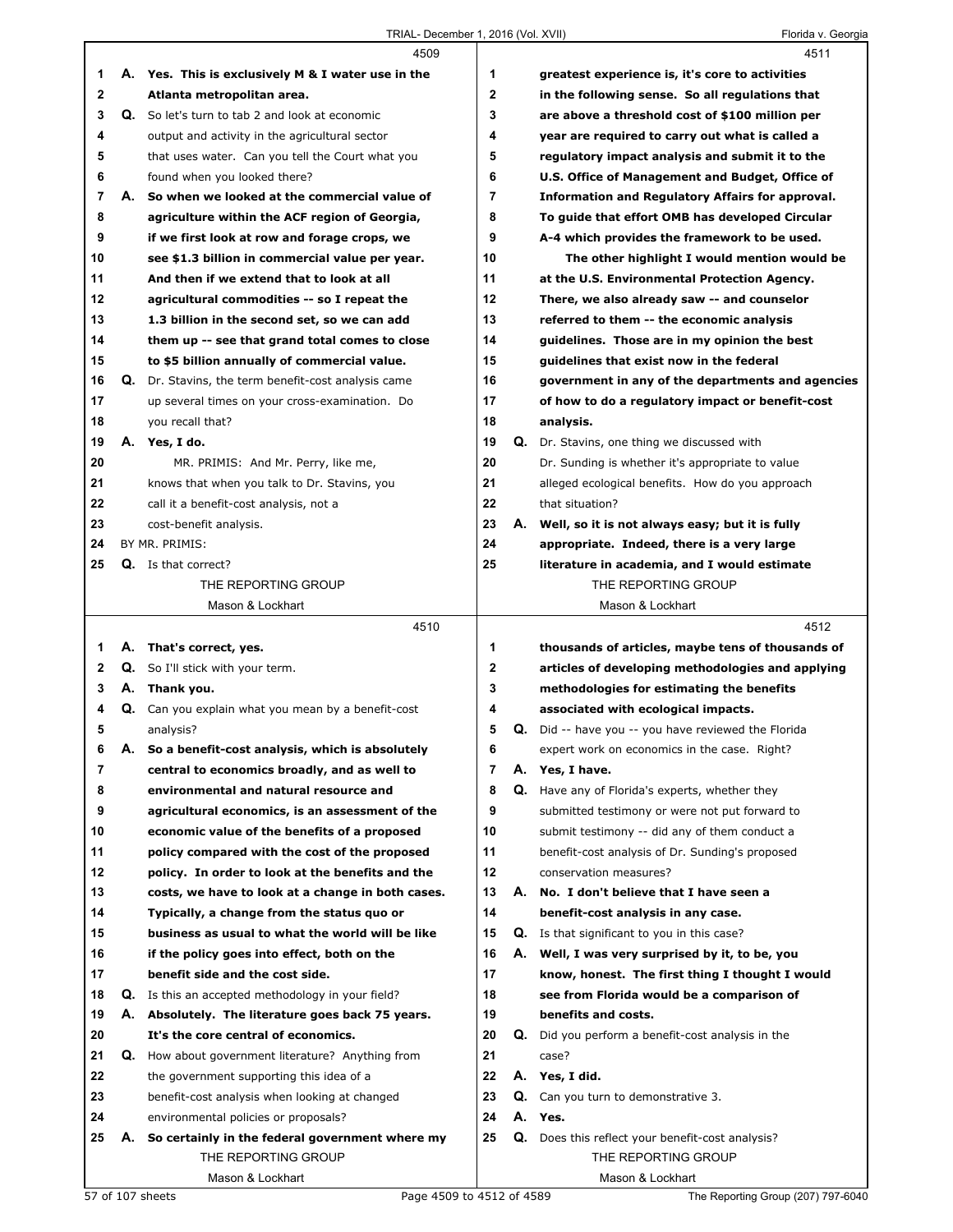|    |    | 4513                                                                  |                |    | 4515                                                                  |
|----|----|-----------------------------------------------------------------------|----------------|----|-----------------------------------------------------------------------|
| 1  |    | A. Yes. It does.                                                      | 1              |    | And when you look at that on an annualized                            |
| 2  |    | Q. Can you describe what's depicted here on                           | 2              |    | basis, it comes out to \$40,000 per year, having                      |
| 3  |    | demonstrative 3?                                                      | 3              |    | adjusted it for one of the Sunding remedies.                          |
| 4  | А. | So what I'm illustrating here are the costs in                        | 4              |    | Q. Now, Dr. Stavins, Florida alleges harm to a                        |
| 5  |    | the red bar, and then I'll take you to the                            | 5              |    | number of species other than oysters and blue                         |
| 6  |    | benefits in a moment.                                                 | 6              |    | crabs. And I think you said that you assumed or                       |
| 7  |    | At the very first part of the bar, these                              | $\overline{7}$ |    | believed that the value of that other alleged                         |
| 8  |    | are three of the remedies, the measures that                          | 8              |    | harm is de minimis. Correct?                                          |
| 9  |    | Dr. Sunding had proposed. I estimated that the                        | 9              |    | A. So the reason why I do not include those                           |
| 10 |    | row crop irrigation reduction, which he tends to                      | 10             |    | benefits here is that no estimates that I could                       |
| 11 |    | refer to as deficit irrigation, would cost                            | 11             |    | translate were provided by Florida. And in my                         |
| 12 |    | annually \$335 million. That's in terms of lost                       | 12             |    | communications and my reliance upon other                             |
| 13 |    | profitability to agriculture.                                         | 13             |    | experts, it -- they demonstrated that the impacts                     |
| 14 |    | And for outdoor water use reduction, I                                | 14             |    | in biophysical terms were trivial or in the                           |
| 15 |    | estimated that the cost of a 50 percent                               | 15             |    | language, de minimis. And, therefore, I                               |
| 16 |    | reduction, which is one of the remedies of three                      | 16             |    | interpret that quite directly as the economic                         |
| 17 |    | different ones that I believe Dr. Sunding has                         | 17             |    | benefits would be de minimus.                                         |
| 18 |    | looked at, it would be a \$445 million cost. That                     | 18             |    | Q. Dr. Stavins, what, if any, conclusions did you                     |
| 19 |    | is not a simple financial cost. That is                               | 19             |    | reach based on the benefit-cost analysis you have                     |
| 20 |    | something which is just as meaningful, which is a                     | 20             |    | laid out here in demonstrative No. 3?                                 |
| 21 |    | welfare cost, a welfare impact. Again,                                | 21             |    | A. Well, the conclusion I reached, the inescapable                    |
| 22 |    | mainstream economics.                                                 | 22             |    |                                                                       |
| 23 |    |                                                                       | 23             |    | conclusion, is a more dramatic one than one                           |
| 24 |    | And then the last, the \$34 million, is the                           | 24             |    | normally sees in a benefit-cost analysis; that                        |
|    |    | cost of leak abatement. And this is more in                           | 25             |    | is, that it's not even close, that the annual                         |
| 25 |    | terms of the technologies that are required in<br>THE REPORTING GROUP |                |    | cost of the proposed remedy of this particular<br>THE REPORTING GROUP |
|    |    | Mason & Lockhart                                                      |                |    | Mason & Lockhart                                                      |
|    |    |                                                                       |                |    |                                                                       |
|    |    |                                                                       |                |    |                                                                       |
|    |    | 4514                                                                  |                |    | 4516                                                                  |
| 1  |    | the practices.                                                        | $\mathbf 1$    |    | scenario -- but we have seen it from other                            |
| 2  |    | <b>Q.</b> And what does that total up to about?                       | 2              |    | scenarios -- are over \$800 million a year and                        |
| 3  |    | A. So that comes out to a bit more than \$800 million                 | 3              |    | benefits that, I think it's fair to say, are de                       |
| 4  |    | per year.                                                             | 4              |    | minimis.                                                              |
| 5  |    | Q. And, Dr. Stavins, you have a line for benefits to                  | 5              |    | That means that the net benefits, the                                 |
| 6  |    | Florida. But you said that no one on the Florida                      | 6              |    | benefits minus the cost, would be on the order of                     |
| 7  |    | side calculated that. Right?                                          | 7              |    | negative \$800 million a year. In other words,                        |
| 8  | А. | So they didn't do the calculation and certainly                       | 8              |    | the proposed remedy would be making society worse                     |
| 9  |    | didn't compare benefits to costs; but some of the                     | 9              |    | off.                                                                  |
| 10 |    | Florida experts on -- in the biophysical side of                      | 10             | Q. | Dr. Stavins, I want to come back to this point                        |
| 11 |    | things as well as Georgia experts did make                            | 11             |    | about the ability to value environmental                              |
| 12 |    | estimates. And although the Florida experts did                       | 12             |    | resources. I'm going to read from Dr. Sunding's                       |
| 13 |    | not provide estimates of most things, one that I                      | 13             |    | testimony. It's paragraph 95.                                         |
| 14 |    | could work with, and so did, was Dr. Jenkins's                        | 14             |    | And you have read that. Right?                                        |
| 15 |    | estimates of what would be the impact, not of one                     | 15             | А. | I probably have.                                                      |
| 16 |    | of the proposed Sunding remedies but, rather, of                      | 16             | Q. | He says, it is beyond the bounds of mainstream                        |
| 17 |    | eliminating all use of water whatsoever by the                        | 17             |    | economic science to estimate the monetary value                       |
| 18 |    | State of Georgia. And he then predicted from                          | 18             |    | of the purple bankclimber mussel or salinity                          |
| 19 |    | that what would be the increase in the biomass of                     | 19             |    | gradients in Apalachicola Bay or disrupting of --                     |
| 20 |    | oysters and blue crab?                                                | 20             |    | or disruption of longstanding cultural and social                     |
| 21 |    | I then, through a series of what I think are                          | 21             |    | relationships in oystering communities, let alone                     |
| 22 |    | quite conservative assumptions, priced that out.                      | 22             |    | to monetize the value of changes in these                             |
| 23 |    | What did that translate into in terms of                              | 23             |    | resources, as Dr. Stavins would have us do.                           |
| 24 |    | increased profitability to the people who are                         | 24             |    | Do you recall him saying that?                                        |
| 25 |    | gathering the oysters and the crab?                                   | 25             |    | A. Yes.                                                               |
|    |    | THE REPORTING GROUP<br>Mason & Lockhart                               |                |    | THE REPORTING GROUP<br>Mason & Lockhart                               |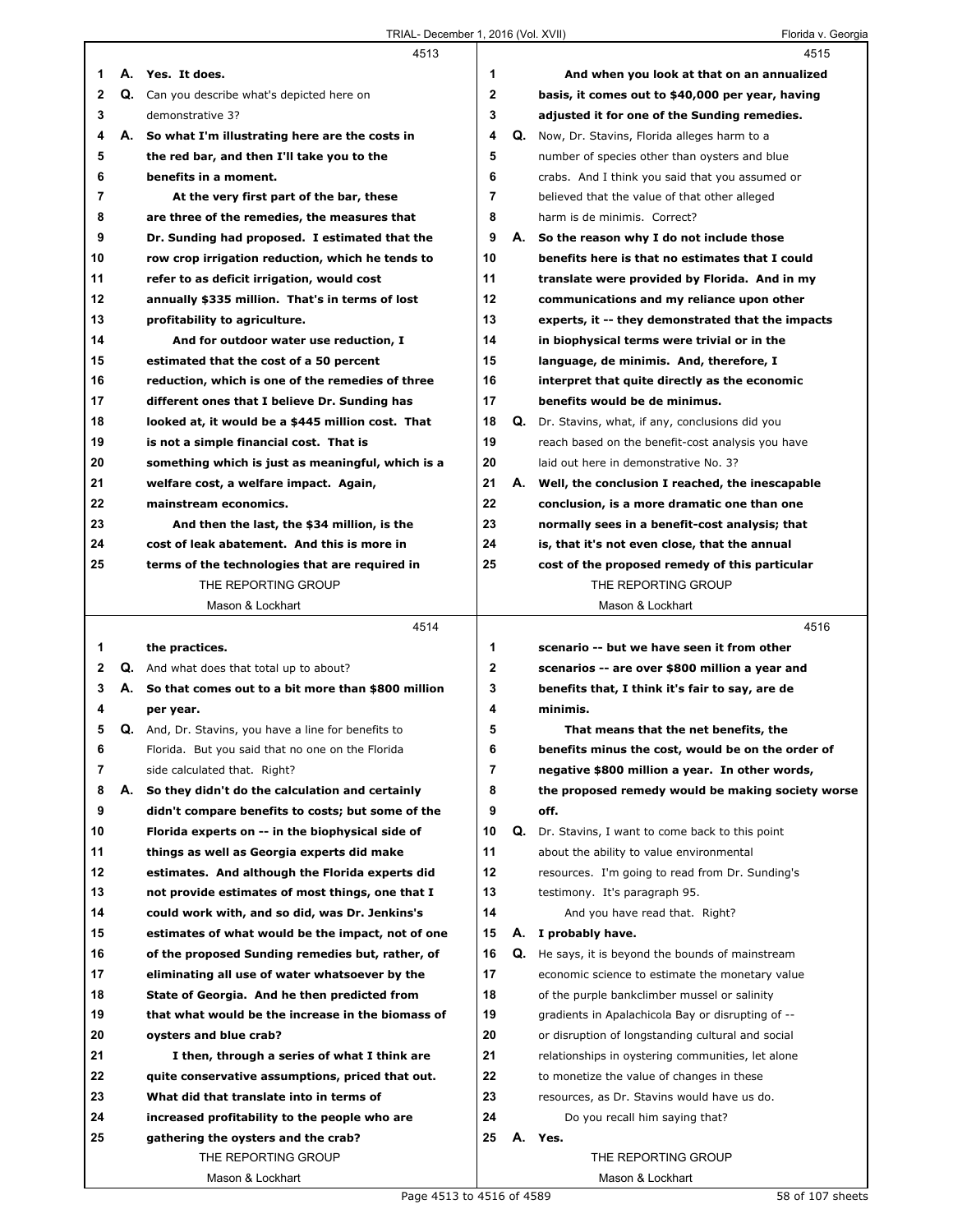|    |    | 4517                                                                                         |                |    | 4519                                                                 |
|----|----|----------------------------------------------------------------------------------------------|----------------|----|----------------------------------------------------------------------|
| 1  |    | <b>Q.</b> And what's your view on that?                                                      | 1              |    | A. My recollection is that it's 50 years.                            |
| 2  |    | A. Well, I was very, very surprised to read that.                                            | $\mathbf{2}$   |    | Q. And did Dr. Phaneuf actually annualize that                       |
| 3  |    | There are entire literatures in environmental                                                | 3              |    | value?                                                               |
| 4  |    | economics, again, going back 50 years or more                                                | 4              |    | A. Yes. Dr. Phaneuf took a similar approach, which                   |
| 5  |    | looking at methods that can be used and have been                                            | 5              |    | I critiqued previously. And he estimated that                        |
| 6  |    | used repeatedly in published, refereed journal                                               | 6              |    | the annual amount was \$25 million.                                  |
| 7  |    | articles and documented in dozens of books for                                               | $\overline{7}$ |    | <b>Q.</b> And how does that \$25 million per year figure             |
| 8  |    | valuing in economic terms the benefits that would                                            | 8              |    | compare to the cost that you have estimated that                     |
| 9  |    | be forthcoming from ecological services in                                                   | 9              |    | would accrue to Georgia from Dr. Sunding's remedy                    |
| 10 |    | general ecologies. So I found it very, very                                                  | 10             |    | scenarios?                                                           |
| 11 |    | surprising.                                                                                  | 11             |    | A. Well, whether or not we call it de minimis, we                    |
| 12 |    | <b>Q.</b> Dr. Sunding also testified at the trial that                                       | 12             |    | would certainly call it vastly smaller than the                      |
| 13 |    | Florida has spent something like almost half a                                               | 13             |    | \$800 million.                                                       |
| 14 |    | billion dollars to preserve the Apalachicola                                                 | 14             |    | Q. Now, Dr. Stavins, Dr. Sunding presented a chart.                  |
|    |    |                                                                                              | 15             |    |                                                                      |
| 15 |    | River and Bay, and that that's an indicator of                                               |                |    | And I don't know if Mr. Smith can call it up.                        |
| 16 |    | the value of the resources there. Do you recall                                              | 16             |    | It's table 4 of his direct at 44.                                    |
| 17 |    | that testimony?                                                                              | 17             |    | I don't want to take the time to pass it                             |
| 18 |    | A. I do recall that.                                                                         | 18             |    | around, but we have got it on the screen.                            |
| 19 |    | Q. Do you agree that these expenditures that Florida                                         | 19             |    | A. Yes.                                                              |
| 20 |    | has made to purchase land in the Apalachicola Bay                                            | 20             |    | Q. And do you see that for a number of proposed                      |
| 21 |    | region are an indicator of value for the                                                     | 21             |    | conservation measures, he has an incremental                         |
| 22 |    | Apalachicola River and Bay?                                                                  | 22             |    | fiscal cost per year of zero?                                        |
| 23 |    | A. No. I strongly disagree with that.                                                        | 23             |    | A. Yes, I see that.                                                  |
| 24 |    | Indeed, in the environmental economics course                                                | 24             |    | Q. And this is from his 2,000 cfs scenario.                          |
| 25 |    | that I have been teaching at Harvard for about 25                                            | 25             |    | Correct?                                                             |
|    |    | THE REPORTING GROUP                                                                          |                |    | THE REPORTING GROUP                                                  |
|    |    | Mason & Lockhart                                                                             |                |    | Mason & Lockhart                                                     |
|    |    | 4518                                                                                         |                |    | 4520                                                                 |
|    |    |                                                                                              |                |    |                                                                      |
| 1  |    | years now, actually there is a segment in one of                                             | 1              |    | A. Correct.                                                          |
| 2  |    | my lectures which is dedicated to explaining why                                             | 2              |    | Q. Do you believe that undertaking these scenarios                   |
| 3  |    | looking at such costs are not an adequate measure                                            | 3              |    | would have zero cost to Georgia?                                     |
| 4  |    | of the benefits. Indeed, they are an example of                                              | 4              |    | A. No. I don't believe that. And for some of them,                   |
| 5  |    | what I think it's fair to say is committing the                                              | 5              |    | in his previous materials submitted as part of                       |
| 6  |    | most egregious error in a benefit-cost analysis;                                             | 6              |    | his case, he actually did have positive costs, as                    |
| 7  |    | it's confusing the costs and the benefits.                                                   | $\overline{7}$ |    | I recall.                                                            |
| 8  |    | Those are the costs of preserving the land.                                                  | 8              |    | <b>Q.</b> Were they significant positive costs that                  |
| 9  |    | They are not the benefits of preserving the land.                                            | 9              |    | Dr. Sunding previously estimated?                                    |
| 10 |    | Q. Does -- even taking Dr. Sunding at his word that                                          | 10             |    | A. Yes.                                                              |
| 11 |    | it's half a billion dollars in value, did he                                                 | 11             |    | Q. And Dr. Sunding testified that it was appropriate                 |
| 12 |    | estimate the change in value based on any conduct                                            | 12             |    | to assign zero cost to these because such costs                      |
| 13 |    | by Georgia?                                                                                  | 13             |    | are associated with implementation of Georgia's                      |
| 14 | А. | So even if that were a correct measure of                                                    | 14             |    | own existing policies.                                               |
| 15 |    | benefits, which it categorically is not, one has                                             | 15             |    | I think Mr. Perry asked you about this, but                          |
| 16 |    | to look at what is the change in the value of                                                | 16             |    | I'm not sure you had a chance to fully explain                       |
| 17 |    | that land as a result of one of the remedies,                                                | 17             |    | your view on that.                                                   |
| 18 |    | because it's not as if the land is going to                                                  | 18             | А. | So I think it's an important point that we                           |
| 19 |    | totally disappear and then is preserved as a                                                 | 19             |    | previously discussed that whether or not there is                    |
| 20 |    | result of the remedy. So you have to look at the                                             | 20             |    | a policy to do something, there is still a cost                      |
| 21 |    | impact.                                                                                      | 21             |    | associated with it. If one wishes to remove it                       |
| 22 | Q. | Did anybody do that?                                                                         | 22             |    | from the baseline on the cost side, then we have                     |
| 23 |    | A. No.                                                                                       | 23             |    | to take out the cfs numbers that are there as                        |
| 24 |    |                                                                                              | 24             |    | well.                                                                |
| 25 |    | Q. And what's the time frame for Dr. Sunding's<br>estimate of almost half a billion dollars? | 25             |    |                                                                      |
|    |    | THE REPORTING GROUP                                                                          |                |    | I would think the best thing to do is to keep<br>THE REPORTING GROUP |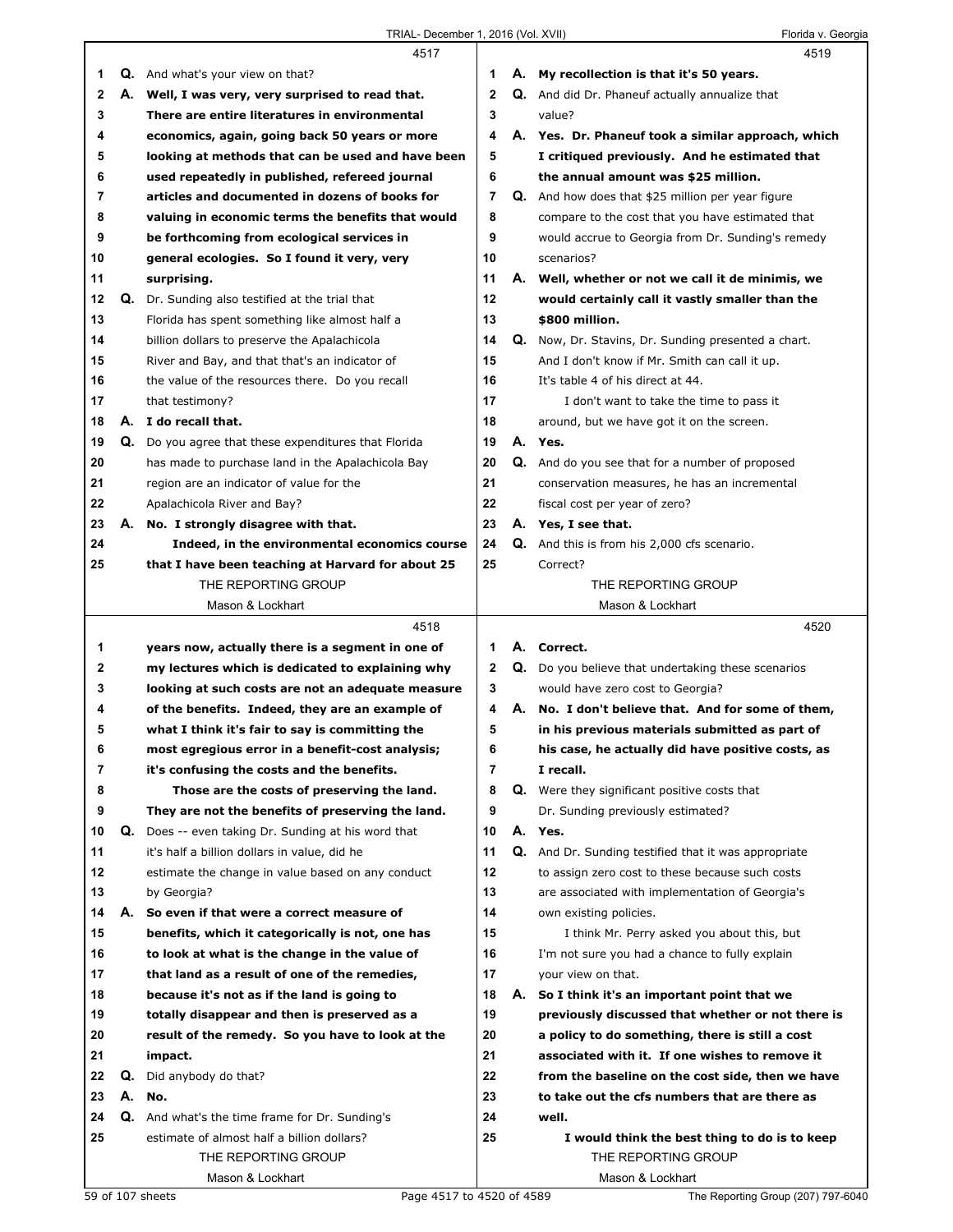$\Gamma$ 

|             |    | 4521                                                 |                |    | 4523                                                                    |
|-------------|----|------------------------------------------------------|----------------|----|-------------------------------------------------------------------------|
| 1           |    | it in place for both. To have the cfs numbers,       | 1              |    | irrigation specified an ideal, a remarkable                             |
| $\mathbf 2$ |    | which would be on the potential benefits if they     | $\mathbf{2}$   |    | ideal, which would be a cost-effective allocation                       |
| 3           |    | were properly monetized, and also to have the        | 3              |    | across 2,000 different combinations of                                  |
| 4           |    | proper cost numbers.                                 | 4              |    | connectivity, soil type, 10 percent increments of                       |
| 5           |    | <b>Q.</b> Okay. Let's shift gears now, and I want to | 5              |    | reducing irrigation, and crop type.                                     |
| 6           |    | discuss irrigation in Georgia and ask you did you    | 6              |    | I don't see that the government could achieve                           |
| 7           |    | analyze the yield impact on crop yields if you       | $\overline{7}$ |    | that for reasons we can discuss. And, therefore,                        |
| 8           |    | eliminate irrigation on various crops in the ACF     | 8              |    | I wanted to -- in order to estimate cost, to                            |
| 9           |    | Basin?                                               | 9              |    | estimate what are sensible costs of what it                             |
| 10          |    | A. Yes, sir.                                         | 10             |    | would actually -- of what is a remedy that                              |
| 11          |    | Q. Can you turn to demonstrative No. 4.              | 11             |    | could be used and the one that was closest to                           |
| 12          |    | A. Yes.                                              | 12             |    | Dr. Sunding's, because I wanted to stick close to                       |
| 13          |    | <b>Q.</b> What does demonstrative 4 show?            | 13             |    | what he was doing, was one in which it would be                         |
| 14          |    | A. So this is looking at the impact of irrigation    | 14             |    | what is now being discussed in terms of                                 |
| 15          |    | within ACF Georgia on the yields of three -- the     | 15             |    | irrigation buy-back, although we were talking on                        |
| 16          |    | three principal crops, cotton, peanuts, and corn.    | 16             |    | an annual basis. In other words, land being                             |
| 17          |    | And you can see that in the case of cotton, for      | 17             |    | either irrigated or nonirrigated. And so I                              |
| 18          |    | example, with irrigation in a dry year, the          | 18             |    | looked at that in terms of these differences in                         |
| 19          |    | anticipated yield from experimental farm data --     | 19             |    | yield.                                                                  |
| 20          |    | this is empirical data, not modeling -- is 1500      | 20             |    | Q. Now, Dr. Stavins, did you also look at the                           |
| 21          |    | bushels -- pardon me, pounds approximately. It       | 21             |    | percentage of crop production in terms of                               |
| 22          |    | drops to 329 pounds, again, from empirical           | 22             |    | irrigated acres in the ACF Basin?                                       |
| 23          |    | experimental data, if there is lack of               | 23             |    | A. Yes, I did.                                                          |
| 24          |    | irrigation.                                          | 24             | Q. | Because there's been a lot of debate and                                |
| 25          |    | And then similarly for peanuts, 5,050 drops          | 25             |    |                                                                         |
|             |    | THE REPORTING GROUP                                  |                |    | discussion about whether irrigation is necessary<br>THE REPORTING GROUP |
|             |    | Mason & Lockhart                                     |                |    | Mason & Lockhart                                                        |
|             |    |                                                      |                |    |                                                                         |
|             |    |                                                      |                |    |                                                                         |
|             |    | 4522                                                 |                |    | 4524                                                                    |
| 1           |    | to 2,471. And in the case of corn, it's even         | 1              |    | or discretionary and its relative value. How did                        |
| 2           |    | more dramatic going from 183 bushels now down to     | $\mathbf{2}$   |    | you try and get at that issue?                                          |
| 3           |    | 13 bushels.                                          | 3              |    | A. Well, I'll tell you, counselor, I had never                          |
| 4           |    | So the percentage differences for cotton,            | 4              |    | before in an economic analysis heard this word                          |
| 5           |    | peanuts, and corn are respectively 78 percent        | 5              |    | discretionary used. Almost every input to                               |
| 6           |    | drop, 51 percent drop, and 93 percent drop.          | 6              |    | production for most goods and services is                               |
| 7           |    | Q. In this chart, which comes from your direct       | 7              |    | ultimately discretionary. The key issue is if I                         |
| 8           |    | testimony at page 11, you're comparing irrigation    | 8              |    | don't have that input or I reduce the amount of                         |
| 9           |    | versus dry-land farming. Correct?                    | 9              |    | that input I use, what does that do to benefits?                        |
| 10          | А. | That's correct.                                      | 10             |    | What does that do to costs?                                             |
| 11          | Q. | So that's no irrigation?                             | 11             |    | So I didn't see in the first place that                                 |
| 12          | А. | That's correct.                                      | 12             |    | pointing out that there were some -- there was                          |
| 13          | Q. | Just looking -- leaving it to rain?                  | 13             |    | some acreage that didn't use irrigation was                             |
| 14          | А. | That's correct.                                      | 14             |    | telling me that it's, therefore, discretionary.                         |
| 15          | Q. | And Mr. Perry asked you about 66 percent and         | 15             | Q. | Can you turn to demonstrative 5, please.                                |
| 16          |    | 33 percent and whether you had looked at those.      | 16             | А. | Yes.                                                                    |
| 17          |    | Do you recall that?                                  | 17             |    | Q. And explain what you have shown there.                               |
| 18          | А. | Yes, I do.                                           | 18             | А. | So looking -- even if we think that making these                        |
| 19          |    | Q. And I think you were trying to make a point about | 19             |    | kinds of comparisons says something about whether                       |
| 20          |    | whether that's feasible or not. And he told you      | 20             |    | it's discretionary or not, looking at either the                        |
| 21          |    | you could wait for me to come up.                    | 21             |    | number of farms or the number of acres is                               |
| 22          |    | So I'm here. What were you trying to say             | 22             |    | potentially very misleading. What I want to look                        |
| 23          |    | about the feasibility?                               | 23             |    | at is what percentage of the production of those                        |
| 24          | А. | So what I wanted to explain was that                 | 24             |    | crops is coming from an irrigated acre as opposed                       |
| 25          |    | Dr. Sunding's approach under his deficit             | 25             |    | to a nonirrigated acre. So that's what I have                           |
|             |    | THE REPORTING GROUP<br>Mason & Lockhart              |                |    | THE REPORTING GROUP<br>Mason & Lockhart                                 |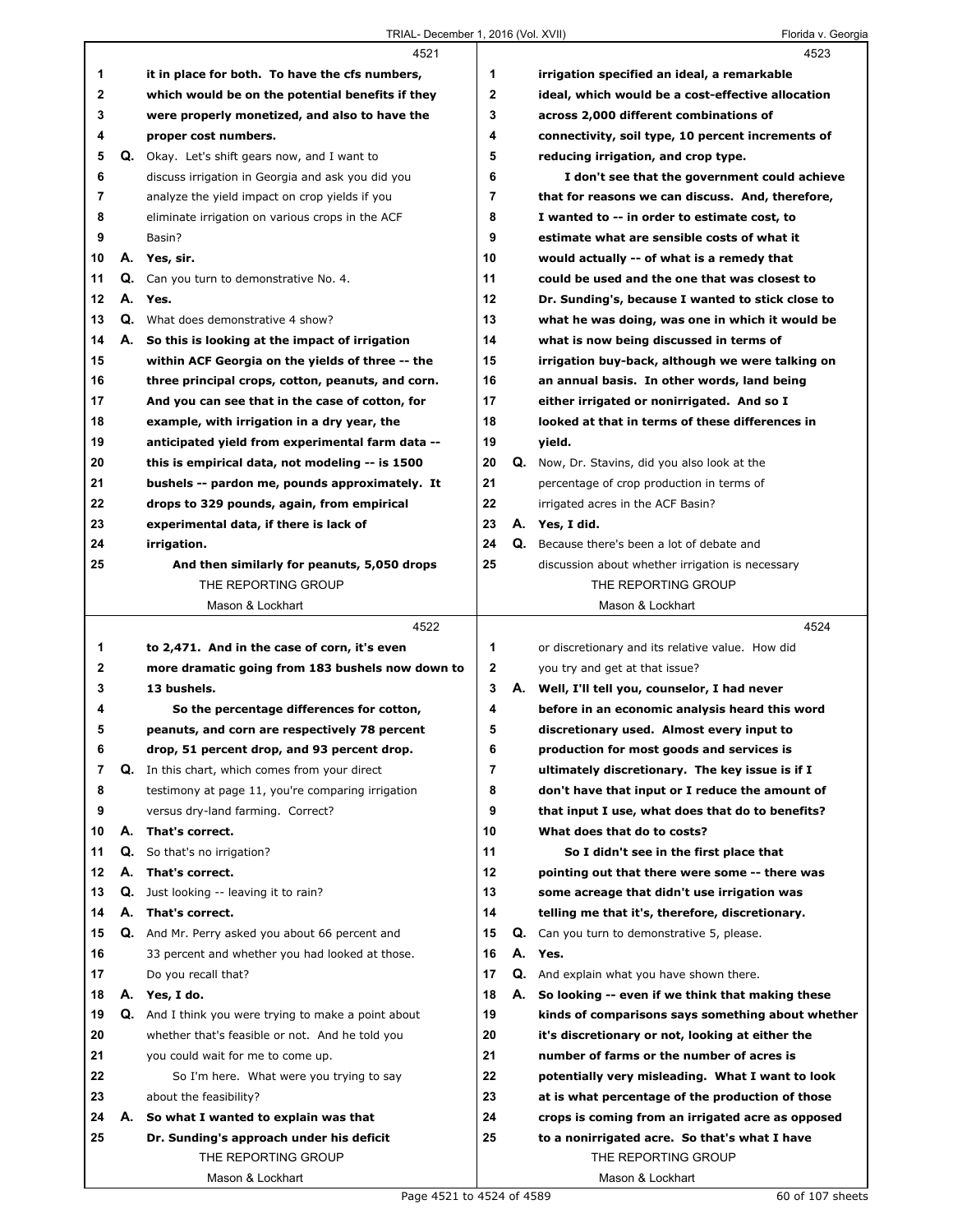|              |    | 4525                                                 |                |    | 4527                                                   |
|--------------|----|------------------------------------------------------|----------------|----|--------------------------------------------------------|
| 1            |    | done.                                                | 1              |    | said -- that's the point of the irrigation that        |
| $\mathbf{2}$ |    | And here you see, therefore, that from the           | $\mathbf{2}$   |    | brings about the maximum yield; and anything           |
| 3            |    | empirical data from ACF Georgia, that 94 percent     | 3              |    | above that he called overwatering -- then it           |
| 4            |    | of the corn was coming from irrigated production,    | 4              |    | follows arithmetically from that that for the          |
| 5            |    | 77 percent of the cotton, and 63 percent of the      | 5              |    | years 2008 to 2013 there was underwatering by ACF      |
| 6            |    | peanut production.                                   | 6              |    | Georgia farmers that varied from almost 70             |
| 7            |    | Q. What does that tell you as an economist?          | $\overline{7}$ |    | percent to close to 90 percent, as you can see in      |
| 8            |    | A. So that tells me that irrigation plays an         | 8              |    | this bar chart.                                        |
| 9            |    | exceptionally important role. We would have a        | 9              | Q. | Okay. Now, the last issue, Dr. Stavins. I want         |
| 10           |    | very large falloff of production and                 | 10             |    | to ask you to explain the comparison you did           |
| 11           |    | profitability and huge impacts to agriculture        | 11             |    | between the productivity of the water use on the       |
| 12           |    | and, indeed, to consumers because prices would be    | 12             |    | Georgia side and the amount of water that Georgia      |
| 13           |    | driven up.                                           | 13             |    | uses as a percentage of the basin. And did you         |
| 14           | Q. | Okay. Dr. Stavins, just two more short topics;       | 14             |    | prepare a demonstrative or two on that?                |
| 15           |    | and I'll be done.                                    | 15             |    | A. Yes, I did.                                         |
| 16           |    | I now want to talk about the extent to which         | 16             |    | <b>Q.</b> Okay. Let's go to demonstrative No. 7 behind |
| 17           |    | Georgia irrigators underwater. Have you seen         | 17             |    | tab 7.                                                 |
| 18           |    | Dr. Sunding's testimony about -- he's taken the      | 18             | А. | So even if we put aside for the moment the very        |
| 19           |    | position in this case that there are a number of     | 19             |    | important comparison of benefits and costs, the        |
| 20           |    | Georgia farmers whose irrigation practices waste     | 20             |    | benefit-cost analysis, we can compare ACF Georgia      |
| 21           |    | water. Right?                                        | 21             |    | and ACF Florida in a variety of relevant ways.         |
| 22           |    | A. Yes.                                              | 22             |    | The upper left-hand corner, the first comparison,      |
| 23           |    | Q. And do you know how Dr. Sunding reached that      | 23             |    | is in terms of land area, the square miles. And        |
| 24           |    | conclusion, and have you seen any evidence that      | 24             |    | what you can see here is that the land area of         |
| 25           |    | many Georgia farmers in fact underwater?             | 25             |    | ACF Georgia is five times the land area of ACF         |
|              |    | THE REPORTING GROUP                                  |                |    | THE REPORTING GROUP                                    |
|              |    | Mason & Lockhart                                     |                |    |                                                        |
|              |    |                                                      |                |    | Mason & Lockhart                                       |
|              |    | 4526                                                 |                |    | 4528                                                   |
| 1            |    | A. And usually, as economists, we don't use the word | 1              |    | Florida.                                               |
| 2            |    | waste. So that was a little surprising to me, I      | $\mathbf{2}$   |    | Moving directly to the right, we find that             |
| 3            |    | suppose.                                             | 3              |    | the population of ACF Georgia is fully 56 times        |
| 4            |    | The way he reached that conclusion was               | 4              |    | the population of ACF Florida.                         |
| 5            |    | through a rather complex method of looking at        | 5              |    | Down at the lower left, employment, there are          |
| 6            |    | agricultural metering data and then matching that    | 6              |    | 80 times as many jobs on an annual basis in ACF        |
| 7            |    | up, matching two different data sources through a    | 7              |    | Georgia as in ACF Florida.                             |
| 8            |    | geographical information systems, matching them      | 8              |    | And, finally, what's in some sense putting             |
| 9            |    | up to estimate the amount of water that was being    | 9              |    | this together is looking at gross regional             |
| 10           |    | used in specific areas; and then he contrasted       | 10             |    | product, so economic activity as traditionally         |
| 11           |    | that -- and there are errors in that by the way.     | 11             |    | measured. And we find that the gross regional          |
| 12           |    | And then he contrasted that with what, from          | 12             |    | product of ACF Georgia is 129 times that of ACF        |
| 13           |    | yield curves -- synthesized yield curves, he         | 13             |    | Florida.                                               |
| 14           |    | considered to be the maximum -- the amount of        | 14             | Q. | Dr. Stavins, with that information as a backdrop,      |
| 15           |    | water that would bring about the maximum yield.      | 15             |    | did you then look to see, relatively speaking,         |
| 16           | Q. | Now, when you dug into Dr. Sunding's data, did       | 16             |    | how much water is used and how much -- in              |
| 17           |    | you actually see evidence that there were many       | 17             |    | comparison to how much flows down to Florida in        |
| 18           |    | farmers that underwatered?                           | 18             |    | an aggregate basis?                                    |
| 19           | А. | Well --                                              | 19             |    | A. Yes, I did.                                         |
| 20           | Q. | Even using his analysis.                             | 20             |    | Q. Can you go to demonstrative No. 8.                  |
| 21           |    | A. If we take his analysis as given -- and I think   | 21             | А. | So what we see here is a comparison of the water       |
| 22           |    | that there is -- is there a --                       | 22             |    | that is consumptively used by ACF Georgia and the      |
| 23           |    | Q. Yes. Let's go to tab 6, demonstrative No. 6.      | 23             |    | amount of water which is available at the border       |
| 24           | А. | If you take his analysis as given, that there is     | 24             |    | flowing into ACF Florida. And I do it for two          |
| 25           |    | this one, single defined point, which is what he     | 25             |    | different measures here.                               |
|              |    | THE REPORTING GROUP                                  |                |    | THE REPORTING GROUP                                    |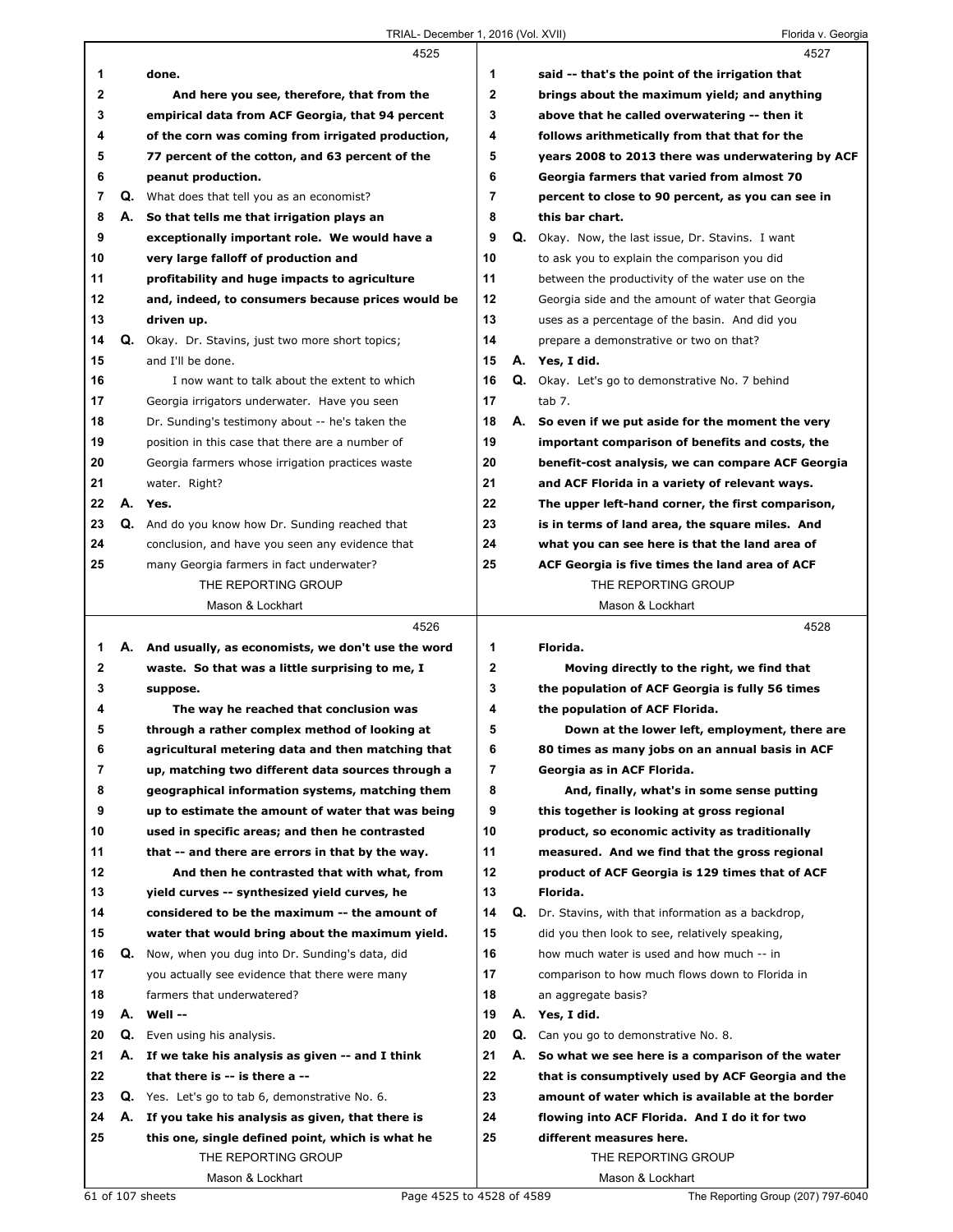|    | 4529                                                      |              | 4531                                                       |
|----|-----------------------------------------------------------|--------------|------------------------------------------------------------|
| 1  | The one on the left is the 10-year average                | 1            | border for Florida.                                        |
| 2  | over the years 2004 to 2013. And you can see              | $\mathbf{2}$ | Q. So what happens in the summer in the Flint Basin        |
| 3  | that 4 percent of the water -- in green at the            | 3            | for agriculture? Is there a lot of irrigation in           |
| 4  | top -- 4 percent of the water was used                    | 4            | the summer?                                                |
| 5  | consumptively by ACF Georgia, and 96 percent of           | 5            | A. Well, in years in which it's a dry year and             |
| 6  | the water was available on average over those 10          | 6            | there's less precipitation, then there's -- then           |
| 7  | years to Florida.                                         | 7            | there's substantial irrigation, yes.                       |
| 8  | If we look at a dry year -- indeed, an                    | 8            | <b>Q.</b> All right. So what we did, sir, was we took both |
| 9  | extremely dry year -- 2011, the numbers are still         | 9            | the summer consumption numbers from Dr. Zeng --            |
| 10 | quite dramatic; and, namely, that in terms of             | 10           | Zeng -- do you know him?                                   |
| 11 | consumptive use, Georgia used 8 percent of the            | 11           | A. Yes.                                                    |
| 12 | available water, leaving 92 percent of the                | 12           | <b>Q.</b> All right. And we also took the consumption      |
| 13 | available water to flow going into Florida in the         | 13           | numbers for Dr. Lettenmaier and Dr. Hornberger,            |
| 14 | year 2011.                                                | 14           | the Florida experts. And we plotted them on a              |
| 15 | Q. Dr. Stavins, what conclusions do you reach based       | 15           | graph against the flow of the Apalachicola River           |
| 16 | on the last two charts we just looked at about            | 16           | in the summer of 2012. So I would like to --               |
| 17 | the current allocation of water in the ACF Basin?         | 17           | MR. PERRY: Your Honor, if I may                            |
| 18 | A. Well, you know, comparing these two bar columns        | 18           | approach to hand that out.                                 |
| 19 | here of the amount of water used by Georgia and           | 19           | A. Thank you.                                              |
| 20 | the amount of water that's available to Florida           | 20           | Q. Now, sir, on the demonstrative I just supplied          |
| 21 | and comparing that to the size of the economies,          | 21           | you, the numbers with green bars are the numbers           |
| 22 | the populations, the employment, the land area,           | 22           | we got from the prefiled direct testimony of               |
| 23 | they're completely reversed. And it seems to me,          | 23           | Dr. Zeng. And those are plotted against the                |
| 24 | therefore, that to put it in general language,            | 24           | actual flow at the Apalachicola Gage, which I              |
| 25 | Florida is currently getting a very good deal.            | 25           | think is what you were trying to represent at              |
|    | THE REPORTING GROUP                                       |              | THE REPORTING GROUP                                        |
|    | Mason & Lockhart                                          |              | Mason & Lockhart                                           |
|    |                                                           |              |                                                            |
|    |                                                           |              |                                                            |
|    | 4530                                                      |              | 4532                                                       |
| 1  | Q. Thank you, Dr. Stavins.                                | 1            | tab 8. Right?                                              |
| 2  | MR. PRIMIS: No further questions.                         | 2            | The percent of --                                          |
| 3  | RECROSS-EXAMINATION                                       | 3            | A. Yes.                                                    |
| 4  | BY MR. PERRY:                                             | 4            | $Q_{1}$ -- total flow?                                     |
| 5  | Q. All right, sir. Not much longer. Not much              | 5            | So this is a summer chart. And then, as you                |
| 6  | longer for any of us.                                     | 6            | know, Florida's experts used a different model, a          |
| 7  | Sir, let me just start with the figure you                | 7            | rainfall runoff model, which is the type of model          |
| 8  | were just talking about. And you did an analysis          | 8            | recommended by Georgia Water Resources Institute,          |
| 9  | of what the percentage would be in the summer of          | 9            | Dr. Georgakakos. And using that model, we got a            |
| 10 | a drought year; didn't you?                               | 10           | higher number than Dr. Zeng got using his ResSim           |
| 11 | A. And you're saying relative to this very last           | 11           | model and Dr. Bedient's.                                   |
| 12 | figure that was --                                        | $12 \,$      | And you see these numbers on this chart are                |
| 13 | Q. Yes.                                                   | 13           | quite a bit higher than 4 or 8 percent; aren't             |
| 14 | A. The comparison?                                        | 14           | they?                                                      |
| 15 | Q. Yes. You have got some very small numbers on           | 15           | A. No. I believe, if I understand what you're              |
| 16 | here.                                                     | 16           | saying -- and I won't get into debates among               |
| 17 | A. Yes.                                                   | 17           | hydrologists. But if I understand what you're              |
| 18 | Q. But you separately looked at what the summer           | 18           | saying, this is for 2012, dry year, and the June,          |
| 19 | would be; didn't you?                                     | 19           | July, August was what I said was 24 percent. And           |
| 20 | A. So I also looked at -- instead of the dry year of      | 20           | that looks to me like that averages out to about           |
| 21 | 2011, if we look at the three driest months of            | 21           | 24 percent used consumptively by Georgia.                  |
| 22 | 2011, I believe June, July, and August.                   | 22           | $Q.$ Sir --                                                |
| 23 | <b>Q.</b> And that wasn't 4 percent or 8 percent; was it? | 23           | A. Am I missing something perhaps?                         |
| 24 | A. No. There, the ratio was 24 percent used by            | 24           | Q. Yes. If the rainfall runoff model were to be            |
| 25 | Georgia ACF and 76 percent available at the               | 25           | a better selection of model than ResSim using              |
|    | THE REPORTING GROUP<br>Mason & Lockhart                   |              | THE REPORTING GROUP<br>Mason & Lockhart                    |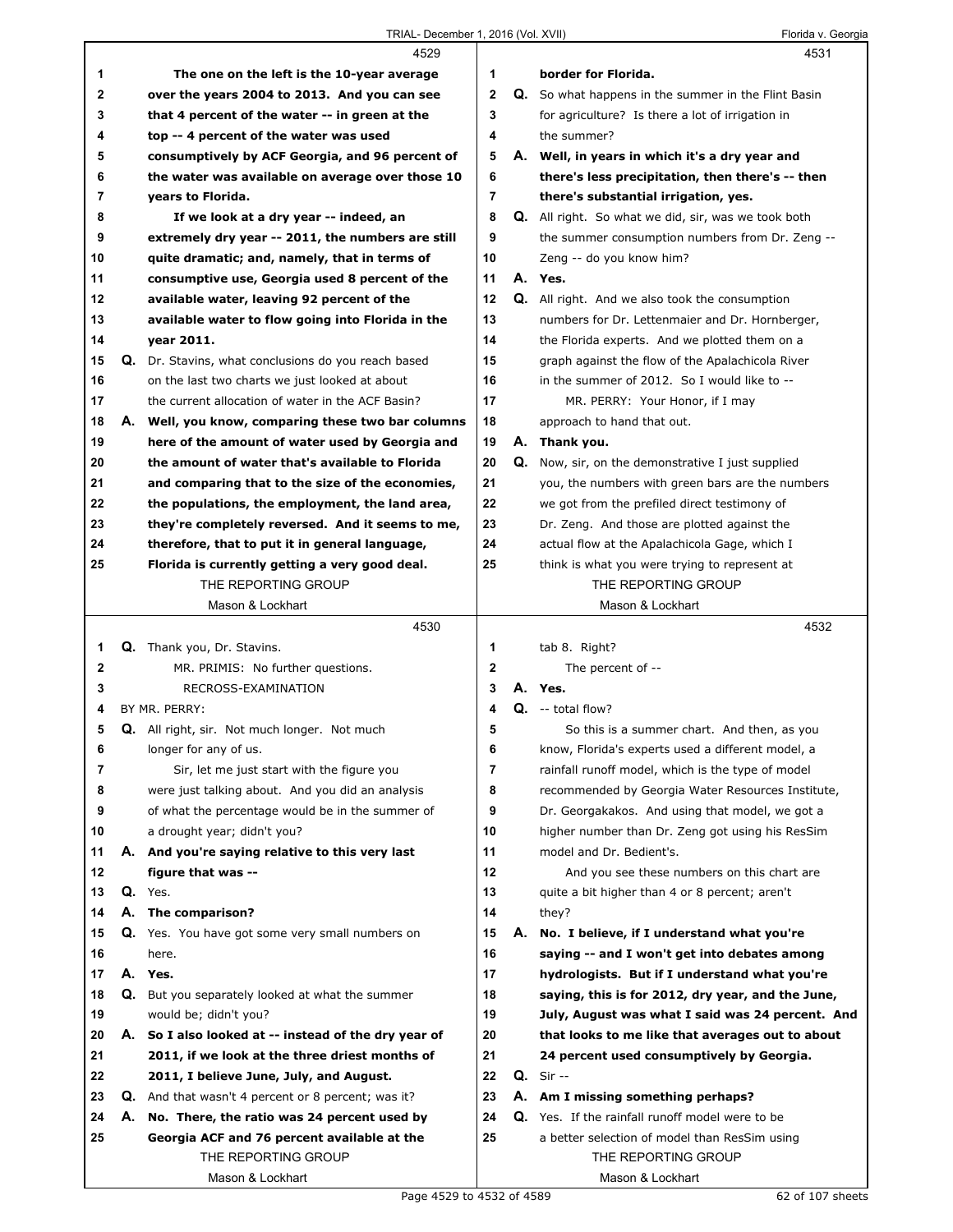|          |    | 4533                                                                                        |                |    | 4535                                                                       |
|----------|----|---------------------------------------------------------------------------------------------|----------------|----|----------------------------------------------------------------------------|
| 1        |    | the flood UIF's, then, of course, these numbers                                             | 1              |    | Apalachicola Basin; did he?                                                |
| 2        |    | would mark a very, very significant percentage of                                           | $\mathbf 2$    |    | A. Well, he looked at -- I think -- my understanding                       |
| 3        |    | the actual flows of the Apalachicola; wouldn't                                              | 3              |    | is that what he was trying to do was to look at                            |
| 4        |    | they?                                                                                       | 4              |    | it in an economic -- from an economic perspective                          |
| 5        |    | A. I'm sorry. I don't actually -- this sounds like                                          | 5              |    | what the impacts were on Florida ecology. And he                           |
| 6        |    | a -- forgive me -- a hydrological issue. I'm not                                            | 6              |    | used a variety of methods to do that.                                      |
| 7        |    | following the difference.                                                                   | $\overline{7}$ |    | <b>Q.</b> But he -- he explicitly said in the first                        |
| 8        | Q. | No, I understand, sir. I thought your testimony                                             | 8              |    | paragraph of his report that he was not                                    |
| 9        |    | was that you looked at the percentage of flows                                              | 9              |    | attempting to assign value to all of the nonuse                            |
| 10       |    | that you thought that Georgia was consuming as a                                            | 10             |    | values, the intrinsic values, the natural values                           |
| 11       |    | percentage of all the flows, that as an                                                     | 11             |    | of the basin. Right?                                                       |
| 12       |    | economist, you thought that those numbers were                                              | 12             |    | A. So I'm willing to stipulate that. I don't recall                        |
| 13       |    | low.                                                                                        | 13             |    | the first sentence of the report.                                          |
| 14       |    | Well, what I'm suggesting here, Dr. Stavins,                                                | 14             |    | <b>Q.</b> Okay. And he looked at some things, but he                       |
| 15       |    | is that if you look at it as a hydrologist, it's                                            | 15             |    | didn't look at everything. That's what you're                              |
| 16       |    | quite a bit higher potentially using a particular                                           | 16             |    | stipulating. Right?                                                        |
| 17       |    | type of model?                                                                              | 17             |    | A. That's correct.                                                         |
| 18       |    | A. So I'll leave that to the hydrologist's approach.                                        | 18             |    | Q. Okay. Now, Dr. Sunding testified at length about                        |
| 19       |    | I mean, my approach to look at this is to think                                             | 19             |    | nonuse values and, in particular, the concern of                           |
| 20       |    | about the amount of water that's being, you know,                                           | 20             |    | he and his colleagues at University of                                     |
| 21       |    | used by Georgia for M & I and agriculture                                                   | 21             |    | California, Berkeley about the method of                                   |
| 22       |    | combined, versus the amount that's available to                                             | 22             |    | contingent valuation, which is essentially what                            |
| 23       |    | Florida at the border.                                                                      | 23             |    | you're recommending as a method here. Right?                               |
| 24       | Q. | Sir, may I invite your attention to tab 3 of the                                            | 24             | А. | Well, I'm not recommending. It's far be it for                             |
| 25       |    | binder that Mr. Primis gave you. And I would                                                | 25             |    | me to recommend to Georgia what kind of analysis                           |
|          |    | THE REPORTING GROUP                                                                         |                |    | THE REPORTING GROUP                                                        |
|          |    | Mason & Lockhart                                                                            |                |    | Mason & Lockhart                                                           |
|          |    | 4534                                                                                        |                |    |                                                                            |
|          |    |                                                                                             |                |    | 4536                                                                       |
| 1        |    | like to talk to you about your benefit-cost                                                 | 1              |    | they should do. One of the two major methods for                           |
| 2        |    | analysis, if I could. Now --                                                                | 2              |    | valuing nonuse value is contingent valuation; the                          |
| 3        |    | A. Tab 3?                                                                                   | 3              |    | other being conjoined analysis.                                            |
| 4        |    | Q. Yes, I think it's tab 3. It's got a red bar on                                           | 4              |    | <b>Q.</b> Let's talk about the contingent valuation part.                  |
| 5        |    | one side and nothing on the other.                                                          | 5              |    | That is essentially a poll; right?                                         |
| 6        | Α. | My -- unless I'm wrong, my tab 3 is Nathan Deal.                                            | 6              |    | Taking a poll of people who aren't                                         |
| 7        |    | <b>Q.</b> I'm asking you about the binder that Georgia gave                                 | 7              |    | particularly knowledgeable about the                                       |
| 8        |    | you.                                                                                        | 8              |    | circumstances to see, when they're telephoned,                             |
| 9        |    | A. Oh, I'm sorry.                                                                           | 9              |    | what they think the value of the resource is.                              |
| 10       |    | MR. PRIMIS: Also to help you out,                                                           | 10             |    | Right.                                                                     |
| 11       |    | Mr. Perry, we put it on the screen.                                                         | 11             |    | A. So I wouldn't refer to it as simply a poll. That                        |
| 12       |    | MR. PERRY: Thank you.                                                                       | 12             |    | makes it sound very, very naive. That's how                                |
| 13       |    | BY MR. PERRY:                                                                               | 13             |    | horrible work would be done. And typically,                                |
| 14       | Q. | Now, sir, you talked about a methodology that                                               | 14             |    | they're not done by a telephone because of the                             |
| 15       |    | economists use to value something, which I think                                            | 15             |    | bias and other problems that would introduce.                              |
| 16       |    | you would refer to as nonuse value. Right?                                                  | 16             |    | <b>Q.</b> There are -- there are a number, including the                   |
| 17       |    | A. So it's both. There are use values and nonuse                                            | 17             |    | faculty at University of California, Berkeley --                           |
| 18       |    | values. The use values would be things such as                                              | 18             |    | but there are a number of other highly reputable                           |
| 19       |    | the financial impacts on oysters and also                                                   | 19             |    | economists that believe that contingent valuation                          |
| 20       |    | recreational being a use value, but also nonuse                                             | 20             |    | is hopeless; isn't that right?                                             |
| 21<br>22 | Q. | values, yes.                                                                                | 21<br>22       |    | A. So I would -- a number. There are -- there may                          |
| 23       |    | Now, before I get into the way in which you<br>did that, let me just ask you; you know that | 23             |    | be -- apparently Dr. Sunding is among them, and<br>maybe other colleagues. |
| 24       |    | Dr. Phaneuf, who wasn't called, did not try to                                              | 24             |    | What I can tell you, sir, is that although I                               |
| 25       |    | value all the nonuse or use values of the                                                   | 25             |    | have not done a survey of all the economics                                |
|          |    | THE REPORTING GROUP                                                                         |                |    | THE REPORTING GROUP                                                        |
|          |    | Mason & Lockhart                                                                            |                |    | Mason & Lockhart                                                           |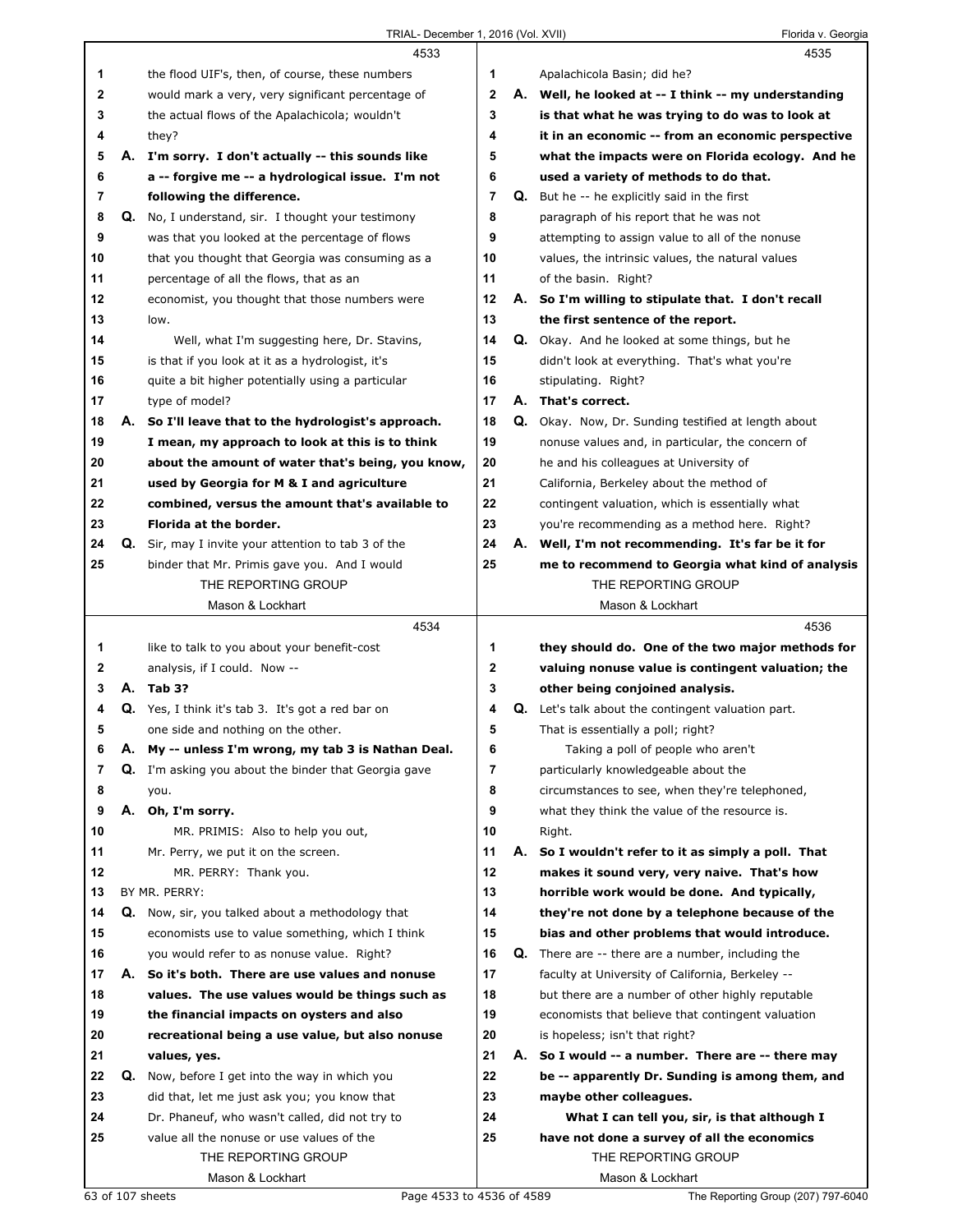|             |    | 4537                                                                                             |                | 4539                                                       |
|-------------|----|--------------------------------------------------------------------------------------------------|----------------|------------------------------------------------------------|
| 1           |    | community, is that it is my opinion that the vast                                                | 1              | <b>Q.</b> Well, sir, the Obama administration recognized,  |
| $\mathbf 2$ |    | majority of environmental and natural resource                                                   | $\mathbf{2}$   | did it not, in its amendment to Executive Order            |
| 3           |    | economics participate in -- you know, in this                                                    | 3              | 12866 that nonuse, in other words, the natural             |
| 4           |    | literature; and they subscribe to the methods.                                                   | 4              | value of the resources, can't always be                    |
| 5           |    | These methods are central to environmental                                                       | 5              | quantified because it can be priceless and not             |
| 6           |    | economics. They're not the fringe whatsoever.                                                    | 6              | subject to analysis through a poll?                        |
| 7           |    | And they're taught at universities from Maine to                                                 | $\overline{7}$ | A. So I think, you know, look, if you were talking         |
| 8           |    | California, and as well as at my own institution                                                 | 8              | about, you know, my children, I'll agree with              |
| 9           |    | at Harvard.                                                                                      | 9              | priceless. But when we're talking about these              |
| 10          | Q. | Did you take a poll here to do a contingent                                                      | 10             | natural resources for which there are true                 |
| 11          |    | valuation?                                                                                       | 11             | opportunity costs, I don't agree with the word             |
| 12          |    | A. No, I didn't take a poll; but I did look at --                                                | 12             | priceless.                                                 |
| 13          |    |                                                                                                  | 13             |                                                            |
|             |    | and consulted what other universities and faculty                                                |                | And what I would agree with is that sometimes              |
| 14          |    | members that I hold in high regard are doing.                                                    | 14             | it's very difficult to measure them; but it is             |
| 15          | Q. | Now, just to be a little more precise, what                                                      | 15             | not impossible. And, counselor, it is done every           |
| 16          |    | you're espousing is a process where a bank of                                                    | 16             | day. It's done by government. It's done in                 |
| 17          |    | telephone callers call individuals and read them                                                 | 17             | litigation. And it's done in academic studies.             |
| 18          |    | a statement; and they answer from, likely, among                                                 | 18             | That's the reality. That's the simple fact.                |
| 19          |    | some multiple choice alternatives. And you                                                       | 19             | MR. PERRY: Well, may I approach to pass                    |
| 20          |    | prefer that to any type of other analysis that                                                   | 20             | out one last --                                            |
| 21          |    | might take into account what the state does to                                                   | 21             | A. Thank you.                                              |
| 22          |    | value the property, what purchases they have                                                     | 22             | <b>Q.</b> All right, sir. Looking now at JX-65 that I just |
| 23          |    | made, and so forth. Right?                                                                       | 23             | passed out, who is the author, Jerry Hausman?              |
| 24          | А. | So if a true revealed preference approach were                                                   | 24             | A. Yes.                                                    |
| 25          |    | available for the environmental amenity we wished                                                | 25             | <b>Q.</b> I'm sorry. Who is the author?                    |
|             |    | THE REPORTING GROUP                                                                              |                | THE REPORTING GROUP                                        |
|             |    | Mason & Lockhart                                                                                 |                | Mason & Lockhart                                           |
|             |    |                                                                                                  |                |                                                            |
|             |    | 4538                                                                                             |                | 4540                                                       |
| 1           |    | to investigate, I would probably prefer the                                                      | 1.             | A. Jerry Hausman.                                          |
| 2           |    | revealed preference approach.                                                                    | $\mathbf{2}$   | Q. And can you describe his background and his             |
| 3           |    | The approach you just mentioned of looking at                                                    | 3              | current position?                                          |
| 4           |    | how much the State spends is really making that                                                  | 4              | A. So Professor Houseman is an economist. He may           |
| 5           |    | egregious error that is looking at a cost and                                                    | 5              | now be Professor Emeritus since this was written,          |
| 6           |    | pretending that that's a benefit.                                                                | 6              | but was for a long time a professor in the                 |
| 7           |    | Q. And your position there is that the                                                           | 7              | economics department at MIT. His expertise is              |
| 8           |    | representatives of the state, the people of the                                                  | 8              | econometrics. He's not an environmental or                 |
| 9           |    | state and the state legislature, when they voice                                                 | 9              | resource economist.                                        |
| 10          |    | their views and allot budget to buying land,                                                     | 10             | <b>Q.</b> Now, when you -- on tab 3 of the binder          |
| 11          |    | which Secretary Steverson testified about --                                                     | 11             | Mr. Primis gave you -- that's the small binder --          |
| 12          |    | A. Yes.                                                                                          | 12             | when you said the benefits of restricting                  |
| 13          |    |                                                                                                  | 13             | irrigation upstream were zero, that's basically a          |
| 14          |    | Q. -- in his prefiled direct, that's completely<br>irrelevant to the value of the resource. And, | 14             | determination there's nothing to be gained from            |
|             |    |                                                                                                  |                |                                                            |
| 15          |    | instead, you ought to take a poll?                                                               | 15             | more water flowing downstream. Right?                      |
| 16          | А. | My position, sir, is that if that \$500 million                                                  | 16             | A. I didn't say there was nothing to be gained.            |
| 17          |    | was coming out of the pockets of the legislators,                                                | 17             | What I said was that I can estimate the impacts            |
| 18          |    | that would be a revealed preference method and                                                   | 18             | on the oysters based upon Dr. Jenkins's work, the          |
| 19          |    | would demonstrate the benefits to them.                                                          | 19             | Florida witness, and that my understanding from            |
| 20          |    | That's -- but when it's someone else's money                                                     | 20             | other experts in the case from Georgia was that            |
| 21          |    | that's being spent through a political process,                                                  | 21             | the biophysical impacts of the remedies were               |
| 22          |    | that's turning benefit-cost analysis on its head.                                                | 22             | trivial or, as you say, de minimus; so,                    |
| 23          |    | That would eliminate the role for WIRA at OMB.                                                   | 23             | therefore, I interpret that as being the benefits          |
| 24          |    | Anything the government does has got to be big                                                   | 24             | were de minimis.                                           |
| 25          |    | benefits because they spent a lot of money.                                                      | 25             | <b>Q.</b> Now, Dr. Jenkins didn't testify here; did he?    |
|             |    | THE REPORTING GROUP<br>Mason & Lockhart                                                          |                | THE REPORTING GROUP<br>Mason & Lockhart                    |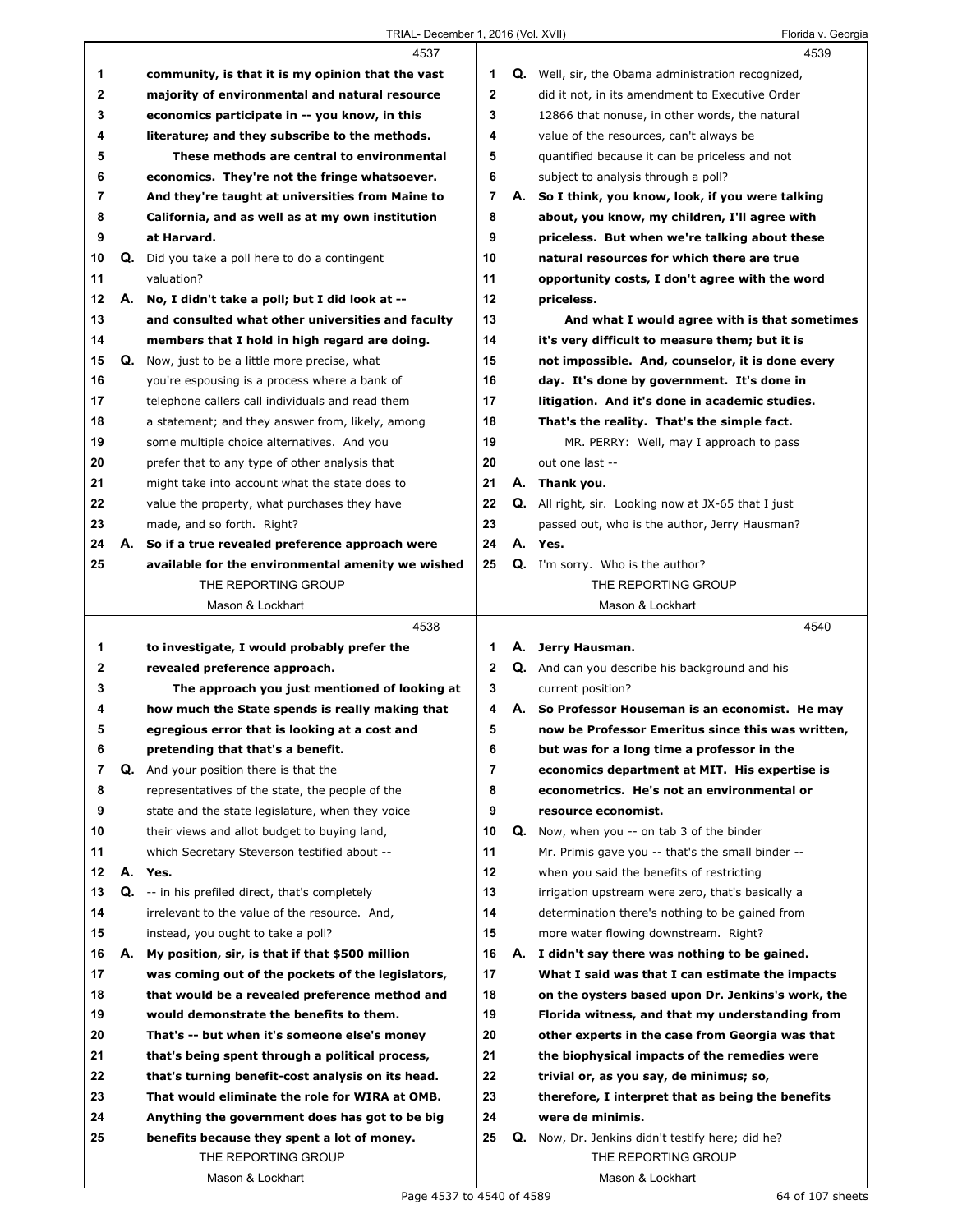|          |    | 4541                                                                   |                | 4543                                                                          |
|----------|----|------------------------------------------------------------------------|----------------|-------------------------------------------------------------------------------|
| 1        |    | A. Pardon me?                                                          | 1              | it would, therefore, take it to a much lower                                  |
| 2        |    | Q. Dr. Jenkins didn't testify here?                                    | 2              | yield.                                                                        |
| 3        |    | A. No. I was using his -- I believe it was his                         | 3              | <b>Q.</b> And that's because you didn't look at the                           |
| 4        |    | expert report.                                                         | 4              | possibility you might just reduce rather than                                 |
| 5        |    | Q. And he did not look at the entirety of the ACF                      | 5              | eliminate irrigation?                                                         |
| 6        |    | Basin even in the expert report that was not                           | 6              | A. That's because I looked at what I consider to be                           |
| 7        |    | submitted. Right?                                                      | $\overline{7}$ | a feasible policy approach, yes.                                              |
| 8        |    | A. So I looked at -- I based it upon his, and                          | 8              | Q. And that means that you don't consider it                                  |
| 9        |    | attempted to monetize what he did.                                     | 9              | feasible for the State of Georgia to just                                     |
| 10       |    | Q. All right. So you took a sliver of what might be                    | 10             | restrict the amount of irrigation inches that can                             |
| 11       |    | the value of the ACF Basin based on a witness                          | 11             | be applied?                                                                   |
| 12       |    | that hasn't testified; is that right?                                  | 12             | A. No. I didn't consider feasible what Dr. Sunding                            |
| 13       |    | A. I don't want to agree with sliver, because we                       | 13             | used to estimate costs, which was this perfect                                |
| 14       |    | would have to look at that quantitatively.                             | 14             | cost-effective allocation of cuts in irrigation                               |
| 15       |    | <b>Q.</b> All right, sir. Now, you mentioned a couple                  | 15             | water across 2,000 combinations of, you know, the                             |
| 16       |    | other topics. And I'll be very brief since we're                       | 16             | four variables that we have been talking about.                               |
| 17       |    | about at 5 o'clock.                                                    | 17             | Q. Now, sir, about 44 percent of land in the Flint                            |
| 18       |    | A. I'm sorry. Did you want to do anything with                         | 18             | River Basin is irrigated -- farmland is                                       |
| 19       |    | the $-$                                                                | 19             | irrigated. Right?                                                             |
| 20       |    | <b>Q.</b> No. I just wanted to identify who he was.                    | 20             | A. I believe that.                                                            |
| 21       |    | A. Okay.                                                               | 21             | Q. All right. And you haven't gone through, using                             |
| 22       |    | Q. Now, you didn't value or attempt to value the                       | 22             | Georgia's databases, to figure out what the yield                             |
| 23       |    | benefits of keeping sloughs open or preserving                         | 23             | percentages are acre by acre of nonirrigated                                  |
| 24       |    | the floodplain in the Apalachicola River; did                          | 24             | versus irrigated land; have you?                                              |
| 25       |    | you?                                                                   | 25             | A. No. What I did -- you know, each of us took a                              |
|          |    | THE REPORTING GROUP                                                    |                | THE REPORTING GROUP                                                           |
|          |    | Mason & Lockhart                                                       |                | Mason & Lockhart                                                              |
|          |    |                                                                        |                |                                                                               |
|          |    | 4542                                                                   |                | 4544                                                                          |
| 1        |    | A. No.                                                                 | 1              | different approach, Dr. Sunding and myself. What                              |
| 2        |    | <b>Q.</b> All right. Now, on tab 2 of the document that                | 2              | he did was this matching and in a sense                                       |
| 3        |    | Mr. Primis gave you, you will see there's row and                      | 3              | simulating through what I think is complex                                    |
| 4        |    | forage crops?                                                          | 4              | modeling that has a lot of room for error. And                                |
| 5        |    | A. Yes.                                                                | 5              | what I did was to go to experimental farm data                                |
|          | Q. | And agricultural commodities?                                          | ь              | from United States Department of Agriculture and                              |
| 7        |    | A. Yes.                                                                | 7              | use that.                                                                     |
| 8        | Q. | Now, part of the number you testified about there                      | 8              | Q. And that was for those 1-acre plots that you                               |
| 9        |    | is poultry and eggs.                                                   | 9              | talked about earlier. Right?                                                  |
| 10       |    | A. Yes.                                                                | 10             | A. The -- the experiments are carried out in 1-acre                           |
| 11       |    | <b>Q.</b> Are we seeking in this case a relief regarding               | 11             | plots within a much larger experimental farm.                                 |
| 12       |    | poultry and eggs?                                                      | 12             | MR. PERRY: Thank you, your Honor.                                             |
| 13       | А. | No. I simply wanted to put in to put in context,                       | 13             | SPECIAL MASTER LANCASTER: Thank you.                                          |
| 14       |    | frankly, the row crops, that that was 1.3                              | 14             | MR. PERRY: Thank you, Dr. Stavins.                                            |
| 15       |    | billion, and to put that in the context of all                         | 15<br>16       | THE WITNESS: Thank you.                                                       |
| 16       |    | the other crops there are. So I thought I had to                       |                | SPECIAL MASTER LANCASTER: Mr. Primis?                                         |
| 17       |    | be somewhat, you know, representative to include                       | 17             | MR. PRIMIS: No further questions.                                             |
| 18<br>19 | Q. | them. That's all.<br>And, in fact, the remedies that Dr. Sunding talks | 18<br>19       | SPECIAL MASTER LANCASTER: No questions.<br>THE WITNESS: Oh, I'm disappointed. |
| 20       |    | about, including depths of irrigation, reducing                        | 20             | SPECIAL MASTER LANCASTER: And if you're                                       |
| 21       |    | the amount of irrigation, that wouldn't eliminate                      | 21             | disappointed, that's very dangerous.                                          |
| 22       |    | yield on the cotton, peanuts, corn, or other row                       | 22             | Thank you.                                                                    |
| 23       |    | and forage crops; would it?                                            | 23             | THE WITNESS: Okay. Thank you.                                                 |
| 24       | А. | It wouldn't eliminate yield. In my estimate,                           | 24             | SPECIAL MASTER LANCASTER: Are we                                              |
| 25       |    | what it would do if you would limit irrigation,                        | 25             | finished?                                                                     |
|          |    | THE REPORTING GROUP                                                    |                | THE REPORTING GROUP                                                           |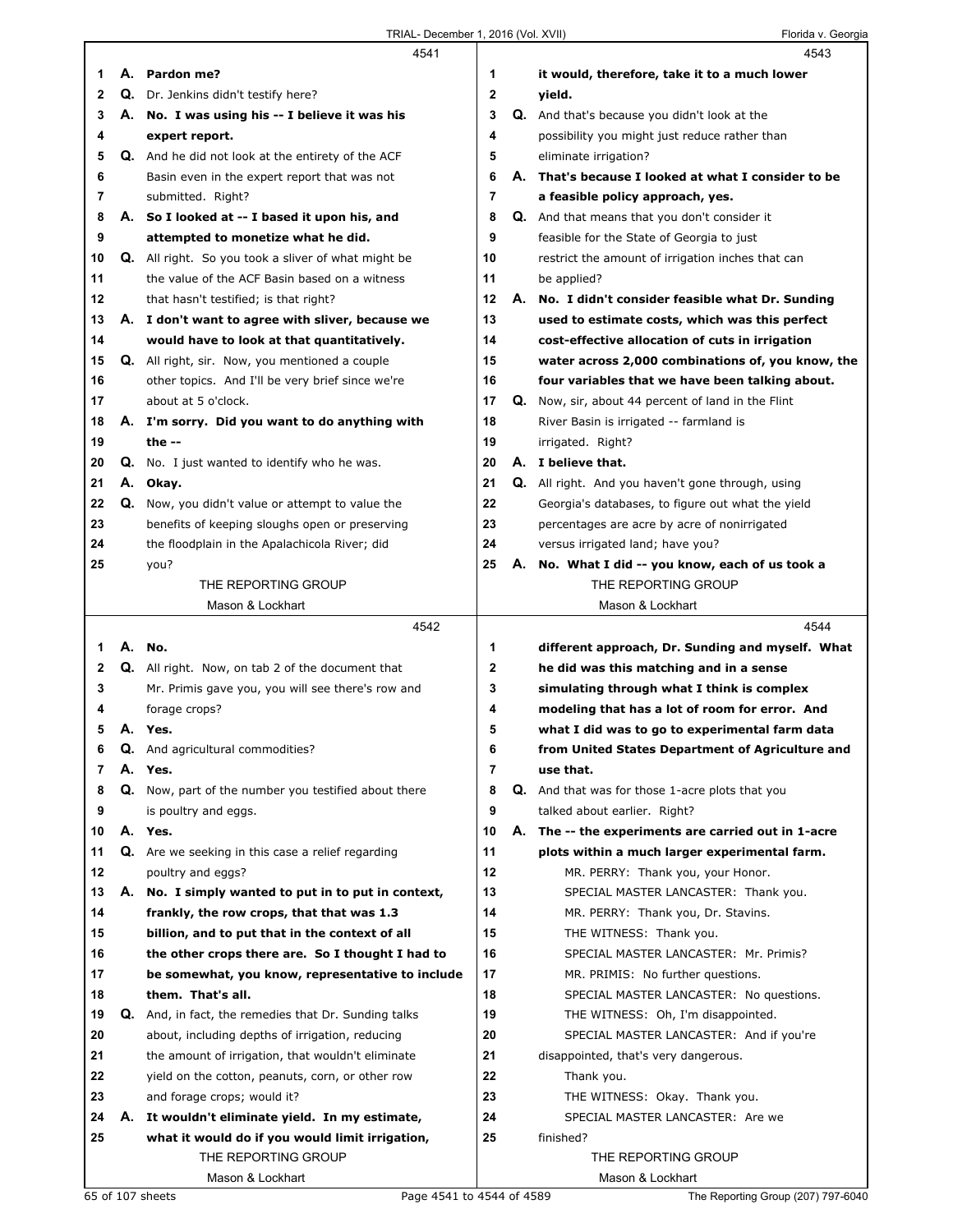|                | 4545                                                            |                | 4547                                          |
|----------------|-----------------------------------------------------------------|----------------|-----------------------------------------------|
| 1              | MR. PRIMIS: Your Honor, Georgia has no                          | 1              | know how you kept up with these birds and got |
| $\mathbf{2}$   | further witnesses to call.                                      | $\mathbf{2}$   | things on the screen so quickly; but you did. |
| 3              | MR. PERRY: Your Honor, we will shortly                          | 3              | I'm sorry if I didn't meet some others        |
| 4              | supply a binder with our proposed rebuttal,                     | 4              | of you, but I really am impressed with the    |
| 5              | which I'm sure Georgia will have an                             | 5              | teams. And I want that to be on the record.   |
| 6              | opportunity to object to, if they so desire.                    | 6              | The depth of your representation has been     |
| $\overline{7}$ | SPECIAL MASTER LANCASTER: Thank you.                            | 7              | extraordinary, and I mean that.               |
| 8              | Anything else?                                                  | 8              | There is one national representative of       |
| 9              | MR. PERRY: No, your Honor.                                      | 9              | one of the parties who keeps mentioning the   |
| 10             | SPECIAL MASTER LANCASTER: Well, let me                          | 10             | amount of the cost for lawyers. I would       |
| 11             | say that I'm immodest enough to think that                      | 11             | appreciate it if you would tell him that he's |
| 12             | the fact that we're finishing so early is                       | 12             | getting more than his money's worth.          |
| 13             | because you wanted to relieve me of the                         | 13             | You know who I mean, I think. If you          |
| 14             | burden tomorrow and not because you want to                     | 14             | don't, you can ask me; and I'll tell you.     |
| 15             | catch a plane out of here.                                      | 15             | Frankly, I'm going to miss you all. I'm       |
| 16             | Now, if I'm wrong, either way, let me do                        | 16             | not going to miss this case, but I am going   |
| 17             | a few housekeeping things. First of all,                        | 17             | to miss the people. I really think you're     |
| 18             | briefs, two weeks; reply weeks two weeks                        | 18             | not only multi-talented, but you're very,     |
| 19             | after that. I can assure you that we will                       | 19             | very nice.                                    |
| 20             | then turn promptly to our report. And                           | 20             | I hope that you will come back to Maine       |
| 21             | although my wife won't be happy to hear me                      | 21             | sometime in the spring, summer, or fall when  |
| 22             | say this, over Christmas we will get it out                     | 22             | we're not having a deluge and we're not       |
| 23             | to you just as soon as we possibly can.                         | 23             | freezing. If you want to come back, look up   |
| 24             | Now, a few other housekeeping details;                          | 24             | Pierce Atwood. And if there's anything I can  |
| 25             | and then we're done.                                            | 25             | do to help you, just call me and let me know, |
|                | THE REPORTING GROUP                                             |                | THE REPORTING GROUP                           |
|                | Mason & Lockhart                                                |                | Mason & Lockhart                              |
|                |                                                                 |                |                                               |
|                | 4546                                                            |                | 4548                                          |
| 1              | Do you remember that I requested a                              | 1              | because I really would like to be able to do  |
| 2              | survey on restaurants asking you to look at                     | $\mathbf{2}$   | that.                                         |
| 3              | that list and, either anonymously or by                         | 3              | And, finally -- and you won't be              |
| 4              | identification, without checking with other                     | 4              | surprised to know what I'm about to say --    |
| 5              | tell me which ones you thought were pretty                      | 5              | please settle this blasted thing. I can       |
| 6              | good and why. And after you rate them, send                     | 6              | guarantee you that at least one of you is     |
| 7              | them in to me with copies to the others.                        | $\overline{7}$ | going to be unhappy with my recommendation,   |
| 8              | Mr. Chapman, are you here?                                      | 8              | and perhaps both of you. You can't both be    |
| 9              | MR. CHAPMAN: Yes, sir.                                          | 9              | winners. You can both be losers. So,          |
| 10             | SPECIAL MASTER LANCASTER: You                                   | 10             | please, please, open negotiations again and   |
| 11             | understand why I declined your request for a                    | 11             | let me know.                                  |
| 12             | profile?                                                        | 12             | With that, I think we're done. And            |
| 13             | This case is not about me; it's about                           | 13             | thank you, again, very much.                  |
| 14             | water.                                                          | 14             | MR. PERRY: Thank you so much, your            |
| 15             | For the record, I would like you to tell                        | 15             | Honor.                                        |
| 16             | your managing editor that your reporting has                    | 16             | MR. PRIMIS: Thank you, your Honor.            |
| 17             | been as good as any I have seen in this case.                   | 17             | (Time Noted: 5:02 p.m.)                       |
| 18             | Thank you very much for that.                                   | 18             | (Proceeding Concluded.)                       |
| 19             | Now, I have to say again, for the                               | 19             |                                               |
| 20             | record, that I have been very impressed with                    | 20             |                                               |
| 21             | the caliber of the people both representing                     | 21             |                                               |
| 22             | Florida and Georgia. And I'm not just                           | 22             |                                               |
| 23             | talking about you, Mr. Perry, and you,                          | 23             |                                               |
| 24             | Mr. Primis. I'm talking about all the people                    | 24             |                                               |
| 25             | involved. Mr. Walton, Mr. Smith, I don't<br>THE REPORTING GROUP | 25             | THE REPORTING GROUP                           |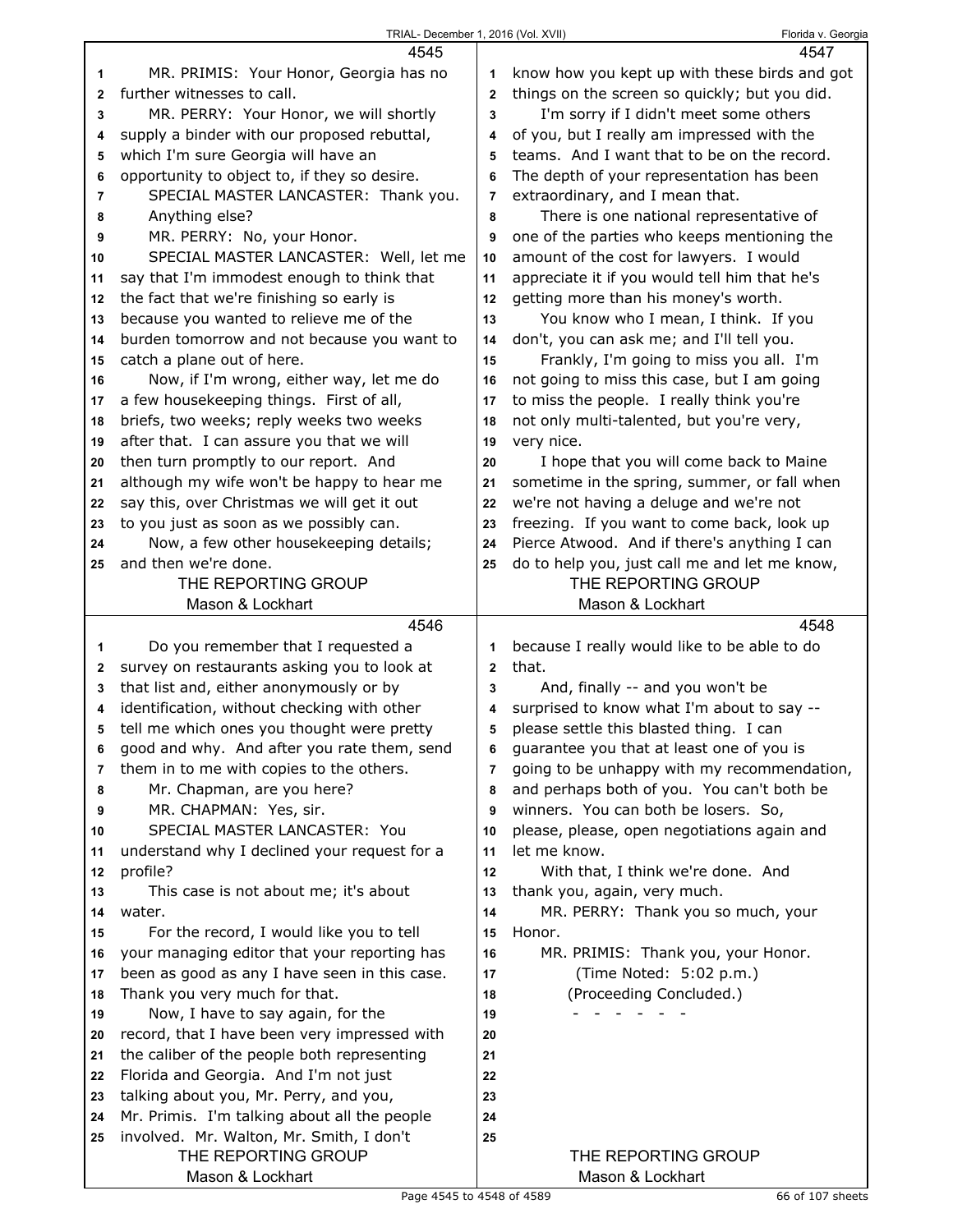|    | 4549                                          |
|----|-----------------------------------------------|
| 1  | <b>CERTIFICATE</b>                            |
| 2  | I, Claudette G. Mason, a Notary Public        |
| 3  | in and for the State of Maine, hereby certify |
| 4  | that the foregoing pages are a correct        |
| 5  | transcript of my stenographic notes of the    |
| 6  | Proceedings.                                  |
| 7  | I further certify that I am a                 |
| 8  | disinterested person in the event or outcome  |
| 9  | of the above-named cause of action.           |
| 10 | IN WITNESS WHEREOF, I subscribe my hand       |
| 11 | this 15th day of December, 2016.              |
| 12 |                                               |
| 13 |                                               |
| 14 |                                               |
| 15 | /s/ Claudette G. Mason                        |
|    | Claudette G. Mason, RMR, CRR                  |
| 16 | Court Reporter                                |
|    |                                               |
| 17 | My Commission Expires                         |
|    | June 9, 2019.                                 |
| 18 |                                               |
| 19 |                                               |
| 20 |                                               |
| 21 |                                               |
| 22 |                                               |
| 23 |                                               |
| 24 |                                               |
| 25 |                                               |
|    | THE REPORTING GROUP                           |
|    | Mason & Lockhart                              |

 $\mathsf{r}$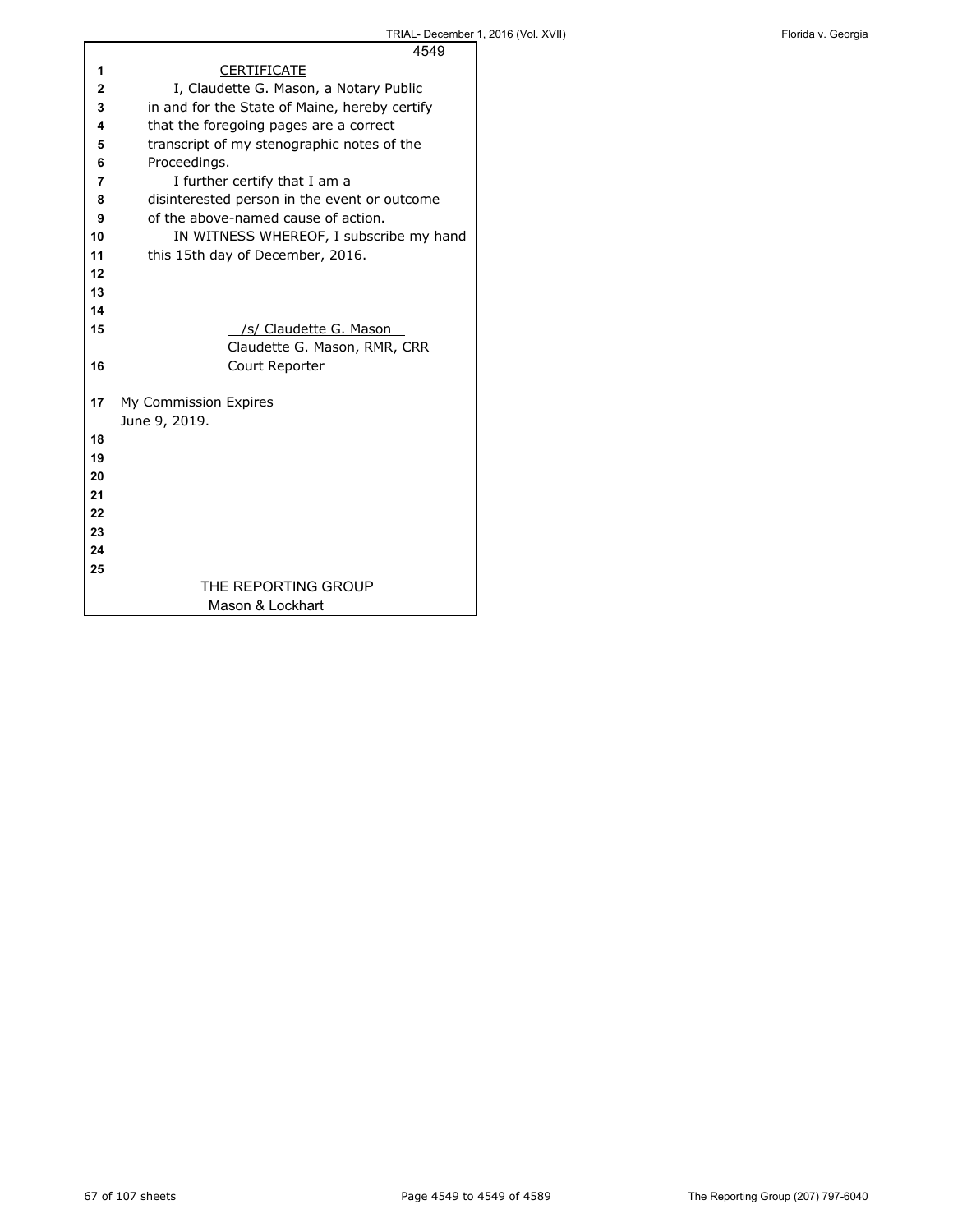|                             | 4410:14, 4410:16,                          | 4490:16                                 | 1957 [1] - 4368:6               | 4449:7, 4450:10,                      |
|-----------------------------|--------------------------------------------|-----------------------------------------|---------------------------------|---------------------------------------|
| \$100 $[1] - 4511:3$        | 4410:24, 4411:12,                          | 125,270 [1] - 4443:17                   | 1966 [1] - 4368:2               | 4485:25, 4488:15                      |
| $$2,500$ [2] - 4478:3,      | 4412:25, 4413:5,                           | <b>127</b> [2] - 4490:14,               | 1984 [1] - 4380:13              | <b>2011</b> [9] - 4326:3,             |
| 4478:20                     | 4438:1, 4438:22,                           | 4490:16                                 | 1986 [1] - 4387:16              | 4358:13, 4389:19,                     |
| <b>\$25</b> [2] - 4519:6,   | 4469:1, 4507:11,<br>4507:22                | <b>12866</b> [1] - 4539:3               | 1987 [1] - 4428:10              | 4421:25, 4487:24,                     |
| 4519:7                      | <b>1,000</b> [1] - 4441:25                 | 129 [1] - 4528:12                       | 1988 [5] - 4389:7,              | 4529:9, 4529:14,<br>4530:21, 4530:22  |
| \$282 [1] - 4472:22         | 1-acre [2] - 4544:8,                       | <b>12:12</b> [1] - 4351:9               | 4428:10, 4428:11,               | <b>2012</b> [35] - 4295:11,           |
| $$3,000$ [1] - 4504:13      | 4544:10                                    | 12:50 [1] - 4351:11                     | 4428:14, 4428:15                | 4295:17, 4314:25,                     |
| $$30$ [1] - 4508:8          | <b>1.1</b> [2] - 4410:13,                  | 13 [8] - 4296:7.                        | 1989 [1] - 4428:9               | 4325:16, 4325:25,                     |
| \$31 [1] - 4508:19          | 4410:24                                    | 4296:8, 4301:17,                        | <b>1992</b> [1] - 4394:13       | 4326:3, 4331:12,                      |
| $$335$ [1] - 4513:12        | $1.3$ [5] - 4473:1,                        | 4305:13, 4305:16,<br>4336:2, 4366:16,   | 1997 [1] - 4368:8               | 4338:7, 4350:5,                       |
| $$34$ [1] - 4513:23         | 4473:10, 4509:10,                          | 4522:3                                  | 1999 [1] - 4456:20              | 4358:13, 4359:15,                     |
| \$4,000 [1] - 4476:5        | 4509:13, 4542:14                           | 135 [1] - 4401:20                       | $\mathbf{2}$                    | 4359:17, 4359:25,                     |
| \$40,000 [1] - 4515:2       | <b>1.5</b> [2] - 4412:25,                  | 14 [10] - 4295:11,                      |                                 | 4360:19, 4362:1,                      |
| <b>\$445</b> [1] - 4513:18  | 4413:5                                     | 4297:4, 4297:5,                         | 2 [24] - 4295:14,               | 4367:25, 4369:14,                     |
| $$500$ [1] - 4538:16        | <b>10</b> [28] - 4296:22,                  | 4301:11, 4301:22,                       | 4303:18, 4303:23,               | 4370:15, 4372:20,                     |
| $$700$ [1] - 4480:13        | 4300:3, 4308:11,                           | 4324:5, 4327:21,                        | 4304:15, 4315:6,                | 4380:19, 4382:17,                     |
| $$800$ [8] - 4476:15,       | 4344:1, 4345:8,                            | 4343:24, 4354:17,                       | 4315:14, 4321:25,               | 4382:19, 4389:19,                     |
| 4477:11, 4477:17,           | 4346:6, 4349:20,                           | 4479.9                                  | 4325:11, 4327:16,               | 4391:10, 4412:3,                      |
| 4479:18, 4514:3,            | 4349:24, 4365:11,                          | 14,000 [1] - 4508:17                    | 4339:25, 4340:5,                | 4414 9, 4417 2,                       |
| 4516:2, 4516:7,             | 4365:12, 4392:10,                          | 14.7 [1] - 4460:7                       | 4344:11, 4345:1,                | 4417:15, 4421:25,                     |
| 4519:13                     | 4392:18, 4403:23,                          | 14.70 [1] - 4460:20                     | 4345:12, 4347:22,               | 4422:12, 4423:1,                      |
| <b>\$864</b> [2] - 4477:12, | 4405:7, 4406:10,                           | $142$ [1] - 4285:1                      | 4348.7, 4415:20,                | 4485:7, 4485:9,                       |
| 4482:6                      | 4460:15, 4460:19,                          | 15 $[11] - 4297:12$                     | 4418:4, 4448:24,                | 4531:16, 4532:18                      |
| <b>\$913</b> [1] - 4479:25  | 4466:15, 4468:20,                          | 4305:4, 4305:19,                        | 4453:12, 4469:2,                | 2012-'13 [1] - 4401:17                |
| $$964$ [1] - 4508:16        | 4481:15, 4482:21,                          | 4370:17, 4421:2,                        | 4469:3, 4509:3,<br>4542:2       | 2012-2013 [1] -                       |
|                             | 4483:14, 4485:11,                          | 4451:24, 4455:12,                       | $2,000$ [5] - 4466:10,          | 4397:11                               |
|                             | 4486:16, 4508:3,                           | 4457:24, 4458:12,                       | 4478:2, 4519:24,                | <b>2013</b> [7] - 4298:2,             |
| $"15$ [1] - 4400:8          | 4508:4, 4523:4,                            | 4480:6, 4505:22                         | 4523:3, 4543:15                 | 4305:6, 4391:11,                      |
| <b>'86</b> [1] - 4428:18    | 4529:6                                     | <b>15-inch</b> $[2] - 4456:15$ ,        | <b>2,471</b> [1] - 4522:1       | 4399:17, 4401:19,<br>4527:5, 4529:2   |
| <b>'87</b> [3] - 4428:15,   | 10-year [1] - 4529:1<br>100 [8] - 4318:25, | 4456:22                                 | 2.81 [1] - 4390:19              | $2014$ [13] - 4301:5,                 |
| 4428:17, 4428:18            | 4336:11, 4341:13,                          | 1500 [1] - 4521:20                      | $20$ [10] - 4301:5,             | 4301:13, 4308:14,                     |
| <b>'88</b> [2] - 4428:17,   | 4341:19, 4401:20,                          | <b>153</b> [2] - 4409:16                | 4341:25, 4357:13,               | 4310:16, 4310:18,                     |
| 4428:18                     | 4462:23, 4463:3,                           | <b>154</b> [1] - 4482:22                | 4379:1, 4379:2,                 | 4382:19, 4387:16,                     |
| <b>'89</b> [3] - 4428:15,   | 4466:2                                     | 15th [1] - 4549:11                      | 4406:10, 4456:4,                | 4387:17, 4399:18,                     |
| 4428:17, 4428:18            | <b>10:02</b> [1] - 4362:1                  | 16 $[3] - 4307:2$                       | 4477:18, 4483:3,                | 4400:8, 4420:4,                       |
| <b>'90</b> [1] - 4428:18    | <b>10:30</b> [1] - 4307:11                 | 4391:10, 4401:19<br>160 $[2] - 4335:20$ | 4483.6                          | 4430:17, 4488:15                      |
|                             | <b>10:35</b> [1] - 4307:18                 | 4335:22                                 | 20,000 [1] - 4443:7             | $2015$ [7] - 4308:8,                  |
| 7                           | <b>10:47</b> [1] - 4307:20                 | 161 [1] - 4336:2                        | 20,793 [1] - 4443:9             | 4317:5, 4327:11,                      |
| /s [1] - 4549:15            | 11 [17] - 4300:19,                         | <b>163</b> [1] - 4323:2                 | 200 [3] - 4379:20,              | 4348:16, 4349:21,                     |
|                             | 4308:20, 4311:5,                           | <b>165</b> [1] - 4335:23                | 4379:21, 4391:7                 | 4368:18, 4389:8                       |
| 0                           | 4318:25, 4345:17,                          | 167 $[2] - 4299:13$                     | <b>2001</b> [2] - 4477:19,      | 2016 [17] - 4285:13,                  |
|                             | 4347:1, 4347:3,                            | 4358:24                                 | 4477:20                         | 4317:15, 4317:25,                     |
| 06-CV-410 [1] -             | 4349:1, 4416:4,                            | <b>17</b> [4] - 4307:2,                 | 2002 [3] - 4368:18,             | 4347:23, 4348:2,                      |
| 4346:20                     | 4416:5, 4416:9,                            | 4354:6, 4481:10,                        | 4387:17, 4477:20                | 4348:7, 4348:12,                      |
|                             | 4416:14, 4449:11,                          | 4481:21                                 | <b>2004</b> [2] - 4380:10,      | 4348:21, 4349:1,                      |
| 1                           | 4449:15, 4449:18,                          | $171$ [1] - 4307:1                      | 4529:2<br>$2006$ [6] - 4343:24, | 4349:6, 4349:10,<br>4349:16, 4349:25, |
| 1 [32] - 4285:13,           | 4475:9, 4522:8                             | $172$ [1] - 4307:2                      | 4344:1, 4344:7,                 | 4399:16, 4476:3,                      |
| 4295:9, 4303:17,            | 1148 [1] - 4300:4<br>12 [12] - 4301:2,     | 173 [1] - 4307:2                        | 4346:6, 4346:23,                | 4476:10, 4549:11                      |
| 4314:18, 4314:21,           | 4324:5, 4369:17,                           | 18 [4] - 4326:9,                        | 4379:25                         | 2019 [1] - 4549:17                    |
| 4321:25, 4322:5,            | 4381:1, 4393:7,                            | 4344:6, 4348:20,                        | 2007 [1] - 4344:18              | 2020 [1] - 4379:3                     |
| 4335:20, 4341:12,           | 4393:11, 4422:20,                          | 4385:23                                 | $2008$ [5] - 4347:3,            | 206 [1] - 4347:6                      |
| 4341:20, 4344:18,           | 4449:12, 4449:19,                          | $183$ [1] - 4522:2                      | 4382:17, 4420:4,                | $21$ [3] - 4301:5,                    |
| 4348:7, 4348:16,            | 4484:6, 4484:14,                           | <b>19</b> [7] - 4299:8,                 | 4425:4, 4527:5                  | 4349:10, 4496:10                      |
| 4348:18, 4349:22,           | 4497:25                                    | 4348:11, 4351:21,                       | 2009 [2] - 4345:22,             | $22$ [2] - 4324:5,                    |
| 4378:20, 4389:3,            | 12-page [1] - 4450:13                      | 4352:2, 4356:7,<br>4361.10 4500.24      | 4394:10                         | 4328:10                               |
| 4394:25, 4402:3,            | $125$ [2] - 4490:14,<br>THE                | REPORTING                               | GROUP 1-4421:25,                | 220 [1] - 4401:7                      |
| 4406:17, 4410:13,           |                                            | Mason & Lockhart                        |                                 |                                       |
|                             |                                            |                                         |                                 |                                       |

Mason & Lockhart <u>entitled and the 45 of 107 sheets</u>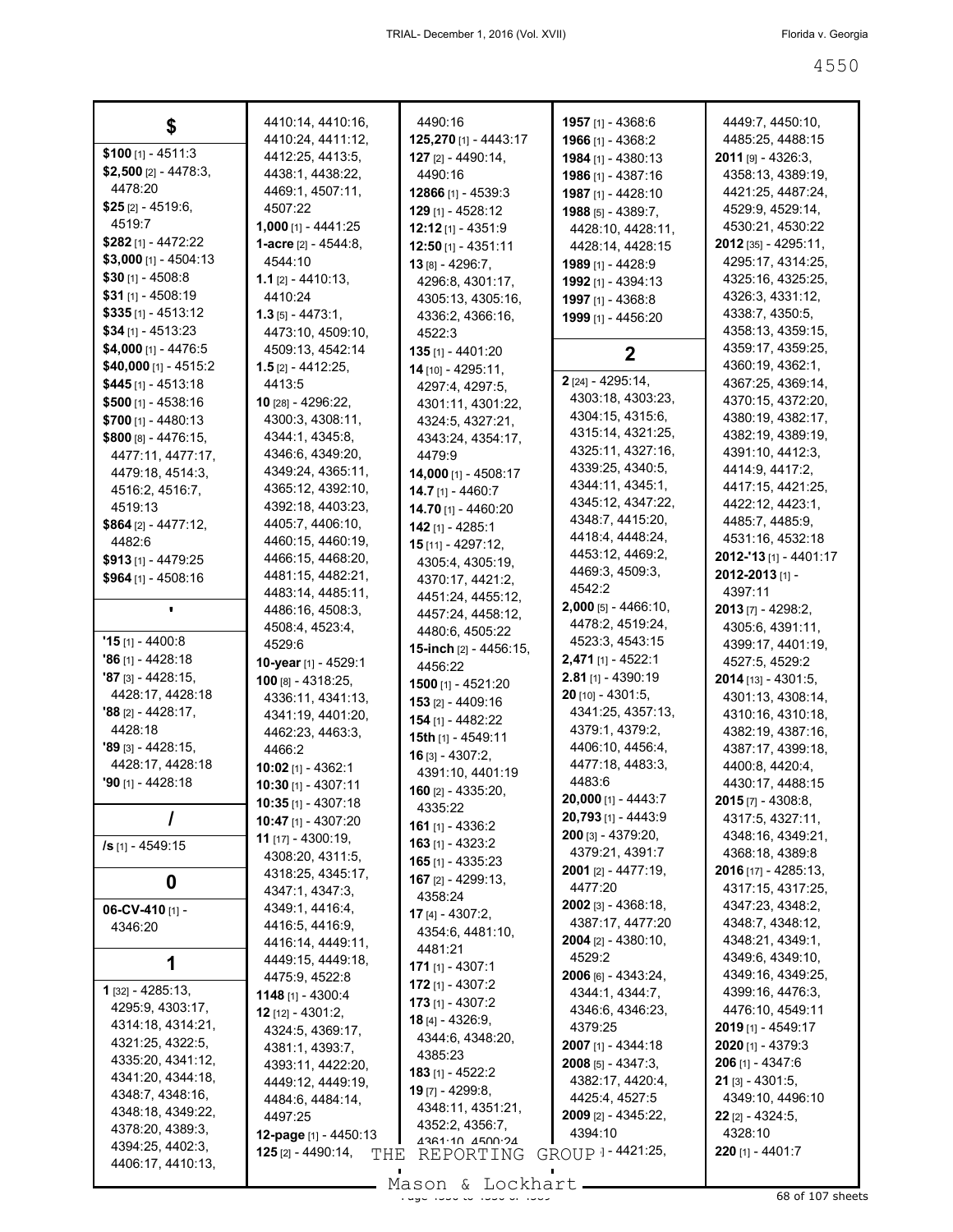| $23$ [4] - 4324:5,       | 3410 [2] - 4476:7,         | 4325 [1] - 4287:6         | $4:30$ [1] - 4434:1                   | 4465:16, 4465:25,                          |
|--------------------------|----------------------------|---------------------------|---------------------------------------|--------------------------------------------|
| 4417:4, 4417:14,         | 4476:12                    | 4329 [1] - 4287:10        | 4B [2] - 4451:22,                     | 4522:15                                    |
| 4485:23                  | <b>345</b> [1] - 4401:7    | 4339 [1] - 4286:19        | 4451:24                               | 678 $[2] - 4501:17$ ,                      |
| 24 [10] - 4318:25,       | $35$ [2] - 4391:10,        | 4343 [2] - 4287:14,       |                                       | 4502:19                                    |
| 4348:2, 4349:6,          | 4494:5                     | 4287:15                   | 5                                     | 682 [1] - 4502:22                          |
| 4415:16, 4415:20,        | <b>35,000</b> [1] - 4508:9 | <b>4347</b> [1] - 4287:16 |                                       |                                            |
| 4418:14, 4418:23,        | 36 [2] - 4393:7, 4496:9    | 4354 [1] - 4286:23        | 5 [22] - 4296:12,                     | 7                                          |
| 4530:24, 4532:19,        | $37$ [3] - 4396:3,         | 4356 [1] - 4286:22        | 4296:21, 4297:2,                      |                                            |
| 4532:21                  | 4490:11, 4490:15           | 4357 [1] - 4286:24        | 4298:4, 4321:24,                      | 7 [13] - 4298:14,                          |
| 25 [4] - 4301:13,        | $38$ [2] - 4490:11,        | 4358 [1] - 4286:12        | 4322:5, 4339:8,                       | 4306:15, 4321:24,                          |
| 4349:6, 4362:1,          | 4496:16                    | 4361 [1] - 4287:4         | 4339:21, 4343:16,                     | 4344 5, 4345 5,                            |
| 4517:25                  | <b>384-1</b> [1] - 4343:15 | 4362 [1] - 4287:13        | 4349:1, 4360:2,                       | 4358:12, 4358:18,                          |
| 26 [2] - 4337:20,        |                            | 4365 [1] - 4286:17        | 4398:12, 4413:3,                      | 4359:14, 4372:16,                          |
| 4487:23                  | 4                          | 4366 [1] - 4286:13        | 4438:22, 4473:19,                     | 4405:12, 4458:21,                          |
| 27 (2) - 4488:4,         |                            | 4369 [1] - 4286:17        | 4473:24, 4474:6,                      | 4527:16, 4527:17                           |
| 4492:20                  | 4 [29] - 4296:2, 4304:8,   | 437 [1] - 4346:7          | 4498:4, 4498:11,                      | <b>70</b> [2] - 4439:19,                   |
| <b>282</b> [1] - 4473:10 | 4304:11, 4304:21,          | 4370 [1] - 4287:3         | 4509:15, 4524:15,                     | 4527:6                                     |
| 29 [3] - 4297:18,        | 4306:17, 4325:23,          | 4372 [2] - 4286:5.        | 4541:17                               | <b>75</b> [3] - 4503:20,                   |
| 4305:25, 4508:8          | 4334:25, 4335:22,          | 4286:12                   | 5,050 [1] - 4521:25                   | 4503:23, 4510:19                           |
| <b>2:43</b> [1] - 4434:5 | 4343:7, 4346:16,           | <b>44</b> [5] - 4439:2,   | $5-9$ [1] - 4488:22                   | 76 [1] - 4530:25                           |
| $2:50$ [1] - 4434:7      | 4349:1, 4359:7,            | 4439:6, 4452:20,          | 5.4.1 $[2] - 4488:25$ ,               | 77 [2] - 4455:19,                          |
| 2B [1] - 4483:16         | 4359:21, 4362:15,          | 4519:16, 4543:17          | 4489.9                                | 4525:5                                     |
|                          | 4396:18, 4396:19,          | 4405 [1] - 4286:17        | $5.4.2$ [1] - 4489:24                 | $770$ [2] - 4301:11,                       |
| 3                        | 4398:12, 4398:13,          | 4414 [1] - 4286:5         | $50$ [13] - 4358:25,                  | 4301:24                                    |
|                          | 4422:21, 4451:9,           |                           | 4409:15, 4409:17,                     | 778 [1] - 4300:19                          |
| 3 [35] - 4295:17,        | 4451:23, 4519:16,          | <b>4415</b> [1] - 4286:23 | 4411:7, 4414:16,                      | <b>779</b> [1] - 4301:3                    |
| 4295:20, 4295:21,        | 4521:11, 4521:13,          | 4417 [1] - 4286:24        | 4414:21, 4452:1,                      | 78 [1] - 4522:5                            |
| 4295:24, 4296:17,        | 4529:3, 4529:4,            | <b>4422</b> [1] - 4286:17 | 4452:16, 4503:20,                     | 782 [1] - 4301:19                          |
| 4304:5, 4314:21,         | 4530:23, 4532:13           | 4423 [1] - 4286:5         | 4503:23, 4513:15,                     | 789 [1] - 4298:15                          |
| 4315:14, 4315:21,        | 4,000 [2] - 4476:6,        | 4435 [1] - 4286:6         | 4517:4, 4519:1                        |                                            |
| 4329:15, 4330:9,         | 4476:12                    | 4436 [1] - 4286:6         | 50,000 [1] - 4508:20                  |                                            |
|                          |                            |                           |                                       | 8                                          |
| 4340:10, 4347:22,        | 4-mile [1] - 4484:17       | 4438 [1] - 4286:25        | $500$ [1] - 4295:21                   |                                            |
| 4349:16, 4352:10,        | 40 $[2] - 4342:6$          | 4448 [1] - 4286:10        | $501$ [1] - 4296:2                    | $8$ [16] - 4299:4,                         |
| 4353:9, 4359:17,         | 4396:21                    | 4457 [1] - 4286:18        | 51 $[1] - 4522:6$                     | 4307:24, 4344:13,                          |
| 4359:19, 4370:1,         | 400 $[1] - 4391:8$         | 4458 [3] - 4286:11,       | 537 [1] - 4285:12                     | 4361:16, 4363:18,                          |
| 4381:2, 4402:4,          | 41 [1] - 4450:5            | 4286:18, 4286:19          | $54$ [1] - 4299:6                     | 4364:2, 4365:10,                           |
| 4413:4, 4415:23,         | 414-1 [1] - 4343:23        | 4462 [1] - 4286:14        | $56$ [3] - 4354:5,                    | 4365:18, 4462:8,                           |
| 4415:24, 4445:1,         | 4295 [3] - 4286:3,         | 4464 [1] - 4286:22        | 4500:22, 4528:3                       | 4465:21, 4528:20,                          |
| 4452:23, 4453:10,        | 4287:5, 4287:5             | 4468 [1] - 4286:13        | 568 [1] - 4296:12                     | 4529:11, 4530:23,                          |
| 4512:23, 4513:3,         | 4296 [2] - 4287:6,         | 4474 [1] - 4286:21        | $5:02$ [1] - 4548:17                  | 4532:1, 4532:13                            |
| 4515:20, 4533:24,        | 4287:6                     | 4478 [1] - 4286:21        |                                       | $8(c_{[1]} - 4315.6)$                      |
| 4534:3, 4534:4,          | 4297 [1] - 4286:12         | 4479 [1] - 4286:20        | 6                                     | $8(d_{[1]} - 4315:13)$                     |
| 4534:6, 4540:10          | 4298 [1] - 4287:10         | 4482 [2] - 4286:13,       |                                       | $80$ [6] - 4406:11,                        |
| 3.04 [1] - 4390:20       | 4299 [1] - 4286:13         | 4286:15                   | $6$ [18] - 4297:23,                   | 4410:15, 4411:8,                           |
| $3.1$ [1] - 4418:24      | 4300 [2] - 4287:9,         | 4485 [1] - 4286:15        | 4298:8, 4298:9,                       | 4411:11, 4439:19,                          |
| $30$ [7] - 4363:18,      | 4287:12                    | 4487 [3] - 4286:10,       | 4306:6, 4346:23,                      | 4528:6                                     |
| 4363:25, 4364:1,         | 4301 [3] - 4287:8,         | 4286:16, 4286:16          | 4350:4, 4358:12,                      | $800$ [1] - 4479:19                        |
| 4407:22, 4447:17,        | 4287:9, 4287:10            | 4493 [1] - 4286:20        | 4358:17, 4359:7,                      | $854$ [2] - 4478:2.                        |
| 4447:18, 4456:4          | 4303 [3] - 4286:4,         | 4495 [1] - 4286:9         | 4367:6, 4367:20,                      | 4478:20                                    |
| $309$ [1] - 4345:4       | 4287:11, 4287:12           | 45 $[5] - 4440:11,$       | 4372:20, 4385:24,                     | 855 [1] - 4502:22                          |
| <b>31</b> [1] - 4488:10  | 4304 [2] - 4287:4,         | 4441:8, 4450:15,          | 4457:3, 4457:8,                       | 87 [1] - 4465:15                           |
| $310$ [1] - 4345:15      | 4287:13                    | 4450:16, 4451:6           | 4526:23                               | <b>8:40</b> [1] - 4285:14                  |
| 311-4 $[1] - 4345:21$    | 4305 [1] - 4287:6          | 4504 [1] - 4286:6         | 60 $[3] - 4351:20,$                   |                                            |
| $32$ [1] - 4490:5        | 4306 [2] - 4287:7,         | 4530 [1] - 4286:6         | 4351:25, 4411:7                       | 9                                          |
| 3200 [1] - 4476:13       | 4287:7                     | 4539 [1] - 4286:11        | 61 $[2]$ - 4351:20,                   |                                            |
| 329 [1] - 4521:22        | 4308 [4] - 4286:13,        | 47 [2] - 4442:11,         | 4351:25                               | $9$ [9] - 4299:12,                         |
| $33$ [5] - 4462:24,      | 4287:8, 4287:11,           | 4488:10                   | 616 $[1] - 4502:19$                   | 4308:5, 4344:22,                           |
| 4464:25, 4465:2,         | 4287:13                    | $49$ [3] - 4323:2,        | 63 $[1] - 4525:5$                     | 4345:22, 4349:24,                          |
| 4466:1, 4522:16          | 4313 [1] - 4286:5          | 4358:25, 4409:17          | 66 $[8] - 4462:23$                    | 4364:6, 4464:19,                           |
| $339$ [1] - 4343:6       | 4314 [1] - 4286:5          | THE REPORTING             | 1163.8, 4464.24,<br>GROUP 1, 4465:15, | 4481:15, 4549:17<br>$9(a_{[1]} - 4315:21)$ |

Mason & Lockhart **Page 4551 of 4551 and 4551 to 4551 components** Page 4551 of 4550 Mason & Lockhart **Page 4551 of 4551 components** The Reporting Group (207) 797-6040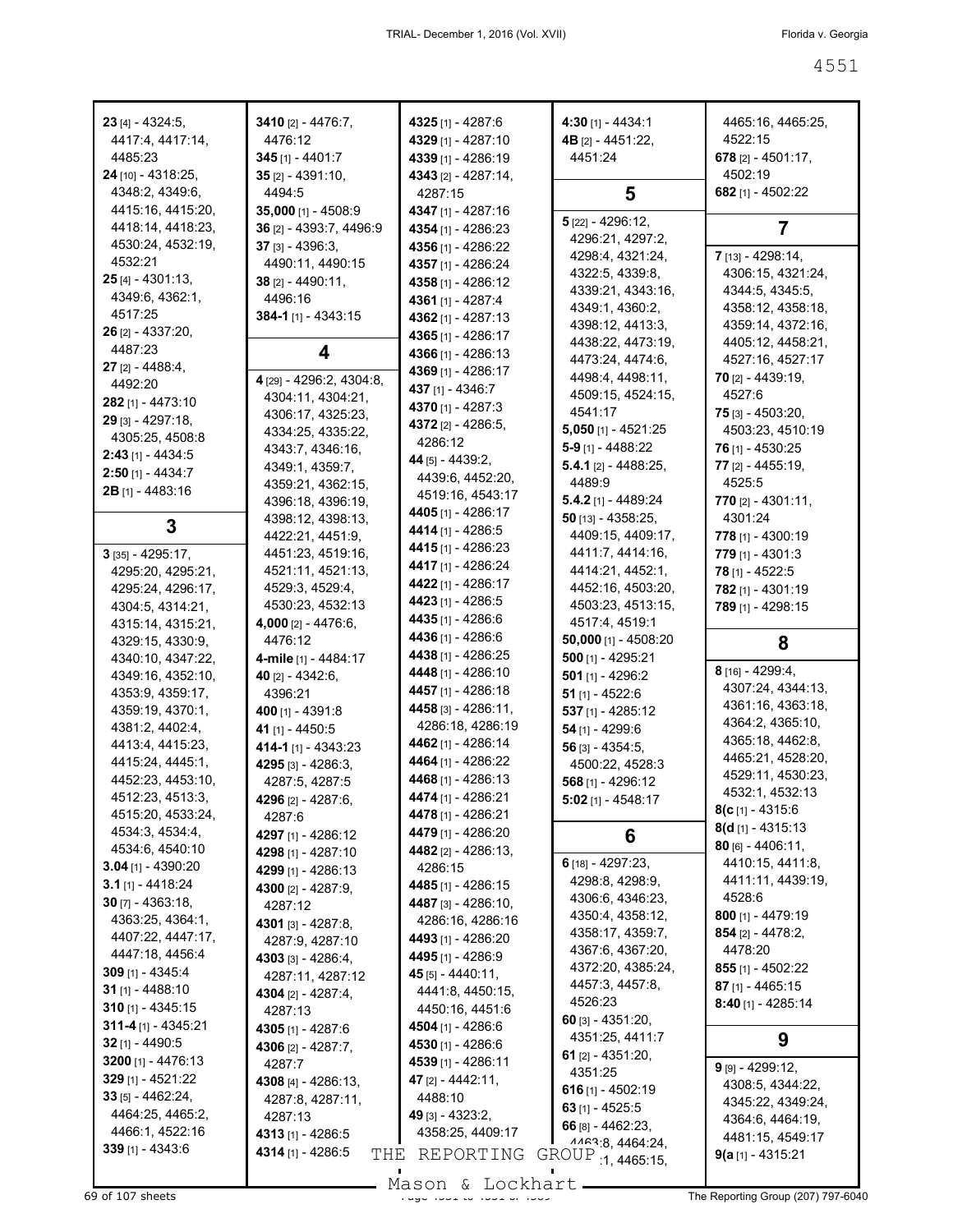| $90$ [5] - 4410:15,                 | abundances [1] -                      | 4456:17, 4456:23,                    | 4391:25, 4518:3                        | 4423:3, 4464:10,                       |
|-------------------------------------|---------------------------------------|--------------------------------------|----------------------------------------|----------------------------------------|
| 4460:2, 4460:16,                    | 4375:17                               | 4457:25, 4458:12,                    | adjusted [1] - 4515:3                  | 4465:7, 4467:13,                       |
| 4461:13, 4527:7                     | abundant [1] -                        | 4475:18, 4478:10,                    | adjustments [1] -                      | 4480:7, 4490:25,                       |
| 90,000 [1] - 4490:21                | 4336:13                               | 4478:24, 4479:17,                    | 4503:4                                 | 4517:19, 4539:8,                       |
| $90-1331$ [1] - 4343:4              | academia [1] -                        | 4479:25, 4480:12,                    | administer [1] -                       | 4539:11, 4539:13,                      |
| 91 $[1] - 4297:24$                  | 4511:25                               | 4480:24, 4481:13,                    | 4414:17                                | 4541:13                                |
| $92$ [1] - 4529:12                  | academic [1] -                        | 4498:8, 4524:24,                     | administration [3] -                   | agreed [3] - 4350:17,                  |
| $93$ [1] - 4522:6                   | 4539:17                               | 4524:25, 4543:23                     | 4505:15, 4505:17,                      | 4423:4, 4423:6                         |
| $94$ [1] - 4525:3                   | academics [1] -                       | acreage [5] - 4475:6,                | 4539:1                                 | Agreement [1] -                        |
| $95$ [3] - 4406:11,                 | 4494:23                               | 4491:7, 4491:11,                     | administrator [2] -                    | 4346:9                                 |
| 4465:17, 4516:13                    | accepted [1] - 4510:18                | 4502:4, 4524:13                      | 4505:13, 4505:16                       | agreement [3] -                        |
| $96$ [1] - 4529:5                   | access [1] - 4508:2                   | acres $[11] - 4391.8$ ,              | adopt [2] - 4313:13,                   | 4290:19, 4323:24,                      |
| $979$ [2] - 4356:18,                | accomplish [2] -                      | 4391:10, 4401:7,                     | 4435:14                                | 4357:9                                 |
| 4356:23                             | 4467:12, 4467:18                      | 4401:19, 4442:14,                    | adopted [1] - 4454:23                  | agricultural [16] -                    |
| <b>980</b> [1] - 4356:23            | accordance [1] -                      | 4463:13, 4490:22,                    | adoption [1] - 4497:6                  | 4441:14, 4449:25,                      |
| $99$ [1] - 4318:23                  | 4447:15                               | 4492:22, 4523:22,                    | advance [2] - 4366:2,                  | 4450:10, 4455:9,                       |
|                                     | according [3] -                       | 4524:21                              | 4487:17                                | 4473:16, 4481:25,                      |
| A                                   | 4324:4, 4333:11,                      | acronym [1] - 4459:7                 | adverse [2] - 4327:8,                  | 4482:10, 4494:9,                       |
|                                     | 4405:23                               | Act $[6] - 4346:1$ ,                 | 4330:19                                | 4495:1, 4505:6,                        |
| $A-4$ [1] - 4511:9                  | account [9] - 4464:8,                 | 4369:2, 4369:5,                      | advice [1] - 4437:3                    | 4508:21, 4509:4,                       |
| <b>a.m</b> [3] - 4285:14,           | 4468:4, 4491:9,                       | 4487:2, 4496:20,                     | advise [2] - 4354:9.                   | 4509:12, 4510:9,                       |
| 4307:18, 4307:20                    | 4492:2, 4498:11,                      | 4497:25                              | 4379.7                                 | 4526:6, 4542:6                         |
| abatement [1] -                     | 4498:15, 4498:20,                     | action [1] - 4549:9                  | Advisory [1] - 4505:18                 | Agricultural [3] -                     |
| 4513:24                             | 4498:22, 4537:21                      | <b>Actions</b> [1] - 4297:14         | <b>Affairs</b> [1] - 4511:7            | 4436:22, 4436:25,                      |
| <b>ABID</b> $[1]$ - 4285:18         | accrue [1] - 4519:9                   | actions [6] - 4305:21,               | affect [2] - 4386:24,                  | 4475:11                                |
| ability [1] - 4516:11               | accurate [3] -                        | 4399:9, 4400:6,                      | 4464:9                                 | Agriculture [5] -                      |
| able [7] - 4293:9,                  | 4313:10, 4374:11,                     | 4400:16, 4400:23,                    | affecting [1] - 4407:13                | 4331:25, 4332:24,                      |
| 4379:20, 4388:1,                    | 4417:20                               | 4483:18                              | <b>affiliated</b> $[3] - 4437:1$ ,     | 4333:10, 4458:18,                      |
| 4451:2, 4470:18,                    | accurately [2] -                      | activities [4] - 4437:3,             | 4437:6, 4483:22                        | 4544:6                                 |
| 4482:19, 4548:1                     | 4314:16, 4495:25                      | 4492:21, 4493:8,                     | afternoon [8] -                        | agriculture [10] -                     |
| abnormal [3] -<br>4315:15, 4330:22, | ACF [30] - 4448:14,                   | 4511:1                               | 4351:12, 4351:15,                      | 4439:13, 4470:19,<br>4476:19, 4476:20, |
| 4361:2                              | 4472:21, 4473:1,                      | activity [9] - 4390:22,              | 4351:16, 4435:19,                      | 4494:24, 4509:8,                       |
| abnormally [1] -                    | 4473:6, 4488:7,                       | 4398:21, 4401:13,<br>4473:8, 4486:1, | 4435:21, 4436:18,                      | 4513:13, 4525:11,                      |
| 4315:8                              | 4489:7, 4507:2,                       | 4507:2, 4508:22,                     | 4504:19, 4504:20                       | 4531:3, 4533:21                        |
| above-entitled [1] -                | 4509:8, 4521:8,                       | 4509:4, 4528:10                      | age [1] - 4325:4                       | ahead [2] - 4479:23,                   |
| 4285:10                             | 4521:15, 4523:22,                     | actual [10] - 4319:24,               | Age [1] - 4297:4                       | 4494:14                                |
| above-named [1] -                   | 4525:3, 4527:5,                       | 4347:16, 4477:5,                     | agencies [6] - 4322:3,                 | aid $[1] - 4498:16$                    |
| 4549:9                              | 4527:20, 4527:21,<br>4527:25, 4528:3, | 4477:14, 4478:12,                    | 4379.8, 4379:16,                       | air [1] - 4292:24                      |
| absolutely [7] -                    | 4528:4, 4528:6,                       | 4478:23, 4482:17,                    | 4390:25, 4494:22,                      | <b>Alabama</b> [8] - 4343:2,           |
| 4351:5, 4385:13,                    | 4528:7, 4528:12,                      | 4499:16, 4531:24,                    | 4511:16                                | 4343:5, 4343:20,                       |
| 4387:7, 4424:16,                    | 4528:22, 4528:24,                     | 4533:3                               | Agency [3] - 4505:14,                  | 4343:25, 4346:2,                       |
| 4434:2, 4510:6,                     | 4529:5, 4529:17,                      | adapted [1] - 4432:12                | 4505:19, 4511:11                       | 4346:5, 4438:25,                       |
| 4510:19                             | 4530:25, 4541:5,                      | add [5] - 4292:13,                   | agency [1] - 4382:11<br>Agency's [1] - | 4475:22                                |
| <b>abstract</b> $[3] - 4309:3$      | 4541:11                               | 4339:10, 4382:25,                    | 4488:14                                | Albert [1] - 4504:25                   |
| 4357:25, 4364:11                    | ache [1] - 4476:5                     | 4412:18, 4509:13                     | agents [2] - 4479:15,                  | Aldo [1] - 4289:10                     |
| absurd [1] - 4412:4                 | achieve [3] - 4466:13,                | added [2] - 4401:5,                  | 4480:11                                | Allan [6] - 4342:23,                   |
| abundance [23] -                    | 4468:2, 4523:6                        | 4443:19                              | aggregate [2] -                        | 4344:12, 4346:17,                      |
| 4357:7, 4358:9,                     | achieved [2] -                        | <b>addition</b> [2] - 4443:21,       | 4471:14, 4528:18                       | 4347:2, 4347:21,                       |
| 4358:21, 4368:4,                    | 4452:14, 4466:11                      | 4454:19                              | $ago$ [9] - 4291:1,                    | 4347:23                                |
| 4373:9, 4376:2,                     | achieving [1] - 4466:5                | additional [7] -                     | 4373:3, 4393:16,                       | <b>Allan's</b> [1] - 4345:6            |
| 4378:21, 4382:24,                   | acknowledges [1] -                    | 4291:22, 4309:10,                    | 4402:14, 4411:16,                      | allegation [4] -                       |
| 4383:9, 4383:19,                    | 4370:2                                | 4353:3, 4406:21,                     | 4448:10, 4449:9,                       | 4289:18, 4289:25,                      |
| 4384:15, 4385:3,                    | Acknowledgment [1]                    | 4452:13, 4456:4,                     | 4453:16, 4499:4                        | 4290:1, 4290:7                         |
| 4385:8, 4394:22,                    | $-4449:14$                            | 4508:16                              | Agree [1] - 4346:10                    | alleged [2] - 4511:21,                 |
| 4395:1, 4395:4,                     | acquire [1] - 4482:16                 | address [1] - 4395:12                | agree [20] - 4291:3,                   | 4515:7                                 |
| 4395:15, 4396:9,                    | acquiring [3] -                       | addresses [3] -                      | 4323:25, 4324:8,                       | alleges [2] - 4420:13,                 |
| 4407:5, 4419:16,                    | 4469:17, 4470:8,                      | 4310:8, 4310:13,                     | 4324:11, 4324:12,                      | 4515:4                                 |
| 4419:21, 4420:2,<br>4420:10         | 4481:13                               | 4310:19                              | 4325 3, 4355:25,                       | allocation [7] -                       |
|                                     | THE<br>$accre$ [19] - 4447:4,         | REPORTING                            | GROUP 11, 4416:22,                     | 4466:9, 4467:7,                        |
|                                     |                                       | Mason & Lockhart                     |                                        |                                        |

Mason & Lockhart <u>entitled and the 45 years of 407 sheets</u>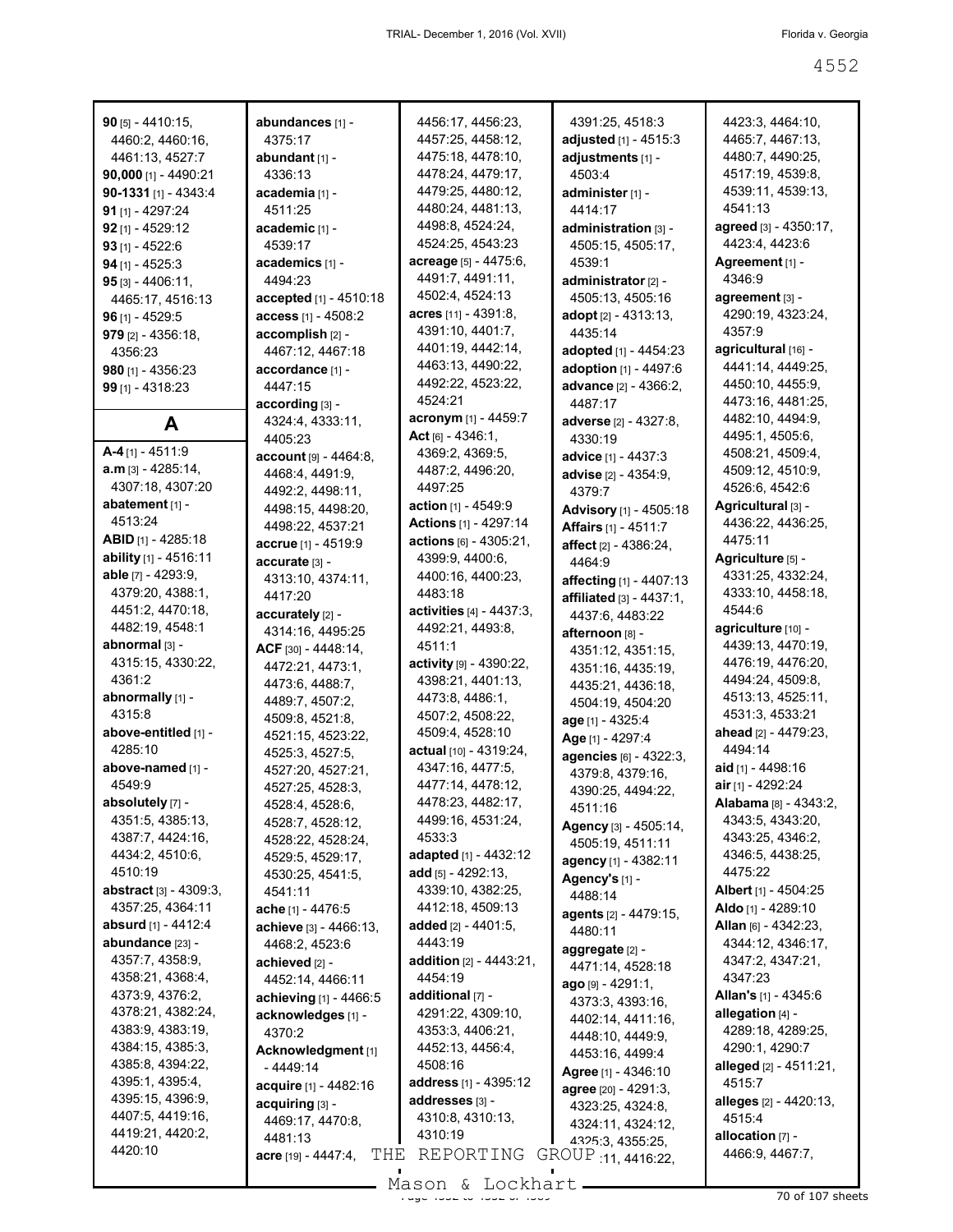| 4467:19, 4468:3,                     | 4385:1, 4387:3,<br>4409:7, 4423:25,   | analyzed [6] -                        | 4326:4, 4326:17,<br>4327:17, 4331:19,   | 4538:2, 4538:3,<br>4539:19, 4543:7,   |
|--------------------------------------|---------------------------------------|---------------------------------------|-----------------------------------------|---------------------------------------|
| 4523:2, 4529:17,<br>4543:14          | 4424:2, 4424:8,                       | 4325:25, 4352:13,<br>4396:25, 4420:1, | 4334:6, 4338:6,                         | 4544:1                                |
| <b>allot</b> [1] - 4538:10           | 4438:6, 4452:12,                      | 4486:5, 4486:20                       | 4339.8, 4339:22,                        | appropriate [8] -                     |
| allow [1] - 4411:24                  | 4495:25                               | analyzing $[2]$ -                     | 4340:7, 4341:9,                         | 4307:10, 4433:18,                     |
| allowed [9] - 4399:10,               | <b>Analysis</b> [3] - 4480:6,         | 4321:23, 4461:20                      | 4346:12, 4353:13,                       | 4474:18, 4474:22,                     |
| 4412:15, 4414:17,                    | 4488:15, 4488:22                      | <b>Andrews</b> [1] - 4435:2           | 4354:21, 4359:10,                       | 4503:4, 4511:20,                      |
| 4414:22, 4418:12,                    | analysis [92] -                       | <b>animal</b> א - וו                  | 4363:15, 4367:8,                        | 4511:24, 4520:11                      |
| 4446:13, 4446:18,                    | 4331:14, 4352:5,                      | <b>animals</b> [5] - 4336:16,         | 4368:5, 4368:10,                        | approval [1] - 4511:7                 |
| 4446:19, 4446:20                     | 4354:19, 4374:13,                     | 4388:10, 4391:3,                      | 4370:14, 4371:2,                        | approve [2] - 4423:4,                 |
| allowing [3] - 4401:3,               | 4381:15, 4381:21,                     | 4391:14, 4397:22                      | 4371:17, 4371:19,                       | 4424:11                               |
| 4457:12, 4457:20                     | 4383:3, 4385:15,                      | annual [11] - 4386:3.                 | 4374:3, 4374:16,                        | <b>April</b> [3] - 4317:15,           |
| <b>allows</b> [2] - 4382:2,          | 4385:20, 4386:10,                     | 4387:6, 4396:15,                      | 4375:24, 4380:19,                       | 4317:24, 4346:6                       |
| 4385:13                              | 4387:11, 4387:25,                     | 4397:4, 4397:5,                       | 4403:12, 4413:12,                       | aquifer [2] - 4486:12,                |
| Almanac [1] - 4288:9                 | 4389:12, 4393:12,                     | 4476:22, 4508:20,                     | 4414:8, 4419:23,                        | 4486:19                               |
| almost [13] - 4336:14,               | 4393:20, 4395:24,                     | 4515:24, 4519:6,                      | 4422:6, 4423:1,                         | Aquifer [1] - 4484:8                  |
| 4357:8, 4376:12,                     | 4410:1, 4419:16,                      | 4523:16, 4528:6                       | 4426:22, 4427:10,                       | <b>aquifers</b> [5] - 4483:1,         |
| 4391:8, 4396:18,                     | 4420:6, 4420:13,                      | annualize [1] - 4519:2                | 4502:16, 4516:19,                       | 4484:9, 4484:20,                      |
| 4400:7, 4429:22,                     | 4420:22, 4421:1,                      | annualized [1] -                      | 4517:14, 4517:20,                       | 4485:5, 4485:18                       |
| 4498:8, 4502:23,                     | 4426:3, 4428:20,                      | 4515:1                                | 4517:22, 4531:15,                       | <b>arbitrarily</b> $[1] - 4383:1$     |
| 4517:13, 4518:25,                    | 4428:23, 4429:1,                      | annually $[2] - 4509:15$ ,            | 4531:24, 4533:3,                        | arcane [1] - 4470:1                   |
| 4524:5, 4527:6                       | 4429:6, 4429:7,                       | 4513:12                               | 4535:1, 4541:24<br>Apalachicola's [2] - | area [12] - 4363:9,                   |
| <b>alone</b> [3] - 4385:13,          | 4437:4, 4446:2,                       | anonymously [1] -                     | 4344:24, 4345:11                        | 4403:9, 4447:20,                      |
| 4395:7, 4516:21                      | 4452:7, 4453:18,<br>4458:13, 4461:15, | 4546:3                                |                                         | 4473:17, 4473:20,                     |
| alternative [3] -                    | 4465:24, 4469:23,                     | answer [17] - 4295:22,                | Apalachicola-<br><b>Chattahoochee-</b>  | 4473:24, 4508:25,                     |
| 4381:20, 4468:14,                    | 4470:1, 4471:14,                      | 4297:12, 4298:16,                     | <b>Flint</b> $[1]$ - 4346:12            | 4509:2, 4527:23,                      |
| 4486:7                               | 4471:19, 4472:15,                     | 4299:13, 4299:16,                     | apologize [4] -                         | 4527:24, 4527:25,                     |
| alternatives [1] -                   | 4480:7, 4480:17,                      | 4300:12, 4300:14,                     | 4365:12, 4454:7,                        | 4529:22                               |
| 4537:19                              | 4482:1, 4485:24,                      | 4300:22, 4312:11,                     | 4456:7, 4484:2                          | areas [16] - 4332:11,                 |
| Amended [1] -                        | 4485:25, 4488:17,                     | 4335:21, 4337:4,                      | <b>appear</b> [1] - 4311:10             | 4335:10, 4403:18,                     |
| 4342:25                              | 4489:4, 4489:18,                      | 4339:20, 4360:25,                     | APPEARANCES [1] -                       | 4403:19, 4404:4,                      |
| amendment [1] -<br>4539:2            | 4489:20, 4491:1,                      | 4363:2, 4429:11,<br>4495:24, 4537:18  | 4285:16                                 | 4404:16, 4404:17,<br>4404:22, 4405:1, |
| <b>amenity</b> [1] - 4537:25         | 4491:9, 4491:13,                      | answering [3] -                       | <b>Appendix</b> [1] - 4345:9            | 4405:2, 4408:23,                      |
| <b>amicus</b> [3] - 4495:11,         | 4491:24, 4492:16,                     | 4296:6, 4296:16,                      | appendix [1] - 4482:6                   | 4447:15, 4447:20,                     |
| 4495:15, 4495:17                     | 4497:16, 4501:11,                     | 4309:2                                | applications [1] -                      | 4448:1, 4448:4,                       |
| amount [33] - 4324:8,                | 4501:18, 4501:23,                     | <b>answers</b> [2] - 4347:17,         | 4466:14                                 | 4526:10                               |
| 4391:5, 4391:13,                     | 4502:14, 4502:24,                     | 4352:20                               | <b>applied</b> [5] - 4458:12,           | arithmetic $[1]$ -                    |
| 4398:16, 4399:17,                    | 4503:5, 4506:3,                       | anthropogenic [1] -                   | 4463:17, 4464:2,                        | 4477:16                               |
| 4413:7, 4420:15,                     | 4506:19, 4506:20,                     | 4377:13                               | 4467:21, 4543:11                        | arithmetically [1] -                  |
| 4427:7, 4441:13,                     | 4509:16, 4509:22,                     | anticipate [2] -                      | apply [4] - 4447:3,                     | 4527:4                                |
| 4441:16, 4441:19,                    | 4509:23, 4510:5,                      | 4342:6, 4439:15                       | 4470:4, 4471:8,                         | <b>Army</b> [4] - 4343:3,             |
| 4447:2, 4448:13,                     | 4510:6, 4510:23,                      | anticipated [1] -                     | 4502:5                                  | 4343:21, 4346:4,                      |
| 4453:4, 4456:16,                     | 4511:5, 4511:13,                      | 4521:19                               | applying [1] - 4512:2                   | 4347:5                                |
| 4463:17, 4464:1,                     | 4511:18, 4512:11,                     | anticipates [1] -                     | appointed [1] -                         | arranged [1] - 4318:3                 |
| 4470:2, 4470:9,                      | 4512:14, 4512:20,                     | 4439:18                               | 4505:13                                 | arrests [1] - 4371:13                 |
| 4496:12, 4519:6,                     | 4512:25, 4515:19,                     | anytime [1] - 4445:14                 | Apportionment [1] -                     | arrived [1] - 4450:21                 |
| 4524:8, 4526:9,                      | 4515:23, 4518:6,<br>4524:4, 4526:20,  | anyway [2] - 4412:15,                 | 4346:10                                 | article [25] - 4308:23,               |
| 4526:14, 4527:12,                    | 4526:21, 4526:24,                     | 4429:12                               | apportionment [1] -                     | 4354:22, 4354:24,                     |
| 4528:23, 4529:19,                    | 4527:20, 4530:8,                      | Apalachicola [65] -                   | 4506:17                                 | 4356:9, 4357:14,                      |
| 4529:20, 4533:20,                    | 4534:2, 4535:25,                      | 4296:13, 4300:7,                      | appreciate [2] -                        | 4357:17, 4364:5,                      |
| 4533:22, 4542:21,                    | 4536:3, 4537:20,                      | 4305:7, 4314:25,                      | 4435:7, 4547:11                         | 4364:7, 4364:14,                      |
| 4543:10, 4547:10                     | 4538:22, 4539:6                       | 4315:2, 4315:8,                       | approach [19] -                         | 4364:17, 4365:16,                     |
| amounts [4] -                        | <b>analysts</b> [1] - 4489:13         | 4315:22, 4316:10,                     | 4313:3, 4318:19,                        | 4366:3, 4366:12,                      |
| 4444:11, 4459:19,                    | analyze [8] - 4314:23,                | 4316:12, 4317:1,                      | 4381:18, 4461:18,                       | 4366:14, 4366:18,                     |
| 4461:10, 4464:6                      | 4444:5, 4458:10,                      | 4317:6, 4317:10,                      | 4467:3, 4481:23,                        | 4367:1, 4367:4,                       |
| analogous [1] -<br>4446:4            | 4463:6, 4469:19,                      | 4319:25, 4321:13,                     | 4503:14, 4511:21,                       | 4367:17, 4367:19,                     |
|                                      | 4486:7, 4503:8,                       | 4322:12, 4323:21,                     | 4519:4, 4522:25,                        | 4368:3, 4415:13,                      |
| analyses [11] -<br>4380:23, 4381:10, | 4521:7                                | 4324:4, 4325:14,                      | 4531:18, 4533:18,<br>GROUP 19, 4537:24, | 4415:17, 4416:18,<br>4480:8, 4480:9   |
|                                      | THE                                   | REPORTING                             |                                         |                                       |
|                                      |                                       |                                       |                                         |                                       |

Mason & Lockhart

 $\overline{71}$  of 107 sheets  $\overline{73}$  of  $\overline{107}$  sheets  $\overline{75}$  of  $\overline{107}$  sheets  $\overline{75}$  The Reporting Group (207) 797-6040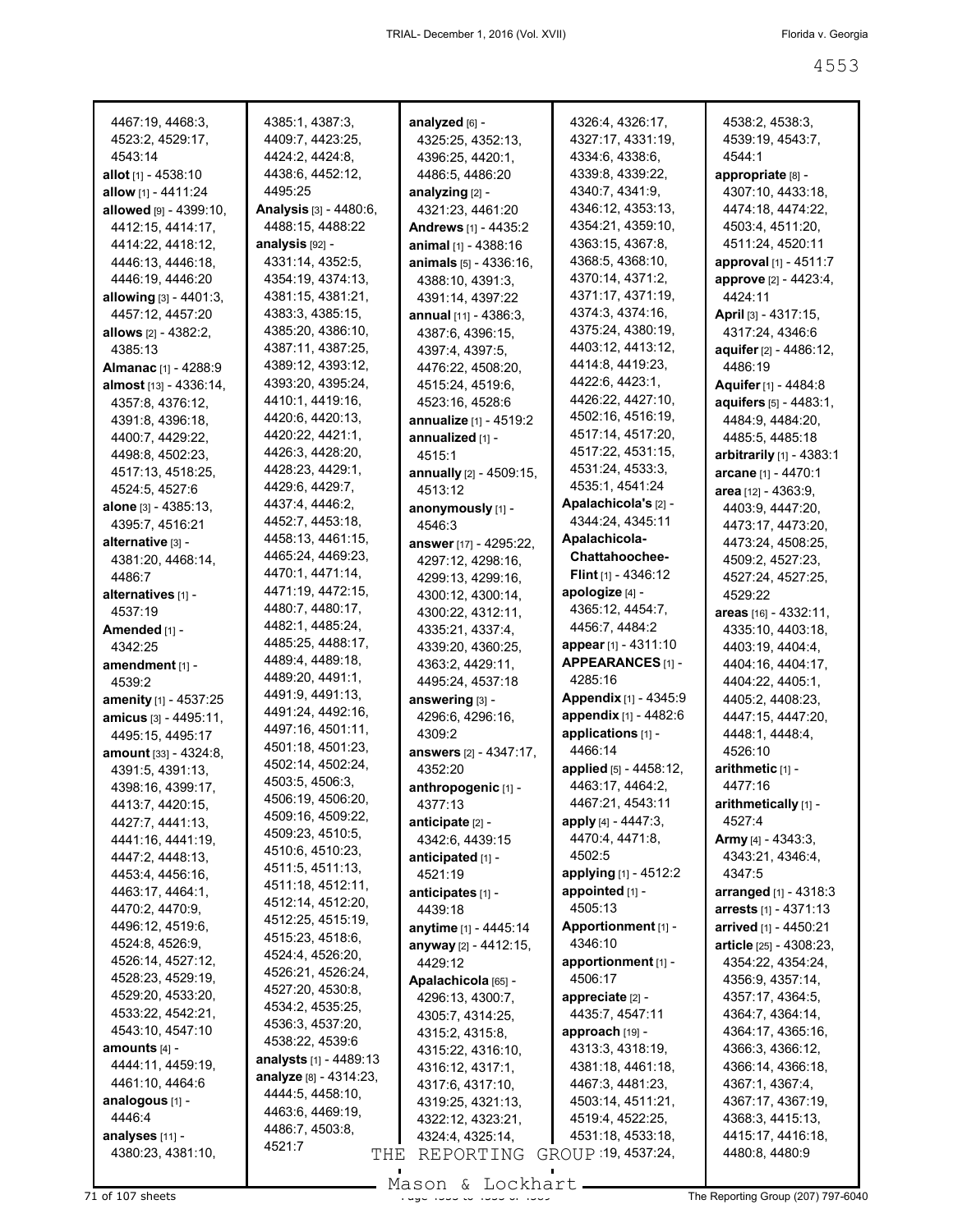| $articles$ [3] - $4512:1$ ,        | 4541:22                         | 4336:24, 4337:6,                               | <b>bars</b> $[40] - 4332:14$ ,       | 4523:16, 4528:6,                                   |
|------------------------------------|---------------------------------|------------------------------------------------|--------------------------------------|----------------------------------------------------|
| 4512:2, 4517:7                     | attempted [1] - 4541:9          | 4338:4, 4357:1,                                | 4332:25, 4333:4,                     | 4528:18                                            |
| <b>artificial</b> $[3] - 4446:9$ , | attempting [4] -                | 4357:4, 4357:11,                               | 4333:6, 4333:17,                     | <b>bat</b> [1] - 4372:4                            |
| 4448:9, 4448:13                    | 4463:9, 4466:24,                | 4358:4, 4359:24,                               | 4333:18, 4333:22,                    | <b>Bates</b> $[3] - 4344:10$ ,                     |
| aside $[3] - 4382:25$ ,            | 4467:6, 4535:9                  | 4360:10, 4360:18,                              | 4336:11, 4341:13,                    | 4344:19, 4347:5                                    |
| 4504:1, 4527:18                    | attention <sub>[9]</sub> -      | 4362:10, 4363:7,                               | 4368:5, 4376:7,                      | <b>batteries</b> [1] - 4485:19                     |
| aspect $[1] - 4447:13$             | 4438:21, 4450:5,                | 4364:22, 4365:25,                              | 4376:10, 4379:23,                    | <b>bay</b> [25] - 4315:3,                          |
| <b>assess</b> [5] - 4333:7,        | 4452:19, 4469:10,               | 4366:12, 4367:17,                              | 4382:12, 4382:14,                    | 4319:13, 4326:19,                                  |
| 4333:17, 4333:21,                  | 4490:10, 4496:16,               | 4368:24, 4369:12,                              | 4382:22, 4382:24,                    | 4327:1, 4340:1,                                    |
| 4381:25, 4396:8                    | 4506:6, 4506:19,                | 4370:7, 4412:11,                               | 4383:1, 4383:4,                      | 4340:12, 4363:17,                                  |
| <b>Assess</b> [1] - 4357:15        | 4533:24                         | 4417:12, 4422:5,                               | 4383:5, 4383:16,                     | 4375:1, 4379:2,                                    |
| <b>assessed</b> [2] - 4455:4,      | attributed [1] -                | 4436:23, 4439:24,                              | 4384:3, 4384:12,                     | 4382:8, 4384:10,                                   |
| 4495:22                            | 4310:23                         | 4440:2, 4448:12,                               | 4384:24, 4385:5,                     | 4385:11, 4385:12,                                  |
| <b>assessing</b> $[1] - 4466:6$    | Atwood [1] - 4547:24            | 4448:16, 4448:18,                              | 4390:21, 4391:5,                     | 4401:2, 4401:18,                                   |
| Assessment [1] -                   | Auburn [1] - 4438:17            | 4448:22, 4450:23,                              | 4394:1, 4395:1,                      | 4403:5, 4403:7,                                    |
| 4356:11                            | <b>auction</b> [4] - 4467:14,   | 4454:19, 4455:1,                               | 4420:3, 4420:8,                      | 4403:25, 4404:9,                                   |
| assessment [9] -                   | 4467:17, 4467:24,               | 4455:7, 4455:14,                               | 4420:23, 4421:11,                    | 4404:21, 4406:1,                                   |
| 4328:2, 4357:2,                    | 4474:23                         | 4455:20, 4456:1,                               | 4421:13, 4421:16,                    | 4406:16, 4408:18,                                  |
| 4358:13, 4359:15,                  | auctions $[4]$ -                | 4456:13, 4458:20,                              | 4421:21, 4531:21                     | 4408:22, 4420:3                                    |
| 4359:18, 4359:25,                  | 4477:14, 4478:13,               | 4484:18, 4487:7,                               | based [20] - 4321:22,                | <b>Bay</b> [67] - 4296:13,                         |
| 4360:19, 4396:6,                   | 4478:15, 4479:4                 | 4490:20                                        | 4352:5, 4363:9,                      | 4300:7, 4305:7,                                    |
| 4510:9                             | audience [1] - 4392:1           | <b>axis</b> $[2] - 4390:17$                    | 4374:20, 4375:19,                    | 4314:25, 4315:8,                                   |
| <b>assign</b> [2] - 4520:12,       | augmenting [1] -                |                                                | 4398:15, 4407:21,                    | 4316:10, 4316:11,                                  |
| 4535:9                             | 4485:14                         | В                                              | 4410:1, 4420:6,                      | 4316:12, 4317:1,                                   |
| <b>assigned</b> [1] - 4418:8       | <b>August</b> [9] - 4349:1,     | baby [4] - 4392:11,                            | 4437:23, 4438:24,                    | 4317:6, 4317:10,                                   |
| assist [1] - 4403:4                | 4359:25, 4360:19,               |                                                | 4439:9, 4439:19,                     | 4320:1, 4321:13,                                   |
| assisting [1] -                    | 4372:20, 4382:19,               | 4392:12, 4392:22,<br>4400:3                    | 4443:13, 4515:19,                    | 4322:12, 4323:21,                                  |
| 4313:25                            | 4442:1, 4530:22,                |                                                | 4518:12, 4529:15,                    | 4324:4, 4325:14,                                   |
| associate [1] -                    | 4532:19                         | <b>backbone</b> [1] - 4289:2<br>backdrop [1] - | 4540:18, 4541:8,                     | 4325:17, 4325:20,                                  |
| 4463:22                            | <b>author</b> $[4] - 4357:19$ , | 4528:14                                        | 4541:11                              | 4326:4, 4327:17,                                   |
| associated [8] -                   | 4409:22, 4539:23,               |                                                | baseline [5] - 4489:14,              | 4331:19, 4334:6,                                   |
| 4326:21, 4331:10,                  | 4539:25                         | background [3] -                               | 4490:2, 4492:14,                     | 4338:6, 4339:8,                                    |
| 4418:2, 4503:18,                   | authored [2] - 4300:8,          | 4295:3, 4504:23,<br>4540:2                     | 4492:16, 4520:22                     | 4339:22, 4340:7,                                   |
| 4508:13, 4512:4,                   | 4329:20                         | <b>backs</b> [1] - 4469:25                     | baselines [1] -                      | 4341:9, 4353:13,                                   |
| 4520:13, 4520:21                   | <b>authors</b> [2] - 4353:11,   |                                                | 4495:22                              | 4354:21, 4359:11,                                  |
| Associations [1] -                 | 4357:22                         | backwards [1] -<br>4304:9                      | <b>basic</b> $[3]$ - 4323:24,        | 4363:10, 4364:5,                                   |
| 4354:20                            | available [17] -                | $bag$ [1] - 4356:4                             | 4381:18, 4489:22                     | 4364:8, 4367:9,                                    |
| <b>assorted</b> [1] - 4290:24      | 4293:10, 4312:11,               | Bainbridge [7] -                               | <b>basin</b> $[4] - 4483:19$ ,       | 4368:5, 4368:10,                                   |
| assume [4] - 4338:13,              | 4315:24, 4321:24,               | 4440:15, 4440:18.                              | 4507:3, 4527:13,                     | 4370:14, 4371:2,                                   |
| 4489:14, 4496:6,                   | 4382:1, 4383:2,                 | 4440:22, 4441:2,                               | 4535:11                              | 4371:17, 4371:19,                                  |
| 4497:17                            | 4417:22, 4435:5,                | 4441:14, 4441:17,                              | <b>Basin</b> $[26] - 4346:12$ ,      | 4374:3, 4374:16,                                   |
| assumed [6] -                      | 4501:19, 4528:23,               | 4441:20                                        | 4438:19, 4439:16,                    | 4375:24, 4378:10,                                  |
| 4466:18, 4466:20,                  | 4529:6, 4529:12,                | <b>bank</b> [1] - 4537:16                      | 4439:25, 4440:6,                     | 4378:12, 4378:17,                                  |
| 4496:1, 4496:2,                    | 4529:13, 4529:20,               | bankclimber [1] -                              | 4440:18, 4440:25,                    | 4378:19, 4378:24,                                  |
| 4497:19, 4515:6                    | 4530:25, 4533:22,               | 4516:18                                        | 4441:4, 4447:9,                      | 4380:19, 4403:12,                                  |
| assuming [2] -                     | 4537:25                         | Bankruptcy [2] -                               | 4456:17, 4467:24,                    | 4406:15, 4413:13,                                  |
| 4453:25, 4469:24                   | average [10] - 4387:6,          | 4285:12, 4435:6                                | 4472:21, 4473:1,                     | 4414:8, 4414:15,                                   |
| assumption $[2]$ -                 | 4416:13, 4428:7,                | <b>Bar</b> $[4] - 4359:20$ ,                   | 4473.6, 4474.5,                      | 4414:17, 4414:19,<br>4419:23, 4422:6,              |
| 4431:3, 4431:5                     | 4428:11, 4430:19,               | 4385:4, 4385:6                                 | 4484:9, 4489:6,                      |                                                    |
| assumptions $[1]$ -                | 4460:10, 4475:18,               | <b>bar</b> [15] - 4319:16,                     | 4497:12, 4521:9,                     | 4423:1, 4424:21,<br>4425:6, 4427:10,               |
| 4514:22                            | 4476:2, 4529:1,                 | 4319:19, 4383:8,                               | 4523:22, 4529:17,<br>4531:2, 4535:1, | 4516:19, 4517:15,                                  |
| <b>assure</b> [1] - 4545:19        | 4529:6                          | 4383:10, 4383:18,                              |                                      | 4517:20, 4517:22                                   |
| <b>Atlanta</b> [4] - 4503:17,      | averaged [2] - 4421:7,          | 4383:22, 4383:25,                              | 4541:6, 4541:11,<br>4543:18          | <b>Bay's</b> [1] - 4379:13                         |
| 4508:1, 4508:25,                   | 4429:5                          | 4391:18, 4391:23,                              |                                      |                                                    |
| 4509:2                             | averages [2] -                  | 4513:5, 4513:7,                                | Basin-wide [1] -<br>4473:6           | <b>bay-wide</b> [6] - 4382:8,<br>4384:10, 4385:11, |
| <b>Atlantic</b> [2] - 4388:7,      | 4428:13, 4532:20                | 4527:8, 4529:18,                               | <b>basing</b> $[2] - 4444:7$ ,       | 4385:12, 4408:18,                                  |
| 4408:4                             | <b>aware</b> [49] - 4290:18,    | 4534:4                                         | 4446:14                              | 4408:22                                            |
| attachments [1] -                  | 4290:24, 4325:16,               | <b>Barack</b> [1] - 4312:4                     | <b>basis</b> $[6] - 4448:14$ ,       | <b>bear</b> [1] - 4506:16                          |
| 4344:9                             | 4330:12, 4330:15,               |                                                |                                      | <b>bears</b> $[2] - 4345:15$ ,                     |
| attempt [2] - 4470:6,              | 4332:12, 4333:1 THE REPORTING   |                                                | GROUP 1, 4515:2,                     |                                                    |
|                                    |                                 | $Mason$ for $k$ for $k$                        |                                      |                                                    |

Mason & Lockhart <u>entitled and the 45 years of 407 sheets</u>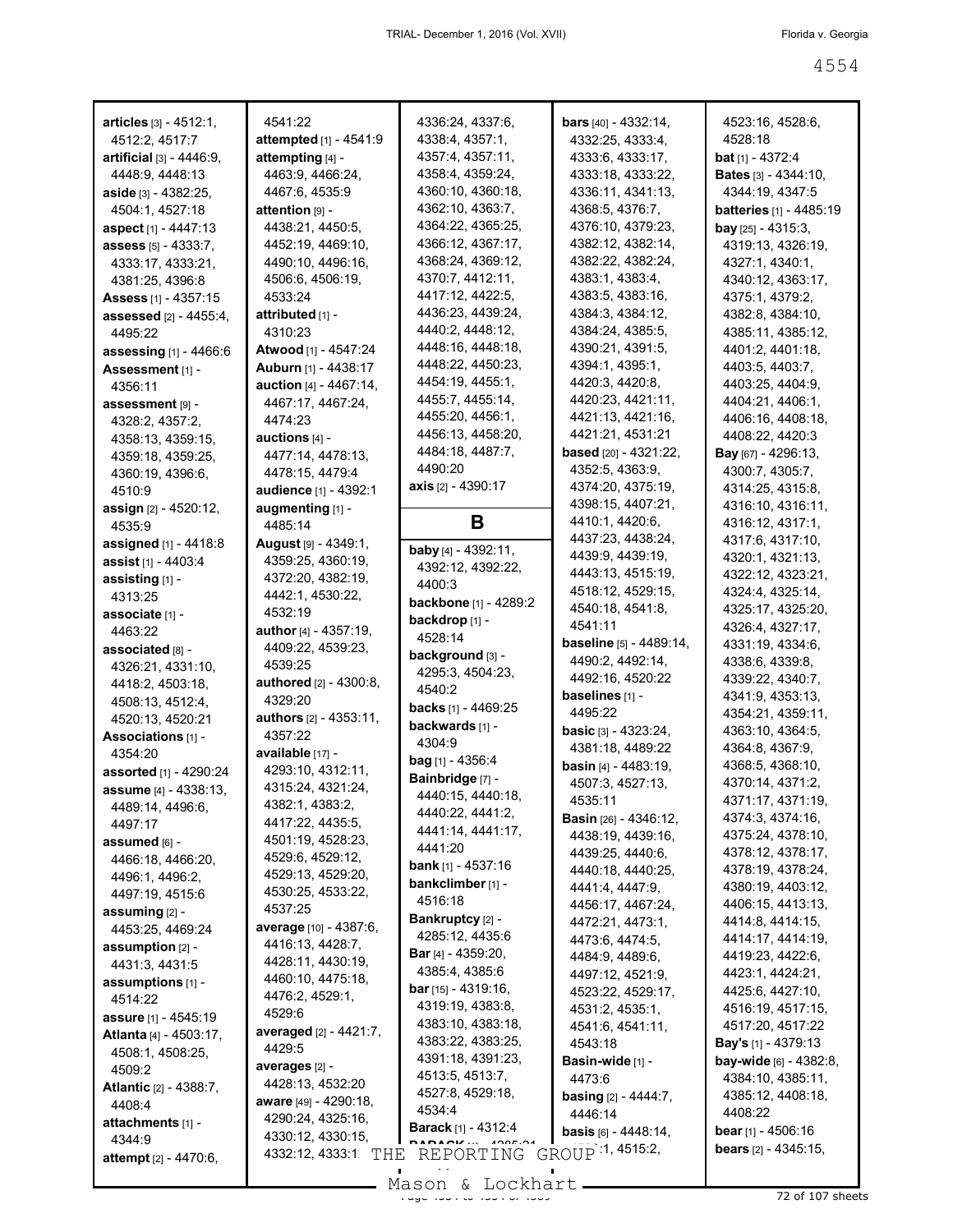| 4347:5                               | 4427:9                              | <b>best</b> $[4] - 4456:23$ ,        | 4344:12, 4344:14,                     |                                         |
|--------------------------------------|-------------------------------------|--------------------------------------|---------------------------------------|-----------------------------------------|
| <b>Beasley</b> [1] - 4437:6          | <b>benefit</b> [27] - $4471:13$ ,   | 4458:4, 4511:14,                     | 4344:23, 4345:6,                      | 4517:7<br><b>border</b> $[3] - 4528:23$ |
| <b>Beaton</b> $[2] - 4348:3$ ,       | 4486:9, 4489:18,                    | 4520:25                              | 4345:9, 4345:18,                      | 4531:1, 4533:23                         |
| 4371:12                              | 4491:24, 4492:11,                   | <b>better</b> $[3]$ - 4288:7,        | 4346:16, 4347:2,                      | <b>born</b> [1] - 4432:4                |
| become $[10]$ -                      | 4492:16, 4492:17,                   | 4288:12, 4532:25                     | 4352:11, 4354:17,                     | bottle [1] - 4321:4                     |
| 4427:11, 4427:12,                    | 4500:12, 4509:16,                   | <b>Between</b> $[2] - 4300:6$        | 4356:8, 4358:12,                      | <b>bottom</b> $[13] - 4306:8$           |
| 4427:18, 4431:24,                    | 4509:22, 4509:23,                   | 4354:20                              | 4362:13, 4362:15,                     | 4336:1, 4340:11,                        |
| 4432:6, 4432:12,                     | 4510:4, 4510:6,                     | <b>between</b> [28] -                | 4362:16, 4362:19,                     | 4356:23, 4359:19,                       |
| 4432:25, 4448:16,                    | 4510:17, 4510:23,                   | 4295:16, 4301:4,                     | 4372:16, 4405:7,                      | 4373:6, 4405:16,                        |
| 4448:18, 4487:5                      | 4511:17, 4512:11,                   | 4304:6, 4304:16,                     | 4415:16, 4436:11,                     | 4425:14, 4442:22,                       |
| <b>Bedient's</b> $[3]$ - 4502:7,     | 4512:14, 4512:20,                   | 4306:10, 4309:24,                    | 4438:1, 4445:1,                       | 4443:12, 4443:16,                       |
| 4502:24, 4532:11                     | 4512:25, 4515:19,                   | 4311:18, 4351:18,                    | 4475:13, 4486:17,                     | 4457:5, 4457:8                          |
| <b>begin</b> $[6] - 4294:24$ ,       | 4515:23, 4518:6,                    | 4351:22, 4354:2,                     | 4533:25, 4534:7,                      | bought [1] - 4470:14                    |
| 4303:11, 4313:23,                    | 4527:20, 4534:1,                    | 4354:10, 4377:8,                     | 4540:10, 4540:11,                     | <b>bounds</b> $[1]$ - 4516:16           |
| 4314:12, 4413:3,                     | 4538:6, 4538:22                     | 4385:2, 4386:17,                     | 4545:4                                | boxes $[1] - 4416:4$                    |
| 4434:23                              | benefit-cost [19] -                 | 4386:20, 4387:8,                     | <b>binders</b> $[5]$ - 4294:9,        | <b>break</b> $[6] - 4292:8$             |
| beginning [3] -                      | 4471:13, 4491:24,                   | 4387:13, 4387:19,                    | 4314:6, 4350:11,                      | 4307:10, 4307:17,                       |
| 4303:16, 4376:22,                    | 4492:16, 4509:16,                   | 4390:14, 4391:7,                     | 4436:8, 4436:10                       | 4342:1, 4342:8,                         |
| 4445:12                              | 4509:22, 4510:4,                    | 4410:17, 4441:24,                    | <b>biological</b> $[1] - 4315:3$      | 4433:17                                 |
| <b>begins</b> $[15]$ - $4305:21$ ,   | 4510:6, 4510:23,                    | 4477:8, 4480:11,                     | biologically [1] -                    | <b>breaking</b> [1] - 4341:24           |
| 4327:24, 4328:12,                    | 4511:17, 4512:11,                   | 4491:6, 4503:23,                     | 4406:23                               | <b>bred</b> [1] - 4454:13               |
| 4330:4, 4335:22,                     | 4512:14, 4512:20,                   | 4506:18, 4527:11                     | biologists $[2]$ -                    | breeding [1] - 4454:14                  |
| 4340:1, 4340:11,                     | 4512:25, 4515:19,                   | beyond [2] - 4439:11.                | 4322:11, 4357:2                       | bridge [1] - 4320:1                     |
| 4353:18, 4359:19,                    | 4515:23, 4518:6,                    | 4516:16                              | $binom{2}{2}$ -                       | <b>brief</b> $[7] - 4289:21$ ,          |
| 4361:10, 4365:20,                    | 4527:20, 4534:1,                    | <b>bias</b> $[1]$ - 4536:15          | 4396:10, 4514:19                      | 4307:17, 4408:25,                       |
| 4370:2, 4373:7,                      | 4538:22                             | <b>biases</b> $[1] - 4355:25$        | biophysical [3] -                     | 4462:10, 4495:11,                       |
| 4489:23, 4494:8                      | <b>benefits</b> $[35] - 4454:1$     | <b>big</b> $[2]$ - 4432:16,          | 4514:10, 4515:14,                     | 4495:17, 4541:16                        |
| <b>behalf</b> $[6] - 4293:23$        | 4488:18, 4489:4,                    | 4538:24                              | 4540:21                               | briefly [5] - 4380:22,                  |
| 4296:4, 4312:5,                      | 4489:5, 4491:13,                    | <b>biggest</b> [1] - 4401:12         | <b>birds</b> [1] - 4547:1             | 4400:22, 4406:24,                       |
| 4318:13, 4319:4,                     | 4491:20, 4500:7,                    | <b>bill</b> $[2] - 4457:12$ ,        | <b>bit</b> [13] - 4362:25,            | 4423:15, 4449:15                        |
| 4411:15                              | 4506:9, 4510:10,                    | 4457:20                              | 4363:12, 4363:13,                     | <b>briefs</b> $[2]$ - 4495:15,          |
| <b>behind</b> [25] - 4296:18,        | 4510:12, 4511:21,                   | <b>Bill</b> [4] - 4291:5,            | 4398:2, 4419:15,                      | 4545:18                                 |
| 4314:18, 4320:25,                    | 4512:3, 4512:19,                    | 4294:4, 4361:20,                     | 4457:7, 4467:5,                       | <b>bring</b> [1] - 4526:15              |
| 4325:10, 4327:16,                    | 4513:6, 4514:5,                     | 4363:3                               | 4479:18, 4487:1,                      | <b>bringing</b> $[1] - 4443:21$         |
| 4329:14, 4339:8,                     | 4514:9, 4515:10,                    | <b>billion</b> [14] - 4472:22,       | 4496:8, 4514:3,                       | brings [1] - 4527:2                     |
| 4339:21, 4344:5,                     | 4515:17, 4516:3,<br>4516:5, 4516:6, | 4473:1, 4473:10,                     | 4532:13, 4533:16                      | <b>broad</b> $[1] - 4506:15$            |
| 4344:11, 4344:13,                    | 4517:8, 4518:4,                     | 4499:20, 4508:8,                     | <b>blasted</b> [1] - $4548:5$         | <b>broader</b> [1] - 4506:1             |
| 4344:22, 4345:5,                     | 4518:7, 4518:9,                     | 4508:19, 4509:10,                    | <b>blue</b> $[20] - 4296:9$ ,         | <b>broadest</b> $[2] - 4377:9$ ,        |
| 4345:8, 4345:17,                     | 4518:15, 4521:2,                    | 4509:13, 4509:15,                    | 4296:23, 4298:4,                      | 4377:11                                 |
| 4346:16, 4347:1,<br>4352:10, 4353:9, | 4524:9, 4527:19,                    | 4517:14, 4518:11,                    | 4298:21, 4299:9,                      | <b>broadly</b> $[1]$ - 4510:7           |
| 4354:17, 4358:12,                    | 4538:19, 4538:25,                   | 4518:25, 4542:15                     | 4299:18, 4299:22,<br>4305:13, 4306:1, | <b>brought</b> [1] - 4396:23            |
| 4359:6, 4364:6,                      | 4540:12, 4540:23,                   | <b>binder</b> $[66] - 4294:12$ ,     | 4306:18, 4383:8,                      | <b>Browner</b> [1] - 4505:13            |
| 4366:16, 4527:16                     | 4541:23                             | 4295:9, 4295:14,<br>4295:20, 4296:2, | 4384:1, 4384:24,                      | <b>Budget</b> [1] - 4511:6              |
| <b>believes</b> [1] - 4405:24        | Berkeley [2] -                      | 4296:9, 4296:12,                     | 4385:7, 4386:18,                      | <b>budget</b> $[1] - 4538:10$           |
| bell [2] - 4437:10,                  | 4535:21, 4536:17                    | 4297:8, 4297:23,                     | 4390:21, 4391:4,                      | <b>bulk</b> $[1] - 4443:21$             |
| 4451:1                               | Berrigan [18] -                     | 4298:14, 4298:22,                    | 4425:4, 4514:20,                      | <b>bullet</b> $[6] - 4306:1$ ,          |
| below [3] - 4394:12,                 | 4323:17, 4333:12,                   | 4299:4, 4299:9,                      | 4515:5                                | 4325:23, 4328:11,                       |
| 4425:20, 4430:19                     | 4333:15, 4334:17,                   | 4299:12, 4299:23,                    | <b>Board</b> [1] - 4338:7             | 4329:3, 4482:23,                        |
| benchmark [7] -                      | 4336:6, 4336:21,                    | 4300:3, 4300:19,                     | <b>boat</b> $[10] - 4318:3$ ,         | 4486:24                                 |
| 4451:22, 4451:24,                    | 4338:1, 4339:11,                    | 4301:2, 4301:11,                     | 4318:5, 4318:8,                       | <b>bullets</b> $[3] - 4469:2$ ,         |
| 4452:3, 4452:4,                      | 4340:15, 4350:6,                    | 4301:22, 4303:5,                     | 4319:12, 4320:6,                      | 4469:11, 4482:25                        |
| 4452:9, 4452:10,                     | 4373:15, 4374:24,                   | 4303:23, 4304:5,                     | 4320:17, 4321:15,                     | <b>burden</b> [2] - 4468:24,            |
| 4452:18                              | 4375:9, 4375:13,                    | 4304:21, 4305:4,                     | 4395:18, 4413:13,                     | 4545:14                                 |
| benchmarks [4] -                     | 4376:6, 4385:18,                    | 4306:6, 4306:15,                     | 4413:18                               | <b>Bureau</b> [2] - 4495:8,             |
| 4450:9, 4450:14,                     | 4411:15, 4411:20                    | 4307:25, 4308:6,                     | <b>bold</b> [1] - 4496:25             | 4495:10                                 |
| 4452:5, 4452:21                      | Berrigan's [6] -                    | 4308:12, 4308:20,                    | <b>bolded</b> [1] - $4425:18$         | <b>Bush</b> [1] - 4505:17               |
| <b>bend</b> $[1] - 4426:11$          | 4332:18, 4333:23,                   | 4314:19, 4325:11,                    | <b>book</b> $[2] - 4507:11$ ,         | <b>bushels</b> $[3] - 4521:21$ ,        |
| <b>bends</b> $[4] - 4426:14,$        | 4334:7, 4335:1,                     | 4343:8, 4343:17,                     | 4507:14                               | 4522:2, 4522:3                          |
| 4427:2, 4427:5,                      | 4339:7, 4339:22<br>THE              | REPORTING                            | GROUP [2] - 4507:17,                  | <b>Business</b> [1] - 4505:1            |
|                                      |                                     |                                      |                                       | business $[2]$ -                        |

Mason & Lockhart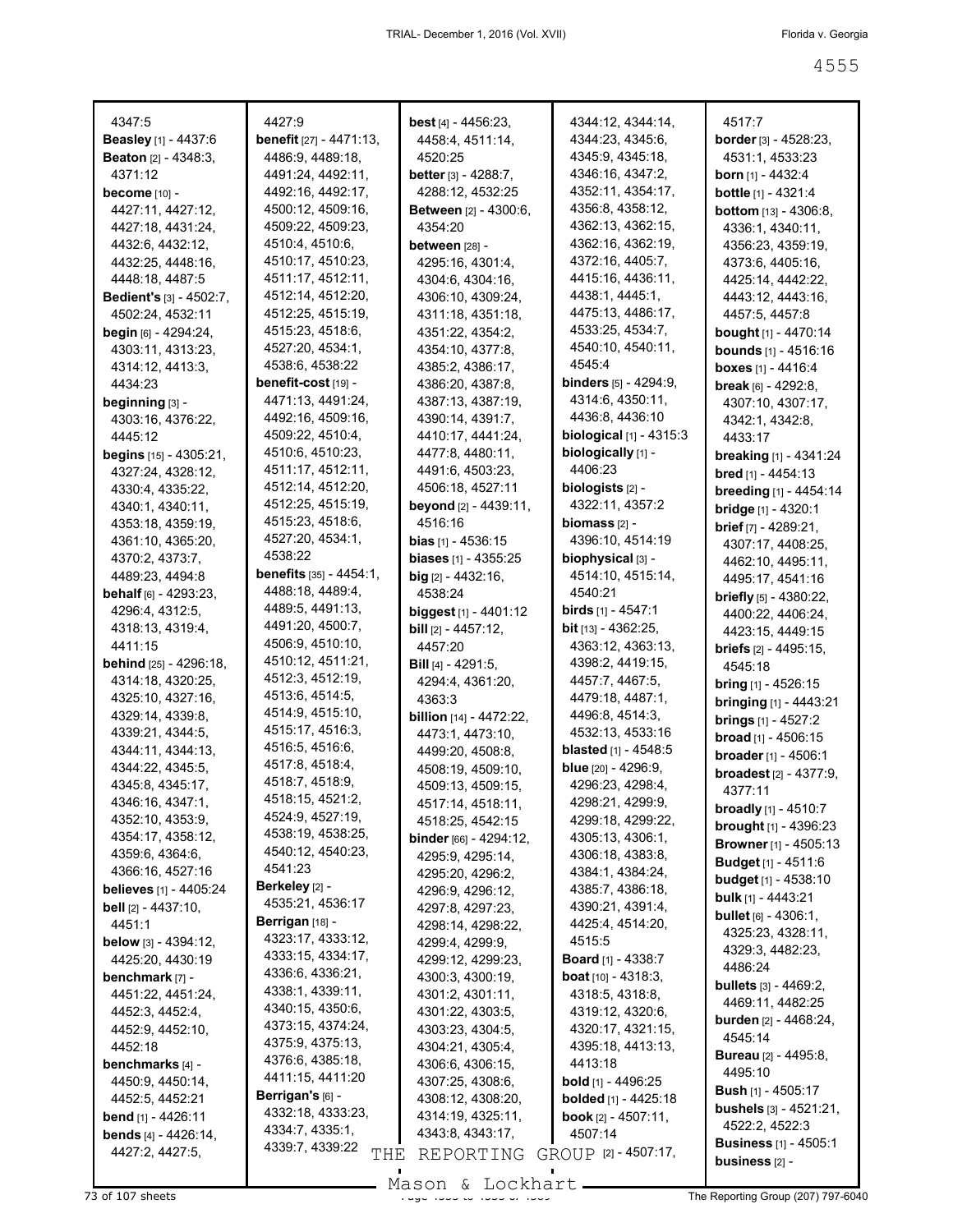| 4508:13, 4510:15                          | captioned [3] -             | categorically [1] -             | 4458:15, 4467:21,              | choosing [1] -                 |
|-------------------------------------------|-----------------------------|---------------------------------|--------------------------------|--------------------------------|
| buy [8] - 4403:24,                        | 4343:1, 4344:14,            | 4518:15                         | 4492:9, 4492:11,               | 4454:20                        |
| 4466:17, 4469:25,                         | 4346:2                      | categories [1] -                | 4502:1, 4502:3,                | chose [1] - 4429:3             |
| 4477:18, 4477:21,                         | capture [1] - 4358:19       | 4508:18                         | 4519:24, 4520:23,              | <b>CHRISTIAN [1] -</b>         |
| 4477:22, 4478:1,                          | carefully [1] - 4394:17     | category [1] - 4377:16          | 4521:1                         | 4285:22                        |
| 4523:15                                   | carnivorous [1] -           | cattle [1] - 4440:1             | chain $[1] - 4301.3$           | Christine [1] -                |
| buy-back [6] -                            | 4362:9                      | causal [1] - 4381:21            | Chaires [2] - 4371:6,          | 4505:16                        |
| 4466:17, 4477:18,                         | <b>Carol</b> [1] - 4505:13  | caused [19] - 4314:24,          | 4371:16                        | Christmas <sub>[1]</sub> -     |
| 4477:21, 4477:22,                         | Carolina [1] - 4475:23      | 4315:18, 4321:12,               | chairman [1] -                 | 4545:22                        |
| 4478:1, 4523:15                           | carried [7] - 4474:24,      | 4325:19, 4330:24,               | 4505:18                        | circled [1] - 4403:7           |
| buy-backs [1] -                           | 4477:14, 4477:15,           | 4339:1, 4363:21,                | chance [2] - 4293:3,           | Circular [1] - 4511:8          |
| 4469:25                                   | 4478:14, 4482:14,           | 4370:14, 4371:2,                | 4520:16                        | circumstances [2] -            |
| buying [1] - 4538:10                      | 4501:12, 4544:10            | 4382:6, 4385:11,                | change [11] - 4385:2,          | 4375:20, 4536:8                |
| <b>BY</b> $[27] - 4313:6$ ,               | carries [3] - 4315:14,      | 4386:15, 4388:5,                | 4444:19, 4444:21,              | Cirino [1] - 4306:11           |
| 4314:9, 4318:22,                          | 4437:2, 4457:9              | 4407:24, 4408:21,               | 4444:22, 4445:24,              | cite [10] - 4329:23,           |
| 4351:14, 4353:7,                          | carry [2] - 4506:3,         | 4411:4, 4412:8,                 | 4467:5, 4491:13,               | 4338:14, 4338:17,              |
| 4360:24, 4362:22,                         | 4511:4                      | 4414:1, 4422:25                 | 4510:13, 4510:14,              | 4356:15, 4359:2,               |
| 4372:2, 4389:1,                           | carrying [1] - 4463:10      | causes [3] - 4366:20,           | 4518:12, 4518:16               | 4361:17, 4363:5,               |
| 4393:8, 4398:14,                          | Cary [1] - 4435:6           | 4408:2, 4408:16                 | changed [1] - 4510:23          | 4363:6, 4365:7,                |
| 4400:20, 4402:8,                          | case [55] - 4290:5,         | <b>Causes</b> $[1] - 4308:25$   | Changes [1] - 4367:8           | 4370:24                        |
| 4402:12, 4405:5,                          | 4290:11, 4292:15,           | Caution [1] - 4297:15           | changes [5] - 4368:9,          | cited [3] - 4366:22,           |
| 4414:7, 4423:18,                          | 4310:6, 4313:8,             | caution [2] - 4323:13,          | 4407:10, 4407:14,              | 4366:23, 4371:15               |
| 4435:9, 4436:4,                           | 4313:14, 4317:10,           | 4395:8                          | 4458:15, 4516:22               | City [2] - 4344:24,            |
| 4436:20, 4502:21,                         | 4322:24, 4328:8,            | cell [1] - 4457:11              | changing $[4]$ -               | 4345:10                        |
| 4504:18, 4507:10,                         | 4329:5, 4330:13,            | census [3] - 4476:19,           | 4387:24, 4402:13,              | claimed [1] - 4374:2           |
| 4507:20, 4509:24,                         | 4343:3, 4343:13,            | 4476:20                         | 4405:6, 4444:11                | <b>Claims</b> $[3] - 4345:1$ , |
| 4530:4, 4534:13                           | 4343:22, 4344:16,           | center [1] - 4304:24            | Chapman [1] - 4546:8           | 4345:12, 4346:1                |
|                                           | 4345:2, 4345:14,            |                                 | CHAPMAN <sub>[1]</sub> -       |                                |
| C                                         | 4345:20, 4345:22,           | Center [1] - 4365:5             | 4546:9                         | clams [1] - 4377:19            |
|                                           | 4346:2, 4346:7,             | central $[3] - 4510:7$ ,        | characterized <sub>[2]</sub> - | Claudette [5] -                |
| calculated [7] -                          | 4346:20, 4374:1,            | 4510:20, 4537:5                 | 4358:5, 4473:15                | 4285:14, 4292:9,               |
|                                           |                             | century [1] - 4390:23           |                                | 4549:2, 4549:15,               |
| 4355:22, 4397:3,                          |                             |                                 |                                |                                |
| 4397:5, 4481:13,                          | 4378:12, 4384:25,           | certain [17] - 4303:8,          | characterizing [1] -           | 4549:15                        |
| 4481:18, 4481:19,                         | 4398:24, 4403:11,           | 4322:18, 4335:5,                | 4508:4                         | clean $[1] - 4350:12$          |
| 4514:7                                    | 4429:22, 4435:15,           | 4342:14, 4342:18,               | chart [12] - 4389:4,           | clear $[9] - 4334:13$ ,        |
| calculates [1] -                          | 4439:15, 4441:21,           | 4353:24, 4353:25,               | 4418:5, 4441:8,                | 4352:13, 4394:15,              |
| 4480:24                                   | 4449:18, 4463:16,           | 4358:4, 4403:15,                | 4441:23, 4442:5,               | 4413:11, 4438:14,              |
| calculation [2] -                         | 4484:5, 4487:8,             | 4424:16, 4427:20,               | 4442:13, 4501:1,               | 4468:7, 4468:9,                |
| 4482:12, 4514:8                           | 4487:14, 4495:11,           | 4429:15, 4429:16,               | 4519:14, 4522:7,               | 4507:18, 4508:22               |
| calculations [1] -                        | 4496:14, 4499:6,            | 4429:18, 4430:6,                | 4527:8, 4532:5,                | cleared [1] - 4412:19          |
| 4504:1                                    | 4506:12, 4506:16,           | 4432:19, 4483:10                | 4532:12                        | clearly [1] - 4400:6           |
|                                           | 4507:1, 4512:6,             | certainly [24] -                | charts $[1] - 4529:16$         | <b>CLERK</b> [4] - 4312:14,    |
| caliber [1] - 4546:21<br>California [3] - | 4512:14, 4512:15,           | 4290:10, 4291:16,               | Chattahoochee [3] -            | 4312:21, 4434:10,              |
| 4535:21, 4536:17,                         | 4512:21, 4520:6,            | 4292:7, 4314:7,                 | 4346:12, 4507:25.              | 4434:17                        |
| 4537:8                                    | 4521:17, 4522:1,            | 4323:6, 4325:7,                 | 4508:19                        | client [1] - 4431:6            |
|                                           | 4525:19, 4540:20,           | 4328:1, 4329:10,                | check [2] - 4401:10,           | <b>climate</b> [1] - 4364:23   |
| callers [1] - 4537:17                     | 4542:11, 4546:13,           | 4358:24, 4370:22,               | 4401:23                        |                                |
| Camacho [1] -<br>4289:10                  | 4546:17, 4547:16            | 4381:18, 4388:5,                | checking [1] - 4546:4          | Clinton [1] - 4505:15          |
|                                           | <b>Case</b> $[2] - 4352:7$  | 4424:1, 4436:17,                | Chesapeake [16] -              | clip $[5] - 4295.6$ ,          |
| Camp [1] - 4308:22                        | 4353:8                      | 4436:23, 4440:2,                | 4316:11, 4363:10,              | 4298:9, 4304:8,                |
| cap $[4] - 4456:15$ ,                     | cases [4] - 4331:13,        | 4441:16, 4446:23,               | 4364:5, 4364:8,                | 4307:4, 4311:10                |
| 4456:18, 4456:22,<br>4458:11              | 4355:15, 4461:1,            | 4447:22, 4469:22,               | 4378:10, 4378:12,              | clips [14] - 4294:16,          |
|                                           | 4510:13                     | 4498:22, 4510:25,               | 4378:17, 4378:18,              | 4295:2, 4302:3,                |
| capacities [1] -                          | <b>Cat</b> [1] - 4319:15    | 4514:8, 4519:12                 | 4378:24, 4379:13,              | 4304:10, 4305:8,               |
| 4505:12                                   | catch $[5] - 4355:18$ ,     | <b>certainty</b> $[1] - 4388.3$ | 4406:15, 4414:15,              | 4305:24, 4306:7,               |
| caps $[1] - 4461:16$                      | 4355:21, 4358:5,            | <b>CERTIFICATE [1] -</b>        | 4414:17, 4414:19,              | 4306:15, 4306:25,              |
| captain [1] - 4318:8                      | 4394:19, 4545:15            | 4549:1                          | 4424:21, 4425:6                | 4307:24, 4308:11,              |
| Captain [7] - 4318:8,                     | <b>Catch</b> $[2] - 4297:4$ | certify [2] - 4549:3,           | children [1] - 4539:8          | 4308:19, 4309:12,              |
| 4318:11, 4319:2,                          | 4357:14                     | 4549:7                          | choice [2] - 4447:1,           | 4310:22                        |
| 4320:12, 4371:11,                         | Catch-At-Age [1] -          | cfs $[12] - 4441:18$ ,          | 4537:19                        | clock [1] - 4502:23            |
| 4413:13, 4413:18                          | 4297:4<br>THE.              | REPORTING                       | $GROUP$ :s [1] - 4446:21       | close $[9] - 4375:23$ ,        |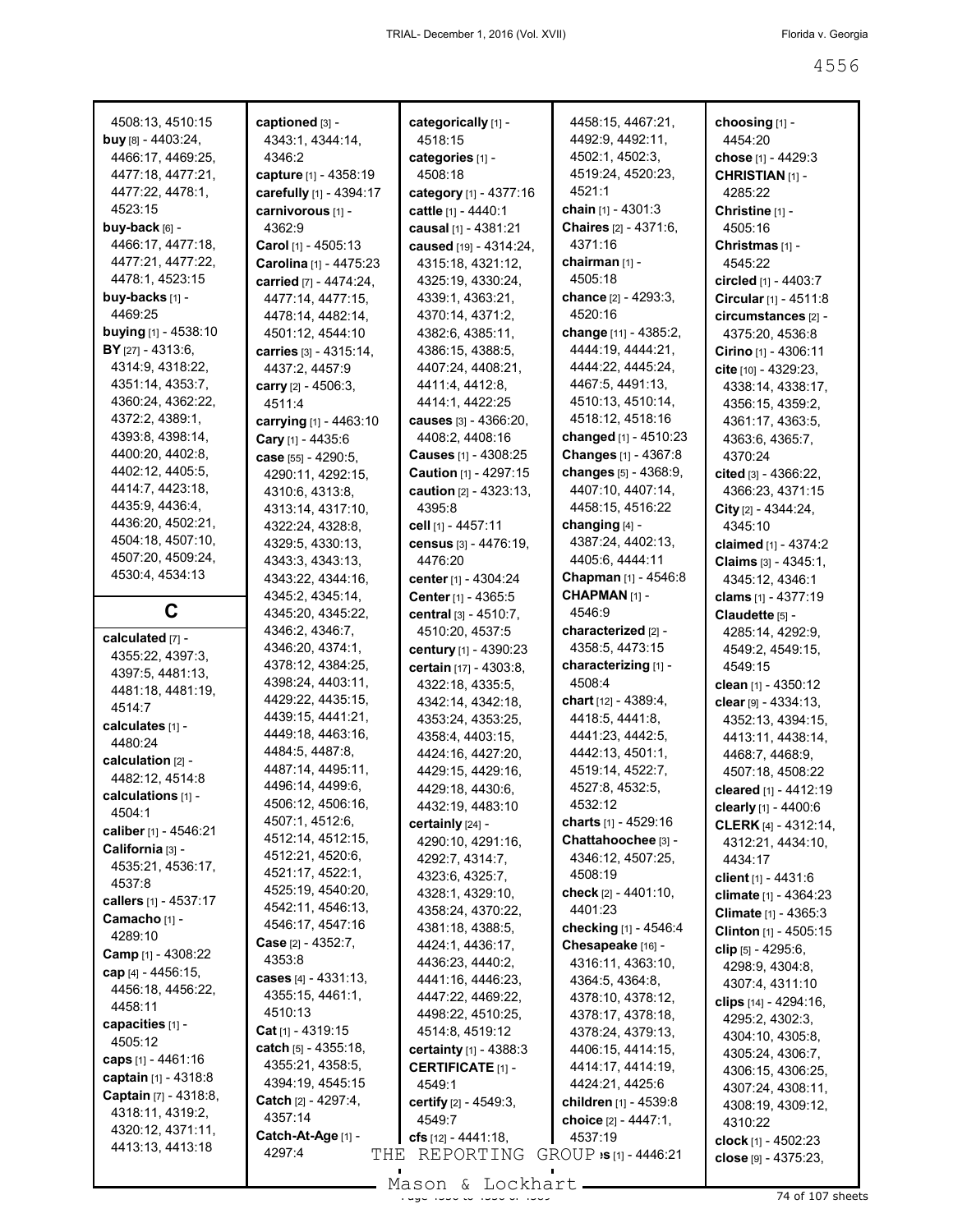4384:1, 4404:10, 4482:3, 4508:20, 4509:14, 4515:24, 4523:12, 4527:7 **closed** [3] - 4401:18, 4427:3, 4427:6 **closely** [1] - 4477:8 **closer** [1] - 4320:2 **closest** [1] - 4523:11 **closures** [1] - 4356:5 **co** [1] - 4409:22 **co-author** [1] - 4409:22 **coast** [3] - 4388:7, 4408:4, 4417:7 **Coastal** [1] - 4300:10 **coded** [1] - 4442:4 **cognizant** [1] - 4307:13 **cold** [1] - 4320:8 **collapse** [69] - 4294:7, 4314:24, 4315:9, 4315:18, 4315:23, 4321:12, 4327:12, 4329:14, 4330:25, 4331:9, 4338:2, 4339:1, 4341:12, 4360:9, 4360:23, 4363:16, 4363:22, 4365:24, 4366:12, 4367:16, 4368:23, 4370:6, 4370:14, 4371:2, 4376:19, 4378:13, 4380:19, 4380:20, 4381:12, 4382:18, 4382:20, 4383:10, 4383:11, 4383:20, 4383:23, 4384:10, 4385:12, 4386:12, 4386:15, 4388:1, 4388:4, 4388:6, 4391:6, 4391:9, 4393:14, 4395:9, 4397:17, 4400:14, 4401:17, 4403:1, 4404:19, 4404:20, 4405:20, 4406:6, 4406:7, 4406:8, 4407:9, 4407:18, 4407:24, 4408:21, 4408:22, 4410:20, 4411:4, 4412:8, 4414:2, 4419:24, 4422:11, 4423:9, 4424:23 **Collapse** [2] - 4308:24, 4366:19 **collapsed** [5] - 4378:19, 4395:10, 4399:1, 4399:6,

4406:18 **colleague** [7] - 4294:3, 4294:8, 4302:12, 4302:20, 4303:7, 4311:23, 4313:24 **colleagues** [9] - 4291:7, 4300:21, 4304:7, 4304:23, 4308:2, 4308:23, 4328:22, 4535:20, 4536:23 **collected** [4] - 4316:22, 4355:13, 4385:18, 4386:7 **collecting** [3] - 4316:19, 4332:5 **collection** [1] - 4316:17 **collectively** [2] - 4421:19, 4421:21 **College** [2] - 4312:10, 4376:25 **colleges** [1] - 4437:2 **color** [1] - 4442:4 **color-coded** [1] - 4442:4 **column** [7] - 4297:13, 4298:25, 4305:15, 4327:24, 4416:11, 4458:3, 4462:24 **columns** [5] - 4416:5, 4457:11, 4460:18, 4529:18 **combinations** [4] - 4444:14, 4466:10, 4523:3, 4543:15 **combined** [2] - 4390:6, 4533:22 **coming** [10] - 4374:25, 4375:14, 4404:9, 4450:22, 4499:5, 4500:10, 4500:16, 4524:24, 4525:4, 4538:17 **commencing** [1] - 4285:13 **comment** [3] - 4431:2, 4435:25, 4471:1 **commentary** [1] - 4353:4 **commented** [1] - 4452:13 **comments** [1] - 4311:2 **commercial** [4] - 4369:9, 4509:7, 4509:10, 4509:15 **commercially** [1] - 4383:16

**commerciallyharvested** [1] -4383:16 **Commission** [4] - 4298:1, 4371:11, 4416:24, 4549:17 **Commissioner's** [1] - 4350:5 **Commissioners** [1] - 4338:7 **Committee** [1] - 4505:19 **committee** [1] - 4505:21 **committing** [1] - 4518:5 **commodities** [3] - 4446:15, 4509:12, 4542:6 **common** [1] - 4480:16 **commonly** [4] - 4323:4, 4372:11, 4373:4, 4373:13 **communications** [1] - 4515:12 **Communities** [1] - 4357:16 **communities** [2] - 4424:19, 4516:21 **community** [7] - 4324:10, 4338:6, 4339:8, 4424:13, 4427:17, 4427:18, 4537:1 **compare** [4] - 4472:8, 4514:9, 4519:8, 4527:20 **compared** [3] - 4463:3, 4466:1, 4510:11 **compares** [3] - 4474:12, 4474:14, 4474:15 **comparing** [6] - 4481:12, 4500:1, 4500:7, 4522:8, 4529:18, 4529:21 **Comparison** [1] - 4501:1 **comparison** [10] - 4473:7, 4473:12, 4506:8, 4512:18, 4527:10, 4527:19, 4527:22, 4528:17, 4528:21, 4530:14 **comparisons** [1] - 4524:19 **compensation** [1] - 4473:22  $\texttt{THE REPORTING GROUP}$  **iding** [1] -

4454:17 **Complaint** [2] - 4343:1, 4346:17 **complaint** [4] - 4299:5, 4299:7, 4343:5, 4371:12 **completely** [2] - 4529:23, 4538:13 **Complex** [1] - 4300:5 **complex** [3] - 4467:15, 4526:5, 4544:3 **Compliance** [2] - 4489:1, 4489:25 **compliance** [14] - 4401:11, 4489:9, 4489:15, 4490:2, 4491:3, 4491:21, 4494:15, 4494:19, 4495:4, 4495:22, 4496:1, 4496:7, 4496:9, 4497:17 **composed** [2] - 4493:11, 4493:13 **composing** [1] - 4449:16 **compounded** [1] - 4403:20 **concept** [1] - 4472:16 **concern** [5] - 4418:19, 4418:20, 4419:2, 4419:3, 4535:19 **concerted** [1] - 4433:15 **conch** [13] - 4334:6, 4334:12, 4334:13, 4334:18, 4336:16, 4341:13, 4341:16, 4372:6, 4372:9, 4372:11, 4373:13, 4374:12, 4377:20 **conchs** [12] - 4331:3, 4331:4, 4331:11, 4336:13, 4336:15, 4341:19, 4372:7, 4373:4, 4373:16, 4373:20, 4374:25, 4375:13 **conclude** [6] - 4315:6, 4315:14, 4315:21, 4330:21, 4351:21, 4419:21 **Concluded** [1] - 4548:18 **concluded** [3] - 4334:5, 4387:25, 4420:6 **concludes** [2] - 4302:7, 4309:6

4431:20 **conclusion** [23] - 4352:5, 4354:5, 4376:17, 4380:16, 4381:11, 4381:17, 4384:8, 4386:11, 4387:18, 4388:2, 4388:19, 4389:10, 4405:19, 4409:25, 4414:1, 4422:19, 4423:4, 4423:22, 4431:16, 4515:21, 4515:22, 4525:24, 4526:4 **conclusions** [15] - 4314:13, 4316:3, 4321:21, 4321:22, 4353:12, 4353:24, 4353:25, 4354:1, 4358:11, 4410:4, 4422:15, 4426:2, 4515:18, 4529:15 **Conclusions** [1] - 4405:13 **Conditions** [1] - 4364:9 **conditions** [13] - 4315:17, 4324:12, 4325:6, 4326:25, 4327:8, 4330:20, 4368:6, 4384:23, 4410:9, 4412:6, 4412:21, 4490:1 **conduct** [11] - 4316:8, 4316:15, 4317:6, 4317:18, 4379:5, 4423:24, 4424:7, 4425:8, 4467:23, 4512:10, 4518:12 **conducted** [7] - 4381:15, 4387:2, 4387:10, 4387:24, 4390:23, 4393:12, 4424:1 **conference** [1] - 4445:11 **conferred** [1] - 4303:2 **confidentiality** [1] - 4310:6 **confirm** [3] - 4313:9, 4314:15, 4373:8 **confounded** [1] - 4420:13 **confounding** [1] - 4384:22 **confused** [1] - 4420:15 **confusing** [1] - 4518:7 **Congress** [1] - 4285:12

75 of 107 sheets **Page 1989 The Reporting Group (207) 797-6040** Mason & Lockhart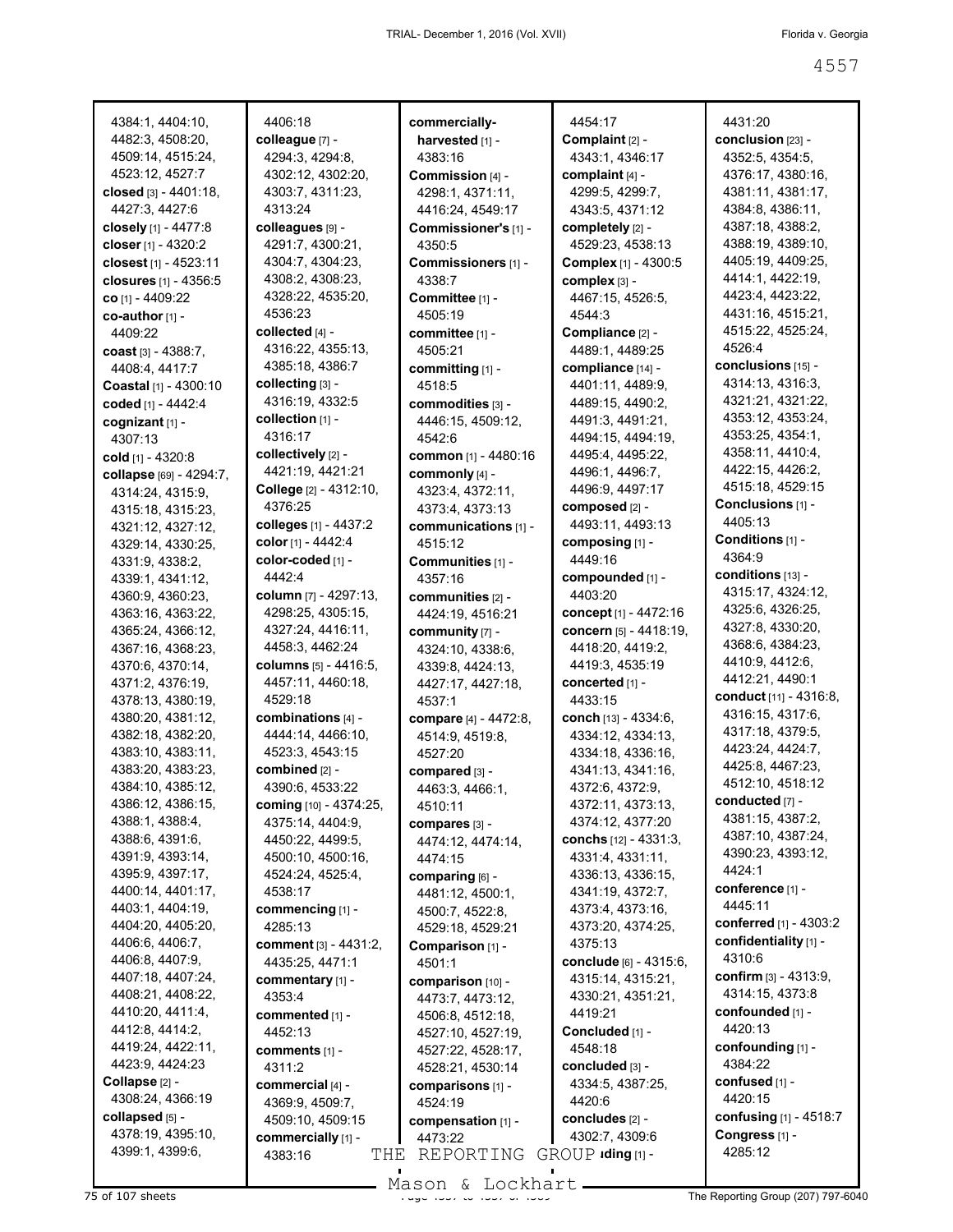| conjoined [1] - 4536:3    | 4529:11                        | 4443:4, 4444:2         | 4415:7, 4415:8,                        | 4513:24, 4515:19,                       |
|---------------------------|--------------------------------|------------------------|----------------------------------------|-----------------------------------------|
| connection [8] -          | consumptively [3] -            | conversations [1] -    | 4416:2, 4416:3,                        | 4515:23, 4515:25,                       |
| 4319:4, 4363:13,          | 4528:22, 4529:5,               | 4321:11                | 4416:18, 4418:25,                      | 4516:6, 4518:6,                         |
| 4363:17, 4364:4,          | 4532:21                        | convert [2] - 4477:23, | 4419:3, 4420:5,                        | 4519:8, 4519:22,                        |
| 4425:1, 4440:5,           | contained [2] -                | 4478:1                 | 4420:24, 4421:6,                       | 4520:3, 4520:12,                        |
| 4505:8, 4507:1            | 4365:15, 4417:20               | convinced [1] -        | 4421:10, 4423:2,                       | 4520:20, 4520:22,                       |
| connectivity [7] -        | <b>contains</b> [15] - 4302:2, | 4399:19                | 4431:5, 4431:9,                        | 4521:4, 4523:2,                         |
| 4447:16, 4447:21,         | 4347:22, 4348:1,               | cooking [1] - 4430:5   | 4431:10, 4432:24,                      | 4523:8, 4527:20,                        |
| 4467:18, 4468:4,          | 4348:6, 4348:11,               | copied [1] - 4306:12   | 4440:10, 4447:7,                       | 4534:1, 4538:5,                         |
| 4502:9, 4502:11,          | 4348:15, 4348:20,              | copies [1] - 4546:7    | 4454:9, 4462:2,                        | 4538:22, 4543:14,                       |
| 4523:4                    | 4348:25, 4349:5,               | copy [3] - 4311:19,    | 4463:5, 4465:6,                        | 4547:10                                 |
| consequence [2] -         | 4349:10, 4349:15,              | 4313:10, 4338:11       | 4470:11, 4471:21,                      | cost-benefit [2] -                      |
| 4411:22, 4412:2           | 4349:20, 4349:24,              |                        | 4472:17, 4473:3,                       | 4489:18, 4509:23                        |
| Conservancy [1] -         | 4350:3, 4359:14                | core [2] - 4510:20,    | 4473:12, 4488:20,                      | cost-effective [6] -                    |
| 4379:8                    | contemporaneous [8]            | 4511:1                 | 4490:24, 4498:13,                      | 4466:8, 4467:7,                         |
| conservation [3] -        | - 4323:3, 4323:12,             | corn [10] - 4454:12,   | 4498:18, 4503:11,                      | 4467:19, 4468:3,                        |
| 4497:2, 4512:12,          | 4323:15, 4335:14,              | 4460:7, 4461:2,        | 4503:16, 4508:24,                      | 4523:2, 4543:14                         |
| 4519:21                   | 4358:18, 4370:12,              | 4461:6, 4461:8,        | 4509:25, 4510:1,                       | Costs $[1] - 4501:2$                    |
| Conservation [7] -        | 4370:25, 4412:12               | 4521:16, 4522:1,       | 4515:8, 4518:14,                       | costs [31] - 4442:14,                   |
|                           | contemporaneously              | 4522:5, 4525:4,        | 4519:25, 4520:1,                       | 4453:24, 4454:1,                        |
| 4297:25, 4369:2,          |                                | 4542:22                | 4522:9, 4522:10,                       | 4466:5, 4471:7,                         |
| 4371:10, 4416:23,         | $[1] - 4323.8$                 | corner [1] - 4527:22   | 4522:12, 4522:14,                      | 4471:14, 4488:17,                       |
| 4449:6, 4496:24,          | contemporary [2] -             | Corps $[4] - 4343.3,$  | 4535:17, 4549:4                        | 4488:18, 4489:5,                        |
| 4501:2                    | 4389:20, 4391:12               | 4343:21, 4346:4,       | correctly $[4]$ -                      | 4491:14, 4491:19,                       |
| conservative [1] -        | <b>contents</b> [7] - 4361:4,  | 4347:5                 | 4361:12, 4361:14,                      | 4492:3, 4492:7,                         |
| 4514:22                   | 4361:6, 4425:19,               | correct [116] -        | 4361:15, 4388:15                       | 4500:8, 4506:9,                         |
| consider [10] - 4331:3,   | 4425:20, 4425:21,              | 4315:11, 4315:19,      | correlation [3] -                      | 4510:13, 4512:19,                       |
| 4331:4, 4335:14,          | 4426:4, 4439:6                 | 4315:25, 4316:9,       | 4354:2, 4354:10,                       | 4513:4, 4514:9,                         |
| 4335:16, 4388:15,         | context [11] - 4320:13,        | 4316:23, 4316:24,      | 4387:19                                | 4518:3, 4518:7,                         |
| 4452:23, 4467:10,         | 4339:10, 4339:14,              | 4317:7, 4317:15,       | correspondence [1] -                   | 4518:8, 4520:6,                         |
| 4543:6, 4543:8,           | 4339:18, 4352:18,              | 4317:23, 4318:4,       | 4306:9                                 | 4520:8, 4520:12,                        |
| 4543:12                   | 4352:22, 4441:21,              | 4319:6, 4319:16,       | corridor [1] - 4484:17                 | 4523:9, 4524:10,                        |
| considered [10] -         | 4445:13, 4470:5,               | 4320:7, 4320:12,       |                                        | 4527:19, 4539:11,                       |
| 4323:5, 4323:6,           | 4542:13, 4542:15               | 4320:22, 4321:8,       | cost [78] - 4458:14,                   | 4543:13                                 |
| 4335:10, 4406:17,         | contingent [5] -               | 4322:4, 4322:19,       | 4464:7, 4466:7,<br>4466:8, 4467:7,     | cotton [16] - 4439:12,                  |
| 4415:3, 4416:1,           | 4535:22, 4536:2,               | 4322:22, 4323:11,      | 4467:9, 4467:19,                       |                                         |
| 4416:12, 4421:17,         | 4536:4, 4536:19,               | 4323:14, 4324:20,      |                                        | 4439:17, 4439:20,                       |
| 4421:21, 4526:14          | 4537:10                        | 4324:21, 4325:20,      | 4467:20, 4468:3,                       | 4443:4, 4443:5,                         |
| considering [1] -         | continue [3] -                 | 4326:12, 4326:13,      | 4470.7, 4471.4,                        | 4443:23, 4443:24,                       |
| 4456:15                   | 4307:22, 4342:2,               | 4328:25, 4329:21,      | 4471:12, 4471:13,                      | 4462:17, 4464:24,                       |
| consisted [1] -           | 4411:25                        | 4329:22, 4330:25,      | 4473:25, 4474:1,                       | 4464:25, 4465:15,                       |
| 4393:20                   | Continued [1] -                | 4331:22, 4332:2,       | 4477:7, 4478:22,                       | 4521:16, 4521:17,                       |
| consistent [3] -          | 4287:1                         | 4335:17, 4335:18,      | 4478:23, 4481:13,                      | 4522:4, 4525:5,                         |
| 4376:17, 4484:21,         | continued [1] -                | 4335:19, 4337:16,      | 4482:17, 4484:7,                       | 4542:22                                 |
| 4497:7                    | 4394:13                        | 4337:18, 4339:3,       | 4486:8, 4489:18,                       | Cotton [1] - 4462:14                    |
| constant [1] - 4397:1     | continues [3] -                | 4340:23, 4351:23,      | 4491:10, 4491:12,                      | cotton/peanut [1] -                     |
| constitutes [1] -         | 4305:20, 4356:23,              | 4353:24, 4354:4,       | 4491:24, 4492:16,                      | 4442:24                                 |
| 4350:24                   | 4359:20                        | 4354:12, 4355:5,       | 4492:17, 4498:22,                      | counsel [14] - 4288:3,                  |
| consulted [1] -           | contrary [1] - 4315:24         | 4355:8, 4355:19,       | 4499:6, 4499:7,<br>4499:8, 4499:11,    | 4293:24, 4307:12,                       |
| 4537:13                   | contrast $[3] - 4384:6$ ,      | 4355:20, 4355:24,      |                                        | 4309:15, 4314:20,                       |
| Consumer <sup>[3]</sup> - | 4398:5, 4401:16                | 4356:13, 4359:4,       | 4500:11, 4503:18,<br>4503:22, 4509:16, | 4337:17, 4339:14,                       |
| 4332:1, 4332:25,          | contrasted [2] -               | 4363:3, 4366:25,       | 4509:22, 4509:23,                      | 4353:4, 4372:5,                         |
| 4333:11                   | 4526:10, 4526:12               | 4368:7, 4368:19,       | 4510:4, 4510:6,                        | 4372:16, 4372:21,                       |
| <b>consumers</b> [1] -    | contributions [1] -            | 4373:14, 4374:22,      | 4510:11, 4510:17,                      | 4375:6, 4405:7,                         |
| 4525:12                   | 4483:19                        | 4378:10, 4383:13,      | 4510:23, 4511:3,                       | 4407:1                                  |
| consuming [1] -           | control [1] - 4433:24          | 4383:17, 4383:21,      | 4511:17, 4512:11,                      | counselor [6] -                         |
| 4533:10                   | controlled [1] -               | 4383:24, 4390:3,       | 4512:14, 4512:20,                      | 4478:11, 4487:6,                        |
| $consumption$ [3] -       | 4402:23                        | 4390:4, 4393:18,       | 4512:25, 4513:11,                      | 4492:15, 4511:12,                       |
| 4314:24, 4531:9,          | convention [1] -               | 4395:16, 4395:23,      | 4513:15, 4513:18,                      | 4524:3, 4539:15                         |
| 4531:12                   | 4342:20                        | 4402:20, 4409:3,       | GROUP 19, 4513:21,                     | <b>counter</b> [2] - 4307:5,<br>4320:25 |
| consumptive [1] -         | conventional [2] -<br>THE      | REPORTING              |                                        |                                         |

 $\frac{1}{25}$  and  $\frac{1}{25}$  of  $\frac{1}{25}$  of  $\frac{1}{25}$  of  $\frac{1}{25}$  of  $\frac{1}{25}$  sheets Mason & Lockhart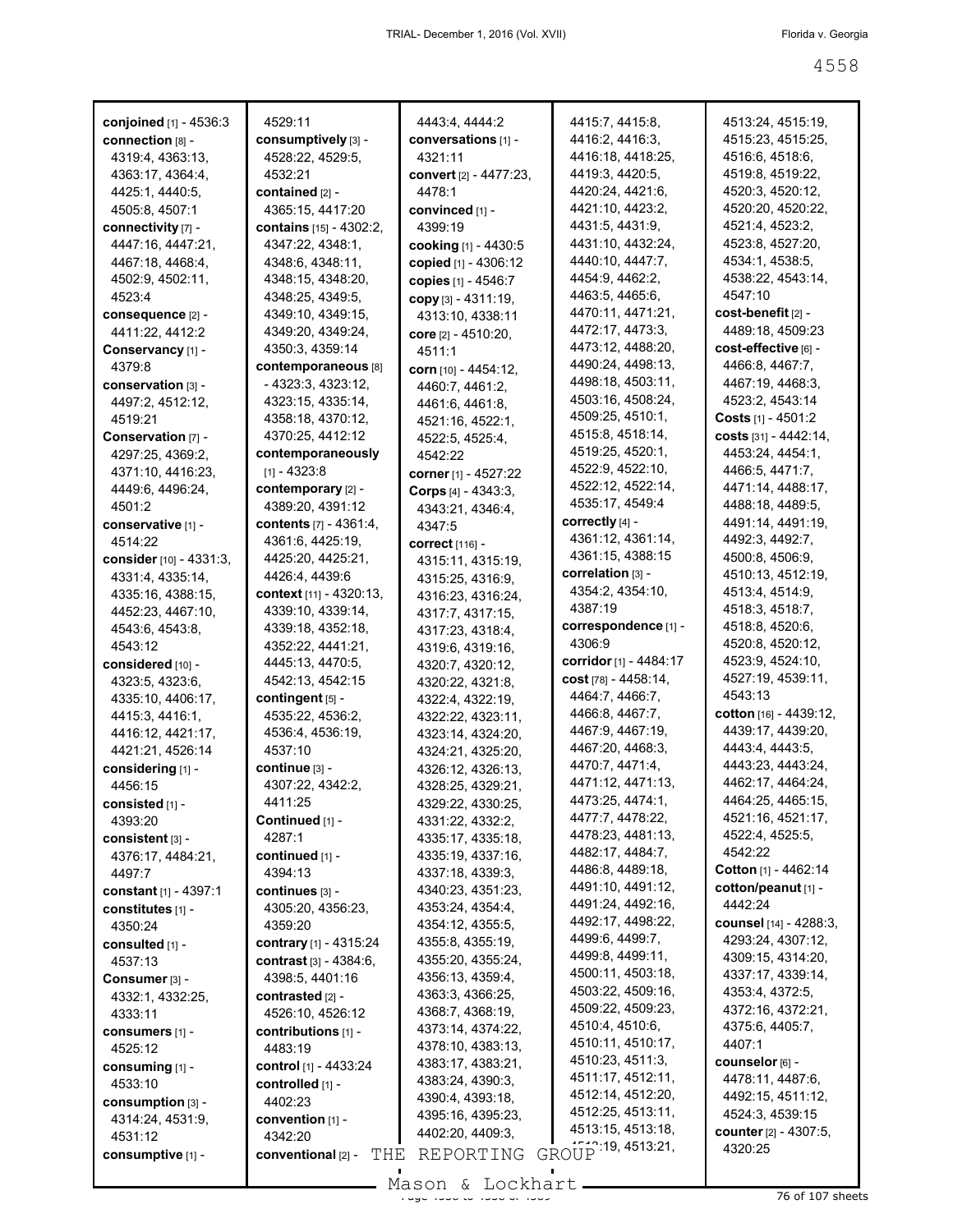| counter-designation                   | 4393:6, 4393:19,                          | 4453:5, 4453:17,                           | 4430:15, 4430:18                      | 4478.8, 4481:14,             |
|---------------------------------------|-------------------------------------------|--------------------------------------------|---------------------------------------|------------------------------|
| $[1] - 4307.5$                        | 4396:4, 4398:8,                           | 4453:19, 4455:24,                          | <b>curves</b> [2] - 4526:13           | 4521:19, 4521:20,            |
| counties $[2]$ -                      | 4398:19, 4400:23,                         | 4460:4, 4460:7,                            | cusp $[1] - 4379:13$                  | 4521:23, 4525:3,             |
| 4459:24, 4461:17                      | 4402:9, 4402:21,                          | 4464:2, 4476:2,                            | cut $[1] - 4452:16$                   | 4526:6, 4526:7,              |
| <b>country</b> [1] - 4388:6           | 4406:3, 4406:25,                          | 4476:8, 4476:11,                           | cuts [1] - 4543:14                    | 4526:16, 4544:5              |
| County [5] - 4338:7,                  | 4409:15, 4409:24,                         | 4498:17, 4498:20,                          | cutting $[5] - 4464:13$ ,             | <b>Data</b> [1] - 4357:15    |
| 4350:5, 4460:6,                       | 4423:21, 4425:25,                         | 4499:1, 4499:2,                            | 4472:5, 4473:22,                      | databases [1] -              |
| 4461:7                                | 4426:1, 4435:6,                           | 4513:10, 4521:7,                           | 4503:19                               | 4543:22                      |
| county [1] - 4460:3                   | 4437:23, 4455:22,                         | 4523:5, 4523:21                            | cycle [1] - 4336:17                   | dataset [1] - 4352:14        |
| couple [19] - 4307:14,                | 4486:9, 4509:5,                           | cropping $[1] - 4452:24$                   |                                       | date [1] - 4417:21           |
| 4310:19, 4369:21,                     | 4549:16                                   | crops [28] - 4439:8,                       | D                                     | dated $[5] - 4295:17$ ,      |
| 4372:4, 4380:1,                       | <b>Court's</b> $[4] - 4292:7$ ,           | 4440:6, 4442:14,                           |                                       | 4298:1, 4343:24,             |
| 4380:22, 4400:10,                     | 4294:23, 4303:10,                         | 4442:16, 4444:12,                          | <b>DACS</b> [3] - 4370:2,             | 4362:1, 4417:14              |
| 4400:15, 4402:13,                     | 4336.3                                    | 4444:20, 4444:21,                          | 4372:20, 4412:10                      | <b>David</b> [2] - 4349:25,  |
| 4402:18, 4411:16,                     | courtroom [2] -                           | 4444:22, 4445:24,                          | daily [1] - 4386:3                    | 4361:19                      |
| 4413:10, 4450:12,                     | 4293:7, 4433:14                           | 4446:6, 4454:15,                           | dangerous [1] -                       | day's $[1]$ - 4395:19        |
| 4459:15, 4463:16,                     | cover $[3] - 4370.9$ ,                    | 4454:20, 4454:22,                          | 4544:21                               | days [3] - 4336:10,          |
| 4479:6, 4487:19,                      | 4449:3, 4485:12                           | 4459:19, 4461:3,                           | <b>Daniel</b> [1] - 4506:20           | 4346:25, 4450:19             |
| 4496:15, 4541:15                      | <b>covered</b> [3] - $4392:5$ ,           | 4461:17, 4472:25,                          | Dara [1] - 4354:19                    | de $[7] - 4515.8$ ,          |
| <b>course</b> [17] - 4290:3,          | 4400:25, 4456:9                           | 4473:16, 4499:21,                          | <b>dash</b> [2] - 4418:19,            | 4515:15, 4515:17,            |
| 4292:14, 4311:16,                     | covering [1] - 4399:5                     | 4501:16, 4509:9,                           | 4418:20                               | 4516:3, 4519:11,             |
| 4337:25, 4341:16,                     | <b>covers</b> [2] - 4387:15,              | 4521:8, 4521:16,                           | <b>data</b> $[91] - 4316:17$ ,        | 4540:22, 4540:24             |
| 4351:4, 4378:8,                       | 4408:13                                   | 4524:24, 4542:4,                           | 4316:19, 4316:20,                     | dead $[3] - 4331:20$         |
| 4389:15, 4394:4,                      | <b>Cowie</b> $[3] - 4483:9$ ,             | 4542:14, 4542:16,                          | 4316:22, 4316:25,<br>4322:2, 4326:11, | 4332:2, 4393:3               |
| 4401:14, 4450:3,                      | 4483:11, 4483:21                          | 4542:23                                    | 4332:4, 4334:19,                      | <b>deal</b> $[2] - 4351:3$   |
| 4461:2, 4463:16,                      | <b>Coy</b> [2] - 4318:9,                  | <b>Cross</b> [1] - 4286:2                  | 4335:12, 4335:16,                     | 4529:25                      |
| 4475:21, 4508:14,                     | 4413:13                                   | <b>CROSS</b> $[2] - 4314:8$                | 4352:6, 4352:13,                      | Deal [3] - 4445:4,           |
| 4517:24, 4533:1                       | <b>CPUE</b> [11] - 4300:7,                | 4436:3                                     | 4352:14, 4352:16,                     | 4445:22, 4534:6              |
| <b>COURT</b> [1] - 4285:1             | 4355:18, 4358:5,                          | cross $[17] - 4292:3$ ,<br>4314:6, 4343:8, | 4353:3, 4353:21,                      | <b>dealing</b> [1] - 4309:22 |
| court [19] - 4292:2,                  | 4393:17, 4394:4,                          | 4343:16, 4344:6,                           | 4353:22, 4353:23,                     | deals [1] - 4377:7           |
| 4292:20, 4332:18,                     | 4394:10, 4394:12,                         | 4344:12, 4344:14,                          | 4354:25, 4355:2,                      | debate $[1] - 4523:24$       |
| 4342:11, 4343:9,                      | 4394:18, 4395:2,                          | 4344:22, 4345:6,                           | 4355:4, 4355:7,                       | <b>debates</b> [1] - 4532:16 |
| 4343:17, 4346:6,<br>4346:22, 4347:10, | 4395:11, 4395:20<br>crab $[4] - 4321:5$ , | 4345:8, 4345:17,                           | 4355:9, 4355:11,                      | decades [1] - 4380:14        |
| 4348:14, 4348:17,                     | 4425:4, 4514:20,                          | 4346:14, 4346:16,                          | 4355:13, 4356:1,                      | December [9] -               |
| 4348:23, 4349:4,                      | 4514:25                                   | 4347:2, 4374:23,                           | 4356:3, 4356:22,                      | 4285:13, 4295:17,            |
| 4349:18, 4349:22,                     | crabs $[4] - 4331:7$ ,                    | 4433:24, 4509:17                           | 4357:3, 4357:4,                       | 4301:5, 4345:22,             |
| 4350:4, 4435:3,                       | 4372:25, 4377:18,                         | <b>CROSS-</b>                              | 4357:7, 4357:9,                       | 4348:16, 4348:18,            |
| 4435:5, 4462:7                        | 4515:6                                    | $EXAMPLE 2$ -                              | 4357:10, 4358:5,                      | 4349:22, 4488:15,<br>4549:11 |
| <b>Court</b> [62] - 4285:12,          | <b>CRAIG</b> [1] - 4285:20                | 4314:8, 4436:3                             | 4382:1, 4382:10,                      | decimate [2] -               |
| 4291:9, 4294:10,                      | Craig [1] - 4302:20                       | cross-examination                          | 4383:2, 4385:13,                      | 4408:17, 4408:18             |
| 4294:19, 4302:13,                     | crash [2] - 4331:18,                      | $[15] - 4292:3, 4314:6,$                   | 4385:14, 4385:16,                     | decision [1] - 4424:11       |
| 4303:7, 4305:5,                       | 4341:18                                   | 4343:16, 4344:6,                           | 4385:17, 4385:18,                     | Declaration $[4]$ -          |
| 4309:8, 4311:1,                       | create [1] - 4429:17                      | 4344:12, 4344:14,                          | 4385:21, 4386:5,                      | 4343:11, 4344:15,            |
| 4311:20, 4334:15,                     | created [3] - 4294:10,                    | 4344:22, 4345:8,                           | 4386:6, 4386:18,                      | 4345:18, 4345:24             |
| 4335:8, 4336:25,                      | 4347:12, 4459:20                          | 4345:17, 4346:14,                          | 4387:12, 4387:21,                     | declaration $[6]$ -          |
| 4337:5, 4337:23,                      | credit [1] - 4491:25                      | 4346:16, 4347:2,                           | 4388:18, 4388:20,                     | 4343:15, 4344:17,            |
| 4338:24, 4347:19,                     | <b>Creek</b> $[2] - 4371.7$ ,             | 4374:23, 4433:24,                          | 4389:9, 4393:22,                      | 4423:5, 4423:22,             |
| 4350:2, 4350:11,                      | 4371:16                                   | 4509:17                                    | 4393:23, 4393:24,                     | 4424:7, 4425:4               |
| 4351:3, 4354:9,                       | creeks $[1] - 4441:3$                     | <b>CRR</b> $[2] - 4285:14,$                | 4393:25, 4397:3,                      | declarations [1] -           |
| 4374:19, 4375:9,                      | crew [1] - 4336:8                         | 4549:15                                    | 4401:25, 4412:11,                     | 4425:2                       |
| 4376:23, 4377:5,                      | criteria [2] - 4497:11,                   | cultural [1] - 4516:20                     | 4423:25, 4424:2,<br>4428:9, 4428:14,  | Declaratory [1] -            |
| 4377:25, 4378:15,                     | 4497:18                                   | <b>Curious</b> $[2] - 4352:6$ ,            | 4428:17, 4428:21,                     | 4346:18                      |
| 4378:18, 4380:23,                     | critical [3] - 4324:9,                    | 4353:8                                     | 4429:8, 4459:25,                      | decline [11] - 4322:12,      |
| 4381:1, 4381:14,                      | 4358:19, 4447:20                          | current $[3] - 4302:22,$                   | 4461:22, 4463:2,                      | 4382:9, 4382:23,             |
| 4383:12, 4384:5,                      | criticism $[1] - 4420:12$                 | 4529:17, 4540:3                            | 4464:22, 4464:24,                     | 4385:11, 4394:10,            |
| 4385:22, 4386:9,                      | critiqued [1] - 4519:5                    | <b>Current</b> $[1] - 4356:10$             | 4465:4, 4465:12,                      | 4395:11, 4397:14,            |
| 4388:25, 4389:4,                      | crop $[24] - 4437:11$ ,                   | currents [1] - 4392:23                     | 4465:14, 4465:19,                     | 4407:19, 4410:15,            |
| 4390:7, 4390:12,<br>4391:18, 4391:21, | 4437:15, 4447:1.                          | curve $[5] - 4428:1,$                      | 1471.17, 4474.25,                     | 4410:16, 4419:22             |
|                                       | 4447:4, 4452:24                           | THE REPORTING                              | GROUP 2, 4477:5,                      | declined [1] - 4546:11       |

 $\frac{2569610}{1000}$  and  $\frac{2569610}{1000}$  of  $\frac{2569610}{1000}$  or  $\frac{25696100}{1000}$  of  $\frac{25696100}{1000}$  The Reporting Group (207) 797-6040 Mason & Lockhart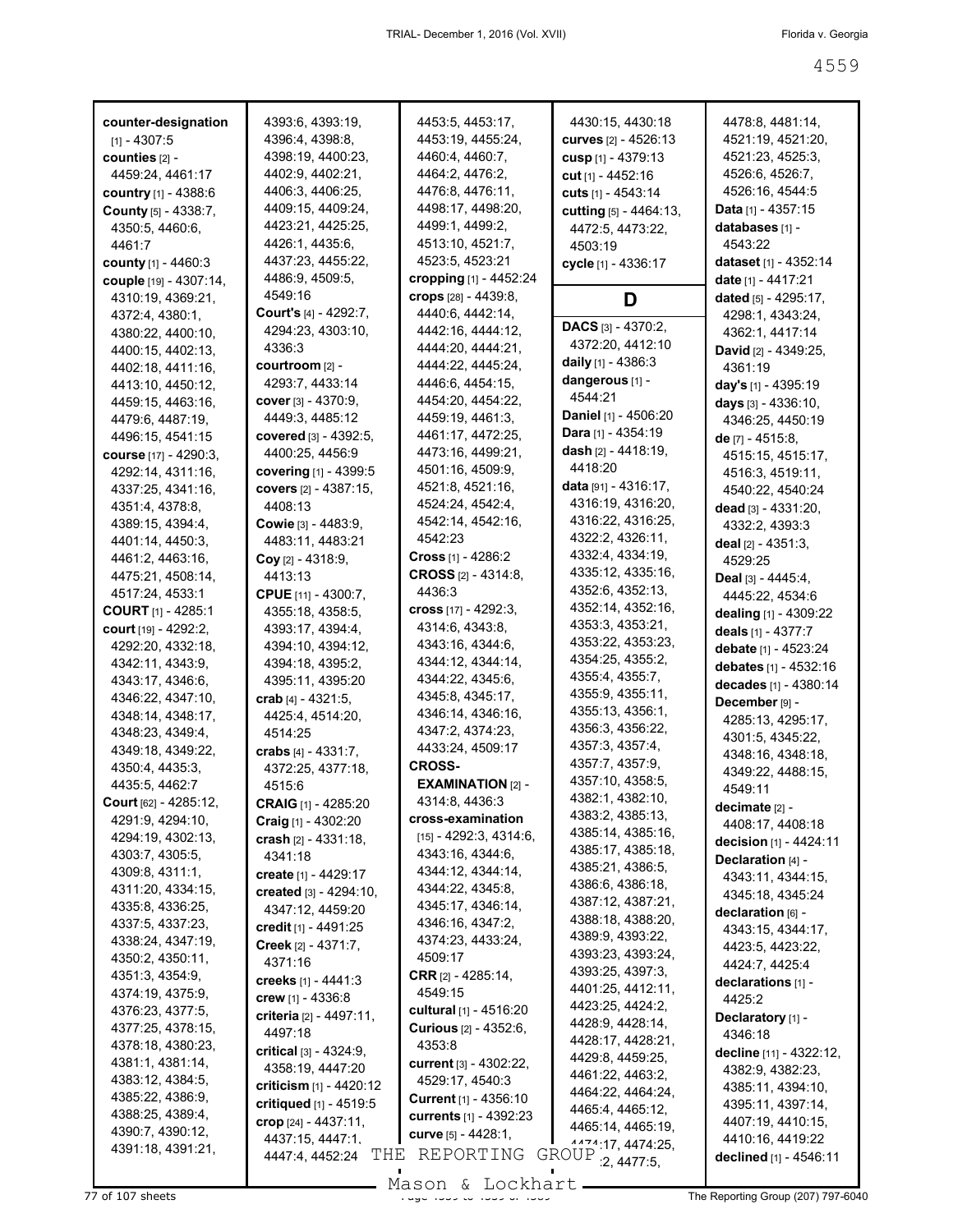| declines [2] - 4407:15,                 | density [2] - 4331:20,     | 4328:12, 4329:7,         | 4497:2                                              | 4329:4, 4329:23,                       |
|-----------------------------------------|----------------------------|--------------------------|-----------------------------------------------------|----------------------------------------|
| 4420:7                                  | 4333:18                    | 4412:25, 4413:2,         | develops [1] - 4432:23                              | 4330:16, 4330:21,                      |
| dedicated [1] - 4518:2                  | denying [1] - 4291:15      | 4413:7<br>describe [9] - | Diagnosing [1] -<br>4308:25                         | 4331:16, 4334:14,<br>4335:14, 4336:25, |
| deeper [1] - 4483:1<br>Defendants [1] - | department [1] -<br>4540:7 | 4378:15, 4436:24,        | diagnosing [1] -                                    | 4337:5, 4337:15,                       |
| 4285:7                                  | Department [4] -           | 4437:23, 4455:22,        | 4366:20                                             | 4337:19, 4337:23,                      |
| deficit [13] - 4463:11,                 | 4331:25, 4332:24,          | 4458:25, 4488:12,        | die [5] - 4392:24,                                  | 4338:17, 4339:12,                      |
| 4463:14, 4463:18,                       | 4333:10, 4544:6            | 4505:24, 4513:2,         | 4404:10, 4411:23,                                   | 4340:22, 4351:19,                      |
| 4463:21, 4463:23,                       | departments [1] -          | 4540:2                   | 4412:3, 4412:15                                     | 4351:20, 4352:18,                      |
| 4464:5, 4467:2,                         | 4511:16                    | described [4] -          | dies [1] - 4432:22                                  | 4352:25, 4353:10,                      |
| 4469:21, 4482:12,                       | departure [1] -            | 4353:22, 4416:17,        | difference [15] -                                   | 4354:6, 4354:8,                        |
| 4501:16, 4503:10,                       | 4472:14                    | 4419:18, 4456:1          | 4406:25, 4410:7,                                    | 4355:16, 4356:25,                      |
| 4513:11, 4522:25                        | dependent [16] -           | describes [1] -          | 4410:12, 4410:17,                                   | 4358:3, 4358:16,                       |
| defined [3] - 4447:14,                  | 4355:11, 4355:13,          | 4374:25                  | 4410:24, 4416:4,                                    | 4358:25, 4359:23,                      |
| 4476:21, 4526:25                        | 4355:17, 4356:1,           | describing [1] -         | 4431:18, 4441:24,                                   | 4360:7, 4360:16,                       |
| defining [1] - 4508:5                   | 4356:3, 4356:21,           | 4400:22                  | 4476:16, 4477:11,                                   | 4360:21, 4361:8,                       |
| definitely [5] -                        | 4357:3, 4357:6,            | description [1] -        | 4477:17, 4479:16,                                   | 4361:17, 4362:5,                       |
| 4380:21, 4397:15,                       | 4357:10, 4385:15,          | 4333:5                   | 4480:11, 4502:12,                                   | 4363:18, 4364:15,                      |
| 4399:19, 4411:8,                        | 4385:21, 4386:4,           | deserve [1] - 4424:23    | 4533:7                                              | 4365:7, 4365:22,                       |
| 4416:19                                 | 4386:6, 4393:23,           | designated [13] -        | differences [3] -                                   | 4366:9, 4366:23,                       |
| definition [3] - 4406:6,                | 4393:25, 4508:2            | 4306:25, 4307:3,         | 4430:11, 4522:4,                                    | 4367:2, 4367:14,                       |
| 4406:8, 4464:4                          | depict [1] - 4507:22       | 4307:7, 4325:15,         | 4523:18                                             | 4368:21, 4370:4,                       |
| definitive [1] - 4451:3                 | depicted [1] - 4513:2      | 4329:17, 4339:23,        | different $[57]$ -                                  | 4370:11, 4370:24,                      |
| degradation [1] -                       | depleted [1] - 4376:9      | 4356:9, 4361:18,         | 4319:13, 4320:20,                                   | 4371:15, 4372:19,                      |
| 4388:11                                 | depletion [1] - 4376:6     | 4365:11, 4366:18,        | 4320:23, 4320:24,                                   | 4380:18, 4380:25,                      |
| degree [2] - 4376:10,                   | deponent [1] -             | 4369:17, 4370:18,        | 4321:23, 4333:6,                                    | 4381:1, 4385:23,                       |
| 4388:2                                  | 4350:23                    | 4417:5                   | 4333:17, 4335:10,                                   | 4393:4, 4393:6,                        |
| degrees [1] - 4309:19                   | deposition [50] -          | designation [1] -        | 4335:12, 4350:23,                                   | 4396:2, 4406:4,                        |
| delayed [1] - 4292:3                    | 4288:19, 4289:15,          | 4307:5                   | 4354:12, 4354:13,                                   | 4409:5, 4409:14,                       |
| delta [1] - 4477:8                      | 4290:5, 4290:19,           | designations [11] -      | 4368:15, 4382:3,                                    | 4421:2, 4425:12,                       |
| deluge [1] - 4547:22                    | 4302:12, 4302:22,          | 4288:19, 4289:16,        | 4384:23, 4387:3,                                    | 4438:6, 4444:6,                        |
| demo [3] - 4498:4,                      | 4303:3, 4318:16,           | 4290:5, 4290:8,          | 4387:4, 4407:9,                                     | 4444:17, 4448:19,                      |
| 4498:11, 4500:24                        | 4318:24, 4319:9,           | 4302:7, 4302:11,         | 4407:13, 4407:17,                                   | 4452:13, 4473:17,                      |
| demonstrate [1] -                       | 4319:22, 4322:17,          | 4303:1, 4307:23,         | 4411:2, 4416:6,                                     | 4481:21, 4481:22,                      |
| 4538:19                                 | 4322:18, 4334:7,           | 4309:7, 4309:10,         | 4416:7, 4416:10,                                    | 4486:13, 4488:16,                      |
| demonstrated [2] -                      | 4334:18, 4335:1,           | 4349:15                  | 4420:3, 4420:23,                                    | 4490:5, 4498:1,                        |
| 4456:3, 4515:13                         | 4337:2, 4341:6,            | desire [1] - 4545:6      | 4421:8, 4428:16,                                    | 4500:23, 4501:10,                      |
| demonstrative [28] -                    | 4343:19, 4343:23,          | detail [2] - 4409:6,     | 4430:7, 4430:9,                                     | 4505:3, 4519:16,                       |
| 4381:2, 4381:16,                        | 4347:8, 4347:13,           | 4456:11                  | 4430:13, 4442:3,                                    | 4522:7, 4531:22,                       |
| 4385:24, 4386:2,                        | 4347:23, 4348:2,           | details [1] - 4545:24    | 4442:9, 4442:13,                                    | 4538:13                                |
| 4389:3, 4390:5,                         | 4348:7, 4348:12,           | detect [1] - 4396:11     | 4442:15, 4443:13,                                   | <b>DIRECT</b> [2] - 4313:5,            |
| 4391:16, 4393:7,                        | 4348:16, 4348:21,          | determination [5] -      | 4447:15, 4454:20,                                   | 4435:8<br>directly [8] - 4404:7,       |
| 4393:11, 4398:12,                       | 4349:2, 4349:6,            | 4327:15, 4380:24,        | 4454:21, 4457:10,                                   | 4425:3, 4425:10,                       |
| 4398:13, 4400:19,                       | 4349:11, 4349:13,          | 4420:1, 4422:11,         | 4458:15, 4464:6,                                    | 4441:5, 4441:7,                        |
| 4403:4, 4481:12,                        | 4349:14, 4349:16,          | 4540:14                  | 4464:8, 4466:10,                                    | 4457:5, 4515:16,                       |
| 4481:21, 4507:11,                       | 4349:19, 4349:21,          | determine [1] -          | 4472:9, 4480:21,                                    | 4528:2                                 |
| 4507:21, 4512:23,                       | 4349:25, 4363:5,           | 4393:13                  | 4495:24, 4495:25,                                   | Director [7] - 4469:4,                 |
| 4513:3, 4515:20,                        | 4375:7, 4376:8,            | determined [3] -         | 4513:17, 4523:3,                                    | 4469:5, 4483:9,                        |
| 4521:11, 4521:13,                       | 4441:12, 4448:21,          | 4325:18, 4327:11,        | 4526:7, 4528:25,                                    | 4483:11, 4483:21,                      |
| 4524:15, 4526:23,                       | 4456:19, 4458:8.           | 4422:25                  | 4532:6, 4544:1                                      | 4487:21, 4490:6                        |
| 4527:14, 4527:16,                       | 4464:23, 4465:8,           | determines [1] -         | <b>difficult</b> [3] - 4487:16,<br>4504:1, 4539:14  | disagree [7] - 4407:3,                 |
| 4528:20, 4531:20                        | 4467:22, 4487:3,           | 4430:23                  |                                                     | 4414:12, 4420:20,                      |
| demonstratives [4] -                    | 4488:3, 4497:10            | develop [1] - 4489:14    | dip [2] - 4321:5,<br>4412:7                         | 4422:17, 4423:7,                       |
| 4388:24, 4390:7,                        | depositions [1] -          | developed [2] -          |                                                     | 4423:21, 4517:23                       |
| 4398:11, 4507:7                         | 4341:4                     | 4488:6, 4511:8           | <b>Direct</b> [1] - 4286:2<br>direct [88] - 4303:7, | disagreed [1] -                        |
| denominator [3] -                       | depth $[5]$ - 4328:21,     | developing [1] -         | 4313:8, 4313:10,                                    | 4423:23                                |
| 4472:9, 4472:13,                        | 4335:6, 4337:1,            | 4512:2                   | 4313:13, 4314:14,                                   | disagreement [1] -                     |
| 4474:4                                  | 4337:9, 4547:6             | Development [1] -        | 4314:18, 4321:25,                                   | 4491:6                                 |
| denominators [1] -                      | depths [1] - 4542:20       | 4496:23                  | GROUP 1, 4326:9,                                    | disappear [1] -                        |
| 4474:3                                  | dermo [6] - 4325:7<br>THE  | REPORTING                |                                                     |                                        |

 $\frac{2560 \text{ cm}}{380 \text{ cm}}$  of 107 sheets Mason & Lockhart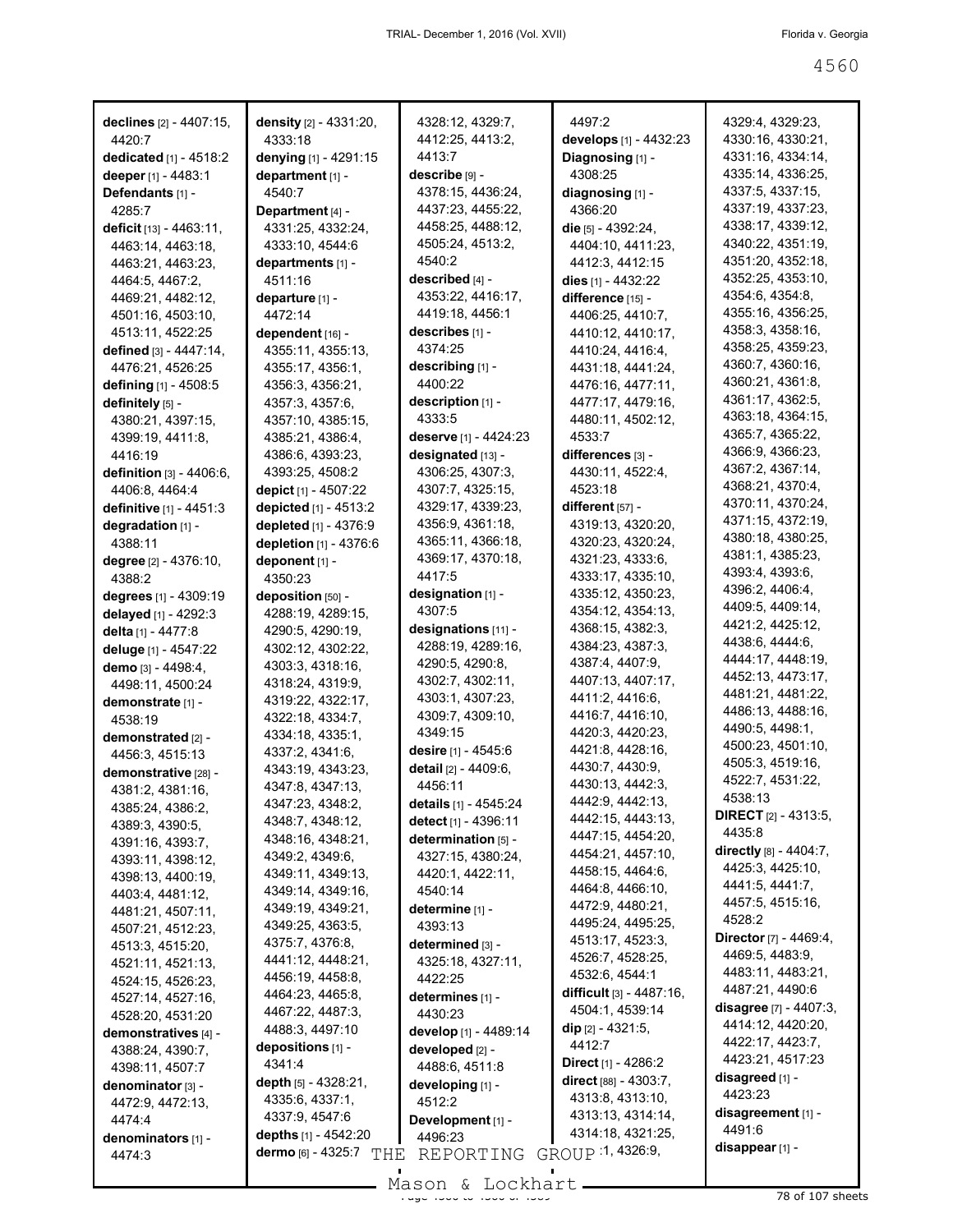| 4518:19                               |                                            |                                      |                                         |                                      |
|---------------------------------------|--------------------------------------------|--------------------------------------|-----------------------------------------|--------------------------------------|
| disappointed [2] -                    | 4412:3, 4412:20,<br>4412:24, 4413:2,       | 4301:7, 4301:15,<br>4301:24, 4304:2, | done [30] - 4291:11,<br>4294:5, 4303:6, | 4306:10, 4307:23,<br>4308:2, 4308:7, |
| 4544:19, 4544:21                      | 4413:8                                     | 4304:14, 4305:5,                     | 4331:24, 4333:14,                       | 4308:13, 4309:2,                     |
| Disaster [1] - 4298:1                 | disease-related <sub>[1]</sub> -           | 4305:12, 4305:19,                    | 4378:9, 4390:6,                         | 4311:2, 4311:3,                      |
| disaster [11] - 4298:3,               | 4325:1                                     | 4305:24, 4306:16,                    | 4391:5, 4398:17,                        | 4312:1, 4312:7,                      |
| 4369:8, 4369:13,                      | disengaged [1] -                           | 4308:3, 4308:10,                     | 4399:16, 4405:1,                        | 4314:10, 4318:20,                    |
| 4369:14, 4423:1,                      | 4427:2                                     | 4308:20, 4310:16,                    | 4405:2, 4453:22,                        | 4328:3, 4329:9,                      |
| 4423:5, 4423:22,                      | disinterested [1] -                        | 4325:12, 4327:16,                    | 4461:15, 4465:1,                        | 4329:11, 4329:21,                    |
| 4424:12, 4425:2,                      | 4549:8                                     | 4327:22, 4329:8,                     | 4492:18, 4496:1,                        | 4332:3, 4337:10,                     |
| 4425:4, 4445:23                       | dispense [1] - 4372:3                      | 4329:12, 4329:14,                    | 4499:18, 4502:23,                       | 4339:12, 4342:23,                    |
| <b>Discharge</b> [1] - 4300:6         | display [1] - 4421:4                       | 4329:18, 4329:20,                    | 4525:1, 4525:15,                        | 4344:12, 4345:6,                     |
| disclaimer [1] -                      | displayed [1] - 4367:5                     | 4329:23, 4342:24,                    | 4536:13, 4536:14,                       | 4346:17, 4347:2,                     |
| 4417:18                               |                                            | 4343:10, 4343:18,                    | 4536:25, 4539:15,                       | 4347:21, 4347:23,                    |
| discounting [1] -                     | displaying [1] -<br>4419:17                | 4344:1, 4344:4,                      | 4539:16, 4539:17,                       | 4348:6, 4351:15,                     |
| 4478:16                               |                                            | 4344:5, 4344:21,                     | 4545:25, 4548:12                        | 4352:6, 4353:2,                      |
| discovered [1] -                      | disproved [1] - 4424:3                     | 4345:6, 4345:7,                      | dotted $[1] - 4396:17$                  | 4353:8, 4353:22,                     |
| 4330:1                                | disrupting [1] -                           | 4345:12, 4345:16,                    | double [1] - 4410:6                     | 4354:19, 4361:19,                    |
|                                       | 4516:19                                    | 4345:23, 4346:5,                     | double-take [1] -                       | 4361:20, 4361:25,                    |
| discovery [1] -<br>4322:24            | disruption $[1]$ -                         | 4346:8, 4346:9,                      | 4410:6                                  | 4362:7, 4362:20,                     |
|                                       | 4516:20                                    | 4346:15, 4346:22,                    | Douglas [1] - 4345:18                   | 4363:2, 4363:5,                      |
| discretionary [5] -                   | distance [1] - 4420:14                     | 4346:24, 4353:11,                    | Douglass <sub>[2]</sub> -               | 4364:18, 4364:20,                    |
| 4524:1, 4524:5,                       | distinguish [1] -                          | 4356:8, 4359:6,                      | 4290:20, 4291:3                         | 4365:12, 4365:15,                    |
| 4524:7, 4524:14,                      | 4500:6                                     | 4365:10, 4366:22,                    | down [17] - 4326:18,                    | 4365:25, 4366:3,                     |
| 4524:20                               | distribute $[1] - 4314.5$                  | 4369:17, 4370:18,                    | 4367:20, 4373:6,                        | 4366:12, 4367:25,                    |
| discuss $[4] - 4308:19$ ,             | distributed [1] -                          | 4405:10, 4405:19,                    | 4395:20, 4397:12,                       | 4374:1, 4374:6,                      |
| 4368:18, 4521:6,                      | 4474:2                                     | 4412:13, 4417:5,                     | 4405:4, 4406:16,                        | 4374:8, 4381:4,                      |
| 4523:7                                | distributional [3] -                       | 4417:13, 4423:20,                    | 4441:19, 4442:17,                       | 4381:22, 4384:20,                    |
| discussed [12] -                      | 4471:19, 4473:14,                          | 4438:8, 4438:9,                      | 4443:11, 4451:12,                       | 4384:21, 4387:10,                    |
| 4294:15, 4294:21,                     | 4500:13                                    | 4438:13, 4438:14,                    | 4457:22, 4496:21,                       | 4397:2, 4397:3,                      |
| 4295:6, 4306:20,                      | <b>District</b> [7] - 4343:4,              | 4438:21, 4440:14,                    | 4502:16, 4522:2,                        | 4405:24, 4409:8,                     |
| 4311:24, 4337:2,                      | 4344:17, 4345:3,                           | 4445:21, 4448:11,                    | 4528:5, 4528:17                         | 4409:11, 4409:14,                    |
| 4359:3, 4455:2,                       | 4345:14, 4345:20,                          | 4449:1, 4449:12,                     | downloaded [4] -                        | 4409:18, 4410:1,                     |
| 4458:9, 4511:19,                      | 4346:5, 4346:21                            | 4449:17, 4450:6,                     | 4352:14, 4352:15,                       | 4410:4, 4410:5,                      |
| 4520:19, 4523:14                      | disturbance [1] -                          | 4452:22, 4456:7,                     | 4353:23, 4386:7                         | 4412:22, 4413:23,                    |
| discusses $[1] - 4305:8$              | 4398:24                                    | 4457:1, 4468:23,                     | downstream [1] -                        | 4413:24, 4414:8,                     |
| discussing [5] -                      | disturbances [2] -                         | 4472:15, 4483:14,                    | 4540:15                                 | 4420:12, 4421:5,                     |
| 4301:18, 4308:11,                     | 4408:8, 4408:9                             | 4484:1, 4484:22,                     | Downstream [1] -                        | 4422:10, 4427:15,                    |
| 4368:9, 4441:16,<br>4499:4            | dive [3] - 4320:6.                         | 4485:7, 4486:3,                      | 4366:5                                  | 4433:13, 4434:9,                     |
| discussion [16] -                     | 4320:9, 4320:10                            | 4494:8, 4496:13,                     | dozens [2] - 4309:19,                   | 4434:24, 4435:10,                    |
|                                       | diverse [2] - 4404:2,                      | 4496:14, 4542:2                      | 4517:7                                  | 4436:5, 4436:21,                     |
| 4296:22, 4298:14,<br>4298:21, 4299:6, | 4427:17                                    | documentation [1] -                  | dr $[1]$ - 4515:18                      | 4437:6, 4437:14,                     |
| 4299:23, 4304:24,                     | divided [1] - 4394:5                       | 4291:13                              | $Dr$ [219] - 4290:20,                   | 4444:8, 4444:14,                     |
| 4305:14, 4305:20,                     | Division [4] - 4456:14,                    | documented [3] -                     | 4291:3, 4291:5,                         | 4446:5, 4449:22,                     |
| 4306:17, 4367:6,                      | 4456:21, 4483:23,                          | 4368:3, 4408:10,                     | 4291:7, 4291:13,                        | 4452:11, 4453:21,                    |
| 4372:6, 4450:24,                      | 4497:7                                     | 4517:7                               | 4293:6, 4293:9,                         | 4454:4, 4455:3,                      |
| 4456:18, 4458:8,                      | division [1] - 4482:13                     | documents $[22] -$                   | 4294:2, 4295:2,                         | 4455:8, 4456:1,                      |
| 4468:19, 4523:25                      | <b>Docket</b> $[5] - 4343.5$ ,             | 4292:1, 4294:15,                     | 4295:10, 4295:16,                       | 4456:10, 4458:13,                    |
| Discussion $[2]$ -                    | 4345:4, 4345:15,                           | 4294:17, 4294:20,                    | 4295:17, 4295:22,                       | 4459:6, 4461:18,                     |
| 4311:7, 4342:10                       | 4345:21, 4346:7                            | 4295:5, 4303:9,                      | 4296:4, 4296:6,                         | 4462:4, 4463:11,                     |
| discussions [4] -                     | docket [3] - 4343:14,                      | 4322:23, 4325:9,                     | 4296:16, 4297:12,                       | 4463:22, 4466:6,                     |
| 4321:10, 4321:15,                     | 4343:22, 4343:25                           | 4336:3, 4342:18,                     | 4298:16, 4299:13,                       | 4466:23, 4469:23,                    |
| 4323:13, 4487:10                      | <b>doctor</b> [1] - 4426:10                | 4343:8, 4347:7,                      | 4300:8, 4300:12,                        | 4475:4, 4477:2,                      |
| Discussions $[1]$ -                   | document [96] -                            | 4358:10, 4358:14,                    | 4300:20, 4300:21,                       | 4477:12, 4479:8,                     |
| 4298:23                               | 4295:15, 4296:8,                           | 4370:12, 4424:4,                     | 4301:4, 4301:12,                        | 4480:14, 4480:17,                    |
| <b>Disease</b> [1] - $4364:8$         | 4296:17, 4296:18,                          | 4436:9, 4458:24,                     | 4302:2, 4302:8,                         | 4481:14, 4482:1,                     |
| disease [14] - 4325:1,                | 4296:23, 4297:5,                           | 4484:3, 4484:4,                      | 4302:12, 4302:24,                       | 4483:9, 4483:11,                     |
| 4325:5, 4327:9,                       | 4297:12, 4297:18,                          | 4487:8, 4487:19                      | 4303:3, 4303:24,                        | 4483:21, 4484:19,                    |
| 4327:11, 4329:7,                      | 4297:19, 4297:24,                          | dollars [6] - 4472:5,                | 4303:25, 4304:7,                        | 4492:1, 4502:6,                      |
| 4329:13, 4382:8,                      | 4298:5, 4298:9,                            | 4476:23, 4499:20,                    | 4304:16, 4304:17,                       | 4502:7, 4502:24,                     |
| 4385:11, 4411:23,                     | 4298:19, 4299:17<br>THE<br>4299:21, 4300:1 | REPORTING                            | GROUP 23, 4304:25,                      | 4503:5, 4504:9,                      |
|                                       |                                            |                                      |                                         | 4504:19, 4505:8,                     |
|                                       |                                            |                                      |                                         |                                      |

The Reporting Group (207) 797-6040<br>The Reporting Group (207) 797-6040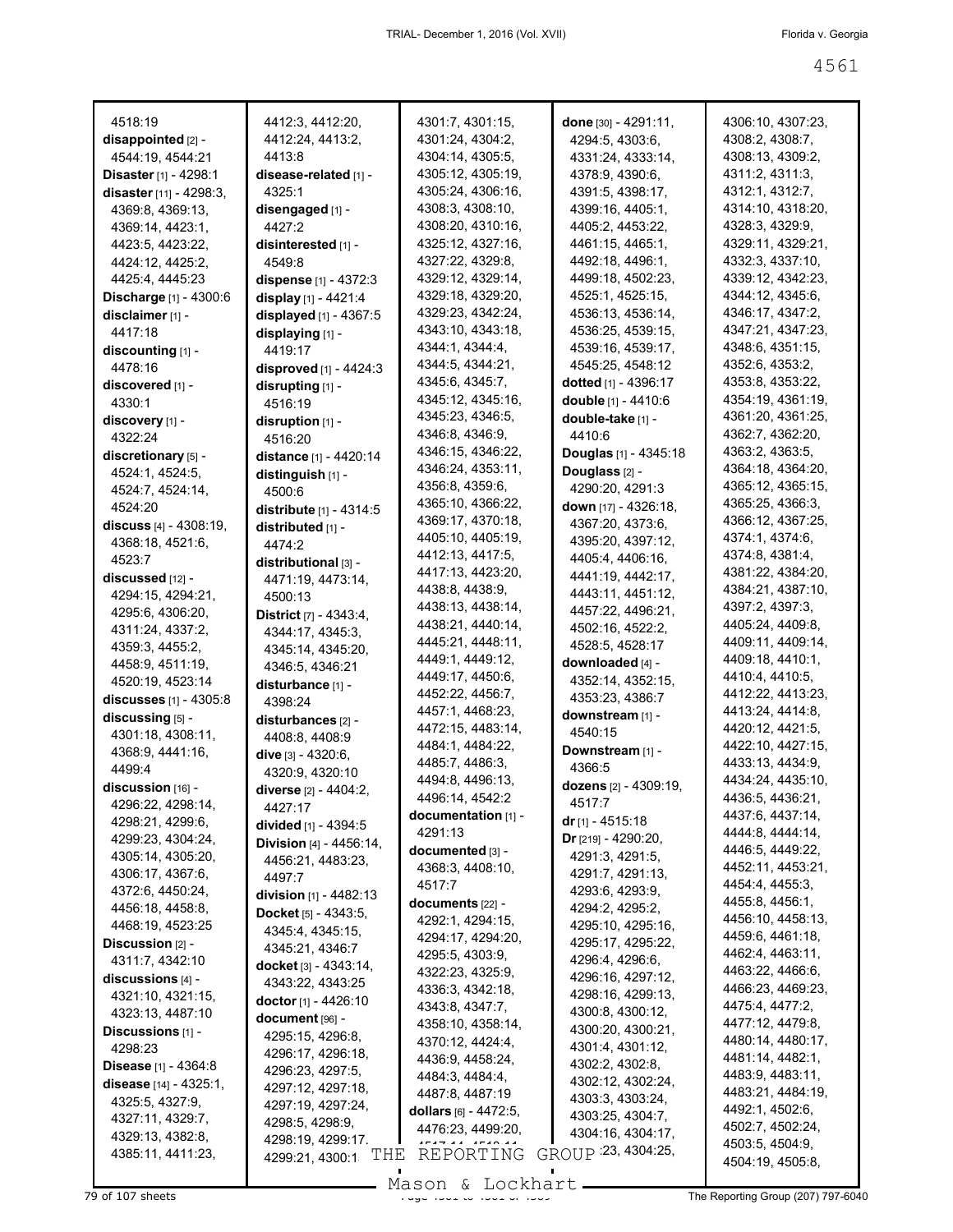| 4505:24, 4506:19,         | Drought [4] - 4360:3,                | 4310:7, 4310:13,                | ecology [7] - 4312:9, | <b>Edward</b> [1] - 4308:22   |
|---------------------------|--------------------------------------|---------------------------------|-----------------------|-------------------------------|
| 4506:20, 4506:21,         | 4364:9, 4366:4,                      | 4310:19, 4344:7,                | 4323:25, 4377:3,      | effect $[5] - 4353:12$ ,      |
| 4509:16, 4509:21,         | 4487:2                               | 4344:9, 4361:16,                | 4377:6, 4377:7,       | 4405:25, 4407:7,              |
| 4511:19, 4511:20,         | drought-induced [1] -                | 4361:19, 4361:24,               | 4377:16, 4535:5       | 4510:16                       |
| 4512:11, 4513:9,          | 4363:20                              | 4362:2, 4362:12,                | econometrics [1] -    | effective [14] -              |
| 4513:17, 4514:5,          | droughts [1] -                       | 4363:7, 4365:14,                | 4540:8                | 4398:23, 4399:7,              |
| 4514:14, 4515:4,          | 4487:17                              | 4369:20, 4370:19,               | economic [26] -       | 4400:5, 4416:24,              |
| 4516:10, 4516:12,         | <b>drove</b> [1] - 4430:18           | 4370:24, 4371:6,                | 4444:18, 4453:19,     | 4419:9, 4419:14,              |
| 4516:23, 4517:12,         | <b>Drs</b> $[1] - 4409:3$            | 4371:9                          | 4458:10.4458:13.      | 4464:7, 4464:11,              |
| 4518:10, 4518:24,         | dry [15] - 4459:21,                  | <b>e-mails</b> $[4] - 4301:4$ , | 4458:14, 4461:16,     | 4466:8, 4467:7,               |
| 4519:2, 4519:4,           | 4460:3, 4460:7,                      | 4303:24, 4304:6,                | 4463:6, 4466:25,      | 4467:19, 4468:3,              |
| 4519:9, 4519:14,          | 4460:11, 4461:13,                    | 4304:22                         | 4491:8, 4491:9,       | 4523:2, 4543:14               |
| 4520:9, 4520:11,          | 4465:2, 4465:17,                     | early [6] - 4317:15,            | 4491:13, 4497:16,     | effectively [2] -             |
| 4522:25, 4523:12,         | 4470:19, 4521:18,                    | 4317:24, 4327:11,               | 4506:3, 4506:15,      | 4381:22, 4487:9               |
| 4523:20, 4525:14,         | 4522:9, 4529:8,                      | 4342:19, 4378:20,               | 4507:2, 4508:21,      | effectiveness [1] -           |
| 4525:18, 4525:23,         | 4529:9, 4530:20,                     | 4545:12                         | 4509:3, 4510:10,      | 4467:20                       |
| 4526:16, 4527:9,          | 4531:5, 4532:18                      | <b>ease</b> [1] - 4478:17       | 4511:13, 4515:16,     | effects $[2] - 4327:8$ ,      |
| 4528:14, 4529:15,         | Dry [1] - 4359:20                    | easement [5] - 4470:3,          | 4516:17, 4517:8,      | 4330:19                       |
| 4530:1, 4531:9,           | dry-land [2] - 4470:19,              | 4477:7, 4478:18,                | 4524:4, 4528:10,      | efficiency [2] -              |
| 4531:13, 4531:23,         | 4522:9                               | 4478:23, 4482:16                | 4535:4                | 4355:22, 4394:8               |
| 4532:9, 4532:10,          | due $[9] - 4351:3,$                  | easements [3] -                 | Economic $[2] -$      | efficient $[9] - 4328:3$ ,    |
| 4532:11, 4533:14,         | 4360:17, 4361:11,                    | 4469:17, 4469:24,               | 4488:14, 4488:22      | 4453:5, 4453:17,              |
| 4534:24, 4535:18,         | 4362:6, 4384:10,                     | 4474:7                          | economical [1] -      | 4453:19, 4454:2,              |
| 4536:22, 4540:18,         | 4396:24, 4411:1,                     | easier $[3] - 4294:11,$         | 4464:12               | 4454:11, 4454:20,             |
| 4540:25, 4541:2,          | 4414:10, 4491:25                     | 4294:18, 4486:17                | economically [3] -    | 4454:22, 4506:8               |
| 4542:19, 4543:12,         | <b>dug</b> [1] - 4526:16             | <b>East</b> [3] - 4319:18,      | 4406:14, 4407:20,     | <b>effort</b> [18] - 4355:18, |
| 4544:1, 4544:14           | <b>DUNLAP [1] - 4285:23</b>          | 4383:14, 4384:2                 | 4468:5                | 4355:21, 4358:5,              |
| drag [1] - 4450:13        | Dunlap [3] - 4292:9,                 | eastern [6] - 4323:25,          | Economics [1] -       | 4379:6, 4379:10,              |
| dramatic [3] -            | 4435:2, 4435:3                       | 4324:3, 4363:22,                | 4505:18               | 4379:17, 4379:22,             |
| 4515:22, 4522:2,          | <b>During</b> $[1] - 4364:9$         | 4378:22, 4379:2,                | economics [20] -      | 4379:24, 4380:1,              |
| 4529:10                   |                                      | 4380:7                          | 4468:14, 4471:12,     | 4389:16, 4394:3,              |
| dramatically [1] -        | during [35] - 4292:14,               | easy [1] - 4511:23              | 4491:23, 4505:4,      | 4394:7, 4394:22,              |
| 4394:23                   | 4292:16, 4293:24,                    | eat <sub>[1]</sub> - 4336:19    | 4505:5, 4505:6,       | 4395:4, 4395:14,              |
| draw [2] - 4389:8,        | 4315:9, 4318:2,                      | ECF $[6] - 4343:5$ ,            | 4505:7, 4505:9,       | 4396:22, 4433:15,             |
| 4389:9                    | 4318:7, 4319:12,<br>4320:5, 4320:12, | 4343:15, 4345:3,                | 4506:2, 4510:7,       | 4511:8                        |
| drawing $[1] - 4502:3$    | 4322:24, 4341:18,                    | 4345:15, 4345:21,               | 4510:9, 4510:20,      | <b>Effort</b> $[1] - 4357:15$ |
| drawn [1] - 4465:4        | 4346:13, 4347:24,                    | 4346:6                          | 4512:6, 4513:22,      | efforts [2] - 4378:22,        |
| dream [1] - 4495:16       | 4348:4, 4348:9,                      | <b>ECHOLS</b> [29] -            | 4517:4, 4517:24,      | 4379.9                        |
| dredges [3] - 4414:18,    | 4348:14, 4348:22,                    | 4285:21, 4312:2,                | 4536:25, 4537:3,      | egg [2] - 4432:21,            |
| 4414:22, 4414:23          | 4349:3, 4349:8,                      | 4312:4, 4313:3,                 | 4537:6, 4540:7        | 4432:22                       |
| <b>drew</b> [2] - 4501:24 | 4349:12, 4350:2,                     | 4313:6, 4313:17,                | economies [1] -       | eggs [5] - 4336:16,           |
| driest $[1]$ - 4530:21    | 4368:5, 4390:15,                     | 4313:20, 4342:5,                | 4529:21               | 4432:11, 4432:15,             |
| drill $[3] - 4334:11$ ,   | 4391:9, 4398:18,                     | 4353:1, 4360:20,                | economist [9] -       | 4542:9, 4542:12               |
| 4372:13, 4373:24          | 4401:17, 4403:1,                     | 4371:25, 4372:2,                | 4470:25, 4471:10,     | egregious [2] -               |
| drills $[3] - 4373:1,$    | 4412:20, 4419:23,                    | 4388:23, 4389:1,                | 4471:11, 4491:4,      | 4518:6, 4538:5                |
| 4373:17, 4373:21          | 4441:12, 4458:8,                     | 4393:6, 4393:8,                 | 4505:25, 4525:7,      | eight $[2] - 4401:3$ ,        |
| driven [1] - 4525:13      | 4487:3, 4497:10,                     | 4398:10, 4398:14,               | 4533:12, 4540:4,      | 4505:23                       |
| drop [5] - 4394:14,       | 4504:3, 4504:14                      | 4400:18, 4400:20,               | 4540:9                | either $[12] - 4341:4,$       |
| 4395:3, 4522:6            | dynamic [1] - 4407:12                | 4402:8, 4402:12,                | economists [3] -      | 4383:8, 4399:2,               |
| dropped [1] - 4394:12     |                                      | 4403:3, 4405:4,                 | 4526:1, 4534:15,      | 4419:23, 4472:4,              |
| drops [2] - 4521:22,      | Е                                    | 4405:5, 4414:4,                 | 4536:19               | 4486:20, 4487:15,             |
| 4521:25                   |                                      | 4423:15, 4423:18,               | ecosystem [1] -       | 4491:11, 4523:17,             |
| drought [15] - 4288:7,    | e-mail [35] - 4295:10,               | 4433:7                          | 4407:11               | 4524:20, 4545:16,             |
| 4363:20, 4368:5,          | 4295:16, 4295:24,                    | <b>Echols</b> $[2] - 4311:23$   | Ecosystems [1] -      | 4546:3                        |
| 4408:19, 4410:9,          | 4300:20, 4300:23,                    | 4312:4                          | 4365:4                | electronically [1] -          |
| 4412:6, 4412:20,          | 4300:24, 4301:6,                     | ecological [3] -                | editor [1] - 4546:16  | 4350:9                        |
| 4460:15, 4460:16,         | 4301:7, 4301:12,                     | 4511:21, 4512:4,                | education $[2] -$     | element [2] - 4412:20,        |
| 4460:17, 4487:9,          | 4304:9, 4304:15,                     | 4517:9                          | 4295:2, 4472:5        | 4413:9                        |
| 4487:12, 4503:20,         | 4304:25, 4306:9,                     | ecologies [1] -                 | educational [1] -     | elements [3] -                |
| 4504:4, 4530:10           | 4308:1, 4308:7,                      |                                 | GROUP <sup>23</sup>   |                               |
|                           | THE<br>4308:13, 4308:1               | REPORTING                       |                       | 4377:12, 4389:12,             |
|                           |                                      | Mason & Lockhart                |                       |                               |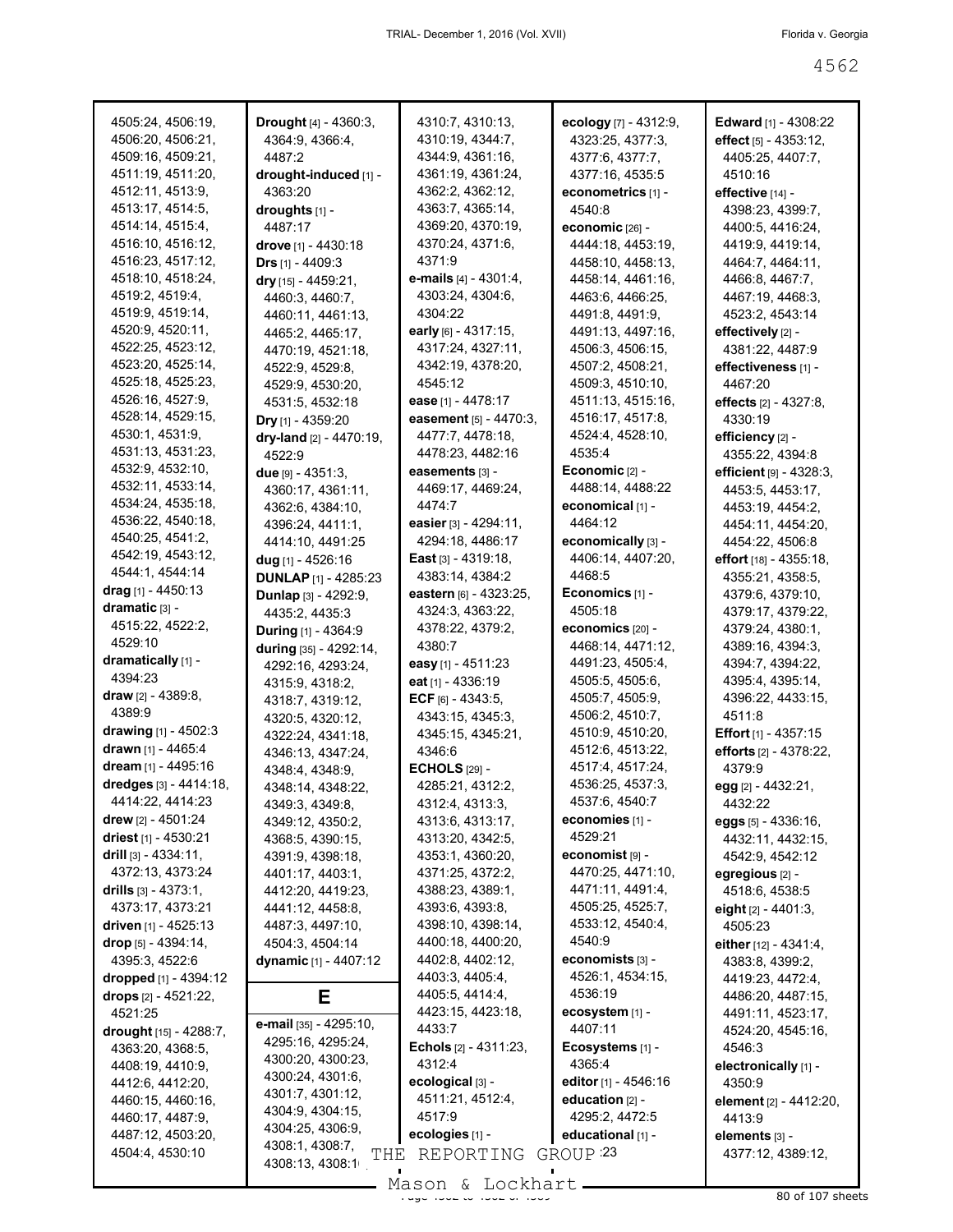| 4397:15                         | engineering [1] -                         | 4474:21, 4481:1              | <b>Estuarine</b> [1] - 4366:5         | 4344:6, 4344:12,                                       |
|---------------------------------|-------------------------------------------|------------------------------|---------------------------------------|--------------------------------------------------------|
| <b>Elena</b> $[8] - 4391:7$ ,   | 4495:1                                    | Equitable [1] -              | estuary [2] - 4363:21,                | 4344:14, 4344:22,                                      |
| 4398:2, 4398:21,                | Engineers [3] -                           | 4346:10                      | 4407:12                               | 4345:8, 4345:17,                                       |
| 4398:25, 4399:17,               | 4343:3, 4343:21,                          | equitable [1] -              | evaluate [3] - 4416:6,                | 4346:14, 4346:16,                                      |
| 4400:4, 4400:17,                | 4346:4                                    | 4506:17                      | 4420:23, 4494:2                       | 4347:2, 4347:25,                                       |
| 4401:1                          | enjoyed [2] - 4321:3,                     | equivalent [1] -             | evaluated [4] -                       | 4348:4, 4348:9,                                        |
| <b>Elevated</b> $[1] - 4360:3$  | 4436:1                                    | 4466:16                      | 4351:19, 4409:2,                      | 4348:14, 4348:23,                                      |
| eliminate [7] - 4467:2,         | ensure $[2] - 4401:10$ ,                  | <b>Eric</b> [1] - 4301:12    | 4455:20, 4479:8                       | 4349:4, 4349:8,                                        |
| 4492:9, 4521:8,                 | 4417:19                                   | error [4] - 4301:16,         | evaluates [2] -                       | 4350:2, 4374:23,                                       |
| 4538:23, 4542:21,               | enters [1] - 4326:19                      | 4518:6, 4538:5,              | 4481:14, 4489:21                      | 4433:24, 4462:7,                                       |
| 4542:24, 4543:5                 | entire [8] - 4307:7,                      | 4544:4                       | evaluating $[1]$ -                    | 4509:17                                                |
| eliminated אa -                 | 4336:17, 4363:22,                         | errors [1] - 4526:11         | 4491:19                               | <b>examine</b> [4] - 4389:13,                          |
| 4327:12, 4329:13,               | 4387:15, 4445:17,                         | especially [1] -             | evaluation [1] -                      | 4394:17, 4486:22,                                      |
| 4427:20                         | 4450:13, 4471:22,                         | 4397:11                      | 4353:8                                | 4506:15                                                |
| eliminating <sub>[3]</sub> -    | 4517:3                                    | espousing [1] -              | evaporation [5] -                     | examined $[2]$ -                                       |
| 4463:25, 4492:7,                | entirely [2] - 4374:13,                   | 4537:16                      | 4450:20, 4451:13,                     | 4316:21, 4355:6                                        |
| 4514:17                         | 4464:13                                   | ESQ $[10] - 4285:17$ ,       | 4451:17, 4451:20,                     | examining [1] -                                        |
| <b>Elliott</b> $[2] - 4289:4$   | entirety [6] - 4322:20,                   | 4285:17, 4285:18,            | 4452:17                               | 4485:2                                                 |
| 4289:7                          | 4338:20, 4340:8,                          | 4285:18, 4285:20,            | event $[1]$ - 4549:8                  | example [8] - 4324:15,                                 |
| <b>ELLIOTT</b> [1] - 4289:5     | 4367:1, 4419:22,                          | 4285:20, 4285:21,            | events [2] - 4324:13,                 | 4398:23, 4457:11,                                      |
| <b>Ellis</b> [3] - 4293:23,     | 4541:5                                    | 4285:21, 4285:22,            | 4324:16                               | 4460:6, 4501:13,                                       |
| 4302:18, 4312:5                 | entities [2] - 4505:10,                   | 4285:23                      | evidence [29] -                       | 4508:14, 4518:4,                                       |
| elsewhere [1] - 4489:6          | 4505:11                                   | essential [2] - 4289:8,      | 4291:20, 4315:1,                      | 4521:18                                                |
| embodied [1] -                  | entitled [9] - 4285:10,                   | 4401:11                      | 4315:7, 4315:15,                      | examples $[1] - 4430:4$                                |
| 4358:17                         | 4354:19, 4356:10,                         | essentially [9] -            | 4315:24, 4330:22,                     | exceeds [1] - 4441:25                                  |
| <b>Emeritus</b> $[1]$ - 4540:5  | 4357:14, 4360:3,                          | 4444:7, 4466:16,             | 4334:5, 4334:15,                      | <b>except</b> $[3] - 4309:17$ ,                        |
| <b>EMILY</b> [1] - 4285:20      | 4360:12, 4366:3,                          | 4476:24, 4478:15,            | 4335:8, 4335:10,                      | 4380:1, 4446:17                                        |
| <b>Emily</b> [2] - 4291:8,      | 4366:19, 4418:17                          | 4485:19, 4489:19,            | 4338:25, 4360:8,                      | exceptionally [1] -                                    |
| 4293:22                         | entity $[2] - 4416:23$ ,                  | 4508:1, 4535:22,             | 4360:17, 4361:11,                     | 4525:9                                                 |
| emphasize [1] -                 | 4466:21                                   | 4536:5                       | 4362:6, 4363:14,                      | <b>excerpt</b> [3] - 4336:5,                           |
|                                 |                                           |                              |                                       |                                                        |
|                                 |                                           |                              |                                       | 4337:6, 4337:24                                        |
| 4289:11                         | <b>entrance</b> [1] - 4375:24             | established [4] -            | 4365:23, 4366:10,                     |                                                        |
| empirical [4] -                 | environment [5] -                         | 4342:20, 4401:10,            | 4367:15, 4368:22,                     | <b>excerpts</b> $[19] - 4294:3$ ,<br>4294:20, 4302:21, |
| 4478:12, 4521:20,               | 4336:18, 4377:9,                          | 4490:24, 4494:10             | 4370:5, 4382:1,                       | 4325:10, 4347:9,                                       |
| 4521:22, 4525:3                 | 4377:11, 4377:12,                         | <b>estate</b> [2] - 4479:15, | 4411:10, 4414:9,                      | 4347:22, 4348:1,                                       |
| empirically [1] -               | 4411:1                                    | 4480:11                      | 4414:10, 4417:21,<br>4433:5, 4525:24, | 4348:6, 4348:11,                                       |
| 4499:15                         | environmental [18] -                      | Estate [1] - 4480:6          | 4526:17                               | 4348:15, 4348:20,                                      |
| employ [1] - 4502:15            | 4296:5, 4375:20,                          | estimate [16] - 4342:4,      |                                       | 4348:25, 4349:5,                                       |
| employees [3] -                 | 4384:23, 4408:8,                          | 4358:9, 4470:6,              | evolution $[1]$ -                     |                                                        |
| 4508:8, 4508:17,                | 4466:25, 4505:3,                          | 4475:4, 4481:17,             | 4432:12                               | 4349:10, 4349:15,                                      |
| 4508:20                         | 4505:5, 4506:2,                           | 4484:7, 4511:25,             | evolved [2] - 4412:5,                 | 4349:20, 4349:24,<br>4350:3, 4350:7                    |
| employment [2] -                | 4506:3, 4510:8,                           | 4516:17, 4518:12,            | 4413:6                                | excess [1] - 4371:1                                    |
| 4528:5, 4529:22                 | 4510:24, 4516:11,                         | 4518:25, 4523:8,             | exact [2] - 4320:4,                   |                                                        |
| empty [3] - 4441:3,             | 4517:3, 4517:24,                          | 4523:9, 4526:9,              | 4447:19                               | excessive [1] -<br>4463:25                             |
| 4441:5, 4441:6                  | 4537:2, 4537:5,                           | 4540:17, 4542:24,            | exactly [13] - 4326:23,               |                                                        |
| enacted [1] - 4489:15           | 4537:25, 4540:8                           | 4543:13                      | 4358:22, 4373:25,                     | exchange [3] -                                         |
| end [4] - 4372:24,              | Environmental [8] -                       | estimated [6] -              | 4384:17, 4399:21,                     | 4304:16, 4308:1,                                       |
| 4402:9, 4457:19,                | 4456:13, 4456:21,                         | 4503:17, 4513:9,             | 4403:18, 4423:19,                     | 4361:19                                                |
| 4457:22                         | 4483:23, 4488:13,                         | 4513:15, 4519:5,             | 4426:19, 4444:13,                     | exclusively [1] -                                      |
| Endangered [1] -                | 4505:14, 4505:18,                         | 4519:8, 4520:9               | 4469:5, 4485:25,                      | 4509:1                                                 |
| 4346:1                          | 4505:19, 4511:11                          | estimates [5] -              | 4493:6, 4499:9                        | excuse [4] - 4306:5,                                   |
| endangered [1] -                | Environmentally [1] -                     | 4484:19, 4514:12,            | exam $[1] - 4438:4$                   | 4307:2, 4311:3,                                        |
| 4483:18                         | 4458:17                                   | 4514:13, 4514:15,            | <b>EXAMINATION [9] -</b>              | 4410:2                                                 |
| enforce [3] - 4491:16,          | <b>EPA</b> [2] - 4489:20,                 | 4515:10                      | 4313:5, 4314:8,                       | Executive [2] -                                        |
| 4492:10, 4494:3                 | 4505:16                                   | estimating [3] -             | 4372:1, 4414:6,                       | 4378:25, 4539:2                                        |
| enforcement [3] -               | <b>EPD</b> [3] - 4457:12,                 | 4475:3, 4480:18,             | 4423:17, 4435:8,                      | exercise [1] - 4497:21                                 |
| 4419:13, 4493:14,               | 4484:7, 4484:22                           | 4512:3                       | 4436:3, 4504:17,                      | exert [1] - 4407:7                                     |
| 4495:4                          | equal $[2] - 4395:3$ ,                    | <b>Estimating</b> $[2]$ -    | 4530:3                                | exerted [1] - 4394:3                                   |
| enforcing [1] -                 | 4463:7                                    | 4479:13, 4480:9              | examination $[25]$ -                  | exhibit [16] - 4292:2,                                 |
| 4493:15<br>engaged [1] - 4485:2 | equipment [4] -<br>4313:19, 4474:1<br>THE | estuarine [1] -<br>REPORTING | 4292:3, 4313:25,<br>GROUP 6, 4343:16, | 4292:18, 4303:17,<br>4303:19, 4307:25,                 |

 $81$  of 107 sheets  $\frac{3}{5}$  of  $\frac{3}{5}$  of  $\frac{3}{5}$  of  $\frac{3}{5}$  of  $\frac{3}{5}$  of  $\frac{3}{5}$  of  $\frac{3}{5}$  of  $\frac{3}{5}$  of  $\frac{3}{5}$  of  $\frac{3}{5}$  of  $\frac{3}{5}$  or  $\frac{3}{5}$  or  $\frac{3}{5}$  or  $\frac{3}{5}$  or  $\frac{3}{5}$  or  $\frac{3}{5$ Mason & Lockhart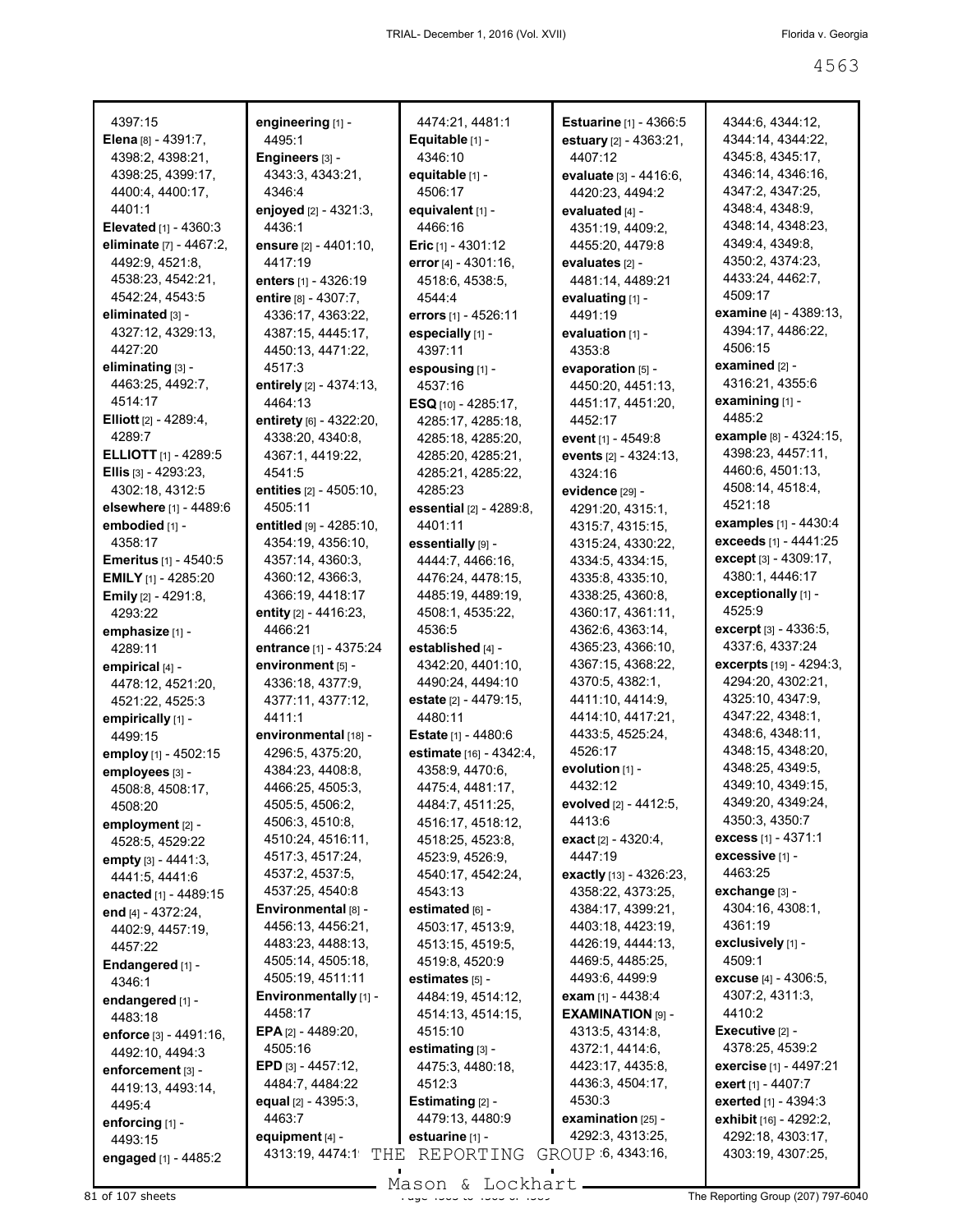| 4308:6, 4342:20,                     | 4316:8, 4316:15,             | 4397:19                                   | <b>Factual</b> [1] - 4345:9          | 4451:9, 4451:24,                    |
|--------------------------------------|------------------------------|-------------------------------------------|--------------------------------------|-------------------------------------|
| 4347:14, 4347:19,                    | 4544:10                      | <b>exploited</b> $[1]$ - 4378:3           | faculty [2] - 4536:17,               | 4452:23, 4453:3,                    |
| 4348:25, 4350:10,                    | expert [34] - 4290:21,       | explore [1] - 4484:24                     | 4537:13                              | 4453:22, 4468:4,                    |
| 4350:13, 4351:2,                     | 4293:7, 4312:7,              | extend [2] - 4435:22,                     | <b>fair</b> թթ - 4443:3,             | 4468:10, 4471:6,                    |
| 4390:10, 4461:8,                     | 4316:4, 4316:6,              | 4509:11                                   | 4446:19, 4447:10,                    | 4471:15, 4471:23,                   |
| 4462:12                              | 4317:3, 4317:4,              | <b>Extending</b> $[1] - 4346.9$           | 4465:8, 4470:17,                     | 4471:25, 4472:6,                    |
| <b>Exhibit</b> [23] - 4295:15,       | 4317:9, 4318:12,             | Extension [4] -                           | 4471:18, 4476:11,                    | 4472:10, 4473:21,                   |
| 4295:21, 4296:2,                     | 4319:3, 4321:16,             | 4436:22, 4436:25,                         | 4516:3, 4518:5                       | 4474:1, 4484:8,                     |
| 4296:12, 4297:24,                    | 4328:8, 4330:13,             | 4437:7, 4438:12                           | fairly [3] - 4374:18,                | 4484:20, 4494:21,                   |
| 4298:15, 4299:13,                    | 4335:2, 4337:8,              | extensive [1] - 4424:2                    | 4391:9, 4432:8                       | 4498:17, 4498:24,                   |
| 4300:4, 4300:19,                     | 4337:13, 4338:14,            | extensively [1] -                         | <b>fall</b> [3] - 4308:14,           | 4499:21, 4500:3,                    |
| 4301:3, 4301:11,                     | 4340:25, 4341:3,             | 4378:11                                   | 4422:3, 4547:21                      | 4500:12, 4525:20,                   |
| 4301:19, 4301:24,                    | 4356:15, 4366:22,            | <b>extent</b> [6] - 4350:23,              | falloff $[1] - 4525:10$              | 4525:25, 4526:18,                   |
| 4308:12, 4347:20,                    | 4373:25, 4374:1,             | 4399:18, 4402:25,                         | falls $[1] - 4427:7$                 | 4527:6                              |
| 4348:5, 4348:15,                     | 4374:6, 4381:5,              | 4429:4, 4508:21,                          | false $[2] - 4414:8$ ,               | <b>farming</b> $[7] - 4437:4$ ,     |
| 4457:3, 4482:22,                     | 4409:2, 4430:25,             | 4525:16                                   | 4414:14                              | 4440:5, 4470:16,                    |
| 4485:12, 4488:10,                    | 4438:7, 4455:10,             | <b>extracted</b> <sub>[2]</sub> - 4391:2, | <b>familiar</b> [38] - 4288:9,       | 4473:8, 4494:18,                    |
| 4496:10                              | 4502:1, 4506:24,             | 4397:10                                   | 4305:5, 4325:12,                     | 4499:14, 4522:9                     |
| <b>EXHIBITS</b> [2] - 4286:7,        | 4512:6, 4541:4,              | extracting $[2]$ -                        | 4328:17, 4328:19,                    | farmland <sub>[6]</sub> -           |
| 4287:1                               | 4541:6                       | 4391:14, 4398:5                           | 4328:21, 4334:7,                     | 4474:11, 4474:13,                   |
| exhibits [10] -                      | expertise $[4]$ -            | extraction $[2]$ -                        | 4334:9, 4353:16,                     | 4474:19, 4474:20,                   |
| 4291:23, 4310:10,                    | 4449:25, 4491:17,            | 4389:22, 4397:16                          | 4354:22, 4356:13,                    | 4475:18, 4543:18                    |
| 4322:23, 4342:14,                    | 4491:19, 4540:7              |                                           | 4358:14, 4361:21,                    | <b>farms</b> $[7] - 4476:21$ ,      |
| 4342:15, 4347:12,                    | experts [15] - 4290:21,      | extraordinary [1] -                       | 4362:7, 4364:14,                     | 4476:25, 4477:3,                    |
| 4350:8, 4350:18,                     | 4309:19, 4335:16,            | 4547:7                                    | 4364:16, 4367:11,                    | 4477:9, 4479:3,                     |
| 4351:6, 4398:16                      | 4409:10, 4487:13,            | <b>extreme</b> [2] - 4325:2,              |                                      | 4524:21                             |
| exist [1] - 4511:15                  | 4487:15, 4501:24,            | 4430:21                                   | 4367:13, 4369:1,                     | <b>fast</b> [1] - 4486:15           |
| existence [1] -                      | 4512:8, 4514:10,             | extremely $[2]$ -                         | 4369:4, 4369:9,                      | <b>fault</b> [1] - 4507:19          |
| 4436:23                              | 4514:11, 4514:12,            | 4479:3, 4529:9                            | 4405:10, 4409:21,                    |                                     |
|                                      | 4515:13, 4531:14,            |                                           | 4409:22, 4422:14,                    | <b>favored</b> [1] - 4430:1         |
| <b>existing</b> $[4] - 4424:4,$      | 4532:6, 4540:20              | F                                         | 4426:14, 4436:21,                    | favoring [1] - 4431:6               |
| 4446:6, 4489:15,                     |                              | face $[2] - 4446:23$ ,                    | 4437:18, 4440:4,                     | <b>FAWAL</b> [4] - 4350:15,         |
| 4520:14                              | <b>Expires</b> [1] - 4549:17 |                                           | 4450:8, 4450:11,                     | 4350:20, 4351:5,                    |
|                                      |                              |                                           |                                      |                                     |
| expect [13] - 4331:20,               | explain [28] - 4323:1,       | 4454:1                                    | 4452:3, 4452:4,                      | 4351:8                              |
| 4331:23, 4332:1,                     | 4353:2, 4375:4,              | <b>fact</b> [32] - $4326:8$ ,             | 4458:16, 4482:5,                     | <b>FDACS</b> [3] - 4333:14,         |
| 4333:1, 4376:2,                      | 4375:8, 4375:18,             | 4338:5, 4341:3,                           | 4487:4, 4487:6,                      | 4382:10, 4385:19                    |
| 4403:14, 4403:15,                    | 4377:5, 4377:25,             | 4356:15, 4358:16,                         | 4490:13                              | <b>feasibility</b> $[2] - 4485:3$ , |
| 4411:3, 4411:5,                      | 4380:23, 4381:14,            | 4359:2, 4369:13,                          | <b>far</b> [12] - 4293:10,           | 4522:23                             |
| 4431:9, 4431:14,                     | 4384:5, 4386:9,              | 4374:18, 4375:23,                         | 4326:24, 4357:6,                     | feasible [8] - 4463:10,             |
| 4431:15, 4431:16                     | 4390:12, 4391:21,            | 4376:5, 4378:25,                          | 4372:10, 4374:15,                    | 4464:14, 4464:18,                   |
| expected [6] -                       | 4393:19, 4396:3,             | 4384:14, 4385:4,                          | 4408:19, 4427:4,                     | 4467:11, 4522:20,                   |
| 4332:15, 4382:21,                    | 4398:19, 4402:21,            | 4392:9, 4395:12,                          | 4448:4, 4482:14,                     | 4543:7, 4543:9,                     |
| 4382:22, 4384:9,                     | 4406:24, 4409:24,            | 4401:13, 4403:20,                         | 4535:24                              | 4543:12                             |
| 4411:7, 4411:10                      | 4423:20, 4487:8,             | 4403:22, 4407:3,                          | <b>Farm</b> [5] - 4461:21,           | February [9] -                      |
| expenditures [1] -                   | 4503:2, 4504:23,             | 4420:22, 4432:18,                         | 4462:14, 4462:19,                    | 4343:24, 4348:2,                    |
| 4517:19                              | 4510:4, 4520:16,             | 4443:20, 4452:11,                         | 4495:8, 4495:10                      | 4348:20, 4349:16,                   |
| experience [10] -                    | 4522:24, 4524:17,            | 4452:12, 4473:16,                         | <b>farm</b> $[15] - 4440:1$ ,        | 4481:20, 4482:4,                    |
| 4321:22, 4407:21,                    | 4527:10                      | 4481:4, 4487:16,                          | 4440:2, 4450:20,                     | 4482:6, 4501:9,                     |
| 4424:25, 4430:10,                    | explained [4] -              | 4498:19, 4525:25,                         | 4450:25, 4451:10,                    | 4506:24                             |
| 4439:13, 4439:14,                    | 4335:13, 4355:21,            | 4539:18, 4542:19,                         | 4451:19, 4452:1,                     | <b>fecund</b> [1] - 4400:8          |
| 4478:12, 4493:14,                    | 4358:16, 4375:6              | 4545:12                                   | 4452:14, 4452:17,                    | federal [16] - 4322:3,              |
| 4495:4, 4511:1                       | explaining [1] -             | factor $[6] - 4330.9$ ,                   | 4461:23, 4461:24,                    | 4369:8, 4369:13,                    |
| experienced [1] -                    | 4518:2                       | 4330:12, 4331:14,                         | 4494:21, 4521:19,                    |                                     |
| 4378:13                              | explains [1] - 4368:3        | 4384:22, 4418:24,                         | 4544:5, 4544:11                      | 4379:7, 4379:16,                    |
| experiences [2] -                    | explicitly [1] - 4535:7      | 4502:13                                   | <b>Farmers</b> [1] - 4288:9          | 4471:17, 4498:11,                   |
|                                      | exploit [1] - 4397:4         | factors [10] - 4330:7,                    |                                      | 4498:16, 4498:25,                   |
| 4411:1, 4436:2<br>experimental [6] - | exploitation [9] -           | 4356:4, 4356:5,                           | farmers $[37]$ -<br>4439:25, 4440:8, | 4499:7, 4499:13,                    |
|                                      | 4395:25, 4396:4,             | 4377:13, 4377:14,                         |                                      | 4499:21, 4500:5,                    |
| 4461:22, 4461:24,                    |                              | 4407:10, 4407:13,                         | 4444:19, 4444:21,                    | 4500:16, 4510:25,                   |
| 4521:19, 4521:23,                    | 4396:15, 4396:19,            | 4415:25, 4422:25,                         | 4445:23, 4446:10,                    | 4511:15                             |
| 4544:5, 4544:11                      | 4397:1, 4397:4,              | $\cdots$ -                                | 4446:13, 4446:18,                    | feeding [1] - 4368:12               |
| experiments [3] -                    | 4397:5, 4397:8,<br>THE       | REPORTING                                 | GROUP 19, 4448 15,                   | fellows $[1] - 4321:3$              |

Mason & Lockhart <u>entitled and the 45 second section</u> and 42 of 107 sheets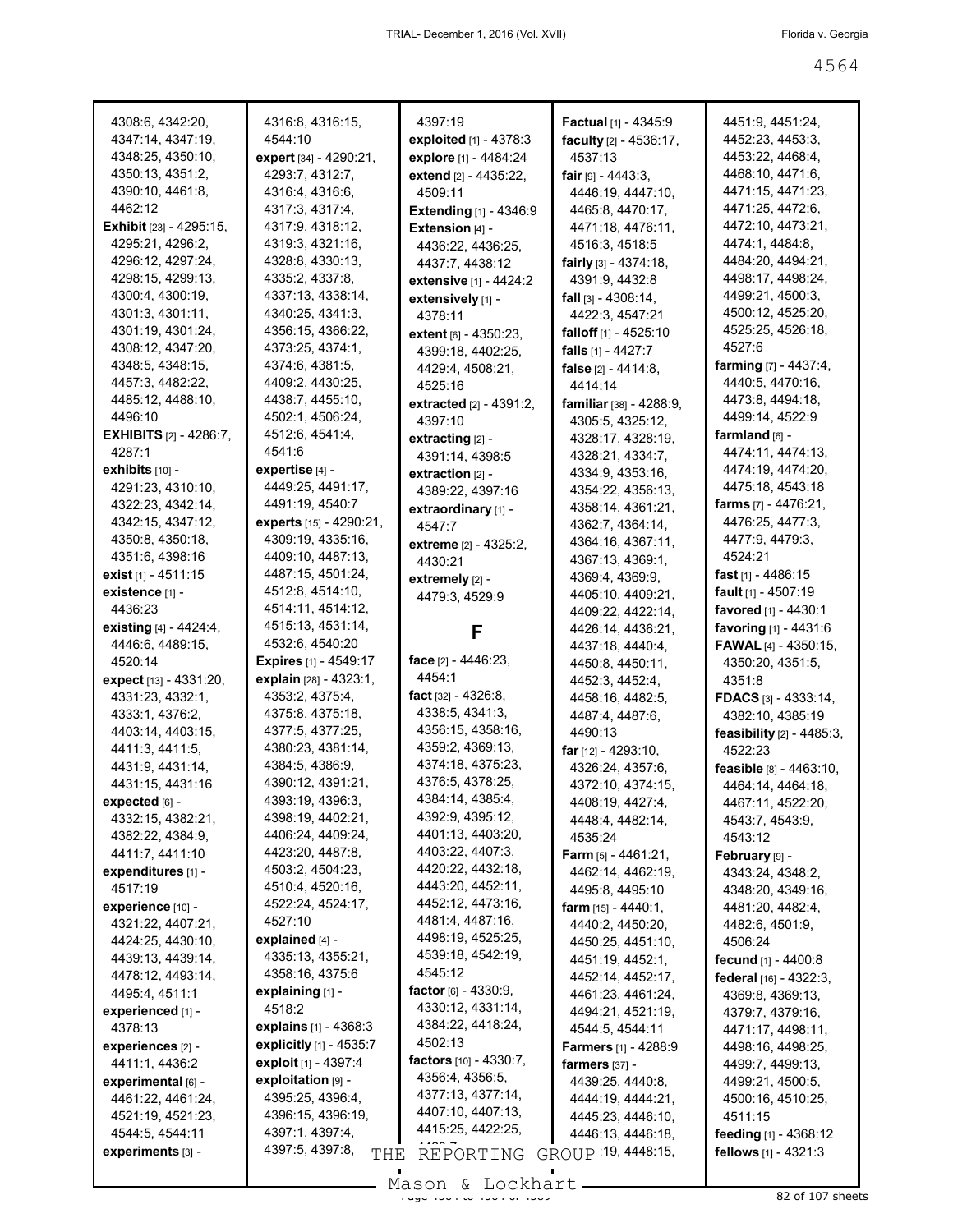| <b>felt</b> $[3] - 4358.8$      | 4304:10, 4305:8,               | 4371:2, 4376:9,                  | 4480:13, 4527:25                | 4344:23, 4345:3,                      |
|---------------------------------|--------------------------------|----------------------------------|---------------------------------|---------------------------------------|
| 4384:21, 4413:8                 | 4305:13, 4309:4,               | 4377:24, 4378:1,                 | five-week [1] - 4442:7          | 4345:10, 4345:15,                     |
| <b>female</b> $[3] - 4431:24$ , | 4311:7, 4329:11,               | 4378:2, 4378:7,                  | <b>FL-ACF-02427204</b> [1]      | 4345:20, 4346:3,                      |
| 4432:7, 4432:22                 | 4332:4, 4346:24,               | 4378:13, 4378:17,                | - 4347:6                        | 4346:19, 4346:21,                     |
| <b>females</b> [2] - 4432:25,   | 4347:20, 4358:1,               | 4378:19, 4381:12,                | <b>FL-ACF-03638114</b> [1]      | 4350:9, 4354:21,                      |
| 4433:2                          | 4359:9, 4367:7,                | 4382:10, 4385:15,                | - 4344:19                       | 4369:12, 4371:10,                     |
| <b>fertilize</b> [2] - 4432:15, | 4369:21, 4390:16,              | 4385:16, 4385:17,                | <b>FL-ACF-03638141</b> [1]      | 4372:25, 4373:9,                      |
| 4432:21                         | 4401:1, 4410:3,                | 4385:21, 4386:4,                 | - 4344:20                       | 4374.7, 4375.6,                       |
| <b>few</b> [13] - 4288:20,      | 4416:11, 4416:12,              | 4386:6, 4386:18,                 | <b>FL-ACF-03671820</b> [1]      | 4380 8, 4381 5,                       |
| 4290:16, 4291:14,               | 4417:17, 4417:25,              | 4388:4, 4391:6,                  | - 4344:10                       | 4389:5, 4398:1,                       |
| 4292:1, 4336:10,                | 4425:13, 4432:5,               | 4393:14, 4393:22,                | <b>FL-ACF-03671829</b> [1]      | 4398:17, 4399:7,                      |
| 4376:11, 4376:13,               | 4438:4, 4442:25,               | 4393:23, 4393:25,                | - 4344:11                       | 4399:18, 4400:16,                     |
| 4376:15, 4436:9,                | 4443:1, 4443:25,               | 4394:3, 4394:16,                 | flag $[6]$ - 4296:9,            | 4405:8, 4405:17,                      |
| 4447:12, 4499:4,                | 4450:15, 4453:2,               | 4396:5, 4396:8,                  | 4296:23, 4298:4,                | 4407:2, 4410:11,                      |
| 4545:17, 4545:24                | 4453:8, 4453:9,                | 4396:13, 4396:20,                | 4299:9, 4299:18,                | 4411:16, 4412:13,                     |
|                                 | 4462:15, 4462:16,              | 4396:24, 4397:21,                | 4299:23                         | 4412:24, 4414:22,                     |
| 4395:21                         | 4469:1, 4475:17,               | 4399:1, 4399:5,                  | flagged [1] - 4294:20           | 4416:22, 4418:3,                      |
| <b>fiction</b> $[1] - 4336:15$  | 4475:25, 4479:12,              | 4399:15, 4401:25,                | flat $[1] - 4376:13$            | 4418:10, 4418:11,                     |
| field $[8] - 4316.8$ ,          | 4481:17, 4482:24,              | 4406:14, 4407:24,                | flaws [1] - 4409:7              | 4418:19, 4419:3,                      |
| 4316:18, 4323:4,                | 4489:8, 4491:4,                | 4407:25, 4408:21,                | <b>Flint</b> $[27] - 4346:12$ , | 4419:6, 4419:8,                       |
| 4355:10, 4376:12,               | 4496:17, 4509:9,               | 4408:22, 4411:24,                | 4438:18, 4439:16,               | 4424:5, 4429:23,                      |
| 4505:25, 4506:1,                | 4512:17, 4513:7,               | 4412:11, 4412:15,                | 4439:25, 4440:6,                | 4437:20, 4438:15,                     |
| 4510:18                         | 4524:11, 4527:22,              | 4414:2, 4422:11,                 | 4440:18, 4440:22,               | 4438:18, 4438:25,                     |
| figure [7] - 4409:17,           | 4535:7, 4535:13,               | 4422:25, 4423:9,                 | 4440:25, 4441:2,                | 4475:22, 4491:6,                      |
| 4421:8, 4471:3,                 | 4545:17                        | 4425:4                           | 4441:4, 4441:20,                | 4492:12, 4495:12,                     |
| 4519:7, 4530:7,                 | <b>fiscal</b> [1] - 4519:22    | <b>Fishery</b> $[4] - 4308:24$ , | 4447:9, 4456:17,                | 4512:5, 4512:18,                      |
| 4530:12, 4543:22                | <b>Fisch</b> [1] - 4300:8      | 4359:10, 4369:2,                 | 4459:13, 4467:24,               | 4514:6, 4514:10,                      |
| filed $[8] - 4343:25$ ,         | <b>fish</b> $[2] - 4377:19$ ,  | 4393:24                          | 4472:1, 4472:10,                | 4514:12, 4515:4,                      |
| 4345:1, 4345:13,                | 4427:19                        | fishery-dependent                | 4473:18, 4474:5,                | 4515:11, 4517:13,                     |
| 4345:21, 4346:2,                | <b>Fish</b> [5] - 4297:25,     | [15] - 4355:11,                  | 4484:9, 4484:20,                | 4517:19, 4527:21,                     |
| 4346:5, 4346:22,                | 4346:19, 4347:4,               | 4355:13, 4355:17,                | 4487:2, 4489:6,                 | 4528:1, 4528:4,                       |
| 4495:11                         | 4371:10, 4416:23               | 4356:1, 4356:3,                  | 4497:12, 4531:2,                | 4528:7, 4528:13,                      |
| final $[4] - 4302:1$ ,          | fished $_{[6]}$ - 4382:12,     | 4356:21, 4357:3,                 | 4543:17                         | 4528:17, 4528:24,                     |
| 4309:9, 4309:11,                | 4382:15, 4383:3,               | 4357:6, 4357:10,                 | <b>Flint-Ochlockonee</b> [1]    | 4529:7, 4529:13,                      |
| 4434:9                          | 4383:4, 4384:13,               | 4385:15, 4385:21,                | $-4459:13$                      | 4529:20, 4529:25,                     |
| <b>finalize</b> $[1]$ - 4350:12 | 4420:8                         | 4386:4, 4386:6,                  | flip $[2] - 4376:21$ ,          | 4531:1, 4531:14,                      |
| finally $[6] - 4291:22$ ,       | <b>Fisheries [4] - 4300:7,</b> | 4393:23, 4393:25                 | 4507:8                          | 4533:23, 4535:5,                      |
| 4310:21, 4411:14,               | 4300:11, 4356:10,              | fishery-independent              | flipped $[2] - 4341:19$ ,       | 4540:19, 4546:22                      |
| 4413:22, 4528:8,                | 4369:5                         | $[8] - 4356:22, 4357:4,$         | 4479:23                         | <b>Florida's</b> $[13] - 4299:4$      |
| 4548:3                          | fisheries [11] - 4312:8,       | 4357:9, 4382:10,                 | flood [1] - 4533:1              | 4307:4, 4311:4,                       |
| financial $[3]$ -               | 4333:16, 4370:14,              | 4385:16, 4385:17,                | floodplain [1] -                | 4342:25, 4343:12,                     |
| 4498:16, 4513:19,               | 4377:21, 4388:6,               | 4386:18, 4401:25                 | 4541:24                         | 4345:25, 4372:5,<br>4373:25, 4382:11, |
| 4534:19                         | 4390:24, 4395:10,              | <b>Fishery-independent</b>       | <b>FLORIDA</b> $[1]$ - 4285:3   | 4419:13, 4448:14,                     |
| findings $[3] - 4327:24$ ,      | 4399:20, 4403:10,              | [1] - 4393:24                    | Florida [109] -                 |                                       |
| 4328:1, 4422:14                 | 4404:1, 4407:22                | fishery-wide $[3]$ -             | 4285:17, 4289:3,                | 4512:8, 4532:6<br>Florida-low [1] -   |
| fine $[2] - 4292:11$ ,          | fishermen $[1]$ -              | 4407:24, 4408:21,                | 4289:19, 4290:2,                | 4419:3                                |
| 4405:3                          | 4320:18                        | 4408:22                          | 4291:6, 4294:4,                 | <b>Floridan</b> [1] - 4484:8          |
| finish $[4]$ - 4288:24,         | fishers $[2] - 4394:21$ ,      | Fishing [1] - 4418:18            | 4294:6, 4295:4,                 | flow $[43] - 4315:22$ ,               |
| 4293:3, 4339:14,                | 4425:7                         | fishing [17] - 4333:7,           | 4296:5, 4297:25,                | 4324:9, 4325:25,                      |
| 4433:15                         | fishery [70] - 4294:6,         | 4355:22, 4355:23,                | 4300:7, 4302:3,                 | 4326:3, 4326:8,                       |
| finished [2] - 4288:18,         | 4314:25, 4315:23,              | 4389:13, 4389:14,                | 4302:23, 4305:6,                |                                       |
| 4544:25                         | 4321:13, 4322:8,               | 4394:2, 4394:6,                  | 4307:6, 4309:10,                | 4326:25, 4351:18,<br>4351:22, 4354:3, |
| finishing [1] - 4545:12         | 4323:10, 4355:11,              | 4394:7, 4394:22,                 | 4310:18, 4310:23,               | 4354:11, 4360:9,                      |
| <b>first</b> $[62] - 4288:25$ , | 4355:13, 4355:17,              | 4394:25, 4395:14,                | 4317:17, 4322:3,                |                                       |
| 4290:17, 4291:24,               | 4356:1, 4356:3,                | 4395:19, 4424:13,                | 4322:7, 4322:11,                | 4363:15, 4365:24,                     |
| 4295:1, 4295:6,                 | 4356:21, 4356:22,              | 4424:18                          | 4331:6, 4331:11,                | 4366:11, 4367:16,                     |
| 4295:23, 4296:15,               | 4357:3, 4357:4,                | five $[9] - 4292:23$ ,           | 4331:25, 4332:4,                | 4368:11, 4368:19,                     |
| 4296:18, 4297:7,                | 4357:6, 4357:9,                | 4384:13, 4433:21,                | 4332:10, 4332:24,               | 4368:23, 4370:6,                      |
| 4298:16, 4299:13,               | 4357:10, 4363:23,              | 4442:7, 4443:2,                  | 4333:10, 4343:2,                | 4382:3, 4382:6,                       |
| 4300:24, 4304:1,                | 4366:20, 4369:9<br>THE         | REPORTING                        | GROUP 20, 4344:17,              | 4384:11, 4385:10,                     |
|                                 |                                |                                  |                                 | 4386:3, 4386:14,                      |

Mason & Lockhart **Page 4565 of 107 sheets** Page 4565 Mason & Lockhart **Page 4565 of 4565 Apple 107** Sheets **of 4565 of 4565 Apple 107** Sheets Apple 107 sheets Apple 107 sheets Apple 107 Sheets Apple 107 Sheets Apple 107 Sh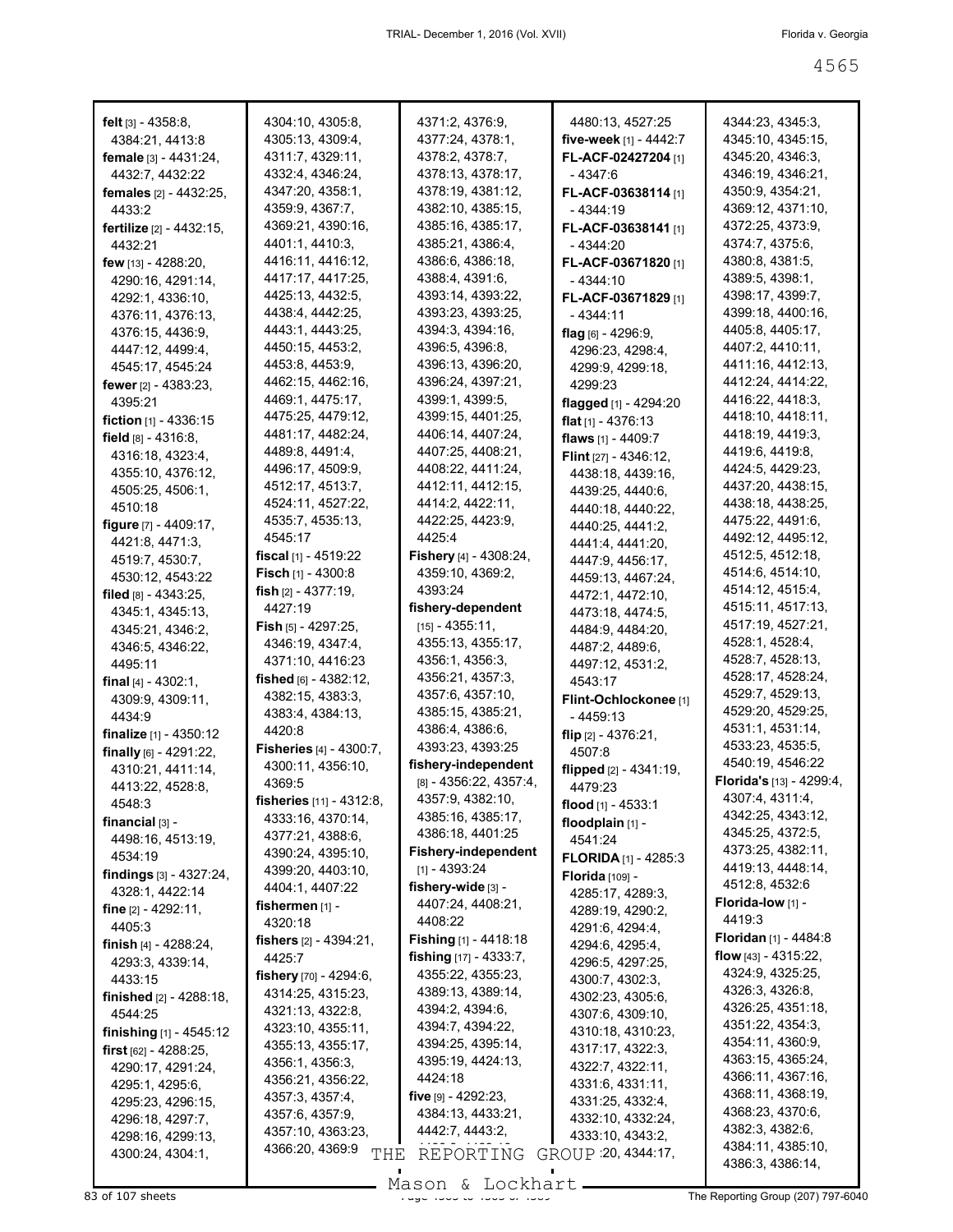| 4386:17, 4386:20,<br>4386:23, 4387:4,  | 4494:20<br>force's [1] - 4492:21      | 4528:3<br>fundamental [1] -         | 4438:22, 4439:3,<br>4439:6          | 4350:7, 4413:17,<br>4429:23, 4433:12, |
|----------------------------------------|---------------------------------------|-------------------------------------|-------------------------------------|---------------------------------------|
| 4387:6, 4387:8,<br>4387:14, 4387:19,   | forcing [2] - 4444:19,<br>4444:21     | 4492:15<br>fundamentally [1] -      | G                                   | 4434:8, 4438:11,<br>4438:17, 4438:25, |
| 4408:14, 4410:19,                      | foregoing [1] - 4549:4                | 4407:17                             |                                     | 4445:4, 4446:20,                      |
| 4410:20, 4440:22,                      | foregone [1] - 4475:5                 | fundamentals [1] -                  | Gage [6] - 4326:12,                 | 4450:9, 4450:23,                      |
| 4441:10, 4502:16,                      | forgive [1] - 4533:6                  | 4506:16                             | 4326:14, 4326:21,                   | 4455:10, 4458:19,                     |
| 4529:13, 4531:15,                      | <b>form</b> $[1] - 4428:23$           | funded [1] - 4425:5                 | 4352:16, 4386:19,                   | 4459:20, 4468:18,                     |
| 4531:24, 4532:4                        | formerly [1] - 4377:23                | funds [2] - 4369:8,                 | 4531:24                             | 4470:21, 4472:21,                     |
| flowing [3] - 4441:19,                 | forming [1] - 4358:11                 | 4369:13                             | gage [2] - 4326:14,<br>4440:21      | 4473:1, 4475:22,                      |
| 4528:24, 4540:15                       | forth [4] - 4442:17,                  | future [1] - 4405:14                | gained [2] - 4540:14,               | 4476:1, 4478:13,                      |
| flows $[17] - 4315:2$ ,                | 4452:21, 4461:8,                      | <b>Future</b> [2] - 4297:15,        | 4540:16                             | 4479:7, 4479:14,                      |
| 4325:18, 4380:18,                      | 4537:23                               | 4356:10                             | garbage [2] - 4430:21,              | 4484:7, 4484:21,                      |
| 4380:20, 4381:11,                      | forthcoming [1] -                     | <b>FWC</b> [4] - 4352:15,           | 4430:22                             | 4485:2, 4491:6,                       |
| 4386:11, 4387:25,                      | 4517:9                                | 4353:23, 4386:8,                    | Gary [1] - 4344:7                   | 4491:15, 4491:22,                     |
| 4411:4, 4422:7,                        | forward [2] - 4291:18,                | 4389:6                              | gather [1] - 4474:16                | 4493:15, 4495:5,<br>4495:8, 4495:10,  |
| 4440:25, 4441:24,<br>4483:18, 4483:19, | 4512:9                                | <b>FX-231</b> [2] - 4286:16,        | gathered [1] - 4477:5               | 4499:14, 4499:21,                     |
| 4528:17, 4533:3,                       | four [10] - 4319:13,                  | 4487:24                             | gathering [1] -                     | 4507:3, 4509:8,                       |
| 4533:9, 4533:11                        | 4403:8, 4442:19,                      | <b>FX-232</b> [2] - 4286:16,        | 4514:25                             | 4514:11, 4514:18,                     |
| focus $[16] - 4301:7$ ,                | 4442:22, 4443:13,                     | 4488:4                              | gears [1] - 4521:5                  | 4518:13, 4519:9,                      |
| 4303:25, 4331:2,                       | 4443:24, 4444:1,                      | FX-412 $[5]$ - 4286:17,             | general [11] - 4298:16,             | 4520:3, 4521:6,                       |
| 4363:1, 4380:10,                       | 4444:4, 4466:9,<br>4543:16            | 4365:12, 4365:18,<br>4366:2, 4405:9 | 4299:14, 4300:12,                   | 4521:15, 4525:3,                      |
| 4412:22, 4445:19,                      | four-year [1] - 4442:19               | FX-413 $[3] - 4286:17$ ,            | 4305:9, 4321:11,                    | 4525:17, 4525:20,                     |
| 4448:8, 4451:6,                        | fourth [5] - 4299:17,                 | 4369:18, 4422:22                    | 4436:25, 4489:23,                   | 4525:25, 4527:6,                      |
| 4457:16, 4466:5,                       | 4308:15, 4359:16,                     | <b>FX-53</b> $[2] - 4286:15$        | 4490:3, 4491:20,                    | 4527:12, 4527:20,                     |
| 4474:8, 4487:1,                        | 4369:22, 4469:16                      | 4485:23                             | 4517:10, 4529:24                    | 4527:25, 4528:3,                      |
| 4490:3, 4492:19,                       | fraction [3] - 4396:12,               | <b>FX-56</b> [2] - 4286:15,         | generally [6] - 4325:3,             | 4528:7, 4528:12,                      |
| 4492:21                                | 4397:9, 4397:13                       | 4483:6                              | 4326:24, 4355:10,                   | 4528:22, 4529:5,                      |
| focused [5] - 4352:20,                 | frame [2] - 4389:24,                  | <b>FX-686</b> [2] - 4286:18,        | 4378:4, 4406:11,                    | 4529:11, 4529:19,                     |
| 4444:13, 4497:10,                      | 4518:24                               | 4458:22                             | 4432:17                             | 4530:25, 4532:8,                      |
| 4504:9, 4506:11                        | framework [1] -                       | <b>FX-874</b> [3] - 4286:18,        | gentleman [2] -                     | 4532:21, 4533:10,                     |
| focuses [3] - 4305:20,                 | 4511:9                                | 4457:3, 4457:18                     | 4318:8, 4371:11                     | 4533:21, 4534:7,                      |
| 4306:17, 4458:14                       | <b>Franklin</b> [1] - 4350:5          | FX-875 [2] - 4286:19,               | geographical [1] -                  | 4535:25, 4540:20,                     |
| focusing $[2]$ -                       | frankly [2] - 4542:14,                | 4339:23                             | 4526.8                              | 4543:9, 4545:1,                       |
| 4301:14, 4301:23                       | 4547:15                               | FX-886 [4] - 4286:19,               | geologist [1] -<br>4487:25          | 4545:5, 4546:22<br>Georgia's [12] -   |
| folks [1] - 4391:24                    | freezing [1] - 4547:23                | 4458:22, 4459:16,                   | Georgakakos [1] -                   | 4302:25, 4308:19,                     |
| follow $[4] - 4294:11$ ,               | fresh $[4] - 4340:2$ ,                | 4459:25                             | 4532:9                              | 4314:20, 4314:23,                     |
| 4442:23, 4443:11,<br>4476:1            | 4340:12, 4399:2,                      | <b>FX-921</b> [2] - 4286:20,        | George [2] - 4349:2,                | 4436:22, 4437:7,                      |
| followed [2] -                         | 4404:8                                | 4494:5                              | 4505:17                             | 4449:6, 4456:13,                      |
| 4453:21, 4461:18                       | <b>freshets</b> $[3]$ - 4399:3,       | <b>FX-925</b> [2] - 4286:20,        | <b>GEORGIA</b> [1] - 4285:6         | 4456:21, 4483:22,                     |
| <b>following</b> $[4] - 4301:5$ ,      | 4408:11, 4408:16                      | 4480:6                              | Georgia [107] -                     | 4520:13, 4543:22                      |
| 4342:21, 4511:2,                       | freshwater [2] -                      | FX-927 [2] - 4286:21,               | 4285:20, 4288:17,                   | Gerald [1] - 4495:7                   |
| 4533:7                                 | 4324:9, 4368:19                       | 4475:9<br>FX-928 [1] - 4479:9       | 4288:20, 4289:16,                   | given [13] - 4307:10,                 |
| follows [1] - 4527:4                   | Freshwater $[2]$ -<br>4300:6, 4354:20 | <b>fX-928</b> [1] - 4286:21         | 4291:11, 4292:15,                   | 4386:24, 4399:19,                     |
| food $[2] - 4368:14,$                  | <b>fringe</b> $[1]$ - 4537:6          | <b>FX-929</b> [1] - 4464:20         | 4293:23, 4294:2,                    | 4402:22, 4419:8,                      |
| 4368:15                                | front $[4] - 4294:12$ ,               | FX-949 [2] - 4286:22.               | 4295:15, 4295:21,                   | 4419:11, 4427:7,                      |
| <b>football</b> $[1] - 4376:12$        | 4362:12, 4435:11,                     | 4364:6                              | 4296:2, 4296:12,                    | 4439:13, 4439:14,                     |
| footnote $[1] - 4498:13$               | 4451:2                                | <b>FX-951</b> [2] - 4286:22,        | 4298:15, 4300:3,                    | 4453:25, 4480:17,                     |
| forage $[3] - 4509.9$ ,                | <b>Full</b> [1] - 4488:25             | 4356:9                              | 4300:19, 4301:3,                    | 4526:21, 4526:24                      |
| 4542:4, 4542:23                        | full $[11] - 4297:7,$                 | <b>FX-953</b> [3] - 4286:23,        | 4301:11, 4301:19,                   | <b>Glibert</b> [3] - 4348:6,          |
| <b>force</b> [17] - 4295:5,            | 4298:25, 4312:25,                     | 4354:18, 4354:24                    | 4301:24, 4302:19,                   | 4348:8, 4349:8                        |
| 4296:15, 4429:7,                       | 4327:23, 4387:22,                     | <b>FX-955</b> [2] - 4286:23,        | 4302:21, 4307:3,                    | Glickman <sub>[1]</sub> -<br>4436:14  |
| 4445:23, 4490:21,                      | 4443:13, 4489:9,                      | 4415:21                             | 4307:13, 4309:7,<br>4310:9, 4312:5, |                                       |
| 4490:23, 4493:6,                       | 4489:15, 4496:6,                      | <b>FX-956</b> [3] - 4286:24,        | 4314:22, 4317:5,                    | GLICKMAN [1] -<br>4436:18             |
| 4493:10, 4493:13,                      | 4501:16, 4503:10                      | 4357:13, 4358:1                     | 4318:3, 4318:13,                    | goal [7] - 4333:15,                   |
| 4493:17, 4493:25,                      | fully $[6] - 4341:4,$                 | <b>FX-957</b> [3] - 4286:24,        | 4319:4, 4337:17,                    | 4451:9, 4451:23,                      |
| 4494:1, 4494:9,<br>4494:15, 4494:19,   | 4385:9, 4401:18                       | 4417 6 4418 15                      | GROUP 11, 4339:14,                  | 4452:23, 4453:10,                     |
|                                        | THE<br>4511:23, 4520:1                | REPORTING                           |                                     |                                       |
|                                        |                                       | Mason & Lockhart                    |                                     |                                       |

Mason & Lockhart <u>entitled and the 45 second section</u>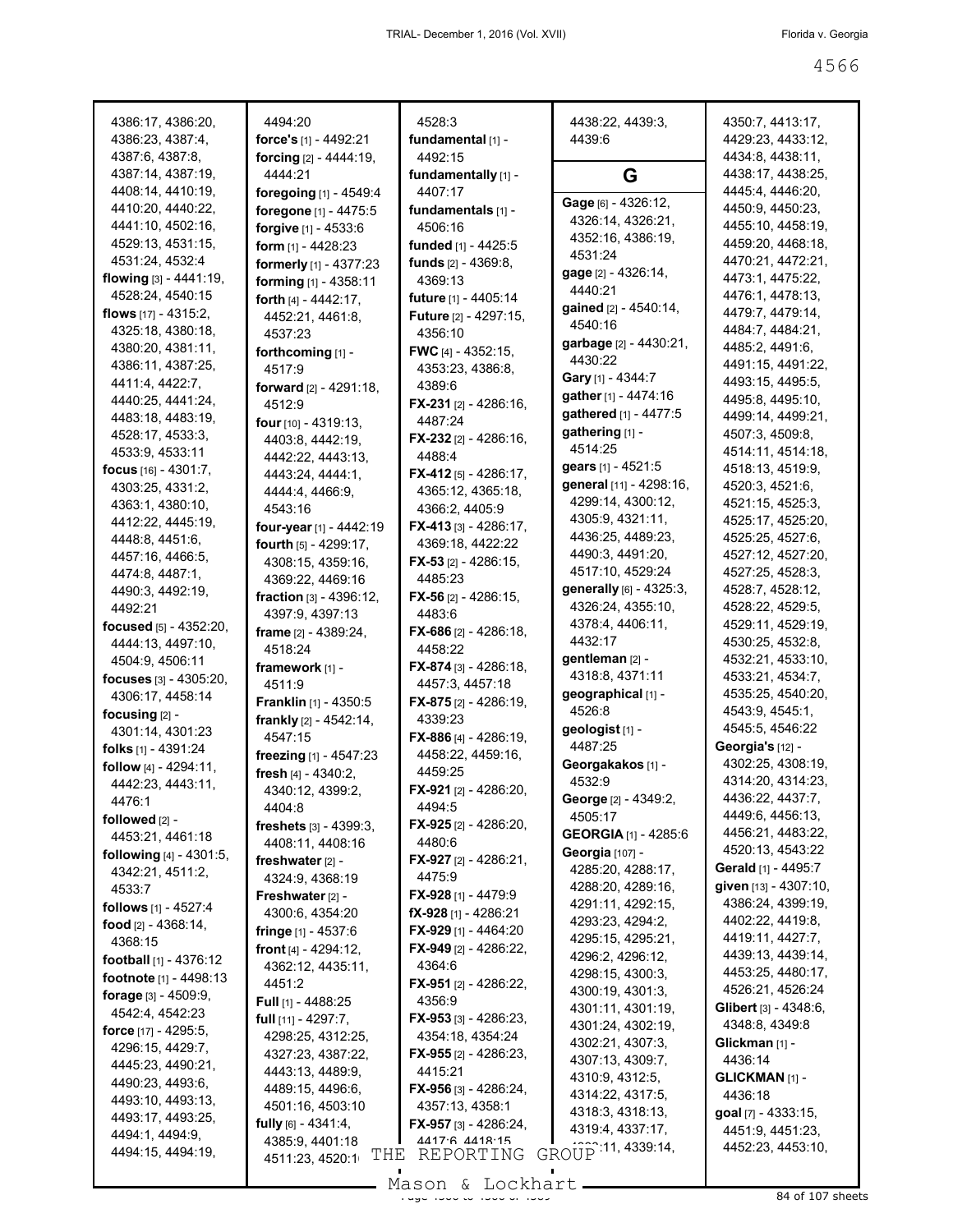| 4453:12                     | 4484:15, 4485:15,                                  | 4370:18                           | 4424:20, 4424:22             | 4413:23, 4437:22,                |
|-----------------------------|----------------------------------------------------|-----------------------------------|------------------------------|----------------------------------|
| goals [3] - 4450:8,         | 4485:18, 4501:23,                                  | $GX-486$ [2] - 4287:4,            | hardship [1] - 4321:12       | 4490:23, 4506:22,                |
| 4450:14, 4452:5             | 4502:8                                             | 4361:18                           | HARDWICK [1] -               | 4524:4                           |
|                             |                                                    |                                   |                              |                                  |
| <b>God</b> [2] - 4312:19,   | group [3] - 4296:6,                                | $GX-491$ [3] - 4287:4,            | 4285:18                      | <b>hearing</b> $[2] - 4312:17$ , |
| 4434:15                     | 4421:12, 4421:13                                   | 4304:5, 4304:11                   | <b>harm</b> $[2] - 4515:4$ , | 4434:13                          |
| gold $[1]$ - 4380:3         | Group [1] - 4488:7                                 | GX-496 [1] - 4287:5               | 4515:8                       | <b>HEARING</b> [1] -             |
| goods [1] - 4524:6          | guarantee [1] - 4548:6                             | GX-500 [1] - 4287:5               | harmed [1] - 4402:24         | 4285:10                          |
|                             | guide [1] - 4511:8                                 |                                   |                              |                                  |
| government [18] -           |                                                    | GX-501 [1] - 4287:6               | Harvard [5] - 4437:19,       | hearsay [1] - 4350:24            |
| 4471:16, 4471:17,           | Guidelines [2] -                                   | GX-568 [4] - 4287:6,              | 4505:2, 4505:3,              | heavily [2] - 4382:12,           |
| 4474:2, 4494:22,            | 4488:14, 4488:21                                   | 4305:6, 4325:15,                  | 4517:25, 4537:9              | 4383:3                           |
| 4498:16, 4499:7,            | guidelines [2] -                                   | 4327:19                           | harvest [21] - 4332:17,      | heavily-fished [1] -             |
| 4499:13, 4499:22,           | 4511:14, 4511:15                                   | GX-649 [3] - 4287:7.              | 4370:13, 4376:16,            | 4383:3                           |
|                             |                                                    |                                   |                              |                                  |
| 4500:16, 4505:10,           | Gulf $[6] - 4375:25$ ,                             | 4306:7, 4310:12                   | 4388.9, 4388.10,             | hedonic [3] - 4469:23,           |
| 4505:11, 4510:21,           | 4408:6, 4417:7,                                    | $GX-741$ [2] - 4287:7,            | 4388:20, 4389:11,            | 4470:1, 4480:17                  |
| 4510:22, 4510:25,           | 4418:1, 4419:11,                                   | 4306:16                           | 4390:1, 4390:20,             | held $[2] - 4285:11$ ,           |
| 4511:16, 4523:6,            | 4427:9                                             | $GX-752$ [2] - 4287:8,            | 4391:1, 4393:13,             | 4505:22                          |
| 4538:24, 4539:16            | $GX-1018$ [2] - 4287:11,                           | 4308:1                            | 4395:18, 4401:15,            | Hellgren [1] - 4301:13           |
| Government [2] -            | 4303:18                                            |                                   | 4402:1, 4403:21,             |                                  |
|                             |                                                    | GX-770 [1] - 4287:8               |                              | help [7] - 4312:19,              |
| 4505:1, 4505:2              | GX-1148 [1] - 4287:12                              | $GX-778$ [1] - 4287:9             | 4404:13, 4408:3,             | 4424:12, 4424:18,                |
| Governor [1] - 4445:4       | GX-1270 [1] - 4343:7                               | GX-779 [1] - 4287:9               | 4414:1, 4414:18,             | 4425:8, 4434:15,                 |
| gradients $[1]$ -           | GX-1270-1276 [1] -                                 | $GX-782$ [1] - 4287:10            | 4414:23, 4418:12             | 4534:10, 4547:25                 |
| 4516:19                     | 4287:14                                            | $GX-789$ [2] - 4287:10,           | harvested [8] -              | hereby [1] - 4549:3              |
| grand [1] - 4509:14         | GX-1271 [1] - 4343:11                              |                                   | 4355:23, 4378:3,             | high $[26] - 4315.8$ ,           |
|                             |                                                    | 4329:17                           | 4378:5, 4383:16,             |                                  |
| grandfathered [4] -         | GX-1272 [1] - 4344:4                               | GX-799 [2] - 4287:11,             |                              | 4315:17, 4324:12,                |
| 4447:11, 4448:4,            | GX-1273 [2] - 4344:13,                             | 4308:6                            | 4384:3, 4395:22,             | 4324:15, 4324:22,                |
| 4470:13, 4470:22            | 4344:20                                            |                                   | 4402:19, 4412:16             | 4324:25, 4325:5,                 |
| <b>grant</b> $[1] - 4470:3$ | $GX - 1274$ [1] - 4344:21                          | Н                                 | harvesting [7] -             | 4325:19, 4327:8,                 |
| <b>Grant</b> $[1]$ - 4437:1 | GX-1275 [1] - 4345:7                               |                                   | 4359:3, 4371:1,              | 4330:19, 4363:20,                |
|                             |                                                    | <b>habitat</b> $[18] - 4388:11$ , | 4376:18, 4401:2,             | 4376:3, 4382:6,                  |
| granted [1] - 4447:9        | GX-1276 [1] - 4345:16                              | 4388:16, 4391:2,                  |                              |                                  |
| graph [7] - 4382:14,        | $GX-1280$ [1] - 4343:18                            | 4391:15, 4392:7,                  | 4401:9, 4402:24,             | 4382:7, 4384:11,                 |
|                             |                                                    |                                   |                              |                                  |
| 4391:19, 4410:5,            | GX-1280-1284 [1] -                                 |                                   | 4411:25                      | 4385:10, 4386:14,                |
| 4419:17, 4475:17,           |                                                    | 4392:22, 4392:25,                 | Harvey [1] - 4371:9          | 4403:18, 4404:3,                 |
|                             | 4287:15                                            | 4393:1, 4399:12,                  |                              |                                  |
| 4498:10, 4531:15            | GX-1281 [1] - 4345:23                              | 4400:13, 4400:21,                 | Hausman [2] -                | 4404:11, 4404:14,                |
| graphed [2] - 4397:7,       | GX-1282 [1] - 4346:8                               |                                   | 4539:23, 4540:1              | 4404:15, 4404:22,                |
| 4398:15                     | $GX-1283$ [1] - 4346:15                            | 4401:5, 4401:22,                  | Havens [24] - 4286:4,        | 4481:16, 4537:14                 |
| graphics [1] - 4441:10      | $GX-1284$ [1] - 4347:1                             | 4415:10, 4415:13,                 | 4291:7, 4294:5,              | higher $[16] - 4328:12$ ,        |
| graphs $[3] - 4383:7,$      |                                                    | 4416:1, 4416:7                    | 4295:11, 4295:17,            | 4368:4, 4397:13,                 |
|                             | $GX-1338$ [1] - 4303:23                            | half $[7] - 4317:25$ ,            | 4302:12, 4302:24,            | 4397:24, 4404:23,                |
| 4391:23, 4391:24            | gX-1338[1] - 4287:12                               | 4392:14, 4473:11,                 | 4303:25, 4304:7,             | 4407:4, 4407:7,                  |
| grasp [1] - 4392:1          | GX-1339 [3] - 4287:13,                             | 4473:12, 4517:13,                 |                              |                                  |
| grazing [1] - 4439:22       | 4304:21, 4362:17                                   |                                   | 4304:16, 4304:17,            | 4411:12, 4422:7,                 |
| great [2] - 4375:17,        | GX-1340 [2] - 4287:13,                             | 4518:11, 4518:25                  | 4304:23, 4306:10,            | 4427:14, 4443:24,                |
| 4379:4                      | 4308:12                                            | hand [12] - 4297:13,              | 4307:23, 4308:2,             | 4532:10, 4532:13,                |
| Great [2] - 4379:15,        |                                                    | 4311:25, 4312:15,                 | 4308:7, 4308:13,             | 4533:16                          |
|                             | $GX-1345$ [1] - 4347:20                            | 4383:18, 4388:25,                 | 4309:2, 4311:3,              | highest $[9] - 4376:1,$          |
| 4399:21                     | GX-1345-1357 [1] -                                 | 4392:16, 4434:11,                 | 4348:17, 4362:15,            | 4385:5, 4389:19,                 |
| greater $[3] - 4476:22$ ,   | 4287:16                                            | 4435:18, 4507:16,                 |                              |                                  |
| 4478:23, 4503:19            | GX-1346 [1] - 4348:1                               |                                   | 4362:20, 4363:2              | 4397:9, 4397:10,                 |
| greatest [4] - 4447:21,     | $GX-1347$ [1] - 4348:5                             | 4527:22, 4531:18,                 | Havens's [3] - 4303:3,       | 4403:13, 4403:17,                |
| 4455:24, 4492:22,           |                                                    | 4549:10                           | 4304:25, 4363:5              | 4409:8, 4418:8                   |
| 4511:1                      | GX-1348 [1] - 4348:10                              | handed [5] - 4303:5.              | head $[1] - 4538:22$         | highlight [2] - 4336:1,          |
|                             | GX-1349 [1] - 4348:15                              | 4313:7, 4337:17,                  | headers [2] - 4425:22,       | 4511:10                          |
| green [5] - 4418:5,         | GX-1350 [1] - 4348:19                              | 4343:8, 4344:2                    | 4426:3                       |                                  |
| 4504:14, 4508:10,           | GX-1351 [1] - 4348:24                              | <b>handle</b> $[1] - 4350:17$     |                              | highlighted [15] -               |
| 4529:3, 4531:21             | GX-1352 [1] - 4349:5                               |                                   | headings [1] -               | 4294:19, 4295:23,                |
| Greenblatt <sub>[2]</sub> - |                                                    | handy [1] - 4486:18               | 4462:25                      | 4297:8, 4298:10,                 |
| 4348:10, 4348:13            | GX-1353 [1] - 4349:9                               | happy [4] - 4290:10,              | <b>Health</b> $[1] - 4366.5$ | 4299:24, 4300:15,                |
|                             | GX-1354 [1] - 4349:14                              | 4341:25, 4453:8,                  | healthy [1] - 4420:9         | 4301:8, 4301:14,                 |
| gross [4] - 4472:16,        | $GX-1355$ [1] - 4349:19                            | 4545:21                           | hear $[2] - 4464:4,$         | 4301:23, 4304:11,                |
| 4472:18, 4528:9,            | GX-1356 [1] - 4349:23                              | <b>hard</b> $[5] - 4334:19$ ,     |                              | 4306:19, 4308:3,                 |
| 4528:11                     | $GX-1357$ [1] - 4350:3                             |                                   | 4545:21                      |                                  |
| Groundwater [2] -           |                                                    | 4335:12, 4424:20,                 | heard [10] - 4309:25,        | 4347:16, 4362:20,                |
| 4496:20, 4497:24            | $GX-4$ [1] - 4365:11                               | 4424:22, 4500:19                  | 4313:18, 4326:20,            | 4362:24                          |
| groundwater [5] -           | $GX-459$ [2] - 4287:<br>$\operatorname{{\bf THE}}$ | REPORTING                         | GROUP : 22, 4331:10,         | highly [4] - 4416:24,            |

Mason & Lockhart **Page 4567 of 4568** The Reporting Group (207) 797-6040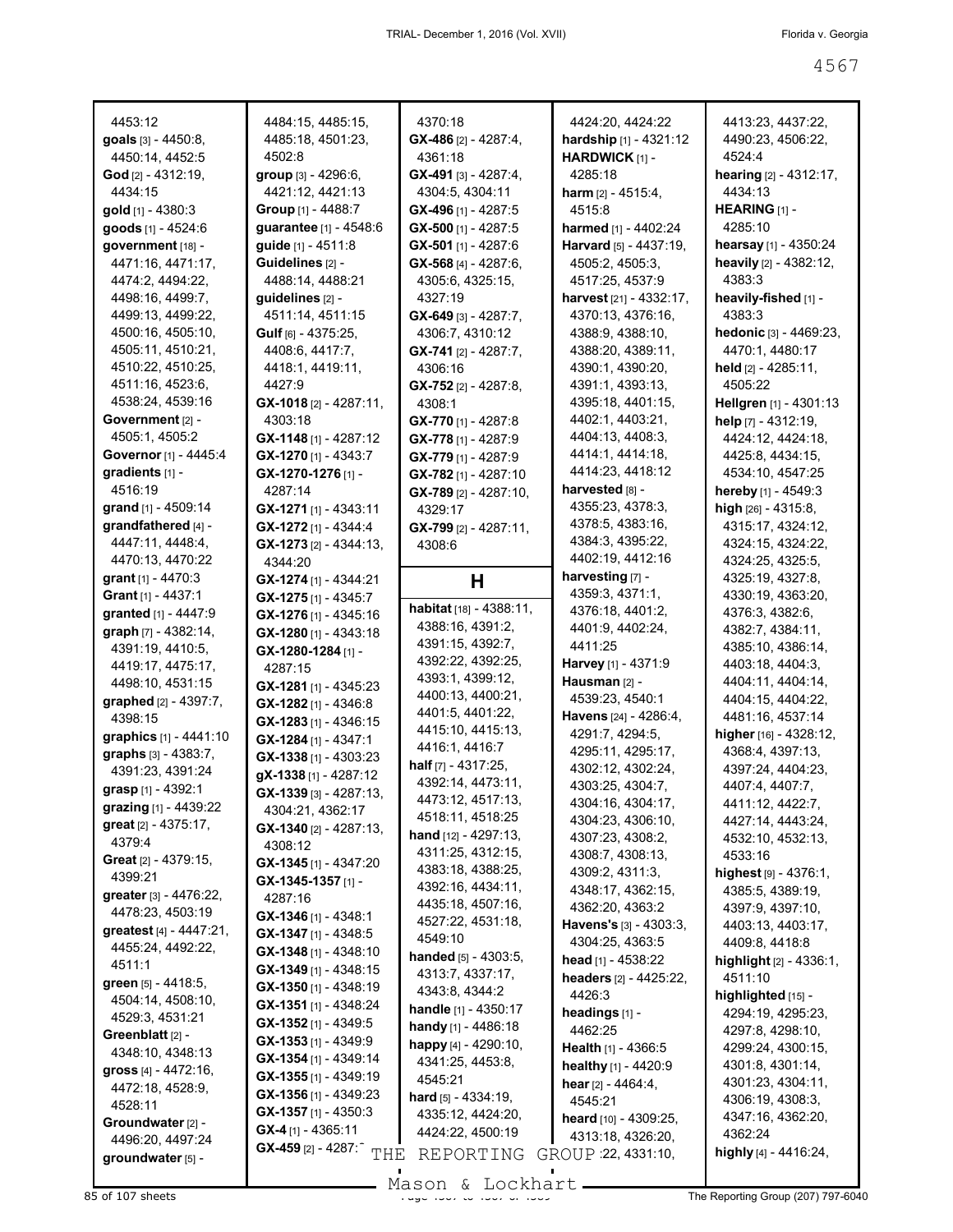| 4419:8, 4419:14,                     | 4305:12, 4305:23,              | hurricane [1] -                | illegally-irrigated [1] - | 4500:6, 4520:18,                      |
|--------------------------------------|--------------------------------|--------------------------------|---------------------------|---------------------------------------|
| 4536:18                              | 4306:4, 4306:14,               | 4408:12                        | 4490:22                   | 4525:9, 4527:19                       |
| Hilborn [2] - 4356:12,               | 4306:22, 4307:9,               | Hurricane [8] -                | illustrating [1] -        | imposed [2] - 4399:8,                 |
| 4356:13                              | 4307:21, 4308:18,              | 4391:7, 4398:2,                | 4513:4                    | 4446:10                               |
| himself [1] - 4293:9                 | 4309:6, 4309:14,               | 4398:21, 4398:25,              | imagine [1] - 4336:14     | imposing [2] -                        |
| hired [3] - 4317:3,                  | 4310:3, 4310:4,                | 4399:17, 4400:4,               | immediate [1] -           | 4456:22, 4461:16                      |
| 4317:4, 4431:7                       | 4311:12, 4311:17,              | 4400:17, 4401:1                | 4400:7                    | impossible [2] -                      |
| Historic [1] - 4308:24               | 4312:2, 4313:3,                | hurricanes [2] -               | immediately [1] -         | 4487:12, 4539:15                      |
| historic [1] - 4366:19               | 4313:21, 4314:5,               | 4408:10, 4408:11               | 4391:8                    | impressed [2] -                       |
| historical [1] -                     | 4318:19, 4341:23,              | hydrological [1] -             | immodest <sub>[1]</sub> - | 4546:20, 4547:4                       |
| 4378:21                              | 4342:5, 4342:9,                | 4533:6                         | 4545:11                   | impression [2] -                      |
| historically [1] -                   | 4351:13, 4353:1,               | hydrologist [3] -              | impact [20] - 4324:22,    | 4307:6, 4374:19                       |
| 4499:15                              | 4353:5, 4360:20,               | 4501:22, 4501:23,              | 4420:16, 4444:18,         | IN [1] - 4549:10                      |
| hit $[1] - 4505:23$                  | 4371:22, 4371:25,              | 4533:15                        | 4447:16, 4448:1,          | in-depth [4] - 4328:21,               |
| hobby [1] - 4476:24                  | 4392:1, 4398:11,               | hydrologist's [1] -            | 4452:8, 4453:19,          | 4335:6, 4337:1,                       |
| Hoehn [19] - 4342:22,                | 4402:7, 4414:4,                | 4533:18                        | 4461:16, 4463:7,          | 4337:9                                |
| 4343:6, 4343:8,                      | 4426:9, 4426:12,               | hydrologists [2] -             | 4473:24, 4492:11,         | inadvertent [1] -                     |
| 4343:12, 4343:15,                    | 4433:7, 4433:9,                | 4487:14, 4532:17               | 4492:22, 4502:13,         | 4311:17                               |
| 4343:16, 4343:19,                    | 4433:11, 4433:12,              | hydrology [1] -                | 4511:5, 4511:17,          | inappropriate [1] -                   |
| 4344:3, 4344:5,                      | 4434:23, 4435:1,               | 4501:24                        | 4513:21, 4514:15,         | 4430:17                               |
| 4344:7, 4344:13,                     | 4435:19, 4436:13,              | hypotheses [3] -               | 4518:21, 4521:7,          | inch $[1] - 4402:3$                   |
| 4344:15, 4344:18,                    | 4436:19, 4507:7,               | 4381:20, 4381:23,              | 4521:14                   | inches [5] - 4402:4,                  |
| 4344:22, 4345:8,                     | 4531:17, 4544:12,              | 4382:3                         | impacting [1] - 4473:8    | 4457:25, 4458:12,                     |
| 4345:17, 4345:24,                    | 4545:1, 4545:3,                | hypothesis [2] -               | impacts [14] -            | 4460:8, 4543:10                       |
| 4348:19, 4348:21                     | 4545:9, 4548:15,               | 4315:22, 4382:6                | 4458:11, 4458:15,         | inclined [1] - 4293:15                |
| Hoehn's [1] - 4343:22                | 4548:16                        | hypothesize [1] -              | 4471:19, 4472:10,         | include [10] - 4350:10,               |
| hold $[4] - 4293:17$ ,               | Hook [1] - 4459:6              | 4492:7                         | 4492:9, 4500:4,           | 4377:3, 4377:18,                      |
| 4377:1, 4505:20,                     | hope $[3] - 4436:9$ ,          | hypothetical [1] -             | 4502:3, 4512:4,           | 4378:6, 4440:24,                      |
| 4537:14                              | 4493:19, 4547:20               | 4464:14                        | 4515:13, 4525:11,         | 4479:2, 4497:1,                       |
| Hole [3] - 4319:18,                  | hopefully [1] -                |                                | 4534:19, 4535:5,          | 4503:6, 4515:9,                       |
| 4383:14, 4384:2                      | 4436:11                        |                                | 4540:17, 4540:21          | 4542:17                               |
| <b>home</b> $[2] - 4392:8$ ,         | hopeless [1] -                 |                                | Impacts [2] - 4366:3,     | included [4] -                        |
| 4392:21                              | 4536:20                        | i.e [1] - 4506:17              | 4418:18                   | 4377:15, 4409:9,                      |
| homeowner [1] -                      | horizontal [1] -               | idea [1] - 4510:22             | impeachment [20] -        | 4466:15, 4500:9                       |
| 4504:2                               | 4396:17                        | ideal [2] - 4523:1,            | 4292:15, 4292:19,         | includes [4] -                        |
|                                      | Hornberger [2] -               | 4523:2                         |                           |                                       |
| honest $[4] - 4424:22$ ,             |                                |                                | 4347:9, 4347:18,          | 4328:20, 4377:13,                     |
| 4437:9, 4441:10,                     | 4348:24, 4531:13               | identification [1] -           | 4347:21, 4347:24,         | 4388:9, 4480:25                       |
| 4512:17                              | Hornbergerer [1] -             | 4546:4                         | 4348:4, 4348:5,           | including [8] -                       |
| Honor [94] - 4288:4,                 | 4349:2                         | identified [5] - 4331:7,       | 4348:9, 4348:10,          |                                       |
|                                      | horrible [1] - 4536:13         | 4343:14, 4407:23,              | 4348:13, 4348:19,         | 4329:21, 4358:9,                      |
| 4288:14, 4289:2,<br>4289:5, 4289:15, | hospitality [1] -              | 4408:2, 4423:8                 | 4348:22, 4348:24,         | 4402:2, 4416:17,<br>4439:22, 4455:3,  |
| 4290:14, 4292:5,                     | 4435:4                         | identifies [1] -               | 4349:3, 4349:9,           | 4536:16, 4542:20                      |
| 4293:14, 4293:18,                    | hotel [1] - 4321:7             | 4444:18                        | 4349:12, 4349:23,         | income [1] - 4477:1                   |
| 4293:20, 4295:1,                     | Hotel $[3] - 4384:1$ ,         | identify [11] - 4289:24,       | 4350:1, 4350:22           | inconsistent [2] -                    |
| 4295:8, 4295:13,                     | 4385:4, 4385:6                 | 4319:22, 4342:14,              | implement [1] -           | 4334:1, 4385:9                        |
| 4295:19, 4296:1,                     | hotels $[1] - 4436:1$          | 4342:21, 4347:8,               | 4451:25                   | increase [8] - 4315:16,               |
| 4296:11, 4296:20,                    | hour $[2] - 4318:7,$           | 4409:6, 4449:15,               | implementation [2] -      |                                       |
| 4297:1, 4297:10,                     | 4320:5                         | 4463:9, 4466:12,               | 4419:8, 4520:13           | 4324:17, 4324:19,<br>4330:23, 4385:8, |
| 4297:17, 4297:22,                    | <b>hours</b> $[2] - 4307:15$ , | 4467:6, 4541:20                | Implementation [1] -      | 4401:20, 4407:5,                      |
| 4298:7, 4298:13,                     | 4318:5                         | identifying [2] -              | 4449:7                    | 4514:19                               |
| 4298:19, 4299:3,                     | <b>House</b> $[1] - 4365:3$    | 4366:20, 4415:5                | implementing [1] -        | increased [15] -                      |
| 4299:11, 4299:20,                    | housekeeping [3] -             | <b>Identifying</b> [1] -       | 4456:15                   | 4360:17, 4361:11,                     |
| 4300:2, 4300:18,                     | 4290:16, 4545:17,              | 4308:25                        | implies [1] - 4478:18     | 4362:6, 4366:21,                      |
| 4301:1, 4301:10,                     | 4545:24                        | <b>ignore</b> [1] - 4492:1     | importance [1] -          | 4368:3, 4384:15,                      |
| 4301:21, 4302:1,                     | Houseman [1] -                 | ignored [1] - 4374:13          | 4309:17                   | 4394:23, 4395:5,                      |
| 4302:6, 4302:10,                     | 4540:4                         | $ID_{[1]} - 4361:10$           | important [12] -          | 4406:20, 4408:19,                     |
| 4302:15, 4303:13,                    | huge [3] - 4496:12,            | illegal [2] - 4401:13,         | 4289:12, 4331:8,          | 4414:9, 4414:10,                      |
| 4303:16, 4303:22,                    | 4503:18, 4525:11               | 4402:2                         | 4352:24, 4406:2,          | 4420:9, 4427:24,                      |
| 4304:4, 4304:13,                     | human [1] - 4377:13            | <b>illegally</b> [2] - 4401:9, | 4433:20, 4471:3,          | 4514:24                               |
| 4304:20, 4305:3,                     | hundreds $[1]$ - 44 $\ell$ THE | REPORTING                      | GROUP 16, 4485:10,        | <b>Increased</b> [1] - 4309:1         |

Mason & Lockhart <u>entitled and the 45 second section</u>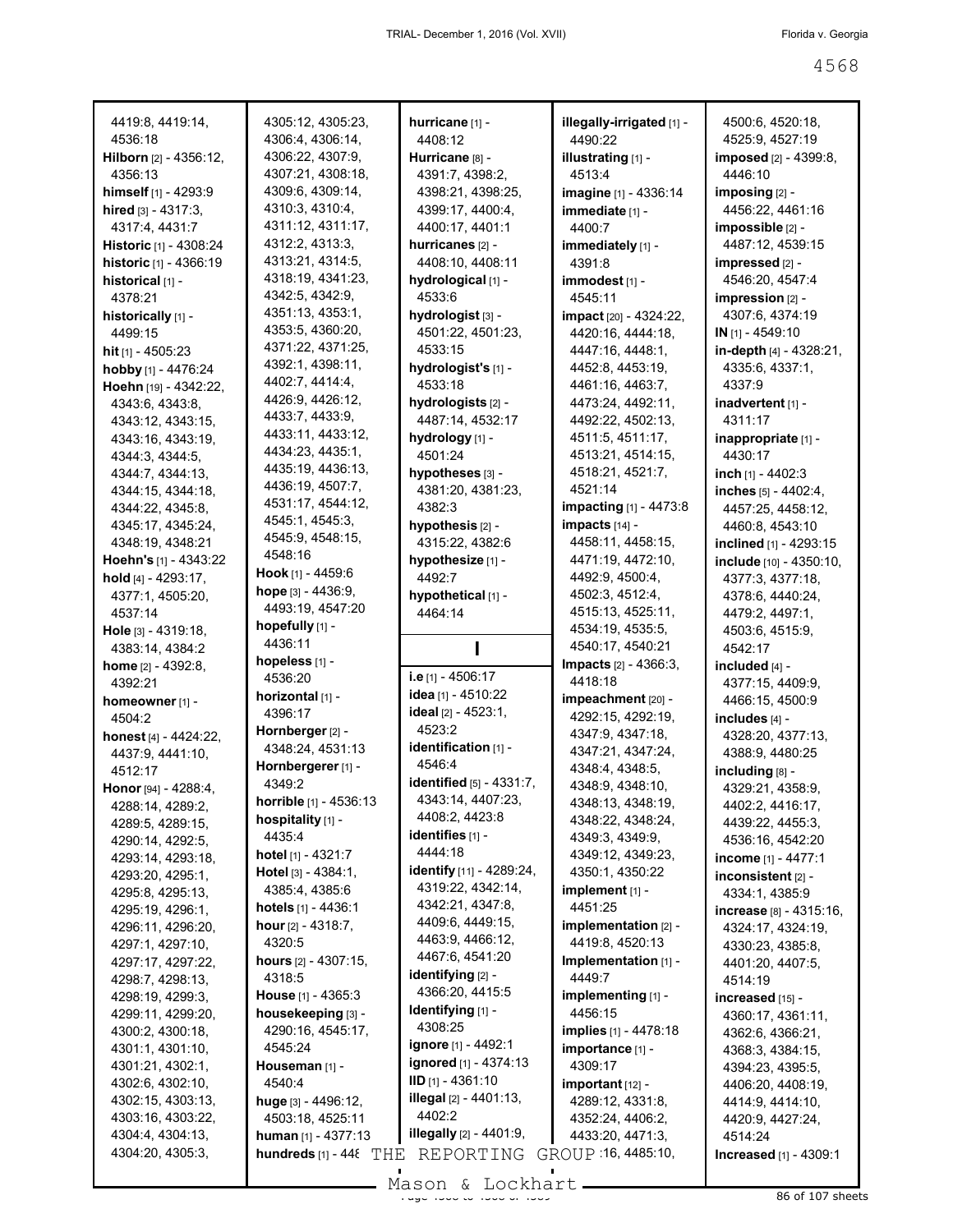| increases $[3] - 4376:2,$         | <b>Inflows</b> [1] - 4354:20      | 4364:8                           | 4470:16, 4480:21,       | 4542:25, 4543:5,                |
|-----------------------------------|-----------------------------------|----------------------------------|-------------------------|---------------------------------|
| 4407:15, 4408:12                  | influenced [1] -                  | $intersive$ $[3] -$              | 4481:2, 4504:3          | 4543:10, 4543:14                |
| increasing [1] -                  | 4356:3                            | 4376:16, 4508:5,                 | <b>irrigated</b> [20] - | $Irrigation$ [1] -              |
| 4395:2                            | <b>inform</b> $[7] - 4316:3$ ,    | 4508:12                          | 4474:11, 4474:19,       | 4479:13                         |
| <b>incredibly</b> $[1] - 4468.9$  | 4316:6, 4318:12,                  | intention [1] - 4425:25          | 4475:6, 4476:2,         | <b>irrigators</b> [1] -         |
| incremental [1] -                 | 4319:3, 4321:16,                  | interaction $[1]$ -              | 4476:8, 4476:9,         | 4525:17                         |
| 4519:21                           | 4321:20, 4335:7                   | 4323:9                           | 4476:10, 4476:12,       | <b>issue</b> [15] - 4289:14,    |
|                                   |                                   |                                  | 4477:9, 4479:17,        |                                 |
| increments $[2]$ -                | information $[18]$ -              | interest [4] - 4442:6,           |                         | 4310:5, 4403:19,                |
| 4466:15, 4523:4                   | 4321:23, 4322:2,                  | 4457:4, 4487:5,                  | 4480:12, 4480:25,       | 4413:9, 4424:15,                |
| <b>incurred</b> [1] - 4500:3      | 4323:16, 4323:20,                 | 4492:6                           | 4490:22, 4523:17,       | 4467:18, 4485:8,                |
| incurring $[1] - 4471.6$          | 4358:20, 4389:8,                  | interested $[4]$ -               | 4523:22, 4524:24,       | 4485:10, 4486:5,                |
| indeed [10] - 4438:7.             | 4390:10, 4429:16,                 | 4330:6, 4330:9,                  | 4525:4, 4543:18,        | 4503:13, 4524:2,                |
| 4448:12, 4453:23,                 | 4429:25, 4430:3,                  | 4451:23, 4452:23                 | 4543:19, 4543:24        | 4524:7, 4527:9,                 |
| 4456:3, 4486:8,                   | 4431:4, 4431:11,                  | interesting $[2]$ -              | irrigating [4] -        | 4533:6                          |
| 4511:24, 4517:24,                 | 4480:10, 4501:5,                  | 4384:19, 4432:18                 | 4471:24, 4471:25,       | <b>issued</b> $[2] - 4450.9$    |
| 4518:4, 4525:12,                  | 4502:2, 4503:7,                   | <b>interests</b> $[1] - 4494:18$ | 4504:6, 4504:9          | 4497:6                          |
| 4529:8                            | 4526:8, 4528:14                   | InterJurisdictional [1]          | $irrigation$ [93] -     | <b>issues</b> $[7] - 4314:23$ , |
| $index$ independent $[12] -$      | Information $[1]$ -               | - 4369:5                         | 4439:20, 4439:22,       | 4326:20, 4326:23,               |
|                                   | 4511:7                            |                                  | 4441:15, 4445:25,       | 4380:6, 4450:25,                |
| 4316:17, 4356:22,                 |                                   | <b>interpret</b> $[2] - 4515:16$ | 4446:24, 4447:3,        | 4456:9, 4506:15                 |
| 4357:4, 4357:9,                   | ingredients [2] -                 | 4540:23                          |                         |                                 |
| 4382:10, 4385:16,                 | 4430:6, 4430:8                    | Interpreting $[1]$ -             | 4447:13, 4450:10,       | item $[5] - 4288:25$ ,          |
| 4385:17, 4386:5,                  | <b>initial</b> [1] - 4492:20      | 4357:14                          | 4452:2, 4452:24,        | 4443.8, 4457:8,                 |
| 4386:18, 4393:24,                 | initiated [3] - 4379:16,          | $interrupt$ $[3] -$              | 4454:24, 4454:25,       | 4485:14, 4486:11                |
| 4401:25, 4412:11                  | 4379:17, 4380:8                   | 4307:12, 4447:24,                | 4455:1, 4455:7,         | <b>items</b> $[3] - 4399:10$ ,  |
| index $[5] - 4332:7$ ,            | Injunction $[2]$ -                | 4480:23                          | 4455:11, 4455:21,       | 4425:21, 4485:13                |
| 4332:9, 4415:10,                  | 4343:13, 4346:1                   | intertidal [1] - 4362:8          | 4455:23, 4456:5,        | itself [4] - 4324:23.           |
| 4415:14, 4416:2                   | Injunctive [1] -                  | <b>intrinsic</b> [1] - 4535:10   | 4456:6, 4456:16,        | 4401:4, 4478:24,                |
| <b>INDEX</b> [1] - 4286:1         | 4346:18                           | introduce [5] - 4289:2,          | 4456:23, 4458:11,       | 4481:7                          |
| indicate [1] - 4390:21            | <b>input</b> [4] - 4501:25,       | 4313:24, 4436:14,                | 4459:18, 4460:8,        |                                 |
| indicated $[4]$ -                 | 4524:5, 4524:8,                   | 4504:22, 4536:15                 | 4460:23, 4461:5,        | J                               |
|                                   |                                   |                                  |                         |                                 |
|                                   |                                   |                                  |                         |                                 |
| 4382:13, 4386:17,                 | 4524:9                            | investigate [2] -                | 4461:10, 4463:7,        |                                 |
| 4389:21, 4412:14                  | <b>inquire</b> [1] - 4334:17      | 4490:21, 4538:1                  | 4463:11, 4463:13,       | <b>Jack</b> [1] - 4301:4        |
| indication $[2]$ -                | insects [1] - 4454:16             | investigators [2] -              | 4463:14, 4463:17,       | <b>JAMIE</b> [1] - 4285:17      |
| 4446:13, 4453:3                   | instance [8] -                    | 4327:13, 4329:13                 | 4463:18, 4463:19,       | January [1] - 4451:24           |
| indications [1] -                 | 4363:19, 4383:15,                 | <b>invite</b> $[12] - 4438:21$ , | 4463:21, 4463:23,       | Jenkins [3] - 4349:7,           |
| 4460:14                           | 4396:17, 4404:5,                  | 4450:5, 4452:19,                 | 4464:2, 4464:5,         | 4540:25, 4541:2                 |
| <b>indicator</b> $[3] - 4374:9$ , | 4407:23, 4408:20,                 | 4469:9, 4476:1,                  | 4464:6, 4464:12,        | <b>Jenkins's</b> $[2]$ -        |
| 4517:15, 4517:21                  | 4412:12, 4454:12                  | 4489:8, 4490:10,                 | 4464:13, 4465:10,       | 4514:14, 4540:18                |
|                                   |                                   |                                  | 4466:2, 4466:14,        | Jerry [2] - 4539:23,            |
| individual [2] -                  | instead [9] - 4410:8,             | 4490:14, 4494:7,                 | 4466:17, 4466:24,       | 4540:1                          |
| 4289:21, 4459:19                  | 4411:12, 4428:12,                 | 4496:16, 4500:18,                | 4467:3, 4467:8,         | $\text{Jim}$ [1] - 4459:6       |
| <b>Individual</b> $[1]$ -         | 4428:17, 4474:4,                  | 4533:24                          | 4469:18, 4469:21,       | job [2] - 4416:24,              |
| 4357:16                           | 4478:2, 4478:20,                  | involve [1] - 4452:9             | 4470:10, 4470:21,       | 4432:20                         |
| individuals [10] -                | 4530:20, 4538:15                  | involved [6] - 4310:17,          | 4471:9, 4474:19,        | <b>jobs</b> $[2] - 4425:6$ ,    |
| 4306:11, 4308:14,                 | <b>Institute</b> $[5] - 4312:9$ , | 4355:6, 4415:2,                  | 4474:20, 4480:1,        | 4528:6                          |
| 4321:11, 4329:21,                 | 4328:23, 4376:24,                 | 4425:10, 4546:25                 | 4480:19, 4480:25,       |                                 |
| 4357:21, 4361:21,                 | 4450:24, 4532:8                   | involvement [1] -                |                         | <b>John</b> $[4] - 4306:10$ ,   |
| 4424:22, 4437:19,                 | <b>institution</b> $[1]$ - 4537:8 | 4378:16                          | 4481:6, 4482:12,        | 4357:23, 4437:6,                |
| 4495:3, 4537:17                   | instrument [2] -                  | involving [1] -                  | 4486:25, 4489:6,        | 4505:2                          |
| induced [1] - 4363:20             | 4467:10, 4467:11                  | 4437:18                          | 4491:10, 4500:4,        | <b>Joint</b> $[9] - 4297:24$ ,  |
| industries [4] -                  | insurance [3] -                   | <b>inward</b> $[2] - 4375:2$ ,   | 4501:16, 4503:10,       | 4299:12, 4344:24,               |
| 4507:24, 4508:3,                  | 4498:20, 4499:1,                  | 4375:15                          | 4513:10, 4513:11,       | 4344:25, 4345:11,               |
| 4508:10, 4508:11                  | 4499:2                            | <b>IPM</b> [5] - 4374:7,         | 4521:6, 4521:8,         | 4346:9, 4482:21,                |
| industry [1] - 4424:14            | integrating [1] -                 |                                  | 4521:14, 4521:18,       | 4488:10, 4496:10                |
|                                   | 4316:20                           | 4409:19, 4409:21,                | 4521:24, 4522:8,        | <b>joint</b> $[2] - 4398:16$ ,  |
| inescapable [1] -                 |                                   | 4409:23, 4410:1                  | 4522:11, 4523:1,        | 4438:16                         |
| 4515:21                           | intelligent [2] -                 | <b>Irmak</b> $[2] - 4455:8$ ,    | 4523:5, 4523:15,        | <b>JOSH</b> [1] - 4285:21       |
| inevitable [2] -                  | 4455:21, 4456:5                   | 4456:1                           | 4523:25, 4524:13,       | <b>Josh</b> $[3] - 4291:8$      |
| 4411:22, 4412:2                   | intend [1] - 4350:11              | irrelevant [1] -                 | 4525:8, 4525:20,        | 4302:13, 4302:17                |
| infections $[1]$ -                | intended [2] -                    | 4538:14                          | 4527:1, 4531:3,         |                                 |
| 4328:12                           | 4375:18, 4496:4                   | <b>irrigate</b> [7] - 4466:19.   | 1521.7, 4540.13,        | <b>JOSHUA</b> [1] - 4285:23     |
| infested [1] - 4362:9             | Intensification [1]<br>T.HF.      | REPORTING                        | GROUP<br>20,4542.21,    | journal $[2] - 4308:23$ ,       |

Mason & Lockhart **Page 4569 of 107 sheets** Page 4569 to 4569 Mason & Lockhart **Page 4569 The Reporting Group (207) 797-6040**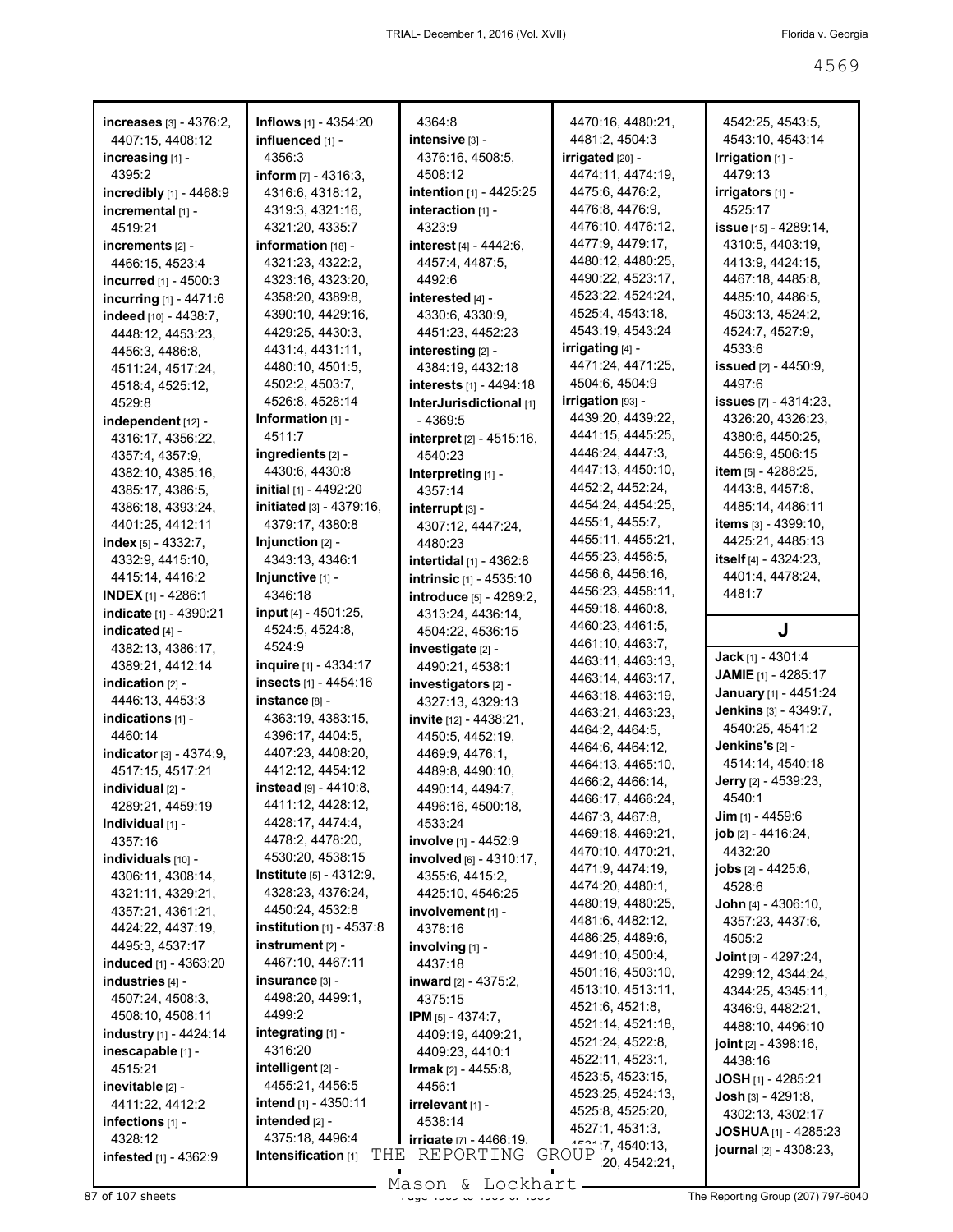| 4517:6                         | killed [1] - 4399:2            | 4428:22, 4429:10,              | 4305:23, 4308:18,                          | 4404:25                                |
|--------------------------------|--------------------------------|--------------------------------|--------------------------------------------|----------------------------------------|
| <b>Journal</b> [1] - 4300:11   | <b>killing</b> $[1] - 4376:15$ | 4429:20, 4430:25,              | 4312:24, 4328:11,                          | least $[7] - 4310:15$ ,                |
| Judge [1] - 4435:6             | <b>Kimbro</b> [7] - 4361:19,   | 4431:13, 4431:21,              | 4330:6, 4340:1,                            | 4407:1, 4442:18,                       |
| judge [1] - 4423:15            | 4361:25, 4374:1,               | 4432:1, 4432:24,               | 4340:5, 4346:24,                           | 4467:9, 4491:20,                       |
| Judgment [2] -                 | 4384:21, 4409:3,               | 4433:6, 4433:10,               | 4365:19, 4370:9,                           | 4498:6, 4548:6                         |
| 4345:1, 4345:12                | 4409:8, 4413:24                | 4433:19, 4433:22,              | 4394:13, 4408:25,                          | <b>leave</b> $[3] - 4309:16$ ,         |
| judgment $[1]$ -               | <b>Kimbro's</b> [3] - 4332:3,  | 4434:2, 4435:20,               | 4414:16, 4414:21,                          | 4374:19, 4533:18                       |
| 4482:20                        | 4362:7, 4410:4                 | 4436:17, 4544:13,              | 4434:20, 4434:22,                          | <b>leaving</b> $[2] - 4522:13$ ,       |
| <b>Judson</b> [1] - 4490:6     | <b>kind</b> $[5] - 4470:1$ ,   | 4544:16, 4544:18,              | 4434:24, 4442:7,                           | 4529:12                                |
| July [4] - 4344:6,             | 4498:20, 4500:19,              | 4544:20, 4544:24,              | 4443:18, 4443:20,                          | lectures [1] - 4518:2                  |
| 4441:25, 4530:22,              | 4506:13, 4535:25               | 4545:7, 4545:10,               | 4450:19, 4457:5,                           | led [3] - 4379:18,                     |
| 4532:19                        | kindly [1] - 4359:13           | 4546:10                        | 4457:17, 4457:18,                          | 4386:10, 4463:12                       |
| <b>jumps</b> [1] - 4443:18     | kinds [1] - 4524:19            | land $[26] - 4447:4,$          | 4468:25, 4484:14,                          | left [11] - 4297:13,                   |
| June [11] - 4289:3,            | <b>Kirkland</b> [3] - 4293:23, | 4464:7, 4470:15,               | 4486:23, 4499:17,                          | 4305:15, 4383:9,                       |
| 4289:7, 4347:22,               | 4302:18, 4312:4                | 4470:19, 4476:2,               | 4499:18, 4499:24,                          | 4383:18, 4392:3,                       |
| 4348:7, 4349:10,               | Kise [2] - 4291:17             | 4476:8, 4476:11,               | 4500:19, 4513:23,                          | 4392:20, 4394:1,                       |
| 4349:24, 4530:22,              | knowledge [2] -                | 4480:25, 4482:17,              | 4527:9, 4529:16,                           | 4443:3, 4527:22,                       |
| 4532:18, 4549:17               | 4323:8, 4358:19                | 4482:18, 4486:25,              | 4530:11, 4539:20                           | 4528:5, 4529:1                         |
| $JX-154$ [4] - 4286:13,        | knowledgeable [1] -            | 4501:19, 4517:20,              | <b>lasted</b> [1] - 4318:5                 | l <b>eft-hand</b> [3] -                |
| 4468:20, 4485:12,              | 4536:7                         | 4518:8, 4518:9,                | lastly $[1]$ - 4425:11                     | 4297:13, 4383:18,                      |
| 4486:16                        | <b>known</b> $[2] - 4373:4,$   | 4518:17, 4518:18,              | <b>late</b> $[2] - 4317:15$ ,              | 4527:22                                |
| <b>JX-167</b> [4] - 4286:13,   | 4373:13                        | 4522:9, 4523:16,               | 4317:24                                    | legal [11] - 4289:3,                   |
| 4308:22, 4311:5,               | knows [1] - 4509:21            | 4527:23, 4527:24,              | <b>Latham</b> [1] - 4314:1                 | 4289:19, 4384:16,                      |
| 4366:18                        | Kondolf [2] - 4349:9,          | 4527:25, 4529:22,              | Latin $[1] - 4373:10$                      | 4384:17, 4392:4,                       |
| $JX-169$ [2] - 4286:14,        | 4349:11                        | 4538:10, 4543:17,              | laughing [1] - 4410:2                      | 4401:14, 4402:2,                       |
| 4462:9                         |                                | 4543:24                        | <b>Laura</b> $[2] - 4405:8$ ,              | 4402:3, 4420:2,                        |
| <b>JX-21</b> [1] - 4286:9      | L                              | <b>Land</b> $[1] - 4437:1$     | 4436:14                                    | 4478:22                                |
| <b>JX-45</b> [2] - 4286:10,    |                                | landings [30] - 4326:9,        | law [7] - 4446:20,                         | legal-size [2] -                       |
| 4448:23                        | laboratory [1] -               | 4352:14, 4354:2,               | 4491:22, 4492:10,                          | 4384:16, 4392:4                        |
| $JX-47$ [2] - 4286:10,         | 4316:15                        | 4354:10, 4354:24,              | 4493:15, 4494:3,                           | legally [2] - 4470:23,                 |
| 4488:22                        | Laboratory [2] -               | 4355:2, 4355:4,                | 4495:5, 4495:23                            | 4470:24                                |
|                                |                                |                                |                                            |                                        |
|                                | 4458:18, 4461:25               | 4355:7, 4355:9,                | <b>lawn</b> $[2] - 4504:3$ ,               |                                        |
| <b>JX-50</b> [4] - 4286:11,    | <b>lack</b> [3] $- 4310:24,$   | 4355:23, 4386:3,               | 4504:14                                    | legislators [1] -<br>4538:17           |
| 4358:18, 4359:2,               | 4388:10, 4521:23               | 4386:4, 4386:20,               | lawns $[2] - 4504:7$ ,                     |                                        |
| 4359:6                         | <b>lag</b> [1] - 4386:21       | 4387:1, 4387:9,                | 4504:9                                     | legislature [1] -<br>4538.9            |
| $JX-65$ [2] - 4286:11,         | lags [1] - 4387:3              | 4387:13, 4387:20,              | laws [1] - 4491:16                         | Leitman [2] - 4349:14,                 |
| 4539:22                        | laid $[1]$ - 4515:20           | 4388:20, 4389:7,               |                                            | 4349:17                                |
| $JX-77$ [5] - 4286:12,         | <b>Lake</b> [1] - 4441:3       | 4389:9, 4389:15,               | lawsuit [1] - 4316:13                      |                                        |
| 4358:18, 4359:2,               | LANCASTER [65] -               | 4389:18, 4390:8,               | lawyer [3] - 4291:20,<br>4413:17, 4470:25  | length [2] - 4489:25,<br>4535:18       |
| 4359:14, 4372:17               | 4285:11, 4288:2,               | 4390:14, 4390:17,              |                                            |                                        |
| $JX-91$ [1] - 4286:12          | 4288:5, 4290:12,               | 4390:18, 4393:23,              | lawyers [4] - 4310:17,<br>4310:19, 4318:2, | $less$ [11] - 4411:7,                  |
|                                | 4290:15, 4292:11,              | 4394:4, 4394:5,                | 4547:10                                    | 4444:3, 4454:13,                       |
| Κ                              | 4293:1, 4293:13,               | 4396:23                        | laymen's [1] - 4395:16                     | 4454:18, 4454:24,<br>4468:11, 4473:10, |
| Karl [6] - 4286:4,             | 4293:19, 4293:21,              | landscaping [1] -              |                                            | 4481:6, 4485:22,                       |
| 4291:7, 4294:5,                | 4294:22, 4294:25,              | 4508:15                        | $lead$ [8] - 4324:16,<br>4324:25, 4330:8,  | 4531:6                                 |
| 4295:11, 4302:24,              | 4302:9, 4302:16,               | language [7] -                 | 4397:17, 4413:25,                          | Lettenmaier [1] -                      |
| 4348:17                        | 4303:12, 4303:20,              | 4353:17, 4362:20,              | 4455:11, 4460:13,                          | 4531:13                                |
| <b>keep</b> $[6] - 4319:1$ ,   | 4307:16, 4309:15,              | 4362:24, 4453:15,              | 4460:20                                    | <b>letter</b> [3] $-$ 4327:2,          |
| 4383:12, 4476:18,              | 4311:13, 4311:21,              | 4457:1, 4515:15,               | leading [2] - 4360:22,                     | 4344:8, 4347:3                         |
| 4486:18, 4504:14,              | 4312:3, 4312:13,               | 4529:24                        | 4393:14                                    | <b>level</b> $[9] - 4315:16$ ,         |
| 4520:25                        | 4313:4, 4313:22,               | <b>large</b> $[4] - 4392:3$ ,  | <b>leak</b> [1] - $4513:24$                | 4330:23, 4390:21,                      |
| <b>keeping</b> $[1]$ - 4541:23 | 4314:2, 4314:7,                | 4504:21, 4511:24,              | learn $[1] - 4499:19$                      | 4397:9, 4402:23,                       |
| <b>keeps</b> $[1] - 4547:9$    | 4318:21, 4342:3,               | 4525:10                        | learned [1] - 4290:25                      | 4409:8, 4413:3,                        |
| <b>Kennedy</b> [1] - 4505:2    | 4342:7, 4371:23,               | larger [1] - 4544:11           | lease $[1] - 4408:24$                      | 4463:7, 4466:25                        |
| <b>Kenneth [1] - 4349:7</b>    | 4402:11, 4414:5,               | <b>larvae</b> [4] - 4399:24,   | leased $[1] - 4341:13$                     | levels $[18] - 4325:2,$                |
| <b>Kent</b> [1] - 4371:9       | 4426:7, 4426:10,               | 4400:3, 4400:9,                | <b>leases</b> $[10] - 4341.8$              | 4329:6, 4368:15,                       |
| kept [1] - 4547:1              | 4426:13, 4426:17,              | 4400:10                        | 4402:18, 4402:23,                          | 4394:13, 4397:10,                      |
| key [5] - 4330:5,              | 4426:20, 4426:24,              | <b>last</b> $[41] - 4288:15$ , |                                            | 4397:24, 4398:3,                       |
| 4382:5, 4396:9,                | 4427:1, 4427:12,               | 4292:12, 4297:6,               | 4402:24, 4403:6,<br>4403:8, 4403:10,       | 4398:6, 4398:7,                        |
| 4400:25, 4524:7                | 4427:23, 4428:4<br>THE         | REPORTING                      | GROUP 2, 4404:21,                          | 4399:8, 4399:16,                       |

 $\frac{200011}{x}$  to  $\frac{20011101}{x}$  of  $\frac{200011101}{x}$  of  $\frac{20001101}{x}$  of  $\frac{20001101}{x}$  of  $\frac{20001101}{x}$  of  $\frac{20001101}{x}$  or  $\frac{20001101}{x}$  or  $\frac{20001101}{x}$  or  $\frac{20001101}{x}$  or  $\frac{20001101}{x}$  or  $\$ Mason & Lockhart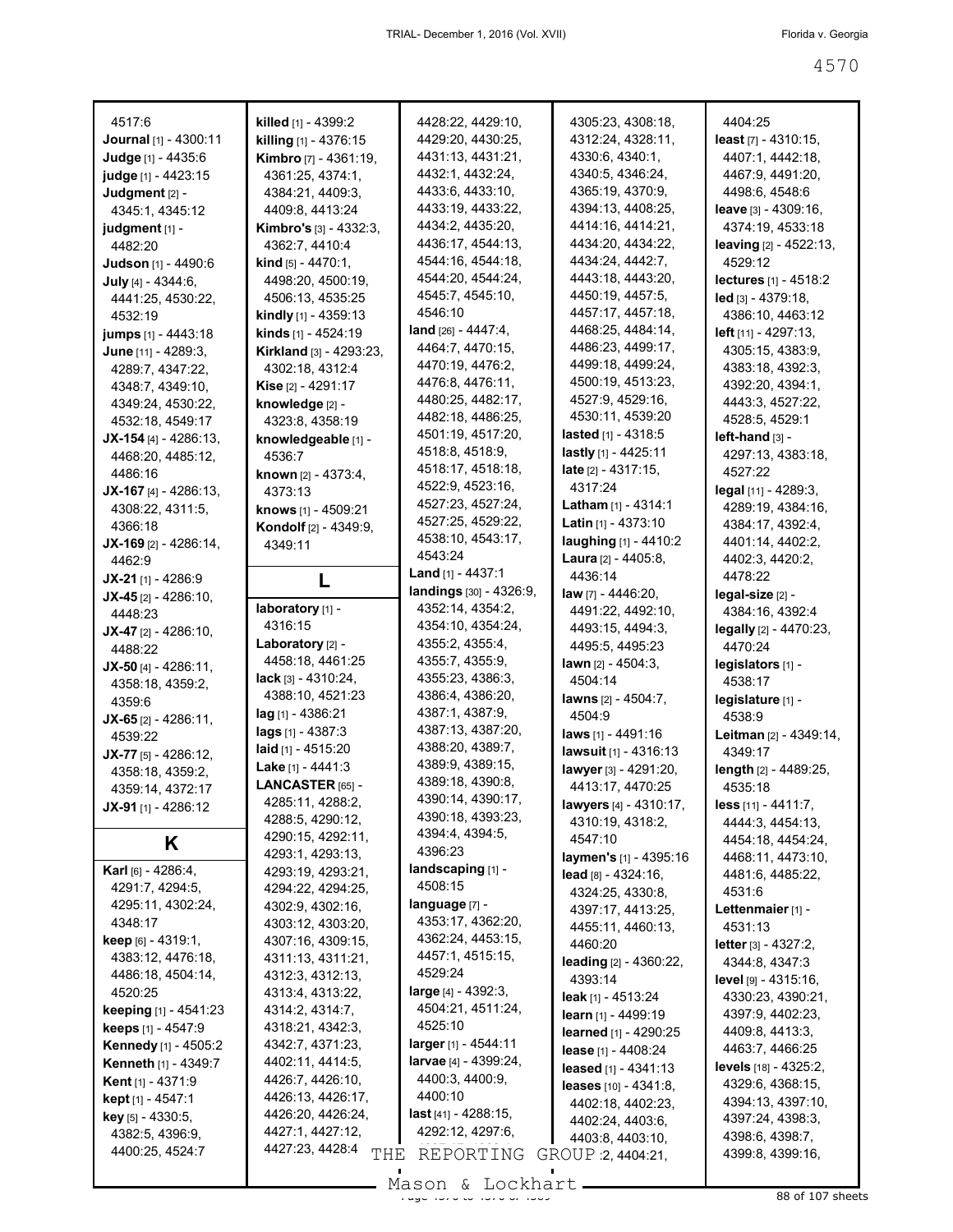| 4401:7, 4403:17,                       | 4486:12, 4494:18,                 | 4430:15                | 4397:2, 4419:16,                     | 4382:6, 4384:10,            |
|----------------------------------------|-----------------------------------|------------------------|--------------------------------------|-----------------------------|
| 4407:19, 4412:25,                      | 4546:3                            | long-term [3] -        | 4446:4, 4446:5,                      | 4385:10, 4386:11,           |
| 4441:24, 4461:16,                      | listed [6] - 4357:22,             | 4324:9, 4428:13,       | 4456:2, 4468:14,                     | 4386:14, 4387:25,           |
| 4465:10                                | 4425:21, 4439:23,                 | 4428:21                | 4469:23, 4470:20,                    | 4399:3, 4404:3,             |
| <b>liberal</b> [1] - 4424:18           | 4449:20, 4459:24,                 | longstanding [1] -     | 4477:2, 4484:3,                      | 4404:17, 4407:19,           |
| lie [1] - 4413:14                      | 4486:8                            | 4516:20                | 4495:21, 4497:13,                    | 4408:16, 4410:19,           |
|                                        | <b>listing</b> $[2] - 4415:25$ ,  | $look$ [96] - 4291:1,  | 4497:24, 4508:3,                     | 4418:19, 4419:3,            |
| <b>lieu</b> $[2] - 4290:21$            |                                   |                        |                                      | 4430:19, 4533:13            |
| 4290:22                                | 4422:24                           | 4308:5, 4313:9,        | 4509:6, 4509:7,<br>4513:18, 4522:16, | lower [15] - 4326:18,       |
| <b>life</b> $[2] - 4288:12$ ,          | lists [1] - 4350:13               | 4318:24, 4329:10,      |                                      |                             |
| 4336:17                                | <b>literally</b> [2] - 4408:17,   | 4339:6, 4340:10,       | 4523:18, 4529:16,                    | 4385:6, 4394:19,            |
| <b>light</b> $[1]$ - 4311:24           | 4410:21                           | 4359:6, 4361:4,        | 4530:18, 4530:20,                    | 4394:20, 4404:25,           |
| Lighthouse [1] -                       | <b>literature</b> $[7]$ -         | 4361:6, 4362:11,       | 4533.9, 4535.2,                      | 4405:2, 4411:4,             |
| 4320:3                                 | 4363:20, 4399:4,                  | 4365:10, 4366:14,      | 4535:14, 4541:8,                     | 4411:12, 4422:1,            |
| lightly [4] - 4382:15,                 | 4408:2, 4510:19,                  | 4367:21, 4370:21,      | 4543:6                               | 4422:6, 4444:12,            |
| 4383:4, 4384:3,                        | 4510:21, 4511:25,                 | 4372:15, 4372:23,      | looking [41] - 4297:5,               | 4484:9, 4484:20,            |
| 4384:13                                | 4537:4                            | 4387:17, 4390:5,       | 4325:9, 4334:19,                     | 4528:5, 4543:1              |
| lightly-fished [1] -                   | literatures [1] - 4517:3          | 4394:11, 4394:12,      | 4400:12, 4405:14,                    | <b>Lower</b> [9] - 4439:16, |
| 4383:4                                 | <b>litigation</b> $[12]$ -        | 4396:17, 4398:9,       | 4418:22, 4419:4,                     | 4459:13, 4472:1,            |
| <b>likely</b> $[3] - 4493:13$ ,        | 4316:5, 4318:14,                  | 4401:1, 4405:16,       | 4428:20, 4430:10,                    | 4472:10, 4473:18,           |
| 4494:2, 4537:18                        | 4319:5, 4338:12,                  | 4409:13, 4410:21,      | 4438:15, 4440:3,                     | 4474:5, 4484:9,             |
|                                        |                                   | 4419:12, 4422:20,      | 4442:23, 4471:14,                    | 4484:20, 4497:12            |
| likewise [1] - 4465:16                 | 4343:1, 4344:1,                   | 4428:8, 4428:12,       | 4472:10, 4473:6,                     | <b>lowest</b> [1] - 4398:7  |
| $\lim$ it [4] - 4448:13,               | 4344:16, 4345:2,                  |                        | 4473.9, 4473.18,                     | luckily [1] - 4477:2        |
| 4466:24, 4505:23,                      | 4345:5, 4345:14,                  | 4435:13, 4440:11,      |                                      |                             |
| 4542:25                                | 4345:19, 4539:17                  | 4441:9, 4444:8,        | 4474:5, 4475:5,                      | <b>lunch</b> $[2] - 4292:8$ |
| $limitations 22 -$                     | live $[21] - 4288:22$ ,           | 4444:10, 4444:16,      | 4475:25, 4478:25,                    | 4342:1                      |
| 4447:12, 4448:5                        | 4290:23, 4294:1,                  | 4449:3, 4450:12,       | 4480:20, 4482:10,                    | LW [1] - 4460:20            |
| $\lim$ ited $\left[2\right]$ - 4426:3, | 4332:11, 4333:1,                  | 4450:15, 4451:13,      | 4500:7, 4500:13,                     |                             |
| 4463:19                                | 4388:10, 4388:16,                 | 4452:15, 4452:16,      | 4501:7, 4502:23,                     | M                           |
| <b>limiting</b> $[1] - 4463:17$        | 4389:22, 4391:3,                  | 4452:18, 4464:18,      | 4503:10, 4507:24,                    |                             |
| <b>limits</b> $[2] - 4356:4$ ,         | 4391:14, 4391:20,                 | 4465:25, 4468:9,       | 4510:23, 4517:5,                     | madam $[1] - 4342:11$       |
| 4445:22                                | 4392:3, 4392:6,                   | 4471:11, 4472:7,       | 4518:3, 4521:14,                     | magnitude [1] -             |
| line $[22] - 4307:2$ ,                 | 4392:7, 4392:9,                   | 4474:17, 4474:22,      | 4522:13, 4524:18,                    | 4411:9                      |
| 4318:24, 4318:25,                      | 4392:14, 4392:19,                 | 4475:7, 4477:13,       | 4524:20, 4526:5,                     | Magnuson [1] -              |
|                                        | 4397:22, 4399:22,                 | 4478:12, 4479:7,       | 4528:9, 4538:3,                      | 4369:1                      |
| 4335:20, 4335:22,                      | 4413:6, 4413:7                    | 4481:8, 4481:25,       | 4538:5, 4539:22                      | <b>Magnuson-Stevens</b>     |
| 4336:2, 4344:8,                        | <b>lived</b> [1] - 4288:11        | 4482:11, 4482:19,      | <b>looks</b> [7] - 4418:10,          | $[1] - 4369:1$              |
| 4386:18, 4390:9,                       |                                   | 4485:17, 4486:11,      | 4471:19, 4474:11,                    | Mahoney [4] - 4291:8,       |
| 4390:18, 4391:18,                      | lives [1] - 4388:17               | 4487:23, 4488:4,       | 4475 17, 4478 4,                     | 4294:9, 4302:13,            |
| 4391:24, 4396:18,                      | <b>livestock</b> $[5] - 4440:3$ , | 4496:15, 4497:22,      | 4478.8, 4532:20                      | 4302:17                     |
| 4442:25, 4443:1,                       | 4440:5, 4440:9,                   | 4498:3, 4499:12,       | losers [1] - 4548:9                  | <b>MAHONEY</b> [23] -       |
| 4443:8, 4443:25,                       | 4443:19, 4443:21                  |                        |                                      | 4285:21, 4302:15,           |
| 4444:2, 4446:7,                        | living [2] - 4453:23,             | 4499:15, 4501:15,      | <b>loss</b> $[5] - 4451:9$ ,         | 4302:17, 4303:13,           |
| 4446:12, 4483:19,                      | 4504:24                           | 4508:15, 4509:3,       | 4452:1, 4499:1,                      | 4303:15, 4303:22,           |
| 4514:5                                 | Livingston $[3]$ -                | 4509:9, 4509:11,       | 4499:2, 4500:3                       |                             |
| lines [2] - 4442:4,                    | 4368:8, 4368:18,                  | 4510:12, 4510:13,      | <b>losses</b> $[2] - 4450:19$ ,      | 4304:4, 4304:13,            |
| 4443:4                                 | 4427:15                           | 4515:1, 4518:16,       | 4451:19                              | 4304:20, 4305:3,            |
| Lipcius [21] - 4286:5,                 | <b>lobsters</b> [1] - 4377:19     | 4518:20, 4523:20,      | lost [4] - 4392:23,                  | 4305:11, 4305:18,           |
| 4293:6, 4294:2,                        | <b>local</b> $[2] - 4408:23$ ,    | 4524:22, 4528:15,      | 4481:25, 4482:10,                    | 4305:23, 4306:4,            |
| 4312:1, 4312:7,                        | 4473:24                           | 4529:8, 4530:21,       | 4513:12                              | 4306:14, 4306:22,           |
| 4313:1, 4313:7,                        | $localized$ [6] -                 | 4533:15, 4533:19,      | <b>loud</b> $[1] - 4336:3$           | 4307:21, 4308:5,            |
| 4314:10, 4318:20,                      | 4324:13, 4324:16,                 | 4535:3, 4535:15,       | Louisiana's [1] -                    | 4308:10, 4308:18,           |
| 4328:3, 4337:10,                       | 4324:25, 4376:2,                  | 4537:12, 4539:7,       | 4404:6                               | 4309:6, 4309:14,            |
| 4339:12, 4353:2,                       | 4403:15, 4404:15                  | 4541:5, 4541:14,       | <b>low</b> [34] - 4315:1,            | 4310:3                      |
| 4365:12, 4372:3,                       | <b>located</b> $[1] - 4326:16$    | 4543:3, 4546:2,        | 4315:22, 4325:18,                    | mail [35] - 4295:10,        |
|                                        |                                   | 4547:23                | 4326:3, 4330:8,                      | 4295:16, 4295:24,           |
| 4387:15, 4389:2,                       | <b>location</b> $[2] - 4319:15$ , | looked [41] - 4310:11, | 4360:8, 4363:15,                     | 4300:20, 4300:23,           |
| 4391:17, 4411:14,                      | 4319:18                           | 4336:7, 4337:8,        | 4365:23, 4366:11,                    | 4300:24, 4301:6,            |
| 4414:8, 4422:10                        | locations $[4]$ -                 | 4352:7, 4353:21,       |                                      | 4301:7, 4301:12,            |
| <b>lipcius</b> $[2] - 4351:15$         | 4319:13, 4319:21,                 | 4354:14, 4366:14,      | 4367:15, 4368:11,                    | 4304:9, 4304:15,            |
| 4353:8                                 | 4379:23, 4415:5                   | 4382:9, 4382:12,       | 4368:23, 4370:5,                     | 4304:25, 4306:9,            |
| $list$ [6] - 4341:4,                   | LOESS $[4] - 4428:1,$             |                        | 4380:18, 4380:20,                    | 4308:1, 4308:7,             |
| 4351:2, 4459:18,                       | 4428:5, 4428:23<br>THE            | REPORTING              | GROUP 11, 4382:3,                    | 4308:13, 4308:16,           |
|                                        |                                   |                        |                                      |                             |

Mason & Lockhart **Page 4571 to 45**<br>B9 of 107 sheets **Page 1571 of 4589 The Reporting Group** (207) 797-6040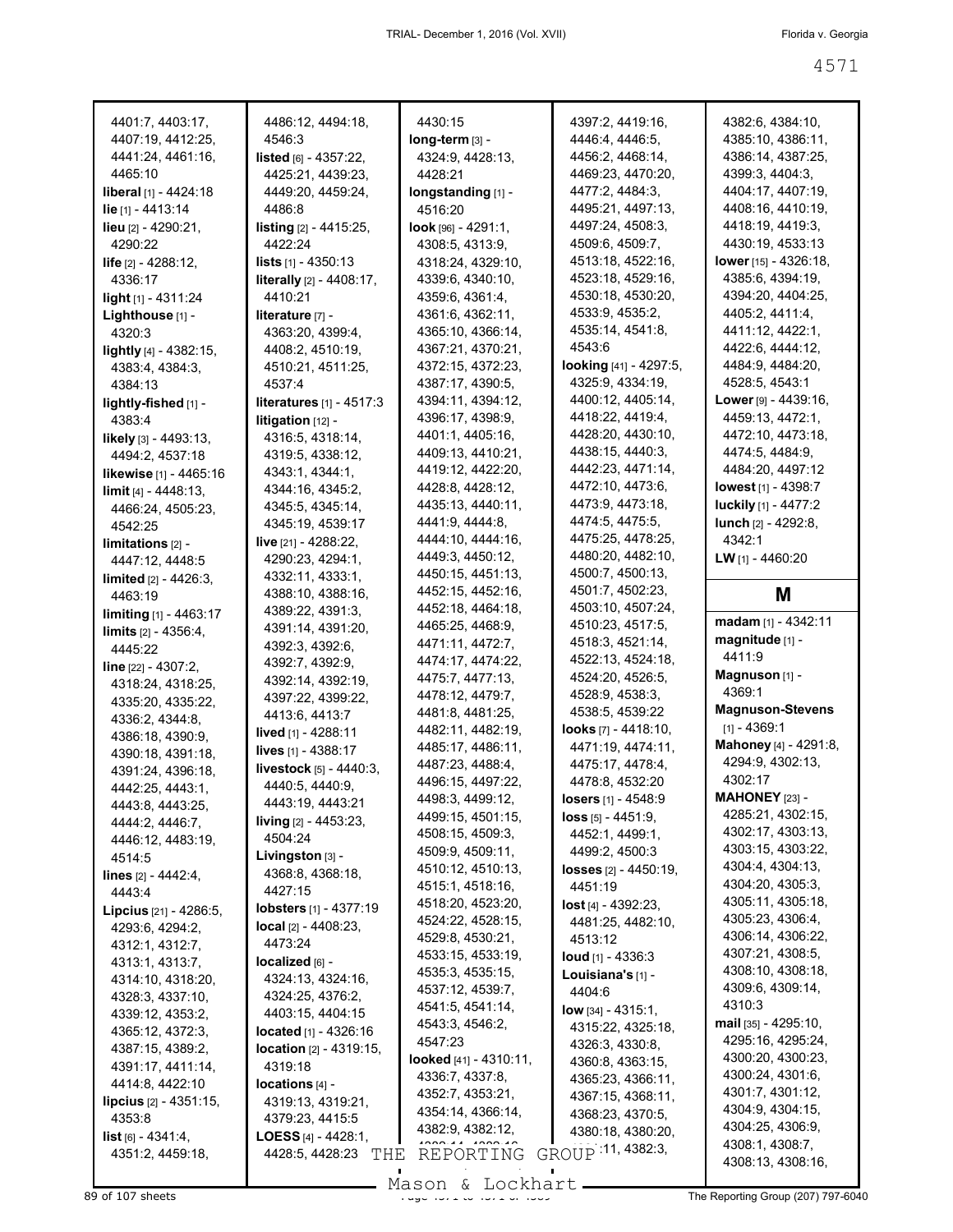| 4310:7, 4310:13,               | Mann [1] - 4329:1             | 4314:2, 4314:7,                 | mean [21] - 4292:7,           | member [1] - 4289:18        |
|--------------------------------|-------------------------------|---------------------------------|-------------------------------|-----------------------------|
| 4310:19, 4344:7,               | manufacturing [1] -           | 4318:21, 4342:3,                | 4307:12, 4316:18,             | members $[2]$ -             |
| 4344:9, 4361:16,               | 4508:3                        | 4342:7, 4371:23,                | 4334:13, 4341:16,             | 4494:19, 4537:14            |
| 4361:19, 4361:24,              | manuscript [1] -              | 4402:11, 4414:5,                | 4379:16, 4386:3,              | memo [12] - 4329:10,        |
| 4362:2, 4362:12,               | 4300:5                        | 4426:7, 4426:10,                | 4426:11, 4427:4,              | 4365:15, 4365:17,           |
| 4363:7, 4365:14,               | $map$ [2] - 4403:5,           | 4426:13, 4426:17,               | 4464:4, 4470:23,              | 4365:18, 4365:25,           |
| 4369:20, 4370:19,              | 4459:13                       | 4426:20, 4426:24,               | 4474:16, 4478:25,             | 4369:22, 4369:23,           |
| 4370:24, 4371:6,               | <b>March</b> $[2] - 4317:5$ , | 4427:1, 4427:12,                | 4480:22, 4493:20,             | 4405:8, 4405:13,            |
| 4371:9                         | 4344:1                        | 4427:23, 4428:4,                | 4495:24, 4499:15,             | 4405:18, 4422:21            |
| mails [4] - 4301:4,            | Marcia [1] - 4348:12          | 4428:22, 4429:10,               | 4510:4, 4533:19,              | Memorandum [1] -            |
| 4303:24, 4304:6,               | Marine [4] - 4300:10,         | 4429:20, 4430:25,               | 4547:7, 4547:13               | 4344:25                     |
| 4304:22                        | 4312:10, 4328:23,             | 4431:13, 4431:21,               | meander [5] -                 | memorialized [1] -          |
| main $[4] - 4327:24$ ,         | 4376:24                       | 4432:1, 4432:24,                | 4426:11, 4426:14,             | 4292:22                     |
| 4328:1, 4382:11,               | marine $[16] - 4312:8$ ,      | 4433:6, 4433:10,                | 4427:2, 4427:5,               | memory [1] - 4501:14        |
| 4408:3                         | 4323:5, 4331:17,              | 4433:19, 4433:22,               | 4427:9                        | memos [1] - 4413:24         |
| Maine [6] - 4285:13,           | 4335:16, 4377:2,              | 4434:2, 4435:20,                | meaning $[6]$ -               | mention [4] - 4340:22,      |
| 4285:15, 4288:9,               | 4377:3, 4377:6,               | 4436:17, 4544:13,               | 4379:22, 4396:7,              | 4340:25, 4341:5,            |
| 4537:7, 4547:20,               | 4377:7, 4377:16,              | 4544:16, 4544:18,               | 4410:14, 4427:13,             | 4511:10                     |
| 4549:3                         | 4377:19, 4377:23,             | 4544:20, 4544:24,               | 4442:3, 4506:8                | mentioned [16] -            |
| mainstream [3] -               | 4407:5, 4427:11,              | 4545:7, 4545:10,                | meaningful [1] -              | 4389:25, 4393:17,           |
| 4471:12, 4513:22,              | 4427:13, 4427:18              | 4546:10                         | 4513:20                       | 4393:21, 4395:7,            |
| 4516:16                        | mark $[2] - 4346:25$ ,        | <b>Master</b> [3] - 4292:24,    | <b>means</b> $[12] - 4368:12$ | 4397:20, 4399:22,           |
| <b>maintain</b> [1] - 4397:20  | 4533:2                        | 4449:18, 4504:22                | 4368:14, 4377:12,             | 4400:15, 4403:11,           |
| major [11] - 4378:22,          | <b>Mark</b> $[8] - 4323:17$ , | <b>Masters</b> [2] - 4449:19,   | 4386:23, 4396:20,             | 4403:14, 4406:15,           |
| 4379:21, 4380:10,              | 4332:18, 4333:11,             | 4462:13                         | 4397:12, 4463:9,              | 4415:2, 4430:14,            |
| 4382:23, 4405:25,              |                               | masters [3] - 4449:22,          | 4466:12, 4470:2,              |                             |
| 4419:17, 4420:8,               | 4333:14, 4350:6,              | 4449:23, 4456:10                | 4491:22, 4516:5,              | 4463:15, 4506:21,           |
| 4421:11, 4421:16,              | 4449:18, 4449:19,             | masters's [1] - 4462:4          | 4543:8                        | 4538:3, 4541:15             |
| 4536:1                         | 4462:13                       | matches [1] - 4477:7            | meant [12] - 4334:17,         | mentioning [2] -            |
|                                | marked [13] - 4296:8,         |                                 |                               | 4455:5, 4547:9              |
| majority $[3] - 4424:21$ ,     | 4296:23, 4297:23,             | matching [4] - 4526:6,          | 4375:19, 4395:2,              | Menzel [1] - 4368:2         |
| 4504:8, 4537:2                 | 4298:15, 4299:8,              | 4526:7, 4526:8,                 | 4415:5, 4424:12,              | <b>Menzie</b> [1] - 4381:22 |
| male [3] - 4431:24,            | 4299:12, 4299:18,             | 4544:2                          | 4439:8, 4459:7,               | merely [1] - 4291:19        |
| 4432:6, 4432:20                | 4301:2, 4305:25,              | material [6] - 4292:19,         | 4463:23, 4463:25,             | MERKI [28] - 4285:20,       |
| males $[4] - 4402:6$ ,         | 4306:18, 4343:7,              | 4292:20, 4347:9,                | 4464:1, 4464:5,               | 4293:20, 4293:22,           |
| 4432:14, 4432:25,              | 4343:10, 4364:6               | 4347:21, 4449:24,               | 4473:25                       | 4294:23, 4295:1,            |
| 4433:3                         | market [1] - 4446:15          | 4455:25                         | measure $[12]$ -              | 4295:8, 4295:13,            |
| man [1] - 4306:10              | markets [2] - 4320:14,        | materials [6] -                 | 4355:22, 4357:7,              | 4295:19, 4296:1,            |
| manage [6] - 4378:3,           | 4320:20                       | 4290:25, 4413:23,               | 4383:19, 4394:2,              | 4296:11, 4296:20,           |
| 4378:4, 4388:14,               | marking [1] - 4342:20         | 4431:23, 4439:15,               | 4394:4, 4394:6,               | 4297:1, 4297:10,            |
| 4401:12, 4456:24,              | Mary [2] - 4312:11,           | 4488:6, 4520:5                  | 4395:13, 4396:22,             | 4297:17, 4297:22,           |
| 4458:4                         | 4376:25                       | mathematical [1] -              | 4484:25, 4518:3,              | 4298:7, 4298:13,            |
| management [19] -              | Mason [4] - 4285:14,          | 4409:10                         | 4518:14, 4539:14              | 4298:19, 4299:3,            |
| 4312:8, 4322:8,                | 4549:2, 4549:15,              | mathematics [1] -               | measured $[1]$ -              | 4299:11, 4299:20,           |
| 4377:22, 4377:24,              | 4549:15                       | 4477:24                         | 4528:11                       | 4300:2, 4300:18,            |
| 4378:1, 4378:2,                | massive [4] - 4389:22,        | Mathias [1] - 4349:11           | measurement [2] -             | 4301:1, 4301:10,            |
| 4378:6, 4390:24,               | 4408:7, 4408:12,              | <b>matter</b> $[7] - 4285:10$ , | 4326:20, 4326:23              | 4301:21, 4302:1,            |
| 4393:22, 4394:16,              | 4408:14                       | 4299:5, 4321:17,                | measures [14] -               | 4302:6                      |
| 4396:5, 4399:9,                | <b>MASTER</b> $[65]$ -        | 4491:17, 4491:20,               | 4389:14, 4389:15,             | Merki [3] - 4291:8,         |
| 4400:6, 4400:15,               | 4285:11, 4288:2,              | 4491:23, 4500:14                | 4396:7, 4440:21,              | 4293:22, 4303:8             |
| 4400:23, 4416:21,              | 4288:5, 4290:12,              | matters [4] - 4290:17,          | 4444:13, 4458:15,             | met [5] - 4318:11,          |
| 4419:7, 4494:25                | 4290:15, 4292:11,             | 4309:23, 4450:1,                | 4468:16, 4468:19,             | 4319:2, 4320:23,            |
| Management [4] -               | 4293:1, 4293:13,              | 4473:14                         | 4484:25, 4503:9,              | 4321:3, 4467:1              |
| 4356:11, 4369:2,               | 4293:19, 4293:21,             | mature [1] - 4392:3             | 4512:12, 4513:8,              | metering [1] - 4526:6       |
| 4418:18, 4511:6                | 4294:22, 4294:25,             | maximize [1] -                  | 4519:21, 4528:25              | method $[10] - 4381:19$ ,   |
| <b>managers</b> $[1] - 4424:6$ | 4302:9, 4302:16,              | 4453:24                         | mechanical [3] -              | 4418:12, 4463:11,           |
| $m$ anaging [3] -              | 4303:12, 4303:20,             | $maximum$ [5] -                 | 4414:18, 4414:22,             | 4466:7, 4480:18,            |
| 4416:23, 4416:25,              | 4307:16, 4309:15,             | 4410:7, 4410:11,                | 4414:23                       | 4482:9, 4526:5,             |
| 4546:16                        | 4311:13, 4311:21,             | 4526:14, 4526:15,               | meet $[1] - 4547:3$           | 4535:21, 4535:23,           |
| mandatory [2] -                | 4312:3, 4312:13,              | 4527:2                          | meeting [2] - 4321:4,         | 4538:18                     |
| 4355:7, 4389:20                | 4313:4, 4313:22<br>THE        | REPORTING GROUP <sup>5</sup>    |                               | methodologies [2] -         |
|                                |                               |                                 |                               |                             |
|                                |                               |                                 |                               |                             |

Mason & Lockhart <u>entitled</u> and the 450 of 107 sheets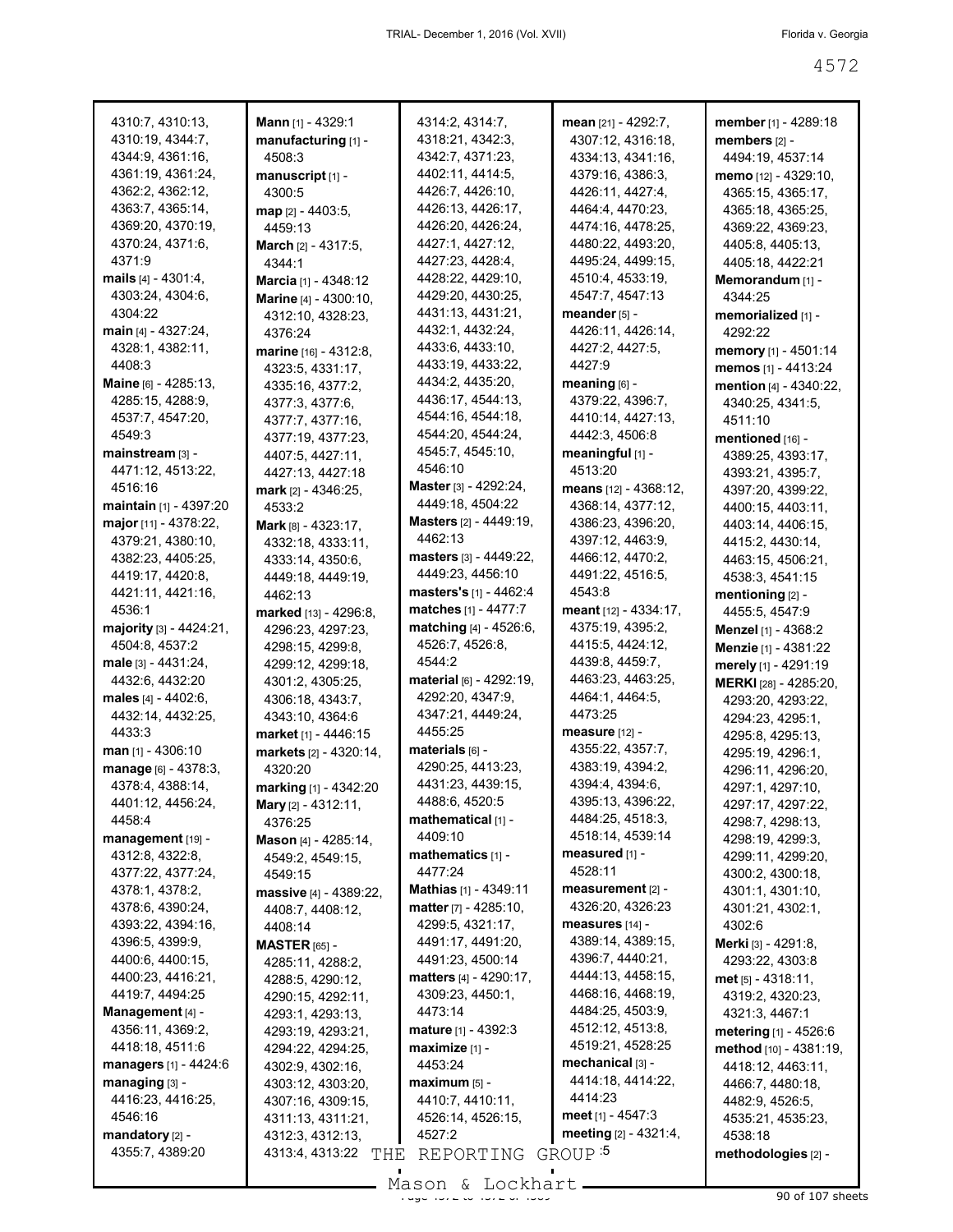| 4512:2, 4512:3               | 4519:6, 4519:7,                  | 4544:4                           | 4315:8, 4315:12,             | 4311:16, 4311:22,        |
|------------------------------|----------------------------------|----------------------------------|------------------------------|--------------------------|
| methodology [3] -            | 4519:13, 4538:16                 | models [6] - 4409:21,            | 4324:13, 4324:16,            | 4312:2, 4312:4,          |
| 4409:9, 4510:18,             | $mid_{[6]}$ - 4319:2,            | 4416:6, 4416:8,                  | 4325:1, 4332:17,             | 4313:3, 4313:6,          |
| 4534:14                      | 4352:12, 4400:22,                | 4416:10, 4429:14,                | 4336:10, 4336:12,            | 4313:17, 4313:20,        |
|                              |                                  |                                  |                              |                          |
| methods $[5] - 4517:5$ ,     | 4425:16, 4445:12,                | 4429:15                          | 4351:18, 4351:23,            | 4313:21, 4313:23,        |
| 4535:6, 4536:1,              | 4476:18                          | <b>moderate</b> $[4] - 4404:3$   | 4360:17, 4361:3,             | 4314:4, 4314:9,          |
| 4537:4, 4537:5               | mine [2] - 4482:14,              | 4404:11, 4404:17,                | 4361:11, 4362:6,             | 4318:19, 4318:22,        |
| <b>metric</b> [2] - 4355:17, | 4501:15                          | 4418:20                          | 4376:3, 4396:24,             | 4341:23, 4342:5,         |
| 4355:18                      | minimis $[5] - 4515.8$           | modifications [1] -              | 4403:15, 4403:17,            | 4342:9, 4342:11,         |
| <b>metro</b> [2] - 4503:17,  | 4515:15, 4516:4,                 | 4469:22                          | 4404:15, 4404:23,            | 4350:15, 4350:19,        |
| 4508:25                      | 4519:11, 4540:24                 | <b>modified</b> [1] - 4462:12    | 4406:21, 4407:8,             | 4350:20, 4351:1,         |
| metropolitan [2] -           | <b>minimize</b> [1] - 4451:9     | modifying [1] - 4502:4           | 4411:2, 4413:4,              | 4351:5, 4351:7,          |
| 4508:1, 4509:2               | $minimus_{[2]}$ -                | moment [12] -                    | 4414:10                      | 4351:8, 4351:12,         |
| <b>Mexico</b> [1] - 4375:25  | 4515:17, 4540:22                 | 4364:11, 4367:10,                | <b>most</b> [26] - 4288:10,  | 4351:14, 4353:1,         |
|                              |                                  |                                  | 4323:9, 4331:8,              | 4353:5, 4353:7,          |
| microphone [2] -             | ministerial $[1]$ -              | 4373:3, 4393:16,                 |                              |                          |
| 4312:22, 4434:18             | 4310:5                           | 4448:8, 4453:15,                 | 4333:15, 4355:15,            | 4360:20, 4360:24,        |
| microwaves [1] -             | minor $[5]$ - 4326:22,           | 4463:15, 4474:7,                 | 4358:8, 4379:18,             | 4362:18, 4362:22,        |
| 4431:1                       | 4419:18, 4421:12,                | 4495:2, 4504:2,                  | 4380:21, 4399:1,             | 4371:21, 4371:25,        |
| mid-1900's [1] -             | 4421:16, 4421:21                 | 4513:6, 4527:18                  | 4399:19, 4402:6,             | 4372:2, 4388:23,         |
| 4378:20                      | <b>minus</b> $[1] - 4516:6$      | momentary [1] -                  | 4406:16, 4417:21,            | 4389:1, 4393:6,          |
| <b>middle</b> [4] - 4304:1,  | minute $[5] - 4291:1$ ,          | 4458:25                          | 4424:12, 4424:20,            | 4393:8, 4398:10,         |
| 4304:25, 4469:2,             | 4448:10, 4468:23,                | moments $[2]$ -                  | 4447:14, 4447:20,            | 4398:14, 4400:18,        |
|                              | 4475:8, 4502:20                  | 4291:14, 4499:4                  | 4464:11, 4467:8,             | 4400:20, 4402:8,         |
| 4469:10                      |                                  |                                  | 4482:5, 4508:4,              | 4402:12, 4403:3,         |
| Middle [4] - 4344:17,        | minutes [4] - 4292:24,           | monetary $[1]$ -                 | 4508:6, 4514:13,             | 4405:4, 4405:5,          |
| 4345:3, 4345:14,             | 4341:25, 4342:6,                 | 4516:17                          |                              | 4414:4, 4414:7,          |
| 4345:20                      | 4433:21                          | monetize $[2]$ -                 | 4518:6, 4524:6               |                          |
| midway [1] - 4496:20         | mischaracterizes [1] -           | 4516:22, 4541:9                  | mostly $[1]$ - 4288:19       | 4423:14, 4423:15,        |
| might [38] - 4288:15,        | 4360:21                          | monetized [1] -                  | <b>Motion</b> [5] - 4343:12, | 4423:18, 4426:9,         |
| 4288:16, 4288:23,            | mischief $[1] - 4492:18$         | 4521:3                           | 4344:24, 4344:25,            | 4433:7, 4433:8,          |
| 4289:1, 4293:15,             | mislead [1] - 4413:14            | money [6] - 4470:2,              | 4345:11, 4345:25             | 4433:12, 4433:21,        |
| 4307:9, 4310:5,              | misleading $[2]$ -               | 4472:7, 4499:5,                  | mouth $[2] - 4404:10,$       | 4433:23, 4434:3,         |
| 4318:17, 4330:10,            | 4374:18, 4524:22                 | 4500:15, 4538:20,                | 4420:14                      | 4434:4, 4434:8,          |
|                              |                                  | 4538:25                          | <b>move</b> [8] - 4303:22,   | 4434:23, 4435:9,         |
| 4332:15, 4332:16,            | miss $\left[3\right]$ - 4547:15, |                                  | 4305:4, 4306:22,             | 4435:17, 4435:19,        |
| 4412:7, 4412:18,             | 4547:16, 4547:17                 | money's $[1] - 4547:12$          | 4353:6, 4442:9,              | 4435:22, 4436:4,         |
| 4425:22, 4428:18,            | missing $[1]$ - 4532:23          | monitor [1] - 4401:10            |                              | 4436:13, 4436:20,        |
| 4433:17, 4436:14,            | mistaken [1] - 4445:10           | monitoring [1] -                 | 4485:13, 4496:9,             | 4502:21, 4504:18,        |
| 4438:8, 4439:17,             | <b>MIT</b> $[1]$ - 4540:7        | 4379:24                          | 4507:8                       |                          |
| 4441:13, 4444:11,            | <b>Mitchell</b> [2] - 4460:6,    | month $[3] - 4288:11$ ,          | moves [1] - 4453:12          | 4507:6, 4507:10,         |
| 4451:8, 4464:11,             | 4461:7                           | 4504:3, 4504:14                  | movie [1] - 4336:15          | 4507:16, 4507:20,        |
| 4470:14, 4477:13,            | mix [2] - 4306:24,               | monthly [2] - 4397:4,            | moving [5] - 4297:22,        | 4509:20, 4509:24,        |
| 4486:16, 4489:22,            | 4494:21                          | 4459:18                          | 4304:14, 4452:20,            | 4530:2, 4530:4,          |
| 4493:17, 4493:18,            |                                  | months $[7] - 4401:3$ ,          | 4484:7, 4528:2               | 4531:17, 4534:10,        |
| 4493:24, 4496:17,            | mix-up [1] - 4306:24             | 4421:8, 4421:25,                 | MR [131] - 4288:4,           | 4534:12, 4534:13,        |
| 4498:1, 4499:6,              | model [27] - 4316:25,            |                                  | 4288:14, 4289:6,             | 4539:19, 4544:12,        |
|                              | 4328:2, 4374:7,                  | 4460:21, 4460:22,                | 4290:13, 4290:14,            | 4544:14, 4544:17,        |
| 4499:8, 4500:3,              | 4374:8, 4374:9,                  | 4460:23, 4530:21                 |                              | 4545:1, 4545:3,          |
| 4537:21, 4541:10,            | 4409:19, 4409:23,                | morning [25] - 4288:2,           | 4290:16, 4292:12,            | 4545:9, 4546:9,          |
| 4543:4                       | 4410:1, 4416:17,                 | 4288:4, 4288:24,                 | 4293:2, 4293:14,             | 4548:14, 4548:16         |
| Mike [1] - 4347:3            | 4429:15, 4429:17,                | 4288:25, 4289:14,                | 4293:15, 4302:10,            |                          |
| <b>Miles</b> $[4] - 4336:9,$ | 4429:18, 4429:24,                | 4289:17, 4290:14,                | 4302:15, 4302:17,            | <b>MS</b> [30] - 4289:5, |
| 4375:1, 4375:14,             | 4430:12, 4430:13,                | 4290:15, 4291:5,                 | 4303:13, 4303:15,            | 4293:20, 4293:22,        |
| 4375:23                      | 4430:20, 4430:23,                | 4293:20, 4293:21,                | 4303:22, 4304:4,             | 4294:23, 4295:1,         |
| miles $[1] - 4527:23$        | 4431:4, 4431:10,                 | 4302:15, 4302:16,                | 4304:13, 4304:20,            | 4295:8, 4295:13,         |
| Miller $[1]$ - 4461:7        |                                  | 4308:22, 4312:2,                 | 4305:3, 4305:11,             | 4295:19, 4296:1,         |
| million [17] - 4379:20,      | 4532:6, 4532:7,                  | 4312:3, 4313:21,                 | 4305:18, 4305:23,            | 4296:11, 4296:20,        |
| 4379:21, 4390:19,            | 4532:9, 4532:11,                 |                                  | 4306:4, 4306:14,             | 4297:1, 4297:10,         |
|                              | 4532:24, 4532:25,                | 4313:22, 4314:10,                | 4306:22, 4307:9,             | 4297:17, 4297:22,        |
| 4390:20, 4400:10,            | 4533:17                          | 4314:11, 4322:15,                | 4307:21, 4308:5,             | 4298:7, 4298:13,         |
| 4508:16, 4511:3,             | Model [1] - 4297:4               | 4330:1, 4352:8,                  |                              | 4298:19, 4299:3,         |
| 4513:12, 4513:18,            | modeling [5] -                   | 4362:14, 4367:5                  | 4308:10, 4308:18,            | 4299:11, 4299:20,        |
| 4513:23, 4514:3,             | 4409:11, 4497:20,                | <b>Mortality</b> $[1] - 4360:13$ | 4309:6, 4309:14,             | 4300:2, 4300:18,         |
| 4516:2, 4516:7,              | THE<br>4502:1, 4521:20           | REPORTING                        | GROUP 3, 4310:4,             |                          |
|                              |                                  |                                  |                              | 4301:1, 4301:10,         |

Mason & Lockhart **Page 4573 of 107 sheets** Page 4573 to 4589 Mason & Lockhart **Page 4573 of 468** The Reporting Group (207) 797-6040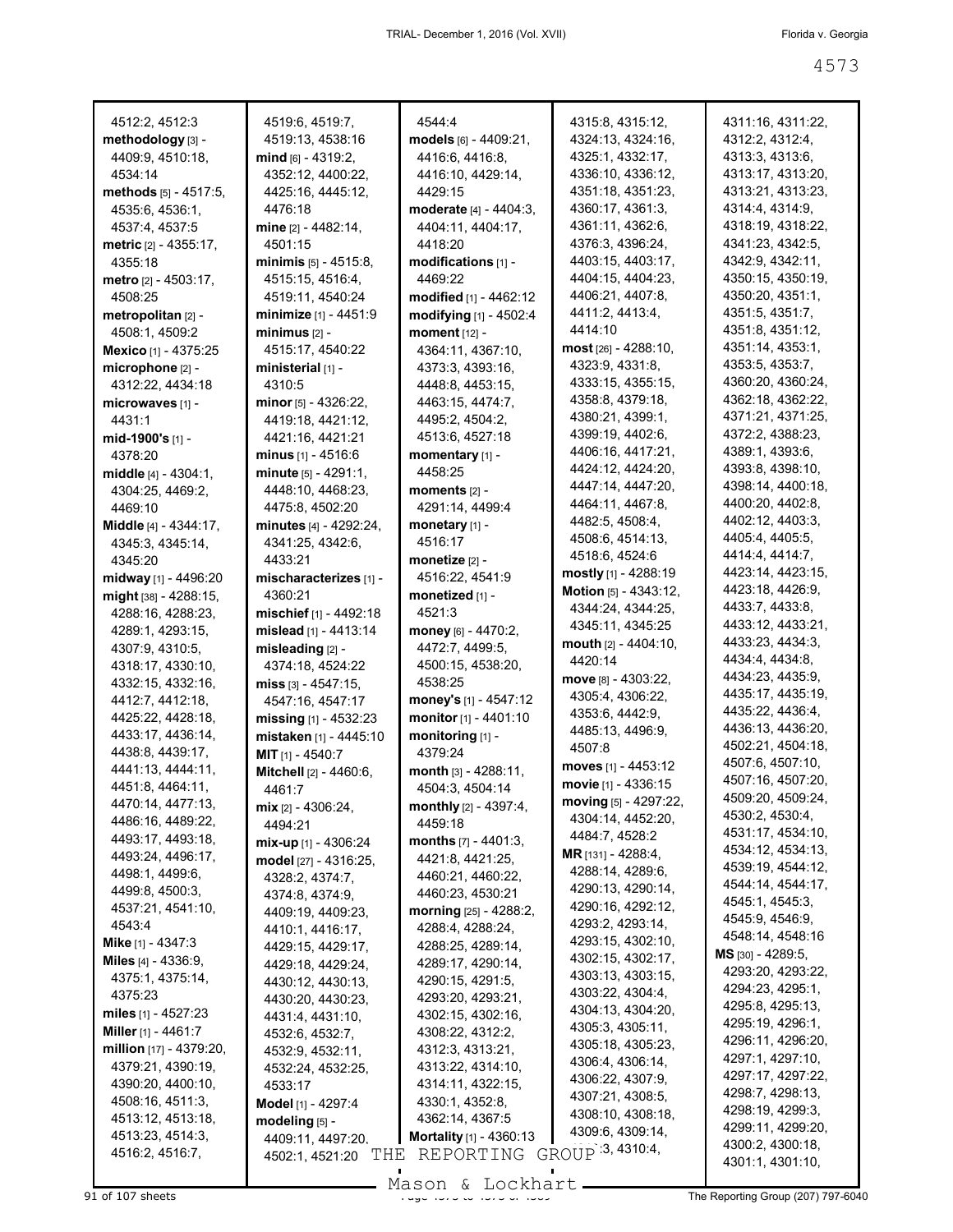| 4301:21, 4302:1,                  | 4471:24                                   | 4391:16, 4396:3,                      | 4351:11, 4434:5,                      | 4425:14                         |
|-----------------------------------|-------------------------------------------|---------------------------------------|---------------------------------------|---------------------------------|
| 4302:6, 4314:3,                   | necessary [2] -                           | 4400:18, 4403:3,                      | 4434:7, 4548:17                       | nutrition [1] - 4368:13         |
| 4436:18                           | 4369:8, 4523:25                           | 4446:7, 4446:8,                       | notes [1] - 4549:5                    |                                 |
| Mullin [1] - 4480:4               | need [20] - 4291:23,                      | 4451:13, 4457:5,                      | nothing [8] - 4312:19,                | O                               |
| multi [1] - 4547:18               | 4292:4, 4292:5,                           | 4457:9, 4457:13,                      | 4371:21, 4423:14,                     |                                 |
| multi-talented [1] -              | 4292:25, 4323:13,                         | 4457:17, 4458:3,                      | 4433.8, 4434:15,                      | o'clock [1] - 4541:17           |
| 4547:18                           | 4339:20, 4352:12,                         | 4479:23, 4485:14,                     | 4534:5, 4540:14,                      | oath [1] - 4336:6               |
| multiple [6] - 4330:7,            | 4382:25, 4390:2,                          | 4486:11, 4489:3,                      | 4540:16                               | Obama [2] - 4378:25,            |
| 4381:23, 4390:11,                 | 4391:1, 4394:16,                          | 4489:24, 4497:5                       | notice [1] - 4494:17                  | 4539.1                          |
| 4428:14, 4487:8,                  | 4395:12, 4397:18,                         | nice [4] - 4436:5,                    | noticed [2] - 4309:18,                | object [6] - 4291:21,           |
| 4537:19                           | 4401:20, 4409:5,                          | 4436:6, 4495:16,                      | 4421:24                               | 4350:21, 4351:6,                |
| mussel [2] - 4328:19,             | 4424:13, 4436:11,                         | 4547:19                               | notoriously [1] -                     | 4353:1, 4353:3,                 |
| 4516:18                           | 4463:12, 4477:6,                          | <b>Nicholas</b> [1] - 4300:8          | 4358:6                                | 4545:6<br>objection [3] -       |
|                                   | 4492:8                                    | $night$ [1] - 4371:12                 | November [5] -                        | 4289:24, 4291:2,                |
| N                                 | needed [2] - 4400:1,                      | nine [2] - 4382:22,                   | 4295:11, 4301:13,                     | 4360:20                         |
| naive [1] - 4536:12               | 4453:4                                    | 4420:2                                | 4344:18, 4347:3,                      | objections [1] -                |
| name [16] - 4293:22,              | needs [3] - 4401:21,                      | <b>NOAA</b> [17] - 4298:2,            | 4349:20                               | 4351:2                          |
| 4302:17, 4312:23,                 | 4455:24, 4467:1                           | 4308:7, 4364:23,                      | Number [2] - 4286:8,                  | objective [1] - 4428:24         |
| 4312:24, 4312:25,                 | negative [2] - 4498:8,<br>4516:7          | 4365:14, 4369:22,                     | 4287:2                                | observation [2] -               |
| 4372:9, 4372:11,                  |                                           | 4413:24, 4422:10,                     | number [42] -                         | 4326:2, 4335:15                 |
| 4373:10, 4434:19,                 | negligible [2] -<br>4391:13, 4410:25      | 4422:21, 4422:25,<br>4423:8, 4423:11, | 4292:18, 4303:17,                     | observations [7] -              |
| 4434:20, 4434:21,                 | negotiations [1] -                        | 4423:22, 4423:24,                     | 4307:25, 4308:6,<br>4310:12, 4316:20, | 4323:3, 4350:17,                |
| 4434:22, 4437:9,                  | 4548:10                                   | 4424:4, 4424:10,                      | 4343:4, 4343:14,                      | 4362:8, 4370:13,                |
| 4437:17, 4495:7,                  | neighbors [1] -                           | 4424:17, 4425:1                       | 4343:22, 4347:14,                     | 4371:1, 4373:8,                 |
| 4506:22                           | 4504:13                                   | <b>NOAA's</b> [1] - 4422:14           | 4381:2, 4387:2,                       | 4409:10                         |
| named [4] - 4306:10,              | Nelson [1] - 4313:1                       | noncompliance [4] -                   | 4389:4, 4389:16,                      | obtain [1] - 4470:3             |
| 4318:8, 4371:11,                  | <b>NESPAL</b> [3] - 4459:4,               | 4495:23, 4496:2,                      | 4394:2, 4394:5,                       | obtained [1] - 4421:5           |
| 4549.9                            | 4459:8, 4459:20                           | 4496:6, 4497:19                       | 4394:20, 4405:17,                     | obtaining [1] -                 |
| namely [1] - 4529:10              | net [2] - 4461:20,                        | nongovernmental [1]                   | 4409:6, 4439:25,                      | 4478:22                         |
| names [2] - 4319:24,              | 4516:5                                    | - 4379:7                              | 4447:18, 4447:19,                     | obviously [2] -                 |
| 4320:4                            | never [11] - 4336:12,                     | nonirrigated [8] -                    | 4460:3, 4460:7,                       | 4303:17, 4433:23                |
| narrowly [1] - 4506:11            | 4340:22, 4340:25,                         | 4462:24, 4463:3,                      | 4467:1, 4469:11,                      | occasion [2] -                  |
| narrowly-focused [1]              | 4401:18, 4408:1,                          | 4476:12, 4477:9,                      | 4477:7, 4481:18,                      | 4317:11, 4493:22                |
| - 4506:11                         | 4408:22, 4412:8,                          | 4480:12, 4523:17,                     | 4482:2, 4484:4,                       | occurred [3] -                  |
| <b>Natalie</b> [1] - 4314:1       | 4412:17, 4439:18,                         | 4524:25, 4543:23                      | 4494:18, 4504:12,                     | 4334:16, 4338:3,                |
| <b>NATALIE</b> [1] - 4285:18      | 4486:5, 4524:3                            | nonprofessional [1] -                 | 4515:5, 4519:20,                      | 4420:7                          |
| Nathan [1] - 4534:6               | nevertheless [1] -                        | 4476:24                               | 4524:21, 4525:19,                     | occurrences [1] -               |
| national [2] - 4472:18,<br>4547:8 | 4492:2                                    | nonuse [8] - 4534:16,                 | 4532:10, 4536:16,                     | 4310:16                         |
| <b>National</b> [3] - 4458:17,    | new [5] - 4350:18,                        | 4534:17, 4534:20,                     | 4536:18, 4536:21,                     | occurs [2] - 4424:24,<br>4464:2 |
| 4461:25, 4475:11                  | 4351:6, 4424:8,                           | 4534:25, 4535:9,                      | 4542:8                                | Ochlockonee [2] -               |
| native [3] - 4378:23,             | 4448:5, 4489:21                           | 4535:19, 4536:2,                      | numbered [1] -<br>4294:16             | 4371:19, 4459:13                |
| 4379:18, 4388:8                   | newly [1] - 4489:15                       | 4539:3<br>normal [1] - 4410:9         | numbers [31] -                        | <b>October</b> [5] - 4337:20,   |
| <b>Natural</b> [1] - 4360:13      | newly-enacted [1] -                       | normally [1] - 4515:23                | 4292:2, 4294:18,                      | 4362:1, 4382:18,                |
| natural $[17] - 4315:11$ ,        | 4489:15                                   | <b>Norman's</b> [1] - 4320:3          | 4298:20, 4299:15,                     | 4417:14, 4487:24                |
| 4336:12, 4351:22,                 | $next$ [47] - 4294:1,<br>4296:21, 4297:2, | north $[2] - 4320:2$ ,                | 4299:21, 4329:25,                     | <b>OF</b> [4] - 4285:1,         |
| 4377:14, 4392:6,                  | 4297:11, 4298:9,                          | 4320:3                                | 4398:9, 4399:25,                      | 4285:3, 4285:6,                 |
| 4398:24, 4408:8,                  | 4298:13, 4298:20,                         | Northern [3] - 4343:4,                | 4403:22, 4428:16,                     | 4285:9                          |
| 4505:5, 4505:9,                   | 4299:5, 4299:22,                          | 4346:4, 4346:21                       | 4442:3, 4456:8,                       | offered [1] - 4409:2            |
| 4505:25, 4506:2,                  | 4301:17, 4305:4,                          | northern [1] - 4319:25                | 4481:15, 4482:16,                     | offering [1] - 4406:19          |
| 4506:4, 4510:8,                   | 4306:7, 4306:14,                          | Notary [2] - 4285:15,                 | 4484:21, 4502:8,                      | Office $[2] - 4511.6$           |
| 4535:10, 4537:2,                  | 4307:24, 4308:5,                          | 4549:2                                | 4502:17, 4503:1,                      | office [1] - 4364:23            |
| 4539:3, 4539:10                   | 4308:10, 4343:10,                         | note [5] - 4306:23,                   | 4503:2, 4520:23,                      | <b>official</b> $[2] - 4308:8$  |
| naturally $[3]$ -                 | 4343:18, 4344:4,                          | 4323:7, 4350:15,                      | 4521:1, 4521:4,                       | 4389:6                          |
| 4407:10, 4407:14,                 | 4344:21, 4345:7,                          | 4353:18, 4489:22                      | 4529:9, 4530:15,                      | <b>officials</b> [3] - 4322:8,  |
| 4407:15                           | 4345:16, 4345:23,                         | noted $[2] - 4368:9$ ,                | 4531:9, 4531:13,                      | 4323:4, 4335:15                 |
| <b>Nature</b> [1] - 4379:8        | 4346:8, 4346:15,                          | 4389:18                               | 4531:21, 4532:12,                     | old [1] - 4479:18               |
| near [1] - 4326:18                | 4347:7, 4360:2,                           | <b>Noted</b> [7] - 4307:18,           | 4533:1, 4533:12                       | <b>OMB</b> $[2] - 4511:8$       |
| necessarily [1] -                 | 4360:12, 4390:5<br>THE                    | REPORTING                             | GROUP al [2] - 4361:10,               | 4538:23                         |

 $\frac{25}{3}$ Mason & Lockhart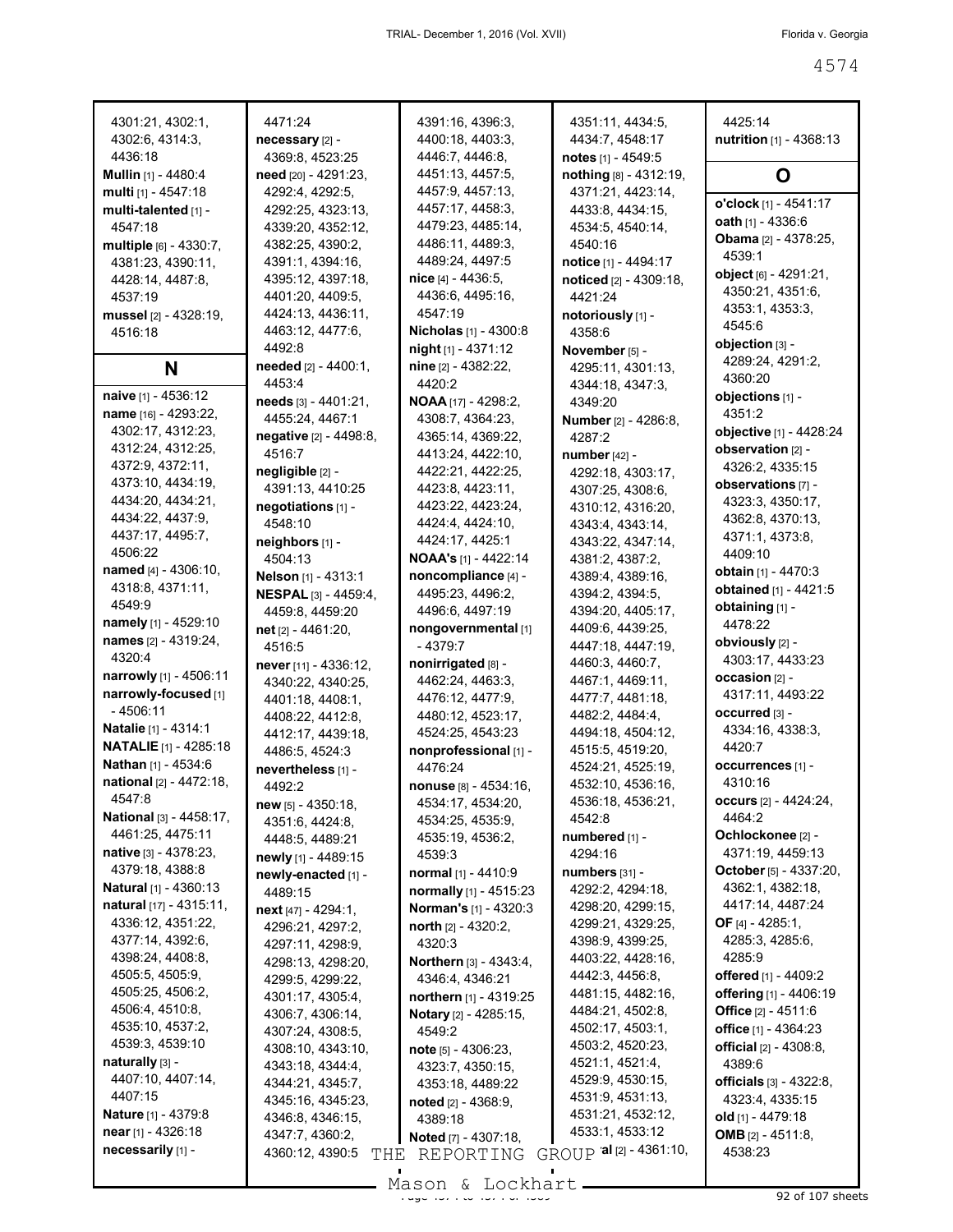| <b>once</b> [3] - 4292:23,           | 4547:9, 4548:6                | 4392:7, 4412:6,             | 4328:17, 4328:24,                      | 4312:12, 4315:16,                    |
|--------------------------------------|-------------------------------|-----------------------------|----------------------------------------|--------------------------------------|
| 4375:6, 4469:15                      | one-half [1] - 4392:14        | 4427:19                     | 4330:20, 4331:19,                      | 4328:20, 4330:23,                    |
| one [123] - 4289:15,                 | one-third [1] -               | organize [1] - 4468:18      | 4331:21, 4331:24,                      | 4331:12, 4332:11,                    |
| 4290:2, 4290:20,                     | 4464:12                       | organs [1] - 4432:5         | 4332:7, 4332:14,                       | 4332:15, 4332:16,                    |
| 4291:5, 4293:16,                     | one-year $[4]$ -              | orient [1] - 4390:16        | 4333:4, 4333:6,                        | 4333:1, 4333:19,                     |
| 4305:18, 4309:18,                    | 4477:21, 4477:22,             | original [3] - 4337:8,      | 4333:16, 4333:17,                      | 4333:22, 4336:18,                    |
| 4309:21, 4310:11,                    | 4478:5, 4478:8                | 4465:12, 4465:14            | 4334:4, 4334:11,                       | 4341:13, 4374:3,                     |
| 4310:15, 4317:11,                    | ones [10] - 4320:25,          | Original [1] - 4285:1       | 4338:2, 4341:8,                        | 4376:11, 4376:13,                    |
| 4317:24, 4319:15,                    | 4385:7, 4396:9,               | otherwise [6] -             | 4341:12, 4341:13,                      | 4376:15, 4377:19,                    |
| 4321:3, 4323:15,                     | 4404:11, 4408:3,              | 4315:2, 4358:20,            | 4341:20, 4351:18,                      | 4379:21, 4382:24,                    |
| 4324:15, 4324:19,                    | 4447:21, 4501:7,              | 4380:3, 4392:23,            | 4353:13, 4354:2,                       | 4383:23, 4384:16,                    |
| 4325:8, 4327:7,                      | 4501:10, 4513:17,             | 4408:15, 4492:18            | 4355:23, 4358:13,                      | 4384:18, 4388:8,                     |
| 4328:22, 4330:18,                    | 4546:5                        | ought $[3] - 4491:15$ ,     | 4359:15, 4359:18,                      | 4388:12, 4388:14,                    |
| 4336:19, 4350:15,                    | ongoing [1] - 4478:1          | 4500:9, 4538:15             | 4359:25, 4360:9,                       | 4390:2, 4392:7,                      |
| 4355:23, 4365:19,                    | open [5] - 4373:1,            | outcome [1] - 4549:8        | 4360:19, 4363:16,                      | 4392:11, 4392:12,                    |
| 4367:4, 4367:24,                     | 4425:12, 4438:1,              | outdoor [4] - 4503:15,      | 4363:23, 4365:24,                      | 4392:19, 4392:22,                    |
| 4370:25, 4374:23,                    | 4541:23, 4548:10              | 4503:19, 4504:7,            | 4366:11, 4366:19,                      | 4395:4, 4395:21,                     |
| 4375:23, 4377:24,                    | <b>opening</b> [2] - 4289:20, | 4513:14                     | 4367:16, 4368:4,<br>4372:13, 4373:1,   | 4396:10, 4396:21,                    |
| 4379:14, 4381:10,                    | 4506:23                       | outer $[2] - 4336:11,$      |                                        | 4397:14, 4397:22,                    |
| 4382:2, 4382:5,                      | operations [2] -              | 4375:1                      | 4373:17, 4373:21,                      | 4399:1, 4399:5,                      |
| 4383:15, 4384:2,                     | 4440:9, 4476:24               | output $[5] - 4473:19$ ,    | 4373:24, 4373:25,<br>4374:6, 4376:7,   | 4399:23, 4400:3,<br>4400:8, 4401:13, |
| 4384:19, 4385:6,                     | opined [1] - 4455:10          | 4508:7, 4508:16,            |                                        |                                      |
| 4386:13, 4386:21,                    | opinion [10] - 4357:6,        | 4508:20, 4509:4             | 4376:10, 4378:7,                       | 4402:2, 4402:5,<br>4404:9, 4407:8,   |
| 4388:18, 4389:12,                    | 4363:14, 4363:17,             | <b>outside</b> [1] - 4427:8 | 4378:12, 4378:17,<br>4378:19, 4378:23, | 4407:22, 4408:13,                    |
| 4389:14, 4392:9,                     | 4399:14, 4406:19,             | ovens [1] - 4431:1          | 4379:2, 4379:14,                       | 4411:22, 4412:2,                     |
| 4392:14, 4395:19,                    | 4412:1, 4438:7,               | overall [4] - 4330:5,       | 4379:18, 4379:19,                      | 4412:14, 4413:6,                     |
| 4396:9, 4396:12,                     | 4467:17, 4511:14,             | 4380:5, 4473:19,            | 4379:23, 4380:2,                       | 4414:18, 4414:23,                    |
| 4396:16, 4397:15,                    | 4537:1                        | 4500:8                      | 4380:4, 4380:7,                        | 4420:2, 4431:24,                     |
| 4400:9, 4401:12,                     | opinions [2] -                | overharvest [1] -           | 4380:19, 4381:12,                      | 4432:16, 4514:20,                    |
| 4406:2, 4407:9,                      | 4370:10, 4409:2               | 4382:4                      | 4382:24, 4383:9,                       | 4514:25, 4515:5,                     |
| 4408:3, 4408:7,                      | opportune [1] -               | overharvesting [6] -        |                                        |                                      |
|                                      |                               |                             |                                        |                                      |
| 4410:10, 4412:18,                    | 4435:24                       | 4370:11, 4376:18,           | 4383:25, 4385:12,                      | 4534:19, 4540:18                     |
| 4412:21, 4413:11,                    | opportunity [12] -            | 4402:1, 4405:20,            | 4386:3, 4386:4,                        |                                      |
| 4415:3, 4415:9,                      | 4288:21, 4339:13,             | 4405:23, 4405:24            | 4386:12, 4388:6,                       | P                                    |
| 4421:8, 4428:10,                     | 4339:18, 4350:21,             | overwatering [1] -          | 4389:6, 4390:24,                       | $p.m$ [6] - 4351:9,                  |
| 4442:22, 4444:15,                    | 4351:6, 4352:18,              | 4527:3                      | 4391:6, 4392:4,                        | 4351:11, 4362:1,                     |
| 4451:15, 4451:25,                    | 4352:19, 4375:8,              | <b>own</b> [4] - 4446:14,   | 4392:9, 4392:14,                       | 4434:5, 4434:7,                      |
| 4452:11, 4462:11,                    | 4435:1, 4488:8,               | 4501:11, 4520:14,           | 4393:14, 4395:5,                       | 4548:17                              |
| 4462:16, 4463:17,                    | 4539:11, 4545:6               | 4537:8                      | 4399:4, 4399:11,                       | Pacific [1] - 4409:23                |
| 4464:12, 4466:13,                    | opposed [1] - 4524:24         | owned [1] - 4321:7          | 4399:14, 4399:20,                      | page [166] - 4294:18,                |
| 4469:21, 4474:24,                    | opposite [1] - 4410:21        | Oyster [11] - 4296:13,      | 4400:10, 4400:11,                      | 4295:23, 4296:8,                     |
| 4475:16, 4477:21,                    | optimal [3] - 4324:1,         | 4298:1, 4300:6,             | 4401:14, 4403:9,                       | 4296:17, 4296:18,                    |
| 4477:22, 4478:5,                     | 4324:2, 4324:3                | 4305:7, 4308:24,            | 4404:1, 4406:21,                       | 4296:22, 4296:24,                    |
| 4478:8, 4479:12,                     | option [4] - 4480:20,         | 4325:14, 4325:17,           | 4407:25, 4409:23,                      | 4297:4, 4297:5,                      |
| 4479:14, 4479:15,                    | 4481:5, 4483:16,              | 4327:17, 4354:21,           | 4410:25, 4412:5,<br>4413:4, 4416:21,   | 4297:7, 4297:11,                     |
| 4479:22, 4479:24,                    | 4484:14                       | 4364:8, 4366:6              | 4416:22, 4419:16,                      | 4297:12, 4297:14,                    |
| 4482:5, 4484:13,                     | options [1] - 4484:13         | oyster [134] - 4293:6,      |                                        | 4297:18, 4298:4,                     |
| 4486:24, 4488:8,                     | orally [1] - 4309:20          | 4294:6, 4295:4,             | 4419:21, 4420:3,<br>4420:9, 4420:16,   | 4298:8, 4298:9,                      |
| 4490:1, 4492:19,<br>4501:13, 4503:9, | Order $[2] - 4379:1$ ,        | 4296:5, 4296:14,            | 4420:23, 4422:11,                      | 4298:11, 4298:20,                    |
| 4503:13, 4504:21,                    | 4539:2                        | 4312:7, 4314:25,            | 4423:8, 4432:9,                        | 4299:1, 4299:8,                      |
| 4505:12, 4511:19,                    | order [11] - 4294:13,         | 4315:7, 4315:9,             | 4432:10                                | 4299:15, 4299:17,                    |
| 4513:16, 4514:6,                     | 4303:4, 4310:6,               | 4315:23, 4319:15,           | oystering [2] -                        | 4299:21, 4299:25,                    |
| 4514:13, 4514:15,                    | 4388:14, 4411:9,              | 4319:18, 4320:13,           | 4371:13, 4516:21                       | 4300:14, 4303:18,                    |
| 4515:3, 4515:22,                     | 4424:6, 4470:3,               | 4320:18, 4321:13,           | oysterman [2] -                        | 4304:2, 4304:8,                      |
| 4518:1, 4518:15,                     | 4478:16, 4510:12,             | 4322:10, 4322:13,           | 4340:21, 4395:17                       | 4304:11, 4304:15,                    |
| 4518:17, 4520:21,                    | 4516:6, 4523:8                | 4323:20, 4323:25,           | oystermen [6] -                        | 4305:1, 4305:13,                     |
| 4523:11, 4523:13,                    | organism [2] -                | 4324:1, 4324:4,             | 4320:11, 4320:15,                      | 4305:16, 4305:18,                    |
| 4526:25, 4529:1,                     | 4324:23, 4432:23              | 4324:10, 4325:4,            | 4403:25, 4404:6,                       | 4305:19, 4305:25,                    |
| 4534:5, 4536:1,                      | organisms [5] -               | 4326:8, 4327:9,             | $1444 \cdot 25, 4424 \cdot 14$         | 4306:5, 4306:9,                      |
| 4539:20, 4547:8,                     | THE<br>4389:22, 4389:2        | REPORTING                   | GROUP<br>$S[67] - 4311:24,$            | 4306:17, 4307:1,                     |

Mason & Lockhart **Page 4575 of 107 sheets** Page 4575 to 46 and 458 Mason & Lockhart **Page 4575 of 46**<br>Page 1575 of 107 sheets Page 1575 of 1575 of 1575 of 1575 of 1575 of 1575 of 1575 of 1575 of 1575 of 1575 of 15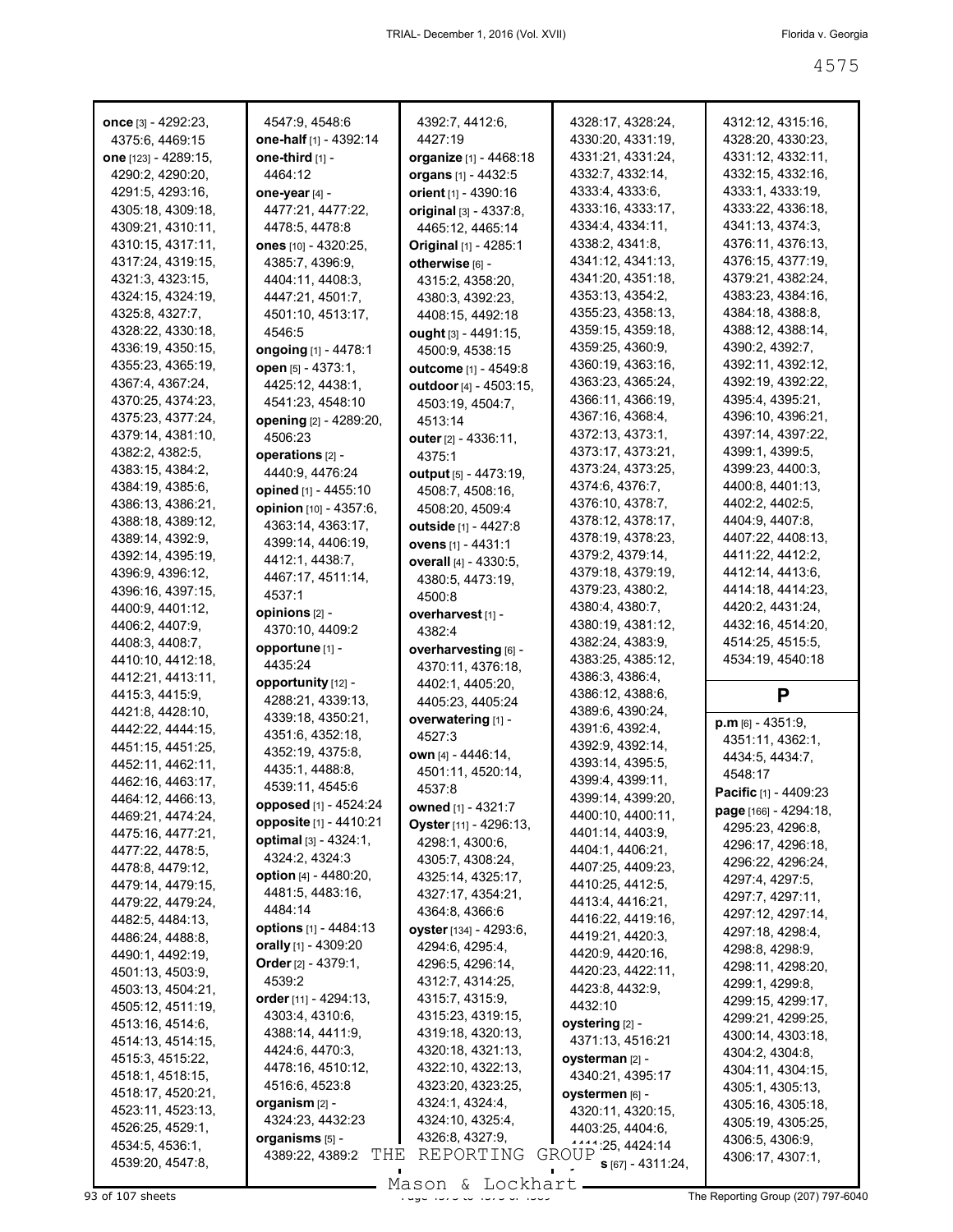| 4309:4, 4311:6,                        | 4287:2                       | 4411:17, 4424:9,                | <b>Paths</b> $[1] - 4308:25$  | 4519:22                         |
|----------------------------------------|------------------------------|---------------------------------|-------------------------------|---------------------------------|
| 4314:21, 4315:6,                       | <b>pages</b> [10] - 4294:21, | 4425:5, 4430:16,                | <b>Patricia</b> [2] - 4348:8, | <b>percent</b> [78] - 4336:12,  |
| 4315:14, 4315:21,                      | 4311:5, 4321:25,             | 4433:3, 4438:4,                 | 4349.8                        | 4378:21, 4396:21,               |
| 4318:23, 4318:25,                      | 4336:22, 4358:25,            | 4448:14, 4471:18,               | pattern [5] - 4382:23,        | 4403:23, 4406:10,               |
| 4322:5, 4323:2,                        | 4366:2, 4369:21,             | 4476:19, 4478:13,               | 4384:17, 4429:6,              | 4406:11, 4406:12,               |
| 4325:23, 4326:9,                       | 4459:15, 4490:11,            | 4513:7, 4520:5,                 | 4429:8, 4429:9                | 4406:17, 4410:13,               |
| 4327:21, 4328:10,                      | 4549:4                       | 4536:4, 4542:8                  | <b>pause</b> [2] - 4337:10,   | 4410:14, 4410:15,               |
| 4329:25, 4330:2,                       | <b>paid</b> [4] - 4471:15,   | partially [1] - 4341:5          | 4476:15                       | 4410:16, 4410:24,               |
| 4335:20, 4335:23,                      | 4471:16, 4474:8              | participants [1] -              | $pay [6] - 4470:2,$           | 4411:3, 4411:5,                 |
| 4335:24, 4336:1,                       | Panday [1] - 4502:6          | 4449:16                         | 4471:8, 4472:3,               | 4411:8, 4411:11,                |
| 4339:25, 4340:4,                       | Panday's [1] - 4502:7        | participate [1] -               | 4472:8, 4504:3,               | 4411:13, 4439:20,               |
| 4340:5, 4340:8,                        | paper [7] - 4298:17,         | 4537:3                          | 4504:13                       | 4452:1, 4452:16,                |
| 4340:10, 4351:21,                      | 4299:14, 4300:9,             | participating [1] -             | paying [3] - 4471:5,          | 4455:12, 4456:4,                |
| 4351:24, 4352:2,                       | 4300:13, 4309:3,             | 4479:4                          | 4471:22, 4472:2               | 4462:23, 4462:24,               |
| 4352:3, 4353:17,                       | 4352:7, 4352:10              | particular [38] -               | payments [5] -                | 4463:3, 4463:8,                 |
| 4354:6, 4356:18,                       | paragraph [55] -             | 4289:17, 4290:6,                | 4498:23, 4499:1,              | 4464:24, 4464:25,               |
| 4356:23, 4358:1,                       | 4297:7, 4298:25,             | 4306:8, 4307:1,                 | 4499:16, 4499:17,             | 4465:1, 4465:2,                 |
| 4359:7, 4359:16,                       | 4299:6, 4304:1,              | 4318:24, 4325:10,               | 4500:5                        | 4465:15, 4465:17,               |
| 4359:17, 4359:19,                      | 4305:15, 4308:16,            | 4325:22, 4327:22,               | Payne [1] - 4301:4            | 4465:25, 4466:1,                |
| 4359:21, 4360:2,                       | 4311:7, 4314:21,             | 4329:3, 4334:2,                 | Peanut [1] - 4461:25          | 4466:2, 4466:15,                |
| 4361:10, 4361:25,                      | 4315:6, 4315:13,             | 4334:21, 4353:16,               | peanut [8] - 4443:5,          | 4473:11, 4473:13,               |
| 4363:18, 4364:2,                       | 4315:21, 4322:5,             | 4362:19, 4363:6,                | 4443:23, 4443:25,             | 4473:19, 4473:24,               |
| 4365:18, 4367:6,                       | 4323:2, 4327:23,             | 4370:7, 4382:13,                | 4462:16, 4462:18,             | 4474:6, 4503:20,                |
| 4367:20, 4369:22,                      | 4330:4, 4340:1,              | 4384:24, 4395:18,               | 4462:19, 4462:21,             | 4503:23, 4513:15,               |
| 4370:1, 4371:5,                        | 4340:6, 4340:8,              | 4405:18, 4417:13,               | 4525:6                        | 4522:5, 4522:6,                 |
| 4372:20, 4372:21,                      | 4340:11, 4351:20,            | 4428:7, 4429:24,                | peanuts $[15]$ -              | 4522:15, 4522:16,               |
| 4381:1, 4385:23,                       | 4351:24, 4351:25,            | 4440:14, 4445:21,               | 4439:12, 4439:17,             | 4523:4, 4525:3,                 |
| 4393:7, 4396:3,                        | 4353:17, 4354:5,             | 4447:3, 4447:12,                | 4439:21, 4461:7,              | 4525:5, 4527:7,                 |
| 4405:12, 4405:16,                      | 4356:21, 4358:24,            | 4455:18, 4458:14,               | 4463:8, 4465:1,               | 4529:3, 4529:4,                 |
| 4409:15, 4409:16,                      | 4359:9, 4363:18,             | 4484:25, 4485:4,                | 4465:2, 4465:16,              | 4529:5, 4529:11,                |
| 4409:17, 4415:20,                      | 4363:24, 4363:25,            | 4500:23, 4503:9,                | 4498:7, 4498:12,              | 4529:12, 4530:23,               |
| 4415:23, 4415:24,                      | 4365:19, 4367:7,             | 4506:4, 4506:6,                 | 4498:14, 4521:16,             | 4530:24, 4530:25,               |
| 4417:17, 4418:1,                       | 4367:21, 4370:1,             | 4506:18, 4515:25,               | 4521:25, 4522:5,              | 4532:2, 4532:13,                |
| 4418:4, 4418:14,                       | 4372:23, 4372:24,            | 4533:16, 4535:19                | 4542:22                       | 4532:19, 4532:21,               |
| 4418:23, 4421:2,                       | 4373:7, 4409:16,             | particularly [8] -              | peculiar [1] - 4498:6         | 4543:17                         |
| 4422:21, 4423:20,                      | 4445:22, 4446:8,             | 4330:6, 4448:3,                 | penultimate [1] -             | percentage [8] -                |
| 4425:13, 4425:17,                      | 4448:10, 4448:11,            | 4451:23, 4452:22,               | 4305:14                       | 4522:4, 4523:21,                |
| 4438:22, 4439:2,                       | 4451:13, 4453:2,             | 4487:3, 4496:2,                 | people [15] - 4320:21,        | 4524:23, 4527:13,               |
| 4439:5, 4439:6,                        | 4453:8, 4453:9,              | 4508:2, 4536:7                  | 4320:23, 4323:8,              | 4530:9, 4533:2,                 |
| 4440:11, 4441:8,                       | 4468:25, 4469:1,             | <b>parties</b> $[5] - 4303:1$ , | 4401:9, 4424:20,              | 4533:9, 4533:11                 |
| 4442:9, 4442:11,<br>4442:17, 4443:12,  | 4469:6, 4489:9,              | 4310:7, 4311:18,                | 4466:18, 4470:9,              | percentages [1] -               |
|                                        | 4492:20, 4516:13,            | 4350:16, 4547:9                 | 4476:25, 4508:13,             | 4543:23                         |
| 4443:17, 4449:11,<br>4449:15, 4449:18, | 4535:8                       | parts [11] - 4324:5,            | 4514:24, 4536:6,              | <b>perfect</b> $[2] - 4467$ :7, |
| 4449:19, 4450:5,                       | paragraphs [5] -             | 4334:9, 4335:4,                 | 4538:8, 4546:21,              | 4543:13                         |
| 4450:15, 4451:6,                       | 4321:24, 4445:8,             | 4335:6, 4352:7,                 | 4546:24, 4547:17              | perfectly [4] - 4464:7,         |
| 4452:20, 4455:19,                      | 4445:20, 4469:9,             | 4367:4, 4375:22,                | Per $[1] - 4357:14$           | 4466:8, 4466:24,                |
| 4457:5, 4457:8,                        | 4490:14                      | 4401:1, 4462:6,                 | per [31] - 4324:5,            | 4467:7                          |
| 4457:9, 4457:13,                       | pardon [3] - 4493:18,        | 4484:11, 4504:1                 | 4355:18, 4355:21,             | <b>perform</b> $[3] - 4383:2$   |
| 4457:17, 4457:18,                      | 4521:21, 4541:1              | party [1] - 4306:25             | 4355:23, 4358:5,              | 4488:17, 4512:20                |
| 4458:3, 4458:6,                        | paren [1] - 4373:1           | pass [4] - 4457:12,             | 4395:21, 4430:12,             | performance [2] -               |
| 4462:15, 4468:8,                       | part [33] - 4288:16,         | 4457:20, 4519:17,               | 4456:17, 4456:23,             | 4394:8, 4395:14                 |
| 4469:1, 4469:2,                        | 4290:10, 4296:21,            | 4539:19                         | 4457:25, 4458:12,             | performed [2] -                 |
| 4469:3, 4469:10,                       | 4298:2, 4298:20,             | passage [1] - 4398:25           | 4460:3, 4460:8,               | 4321:20, 4420:22                |
| 4480:5, 4483:14,                       | 4299:5, 4301:16,             | passed [3] - 4294:9,            | 4473:1, 4475:18,              | performing [1] -                |
| 4484:6, 4484:14,                       | 4319:25, 4327:16,            | 4362:14, 4539:23                | 4476:5, 4478:10,              | 4489:19                         |
| 4488:22, 4490:4,                       | 4334:21, 4335:25,            | passing [1] - 4441:17           | 4479:25, 4498:8,              | perhaps $[11]$ -                |
| 4490:15, 4496:16,                      | 4347:19, 4365:3,             | past [4] - 4337:11,             | 4504:3, 4508:7,               | 4288:24, 4318:16,               |
| 4496:21, 4497:25,                      | 4393:12, 4401:2,             | 4407:1, 4455:2,                 | 4508:16, 4509:10,             | 4334:22, 4341:24,               |
| 4500:22, 4522:8                        | 4401:6, 4403:6,              | 4495:23                         | 4511:3, 4514:4,               | 4342:23, 4442:19,               |
| Page [2] - 4286:8,                     | 4403:12, 4409:1<br>THE       | REPORTING                       | GROUP 2, 4519:7,              | 4454:17, 4488:2,                |
|                                        |                              | Mason & Lockhart                |                               |                                 |

Mason & Lockhart <u>entitled and the 45</u>89 of 107 sheets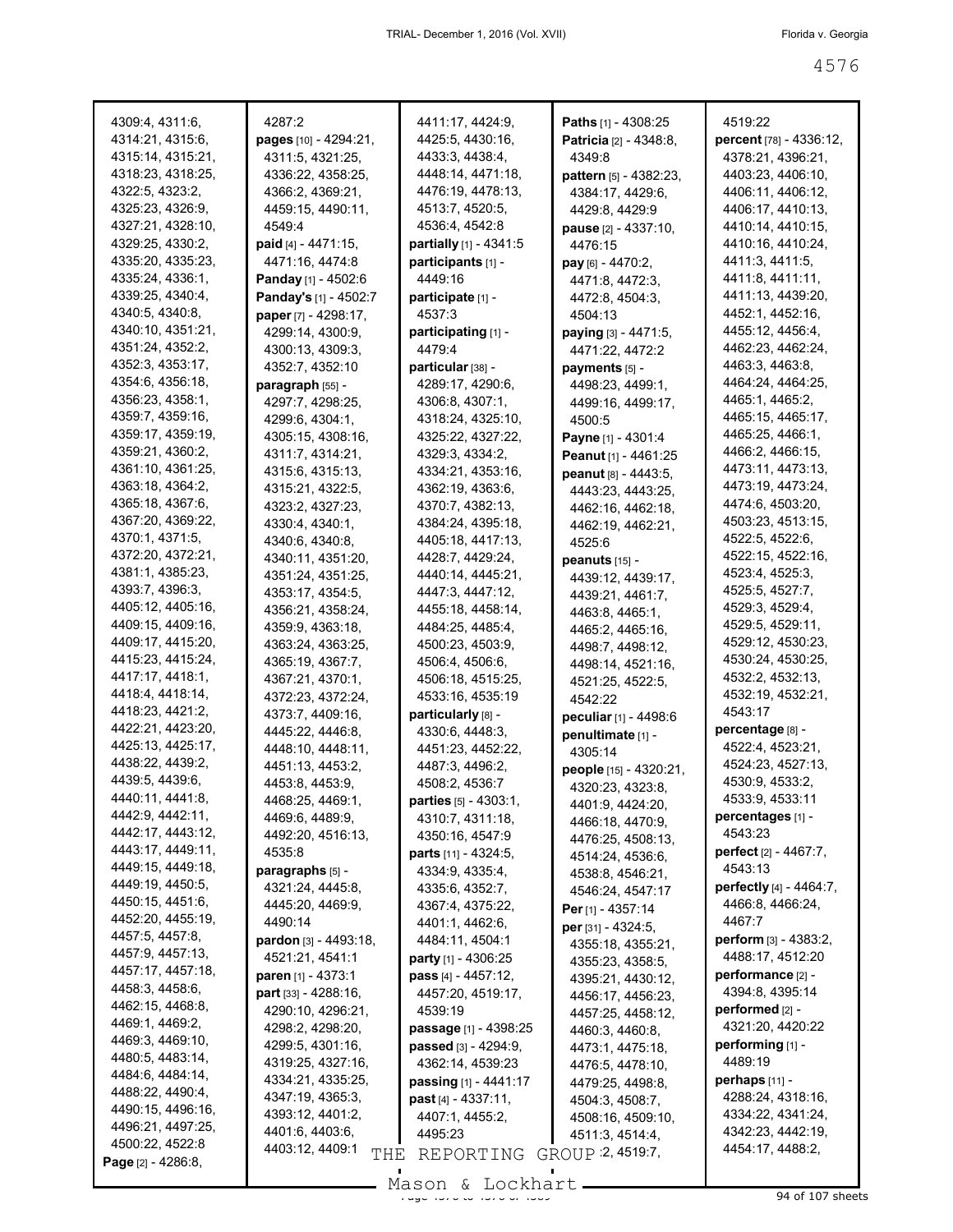| 4505:22, 4532:23,              | 4364:21, 4380:5                                       | Pine's [2] - 4397:2,          | plotted [2] - 4531:14,                 | 4399:11, 4406:1,              |
|--------------------------------|-------------------------------------------------------|-------------------------------|----------------------------------------|-------------------------------|
| 4548:8                         | personnel [2] -                                       | 4397:3                        | 4531:23                                | 4406:9, 4406:12,              |
| period [20] - 4354:12,         | 4365:14, 4493:14                                      | pine's $[2] - 4295:2$ ,       | plus [3] - 4404:21,                    | 4406:16, 4407:18,             |
| 4354:13, 4354:14,              | perspective [2] -                                     | 4304:17                       | 4469:9, 4481:1                         | 4408:18, 4410:7,              |
| 4355:2, 4355:6,                | 4491:8, 4535:4                                        | piqued [1] - 4487:5           | poached [1] - 4380:2                   | 4410:12, 4410:16,             |
| 4382:17, 4382:18,              | persuade [1] - 4290:2                                 | place [5] - 4383:20,          | pockets [1] - 4538:17                  | 4528:3, 4528:4                |
| 4382:19, 4386:21,              | pertains [5] - 4303:25,                               | 4401:23, 4466:22,             | Point [1] - 4319:15                    | population-wide [1] -         |
| 4387:16, 4387:23,              | 4305:14, 4307:24,                                     | 4521:1, 4524:11               | point [28] - 4291:24,                  | 4363:22                       |
| 4389:7, 4389:21,               | 4376:5, 4387:22                                       | places [2] - 4380:1,          | 4311:9, 4312:6,                        | populations [2] -             |
| 4390:15, 4393:2,               | Petes $[9] - 4329:9$ ,                                | 4403:15                       | 4328:11, 4329:3,                       | 4407:16, 4529:22              |
| 4398:18, 4417:1,               | 4329:11, 4364:18,                                     | <b>Plaintiff</b> [1] - 4285:4 | 4341:24, 4370:12,                      | Populations [1] -             |
| 4422:2, 4422:3                 | 4364:20, 4365:15,                                     | plan $[4] - 4291:5$ ,         | 4374:23, 4375:21,                      | 4366:6                        |
| periods [3] - 4382:16,         | 4367:25, 4405:8,                                      | 4497:1, 4497:6,               | 4379:12, 4384:20,                      | portfolio [2] - 4404:2,       |
| 4383:5, 4387:4                 | 4405:18, 4405:24                                      | 4497:8                        | 4428:7, 4428:9,                        | 4404:19                       |
| permanent [2] -                | <b>Petes's</b> [4] - 4365:25,                         | Plan $[2] - 4449:7$ ,         | 4432:13, 4456:14,                      | portion [9] - 4298:10,        |
| 4469:18, 4478:18               | 4366:3, 4366:12,                                      | 4496:24                       | 4462:11, 4463:21,                      | 4299:24, 4301:14,             |
| permanently [1] -              | 4412:22                                               | plane [1] - 4545:15           | 4465:20, 4476:11,                      | 4301:23, 4307:7,              |
| 4427:6                         | <b>Petrie</b> [2] - 4480:2,                           | planning [1] - 4459:10        | 4483:8, 4493:7,                        | 4340:7, 4340:14,              |
| permission [4] -               | 4480:19                                               | plant [1] - 4455:25           | 4500:6, 4501:17,                       | 4355:16, 4507:3               |
| 4294:23, 4303:10,              | <b>Ph.D</b> [6] - 4286:3,                             | planting [5] - 4390:14,       | 4516:10, 4520:18,                      | portions $[9] - 4295:23$ ,    |
| 4314:4, 4336:4                 | 4286:4, 4286:5,                                       | 4453:5, 4453:17,              | 4522:19, 4526:25,                      | 4300:16, 4303:2,              |
| permit [3] - 4388:25,          | 4286:6, 4380:9,                                       | 4453:19, 4454:2               | 4527:1                                 | 4322:21, 4339:6,              |
| 4470:13, 4470:22               | 4380:12                                               | play [7] - 4289:16.           | pointed [1] - 4374:1                   | 4342:16, 4361:17,             |
| <b>permits</b> $[8] - 4447.6$  | Phaneuf [4] - 4506:21,                                | 4291:5, 4294:2,               | pointing [1] - 4524:12                 | 4375:1, 4414:17               |
| 4447:8, 4447:11,               | 4519:2, 4519:4,                                       | 4302:2, 4302:11,              | points [7] - 4384:19,                  | <b>Portland</b> [1] - 4285:13 |
| 4447:14, 4447:25,              | 4534:24                                               | 4302:21, 4309:8               | 4396:7, 4423:24,                       | portrayed [1] -               |
| 4448:5, 4497:6                 | <b>Phaneuf's</b> $[1]$ -                              | played [54] - 4290:9,         | 4428:14, 4428:17,                      | 4495:16                       |
| <b>Permits</b> [1] - 4480:10   | 4506:20                                               | 4294:14, 4295:7,              | 4429:5, 4482:23                        | pose $[1] - 4381:19$          |
| <b>permitted</b> [5] - 4470:9, | Phase [2] - 4345:1,                                   | 4295:12, 4295:18,             | <b>policies</b> $[4] - 4506.5$ ,       | position [13] - 4377:1,       |
| 4470:12, 4491:7,               | 4345:12                                               | 4295:25, 4296:10,             | 4506:7, 4510:24,                       | 4385:10, 4386:14,             |
| 4491:11, 4492:3                | phenomenon [1] -                                      | 4296:19, 4296:25,             | 4520:14                                | 4410:19, 4478:21,             |
| $permitting$ [3] -             | 4506:4                                                | 4297:9, 4297:16,              | policy [9] - 4467:11,                  | 4487:11, 4495:12,             |
| 4447:5, 4448:17,               | <b>PHILIP</b> [1] - 4285:17                           | 4297:21, 4298:6,              | 4489:14, 4494:25,                      | 4505:20, 4505:22,             |
| 4494:9                         | photographs [1] -                                     | 4298:12, 4298:18,             | 4496:3, 4510:11,                       | 4525:19, 4538:7,              |
| Perry [10] - 4290:18,          | 4391:20                                               | 4299:2, 4299:10,              | 4510:12, 4510:16,                      | 4538:16, 4540:3               |
| 4291:10, 4293:2,               | phrase [1] - 4448:9                                   | 4299:19, 4300:1,              | 4520:20, 4543:7                        | positions [1] -               |
| 4435:21, 4506:10,              | physiology [2] -                                      | 4300:17, 4300:25,             | Policy [1] - 4365:4                    | 4381:23                       |
| 4509:20, 4520:15,              | 4324:22, 4432:4                                       | 4301:9, 4301:20,              | political [1] - 4538:21                | <b>positive</b> [2] - 4520:6, |
| 4522:15, 4534:11,              | <b>pick</b> [1] - 4482:22                             | 4301:25, 4302:5,              | poll [7] - 4536:5,                     | 4520:8                        |
| 4546:23                        |                                                       | 4303:3, 4303:14,              | 4536:6, 4536:11,                       | possibility [2] -             |
| PERRY [25] - 4285:17,          | <b>pictures</b> [1] - 4373:23<br>Pierce [1] - 4547:24 | 4303:21, 4304:3,              | 4537:10, 4537:12,                      | 4446:3, 4543:4                |
| 4288:4, 4288:14,               | pilot [1] - 4456:1                                    | 4304:12, 4304:19,             | 4538:15, 4539:6                        | possible [11] - 4327:7,       |
| 4289:6, 4290:13,               |                                                       | 4305:2, 4305:10,              | <b>polls</b> $[1] - 4479:15$           | 4330:19, 4432:2,              |
| 4293:15, 4307:9,               | Pine [6] - 4286:3,                                    | 4305:17, 4305:22,             | pond [1] - 4450:25                     | 4433:25, 4441:11,             |
| 4310:4, 4434:4,                | 4291:6, 4294:4,                                       | 4306:3, 4306:13,              | ponds [8] - 4440:1,                    | 4455:10, 4467:9,              |
| 4435:19, 4435:22,              | 4349:19, 4349:21,                                     | 4306:21, 4307:1,              | 4440:2, 4450:20,                       | 4467:14, 4467:23,             |
| 4436:4, 4436:13,               | 4361:20                                               | 4308:4, 4308:9,               | 4451:10, 4451:19,                      | 4467:25, 4483:7               |
| 4436:20, 4502:21,              | <b>pine</b> [27] - 4291:13,                           | 4308:17, 4309:5,              | 4452:1, 4452:14,                       | possibly [1] - 4545:23        |
| 4530:4, 4531:17,               | 4295:10, 4295:16,                                     | 4309:13, 4310:22,             | 4452:17                                | <b>post</b> $[2] - 4384:7$ ,  |
| 4534:12, 4534:13,              | 4295:22, 4296:4,                                      | 4311:11, 4342:16,             | population [32] -                      | 4398:21                       |
| 4539:19, 4544:12,              | 4296:6, 4296:16,                                      | 4347:10, 4348:17,             | 4316:25, 4322:13,                      | post-Hurricane [1] -          |
| 4544:14, 4545:3,               | 4297:12, 4298:16,                                     | 4349:7, 4349:17,              | 4331:19, 4332:8,                       | 4398:21                       |
| 4545:9, 4548:14                | 4299:13, 4300:8,                                      | 4349:22, 4350:4,              | 4353:14, 4363:22,                      | potential [5] -               |
| Perry's [1] - 4433:24          | 4300:12, 4300:20,                                     | 4350:7                        | 4378:23, 4379:14,                      | 4355:25, 4386:13,             |
| person [3] - 4289:23,          | 4300:21, 4301:4,                                      | <b>plays</b> $[1] - 4525.8$   | 4379:20, 4385:12,                      | 4456:3, 4521:2                |
| 4549:8                         | 4301:12, 4302:2,                                      | plenty [1] - 4465:19          | 4394:20, 4394:22,                      |                               |
| personal [2] -                 | 4302:8, 4303:24,                                      | <b>plot</b> $[2] - 4326:8$ ,  | 4395:1, 4395:15,                       | potentially [2] -             |
| 4310:12, 4424:25               | 4304:16, 4311:2,                                      | 4326:11                       |                                        | 4524:22, 4533:16              |
| personally $[4]$ -             | 4329:21, 4352:6,                                      |                               | 4396:11, 4396:12,                      | poultry $[2] - 4542:9$ ,      |
| 4357:20, 4357:24,              | 4353:22, 4361:25,                                     | <b>plots</b> $[3] - 4464:6$ , | 4397:12, 4397:14,<br>GROUP 16, 4398:3, | 4542:12                       |
|                                | THE<br>4387:10                                        | REPORTING                     |                                        | pounds $[2] - 4521:21$ ,      |
|                                |                                                       | $Məcon$ $Iochprt$             |                                        |                               |

Mason & Lockhart **Page 4578 The Reporting Group (207) 797-6040**<br>95 of 107 sheets **Page 1577 of 40** Page 1577 to 1577 or 1577 or 1592 The Reporting Group (207) 797-6040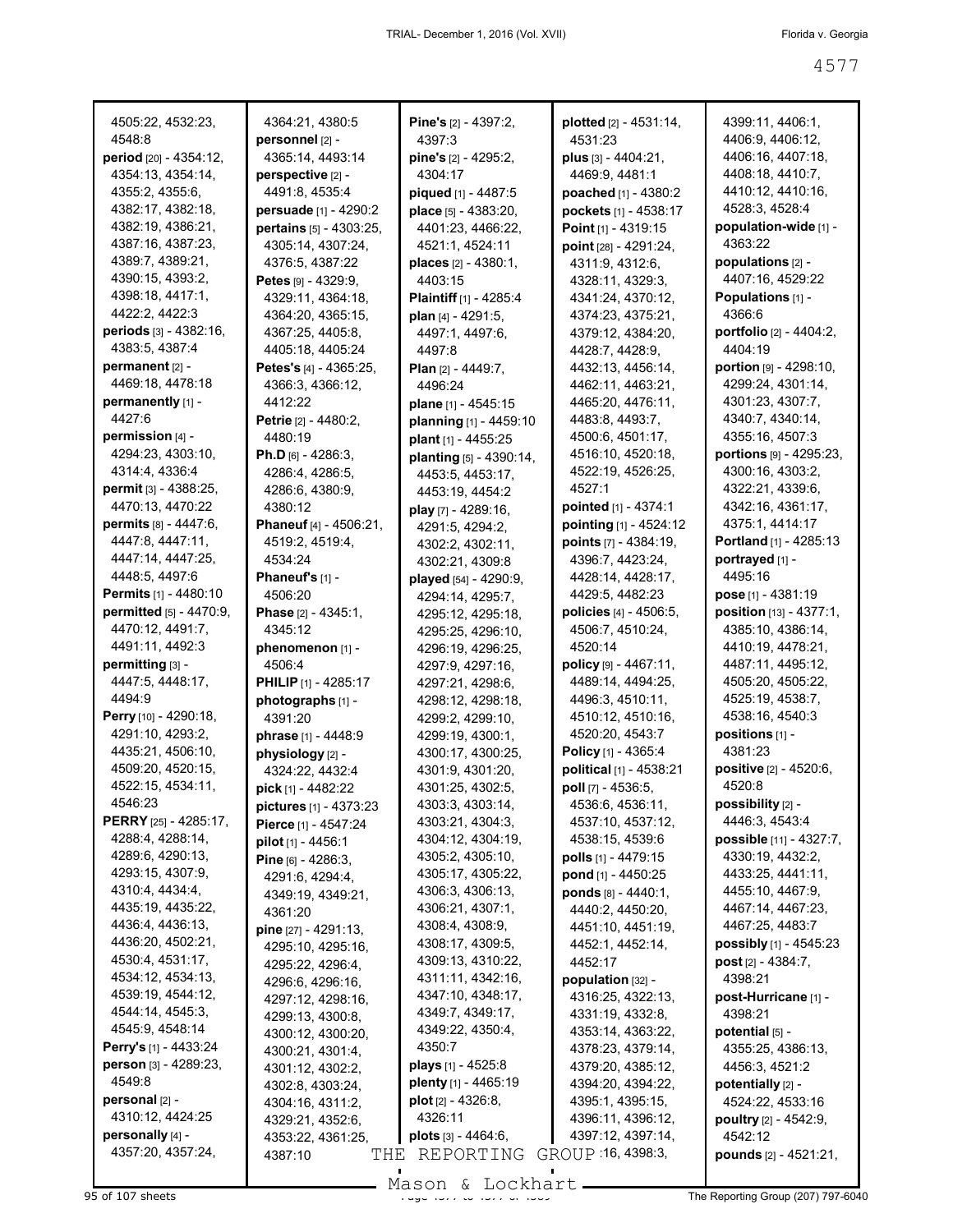| 4521:22                               | 4500:23, 4501:10,                     | previous [4] - 4301:6,               | Proceeding [1] -                       | 4328:18, 4328:20,                     |
|---------------------------------------|---------------------------------------|--------------------------------------|----------------------------------------|---------------------------------------|
| pouring [1] - 4492:25                 | 4531:22, 4538:13                      | 4303:1, 4303:6,                      | 4548:18                                | 4328:21, 4328:24,                     |
| PowerPoint [1] -                      | Preliminary [2] -                     | 4520:5                               | proceeding [3] -                       | 4364:23, 4417:12,                     |
| 4296:3                                | 4343:13, 4345:25                      | previously [8] -                     | 4375:2, 4375:14,                       | 4430:16, 4505:4                       |
| practice [1] - 4485:6                 | premium [1] - 4498:25                 | 4311:18, 4316:21,                    | 4379:11                                | programs [3] - 4456:2,                |
| practices [6] - 4440:4,               | preparation [1] -                     | 4390:8, 4390:19,                     | PROCEEDINGS [2] -                      | 4472:5, 4472:6                        |
| 4451:25, 4454:23,                     | 4438:12                               | 4496:5, 4519:5,                      | 4285:9, 4288:1                         | prohibited [3] -                      |
| 4455:2, 4514:1,                       | <b>prepare</b> [2] - 4438:5,          | 4520:9, 4520:19                      | Proceedings [1] -                      | 4401:2, 4401:14,                      |
| 4525:20                               | 4527:14                               | <b>price</b> $[5] - 4474:18$ ,       | 4549.6                                 | 4471:25                               |
| Pratt [1] - 4505:1                    | prepared [11] -                       | 4474:22, 4478:10,                    | process $[4] - 4446:10$ ,              | project [2] - 4415:2,                 |
| pre [2] - 4383:19,                    | 4293:4, 4316:4,                       | 4498:12, 4498:15                     | 4448:9, 4537:16,                       | 4438:25                               |
| 4384:7                                | 4321:17, 4323:16,                     | priced [1] - 4514:22                 | 4538:21                                | projects [1] - 4456:2                 |
| precipitation [1] -                   | 4325:17, 4329:4,                      | priceless [3] - 4539:5,              | processor [1] -                        | Prolonged [1] -                       |
| 4531:6                                | 4433:13, 4433:14,                     | 4539:9, 4539:12                      | 4340:21                                | 4360.3                                |
| precise [1] - 4537:15                 | 4435:24, 4483:11,                     | prices $[5] - 4446:15$ ,             | produce [1] - 4446:16                  | promptly $[1]$ - 4545:20              |
| precisely [2] - 4458:9,               | 4507:6                                | 4475:8, 4477:5,                      | produced [2] -                         | prone [1] - 4404:22                   |
| 4472:20                               | preparing [1] -                       | 4478:14, 4525:12                     | 4296:14, 4322:24                       | pronunciation [1] -                   |
| predation $[25]$ -                    | 4326:11                               | primarily [1] - 4342:22              | product [6] - 4403:23,                 | 4427:25                               |
| 4315:16, 4324:17,                     | Preparing [2] -                       | primary [1] - 4374:2                 | 4404:16, 4472:16,                      | proper [1] - 4521:4                   |
| 4330:23, 4331:9,                      | 4488:14, 4488:22                      | <b>prime</b> $[2] - 4379:23$ ,       | 4472:18, 4528:10,                      | properly [1] - 4521:3                 |
| 4334:16, 4335:8,                      | prepositioned [1] -                   | 4508:14                              | 4528:12                                | property [1] - 4537:22                |
| 4339:1, 4340:15,                      | 4436:8                                | PRIMIS [33] - 4285:20,               | production [8] -                       | proposal [4] -                        |
| 4360:18, 4361:11,                     | <b>presence</b> $[2] - 4373.8$        | 4290:14, 4290:16,                    | 4455:25, 4472:25,                      | 4288:17, 4463:22,                     |
| 4362:7, 4374:9,                       | 4373:21                               | 4292:12, 4293:2,                     | 4523:21, 4524:6,                       | 4470:18, 4485:18                      |
| 4382:4, 4382:7,                       | <b>present</b> $[3] - 4292:25$        | 4293:14, 4302:10,                    | 4524:23, 4525:4,                       | proposals [4] -                       |
| 4384:11, 4385:11,                     | 4421:1, 4478:17                       | 4311:16, 4311:22,                    | 4525:6, 4525:10                        | 4491:25, 4496:3,                      |
| 4406:5, 4406:20,<br>4407:24, 4408:20, | <b>Present</b> [1] - 4285:23          | 4342:11, 4350:19,<br>4351:1, 4351:7, | <b>Production</b> $[1]$ -<br>4458:17   | 4496:4, 4510:24                       |
| 4411:23, 4412:3,                      | presentation [6] -<br>4296:3, 4338:5, | 4433:12, 4433:21,                    |                                        | proposed [15] -                       |
| 4414:9, 4414:11                       |                                       | 4433:23, 4434:3,                     | Productivity [1] -<br>4354:21          | 4288:18, 4466:6,                      |
| <b>Predation</b> $[1]$ -              | 4338:10, 4339:7,                      | 4434:8, 4434:23,                     |                                        | 4485:1, 4491:14,                      |
| 4360:13                               | 4339:22, 4439:3<br>presented [2] -    | 4435:9, 4435:17,                     | productivity [4] -<br>4315:3, 4481:25, | 4506:5, 4506:7,                       |
| predator $[3] - 4331:12$ ,            | 4329:8, 4519:14                       | 4504:18, 4507:6,                     | 4482:10, 4527:11                       | 4510:10, 4510:11,<br>4512:11, 4513:9, |
| 4374:2, 4374:15                       | preserve [1] - 4517:14                | 4507:10, 4507:16,                    | Professor [9] -                        | 4514:16, 4515:25,                     |
| predators [8] -                       | preserved [1] -                       | 4507:20, 4509:20,                    | 4385:14, 4387:15,                      | 4516:8, 4519:20,                      |
| 4324:19, 4330:20,                     | 4518:19                               | 4509:24, 4530:2,                     | 4389:2, 4391:17,                       | 4545:4                                |
| 4331:8, 4331:17,                      | preserving [3] -                      | 4534:10, 4544:17,                    | 4402:10, 4411:14,                      | proposes [1] -                        |
| 4334:6, 4368:4,                       | 4518:8, 4518:9,                       | 4545:1, 4548:16                      | 4505:1, 4540:4,                        | 4444:14                               |
| 4375:20, 4407:6                       | 4541:23                               | <b>Primis</b> $[9] - 4293:16$ ,      | 4540:5                                 | Protection [8] -                      |
| predict [4] - 4403:16,                | <b>president</b> $[1]$ - 4495:7       | 4302:20, 4311:13,                    | professor [10] -                       | 4456:14, 4456:21,                     |
| 4487:9, 4487:12,                      | President [1] -                       | 4435:23, 4533:25,                    | 4302:23, 4312:9,                       | 4483:23, 4487:2,                      |
| 4487:17                               | 4378:25                               | 4540:11, 4542:3,                     | 4313:7, 4372:3,                        | 4488:13, 4505:14,                     |
| predicted $[2]$ -                     | <b>press</b> $[5] - 4445:2$ ,         | 4544:16, 4546:24                     | 4377:2, 4377:21,                       | 4505:19, 4511:11                      |
| 4288:10, 4514:18                      | 4445:10, 4445:11,                     | principal $[2]$ -                    | 4377:23, 4437:11,                      | protocol [1] - 4333:3                 |
| predictions [3] -                     | 4492:5, 4492:6                        | 4314:13, 4521:16                     | 4437:14, 4540:6                        | proves [7] - 4360:8,                  |
| 4381:25, 4382:5,                      | <b>pressure</b> $[5] - 4333:8$ ,      | principle [1] - 4492:15              | professors [4] -                       | 4363:15, 4365:23,                     |
| 4386:13                               | 4359:3, 4389:13,                      | principles [2] -                     | 4290:3, 4294:4,                        | 4366:10, 4367:15,                     |
| predictive [1] - 4332:7               | 4389:14, 4395:5                       | 4323:24                              | 4494:23, 4494:24                       | 4368:22, 4370:5                       |
| prefer $[3] - 4315:17$ ,              | pretending [1] -                      | <b>Prins</b> $[1] - 4311:4$          | profile $[1] - 4546:12$                | provide [16] - 4292:17,               |
| 4537:20, 4538:1                       | 4538:6                                | <b>Prinz</b> $[1] - 4311:8$          | profit [7] - 4442:15,                  | 4332:7, 4339:13,                      |
| preference [3] -                      | pretrial [1] - 4289:20                | <b>private</b> $[3] - 4341:8$        | 4442:24, 4443:7,                       | 4339:18, 4347:14,                     |
| 4537:24, 4538:2,                      | pretty [2] - 4334:12,                 | 4402:18, 4402:23                     | 4443:8, 4443:16,                       | 4347:18, 4350:11,                     |
| 4538:18                               | 4546:5                                | problem $[2] - 4311:14$ ,            | 4443:18, 4443:22                       | 4352:18, 4391:17,                     |
| preferred [1] - 4357:3                | prevalence [4] -                      | 4397:25                              | $profitability [3] -$                  | 4392:21, 4392:22,                     |
| prefiled $[15] - 4335:14$ ,           | 4329:7, 4373:16,                      | problematic [1] -                    | 4513:13, 4514:24,                      | 4397:22, 4401:22,                     |
| 4336:25, 4421:1,                      | 4373:19, 4413:7                       | 4358:6                               | 4525:11                                | 4421:8, 4425:6,                       |
| 4438:6, 4444:6,                       | prevalent [4] - 4325:5,               | $problems$ $[2] -$                   | profits $[4] - 4443:23$ ,              | 4514:13                               |
| 4444:16, 4448:19,                     | 4331:5, 4331:15,                      | 4401:12, 4536:15                     | 4443:25, 4453:24,                      | provided [12] -                       |
| 4481:21, 4481:22,                     | 4427:22                               | proceed [3] - 4293:5,                | 4475.5                                 | 4294:12, 4314:19,                     |
| 4488:16, 4498:1,                      | THE<br>prevent [1] - 4471             | REPORTING                            | GROUP Im [9] - 4328:15,                | 4314:20, 4338:11,                     |
|                                       |                                       |                                      |                                        |                                       |

 $\frac{25}{3}$ <br>Page 4578 to 4578 to 4589 and 4589  $\frac{25}{3}$  96 of 107 sheets Mason & Lockhart.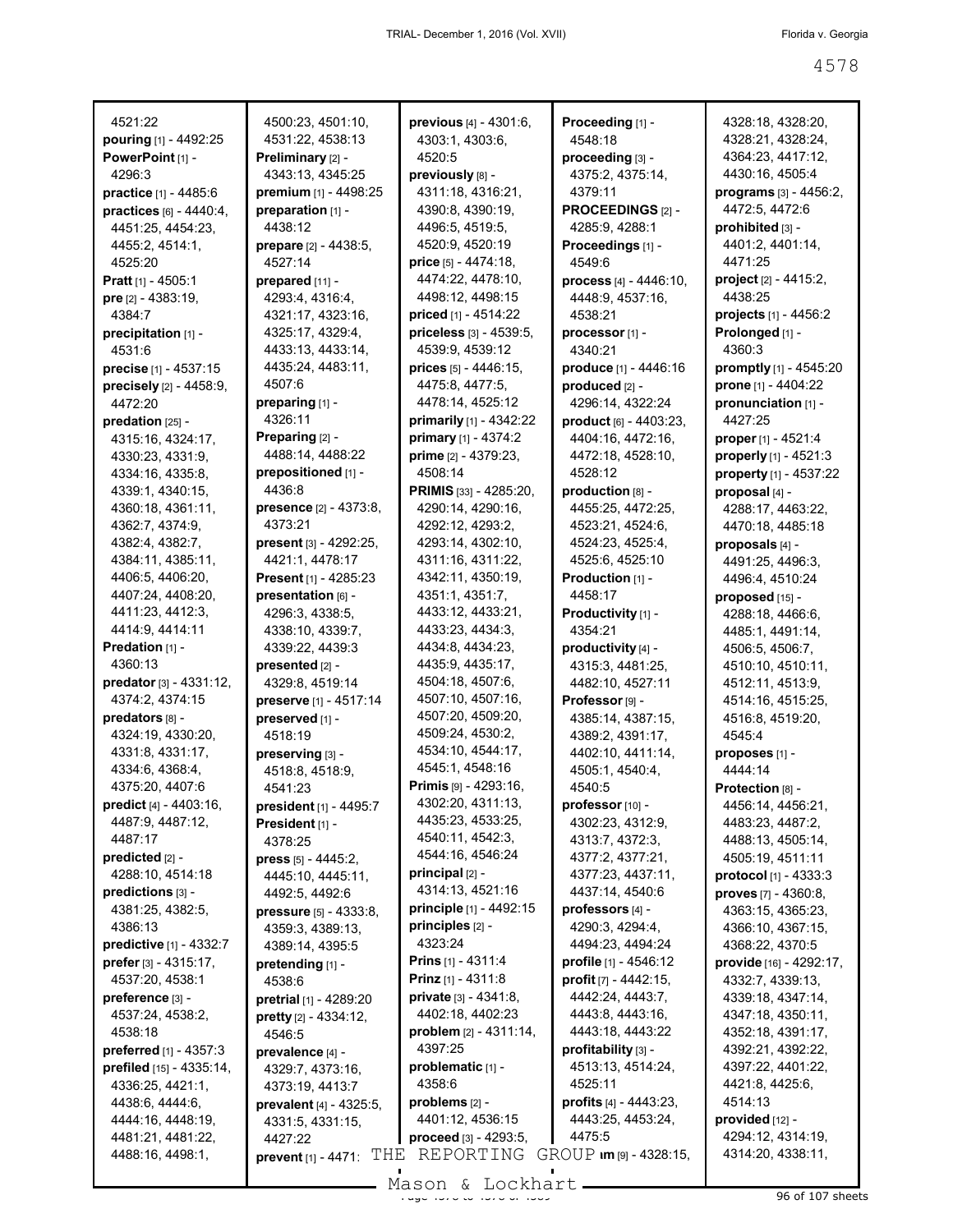| 4346:13, 4350:8,                       | Q                                              | R                                           | 4332:21, 4333:4,                       | reasonable [1] -                     |
|----------------------------------------|------------------------------------------------|---------------------------------------------|----------------------------------------|--------------------------------------|
| 4357:1, 4372:16,                       |                                                |                                             | 4333:13, 4335:6,                       | 4388:2                               |
| 4382:10, 4389:3,                       | quantified [1] - 4539:5                        | rain [3] - 4288:6,                          | 4335:24, 4335:25,                      | reasons $[4] - 4310:13$ ,            |
| 4499:20, 4515:11                       | quantitative [1] -<br>4401:24                  | 4288:10, 4522:13<br>rainfall [4] - 4325:19, | 4336:3, 4336:4,                        | 4412:21, 4497:22,                    |
| provides [1] - 4511:9                  |                                                | 4427:7, 4532:7,                             | 4336:23, 4337:24,                      | 4523:7                               |
| provision [1] - 4357:1                 | quantitatively [1] -                           | 4532:24                                     | 4338:22, 4339:1,                       | rebuttal [6] - 4288:18,              |
| <b>Public</b> [2] - 4285:15,           | 4541:14                                        |                                             | 4339:5, 4339:25,                       | 4290:4, 4290:11,                     |
| 4549:2                                 | <b>quarrel</b> [3] - 4326:2,<br>4326:6, 4326:7 | raise $[2] - 4312:14,$<br>4434:10           | 4340:5, 4340:7,                        | 4290:23, 4293:18,                    |
| public [3] - 4414:23,                  |                                                | raised [1] - 4384:20                        | 4340:9, 4340:11,                       | 4545:4                               |
| 4419:17, 4506:5                        | quarter [1] - 4499:20<br>queen [1] - 4377:19   | raising [1] - 4440:4                        | 4340:13, 4341:4,                       | <b>rebutting</b> [1] - 4290:6        |
| publication [6] -                      | questioning [1] -                              | <b>RALPH</b> [1] - 4285:11                  | 4356:20, 4357:25,<br>4359:9, 4359:18,  | receive [2] - 4369:8.                |
| 4300:10, 4353:9,                       | 4372:5                                         | ran $[1] - 4501:19$                         |                                        | 4369:13                              |
| 4367:24, 4417:22,                      |                                                | range [7] - 4324:1,                         | 4360:4, 4360:5,                        | received [1] - 4380:12               |
| 4475:12, 4475:16                       | questions $[27]$ -                             |                                             | 4360:14, 4361:12,<br>4361:14, 4361:15, | recent $[2] - 4447:14$ ,             |
| publications [2] -                     | 4295:22, 4296:7,<br>4296:16, 4297:2,           | 4324:2, 4324:3,<br>4344:10, 4454:23,        | 4362:3, 4362:23,                       | 4452:12                              |
| 4367:23, 4367:24                       | 4297:13, 4297:18,                              | 4459:19, 4477:3                             | 4364:11, 4365:18,                      | <b>Recent</b> [1] - 4364:9           |
| publicly [3] - 4338:2,                 | 4298:17, 4298:24,                              | ranges [1] - 4413:2                         | 4367:10, 4369:25,                      | recently [1] - 4490:24               |
| 4338:4, 4402:18                        | 4299:14, 4299:16,                              | ranked [1] - 4418:2                         | 4405:21, 4405:22,                      | Recess [3] - 4307:19,                |
| <b>publish</b> $[2] - 4290:3$          | 4300:13, 4300:14,                              | ranking [1] - 4418:2                        | 4410:4, 4419:7,                        | 4351:10, 4434:6                      |
| 4290:4                                 | 4300:22, 4301:6,                               | <b>RAO</b> $[2] - 4285:18$                  | 4431:23, 4439:5,                       | recharge [1] - 4485:4                |
| published [2] -                        | 4309:3, 4339:20,                               | 4314:3                                      | 4439:7, 4445:8,                        | recognize [6] -                      |
| 4416:10, 4517:6                        | 4347:17, 4352:21,                              | Rao [1] - 4314:1                            | 4445:12, 4445:17,                      | 4370:19, 4441:18,                    |
| <b>Pull</b> $[2] - 4312:22$<br>4434:18 | 4372:7, 4372:21,                               | rate [14] - 4390:20,                        | 4449:24, 4453:15,                      | 4459:8, 4481:19,                     |
| <b>pump</b> [1] - 4485:19              | 4381:9, 4433:7,                                | 4395:25, 4396:4,                            | 4457:7, 4457:11,                       | 4483:7, 4491:5                       |
| purchase [5] -                         | 4489:3, 4506:11,                               | 4396:15, 4396:19,                           | 4457:13, 4457:18,                      | recognized [3] -                     |
| 4474:18, 4474:22,                      | 4530:2, 4544:17,                               | 4397:1, 4397:19,                            | 4457:21, 4459:7,                       | 4390:24, 4436:16,<br>4539:1          |
| 4475:7, 4478:9,                        | 4544:18                                        | 4439:22, 4454:24,                           | 4462:6, 4469:6,                        | recollection [9] -                   |
| 4517:20                                | quick [1] - 4370:21                            | 4455:1, 4455:7,                             | 4469:13, 4469:15,                      | 4318:17, 4319:23,                    |
| purchases [1] -                        | quickly [5] - 4452:20,                         | 4455:11, 4485:3,                            | 4489:8, 4490:14,                       | 4334:22, 4456:18,                    |
| 4537:22                                | 4485:12, 4487:23,                              | 4546:6                                      | 4490:17, 4494:7,                       | 4456:25, 4458:7,                     |
| <b>purple</b> [1] - 4516:18            | 4488:4, 4547:2                                 | rates $[5] - 4332:17$ ,                     | 4494:14, 4516:12,                      | 4472:23, 4478:19,                    |
| purplish [1] - 4394:11                 | quite [15] - 4310:12,                          | 4397:5, 4397:6,                             | 4516:14, 4517:2,                       | 4519:1                               |
| purpose [3] - 4332:5,                  | 4374:18, 4399:7,                               | 4397:8, 4441:11                             | 4537:17                                | recommend [1] -                      |
| 4332:6, 4413:15                        | 4403:2, 4409:22,                               | rather [5] - 4464:13.                       | reading $[6] - 4314:15$ ,              | 4535:25                              |
| purposes [2] -                         | 4480:16, 4480:21,                              | 4466:15, 4514:16,                           | 4333:23, 4410:23,                      | recommendation [3] -                 |
| 4292:16, 4313:14                       | 4482:2, 4484:4,                                | 4526:5, 4543:4                              | 4425:16, 4448:11,                      | 4418:9, 4422:24,                     |
| pursuing [1] - 4380:9                  | 4494:18, 4514:22,                              | ratio [3] - $4341:12$ ,                     | 4468:25                                | 4548:7                               |
| put [31] - 4291:18,                    | 4515:16, 4529:10,                              | 4341:19, 4530:24                            | ready $[2] - 4293:4,$<br>4353.5        | recommendations [1]                  |
| 4291:23, 4292:4,                       | 4532:13, 4533:16                               | rational [1] - 4466:25                      | real [3] - 4479:15,                    | $-4417:20$                           |
| 4292:9, 4298:22,                       | quo [1] - 4510:14                              | Ray [1] - 4356:13                           | 4480:10, 4492:3                        | recommended [1] -                    |
| 4362:16, 4381:8,                       | quote [5] - 4336:7,<br>4358:6, 4358:19,        | reach [8] - 4381:11,                        | <b>Real</b> [1] - 4480:6               | 4532:8                               |
| 4389:2, 4391:1,                        | 4446:9, 4456:23                                | 4388:2, 4388:19,                            | reality [1] - 4539:18                  | recommending [2] -                   |
| 4392:20, 4397:23,                      | Qureshi [3] - 4314:11,                         | 4422:19, 4424:7,                            | realize [1] - 4498:24                  | 4535:23, 4535:24                     |
| 4399:22, 4400:9,                       | 4351:16, 4393:16                               | 4426:1, 4515:19,                            | really [16] - 4319:11,                 | reconciles [1] -                     |
| 4403:3, 4429:16,                       | <b>QURESHI</b> $[21]$ -                        | 4529:15                                     | 4380:3, 4392:1,                        | 4478:5                               |
| 4429:24, 4430:3,                       | 4285:18, 4313:21,                              | reached [8] - 4314:13,                      | 4398:23, 4403:19,                      | record [28] - 4291:23,               |
| 4430:6, 4430:7,                        | 4313:23, 4314:4,                               | 4321:21, 4353:12,<br>4380:24, 4424:10,      | 4430:20, 4430:22,                      | 4292:4, 4292:10,                     |
| 4430:12, 4430:17,                      | 4314:9, 4318:19,                               | 4515:21, 4525:23,                           | 4436:1, 4462:11,                       | 4292:13, 4292:21,                    |
| 4430:20, 4430:23,<br>4466:22, 4512:9,  | 4318:22, 4341:23,                              | 4526:4                                      | 4471:4, 4504:2,                        | 4292:22, 4306:23,                    |
| 4527:18, 4529:24,                      | 4342:9, 4351:12,                               | reaches [1] - 4326:18                       | 4506:21, 4538:4,                       | 4310:1, 4342:10,<br>4342:13, 4347:8, |
| 4534:11, 4542:13,                      | 4351:14, 4353:5,                               | read $[82] - 4292:6$ ,                      | 4547:4, 4547:17,                       | 4347:12, 4350:16,                    |
| 4542:15                                | 4353:7, 4360:24,                               | 4311:3, 4311:8,                             | 4548:1                                 | 4374:21, 4389:19,                    |
| putting [4] - 4431:3,                  | 4362:18, 4362:22,                              | 4318:25, 4322:20,                           | reappointed $[1]$ -                    | 4391:13, 4398:3,                     |
| 4492:14, 4503:25,                      | 4371:21, 4414:7,                               | 4322:21, 4323:13,                           | 4505:15                                | 4398:6, 4398:7,                      |
| 4528:8                                 | 4423:14, 4426:9,                               | 4326:25, 4327:23,                           | reason $[6] - 4408:15$ ,               | 4399:8, 4399:25,                     |
|                                        | 4433:8                                         | 4327:25, 4328:3,                            | 4429:2, 4432:9,                        | 4401:6, 4425:17,                     |
|                                        |                                                | 4328:6, 4328:11,                            | 4466:4, 4484:24,                       | 4436:16, 4507:18,                    |
|                                        | THE                                            | REPORTING                                   | GROUP <sup>9</sup>                     | 4546:15, 4546:20,                    |
|                                        |                                                |                                             |                                        |                                      |

er and the Hage 4579 to 4589 Mason & Lockhart **Page 4579 to 4579 and 1979 of 107 sheets** The Reporting Group (207) 797-6040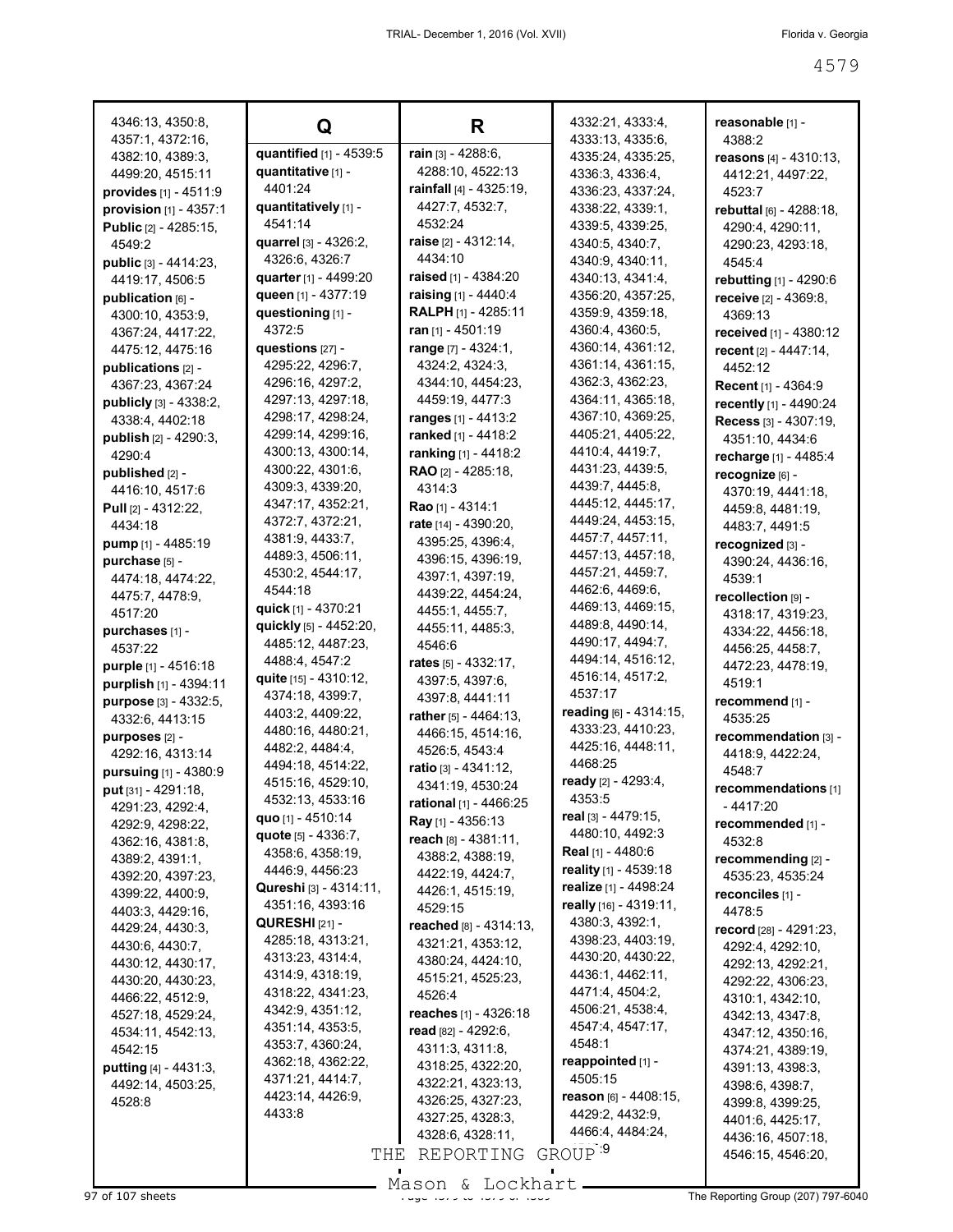| 4547:5                                    | 4376:7, 4380:2,                | 4310:16, 4312:12,            | release [3] - 4400:10,            | replenishment [1] -                       |
|-------------------------------------------|--------------------------------|------------------------------|-----------------------------------|-------------------------------------------|
| recover [1] - 4399:11                     | 4414:24, 4416:21,              | 4491:7, 4542:11              | 4445:2, 4445:10                   | 4485:4                                    |
| recovered [2] -                           | 4419:18, 4419:19               | region [5] - 4417:7,         | relevant [4] - 4294:19,           | reply [1] - 4545:18                       |
| 4398:4, 4399:15                           | refer $[17] - 4311:1$ ,        | 4507:25, 4509:8,             | 4300:16, 4500:2,                  | Report [6] - 4296:14,                     |
| recovery [8] - 4295:4,                    | 4334:10, 4339:25,              | 4517:21                      | 4527:21                           | 4298:1, 4305:7,                           |
| 4296:5, 4296:15,                          | 4358:24, 4361:1,               | regional [5] - 4472:16,      | reliable [1] - 4323:19            | 4325:15, 4325:18,                         |
| 4400:7, 4419:1,                           | 4363:24, 4372:11,              | 4472:19, 4497:6,             | reliance [1] - 4515:12            | 4327:17                                   |
| 4425:8, 4486:12,                          | 4372:13, 4380:25,              | 4528:9, 4528:11              | relied [8] - 4316:22,             | <b>report</b> [39] - 4305:9,              |
| 4486:19                                   | 4385:22, 4405:6,               | Regional [1] - 4496:23       | 4326:11, 4327:15,                 | 4316:4, 4316:7,                           |
| recreational [1] -                        | 4409:14, 4457:4,               | regions [1] - 4459:10        | 4329:6, 4329:12,                  | 4317:9, 4321:16,                          |
| 4534:20                                   | 4481:17, 4513:11,              | regulations [6] -            | 4358:11, 4385:21,                 | 4328:8, 4329:10,                          |
| recross $[2] - 4414:5$ ,                  | 4534:16, 4536:11               | 4489:16, 4489:21,            | 4424:4                            | 4330:13, 4335:3,                          |
| 4426:8                                    | <b>refereed</b> $[1] - 4517:6$ | 4495:21, 4506:5,             | Relief [1] - 4346:18              | 4337:8, 4337:13,                          |
| <b>Recross</b> [1] - 4286:2               | reference [12] -               | 4506:7, 4511:2               | relief [4] - 4423:5,              | 4338:15, 4341:1,                          |
| RECROSS $[2]$ -                           | 4308:15, 4328:14,              | Regulatory [1] -             | 4424:12, 4424:23,                 | 4341:3, 4356:16,                          |
| 4414:6, 4530:3                            | 4367:23, 4368:8,               | 4511:7                       | 4542:11                           | 4359:15, 4359:18,                         |
| <b>RECROSS-</b>                           | 4371:6, 4374:24,               | regulatory [4] -             | relies $[2] - 4354:24$ ,          | 4359:25, 4360:19,                         |
| $EXAMPLE 21 - 22$                         | 4376:5, 4391:4,                | 4489:20, 4496:3,             | 4355:2                            | 4366:23, 4370:2,                          |
| 4414:6, 4530:3                            | 4396:6, 4446:9,                | 4511:5, 4511:17              | relieve [1] - 4545:13             | 4372:20, 4412:24,                         |
| recruitment [1] -                         | 4457:24, 4496:20               | <b>Reheis</b> [1] - 4487:21  | rely [3] - 4355:17,               | 4417:6, 4444:5,                           |
| 4330:8                                    | Referenced [2] -               | REIGSTAD [1] -               | 4357:3, 4502:24                   | 4450:23, 4455:16,                         |
| rectangle [1] -                           | 4286:8, 4287:2                 | 4285:22                      | remain [1] - 4376:15              | 4455:19, 4462:6,                          |
| 4394:11                                   | referenced [4] -               | Reigstad [1] - 4507:13       | remainder [1] - 4307:4            | 4481:20, 4482:4,                          |
| red [10] - 4307:4,                        | 4292:2, 4372:10,               | Reigstad's [1] -             | remained [3] - 4397:1,            | 4482:6, 4488:17,                          |
| 4382:13, 4383:8,                          | 4374:16, 4393:17               | 4507:19                      | 4420:9, 4430:19                   | 4506:24, 4535:8,                          |
| 4383:15, 4384:12,                         | references [4] -               | reject [1] - 4385:13         | remaining [1] -                   | 4535:13, 4541:4,                          |
| 4384:24, 4390:18,                         | 4367:19, 4368:2,               | relate [4] - 4298:24,        | 4486:24                           | 4541 6, 4545:20                           |
| 4403:7, 4513:5,                           | 4368:17, 4372:25               | 4299:6, 4299:24,             | remains [2] - 4379:25,            | reporter [3] - 4292:20,                   |
| 4534:4                                    | referred $[10]$ -              | 4489:4                       | 4380.3                            | 4342:12, 4435:4                           |
| redact $[1] - 4310:7$                     | 4334:11, 4334:12,              | related [10] - 4295:22,      | remarkable [1] -                  | Reporter [1] - 4549:16                    |
| redacted [3] -                            | 4355:10, 4375:13,              | 4296:7, 4299:16,             | 4523:1                            | REPORTER $[1]$ -                          |
| 4310:14, 4310:20,                         | 4381:21, 4388:20,              | 4300:14, 4304:10,            | remedies [9] -                    | 4502:20                                   |
| 4311:19                                   | 4478:9, 4480:14,               | 4305:24, 4325:1,             | 4491:14, 4506:7,                  | reporting [5] - 4355:3,                   |
| redaction $[1]$ -                         | 4480:15, 4511:13               | 4372:4, 4378:9,              | 4513:8, 4513:16,                  | 4355:7, 4389:20,                          |
| 4311:15                                   | referring $[17]$ -             | 4380:7                       | 4514:16, 4515:3,                  | 4546:16                                   |
| redirect [3] - 4339:17,                   | 4315:11, 4331:24,              | relates [14] - 4289:15,      | 4518:17, 4540:21,                 | reports $[9] - 4323:7,$                   |
| 4342:4, 4371:24                           | 4373:17, 4373:21,              | 4289:21, 4295:2,             | 4542:19                           | 4323:16, 4333:14,                         |
| <b>REDIRECT</b> $[3]$ -                   | 4375:9, 4383:14,               | 4296:16, 4296:22,            | remedy [8] - 4410:8.              | 4336:8, 4358:13,                          |
| 4372:1, 4423:17,                          | 4398:20, 4398:22,              | 4297:3, 4297:18,             | 4410:10, 4466:6,                  | 4358:17, 4401:25,                         |
| 4504:17                                   | 4443:9, 4447:5,                | 4298:10, 4298:14,            | 4515:25, 4516:8,                  | 4412:10, 4417:19                          |
| <b>Redirect</b> [1] - 4286:2              | 4480:2, 4480:3,                | 4298:21, 4306:7,             | 4518:20, 4519:9,                  | represent [6] -                           |
| reduce [5] - 4451:25,                     | 4481:3, 4481:4,                | 4370:10, 4384:7,             | 4523:10                           | 4291:12, 4302:18,                         |
| 4453:4, 4464:12,                          | 4484:13, 4486:21               | 4389:9                       | remember [12] -                   | 4359:1, 4416:5,                           |
| 4524:8, 4543:4                            | refers $[2] - 4386:2$ ,        | relating [1] - 4372:7        | 4437:16, 4441:12,                 | 4416:9, 4531:25                           |
| reduced [1] - 4315:3                      | 4418:11                        | Relationship [1] -           | 4441:16, 4464:23,                 | representation [1] -                      |
| reduces [1] - 4492:10                     | reflect $[9] - 4310:1$ ,       | 4300:5                       | 4467:20, 4467:22,                 | 4547:6                                    |
| reducing [8] -                            | 4323:8, 4326:24,               | relationship [12] -          | 4483:25, 4493:12,                 | representations [1] -                     |
|                                           | 4342:15, 4347:9,               | 4351:18, 4351:22,            | 4497:10, 4501:14,                 | 4465:9                                    |
| 4441:14, 4464:1,                          | 4358:18, 4381:10,              | 4385:2, 4386:16,             | 4501:20, 4546:1                   | representative [2] -                      |
| 4464:6, 4489:5,                           | 4417:21, 4512:25               |                              |                                   |                                           |
| 4491:10, 4500:4,<br>4523:5, 4542:20       |                                |                              |                                   |                                           |
|                                           | reflected [2] -                | 4386:17, 4386:20,            | reminded [1] -                    | 4542:17, 4547:8                           |
|                                           |                                | 4387:8, 4387:13,             | 4413:10                           | representatives [2] -                     |
| reduction [6] - 4406:9,                   | 4358:20, 4409:25               | 4387:19, 4390:13,            | removal [3] - 4390:1,             | 4494:22, 4538:8                           |
| 4406:10, 4406:12,                         | refresh $[4] - 4318:17$ ,      | 4397:18                      | 4469:18, 4486:25                  | representing [1] -                        |
| 4513:10, 4513:14,                         | 4334:22, 4401:4,               | relationships [2] -          | remove [3] - 4392:19,             | 4546:21                                   |
| 4513:16                                   | 4458:7                         | 4377:8, 4516:21              | 4470:9, 4520:21                   | represents [1] -                          |
| reductions [4] -                          | regard [6] - 4291:4,           | relative [3] - 4332:9,       | rental $[1] - 4478.5$             | 4465:13                                   |
| 4368:19, 4446:5,                          | 4291:10, 4342:18,              | 4524:1, 4530:11              | repeat $[1] - 4509:12$            | reputable [1] -                           |
| 4466:13, 4467:8                           | 4358:23, 4379:5,<br>4537:14    | relatively [5] - 4362:2,     | repeatedly [1] -                  | 4536:18                                   |
| reef [1] - 4420:16<br>reefs [7] - 4362:9, | regarding [4] -<br>THE         | 4376:3, 4384:1,<br>REPORTING | 4517:6<br>GROUP ise [1] - 4375:11 | request [8] - 4298:3,<br>4310:8, 4311:14, |

Page 4580 to 4580 of 4589 98 of 107 sheets Mason & Lockhart.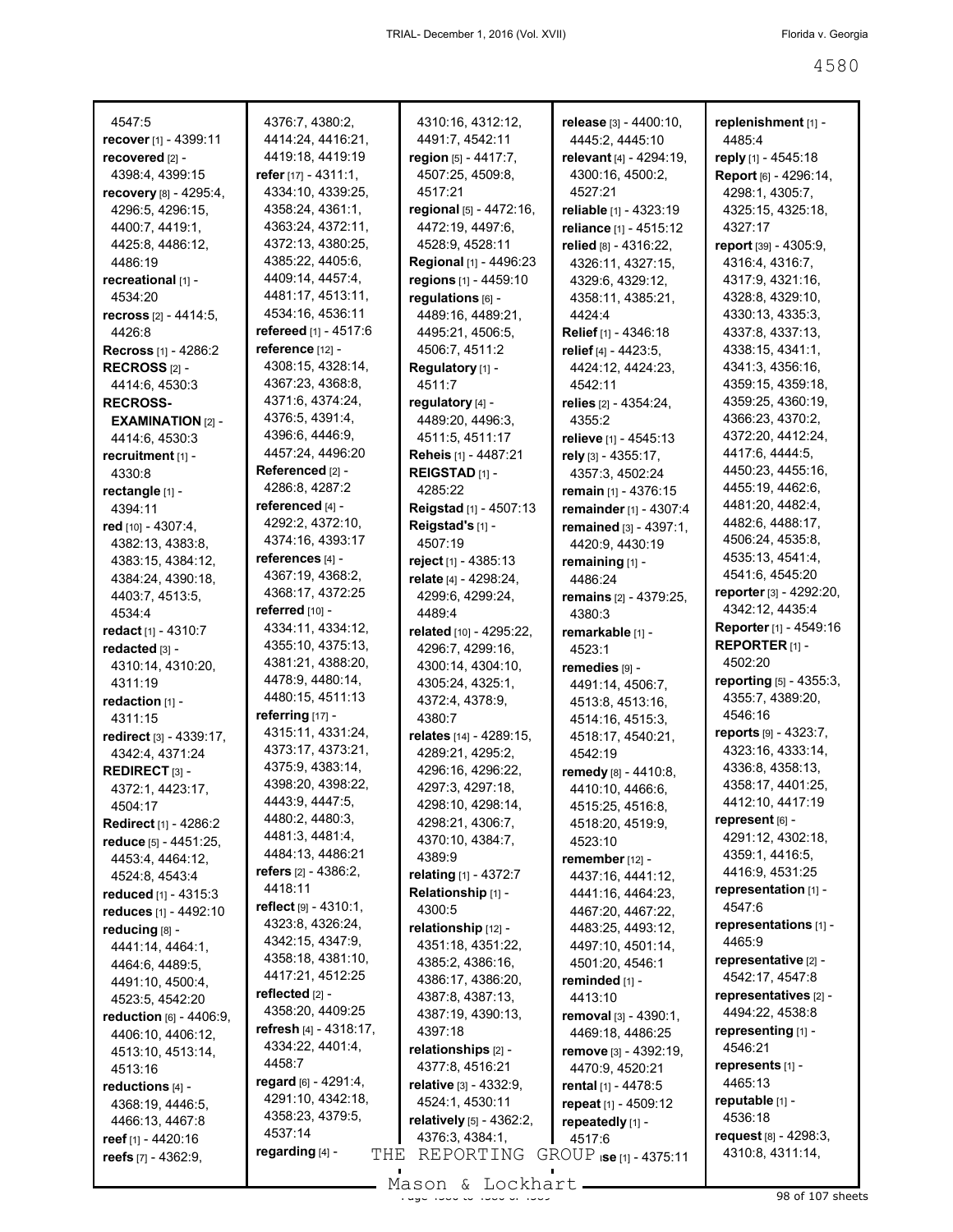| 4318:23, 4340:10,                          | 4506:4, 4510:8,                      | 4482:13, 4503:24,                                | river [30] - 4325:18,                 | 4465:2, 4465:3,                            |
|--------------------------------------------|--------------------------------------|--------------------------------------------------|---------------------------------------|--------------------------------------------|
| 4360:4, 4424:11,                           | 4536:9, 4537:2,                      | 4518:17, 4518:20                                 | 4325:25, 4326:8,                      | 4472:25, 4473:16,                          |
| 4546:11                                    | 4538:14, 4540:9                      | resulting [1] - 4368:10                          | 4326:19, 4351:22,                     | 4501:16, 4509:9,                           |
| requested $[4]$ -<br>4302:3, 4309:11,      | resources [5] -<br>4516:12, 4516:23, | results [6] - 4330:5,                            | 4354:2, 4354:10,                      | 4513:10, 4542:3,                           |
|                                            | 4517:16, 4539:4,                     | 4430:11, 4430:13,                                | 4360:8, 4363:15,<br>4365:23, 4366:11, | 4542:14, 4542:22<br>rows $[2] - 4460:12$ , |
| 4410:11, 4546:1                            | 4539:10                              | 4431:12, 4431:14,                                | 4367:15, 4368:11,                     | 4460:19                                    |
| requests $[1] - 4310:7$                    |                                      | 4465:9                                           | 4368:23, 4370:6,                      | rule [2] - 4489:23,                        |
| require [3] - 4288:22,<br>4388:12, 4454:18 | Resources [2] -<br>4450:24, 4532:8   | retained [1] - 4314:22<br>Retained [1] - 4418:18 | 4384:10, 4385:10,                     | 4490:3                                     |
| required [3] - 4468:11.                    | respect [6] - 4310:9,                |                                                  | 4386:3, 4387:8,                       | <b>run</b> [2] - 4316:25,                  |
| 4511:4, 4513:25                            | 4310:21, 4374:11,                    | return [1] - 4498:8<br>returned [1] - 4311:23    | 4387:14, 4387:19,                     | 4467:14                                    |
|                                            | 4378:16, 4380:6,                     |                                                  | 4387:25, 4404:10,                     | running [1] - 4502:25                      |
| requirement [1] -<br>4452:8                | 4388:3                               | reveal [1] - 4370:13                             | 4408:14, 4410:19,                     | runoff <sup>[2]</sup> - 4532:7,            |
| requirements [6] -                         | respective [4] -                     | revealed [3] - 4537:24,<br>4538:2, 4538:18       | 4420:14, 4426:21,                     | 4532:24                                    |
| 4369:7, 4369:10,                           | 4350:13, 4420:16,                    |                                                  | 4447:16, 4448:2                       | runs $[1]$ - 4335:22                       |
| 4450:14, 4452:5,                           | 4437:2, 4437:5                       | revenue [1] - 4442:15<br>revenues [3] - 4472:3,  | rivers [1] - 4426:14                  |                                            |
| 4466:20, 4497:21                           | respectively [1] -                   | 4476:22, 4499:9                                  | <b>RMR</b> <sub>[2]</sub> - 4285:14,  | S                                          |
| requiring [1] - 4463:7                     | 4522:5                               | reverse [1] - 4478:16                            | 4549:15                               |                                            |
| requisite [1] - 4390:25                    | respond [2] - 4293:16,               | reversed [1] - 4529:23                           | <b>Rob</b> $[2] - 4348:3$             | salinities [9] -                           |
| Research [3] -                             | 4435:25                              | revert [1] - 4433:2                              | 4371:11                               | 4315:18, 4376:1,                           |
| 4297:20, 4306:2,                           | response [6] -                       | review [8] - 4300:9,                             | Robert [3] - 4434:9,                  | 4403:13, 4407:4,                           |
| 4461:25                                    | 4290:17, 4304:17,                    | 4316:2, 4316:5,                                  | 4434:21, 4504:25                      | 4408:16, 4421:7,                           |
| research [4] - 4317:7,                     | 4304:18, 4398:23,                    | 4327:2, 4360:13,                                 | robert [1] - 4286:6                   | 4422:1, 4422:2,                            |
| 4317:20, 4380:11,                          | 4399:6, 4492:8                       | 4439:14, 4476:19,                                | rock [19] - 4315:17,                  | 4422:7                                     |
| 4505:4                                     | responsible [2] -                    | 4480:14                                          | 4330:24, 4331:2,                      | salinity [40] - 4324:1,                    |
| researched [1] -                           | 4322:8, 4331:18                      | reviewed [17] -                                  | 4331:5, 4331:7,                       | 4324:2, 4324:3,                            |
| 4322:12                                    | ResSim [3] - 4502:25,                | 4322:2, 4322:7,                                  | 4334:10, 4334:16,                     | 4324:12, 4324:15,                          |
| reserved [1] - 4351:2                      | 4532:10, 4532:25                     | 4322:10, 4322:18,                                | 4335:9, 4341:16,                      | 4324:22, 4324:25,                          |
| reservoir [1] - 4485:21                    | rest [3] - 4403:24,                  | 4322:23, 4323:16,                                | 4372:12, 4372:25,                     | 4325:5, 4325:19,                           |
| reshell [4] - 4379:22,                     | 4404:21, 4457:13                     | 4328:7, 4329:3,                                  | 4373:9, 4373:17,                      | 4327:8, 4330:19,                           |
| 4390:2, 4397:24,                           | restaurants [2] -                    | 4335:2, 4335:4,                                  | 4373:22, 4374:5,                      | 4363:21, 4368:4,                           |
| 4399:23                                    | 4435:25, 4546:2                      | 4353:19, 4367:1,                                 | 4374:10, 4376:3,                      | 4382:6, 4384:11,                           |
| reshelled [7] -                            | Restoration [1] -                    | 4412:10, 4413:22,                                | 4376:14, 4407:6                       | 4384:25, 4385:2,                           |
| 4382:15, 4384:3,                           | 4297:14                              | 4438:20, 4465:20,                                | Roger [1] - 4329:1                    | 4385:5, 4385:10,                           |
| 4384:14, 4398:3,                           | restoration [15] -                   | 4512:5                                           | role [5] - 4295:3,                    | 4386:14, 4399:3,                           |
| 4399:7, 4399:18,                           | 4305:21, 4378:17,                    | reviewing [1] -                                  | 4379:5, 4438:11,                      | 4403:18, 4404:3,                           |
| 4401:6                                     | 4379:6, 4379:9,                      | 4314:12                                          | 4525:9, 4538:23                       | 4404:4, 4404:11,                           |
| reshelling [12] -                          | 4379:10, 4379:17,                    | revise [1] - 4413:25                             | Roman [3] - 4361:10,                  | 4404:12, 4404:14,                          |
| 4390:22, 4391:5,                           | 4379:19, 4379:22,                    | Richards [1] - 4435:3                            | 4425:13, 4425:14                      | 4404:16, 4404:17,                          |
| 4391:13, 4392:21,                          | 4380:1, 4380:4,                      | ridiculous [1] - 4412:9                          | <b>Romuald</b> [2] - 4312:7,          | 4404:22, 4405:1,<br>4405:2, 4408:19,       |
| 4397:19, 4398:6,                           | 4400:21, 4401:19,                    | rights [5] - 4344:16,                            | 4313:1                                | 4416:13, 4420:15,                          |
| 4398:17, 4398:21,                          | 4415:1, 4415:4,                      | 4345:2, 4345:13,                                 | romuald [1] - 4286:5                  | 4420:23, 4421:4,                           |
| 4399:16, 4401:22,                          | 4415:6                               | 4345:19, 4470:8                                  | room [1] - 4544:4                     | 4427:14, 4516:18                           |
| 4430:16, 4430:17                           | restore $[5] - 4378:22$ ,            | ring [1] - 4437:10                               | rotated [1] - 4439:9                  | Salinity [1] - 4360:3                      |
| Resilience [1] -                           | 4379:1, 4379:20,                     | rings [1] - 4451:1                               | rotation [9] - 4437:24,               | sample [3] - 4332:11,                      |
| 4309:1                                     | 4401:18                              | River [28] - 4315:2,                             | 4439:9, 4439:19,                      | 4333:3, 4333:6                             |
| resilience [1] -                           | restoring [1] - 4379:13              | 4315:22, 4326:4,                                 | 4442:16, 4442:19,                     | sampled [2] -                              |
| 4366:21                                    | restrict [1] - 4543:10               | 4326:17, 4346:12,                                | 4442:24, 4443:5,                      | 4332:14, 4332:16                           |
| resistant $[2]$ -                          | restricted [1] -                     | 4363:16, 4379:15,                                | 4443:14, 4444:22                      | sampling [1] - 4373:8                      |
| 4454:15, 4454:16                           | 4470:13                              | 4399:21, 4426:23,                                | rotational [1] -                      | save $[5] - 4437:21$ ,                     |
| resource [24] -                            | restricting [3] -                    | 4438:19, 4439:16,                                | 4442:14                               | 4438:18, 4439:19,                          |
| 4320:14, 4323:9,                           | 4445:24, 4473:21,                    | 4439:25, 4440:6,                                 | rotations <sub>[5]</sub> -            | 4479:20, 4490:18                           |
| 4323:20, 4359:18,                          | 4540:12                              | 4440:18, 4440:22,                                | 4437:20, 4442:15,                     | saved $[2] - 4441:14$ ,                    |
| 4388:11, 4388:17,                          | <b>restriction</b> $[1] - 4447:2$    | 4440:25, 4441:2,                                 | 4444.9, 4444:12,                      | 4444:11                                    |
| 4389:13, 4395:5,                           | restrictions [3] -                   | 4441:4, 4447:9,                                  | 4454:21                               | saving $[1] - 4456:4$                      |
| 4399:12, 4416:20,                          | 4399:9, 4446:21,                     | 4456:17, 4467:24,                                | roughly [2] - 4473:2,                 | savings [2] - 4452:14,                     |
| 4416:25, 4423:1,                           | 4446:23                              | 4487:2, 4489:6,                                  | 4490:21                               | 4455:12                                    |
| 4494:25, 4505:5,                           | result $[9] - 4324:15$ ,             | 4517:15, 4517:22,                                | routinely $[2]$ -                     | saw [11] - 4322:15,                        |
| 4505:6, 4505:9,                            | 4387:5, 4412:23,                     | 4531:15, 4541:24,                                | 4410:25, 4428:25                      | 4336:7, 4366:15,                           |
| 4505:25, 4506:2,                           | 4429:18, 4429:2<br>THE               | REPORTING                                        | GROUP 1 - 4419:7,                     | 4384:16, 4410:3,                           |

Mason & Lockhart.

99 of 107 sheets Page 4581 to 4581 of 4589 The Reporting Group (207) 797-6040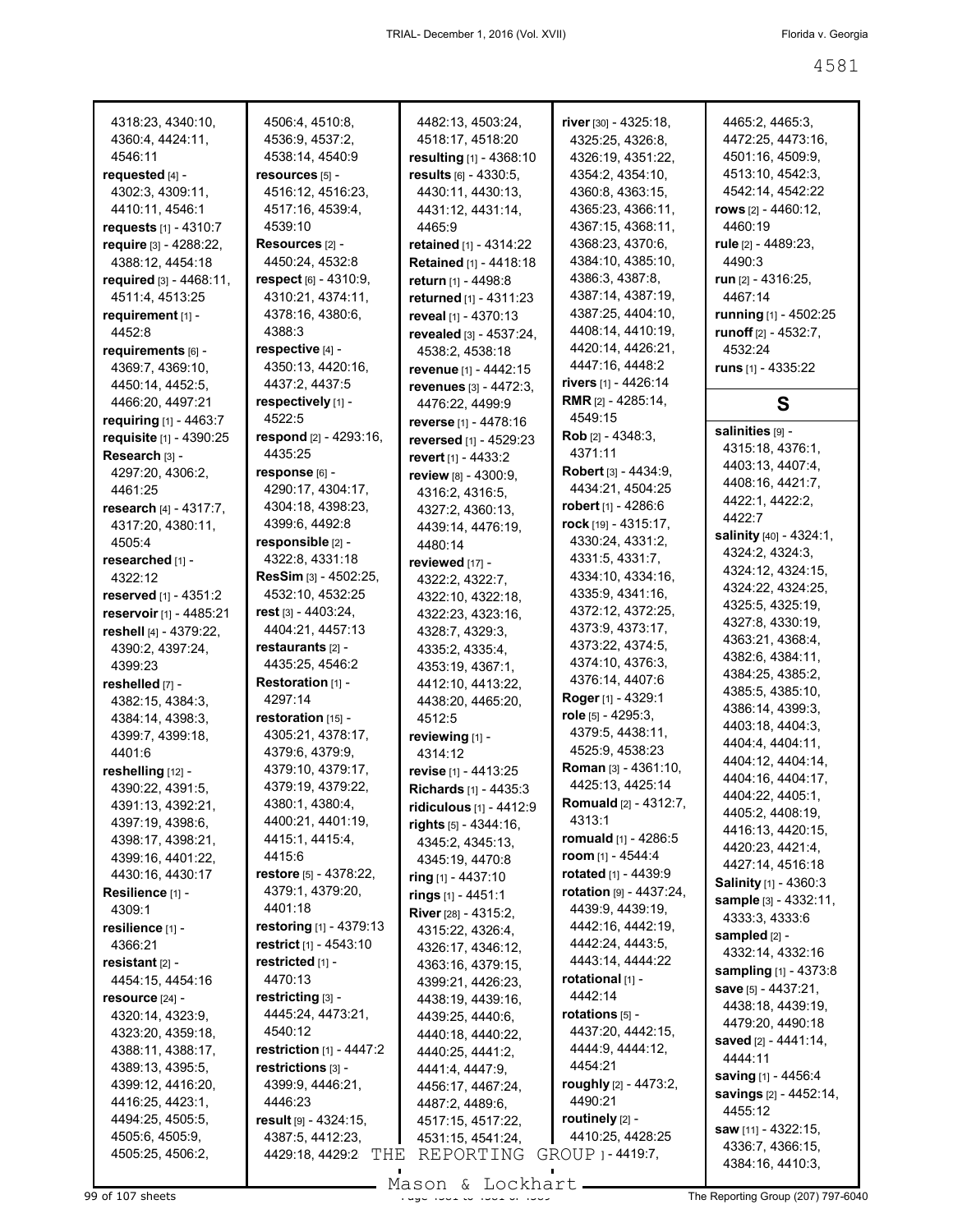| 4410:5, 4411:12,                 | <b>season</b> $[4] - 4356:4$   | 4407:18, 4410:8,           | 4419:1, 4456:7,               | 4436:25, 4437:8,                  |
|----------------------------------|--------------------------------|----------------------------|-------------------------------|-----------------------------------|
| 4411:17, 4413:4,                 | 4421:9, 4460:24,               | 4411:7, 4412:7,            | 4476:6, 4483:25,              | 4475:12                           |
| 4462:6, 4511:12                  | 4461:2                         | 4413:3, 4417:5,            | 4488:2                        | <b>services</b> $[3] - 4508:15$ , |
| <b>scale</b> $[2] - 4396:16$ ,   | seasonal [1] - 4502:13         | 4417:7, 4417:14,           | seeking [1] - 4542:11         | 4517:9, 4524:6                    |
| 4413:1                           | <b>seasons</b> $[1] - 4422:8$  | 4417:17, 4417:23,          | seepage [2] - 4451:14,        | <b>Services</b> [4] - 4332:1,     |
| <b>scan</b> [2] - 4451:12,       | <b>seated</b> [2] - 4312:21.   | 4418:1, 4418:2,            | 4451:20                       | 4332:25, 4333:11,                 |
| 4453:2                           | 4434:17                        | 4418:7, 4418:17,           | sees $[1] - 4515:23$          | 4438:12                           |
| <b>scanned</b> $[2] - 4335:4,$   | <b>second</b> $[29] - 4289:1$  | 4418:21, 4419:9,           | segment [4] - 4302:2,         | <b>set</b> [22] - 4295:1,         |
| 4337:1                           | 4291:4, 4298:24,               | 4431:9, 4431:11,           | 4302:4, 4443:1,               | 4296:15, 4297:2,                  |
| <b>scenario</b> $[3] - 4410:8,$  | 4298:25, 4300:14,              | 4436:5, 4436:6,            | 4518:1                        | 4297:17, 4304:9,                  |
| 4516:1, 4519:24                  | 4306:1, 4306:9,                | 4438:24, 4439:1,           | selected [6] - 4309:8,        | 4304:10, 4307:24,                 |
| <b>Scenarios</b> [1] - 4501:2    | 4325:22, 4327:23,              | 4439:4, 4440:15,           | 4383:1, 4383:5,               | 4309:2, 4309:7,                   |
| scenarios [5] -                  | 4353:17, 4361:25,              | 4441:23, 4441:25,          | 4383:6, 4391:19               | 4309:11, 4310:11,                 |
| 4410:10, 4489:14,                | 4365:19, 4370:1,               | 4442:13, 4442:21,          | selection [1] -               | 4311:1, 4347:7,                   |
| 4516:2, 4519:10,                 | 4371:5, 4372:23,               | 4442:25, 4443:5,           | 4532:25                       | 4347:19, 4381:22,                 |
| 4520:2                           | 4396:11, 4401:5,               | 4443:7, 4443:12,           | Seminole [1] - 4441:4         | 4388:18, 4391:4,                  |
| scheduling [3] -                 | 4408:7, 4408:25,               | 4443:15, 4443:16,          | send [1] - 4546:6             | 4413:1, 4443:3,                   |
| 4455:21, 4455:23,                | 4414:13, 4445:8,               | 4443:23, 4445:25,          | sense [11] - 4316:20,         | 4444:13, 4445:22,                 |
| 4456:6                           | 4445:20, 4445:21,              | 4446:7, 4446:11,           | 4334:3, 4377:10,              | 4509:13                           |
| <b>scholar</b> [1] - 4354:9      | 4446:8, 4448:10,               | 4446:16, 4449:14,          | 4377:11, 4392:17,             | <b>sets</b> [2] - 4389:6,         |
| <b>scholars</b> $[2] - 4358:4,$  | 4451:15, 4469:10,              | 4449:18, 4449:19,          | 4411:24, 4439:12,             | 4459:25                           |
| 4358:8                           | 4501:15, 4509:13               | 4451:1, 4451:8,            | 4469:20, 4511:2,              | <b>settle</b> $[4] - 4393:1,$     |
| School [1] - 4505:2              | Secretary [1] -                | 4451:17, 4452:25,          | 4528:8, 4544:2                | 4399:13, 4548:5                   |
| <b>science</b> [5] - 4336:14,    | 4538:11                        | 4453:3, 4453:14,           | <b>sensible</b> [1] - 4523:9  | settled [1] - 4399:25             |
| 4377:2, 4377:23,                 | <b>section</b> $[18] - 4297:3$ | 4453:15, 4457:24,          | Sensitive [3] - 4448:3,       | <b>seven</b> [2] - 4449:9,        |
| 4437:11, 4516:17                 | 4297:19, 4298:23,              | 4458:6, 4459:4,            | 4468.5                        | 4505:22                           |
| Science [3] - 4312:10,           | 4305:21, 4306:2,               | 4459:10, 4459:22,          | sent $[2] - 4300:20$ ,        | <b>several</b> [13] - 4294:17,    |
| 4365:4, 4376:24                  | 4360:2, 4360:5,                | 4459:24, 4460:2,           | 4301:12                       | 4300:22, 4306:11,                 |
| <b>Sciences</b> $[1] - 4328:23$  | 4360:12, 4360:18,              | 4461:6, 4461:9,            | sentence [15] -               | 4308:13, 4329:20,                 |
| <b>sciences</b> [1] - 4437:15    | 4363:1, 4367:6,                | 4461:11, 4462:13,          | 4297:6, 4300:24,              | 4336:21, 4366:2,                  |
| scientific [17] -                | 4367:7, 4405:13,               | 4462:23, 4464:18,          | 4305:15, 4330:6,              | 4450:19, 4468:16,                 |
| 4315:1, 4315:7,                  | 4444:17, 4449:14,              | 4465:15, 4465:18,          | 4334:3, 4373:7,               | 4475:13, 4494:23,                 |
| 4315:24, 4317:6,                 | 4450:13, 4488:25,              | 4466:11, 4468:10,          | 4446.8, 4457:14,              | 4494:24, 4509:17                  |
| 4317:18, 4360:8,                 | 4489:24                        | 4469:11, 4470:20,          | 4457:17, 4489:23,             | <b>severe</b> [4] - 4460:14,      |
| 4363:14, 4363:20,                | <b>sections</b> $[3] - 4303.8$ | 4475:18, 4475:20,          | 4492:19, 4493:4,              | 4460:16, 4503:20                  |
| 4365:23, 4366:10,                | 4360:10, 4425:23               | 4475:23, 4476:3,           | 4493:5, 4497:5,               | <b>shall</b> $[6] - 4312:17$ ,    |
| 4367:15, 4368:22,                | <b>sector</b> [1] - 4509:4     | 4476:14, 4481:15,          | 4535:13                       | 4312:18, 4434:13,                 |
| 4370:5, 4379:5,                  | sediment [1] -                 | 4483:1, 4483:16,           | sentinel [4] - 4328:15,       | 4434:14, 4497:1,                  |
| 4381:19, 4388:3,                 | 4408:13                        | 4484:9, 4485:15,           | 4328:17, 4328:19,             | 4497:7                            |
| 4426:2                           | see [160] - 4288:21,           | 4485:16, 4486:1,           | 4328:24                       | share [1] - 4486:9                |
| <b>scientist</b> [1] - 4302:24   | 4291:2, 4291:14,               | 4486:2, 4487:18,           | separate [2] -                | shell $[8] - 4388:12$ ,           |
| scientists [6] -                 | 4294:8, 4308:3,                | 4488:8, 4488:25,           | 4337:14, 4421:15              | 4388:16, 4389:23,                 |
| 4323:5, 4325:16,                 | 4324:19, 4325:23,              | 4489:13, 4492:24,          | separately [1] -              | 4390:14, 4391:15,                 |
| 4355:14, 4423:11,                | 4328:14, 4331:20,              | 4493:5, 4494:1,            | 4530:18                       | 4391:20, 4392:13,                 |
| 4424:5, 4425:1                   | 4331:23, 4332:1,               | 4494:12, 4495:7,           | September [3] -               | 4392:15                           |
| <b>score</b> [1] - 4418:9        | 4332:15, 4340:14,              | 4496:10, 4496:19,          | 4338:7, 4346:23,              | shelling [2] - 4379:22,           |
| Scott [1] - 4437:14              | 4340:16, 4366:3,               | 4496:24, 4497:3,           | 4350:4                        | 4390:9                            |
| <b>screen</b> [9] - 4310:25,     | 4369:20, 4371:6,               | 4497:8, 4498:4,            | sequence [2] -                | Shellman [6] -                    |
| 4311:10, 4362:12,                | 4372:24, 4373:11,              | 4498:7, 4499:13,           | 4304:18, 4495:16              | 4461:21, 4461:22,                 |
| 4362:16, 4367:5,                 | 4382:21, 4382:22,              | 4501:3, 4503:23,           | <b>series</b> [15] - 4300:22, | 4461:24, 4462:14,                 |
| 4381:9, 4519:18,                 | 4383:7, 4383:8,                | 4508:6, 4509:10,           | 4303:24, 4304:6,              | 4462:19, 4465:5                   |
| 4534:11, 4547:2                  | 4384:9, 4385:7,                | 4509:14, 4512:18,          | 4304:22, 4305:8,              | shells $[2] - 4331:21,$           |
| <b>scroll</b> $[1]$ - 4362:25    | 4386:25, 4391:10,              | 4519:20, 4519:23,          | 4305:24, 4306:7,              | 4332:2                            |
| se [1] - 4430:12                 | 4391:21, 4391:23,              | 4521:17, 4523:6,           | 4306:15, 4308:19,             | <b>shift</b> $[3] - 4432:17$ ,    |
| <b>seafood</b> $[5] - 4320:14$ , | 4392:2, 4392:4,                | 4524:11, 4525:2,           | 4428:20, 4428:25,             | 4497:25, 4521:5                   |
| 4320:20, 4320:24,                | 4392:15, 4392:16,              | 4526:17, 4527:7,           | 4429:4, 4443:12,              | Shiver [6] - 4318:9,              |
| 4340:21, 4417:19                 | 4392:17, 4395:10,              | 4527:24, 4528:15,          | 4489:3, 4514:21               | 4318:11, 4319:2,                  |
| Seafood [4] - 4417:6,            | 4396:25, 4397:6,               | 4528:21, 4529:2,           | serve [1] - 4392:7            | 4320:12, 4413:13,                 |
| 4417:12, 4417:18,                | 4398:2, 4400:4,                | 4532:12, 4536:8,<br>1510.2 | Service [6] - 4346:20,        | 4413:18                           |
| 4418:9                           | 4407:14, 4407:1<br>THE         | REPORTING                  | GROUP 4, 4436:22,             | short $[7] - 4336.4$ ,            |
|                                  |                                |                            |                               |                                   |
|                                  |                                | Mason & Lockhart           |                               |                                   |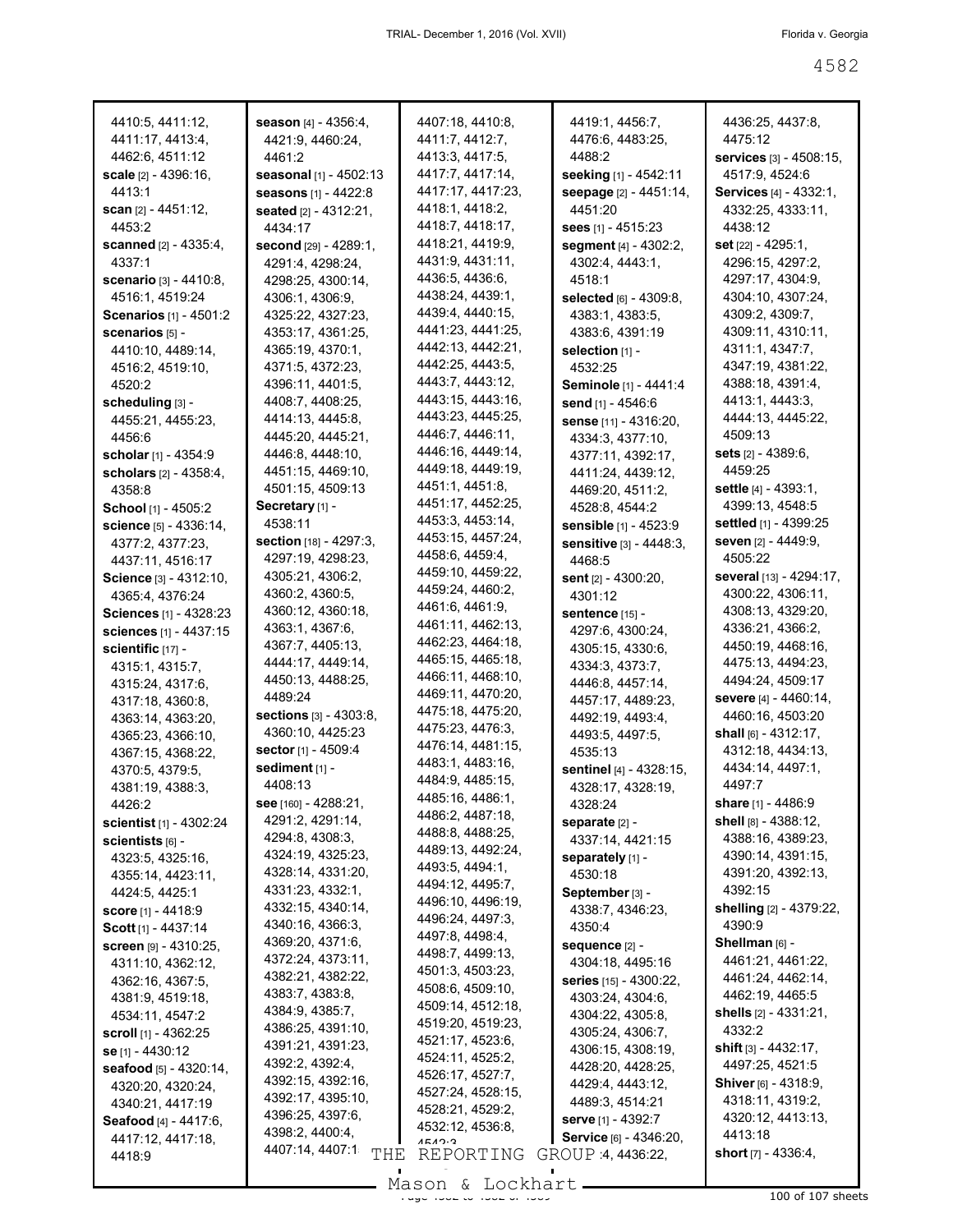| 4362:2, 4433:16,                 | sincerely [1] - 4435:7        | 4439:19, 4443:13                 | South [1] - 4475:23          | 4427:20, 4427:21,                 |
|----------------------------------|-------------------------------|----------------------------------|------------------------------|-----------------------------------|
| 4433:19, 4472:14,                | single $[3] - 4392.9$ ,       | sod-based [5] -                  | Southeast <sub>[1]</sub> -   | 4432:19, 4483:18,                 |
| 4503:13, 4525:14                 | 4400:11, 4526:25              | 4437:23, 4438:24,                | 4475:21                      | 4515:5                            |
|                                  |                               |                                  |                              |                                   |
| <b>shortly</b> $[2] - 4326:19$ , | <b>sit</b> $[4] - 4292:5$ ,   | 4439:9, 4439:19,                 | spat [11] - 4386:24,         | <b>specific</b> $[13] - 4334:9$ , |
| 4545.3                           | 4437:9, 4437:16,              | 4443:13                          | 4392:5, 4392:8,              | 4347:17, 4370:12,                 |
| show $[5] - 4309:9,$             | 4468:13                       | <b>soil</b> $[3] - 4437:11$ ,    | 4392:10, 4392:11,            | 4398:9, 4452:10,                  |
| 4318:16, 4384:14,                | site $[2] - 4320:3$           | 4437:15, 4523:4                  | 4392:12, 4392:18,            | 4452:18, 4455:14,                 |
| 4481:9, 4521:13                  | sitting [1] - 4307:14         | Sole [1] - 4347:4                | 4397:23, 4399:13,            | 4456:8, 4456:25,                  |
| <b>showed</b> [3] - 4373:23,     | situation [3] -               | solemnly [2] -                   | 4399:25, 4400:3              | 4496:15, 4503:1,                  |
| 4385:8, 4488:3                   |                               | 4312:16, 4434:12                 | speaking [2] - 4339:4,       | 4506:10, 4526:10                  |
|                                  | 4404:25, 4496:5,              |                                  |                              |                                   |
| <b>showing</b> [1] - 4310:25     | 4511:22                       | SOMeone [2] -                    | 4528:15                      | specifically [7] -                |
| shown $[2] - 4390:19$ ,          | Situation [5] -               | 4429:17, 4538:20                 | <b>special</b> [1] - 4490:20 | 4297:6, 4298:24,                  |
| 4524:17                          | 4296:14, 4305:7,              | sometime [1] -                   | Special [2] - 4292:24,       | 4333:9, 4413:1,                   |
| <b>shows</b> [3] - 4383:22,      | 4325:15, 4325:17,             | 4547:21                          | 4504:22                      | 4423:23, 4496:4,                  |
| 4394:9, 4477:11                  | 4327:17                       | sometimes [5] -                  | $SPECIAL$ [65] -             | 4497:21                           |
| <b>Sibert</b> [1] - 4357:23      | <b>sixth</b> $[2] - 4311:6$ , | 4432:25, 4437:3,                 | 4285:11, 4288:2,             | <b>specified</b> $[1] - 4523:1$   |
| side $[16] - 4320:1$ ,           | 4330:2                        |                                  |                              | specifies [1] - 4489:25           |
|                                  |                               | 4496:1, 4496:2,                  | 4288:5, 4290:12,             |                                   |
| 4383:18, 4389:25,                | $size$ [9] - 4325:4,          | 4539:13                          | 4290:15, 4292:11,            | speculate [3] -                   |
| 4390:8, 4392:3,                  | 4336:20, 4356:4,              | somewhat [1] -                   | 4293:1, 4293:13,             | 4493:16, 4504:5,                  |
| 4392:13, 4394:1,                 | 4384:16, 4384:17,             | 4542:17                          | 4293:19, 4293:21,            | 4504:15                           |
| 4492:17, 4510:17,                | 4392:4, 4392:17,              | somewhere [4] -                  | 4294:22, 4294:25,            | speculating [2] -                 |
| 4514:7, 4514:10,                 | 4402:3, 4529:21               | 4413:5, 4472:4,                  | 4302:9, 4302:16,             | 4437:25, 4495:6                   |
| 4520:22, 4527:12,                | <b>skip</b> [1] - 4475:13     | 4499:5, 4500:10                  | 4303:12, 4303:20,            | speculator [1] -                  |
|                                  |                               |                                  |                              |                                   |
| 4534:5                           | skipped [1] - 4301:17         | soon $[2] - 4293:8$ ,            | 4307:16, 4309:15,            | 4493:20                           |
| sides $[1]$ - 4350:12            | <b>slide</b> [2] - 4296:7,    | 4545:23                          | 4311:13, 4311:21,            | speculators [1] -                 |
| sign $[2] - 4394:15$ ,           | 4440:16                       | <b>sorry</b> $[39] - 4301:16$ ,  | 4312:3, 4312:13,             | 4493:17                           |
| 4394:16                          | slight $[1]$ - 4412:7         | 4317:4, 4328:3,                  | 4313:4, 4313:22,             | spell [2] - 4312:23,              |
| signed $[2] - 4344:18$ ,         | sliver [2] - 4541:10,         | 4328:5, 4334:2,                  | 4314:2, 4314:7,              | 4434:19                           |
| 4378:25                          | 4541:13                       | 4340:3, 4340:4,                  | 4318:21, 4342:3,             | spelled [1] - 4434:22             |
| significance [1] -               |                               | 4351:24, 4352:3,                 | 4342:7, 4371:23,             | spend $[2] - 4461:19$ ,           |
|                                  | Slough [1] - 4344:8           |                                  | 4402:11, 4414:5,             | 4496:12                           |
| 4390:13                          | sloughs $[1] - 4541:23$       | 4361:5, 4363:24,                 |                              |                                   |
| significant [8] -                | small [11] - 4391:10,         | 4365:11, 4380:14,                | 4426:7, 4426:10,             | <b>spending</b> [1] - 4508:6      |
| 4331:20, 4405:25,                | 4402:3, 4432:6,               | 4394:25, 4405:1,                 | 4426:13, 4426:17,            | spends [1] - 4538:4               |
| 4441:19, 4441:22,                | 4432:9, 4432:10,              | 4414:10, 4417:10,                | 4426:20, 4426:24,            | spent $[5] - 4325.9$ ,            |
| 4448:1, 4512:15,                 | 4432:14, 4447:18,             | 4418:22, 4435:2,                 | 4427:1, 4427:12,             | 4496:13, 4517:13,                 |
| 4520:8, 4533:2                   | 4476:23, 4479:3,              | 4447:24, 4449:19,                | 4427:23, 4428:4,             | 4538:21, 4538:25                  |
| significantly $[2]$ -            |                               | 4453:6, 4454:9,                  | 4428:22, 4429:10,            | sperm $[5] - 4432:10$ ,           |
|                                  | 4530:15, 4540:11              |                                  | 4429:20, 4430:25,            |                                   |
| 4395:6, 4453:4                   | smaller [3] - 4383:22,        | 4455:5, 4457:3,                  |                              | 4432:13, 4432:15,                 |
| <b>silently</b> $[2] - 4489:10,$ | 4482:2, 4519:12               | 4458:23, 4472:12,                | 4431:13, 4431:21,            | 4432:20, 4432:22                  |
| 4489:11                          | <b>Smith</b> $[2]$ - 4519:15, | 4476:6, 4480:22,                 | 4432:1, 4432:24,             | spoken [2] - 4338:1,              |
| <b>silt</b> [1] - 4408:12        | 4546:25                       | 4485:24, 4486:13,                | 4433:6, 4433:10,             | 4338:4                            |
| siltation [1] - 4399:4           | snail [8] - 4334:10,          | 4486:15, 4492:25,                | 4433:19, 4433:22,            | spot [1] - 4319:15                |
| similar $[5] - 4387:11$ ,        | 4341:17, 4362:9,              | 4507:17, 4533:5,                 | 4434:2, 4435:20,             | spots [2] - 4415:4,               |
| 4412:23, 4452:8,                 |                               | 4534:9, 4539:25,                 | 4436:17, 4544:13,            | 4415:5                            |
|                                  | 4372:12, 4373:9,              | 4541:18, 4547:3                  | 4544:16, 4544:18,            |                                   |
| 4499:3, 4519:4                   | 4374:5, 4374:10,              | <b>sort</b> $[3] - 4391:4$ ,     | 4544:20, 4544:24,            | spring $[2] - 4422:2,$            |
| similarly [5] - 4373:20,         | 4407:6                        |                                  | 4545:7, 4545:10,             | 4547:21                           |
| 4374:6, 4383:25,                 | snails [13] - 4315:17,        | 4401:3, 4404:18                  |                              | sprinkler [9] -                   |
| 4392:15, 4521:25                 | 4324:20, 4330:24,             | sorts [1] - 4492:18              | 4546:10                      | 4462:23, 4463:2,                  |
| simple [3] - 4432:8,             | 4331:2, 4331:5,               | <b>sought</b> [1] - 4466:12      | specializations [1] -        | 4463:8, 4464:25,                  |
| 4513:19, 4539:18                 | 4331:7, 4334:16,              | Sound [1] - 4458:17              | 4377:24                      | 4465:16, 4465:17,                 |
| simply [11] - 4353:2,            | 4335.9, 4373.1,               | <b>sound</b> $[2] - 4428:19$ ,   | specialize [1] -             | 4465:25, 4466:1,                  |
|                                  |                               | 4536:12                          | 4377:17                      |                                   |
| 4378:2, 4386:23,                 | 4373:17, 4373:22,             |                                  | Species [2] - 4346:1,        | 4466:2                            |
| 4394:5, 4396:15,                 | 4376:3, 4376:14               | <b>sounds</b> [1] - 4533:5       | 4418:19                      | Spurgeon [1] - 4480:3             |
| 4407:9, 4428:12,                 | <b>snow</b> $[1] - 4288:13$   | <b>source</b> [2] - 4323:19,     |                              | square [1] - 4527:23              |
| 4491:23, 4508:5,                 | social [1] - 4516:20          | 4404:21                          | species $[15]$ -             | St $[1]$ - 4359:20                |
| 4536:11, 4542:13                 | society [1] - 4516:8          | <b>sources</b> $[9] - 4316:20$ , | 4372:10, 4373:10,            | staff [1] - 4385:18               |
| simulating [1] -                 | socioeconomic [2] -           | 4323:15, 4399:24,                | 4374:3, 4374:8,              | stages [1] - 4492:21              |
| 4544:3                           | 4356:5, 4424:15               | 4400:2, 4400:3,                  | 4374:12, 4377:9,             | Stakeholders [1] -                |
| simulations $[2]$ -              | sod $[5] - 4437:23$ ,         | 4411:2, 4477:6,                  | 4377:15, 4377:18,            | 4488.7                            |
| 4503:3, 4503:6                   | THE                           | REPORTING                        | GROUP 3, 4427:19,            |                                   |
|                                  | 4438:24, 4439:9               |                                  |                              | stakeholders [2] -                |
|                                  |                               |                                  |                              |                                   |

101 of 107 sheets **Page 1023 of 4583** Mason & Lockhart **Page 4583** The Reporting Group (207) 797-6040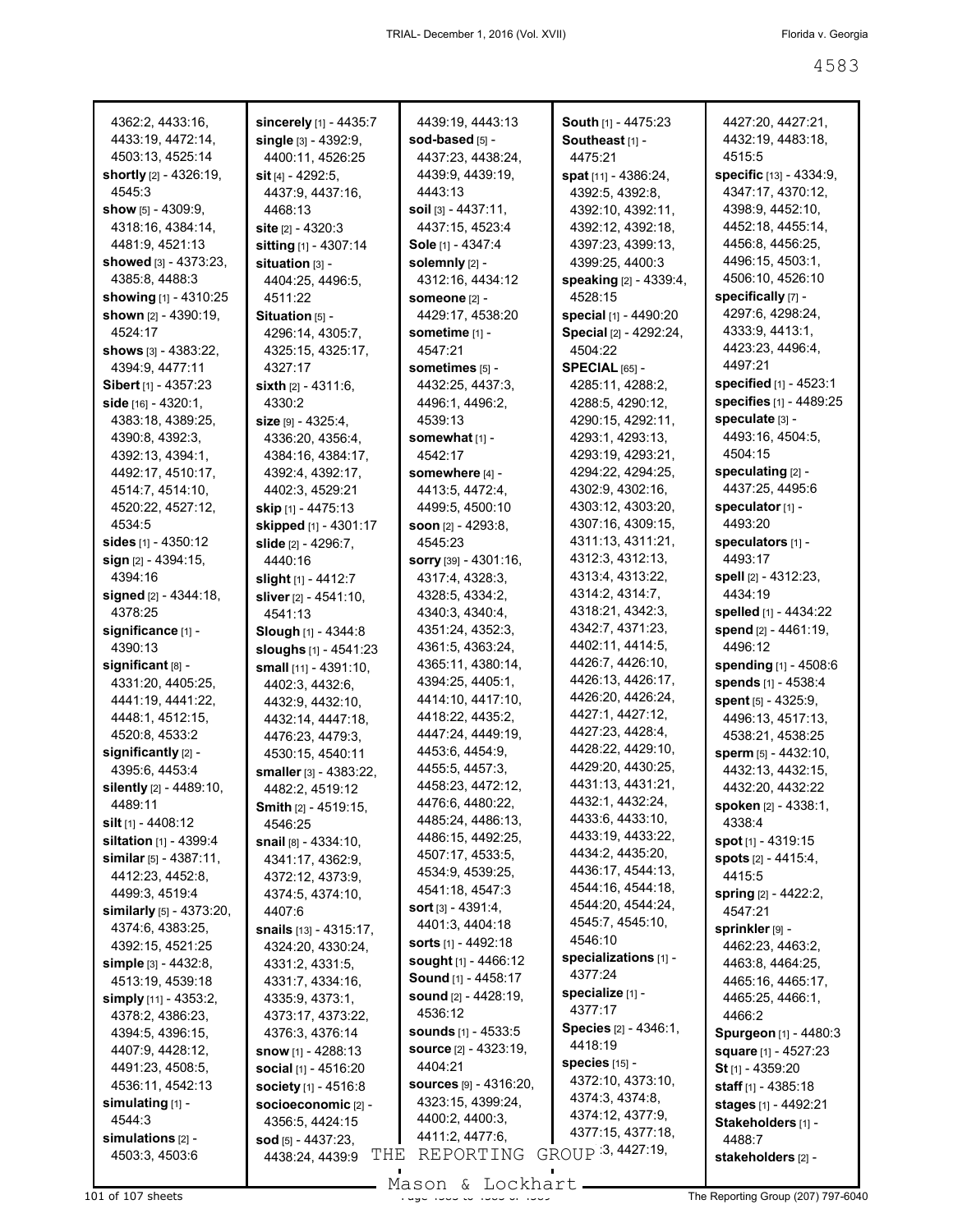| 4493:18, 4493:24<br>stamps [1] - 4344:19 | 4474:8, 4491:15,<br>4492:11, 4499:14,             | 4529:15, 4530:1,<br>4533:14, 4544:14     | strive [1] - 4466:13<br>strives [1] - 4417:18 | subsets [1] - 4387:23<br>subsidies [1] -      |
|------------------------------------------|---------------------------------------------------|------------------------------------------|-----------------------------------------------|-----------------------------------------------|
| stand [2] - 4344:3,                      | 4514:18, 4538:4,                                  | Stavins's [1] - 4481:17                  | strong [1] - 4289:24                          | 4498:12                                       |
| 4495:1                                   | 4543:9, 4549:3                                    | stay $[4] - 4292:9$ ,                    | strongly [1] - 4517:23                        | subsidized [1] -                              |
| standard [1] - 4380:3                    | state's [1] - 4487:24                             | 4296:21, 4433:25,                        | structure [4] -                               | 4499:5                                        |
| start $[5] - 4304:8$ ,                   | statement [11] -                                  | 4462:19                                  | 4368:10, 4368:12,                             | subsidizes [1] -                              |
| 4365:17, 4438:7,                         | 4289:20, 4291:10,                                 | stayed [1] - 4320:6                      | 4368:16, 4376:11                              | 4499:13                                       |
| 4469:16, 4530:7                          | 4291:20, 4339:10,                                 | staying [4] - 4304:13,                   | Struhs [1] - 4346:13                          | subsidy [2] - 4498:25,                        |
| started [1] - 4336:9                     | 4361:2, 4362:10,                                  | 4305:11, 4321:8,                         | studied [2] - 4353:11,                        | 4500:9                                        |
| starting [4] - 4300:23,                  | 4370:7, 4412:4,                                   | 4423:19                                  | 4439:9                                        | substance [1] -                               |
| 4335:20, 4340:6,                         | 4412:9, 4414:11,                                  | stem $[1] - 4381:25$                     | studies [6] - 4367:20,                        | 4507:21                                       |
| 4394:9                                   | 4537:18                                           | stenographic [1] -                       | 4368:18, 4379:6,                              | substantial [4] -                             |
| starts [6] - 4315:13,                    | statements [5] -                                  | 4549:5                                   | 4479:6, 4479:11,                              | 4336:11, 4406:9,                              |
| 4335:21, 4356:22,                        | 4300:23, 4338:25,                                 | step [1] - 4504:21                       | 4539:17                                       | 4420:7, 4531:7                                |
| 4409:16, 4469:4,                         | 4359:24, 4376:9,                                  | stepped [1] - 4289:10                    | study [15] - 4353:18,                         | substantially [1] -                           |
| 4469:5                                   | 4424:5                                            | Steve [1] - 4349:17                      | 4354:17, 4354:18,                             | 4481:5                                        |
| <b>STATE</b> $[2] - 4285:3$              | <b>STATES</b> [1] - 4285:1                        | Stevens [1] - 4369:1                     | 4357:11, 4368:2,                              | substantiate [1] -                            |
| 4285:6                                   | <b>States</b> $[7] - 4343:3$ ,                    | Steverson [1] -                          | 4368:9, 4370:7,                               | 4431:20                                       |
| state [22] - 4312:23,                    | 4343:21, 4345:4,                                  | 4538:11                                  | 4437:18, 4438:16,                             | substantiated [1] -                           |
| 4314:21, 4322:7,                         | 4346:3, 4346:19,                                  | stick [2] - 4510:2,                      | 4438:20, 4439:18,                             | 4431:17                                       |
| 4323:4, 4335:15,                         | 4474:11, 4544:6                                   | 4523:12                                  | 4461:21, 4465:5,                              | substrate [5] -                               |
| 4379:7, 4379:16,                         | states [11] - 4340:14,                            | still [12] - 4297:1,                     | 4507:2, 4508:21                               | 4388:12, 4392:20,                             |
| 4392:6, 4418:8,                          | 4340:15, 4360:22,                                 | 4298:7, 4387:18,                         | studying [3] - 4380:6,                        | 4397:23, 4400:1,                              |
| 4418:12, 4419:11,                        | 4398:16, 4414:16,                                 | 4406:17, 4470:15,                        | 4407:22, 4485:8                               | 4400:5                                        |
| 4430:1, 4434:19,                         | 4418:1, 4418:20,                                  | 4471:13, 4485:2,                         | sub $[4] - 4384:17$ ,                         | subtidal [1] - 4362:8                         |
| 4438:24, 4471:16,                        | 4437:2, 4437:5,                                   | 4499:6, 4499:11,                         | 4401:14, 4402:2,                              | successful [2] -                              |
| 4472:3, 4483:19,                         | 4506:18                                           | 4500:14, 4520:20,                        | 4420:2                                        | 4379:18, 4379:25                              |
| 4498:13, 4537:21,                        | <b>stations</b> [2] - 4401:10,<br>4401:23         | 4529:9                                   | sub-legal [3] -                               | sufficient [3] -                              |
| 4538:8, 4538:9<br>State [71] - 4285:15,  | <b>Statistic [1] - 4475:12</b>                    | stipulate [2] -                          | 4401:14, 4402:2,                              | 4399:12, 4400:5,                              |
|                                          |                                                   | 4465:13, 4535:12                         | 4420:2                                        | 4432:14                                       |
|                                          |                                                   |                                          |                                               |                                               |
| 4285:17, 4285:20,                        | <b>Statistical [1] - 4297:3</b>                   | stipulating [1] -                        | sub-legal-size [1] -                          | sufficiently [1] -                            |
| 4294:6, 4302:18,                         | statistical [4] -                                 | 4535:16                                  | 4384:17                                       | 4392:21                                       |
| 4302:25, 4312:5,                         | 4385:1, 4386:16,                                  | Stock [1] - 4356:11                      | subject [5] - 4316:13,                        | suffocates [1] -                              |
| 4312:6, 4314:22,                         | 4387:8, 4428:23                                   | stock [4] - 4328:1,                      | 4344:8, 4395:25,                              | 4408:13                                       |
| 4317:5, 4317:17,                         | statistically [1] -                               | 4357:2, 4357:7,                          | 4462:3, 4539:6                                | suggest [2] - 4307:9,                         |
| 4318:2, 4318:13,                         | 4428:19                                           | 4396:5                                   | submission [1] -                              | 4374:11                                       |
| 4319:4, 4322:3,<br>4331:6, 4331:11,      | statistics [1] - 4477:10<br>status [6] - 4323:20, | Stocks [1] - 4357:16                     | 4293:18                                       | suggested [2] -                               |
| 4342:24, 4343:1,                         |                                                   | stocks [1] - 4419:2                      | submit [7] - 4288:18,                         | 4427:15, 4433:1                               |
| 4343:2, 4343:12,                         | 4396:8, 4419:9,<br>4419:11, 4419:13,              | stone [2] - 4331:7,                      | 4290:5, 4290:10,                              | suggesting [1] -                              |
| 4343:20, 4344:16,                        | 4510:14                                           | 4372:25                                  | 4290:19, 4311:19,                             | 4533:14                                       |
| 4344:23, 4345:2,                         | <b>Status</b> [1] - 4357:15                       | stop [1] - 4320:14                       | 4511:5, 4512:10<br>submitted [25] -           | suitability [4] -                             |
| 4345:10, 4345:13,                        | statutory [1] - 4505:23                           | storage [3] - 4485:19,                   | 4298:2, 4313:8,                               | 4415:10, 4415:14,<br>4416:1, 4416:7           |
| 4345:19, 4346:2,                         | <b>stavins</b> [2] - 4435:10,                     | 4486:12, 4486:19<br>stores [1] - 4320:24 | 4317:9, 4328:8,                               | suitable [1] - 4415:6                         |
| 4346:3, 4346:19,                         | 4509:21                                           | storm $[2] - 4408:12$ ,                  | 4330:13, 4330:15,                             | Sumatra [5] - 4326:12,                        |
| 4369:12, 4374:7,                         | <b>Stavins</b> [33] - 4286:6,                     | 4408:15                                  | 4335:2, 4336:25,                              | 4326:14, 4326:21,                             |
| 4380:9, 4381:5,                          | 4293:9, 4433:13,                                  | story [2] - 4445:9,                      | 4337:5, 4337:7,                               | 4352:16, 4386:19                              |
| 4382:11, 4398:1,                         | 4434:9, 4434:21,                                  | 4445:11                                  | 4337:13, 4337:19,                             | Summary [2] - 4345:1,                         |
| 4398:17, 4399:6,                         | 4434:24, 4435:10,                                 | stove [1] - 4430:6                       | 4337:22, 4338:24,                             | 4345:11                                       |
| 4400:16, 4404:5,                         | 4436:5, 4436:21,                                  | strategy [1] - 4419:7                    | 4339:12, 4347:13,                             | $summary$ [1] -                               |
| 4410:11, 4411:15,                        | 4498:4, 4498:10,                                  | streamflow [4] -                         | 4353:10, 4356:25,                             | 4475:16                                       |
| 4412:13, 4413:17,                        | 4500:24, 4504:19,                                 | 4485:14, 4492:23,                        | 4358:3, 4359:23,                              | <b>summer</b> $[12]$ -                        |
| 4414:21, 4416:21,                        | 4504:25, 4505:8,                                  | 4501:6, 4501:8                           | 4364:15, 4506:24,                             | 4337:14, 4421:24,                             |
| 4418:3, 4434:8,                          | 4505:24, 4507:12,                                 | Streamflows [1] -                        | 4512:9, 4520:5,                               | 4421:25, 4504:14,                             |
| 4450:9, 4466:21,                         | 4509:16, 4511:19,                                 | 4501:2                                   | 4541:7                                        | 4530:9, 4530:18,                              |
| 4470:7, 4470:8,                          | 4514:5, 4515:4,                                   | Street [1] - 4285:12                     | submitting [1] -                              | 4531:2, 4531:4,                               |
| 4470:20, 4471:4,<br>4471:5, 4471:8,      | 4515:18, 4516:10,                                 | <b>Stressors</b> [1] - 4367:8            | 4367:2                                        | 4531:9, 4531:16,                              |
|                                          | 4516:23, 4519:14,                                 | strides [1] - 4379:4                     | subscribe [2] -                               | 4532:5, 4547:21                               |
| 4471:22, 4472:2,<br>4472:8, 4472:21,     | 4523:20, 4525:14,<br>4527:9, 4528:14<br>THE       | etrika [4] _ 4403.21<br>REPORTING        | 4537:4, 4549:10<br>GROUP t[1] - 4505:7        | summers [1] - 4422:6<br>Sundig [5] - 4444:14, |

Mason & Lockhart 102 of 107 sheets

 $\mathcal{L}_{\mathcal{A}}$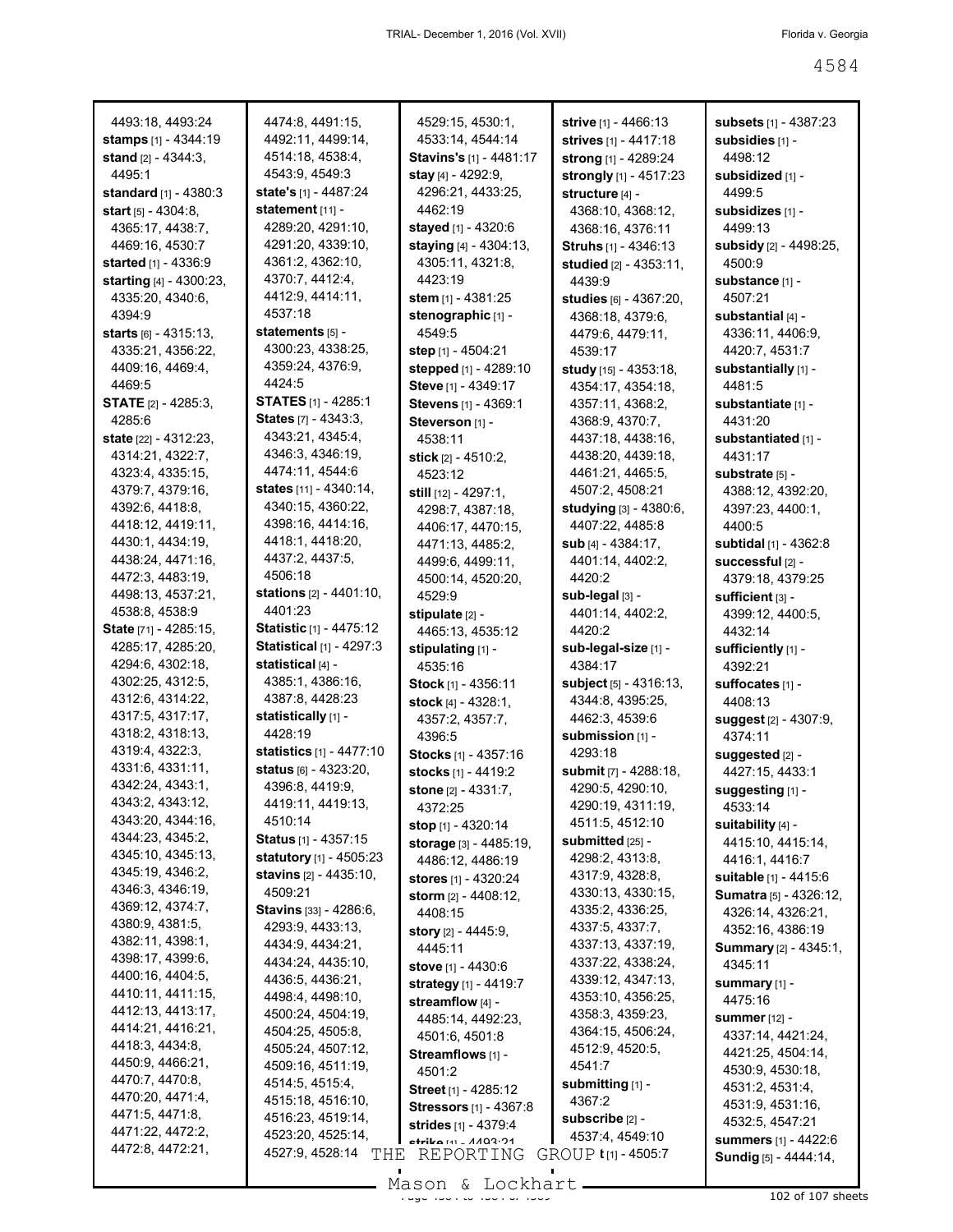| 4446:5, 4452:11,                   | 4285:1                       | т                                     | 4534:3, 4534:4,             | tens [1] - 4512:1                |
|------------------------------------|------------------------------|---------------------------------------|-----------------------------|----------------------------------|
| 4453:21, 4454:6                    | Surface [1] - 4346:11        |                                       | 4534:6, 4540:10,            | term $[7] - 4324:9$ ,            |
| <b>Sundig's [1] - 4444:8</b>       | surface [3] - 4427:8,        | tab [125] - 4295:9,                   | 4542:2                      | 4334:18, 4378:5,                 |
| <b>Sunding <math>[30]</math> -</b> | 4484:15, 4502:8              | 4295:10, 4295:14,                     | table [21] - 4293:24,       | 4428:13, 4428:21,                |
| 4349:23, 4350:1,                   | surprise [3] - 4499:19,      | 4295:20, 4295:21,                     | 4361:4, 4361:6,             | 4509:16, 4510:2                  |
| 4454:4, 4455:3,                    | 4499:25                      | 4295:24, 4296:2,                      | 4415:21, 4415:25,           | <b>terms</b> $[25] - 4320:13$ ,  |
| 4466:23, 4475:4,                   | surprised [3] -              | 4296:12, 4296:21,                     | 4418:17, 4418:23,           | 4334:3, 4395:16,                 |
| 4477:2, 4477:12,                   | 4512:16, 4517:2,             | 4297:2, 4297:23,                      | 4419:4, 4421:2,             | 4407:8, 4446:24,                 |
| 4479:8, 4480:14,                   | 4548:4                       | 4298:8, 4298:14,                      | 4425:19, 4425:20,           | 4446:25, 4463:20,                |
| 4481:14, 4492:1,                   | surprising [3] -             | 4298:21, 4299:4,                      | 4426:4, 4442:5,             | 4467:20, 4467:21,                |
| 4504:8, 4504:9,                    | 4410:23, 4517:11,            | 4299:12, 4300:3,                      | 4475:17, 4475:25,           | 4469:21, 4473:17,                |
| 4511:20, 4513:9,                   | 4526:2                       | 4300:19, 4301:2,                      | 4484:12, 4501:18,           | 4489:22, 4500:14,                |
| 4513:17, 4514:16,                  | survey [8] - 4332:25,        | 4301:11, 4301:17,                     | 4503:24, 4519:16            | 4502:13, 4503:9,                 |
| 4515:3, 4517:12,                   | 4333:5, 4333:17,             | 4301:18, 4301:22,                     | tables $[3] - 4497:13$ ,    | 4513:12, 4513:25,                |
| 4518:10, 4519:14,                  | 4333:21, 4334:4,             | 4303:17, 4303:23,                     | 4497:14, 4501:20            | 4514:23, 4515:14,                |
| 4520:9, 4520:11,                   | 4382:11, 4536:25,            | 4304:5, 4304:21,                      | tabs [1] - 4294:16          | 4517:8, 4523:14,                 |
| 4525:23, 4535:18,                  | 4546:2                       | 4305:4, 4305:13,                      | talented [1] - 4547:18      | 4523:18, 4523:21,                |
| 4536:22, 4542:19,                  | surveying [1] -              | 4306:1, 4306:6,                       | talks [1] - 4542:19         | 4527:23, 4529:10                 |
| 4543:12, 4544:1                    | 4333:19                      | 4306:15, 4306:18,                     | Tallahassee [1] -           | <b>terrific</b> $[2] - 4436:2$ , |
| <b>Sunding's [23] -</b>            | surveys [9] - 4331:24,       | 4307:24, 4308:5,                      | 4289:23                     | 4436:15                          |
| 4458:13, 4461:18,                  | 4332:2, 4332:3,              | 4308:11, 4308:20,                     | target [1] - 4496:4         | tested [1] - 4291:19             |
| 4463:11, 4463:22,                  | 4332:6, 4333:16,             | 4310:11, 4311:5,                      | task [18] - 4295:4,         | testified [20] -                 |
| 4466:6, 4469:23,                   | 4358:21, 4393:24,            | 4314:18, 4325:11,                     | 4296:15, 4490:21,           | 4321:21, 4331:17,                |
| 4480:17, 4482:1,                   | 4396:11, 4425:8              | 4327:16, 4329:15,                     | 4490:23, 4492:21,           | 4336:6, 4341:11,                 |
| 4484:19, 4501:8,                   | survival [2] - 4324:10,      | 4334:25, 4339:8,                      | 4493:6, 4493:10,            | 4341:19, 4373:3,                 |
| 4501:9, 4502:4,                    | 4386:25                      | 4339:21, 4343:7,                      | 4493:13, 4493:17,           | 4381:5, 4402:15,                 |
| 4502:12, 4503:5,                   | <b>Survival</b> [1] - 4366:5 | 4343:16, 4344:5,                      | 4493:25, 4494:1,            | 4405:18, 4406:4,                 |
| 4506:19, 4512:11,                  | suspend [1] - 4470:21        | 4344:11, 4344:13,                     | 4494:9, 4494:15,            | 4411:21, 4449:17,                |
| 4516:12, 4518:24,                  | suspicious [1] -             | 4344:22, 4345:5,                      | 4494:19, 4494:20,           | 4450:3, 4483:10,                 |
| 4519:9, 4522:25,                   | 4357:2                       | 4345:8, 4345:17,                      | 4506:11, 4506:14,           | 4517:12, 4520:11,                |
| 4523:12, 4525:18,                  | sustainable [6] -            | 4346:16, 4347:1,                      | 4506:15                     | 4535:18, 4538:11,                |
| 4526:16                            | 4390:25, 4397:21,            | 4352:10, 4353:9,                      | taught [1] - 4537:7         | 4541:12, 4542:8                  |
| superior [1] - 4357:10             | 4485:6, 4497:2,              | 4354:17, 4356:7,                      | $\textbf{tax}[2] - 4472:4,$ | testify $[5] - 4290:23$ ,        |
| Supplemental [1] -                 | 4497:11, 4497:17             | 4357:13, 4358:12,                     | 4499.9                      | 4455:9, 4506:25,                 |
| 4345:24                            | sustainably [1] -            | 4358:17, 4359:7,                      | Taylor [2] - 4480:2,        | 4540:25, 4541:2                  |
| supplemental [1] -                 | 4378:5                       | 4359:14, 4361:16,                     | 4480:19                     | testifying [3] -                 |
| 4350:10                            | <b>Sutton</b> [2] - 4411:16, | 4362:15, 4364:6,                      | teaching [1] - 4517:25      | 4309:20, 4373:15,                |
| Supplemented [1] -                 | 4411:20                      | 4365:10, 4365:11,                     | team $[5] - 4289:3$ ,       | 4373:19                          |
| 4342:25                            | swear [2] - 4312:16,         | 4365:12, 4366:16,                     | 4289:19, 4292:1,            | testimony [110] -                |
| supplementing [1] -                | 4434:12                      | 4369:17, 4370:17,                     | 4296:5, 4311:4              | 4288:23, 4290:6,                 |
| 4476:25                            | <b>Swift</b> [1] - 4344:8    | 4372:16, 4405:7,<br>4415:16, 4415:20, | <b>teams</b> $[1]$ - 4547:5 | 4290:19, 4290:22,                |
| supplied [1] - 4531:20             | swim [1] - 4392:23           |                                       | technical [1] -             | 4291:14, 4291:15,                |
| <b>supply</b> [1] - 4545:4         | switch [2] - 4363:12,        | 4417:4, 4422:20,<br>4438:1, 4438:22,  | 4391:24                     | 4291:18, 4292:16,                |
| <b>support</b> $[6] - 4333.7$      | 4432:7                       | 4445:1, 4448:24,                      | technologies [1] -          | 4294:13, 4312:16,                |
| 4379:6, 4406:13,                   | sworn [5] - 4291:14,         | 4457:3, 4458:21,                      | 4513:25                     | 4313:8, 4313:11,                 |
| 4424:14, 4483:18,                  | 4291:15, 4291:18,            | 4459:16, 4462:8,                      | Technology [1] -            | 4313:14, 4314:14,                |
| 4498:12                            | 4313:13, 4435:14             | 4464:19, 4465:21,                     | 4365:4                      | 4314:18, 4321:25,                |
| Support [2] - 4344:25,             | symptom [1] - 4395:8         | 4468:20, 4475:9,                      | Ted [1] - 4344:7            | 4322:7, 4322:10,                 |
| 4345:10                            | synthesized [1] -            | 4479:9, 4480:6,                       | telephone [2] -             | 4323:2, 4326:9,                  |
| supporting $[1]$ -                 | 4526:13                      | 4481:10, 4482:21,                     | 4536:14, 4537:17            | 4329:4, 4329:23,                 |
| 4510:22                            | system [11] - 4326:17,       | 4483:3, 4483:6,                       | telephoned [1] -            | 4330:16, 4330:21,                |
| Supporting [2] -                   | 4392:24, 4399:23,            | 4485:11, 4485:21,                     | 4536:8                      | 4331:16, 4332:19,                |
| 4343:12, 4345:25                   | 4403:10, 4407:10,            | 4485:23, 4486:13,                     | temporary [1] -             | 4333:24, 4334:8,                 |
| $supports$ [4] -                   | 4407:12, 4407:16,            | 4486:16, 4487:23,                     | 4486:25                     | 4334:14, 4336:24,                |
| 4381:16, 4382:1,                   | 4427:11, 4427:13,            | 4488:4, 4488:10,                      | tend [4] - 4422:6,          | 4337:5, 4337:15,                 |
| 4405:19, 4410:18                   | 4427:21, 4448:17             | 4490:5, 4494:5,                       | 4422:9, 4424:17,            | 4337:19, 4337:23,                |
| suppose [1] - 4526:3               | System [1] - 4367:9          | 4496:9, 4507:11,                      | 4454:2                      | 4338:18, 4339:13,                |
| supposed [1] -                     | systems [5] - 4291:25,       | 4507:22, 4509:3,                      | tender [2] - 4313:17,       | 4340:23, 4342:22,                |
| 4507:16                            | 4377:8, 4452:24.             | 4526.23 4527.17                       | 4435:17                     | 4347:13, 4350:22,                |
| SUPREME <sub>[1]</sub> -           | THE<br>4452:25, 4526:8       | REPORTING                             | GROUP [1] - 4513:10         | 4351:19, 4351:20,                |
|                                    |                              |                                       |                             |                                  |

103 of 107 sheets **Page 100 of 107 sheets** Page 107 Sheets African Mason & Lockhart **Communist Communist Page 1585 of 40**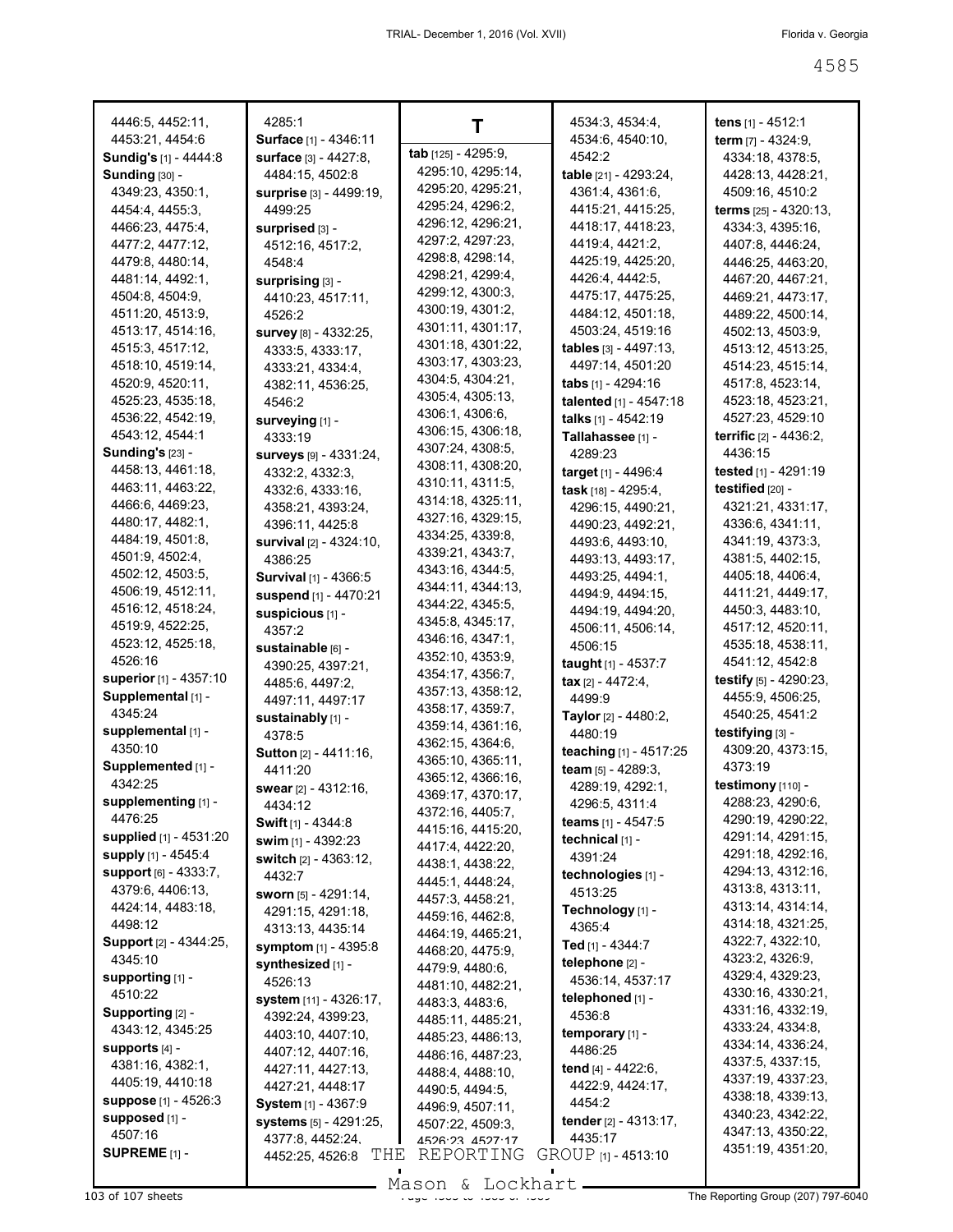| 4352:19, 4352:25,             | Theodore [4] -                  | 4364:7, 4419:4,                 | 4319:12, 4320:5                 | triggered [1] - 4382:7         |
|-------------------------------|---------------------------------|---------------------------------|---------------------------------|--------------------------------|
| 4353:10, 4354:6,              | 4343:11, 4344:15,               | 4440:15, 4453:9                 | <b>Toward</b> [1] - 4309:1      | trip $[9] - 4318:2$ ,          |
| 4354:8, 4355:16,              | 4345:24, 4348:21                | titled [16] - 4297:19,          | toward [1] - 4366:21            | 4318:3, 4318:5,                |
| 4356:25, 4358:3,              | therefore $[14]$ -              | 4298:23, 4300:5,                | trace [1] - 4500:15             | 4320:12, 4321:15,              |
| 4358:16, 4358:25,             | 4347:11, 4391:15,               | 4342:24, 4343:11,               | tracked [1] - 4310:23           | 4355:23, 4395:16,              |
| 4359:3, 4359:24,              | 4391:19, 4406:13,               | 4344:23, 4345:9,                | traditionally [1] -             | 4395:19, 4395:21               |
| 4360:7, 4360:16,              | 4411:24, 4420:15,               | 4346:9, 4346:17,                | 4528:10                         | trips $[4] - 4389:16$ ,        |
| 4360:22, 4361:8,              | 4466:12, 4515:15,               | 4367:8, 4449:6,                 | transcribed [2] -               | 4394:2, 4394:6,                |
| 4361:18, 4362:5,              | 4523:7, 4524:14,                | 4449:14, 4480:9,                | 4342:17, 4347:11                | 4395:21                        |
| 4363:6, 4363:19,              | 4525:2, 4529:24,                | 4488:25, 4489:24,               | transcript [22] -               | trivial $[2] - 4515:14$ ,      |
| 4364:15, 4365:7,              | 4540:23, 4543:1                 | 4501:1                          | 4292:18, 4332:21,               | 4540:22                        |
| 4365:22, 4366:10,             | therein [1] - 4417:20           | today $[15] - 4288:10$ ,        | 4335:1, 4338:22,                | trophic [3] - 4368:10,         |
| 4366:24, 4367:2,              | thinking $[5] - 4319:11$ ,      | 4288:15, 4288:24,               | 4339:2, 4339:7,                 | 4368:12, 4368:16               |
| 4367:14, 4368:21,             | 4414:13, 4463:12,               | 4289:3, 4290:9,                 | 4339:21, 4343:19,               | <b>trouble</b> $[1] - 4429:21$ |
| 4370:5, 4370:11,              | 4473:7, 4504:11                 | 4293:3, 4293:10,                | 4343:23, 4343:24,               | true [6] - 4288:16,            |
| 4370:25, 4371:16,             | third [7] - 4289:14,            | 4309:25, 4364:18,               | 4347:23, 4348:2,                | 4313:10, 4332:13,              |
| 4374:24, 4375:5,              | 4301:7, 4445:8,                 | 4366:15, 4399:15,               | 4348:8, 4348:12,                | 4414:8, 4537:24,               |
| 4375:12, 4376:8,              | 4445:20, 4448:11,               | 4433:15, 4438:4,                | 4348:16, 4348:21,               | 4539:10                        |
| 4380:18, 4381:2,              | 4464:12, 4493:2                 | 4450:21, 4491:1                 | 4349.6, 4349:11,                | truly $[1]$ - 4491:2           |
| 4406:5, 4409:5,               | Third [1] - 4342:25             | today's [1] - 4313:25           |                                 |                                |
| 4411:17, 4413:23,             |                                 | Todd $[1]$ - 4505:16            | 4349:16, 4349:21,               | trust [1] - 4358:22            |
| 4421:2, 4423:3,               | thirdly [1] - 4401:8            |                                 | 4349:25, 4549:5                 | truth [8] - 4312:18,           |
| 4425:12, 4434:12,             | thousand [5] - 4324:6,          | together $[3] - 4421:12$ ,      | TRANSCRIPT [1] -                | 4312:19, 4352:23,              |
| 4435:11, 4435:15,             | 4441:18, 4441:21,               | 4421:13, 4528:9                 | 4285:9                          | 4352:24, 4434:14,              |
| 4435:18, 4444:6,              | 4476:22, 4479:19                | <b>Tommy</b> [4] - 4340:18,     | transcripts [2] -               | 4434:15                        |
| 4448:19, 4450:18,             | thousands [3] -                 | 4402:14, 4402:24,               | 4322:18, 4349:2                 | try $[2] - 4524:2,$            |
| 4452:13, 4462:4,              | 4447:8, 4512:1                  | 4403:6                          | transfer [1] - 4484:19          | 4534:24                        |
| 4462:13, 4487:20,             | three [27] - 4300:21,           | tomorrow [2] -                  | transferring [1] -              | trying [13] - 4352:22,         |
| 4490:5, 4500:23,              | 4309:22, 4318:5,                | 4288:24, 4545:14                | 4482:25                         | 4353:2, 4424:18,               |
|                               | 4318:7, 4320:5,                 | <b>tong</b> $[3] - 4418:10$ ,   | translate [2] -                 | 4442:2, 4453:23,               |
| 4501:9, 4512:9,               | 4380:14, 4386:22,               | 4418:11, 4419:6                 | 4514:23, 4515:11                | 4467:2, 4475:4,                |
| 4512:10, 4516:13,             | 4400:25, 4410:22,               | took $[9] - 4381:18$ ,          | <b>treats</b> $[1] - 4476:21$   | 4479:20, 4490:17,              |
| 4517:17, 4522:8,              | 4422:24, 4423:7,                | 4383:20, 4400:16,               | tremendously [1] -              | 4522:19, 4522:22,              |
| 4525:18, 4531:22,             | 4423:24, 4425:18,               | 4486:17, 4519:4,                | 4503:22                         | 4531:25, 4535:3                |
| 4533:8                        | 4442:16, 4442:18,               | 4531:8, 4531:12,                | trend [2] - 4428:13,            |                                |
| text $[10] - 4304:11$ ,       | 4443:4, 4443:20,                | 4541:10, 4543:25                | 4428:21                         | turn [80] - 4295:9,            |
| 4306:19, 4308:3.              | 4444:3, 4447:20,                | top [14] - 4299:7,              | <b>Trends</b> $[2] - 4356:10$ , | 4295:13, 4296:1,               |
| 4310:24, 4453:7,              | 4484:11, 4484:13,               | 4301:8, 4304:15,                | 4359:10                         | 4296:11, 4297:11,              |
| 4453:9, 4453:10,              | 4513:8, 4513:16,                | 4309:4, 4357:22,                | tri [1] - 4438:24               | 4298:4, 4299:3,                |
| 4455:15, 4457:8,              | 4521:15, 4521:16,               | 4359:21, 4425:17,               | Tri [5] - 4344:16,              | 4299:11, 4299:22,              |
| 4457:22                       | 4530:21                         | 4443:3, 4443:25,                | 4345:2, 4345:4,                 | 4300:2, 4300:18,               |
| <b>textual</b> $[1] - 4311:2$ | three-hour [2] -                | 4444:2, 4462:15,                | 4345:13, 4345:19                | 4301:1, 4301:10,               |
| THE [33] - 4285:1,            | 4318:7, 4320:5                  | 4508:3, 4508:4,                 | tri-state [1] - 4438:24         | 4305:12, 4305:18,              |
| 4312:14, 4312:20,             | three-year $[3]$ -              | 4529:4                          | Tri-State $[4] - 4344:16$ ,     | 4306:5, 4306:6,                |
| 4312:21, 4312:25,             | 4442:16, 4442:18,               | <b>topic</b> $[3] - 4395:25,$   | 4345:2, 4345:13,                | 4318:23, 4327:21,              |
| 4313:18, 4402:6,              | 4443:4                          | 4408:25, 4490:13                | 4345:19                         | 4328:10, 4329:11,              |
| 4426:12, 4426:15,             | threshold [1] - 4511:3          | <b>topics</b> $[6] - 4363:12$ , | Tri-States [1] - 4345:4         | 4330:1, 4334:25,               |
| 4426:19, 4426:21,             | <b>thrives</b> $[2] - 4340.1$ , | 4387:24, 4402:13,               | trial $[15] - 4289:22$ ,        | 4335:20, 4356:7,               |
| 4426:25, 4427:4,              | 4340:12                         | 4405:6, 4525:14,                | 4291:24, 4293:25,               | 4356:18, 4357:13,              |
| 4427:13, 4428:3,              | throughout [8] -                | 4541:16                         | 4332:21, 4333:23,               | 4359:7, 4359:13,               |
| 4428:6, 4428:24,              | 4388:7, 4403:10,                | <b>total</b> $[11] - 4443$ : 7, | 4342:15, 4342:19,               | 4359:17, 4360:12,              |
| 4429:19, 4430:2,              | 4403:25, 4406:16,               | 4460:3, 4460:10,                | 4346:25, 4442:7,                | 4361:24, 4365:18,              |
| 4431:8, 4431:15,              | 4419:22, 4420:3,                | 4460:13, 4460:20,               | 4450:4, 4455:9,                 | 4369:16, 4370:17,              |
| 4431:25, 4432:3,              | 4461:8, 4474:10                 | 4508:7, 4508:8,                 | 4462:4, 4468:17,                | 4371:5, 4380:16,               |
| 4433:1, 4433:11,              | <b>thrust</b> $[1] - 4500:8$    | 4508:18, 4509:14,               | 4500:19, 4517:12                | 4385:20, 4391:16,              |
| 4434:10, 4434:16,             | Thursday [1] - 4362:1           | 4514:2, 4532:4                  | tributaries [4] -               | 4393:4, 4396:2,                |
| 4434:17, 4434:21,             | time-series [2] -               | totally [1] - 4518:19           | 4379:1, 4379:2,                 | 4398:8, 4405:12,               |
| 4502:20, 4544:15,             | 4428:20, 4428:25                | <b>totals</b> $[2] - 4461:10$ , | 4379:14, 4441:3                 | 4415:16, 4415:20,              |
| 4544:19, 4544:23              | timing $[1] - 4324:8$           | 4473:9                          |                                 | 4417:4, 4417:25,               |
| themselves [1] -              | tiny [1] - 4402:5               | touched [1] - 4400:21           | tricky [1] - 4457:7             | 4418:14, 4439:2,               |
| 4508:12                       | title [5] - 4297:14,<br>THE     | REPORTING                       | tried [1] - 4290:1              | 4442:11, 4444:25,              |
|                               |                                 |                                 | GROUP r[1] - 4501:14            |                                |

 $\frac{2586 \text{ N}}{104 \text{ of } 107 \text{ sheets}}$ Mason & Lockhart.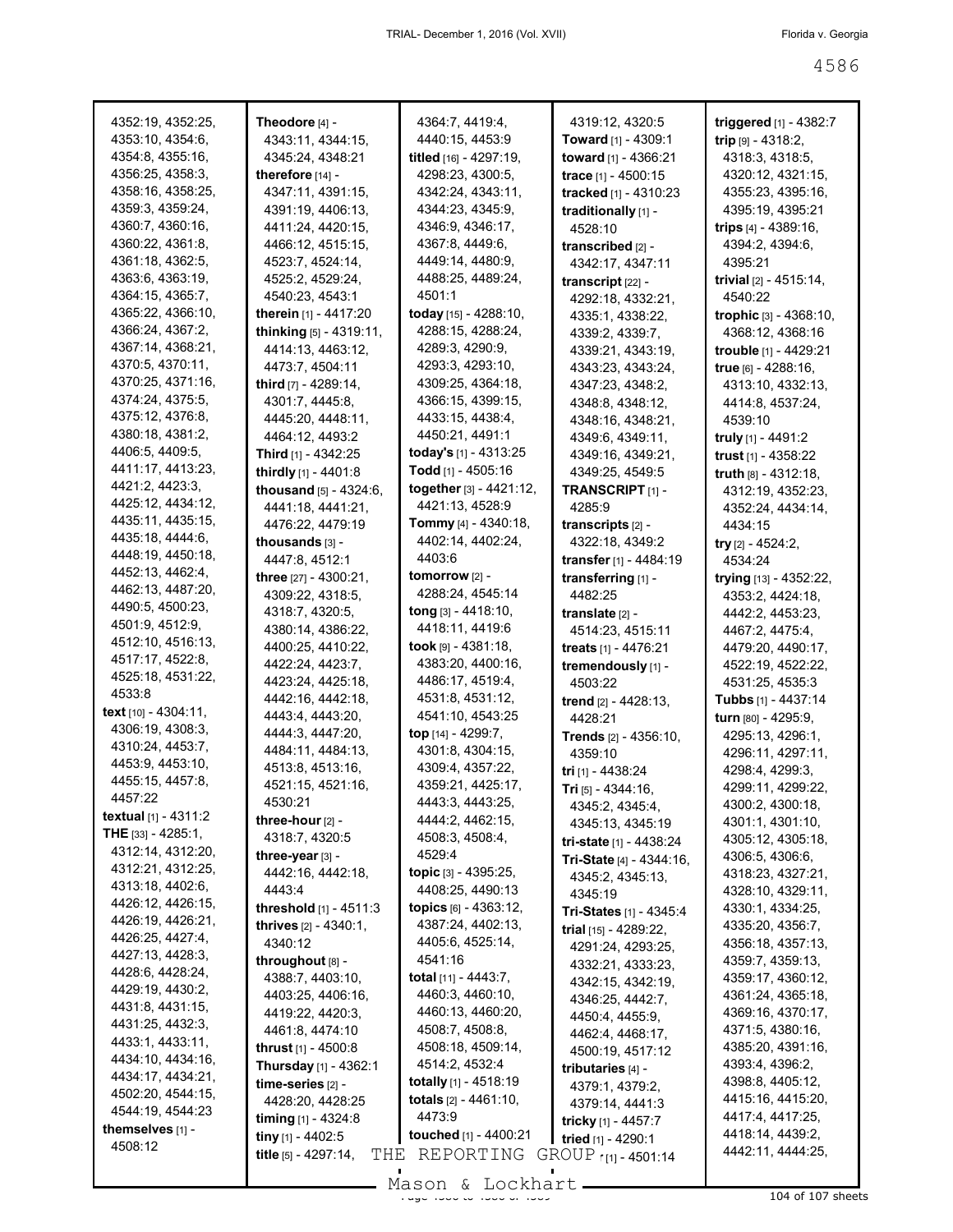| 4448:23, 4449:11,      | 4335:15, 4358:17,          | undertaken [1] -               | 4390:1, 4393:13,              | 4479:16, 4479:25,               |
|------------------------|----------------------------|--------------------------------|-------------------------------|---------------------------------|
| 4457:2, 4457:13,       | 4377:15, 4393:22,          | 4354:19                        | 4402:1, 4408:3,               | 4480:18, 4480:20,               |
| 4458:2, 4458:6,        | 4432:4, 4444:19,           | undertaking [2] -              | 4414:1                        | 4480:24, 4481:5,                |
| 4458:21, 4459:15,      | 4444:22, 4445:24,          | 4332:6, 4520:2                 | <b>Unusual</b> [1] - 4364:7   | 4481:6, 4509:7,                 |
| 4462:8, 4464:19,       | 4447:20                    | underwater [2] -               | up [38] - 4303:9,             | 4509:10, 4509:15,               |
| 4465:21, 4468:20,      | typical $[1] - 4333:3$     | 4525:17, 4525:25               | 4306:24, 4309:19,             | 4510:10, 4511:20,               |
| 4479:9, 4480:5,        | typically [7] - 4336:2,    |                                | 4311:18, 4312:22,             | 4515:7, 4516:11,                |
|                        |                            | underwatered [1] -             |                               |                                 |
| 4481:9, 4483:3,        | 4408:10, 4425:22,          | 4526:18                        | 4350:12, 4362:16,             | 4516:17, 4516:22,               |
| 4483:13, 4484:6,       | 4430:2, 4437:1,            | underwatering [1] -            | 4362:25, 4381:8,              | 4517:16, 4517:21,               |
| 4488:9, 4488:21,       | 4510:14, 4536:13           | 4527:5                         | 4381:23, 4387:5,              | 4518:11, 4518:12,               |
| 4490:4, 4494:5,        |                            | underway [2] -                 | 4389:2, 4393:6,               | 4518:16, 4519:3,                |
| 4500:22, 4507:11,      | U                          | 4378:22, 4395:9                | 4403:3, 4412:19,              | 4524:1, 4534:15,                |
| 4509:3, 4512:23,       | $U.S [4] - 4347:4,$        | unfortunate [3] -              | 4412:23, 4413:2,              | 4534:16, 4534:20,               |
| 4521:11, 4524:15,      |                            | 4403:2, 4403:19,               | 4413:12, 4417:21,             | 4534:25, 4535:9,                |
| 4545:20                | 4488:13, 4511:6,           | 4404:24                        | 4425:18, 4428:11,             | 4536:2, 4536:9,                 |
| turned [1] - 4390:8    | 4511:11                    | unfortunately [1] -            | 4430:18, 4434:18,             | 4537:22, 4538:14,               |
| Turner [6] - 4469:4,   | $UGA [2] - 4437:11,$       | 4408:5                         | 4443:18, 4450:22,             | 4539:4, 4541:11,                |
| 4469:5, 4483:9,        | 4437:15                    | unhappy [1] - 4548:7           | 4482:23, 4485:20,             | 4541:22                         |
| 4483:12, 4483:22,      | <b>UIF</b> $[1] - 4450:23$ | uniformly $[1]$ -              | 4503:22, 4509:14,             | Value [2] - 4479:13,            |
| 4490:6                 | UIF's [1] - 4533:1         | 4429:22                        | 4509:17, 4514:2,              | 4480.9                          |
| turning [6] - 4295:20, | ultimately [1] - 4524:7    |                                | 4519:15, 4522:21,             | values [12] - 4474:14,          |
| 4296:24, 4298:8,       | unable [1] - 4319:21       | unique [1] - 4388:14           | 4525:13, 4526:7,              | 4474:15, 4475:18,               |
| 4301:22, 4507:21,      | unanimous [1] -            | unirrigated [3] -              |                               | 4534:17, 4534:18,               |
|                        | 4357:8                     | 4474:13, 4474:20,              | 4526:9, 4547:1,<br>4547:23    |                                 |
| 4538:22                | unbelievable [1] -         | 4479:17                        |                               | 4534:21, 4534:25,               |
| turns [2] - 4503:22    | 4340:16                    | unit [3] - 4355:18,            | <b>up-to-date</b> [1] -       | 4535:10, 4535:19                |
| twice [1] - 4482:17    |                            | 4355:21, 4358:5                | 4417:21                       | valuing [3] - 4480:20,          |
| two [53] - 4291:4,     | uncorrelated [1] -         | Unit $[1] - 4357:15$           | updated [1] - 4488:15         | 4517:8, 4536:2                  |
| 4293:4, 4294:3,        | 4387:22                    | United [6] - 4343:2,           | upper [3] - 4507:24,          | <b>variable</b> [7] - 4416:12,  |
| 4314:23, 4314:25,      | under [31] - 4294:16,      | 4343:21, 4346:3,               | 4508:19, 4527:22              | 4416:16, 4439:22,               |
| 4318:5, 4319:21,       | 4295:10, 4295:21,          | 4346:19, 4474:10,              | <b>Upper</b> [2] - 4484:8,    | 4454:24, 4455:1,                |
| 4320:20, 4320:23,      | 4295:24, 4297:2,           | 4544:6                         | 4497:11                       | 4455:7, 4455:11                 |
| 4320:24, 4331:7,       | 4297:14, 4297:19,          | <b>UNITED [1] - 4285:1</b>     | upstream [1] -                | variable-rate [4] -             |
| 4339:4, 4346:24,       | 4298:8, 4298:22,           | universities [2] -             | 4540:13                       | 4454:24, 4455:1,                |
| 4375:22, 4382:16,      | 4300:9, 4306:1,            |                                | Upstream [1] - 4366:4         | 4455:7, 4455:11                 |
| 4386:21, 4387:1,       | 4311:7, 4336:6,            | 4537:7, 4537:13                | <b>USDA</b> [11] - 4462:2,    | <b>variables</b> [5] - 4387:7,  |
| 4390:6, 4391:19,       | 4359:10, 4367:7,           | University [23] -              | 4474:10, 4474:17,             | 4416:11, 4464:9,                |
| 4393:22, 4394:24,      | 4410:8, 4416:4,            | 4290:2, 4291:6,                | 4474:25, 4475:2,              | 4466:9, 4543:16                 |
| 4396:9, 4399:10,       | 4419:7, 4419:13,           | 4294:4, 4295:4,                |                               | variation [1] - 4411:5          |
| 4408:3, 4408:9,        | 4443:4, 4446:20,           | 4296:4, 4302:23,               | 4475:11, 4476:20,             | varied [1] - 4527:6             |
| 4410:17, 4410:22,      | 4451:8, 4453:10,           | 4305:6, 4317:17,               | 4477.9, 4478.4,               |                                 |
|                        | 4459:6, 4460:2,            | 4322:11, 4380:9,               | 4480:24, 4481:14              | <b>varieties</b> [7] - 4452:24, |
| 4437:18, 4443:18,      | 4470:18, 4489:9,           | 4412:24, 4436:21,              | users $[1] - 4482:25$         | 4453:5, 4453:17,                |
| 4444:4, 4458:24,       |                            | 4437:7, 4437:19,               | $uses [3] - 4480:18,$         | 4453:20, 4454:3,                |
| 4463:23, 4469:9,       | 4490:1, 4490:2,            | 4437:20, 4438:15,              | 4509:5, 4527:13               | 4454:11, 4454:14                |
| 4469:20, 4473:9,       | 4498:7, 4522:25            | 4438:17, 4458:18,              | <b>USGS</b> $[4]$ - 4326:14,  | variety [3] - 4505:12,          |
| 4475:7, 4477:18,       | Under [1] - 4489:25        | 4459:20, 4505:3,               | 4327:2, 4352:16,              | 4527:21, 4535:6                 |
| 4479:14, 4495:1,       | <b>Under-Compliance</b>    | 4535:20, 4536:17               | 4386:19                       | various [9] - 4310:13,          |
| 4497:13, 4497:14,      | $[1] - 4489:25$            | unless [3] - 4445:18,          | usual $[1]$ - 4510:15         | 4415:25, 4418:1,                |
| 4504:13, 4506:18,      | under-compliance [1]       | 4488:2, 4534:6                 |                               | 4425:23, 4440:5,                |
| 4508:18, 4525:14,      | $-4490:2$                  | unlike [1] - 4381:20           | V                             | 4441:24, 4444:14,               |
| 4526:7, 4527:14,       | underground [1] -          | unnumbered [1] -               |                               | 4459:25, 4521:8                 |
| 4528:24, 4529:16,      | 4485:21                    |                                | validate [3] - 4387:11,       | <b>vast</b> $[2] - 4504:8$ ,    |
| 4529:18, 4536:1,       | underlying [1] -           | 4311:5                         | 4456:8, 4484:23               | 4537:1                          |
| 4545:18                | 4381:15                    | unpublished [1] -              | valuating [1] - 4489:4        | vastly [1] - 4519:12            |
| type [11] - 4372:10,   | underneath [1] -           | 4300:4                         | valuation $[5]$ -             | vegetation [1] -                |
| 4444:21, 4452:8,       | 4367:6                     | unquote [1] - 4456:24          | 4535:22, 4536:2,              |                                 |
| 4478:8, 4485:25,       | understood [3] -           | unreasonable [2] -             | 4536:4, 4536:19,              | 4454:17                         |
| 4489:19, 4523:4,       | 4309:21, 4319:7,           | 4422:18, 4424:10               | 4537:11                       | version [1] - 4362:18           |
|                        | 4376:8                     | <b>unsound</b> $[1] - 4406:23$ | value [43] - 4428:12,         | versus [11] - 4343:2,           |
| 4523:5, 4532:7,        |                            | unsustainable [9] -            | 4473:17, 4474:11,             | 4343:21, 4346:3,                |
| 4533:17, 4537:20       | undertake [1] -            | 4376:18.4388:9.                |                               | 4346:19, 4356:21,               |
| types [10] - 4321:23,  | 4468:18<br>THE             | REPORTING                      | GROUP - 4476.2,<br>5,4478.17, | 4473:10, 4474:20,               |
|                        |                            |                                |                               |                                 |

Mason & Lockhart **Page 4587 of 107 sheets** Page 107 sheets Page 107 Sheets Page 107 Sheets Page 107 Sheets Page 107 Sheets Page 1087 The Reporting Group (207) 797-6040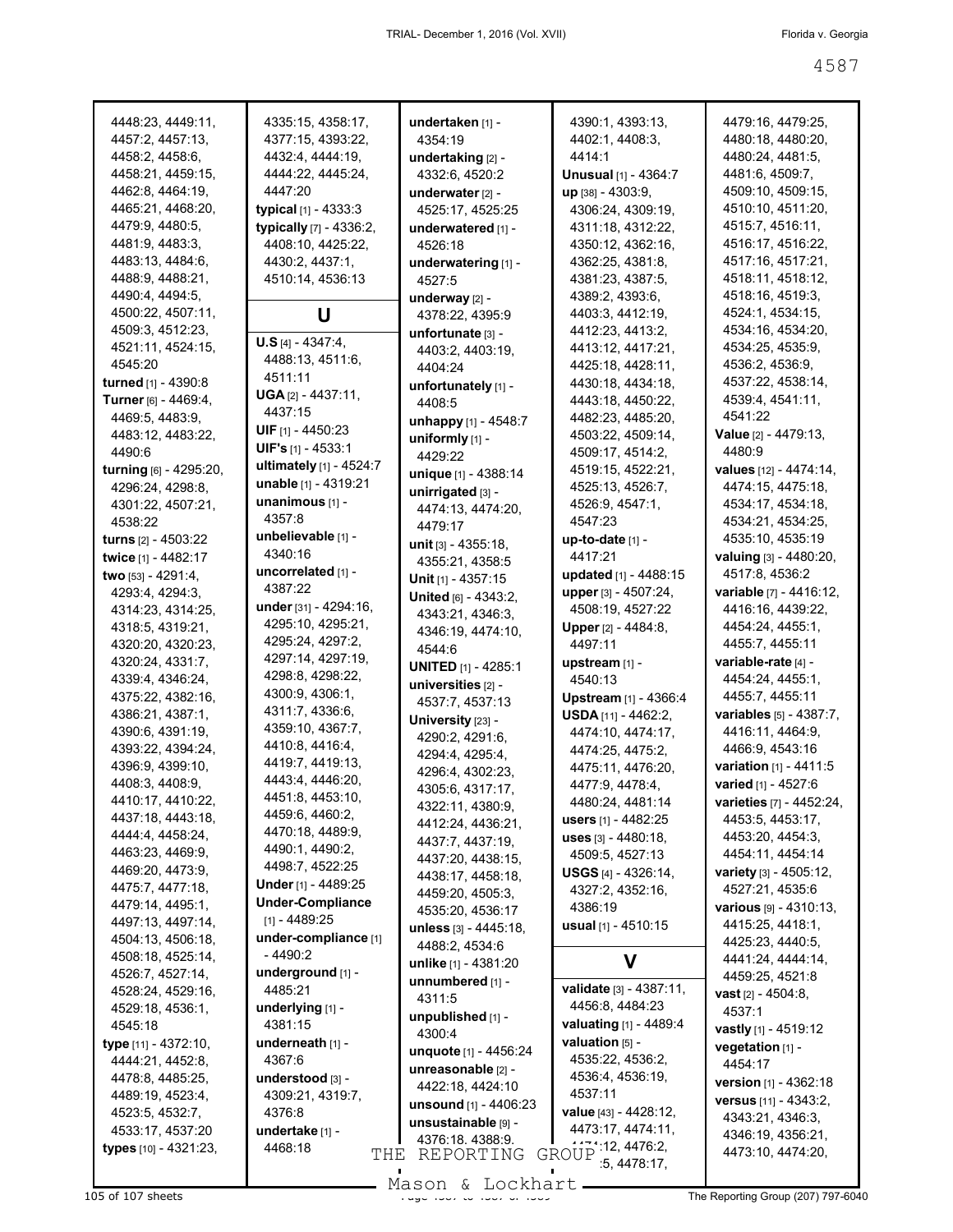| 4479:17, 4522:9,               | 4317:24, 4413:15               | 4454:20, 4454:21,           | 4445:15                                 | withdrawals $[2]$ -     |
|--------------------------------|--------------------------------|-----------------------------|-----------------------------------------|-------------------------|
| 4533:22, 4543:24               | visited $[4] - 4317:6$ ,       | 4454:22, 4454:24,           | welfare [2] - 4513:21                   | 4353:13, 4484:15        |
| vertical [2] - 4390:17,        | 4317:16, 4319:13,              | 4455:12, 4455:23,           | west [2] - 4320:1,                      | withdrawing [1] -       |
| 4457:10                        | 4413:12                        | 4456:4, 4456:16,            | 4375:24                                 | 4463:13                 |
| viable [2] - 4406:14,          | vocabulary [1] -               | 4456:24, 4458:4,            | western [1] - 4340:6                    | <b>WITNESS [28] -</b>   |
| 4407:20                        | 4427:24                        | 4458:11, 4459:10,           | westernmost [1] -                       | 4312:20, 4312:25,       |
| video [73] - 4292:19,          | voice [1] - 4538:9             | 4460:8, 4463:25,            | 4403:6                                  | 4313:18, 4402:6,        |
| 4294:11, 4294:14,              | <b>VOLUME</b> [1] - 4285:5     | 4464:1, 4466:14,            | wet [1] - 4459:21                       | 4426:12, 4426:15,       |
| 4294:16, 4294:24,              | voluntary [1] - 4355:3         | 4467:21, 4471:9,            | whatsoever [3] -                        | 4426:19, 4426:21,       |
| 4295:7, 4295:12,               |                                | 4480:1, 4482:25,            | 4413:9, 4514:17,                        | 4426:25, 4427:4,        |
| 4295:18, 4295:25,              | W                              | 4484:15, 4491:10,           | 4537:6                                  | 4427:13, 4428:3,        |
| 4296:10, 4296:19,              |                                | 4492:25, 4494:25,           | whereas [2] - 4391:8,                   | 4428:6, 4428:24,        |
| 4296:25, 4297:9,               | wait [1] - 4522:21             | 4495:13, 4497:2,            | 4494:8                                  | 4429:19, 4430:2,        |
| 4297:16, 4297:21,              | Wait [1] - 4502:20             | 4502:16, 4503:15,           | <b>WHEREOF</b> $[1]$ -                  | 4431:8, 4431:15,        |
| 4298:6, 4298:12,               | walk [4] - 4291:8,             | 4503:19, 4504:7,            | 4549:10                                 | 4431:25, 4432:3,        |
| 4298:18, 4299:2,               | 4302:13, 4380:22,              | 4505:6, 4506:17,            | white $[7] - 4374:6$ ,                  | 4433:1, 4433:11,        |
| 4299:10, 4299:19,              | 4469:14                        | 4508:2, 4508:5,             | 4374:8, 4381:4,                         | 4434:16, 4434:21,       |
| 4300:1, 4300:17,               | <b>Walton</b> [2] - 4289:8,    | 4508:6, 4508:11,            | 4384:20, 4409:11,                       | 4544:15, 4544:19,       |
| 4300:25, 4301:9,               | 4546:25                        | 4508:12, 4508:14,           | 4409:18, 4413:23                        | 4544:23, 4549:10        |
| 4301:20, 4301:25,              | <b>Ward</b> [2] - 4340:18,     | 4508:23, 4509:1,            | <b>White</b> $[2] - 4365:3$ ,           | witness $[12]$ -        |
| 4302:1, 4302:4,                | 4402:14                        | 4509:5, 4513:14,            | 4409:3                                  | 4288:23, 4294:1,        |
| 4302:5, 4302:7,                | ward [5] - 4341:18,            | 4514:17, 4525:21,           | white's [4] - 4409:14,                  | 4313:17, 4429:13,       |
| 4302:11, 4303:1,               | 4373:19, 4402:17,              | 4526:9, 4526:15,            | 4410:1, 4410:5,                         | 4429:23, 4429:24,       |
| 4303:9, 4303:14,               | 4403:21, 4404:18               | 4527:11, 4527:12,           | 4420:12                                 | 4434:9, 4434:25,        |
| 4303:21, 4303:25,              | Ward's [2] - 4402:24,          | 4528:16, 4528:21,           | Whitman [1] - 4505:16                   | 4435:18, 4442:7,        |
| 4304:3, 4304:12,               | 4403:6                         | 4528:23, 4529:3,            | whole [4] - 4312:18,                    | 4540:19, 4541:11        |
| 4304:19, 4304:24,              | ward's [2] - 4341:5,           | 4529:4, 4529:6,             | 4434:14, 4454:22,                       | Witness [1] - 4286:2    |
| 4305:2, 4305:10,               | 4408:23                        | 4529:12, 4529:13,           | 4477.2                                  | witnessed [2] -         |
| 4305:17, 4305:22,              | warn $[1] - 4323:12$           | 4529:17, 4529:19,           | Wicomico $[2]$ -                        | 4326:3, 4341:12         |
| 4306:3, 4306:13,               | warned [1] - 4431:22           | 4529:20, 4533:20,           | 4379:15, 4399:21                        | witnesses $[6]$ -       |
| 4306:17, 4306:21,              | warning [2] - 4394:15,         | 4540:15, 4543:15,           | wide [11] - 4363:22,                    | 4303:6, 4389:6,         |
| 4307:22, 4308:4,               | 4394:16                        | 4546:14                     | 4382:8, 4384:10,                        | 4405:17, 4487:15,       |
| 4308:9, 4308:11,               | <b>Warren [1] - 4344:7</b>     | <b>Water</b> [7] - 4366:4,  | 4385:11, 4385:12,                       | 4487:16, 4545:2         |
| 4308:15, 4308:17,              | wash [1] - 4500:11             | 4449:6, 4450:24,            | 4407:24, 4408:18,                       | woman [1] - 4321:7      |
| 4309:5, 4309:9,                | waste [2] - 4525:20,           | 4479:13, 4480:9,            | 4408:21, 4408:22,                       | word [12] - 4309:23,    |
| 4309:13, 4309:21,              | 4526:2                         | 4496:23, 4532:8             | 4473:6                                  | 4433:20, 4440:15,       |
| 4338:11, 4338:14,              | watch [1] - 4339:2             | water-efficient [6] -       | widespread [1] -                        | 4451:13, 4451:17,       |
| 4338:20, 4339:2,               | Watch [4] - 4417:6,            | 4453:5, 4453:17,            | 4368.9                                  | 4457:10, 4459:4,        |
| 4342:16, 4347:11,              | 4417:12, 4417:18,              | 4453:19, 4454:11,           | wife [1] - 4545:21                      | 4470:1, 4518:10,        |
| 4347:14, 4349:3,               | 4418:9                         | 4454:20, 4454:22            | Wilber [1] - $4354:19$                  | 4524:4, 4526:1,         |
| 4349:7, 4349:12,               | <b>watched</b> $[1] - 4338:20$ | watermen [1] - 4425:7       | Wildlife [5] - 4297:25.                 | 4539:11                 |
| 4349:17, 4349:19,              | water [100] - 4314:23,         | <b>Waters</b> [1] - 4346:11 | 4346:20, 4347:4,                        | words [7] - 4425:18,    |
| 4350:1, 4350:4                 | 4320:7, 4320:9,                | <b>Watkins</b> [1] - 4314:1 | 4371:10, 4416:23                        | 4427:25, 4463:16,       |
| videos [3] - 4291:4,           | 4320:10, 4340:2,               | ways [6] - 4415:9,          | William [4] - 4286:3.                   | 4467:5, 4516:7,         |
| 4292:14, 4293:4                | 4340:12, 4344:16,              | 4438:18, 4469:20,           | 4312:10, 4349:21,                       | 4523:16, 4539:3         |
| videotape [1] -                | 4345:2, 4345:4,                | 4477:1, 4502:12,            | 4376:25                                 | works $[3] - 4364:22$ , |
| 4366:15                        | 4345:13, 4345:19,              | 4527:21                     | willing [3] - 4465:11,                  | 4365:3, 4404:1          |
| videotaped [2] -               | 4353:12, 4399:2,               | wazoo [1] - 4309:20         | 4465:13, 4535:12                        | world [2] - 4379:19,    |
| 4302:22, 4338:10               | 4404:9, 4427:5,                | web [2] - 4368:14,          | window $[1]$ - 4392:25                  | 4510:15                 |
| view $[8] - 4291:19$ ,         | 4437:21, 4438:18,              | 4368:15                     | <b>WINE</b> [1] - 4285:17               | worldwide [2] -         |
| 4380:4, 4391:12,               | 4439:20, 4441:13,              | website [3] - 4352:15,      | winners [1] - 4548:9                    | 4388:7, 4401:12         |
| 4403:2, 4403:5,                | 4441:17, 4441:19,              | 4352:16, 4386:8             | winter $[1] - 4422:2$                   | worse [2] - 4427:25,    |
| 4404:24, 4517:1,               | 4444:11, 4444:12,              | weeds $[1] - 4506:13$       | <b>WIRA</b> $[1]$ - 4538:23             | 4516:8                  |
| 4520:17                        | 4445:22, 4446:24,              | week [1] - 4442:7           |                                         | worth [1] - 4547:12     |
| views $[1] - 4538:10$          | 4447:3, 4448:13,               | week's [1] - 4392:24        | wish [2] - 4292:6,<br>4477:13           | write $[3] - 4360:16$ , |
| Vincent [1] - 4359:20          | 4451:9, 4451:25,               | weeks $[5] - 4402:13$ ,     |                                         | 4362:5, 4363:17         |
| Virginia [4] - 4312:9,         | 4453:4, 4453:5,                | 4411:16, 4545:18            | wished [1] - 4537:25                    | writing [3] - 4288:19,  |
| 4328:23, 4363:9,               | 4453:17, 4453:19,              | weighted [1] - 4329:7       | wishes [2] - 4289:24,                   | 4309:20, 4358:21        |
| 4376:24                        | 4453:24, 4454:11,              | welcome [4] - 4314:2,       | 4520:21                                 | written [17] - 4291:12, |
| <b>visit</b> $[3] - 4317:10$ , | 4454:13, 4454:1<br>THE         | REPORTING                   | Withdrawals [1] -<br>GROUP <sub>4</sub> | 4292:17, 4294:13,       |
|                                |                                |                             |                                         |                         |
|                                |                                | M <sub>0</sub>              |                                         |                         |

Mason & Lockhart 106 of 107 sheets